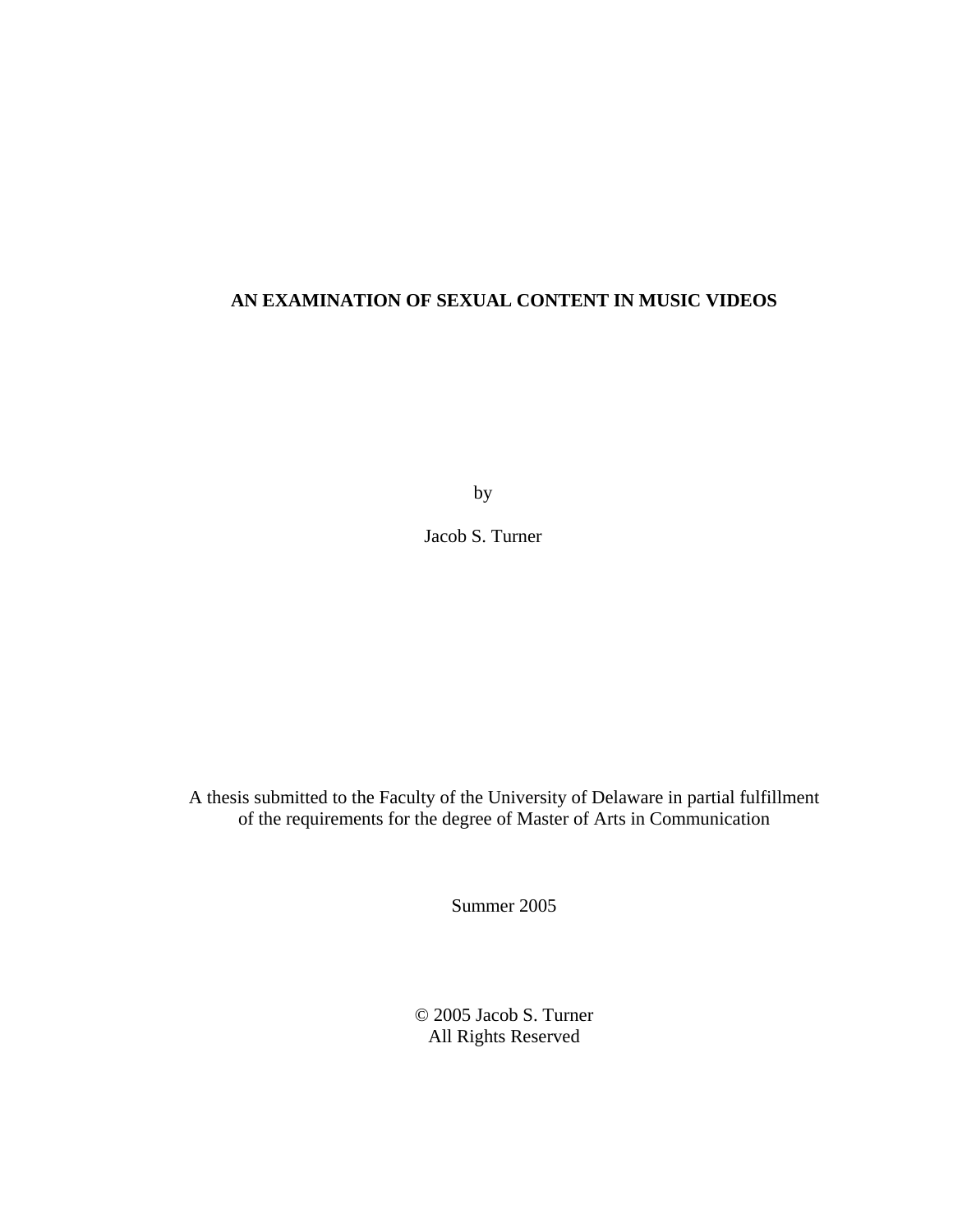# **AN EXAMINATION OF SEXUAL CONTENT IN MUSIC VIDEOS**

by

Jacob S. Turner

Approved: \_\_\_\_\_\_\_\_\_\_\_\_\_\_\_\_\_\_\_\_\_\_\_\_\_\_\_\_\_\_\_\_\_\_\_\_\_\_\_\_\_\_\_\_\_\_\_\_\_\_\_\_\_\_\_\_\_\_

 Elizabeth Perse, Ph.D. Professor in charge of thesis on behalf of the Advisory Committee

Approved:

 Elizabeth Perse, Ph.D. Chair of the Department of Communication

Approved:

 Thomas M. Apple, Ph.D. Dean of the College of Arts & Sciences

Approved:

 Conrado M. Gempesaw II, Ph.D. Vice Provost for Academic and International Programs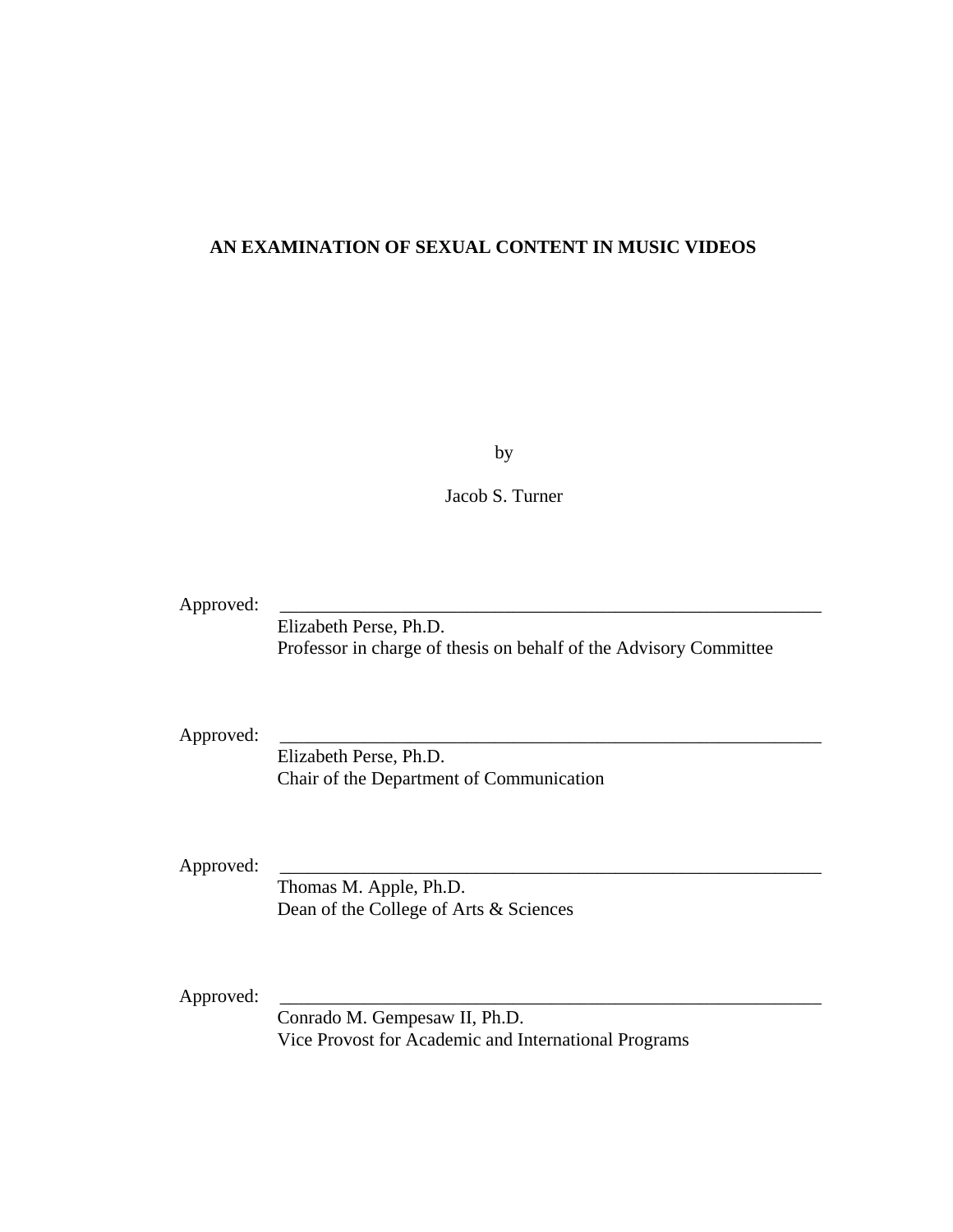### **ACKNOWLEDGEMENTS**

I would like to express my most sincere thanks and gratitude to my advisor, Professor Betsy Perse. Her knowledge, personal interest, and dedication to the pursuit of a well-rounded study kept me always on track and moving towards the completion of this thesis. Her continued faith in my abilities as a communication researcher will be forever appreciated.

I would also like to express my special appreciation to the other members of my committee: Assistant Professor Scott Caplan, for his determination to make this study as good as it could be, as well as his emotional support during times of need; and Assistant Professor Lance Holbert, for his insights into the replication process, invaluable statistical assistance, and constant encouragement and good will.

In addition, I would like to thank Anthony Dudo, whose coding help was only the beginning of what he gave to this study. In addition to lending his technical expertise, Anthony also worked as a sort of running mate on this project, always available and always in tune with just what the study required. Many thanks.

I would like to express special thanks to my fiancée, Sara Whitehead. Her editorial skills and technical abilities kept me in-line and kept the presentation of this thesis strong and orderly. Additionally, her love and support were of paramount import and will not be forgotten.

Finally, this thesis is dedicated to family, whose belief in me has always been a guiding force and an inspiration to believe in myself.

iii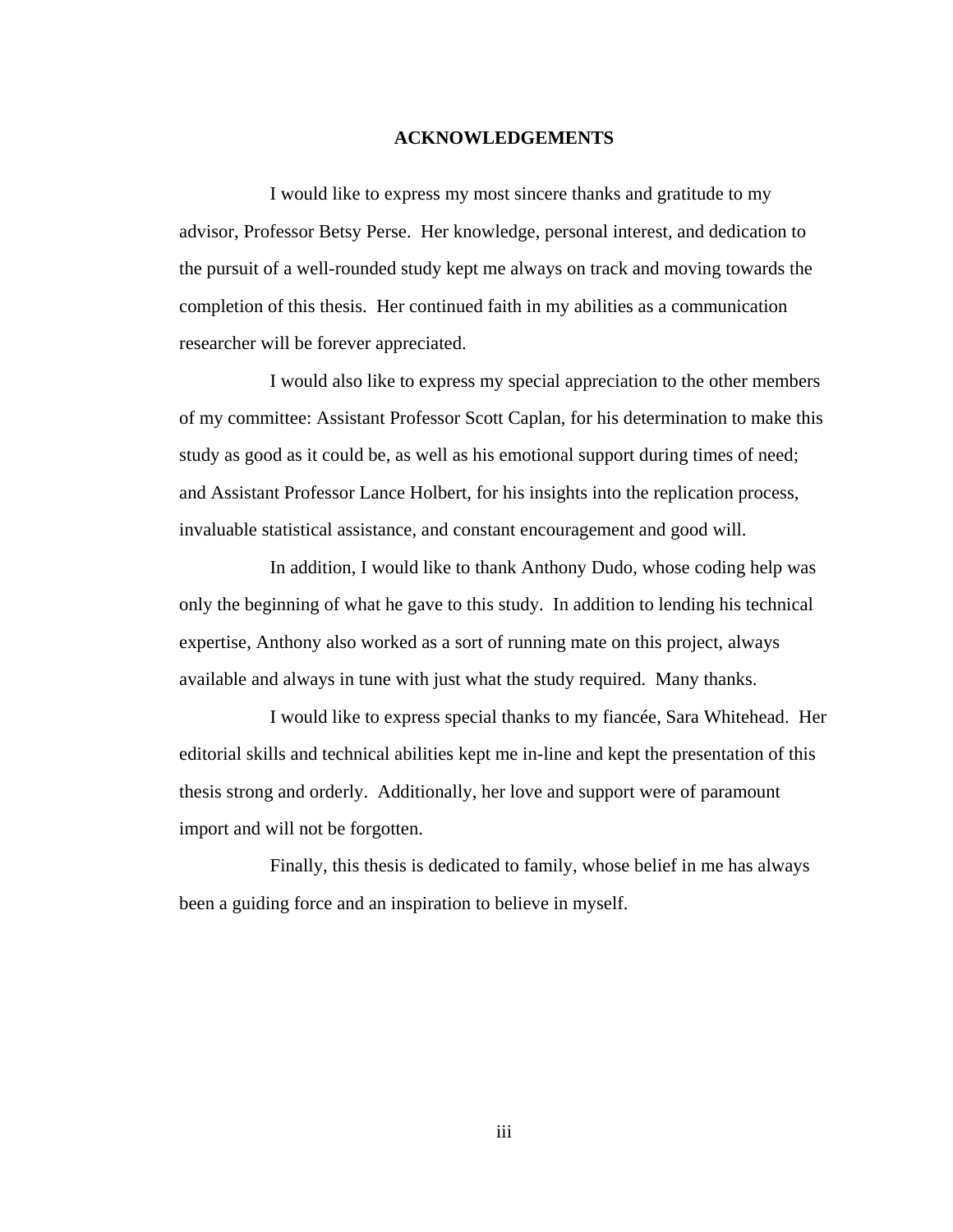# **TABLE OF CONTENTS**

| 1.2    | Sexual Content on TV as it Relates to Adolescents, Teens, and        |  |
|--------|----------------------------------------------------------------------|--|
|        |                                                                      |  |
| 1.3    |                                                                      |  |
|        | What the Social Learning Theory Seeks to Explain  10<br>1.3.1        |  |
|        | 1.3.2<br>Social Learning Theory's Major Concepts  11                 |  |
|        | 1.3.3                                                                |  |
|        | Application of the Attentional Processes in SLT 15<br>1.3.4          |  |
|        | Application of the Retention Processes in SLT  17<br>1.3.5           |  |
|        | Application of the Motivational Processes in SLT  18<br>1.3.6        |  |
| 1.4    |                                                                      |  |
| 1.5    |                                                                      |  |
|        | 1.5.1<br>An Examination of Content Analyses of Music Videos          |  |
|        |                                                                      |  |
| 1.6    |                                                                      |  |
|        | Innuendo and Implicit Sexual Content Found in Early<br>1.6.1         |  |
|        |                                                                      |  |
|        | TV's Sexual Content is Moving from Implicit to Explicit 30<br>1.6.2  |  |
| 1.7    | The Importance of Replication in Communication Research 31           |  |
|        | 1.7.1                                                                |  |
| 1.8    |                                                                      |  |
|        | 1.8.1                                                                |  |
|        | Implicit versus Explicit Sexual Content in Music Videos  38<br>1.8.2 |  |
|        | 1.8.3                                                                |  |
|        | 1.8.4<br>Ethnicity of Characters Engaging in Sexual Activity in      |  |
|        |                                                                      |  |
|        | Gender of Characters Engaging in Sexual Activity in<br>1.8.5         |  |
|        |                                                                      |  |
|        | 1.8.6                                                                |  |
|        | Consequences and risk and responsibility in music videos 45<br>1.8.7 |  |
| Method |                                                                      |  |
| 2.1    |                                                                      |  |
| 2.2    |                                                                      |  |
|        | 2.2.1                                                                |  |
|        | 2.2.2                                                                |  |
|        | 2.2.3                                                                |  |
| 2.3    |                                                                      |  |
| 2.4    |                                                                      |  |
|        |                                                                      |  |
| 3.1    |                                                                      |  |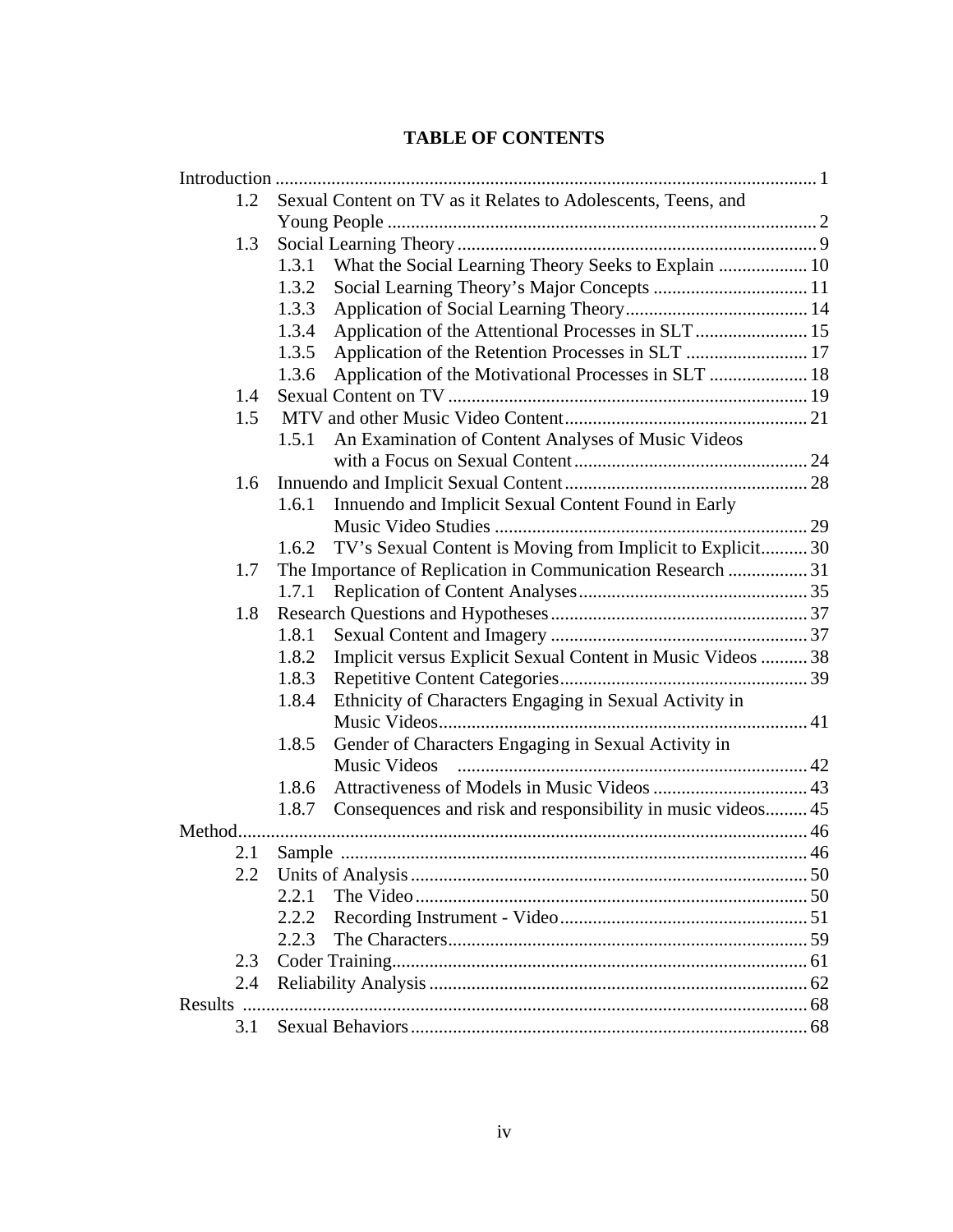| 3.2 | Depictions of Sexual Risk, Responsibilities and Consequences 71       |  |
|-----|-----------------------------------------------------------------------|--|
| 3.3 |                                                                       |  |
| 3.4 |                                                                       |  |
| 3.5 |                                                                       |  |
| 3.6 |                                                                       |  |
| 3.7 |                                                                       |  |
| 3.8 |                                                                       |  |
| 3.9 |                                                                       |  |
|     |                                                                       |  |
|     | 3.11 Depictions of Sexual Risk, Responsibilities and Consequences 106 |  |
|     |                                                                       |  |
|     |                                                                       |  |
|     |                                                                       |  |
|     |                                                                       |  |
|     |                                                                       |  |
|     |                                                                       |  |
|     | 3.18 Comparison of Un:Cut Videos to Regular Videos 133                |  |
|     | 3.18.1 Comparison of Sexual Behaviors in Un:Cut and Regular           |  |
|     | <b>Videos</b>                                                         |  |
|     | 3.18.2 Comparison of Clothing Type in Un: Cut and Regular             |  |
|     |                                                                       |  |
|     | 3.18.3 Comparison of Common Content Categories in Un:Cut and          |  |
|     |                                                                       |  |
|     |                                                                       |  |
| 4.1 |                                                                       |  |
| 4.2 | Descriptive Information and Additional Information to the             |  |
|     |                                                                       |  |
|     |                                                                       |  |
|     |                                                                       |  |
| 4.3 |                                                                       |  |
| 4.4 |                                                                       |  |
| 4.5 |                                                                       |  |
|     |                                                                       |  |
|     |                                                                       |  |
| 4.6 |                                                                       |  |
|     |                                                                       |  |
|     |                                                                       |  |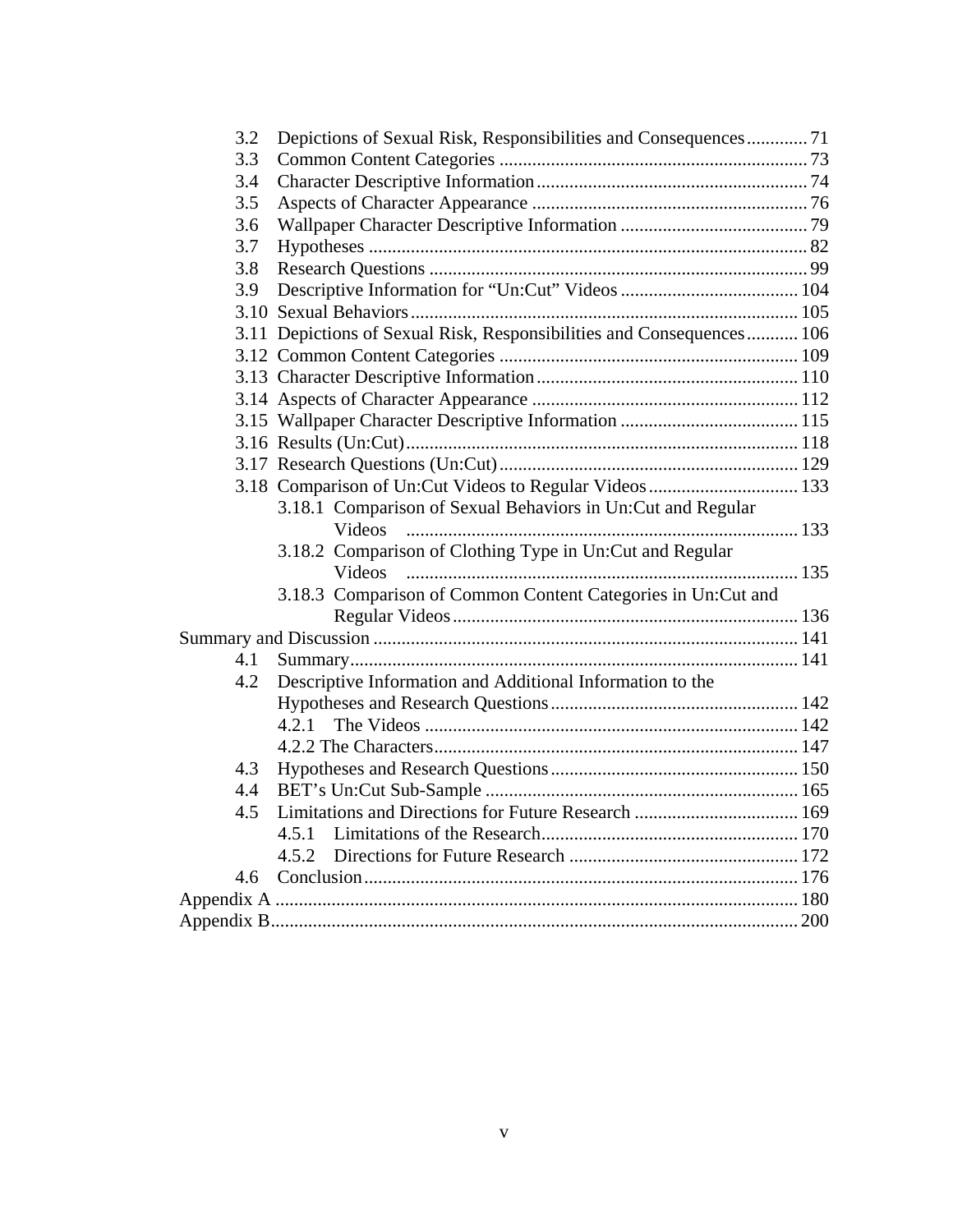# **LIST OF TABLES**

| Table 2.1  |                                                                         |  |
|------------|-------------------------------------------------------------------------|--|
| Table 2.2  |                                                                         |  |
| Table 2.3  | Number of videos recorded and sampled sorted by genre and channel 49    |  |
| Table 2.4  |                                                                         |  |
| Table 2.5  |                                                                         |  |
| Table 2.6  | Character reliability: Krippendorff's Alpha for character variables  63 |  |
| Table 2.7  | Wallpaper char. Rel.: Krippendorff's Alpha for wallpaper char. Var 64   |  |
| Table 2.8  | Video reliability: Krippendorff's Alpha for video variables 65          |  |
| Table 3.1  |                                                                         |  |
| Table 3.2  |                                                                         |  |
| Table 3.3  |                                                                         |  |
| Table 3.4  | Frequency of depiction of negative emotional sexual consequences 72     |  |
| Table 3.5  | Frequency of depiction of negative physical sexual consequences 72      |  |
| Table 3.6  | Frequency of depiction of negative punitive sexual consequences72       |  |
| Table 3.7  | Freq. of depiction of positive emotional/social sexual consequences 73  |  |
| Table 3.8  | Frequency of depiction of positive physical sexual consequences 73      |  |
| Table 3.9  |                                                                         |  |
| Table 3.10 |                                                                         |  |
| Table 3.11 |                                                                         |  |
| Table 3.12 |                                                                         |  |
| Table 3.13 |                                                                         |  |
| Table 3.14 |                                                                         |  |
| Table 3.15 |                                                                         |  |
| Table 3.16 |                                                                         |  |
| Table 3.17 |                                                                         |  |
| Table 3.18 |                                                                         |  |
| Table 3.19 |                                                                         |  |
| Table 3.20 |                                                                         |  |
| Table 3.21 |                                                                         |  |
| Table 3.22 |                                                                         |  |
| Table 3.23 |                                                                         |  |
| Table 3.24 |                                                                         |  |
| Table 3.25 |                                                                         |  |
| Table 3.26 |                                                                         |  |
| Table 3.27 |                                                                         |  |
| Table 3.28 |                                                                         |  |
| Table 3.29 |                                                                         |  |
| Table 3.30 | Crosstab. of the freq. of provocative clothing in music videos  89      |  |
| Table 3.31 |                                                                         |  |
| Table 3.32 |                                                                         |  |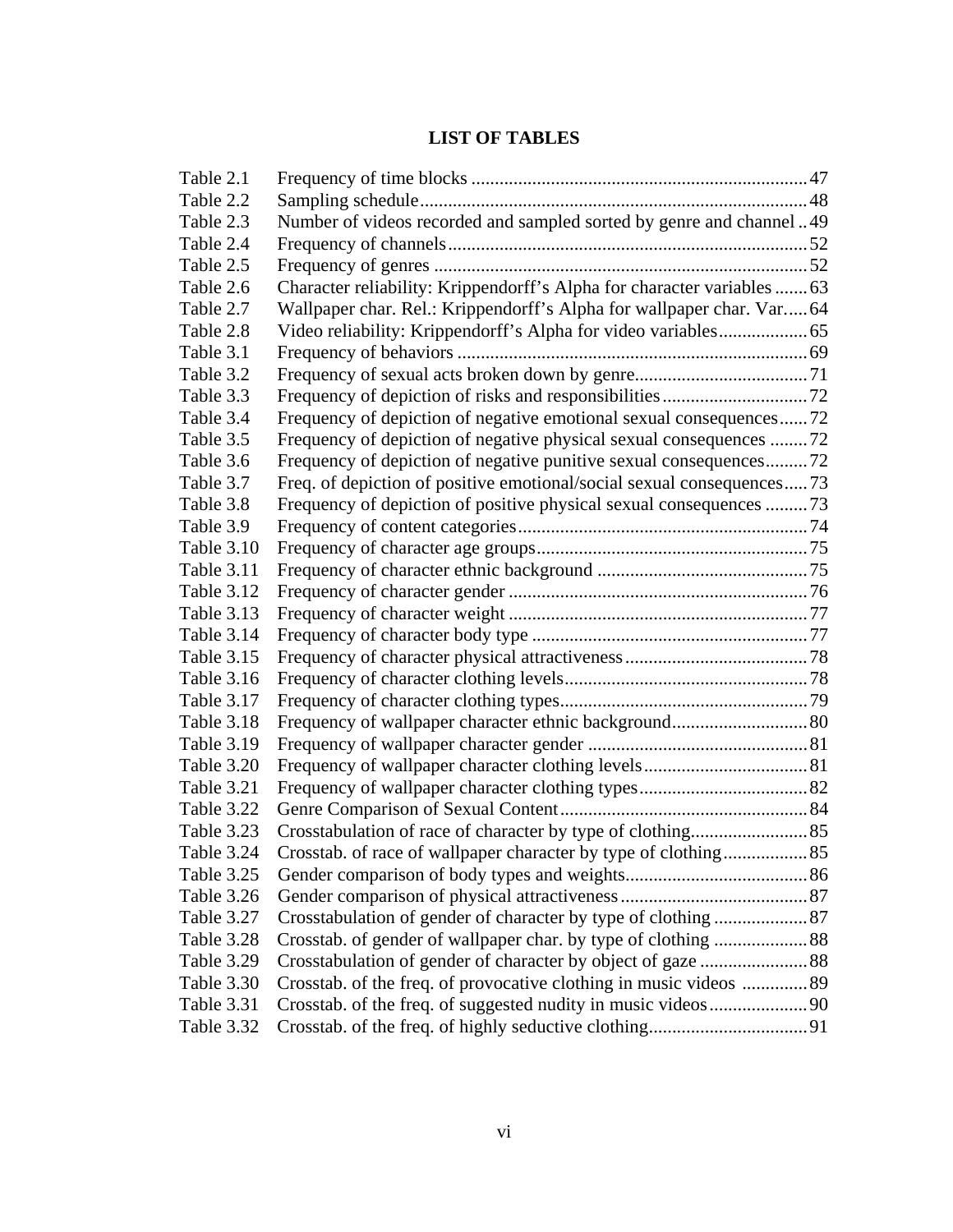| Table 3.33 |                                                                   |  |
|------------|-------------------------------------------------------------------|--|
| Table 3.34 |                                                                   |  |
| Table 3.35 |                                                                   |  |
| Table 3.36 | Corr. of char. physical attractiveness with sexual content  94    |  |
| Table 3.37 |                                                                   |  |
| Table 3.38 | Freq. of depiction of negative consequences of sexual activity96  |  |
| Table 3.39 | Freq. of depiction of negative emotional sexual consequences  96  |  |
| Table 3.40 | Weighted Freq. of dep. of neg. emotional sexual consequences97    |  |
| Table 3.41 |                                                                   |  |
| Table 3.42 |                                                                   |  |
| Table 3.43 | Freq. of depiction of negative punitive sexual consequences  98   |  |
| Table 3.44 | Weighted Freq. of dep. of neg. punitive sexual consequences98     |  |
| Table 3.45 | Comparison of sexual acts rewarded and sexual acts punished 99    |  |
| Table 3.46 |                                                                   |  |
| Table 3.47 |                                                                   |  |
| Table 3.48 | Correlation of sexual content with content categories  102        |  |
| Table 3.49 | Corr. of number of times video appeared w/behavior scales  103    |  |
| Table 3.50 | Correlation of violence or crime with sexual behavior scales  104 |  |
| Table 3.51 | Num. of videos recorded sampled sorted by genre - Un:Cut  105     |  |
| Table 3.52 |                                                                   |  |
| Table 3.53 | Freq. of depict. of risks and responsibilities - Un:Cut 107       |  |
| Table 3.54 | Freq. of depict. of neg. emotional sexual conseq. - Un:Cut  107   |  |
| Table 3.55 | Freq. of depict. of neg. physical sexual conseq. - Un:Cut 108     |  |
| Table 3.56 | Freq. of depict. of punitive sexual consequences – Un:Cut  108    |  |
| Table 3.57 | Freq. of depict. of pos. emo/social sexual conseq. - Un:Cut 108   |  |
| Table 3.58 | Freq. of depict. of pos. physical sexual conseq. - Un:Cut 109     |  |
| Table 3.59 |                                                                   |  |
| Table 3.60 | Frequency of character age groups - Un:Cut videos only  111       |  |
| Table 3.61 | Freq. of character ethnic background - Un:Cut videos only  111    |  |
| Table 3.62 | Frequency of character gender - Un:Cut videos only 112            |  |
| Table 3.63 | Frequency of character weight - Un:Cut videos only 113            |  |
| Table 3.64 | Frequency of character body type - Un:Cut videos only 113         |  |
| Table 3.65 | Freq. of character physical attractiveness - Un:Cut only  114     |  |
| Table 3.66 | Frequency of character clothing levels - Un: Cut videos only  114 |  |
| Table 3.67 |                                                                   |  |
| Table 3.68 | Freq. of wallpaper char. ethnic background - Un:Cut 116           |  |
| Table 3.69 | Freq. of wallpaper character gender - Un:Cut videos only  116     |  |
| Table 3.70 | Freq. of wallpaper char. clothing levels - Un:Cut videos only 117 |  |
| Table 3.71 | Freq. of wallpaper char. clothing types - Un:Cut videos only  118 |  |
| Table 3.72 | Gender comp. body types and weights - Un:Cut videos only  120     |  |
| Table 3.73 | Gender comp. physical attractiveness - Un:Cut videos only 121     |  |
| Table 3.74 | Crosstab. of gender of char. by type of clothing - Un:Cut 121     |  |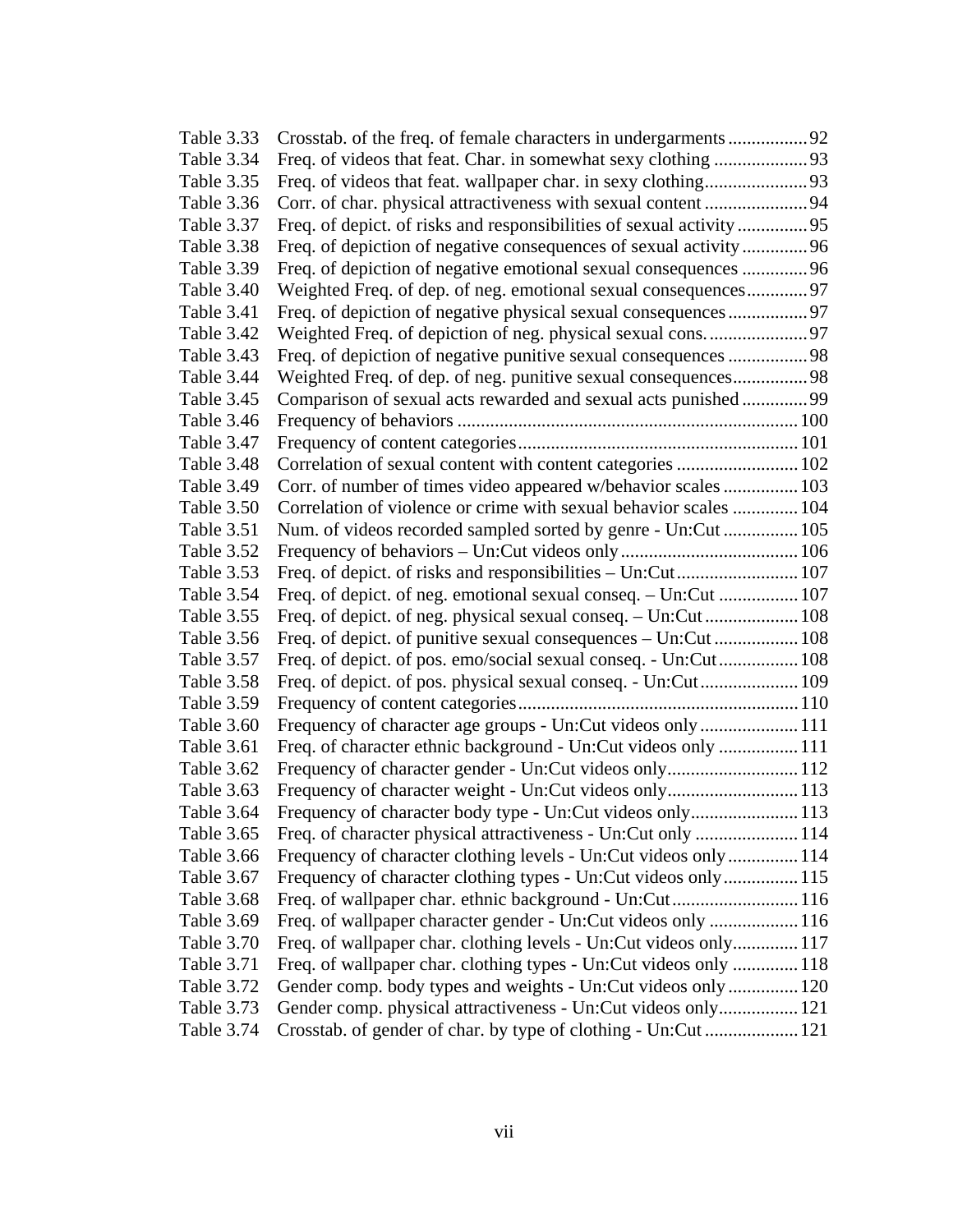| Table 3.75  |                                                                     |  |
|-------------|---------------------------------------------------------------------|--|
| Table 3.76  | Crosstab. of gender of char. by object of gaze - Un:Cut 122         |  |
| Table 3.77  | Crosstab. of freq. of provocative clothing in music videos 124      |  |
| Table 3.78  |                                                                     |  |
| Table 3.79  | Crosstabulation of the freq. of highly seductive clothing  126      |  |
| Table 3.80  | Frequency of character clothing levels - Un:Cut videos only  127    |  |
| Table 3.81  |                                                                     |  |
| Table 3.82  | Corr. of physical attractiveness w/sexual content - Un:Cut 128      |  |
| Table 3.83  |                                                                     |  |
| Table 3.84  | Correlation of sexual content with content categories  131          |  |
| Table 3.85  | Corr. number of times vid. appd w/behav. scales - Un:Cut  132       |  |
| Table 3.86  | Corr. of violence/crime w/sexual behavior scales - Un:Cut 133       |  |
| Table 3.87  | Comp. of sexual behaviors in Un:Cut and regular videos 134          |  |
| Table 3.88  |                                                                     |  |
| Table 3.89  | Crosstab. of video type by wallpaper character's clothing  136      |  |
| Table 3.90  | Crosstab. of video type by visual abstraction                       |  |
| Table 3.91  | Crosstabulation of video type (Un:Cut vs. regular) by dance  137    |  |
| Table 3.92  | Crosstab. of video type (Un:Cut vs. regular) by violence/crime137   |  |
| Table 3.93  | Crosstab. of video type (Un:Cut vs. regular) by celebration138      |  |
| Table 3.94  | Crosstab. of video type (Un:Cut vs. regular) by friendship  138     |  |
| Table 3.95  | Crosstab. of video type (Un:Cut vs. regular) by isolation 138       |  |
| Table 3.96  | Crosstabulation of video type (Un:Cut vs. regular) by wealth 139    |  |
| Table 3.97  | Crosstab. of video type (Un:Cut vs. regular) by transportation  139 |  |
| Table 3.98  |                                                                     |  |
| Table 3.99  | Crosstabulation of video type (Un:Cut vs. regular) by religion140   |  |
| Table 3.100 | Crosstab. of video type (Un:Cut vs. regular) by political issues140 |  |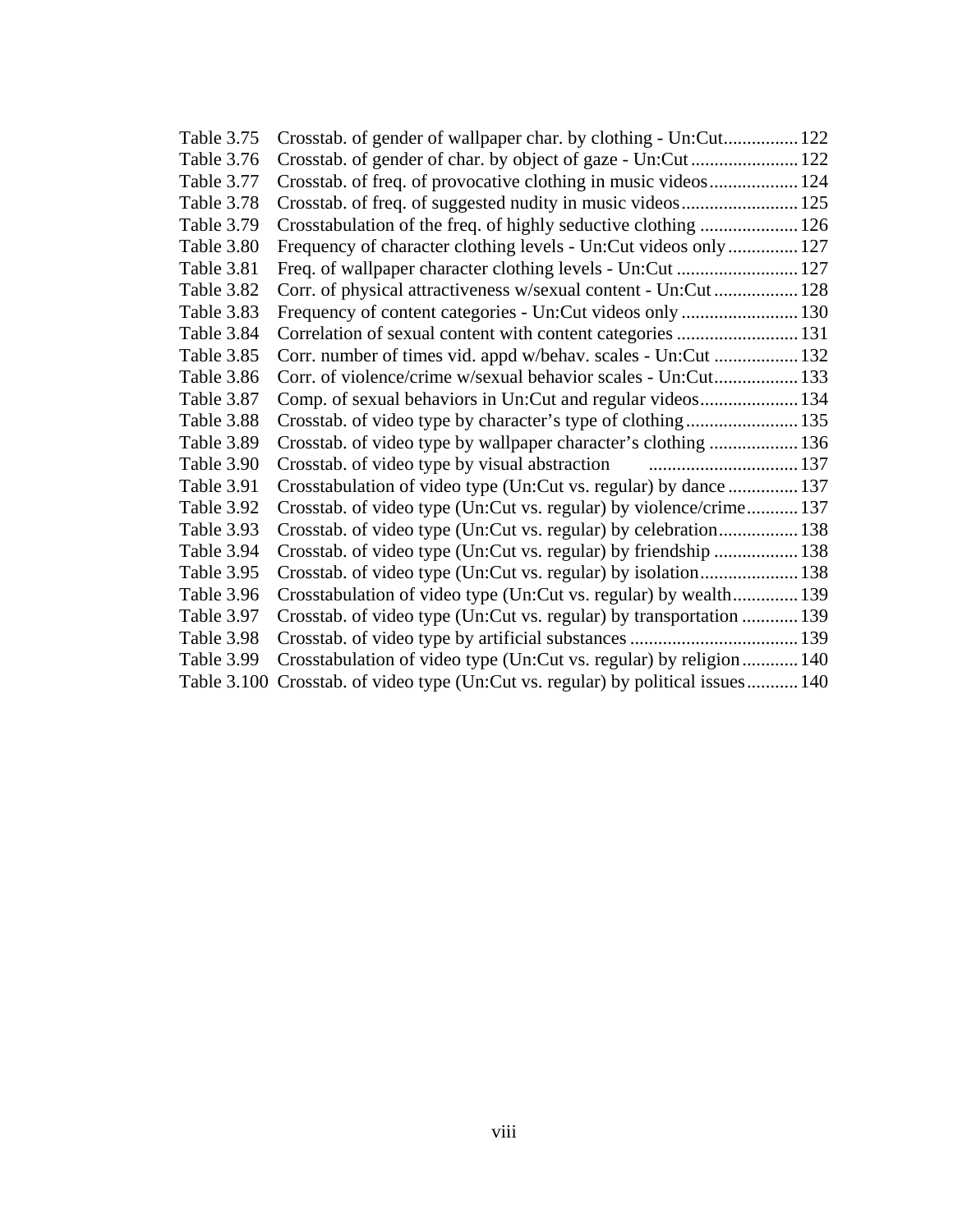## **ABSTRACT**

The purpose of this study was to examine the content of music videos. More specifically, it focused on the portrayal of sexual behaviors and how they might relate to the socialization of adolescent viewers. The study was grounded in the theoretical perspective provided by the social learning theory to help make assessments about the relationship of the content to the viewer. This content analysis of 120 music videos examined descriptive information about the nature of music videos and how the content is generally composed today. Results revealed that sexual content and other common content categories (violence, wealth, artificial substances, friendship) frequently appear in modern music videos.

Highlighting the importance and utility of replication research in communication science and more specifically content analyses was another goal of this study. Relative and partial replications revealed that sexual portrayals have increased since the 1980s and 1990s. Results also reveal, however, that sexual content has not gotten more overt or explicit but has instead remained innuendo-laden and based on sexual suggestion. Due to the heavily suggestive content, which occurred in the almost complete absence of sexual realities, risks, and consequences, sexual content in music videos is perhaps best classified as a glamorous and fabricated form of sex.

This study was also concerned with the portrayal of characters in modern music videos. It analyzed the ways characters were portrayed, with specific attention to gender roles, ethnic demarcations, levels of undress, and aspects of the characters' physical appearance. Results from these character-based assessments revealed that

ix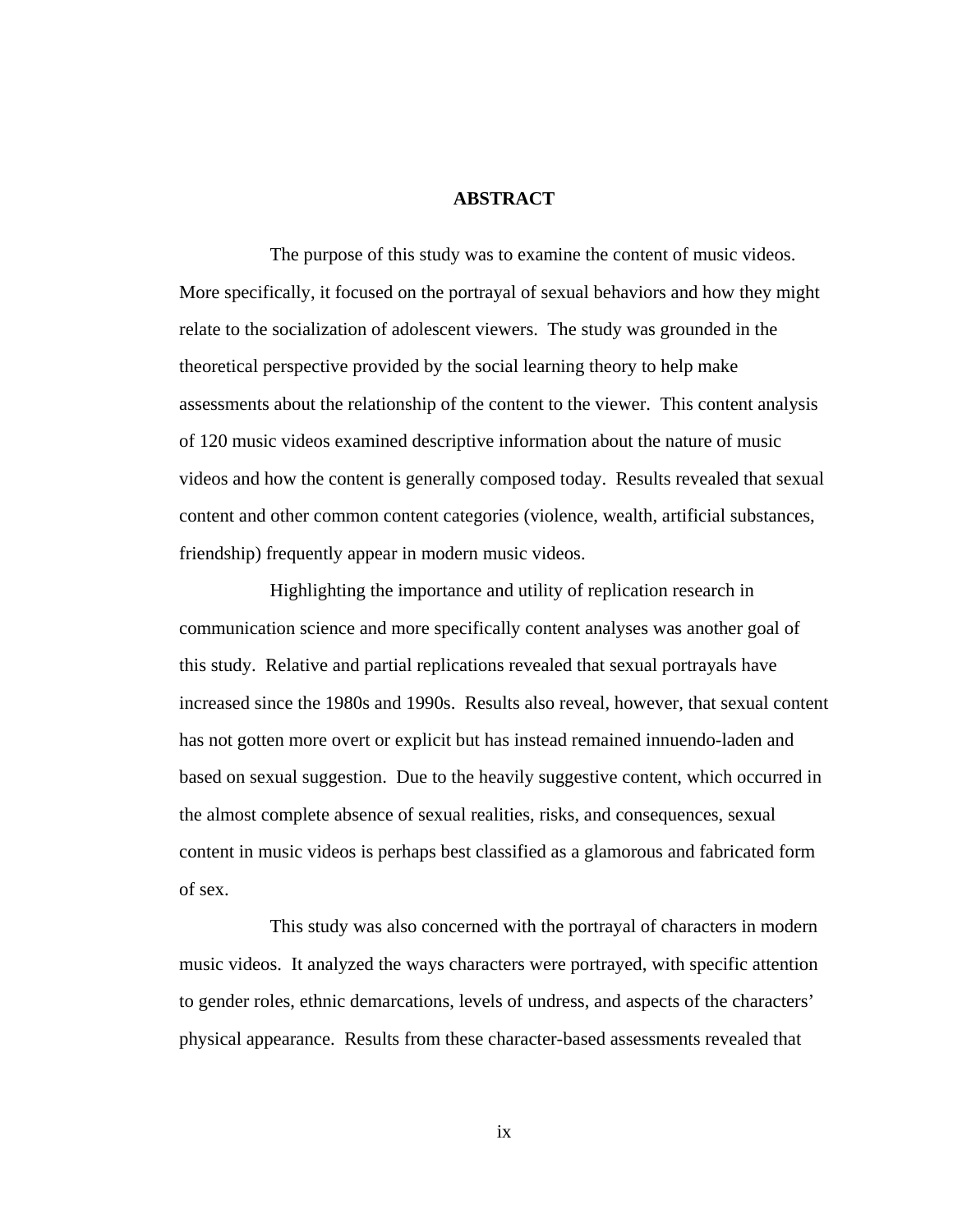according to the social learning theory (SLT), certain types of viewers might be more at risk of learning potentially damaging or harmful social sexual roles. More specifically, young people, African-Americans, and females were identified as demographic groups that might be at the greatest risk of learning potentially damaging sexual social realities based on aspects of the models' (actors/performers) appearance in music videos.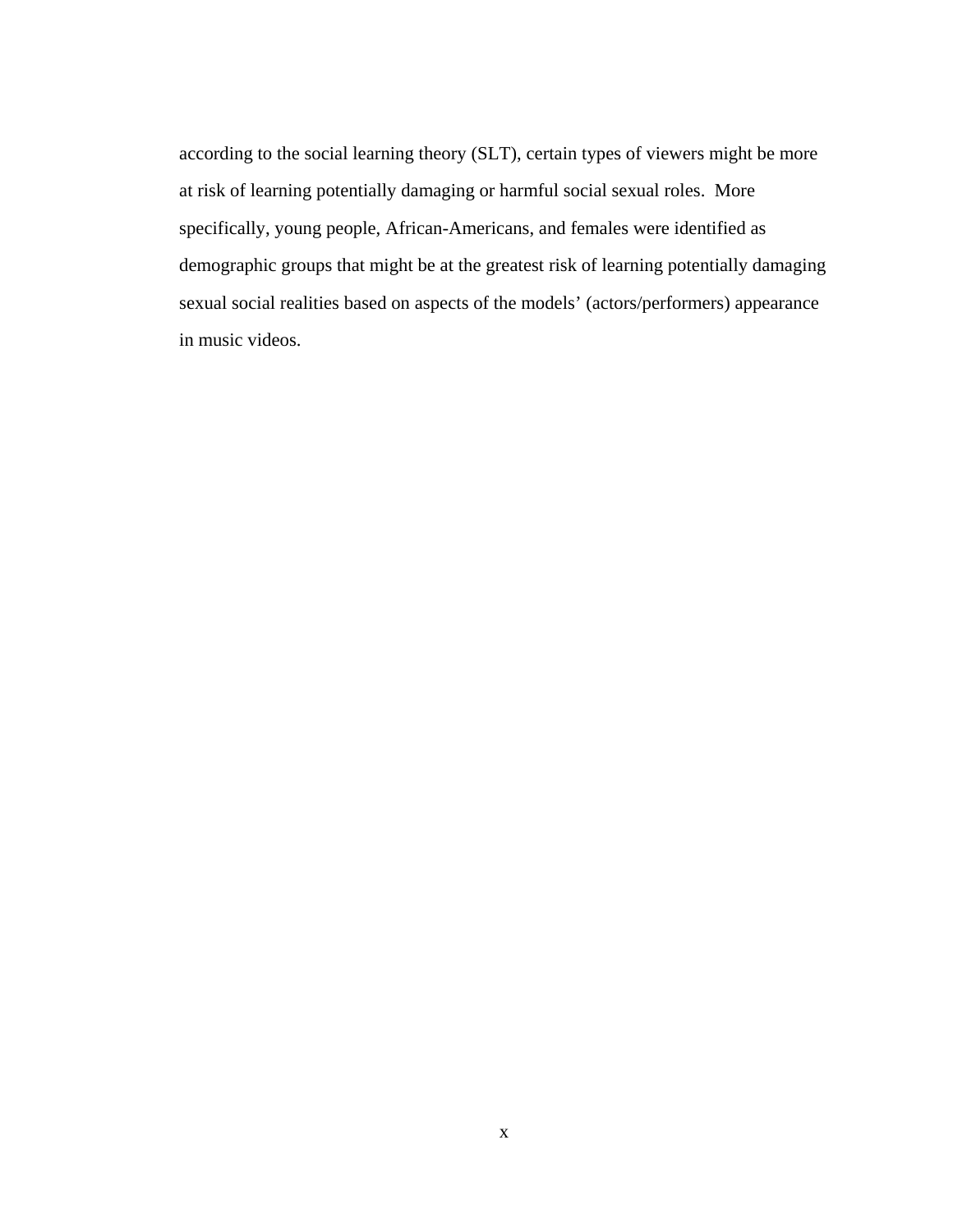## **Chapter 1**

## **INTRODUCTION**

The idea for a study surrounding the issue of sexual content and imagery in music videos was spurred by the enormous backlash the National Football League and CBS felt following the MTV-produced halftime show that aired during the 2004 Super Bowl. While it was clear to most viewers that this was an inappropriate display of sexual behavior for a program that attracts all ages, magnified by the stage's grandeur (perhaps the only media-event that truly still reaches a mass audience in America), the reaction of most viewers was nonetheless quite shocking to some. Why was this contingent of America shocked by the outcry after this controversial Super Bowl show? Perhaps it's because this type of provocative, sexual, and (beyond) suggestive imagery is commonplace, if not the norm, on MTV and other stations that carry popular music videos. This study is by no means intended to be a call for regulation or to degrade MTV or music videos in general; it is instead intended to be an eye-opening look into one of the most popular networks (or group of networks) among America's younger television viewers.

Why should we be concerned about the content on MTV, VH-1, BET, and the like? If it can be shown that there is a large portion of sexual content in music videos and that the number of sexual images are in fact increasing, while growing more explicit, and outside data can confirm that young people do consume a lot of music videos, the issue of learning from this form of mass media might prove to be a valid concern. McLeod (1995) supports this claim when he states: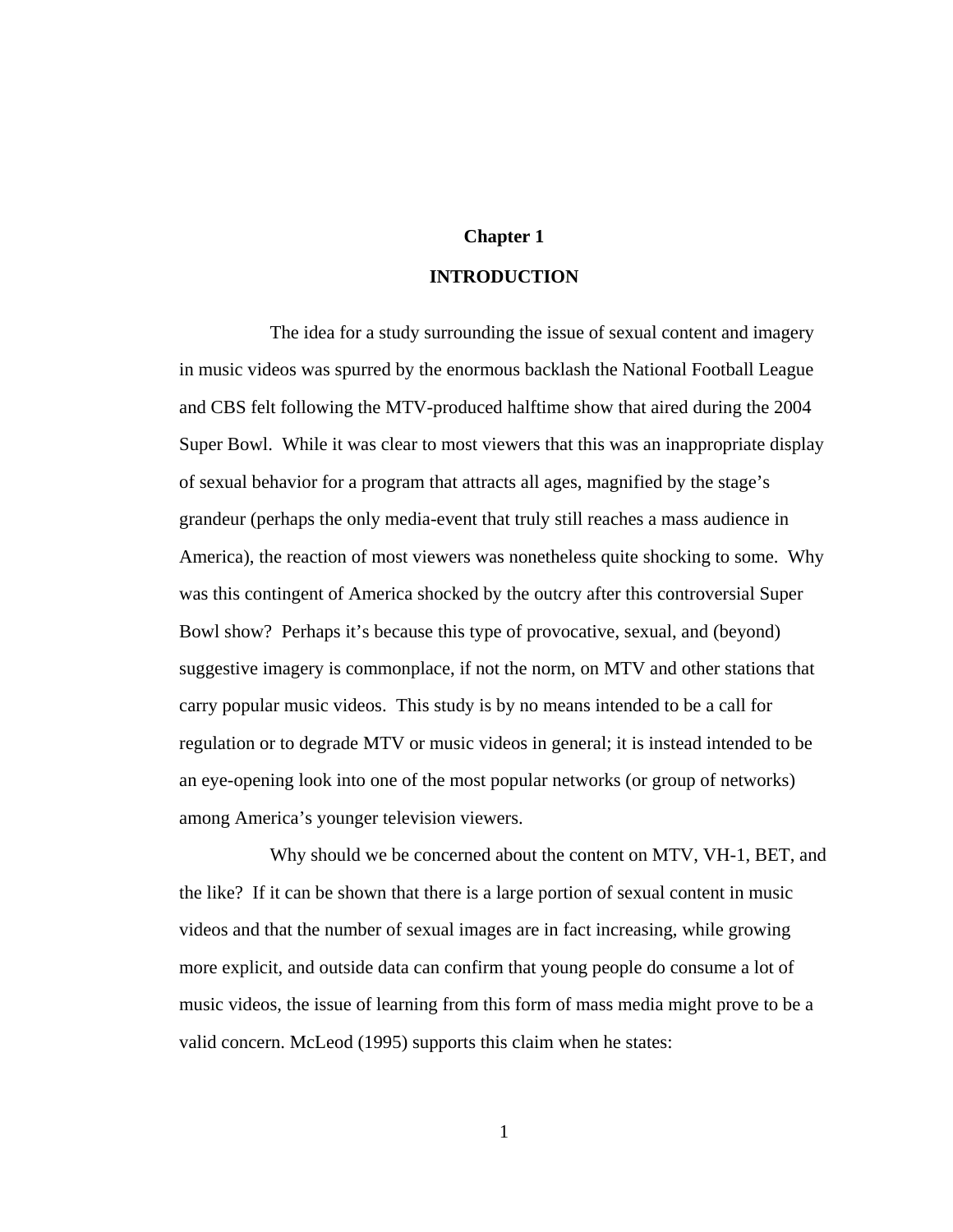As a major source of cultural information, the mass media serve as agents of social control shaping public tastes, preferences, attitudes, beliefs, and behaviors. One of the most powerful ways media play this social control role is by communicating the boundaries of what is acceptable and what is deviant. (p. 5)

Even popular musicians are aware of the potential for young people to learn from their videos. Nas, a well-known rapper, notes the following in his prosocial pop single called I Can, "This is for the grown-looking girls who's only ten. The ones who watch videos and do what they see, as cute as can be up in the club with fake id. Careful 'fore you meet a man with HIV" ("OHHLA.com - Favorite Artists: Nas"). When one couples Nas' and McLeod's beliefs that the media communicate the boundaries of what is acceptable and what is deviant in a society with the evidence that sexual content is pervasive on television, it seems an important endeavor to examine the nature of that content in its various forms.

It could be argued that everyday exposure to the sexual imagery in music videos is a very powerful socializing agent, providing young people with potentially incorrect and harmful information about their own sexuality. Unlike the enormous outcry following the Super Bowl halftime show that might have informed young people of the inappropriateness of the display, little is done on a daily basis to counterbalance the multitude of exaggerated and misleading sexual images that young people watch in music videos (Nas's lyrical content does not seem to be the norm on music video stations). Television imagery then, is left to do the teaching and attitudinal, social, and behavioral formation on its own.

#### **1.2 Sexual Content on TV as it Relates to Adolescents, Teens, and Young People**

The mass media, and in particular television, act as a powerful sexual socializing agent for young people (Brown, 2002; Brown & Newcomer, 1991; Collins,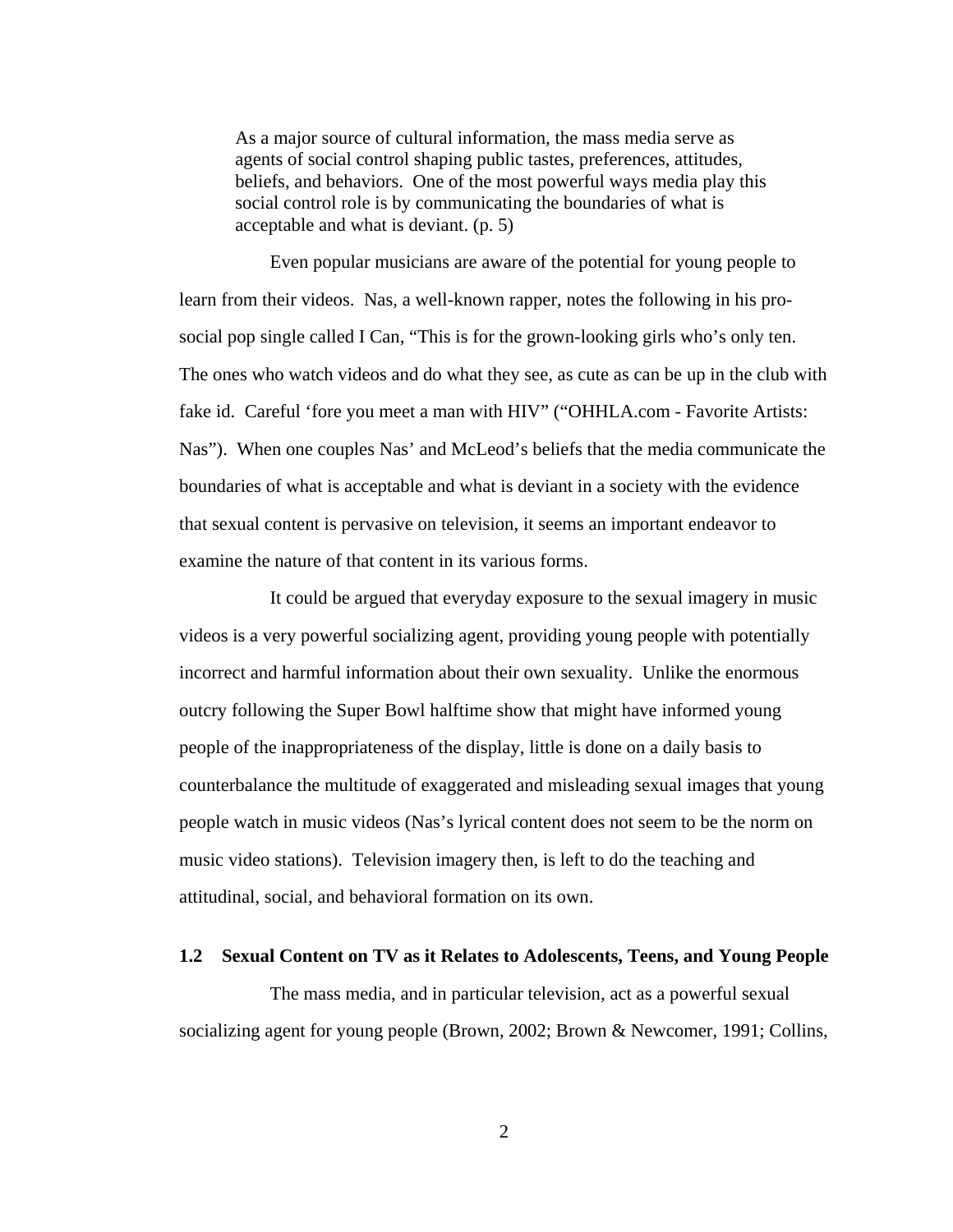Elliott, Berry, Kanouse, Kunkel, Hunter, & Miu, 2004; Cope-Farrar & Kunkel, 2002; Greenberg, 1994; Kunkel et al., 2003; Truglio, 1998; Ward, 2002). Television is considered one of the most important sources of information about sexual behaviors and their consequences (Kunkel et al., 2003). In fact, television is consistently ranked as one of the top three or four sexual informants by teens, behind only peers, parents, and schools, and it is sometimes ranked as high as number one (Brown, 2002; Sutton, Brown, Wilson, & Klein, 2002; Truglio, 1998; Ward, 2002). So what makes television and other media formats such powerful socializing agents? Ward (2003) offers four reasons and they will be used to guide the remainder of this section with an additional reason not cited by Ward but one that seems important nonetheless.

First, sexual content is pervasive in the media (Ward, 2003). As previously noted, television programming containing some form of sexual content is more popular than content devoid of sexuality, with 64% or nearly two out of every three shows containing some form of sex (Kunkel et al., 2003). It was estimated that in the early 1990s young viewers were exposed to about 1,400 sexual acts per year on television (Greenberg, Stanley, Siemicki, Heeter, Soderman, & Linsangan, 1993). Considering the study making this estimation did not include soap operas in this portion of their sample, a genre known for its high levels of sexuality (Heintz-Knowles, 1996), and the common belief that sexual content has been on the rise for the past 10 or 20 years (Ward, 2003) this is surely a noteworthy statistic and one that likely underestimates the current rate of sexual acts young people are exposed to through television viewing each year. Based on this, it is clear that sexual content is pervasive on television.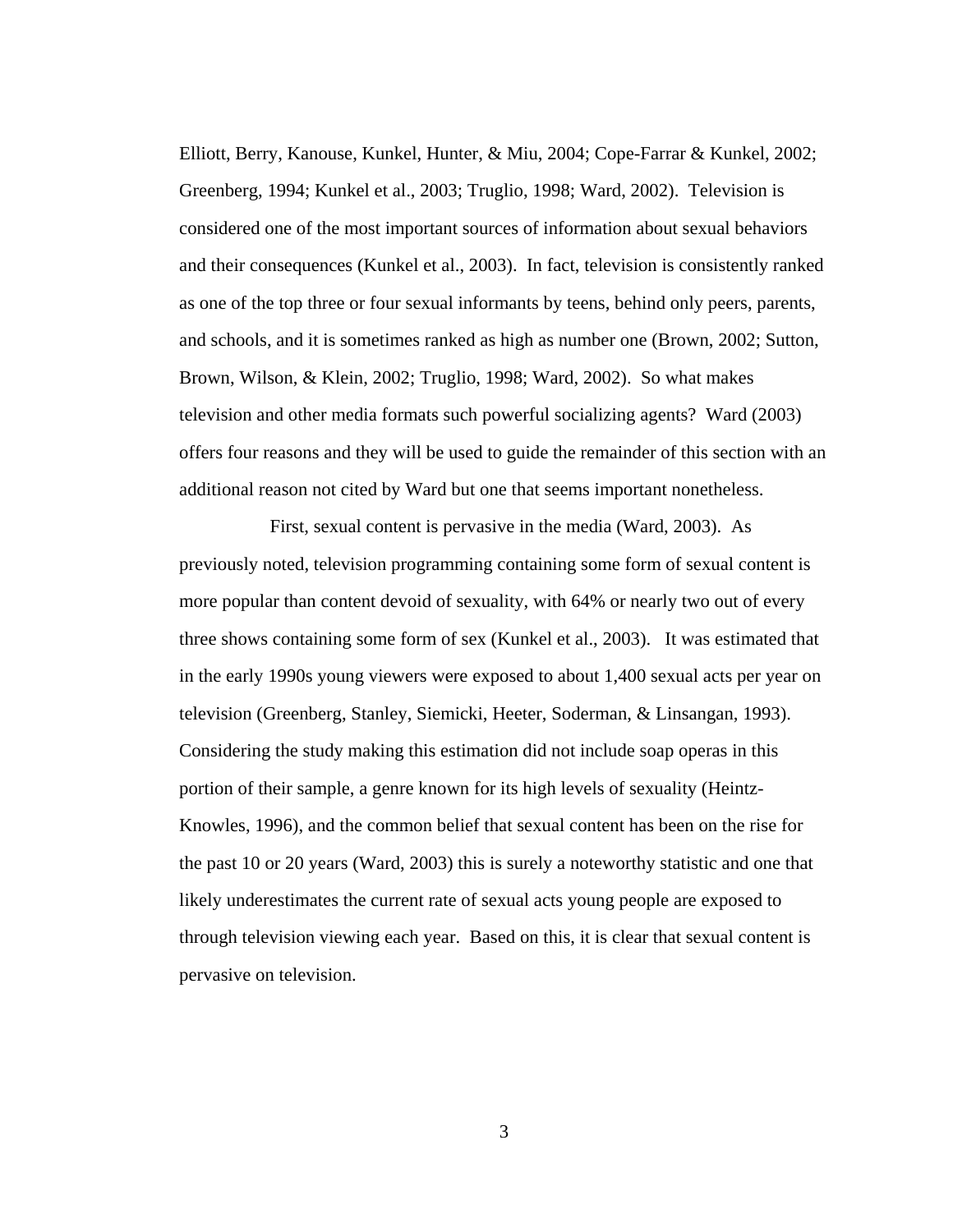Second, sexual content on television is not only pervasive; it is also highly accessible (Ward, 2003). Brown (2002) reiterates this point when she states, "The mass media are an increasingly accessible way for people to learn about and see sexual behavior" (p. 42). This accessibility is in part due to the popularity of television in America. Television sets are now found in 98% of all households in the U.S. and these sets don't stay idle for very long (Murray, 1993). It is approximated that televisions are on for 7 hours a day in the average American household (Murray, 1993).

Kunkel and his colleagues (2003) note that adolescents in particular might find sex particularly accessible on television. Young people spend about 6 to 7 hours with some form of mass media per day (Brown, 2002) and despite an inundation of new technologies available to teens, television continues to dominate young people's media selections (Kunkel et al., 2003). Although the fact that young people are watching a lot of television does not necessarily mean they're exposed to a lot of sexual content, Kunkel and his colleagues (2003) suggest that it does. After sampling "three episodes of each of the 20 most frequently viewed television series for those between 12-17 years of age, as determined by the national audience ratings for this age group by the A.C. Nielsen Company" (Kunkel et al., 2003, p. 4), Kunkel and his colleagues concluded that "programs viewed most frequently by teens have a much higher concentration of sexual content than the levels observed for either prime-time network programming or for television overall" (Kunkel et al., 2003, p. 45). Unfortunately, even if a young person has tastes different from what the A.C. Nielsen Company rate as popular for their age group, Ward (2003) would suggest this doesn't mean they will not be exposed to sex on TV. She points out that while the nature and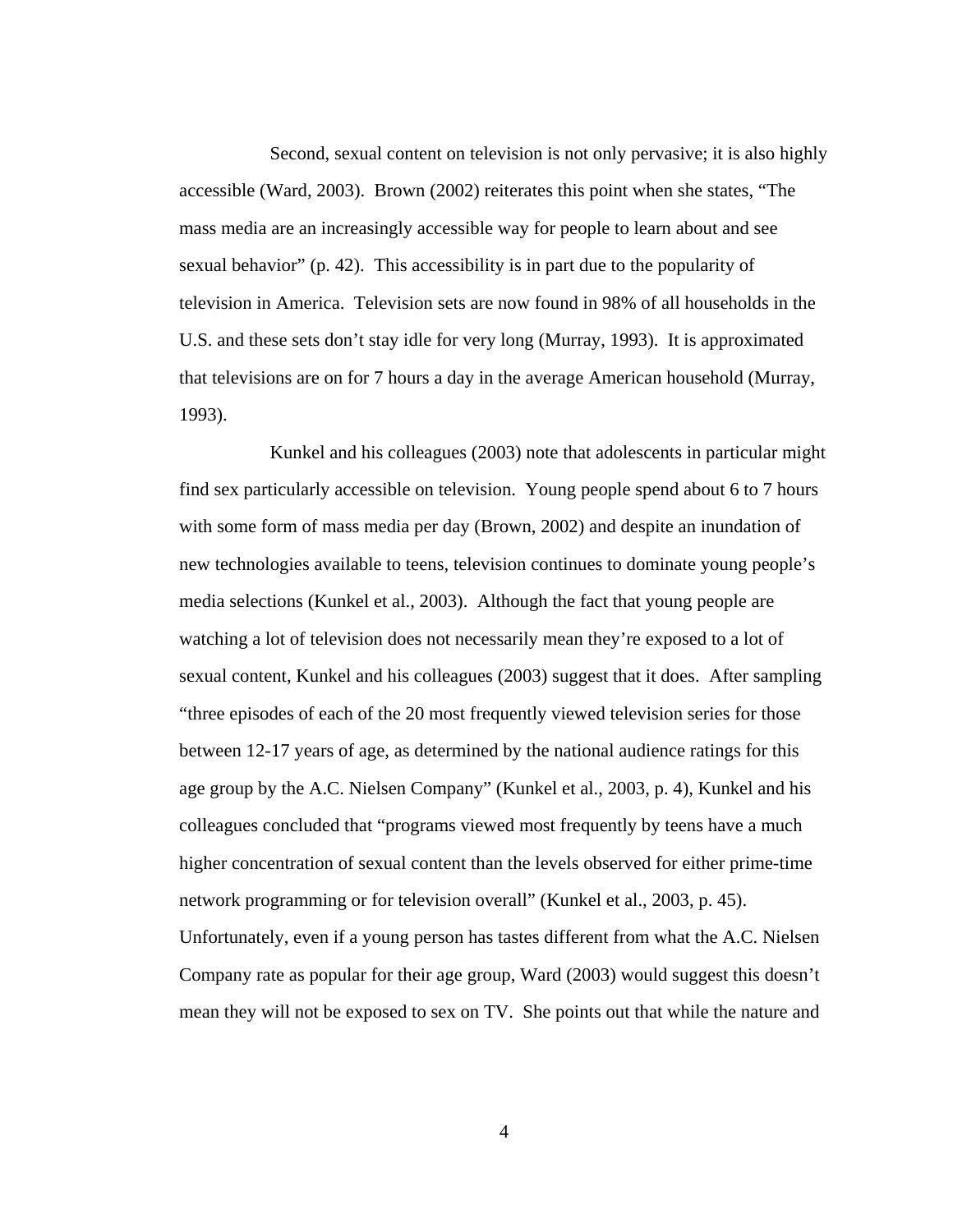prevalence of sexual content does vary across genres, it seems to be a part of all types of programming. Whether it be a lack of sexual action but increased discussion of sex on talk shows, or music videos that feature sexual imagery instead of sexual dialogue, one thing is for sure, sex will be covered on almost all types of television programming (Ward, 2003). Based on this, it is clear that sexual content on television is highly accessible.

According to Ward (2003), the third reason TV is such a powerful sexual socializing agent is that the media are candid about sex. While school systems and parents remain hesitant to talk about sexual topics, particularly in ways that young people can and want to hear about them, television has grown increasingly less hesitant (Brown, 2002). "Unfortunately, the scope and quality of parent-child discussions about sex is often limited, shallow and infrequent" and "comprehensive sex education courses providing in-depth discussion of the cognitive, affective, and skill components of sex are offered by only a minority of school districts" (Truglio, 2002). Meanwhile, television continues to offer candid and entertaining sexual scripts and lessons through its content that are "far more likely to promote sexual activity among US adolescents than [they are] to discourage it" (Collins et al., 2004, p. 3).

Television's treatment of sex in the past few years has grown increasingly prominent and frequent (Kunkel et al., 2003). In addition to prominence and frequency, television content seems to be moving towards the explicit and away from implicit and innuendo-laden content (Brown & Newcomer, 1991; Lampman, Rolfe-Maloney, David, Yan, McDermott,Winters, Davis, & Lathrop, 2002), making television a more candid version of sexuality than it has been in the past.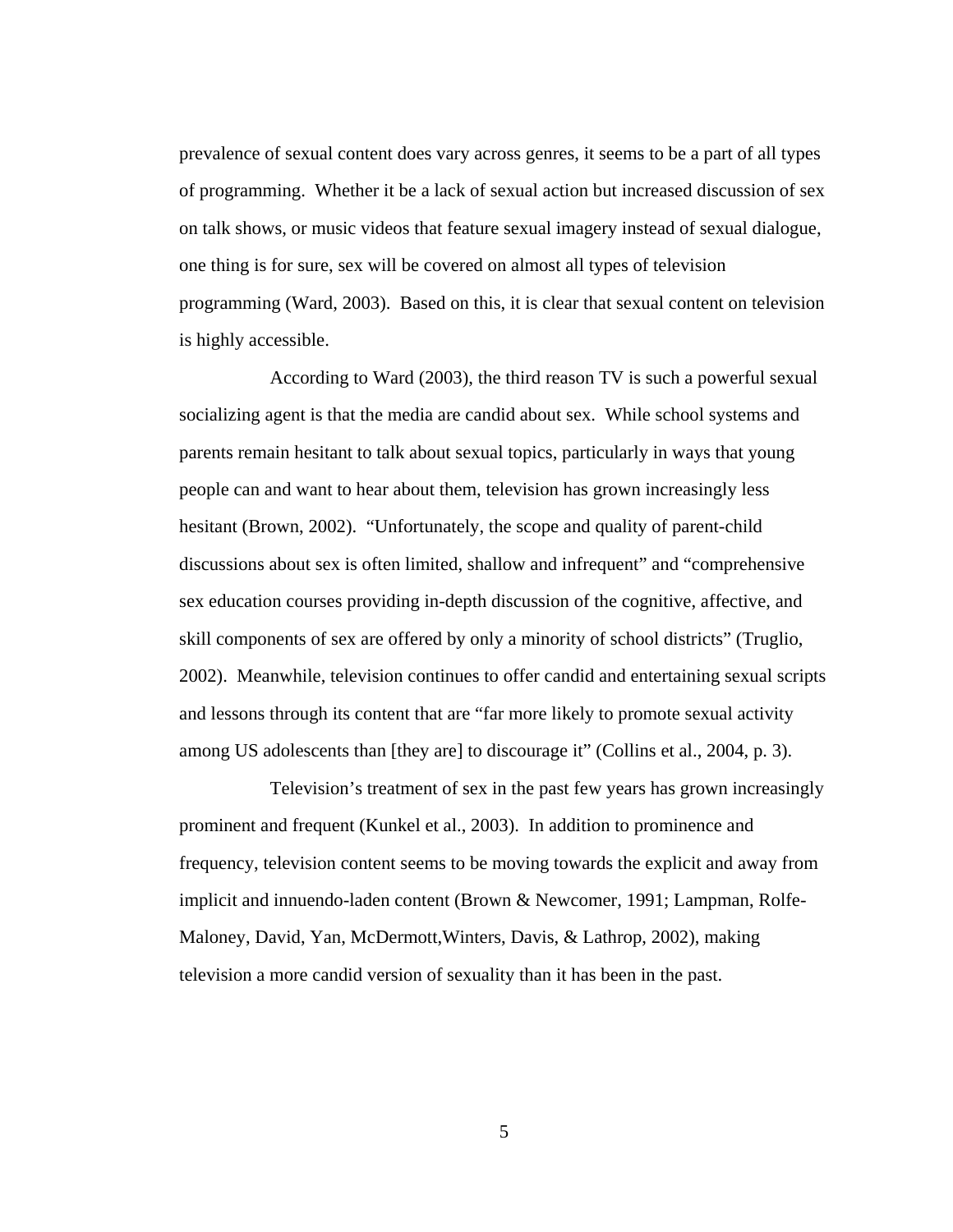The fourth reason television programming is such a powerful sexual socializing agent for young people is the TV producer's inherent (and understandable) need to make sexual content appealing (Ward, 2003). Because audience draw is of obvious importance to television producers, it is no surprise that the content, sexual or not, is made appealing, compelling, and captivating (Ward, 2003). In fact, the mass media have been criticized for showing sex as glamorous, exciting, and risk free (Furstenberg & Brooks-Gunn, 1985). This is of particular interest in a study like this one, which uses the social learning theory (SLT) as its guiding theoretical force. According to SLT, which later appeared in a slightly renegotiated form called social cognitive theory (SCT), humans tend to model behaviors that they've seen others rewarded for or at least not punished for and avoid behaviors that render castigation (Pavitt, 2000). The danger here is that a lack of realism in sexual content on television might create a misunderstanding about sex in the real world for some viewers, particularly the young ones.

This fabricated and glamorous version of sex is what Truglio (1998) calls a "constructed reality," meaning sexual information on TV is "comprised of idealized and distorted images of sexual behavior" (p. 9). Brown (2002) talks about this constructed reality in terms of the three C's: Commitment, Contraceptives, and Consideration of consequences, which are rarely depicted on television. This omission of potential mental and physical health risks related to sexual activity makes sex on television more entertaining and appealing but also makes the content more dangerous for young viewers who learn about their own sexuality from the medium. The idea that sex on TV is characterized by a lack of planning and consequence (Ward, 2003), will likely occur between unmarried couples instead of married ones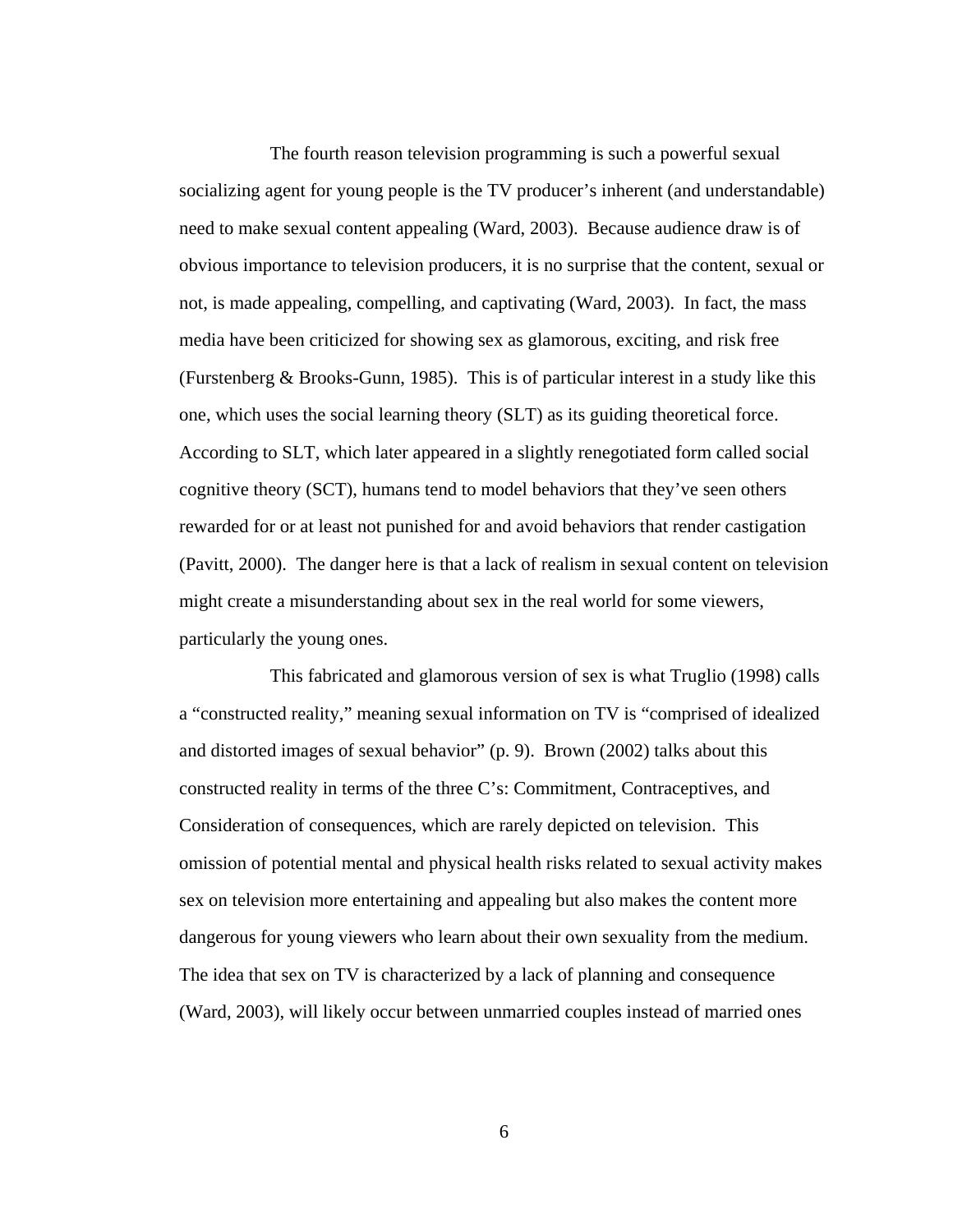(Brown & Newcomer, 1991), and is almost totally devoid of contraceptive use and other safe and smart sexual practices (Brown & Newcomer, 1991; Kunkel et al., 2003), makes the appeal of sex on television for teens a dangerous prospect.

A fifth reason television programming is seen as such a powerful sexual socializing agent for young people, not included in Ward's four-part taxonomy, is the idea that adolescence is a time when sexual socialization is most active and nascent (Brown, Steele, & Walsh-Childers, 2002; Collins et al., 2004). An important part of sexual exploration and growth takes place during adolescence, at which time young men and women begin to give thought to which sexual behaviors are enjoyable, moral, and acceptable for their cohort (LeVay & Valente, 2003). Bandura (2002) through SLT suggests "behavior is especially susceptible to external influences in the absence of countervailing self-sanctions" (p. 130), meaning young people might be particularly susceptible to learning about sex from the media as they have not yet fully established their own guidelines about sexual behaviors, making them more readily dependant on learning about it from models in their immediate as well as their mediated lives.

Brown and her colleagues (2002) make it clear that sexual interest is an important part of being an adolescent when they point out that 85% of teenagers say they have a boyfriend or a girlfriend and have kissed someone romantically, and that by 14, more than half of all boys have touched a girl's breast and a quarter have touched a girl's vulva. Further, over 80% of Americans' first experience with sexual intercourse happens in the teen years and sexual orientation for both males and females typically emerges during adolescence (Brown et al., 2002). As teens are in the midst of developing their sexuality, it is of greater formative import to them, their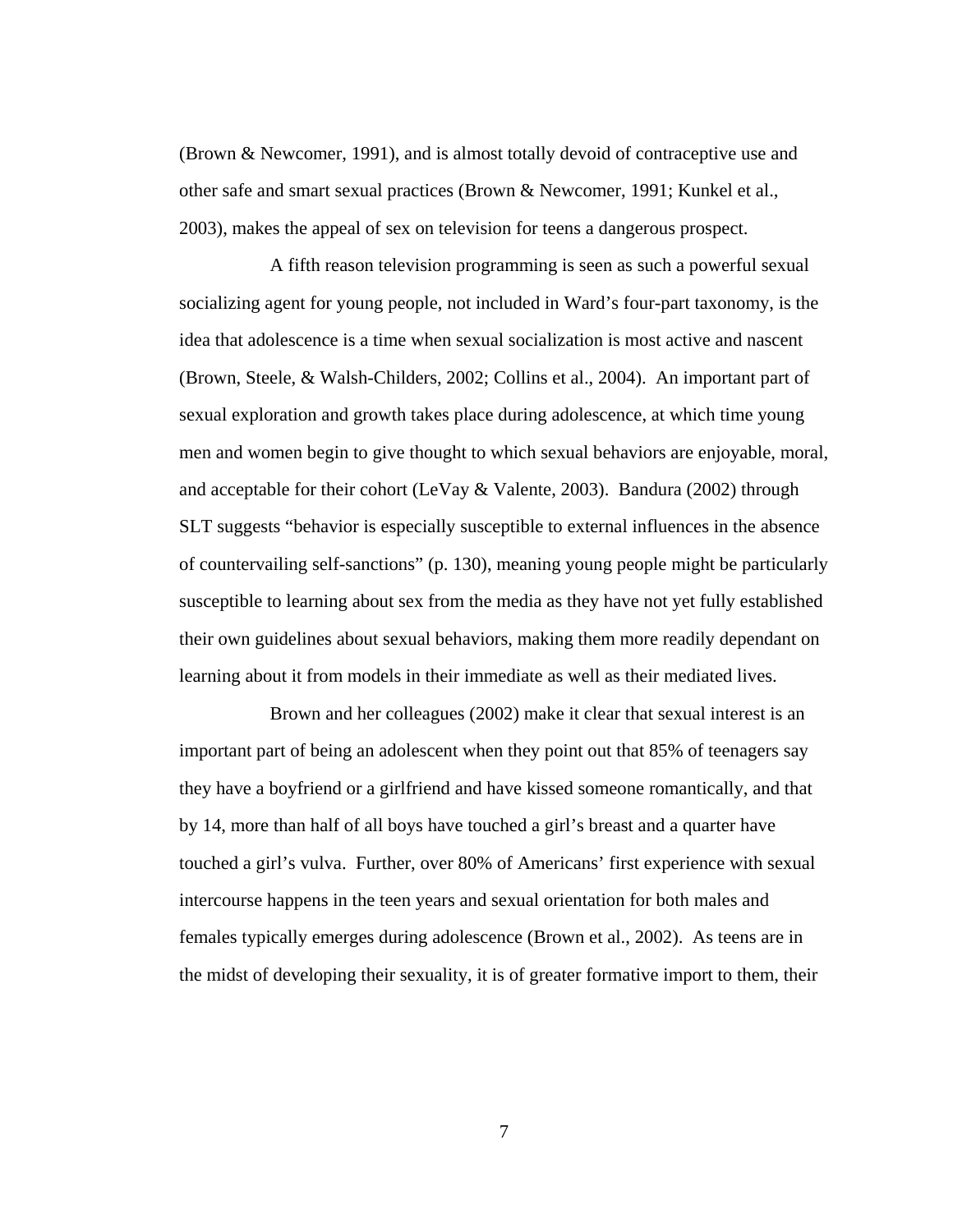parents, and their teachers to understand what adolescents learn from sexual television content.

So what are some of the results for adolescents who learn about sexuality from television and other mass media? Greenberg (1994) suggests that regular viewers of television programs featuring sexuality are more likely to be preoccupied with sex, will have a stronger belief that sex is more regular and popular among young people than it actually is, are more likely to be "sanguine about the sanctity of marriage," believe that sex rarely has negative consequences, and are more likely to think they know more about sex, romance, and love than others (p. 180).

Perhaps the most convincing evidence that viewing televised sexual content is associated with various teen sexual behaviors comes from a study conducted by Collins et al. (2004). From their survey of 1,762 adolescents between the ages of 12 and 17 they found, "after more than a dozen other predictors of sexual behavior were taken into account, exposure to TV sexual content remained a strong predictor of intercourse initiation" and "exposure to sexual content was also strongly predictive of progressing noncoital activity" (p. 11).

 Similarly, in an earlier study, characterized by a longitudinal design with waves of survey data collected over a span of three years and involving 391 students aged 13 to 18, Brown and Newcomer (1991) found "evidence of a significant relationship between the proportion of sexy programming an adolescent watches on television and the adolescent's sexual activity status" (pp. 87-88). Ward (2003) found results resembling the above studies when she examined four survey-based studies concerning sexual attitudes and television viewing habits. She summarized that, "survey research indicates that greater regular exposure to or involvement with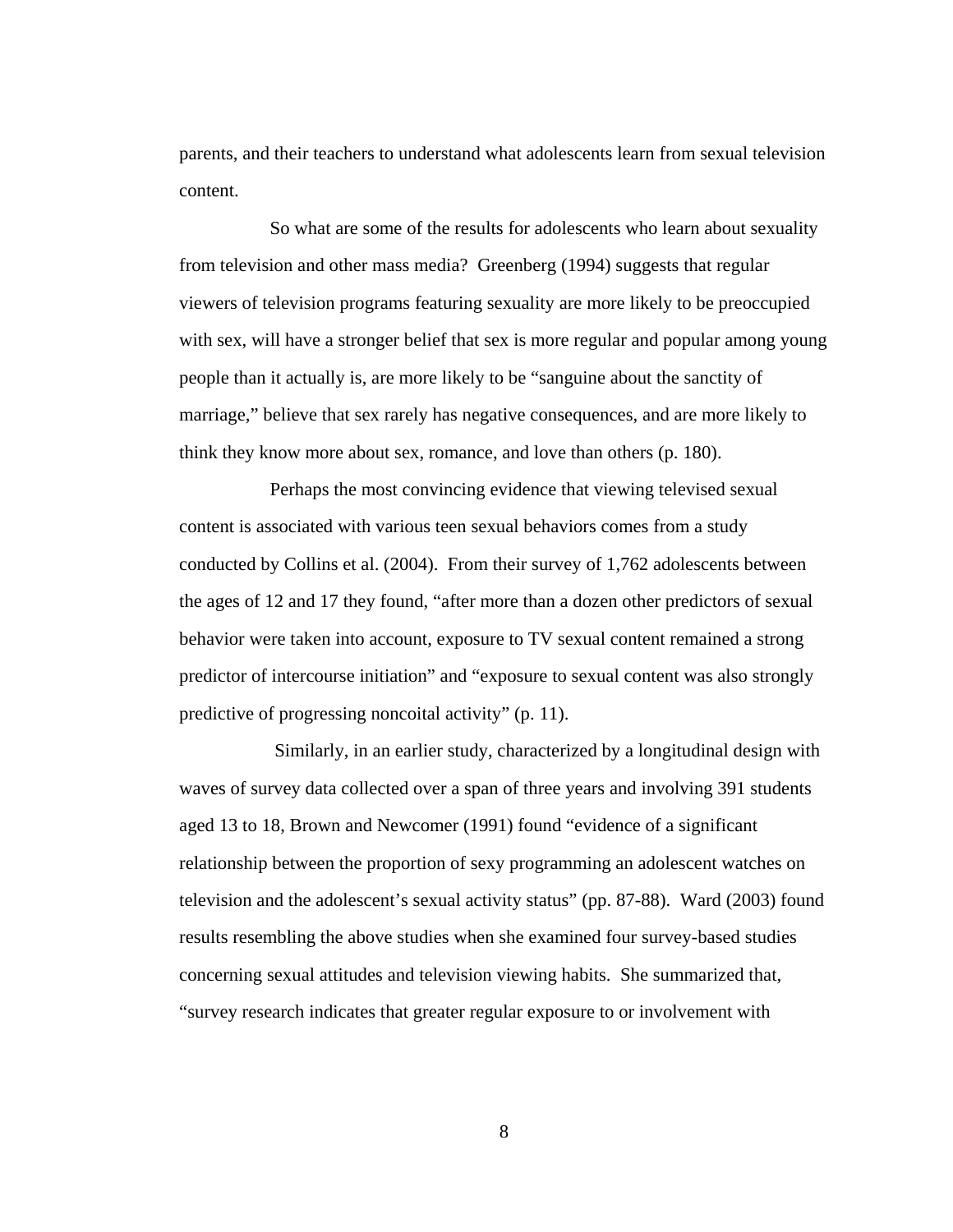sexually oriented genres, such as soap operas and music videos, is associated with more liberal and more stereotypical sexual attitudes, especially among women" (p. 363). Television then does seem to have the power to be an effective sexual tutor for young people and for this reason its content in all forms, including the music video, should be attended to by the communication scientist.

Appropriately for this study, the social learning theory has a strong focus on adolescent behavioral learning (Bandura, 1977). Hogben and Byrne (1998) note, "a substantial proportion of social learning oriented research revolves around teenage sexual behavior and birth control" (p. 63). Indeed, Bandura (1977) believes "the advent of television has greatly expanded the range of models available to a growing child" (p. 15), and calls television "an effective tutor," citing both laboratory and controlled field studies to show that young children and adolescents repeatedly shape their aggressiveness, and presumably their sexuality, based on televised models (Bandura, 1977).

#### **1.3 Social Learning Theory**

Social learning theory (SLT) is the guiding theoretical perspective in this study. It is a social scientific theory developed by Albert Bandura (1972, 1977, 2002) that is based on the idea that humans can learn vicariously through the observation of actions taken by "influential others" and the associated results of those actions (either reward or punishment) without the need to experience those actions and results firsthand (Howard & Hollander, 1997, p. 45).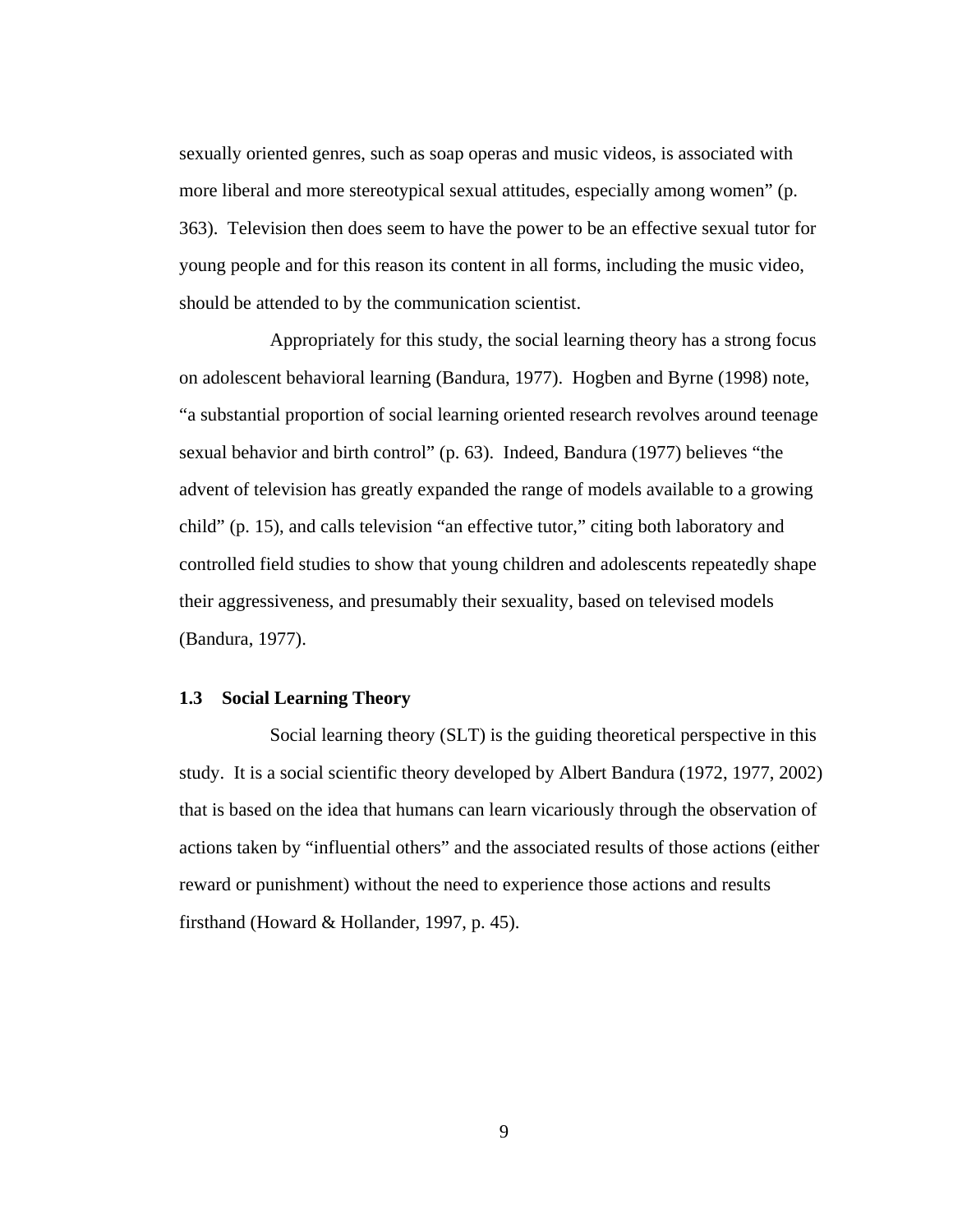#### **1.3.1 What the Social Learning Theory Seeks to Explain**

Most simply, social learning theory seeks to understand behavioral changes as a consequence of certain social experiences and to elucidate the ways in which human behavioral manifestations are brought about by things socially "learned" from the environment around us (Marlowe, 1975). As it is conceived of in SLT, "learning" refers to the time "when an organism's behavior changes [are offered] as a consequence of certain experiences" (Marlowe, 1975, p. 73). Further, social learning "teaches us what can and cannot reasonably be expected from a social environment" (Marlowe, 1975, p. 74). It is for this reason that Tan (1986) calls SLT an "eclectic theory," as it combines three of the most important elements of the human communicative process: behavior, external/environmental forces, and individual differences via dispositional determinants and cognitions (p. 43).

This threefold conceptualization has been labeled by Bandura (2002) as "triadic reciprocal causation" (p. 121) and is in large part the basis for the idea of learning through observation, often referred to as "vicarious learning" (Bandura, 1977, p. 14). This idea of (social) learning without the need for direct action or experience on the part of the individual is an essential piece to the complete understanding of the implications and potential utility of SLT for the mass communication scientist. It might be worth noting here that within this threefold conceptualization of the communicative process exists the largest renegotiation between the social learning theory and what Bandura later called the social cognitive theory (SCT) (Bandura, 2002). SLT and SCT are similar theories, in which the latter is a more complex derivative of the former. Beyond the complexity, the main difference between the two theories is found in the idea that in SCT Bandura (2002) "accords a central role to cognitive processes" (p. 122), whereas in SLT cognitive processes play only a minor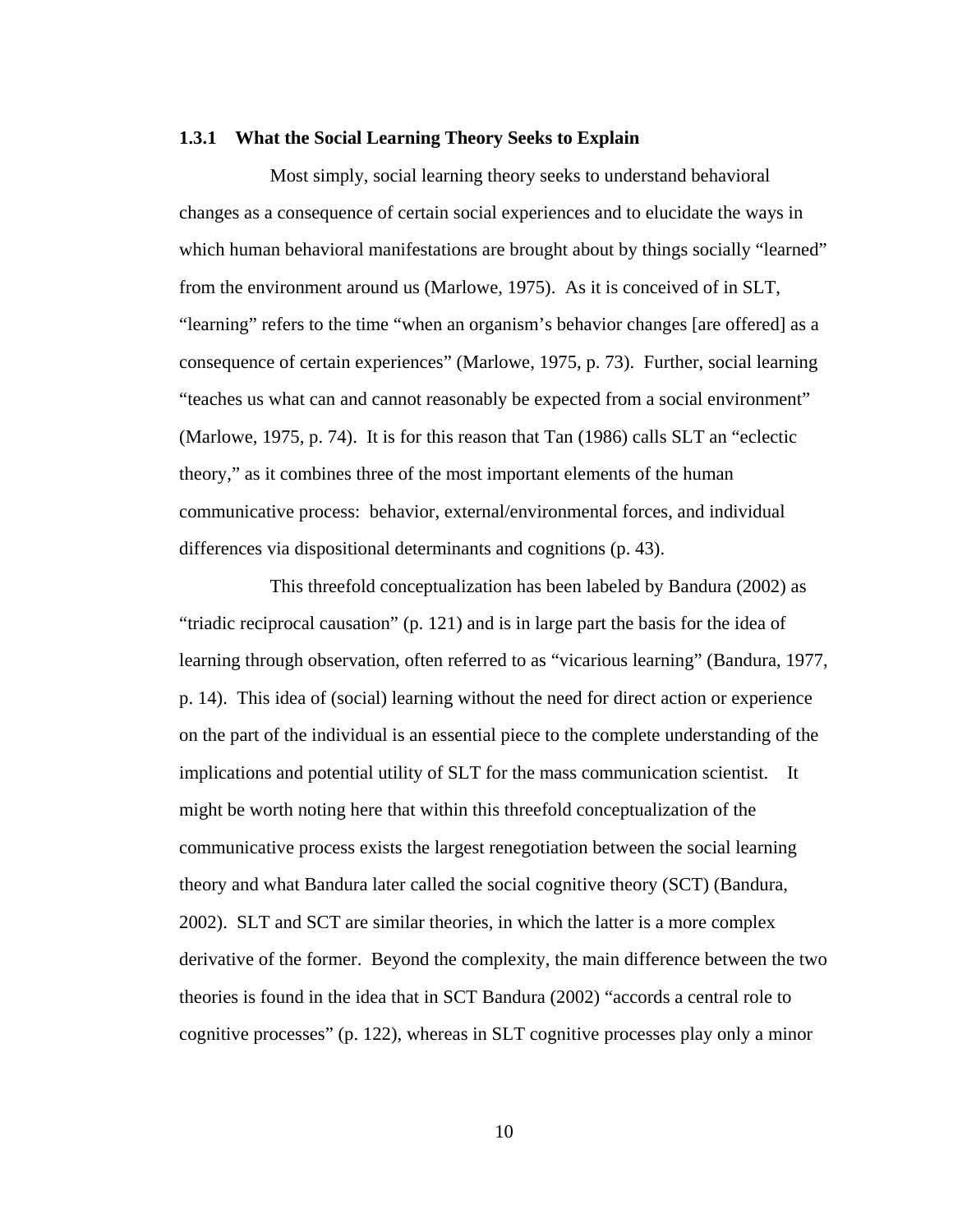role. Because the role of cognitions is the only major difference between the two theories and social learning theory is the more widely known term it will be used almost exclusively in place of SCT for the remainder of this study.

Returning briefly to what the social learning theory seeks to explain, Bandura and his like-minded cohorts have conceived of a learning theory that is well equipped to discuss the implications of learning via symbolic processes such as language formation and exchange through symbolic formats like television and other mass media (Bandura, 1972; Bandura, 2002). This notion makes SLT the ideal learning theory for studying mass communication.

## **1.3.2 Social Learning Theory's Major Concepts**

In addition to the concept of "learning," SLT, particularly in its earliest versions, was based in large part on the idea of imitation. Once we have learned the results of some particular behavior or action, we might or might not do something with that knowledge (i.e., act or behave in a traceable way ourselves); this is where imitation comes into play. Imitation is based on the idea that children, adolescents, and even adults observe the behavior of real-life and symbolic models, potentially leading to the reproduction of this behavior themselves (Howard & Hollander, 1997). Again, imitation is especially common if the modeled behavior "results in valued outcomes [rather] than if it has unrewarding or punishing effects" (Bandura, 2002, p. 129).

A third essential concept to SLT is the idea of observation. By observing the consequences of a model's behavior, an individual is usually provided sufficient information to determine whether or not to imitate a given behavior without needing to experience the consequences of that behavior firsthand (Howard & Hollander,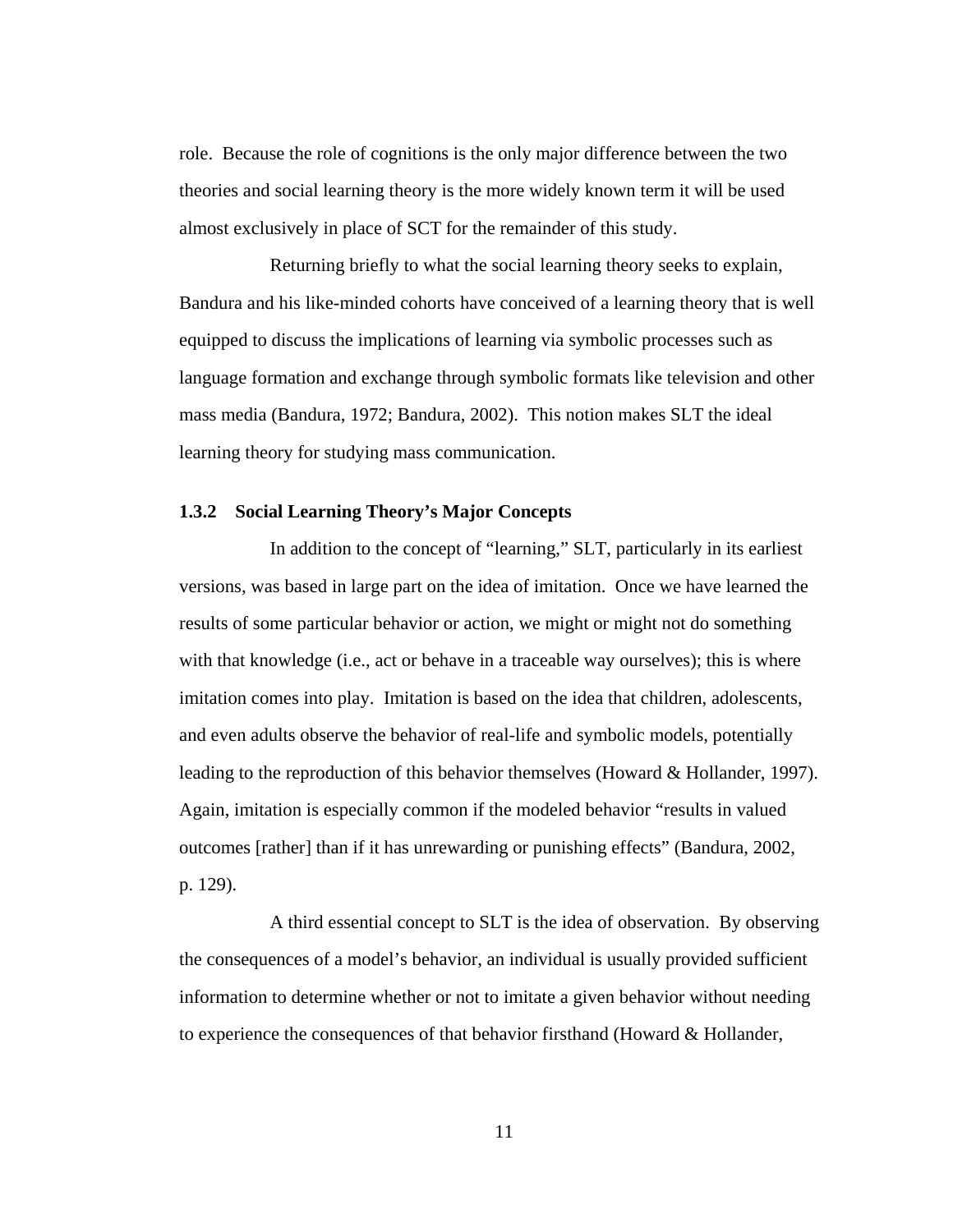1997). This conception of the learning process is what allowed social learning theorists to move away from more antiquated learning theories that suggested a reproduced behavior need be reinforced directly to become a part of an individual's repertoire.

Imitation is a concept that was the subject of much discussion and eventually disagreement among social scientists. Bandura decided to respond to criticisms of imitation with advancements and re-conceptualizations of SLT (Bandura, 2002). The first of these re-conceptualizations was to make the subtle move away from imitation as the crux of SLT to a newer more inclusive and complex term that Bandura now calls modeling. Bandura (2002) writes, "Modeling is not merely a process of behavioral mimicry, as commonly misconstrued"; instead, "Modeling influences convey rules for generative and innovative behavior as well" (p. 130). From his empirical research, Bandura (1972) learned that "observers generally exhibit relatively novel responses representing amalgams of elements from the different models" (p. 37). This more advanced form of modeling one's behaviors based on a composite of various stimuli has been termed "abstract modeling," a process that involves three distinct steps (Bandura, 2002, p. 131). First, individuals extract generic features from a number of social exemplars; second, those extractions must be reformulated into composite rules; and third, these composite rules are used to produce novel and newly conceived of behaviors (Bandura, 2002).

In addition to the three steps in the process of abstract modeling are the four sub-functions that govern observational social learning and must take place for an individual to successfully learn from his/her environment. First, "attentional processes determine what is selectively observed in the profusion of modeling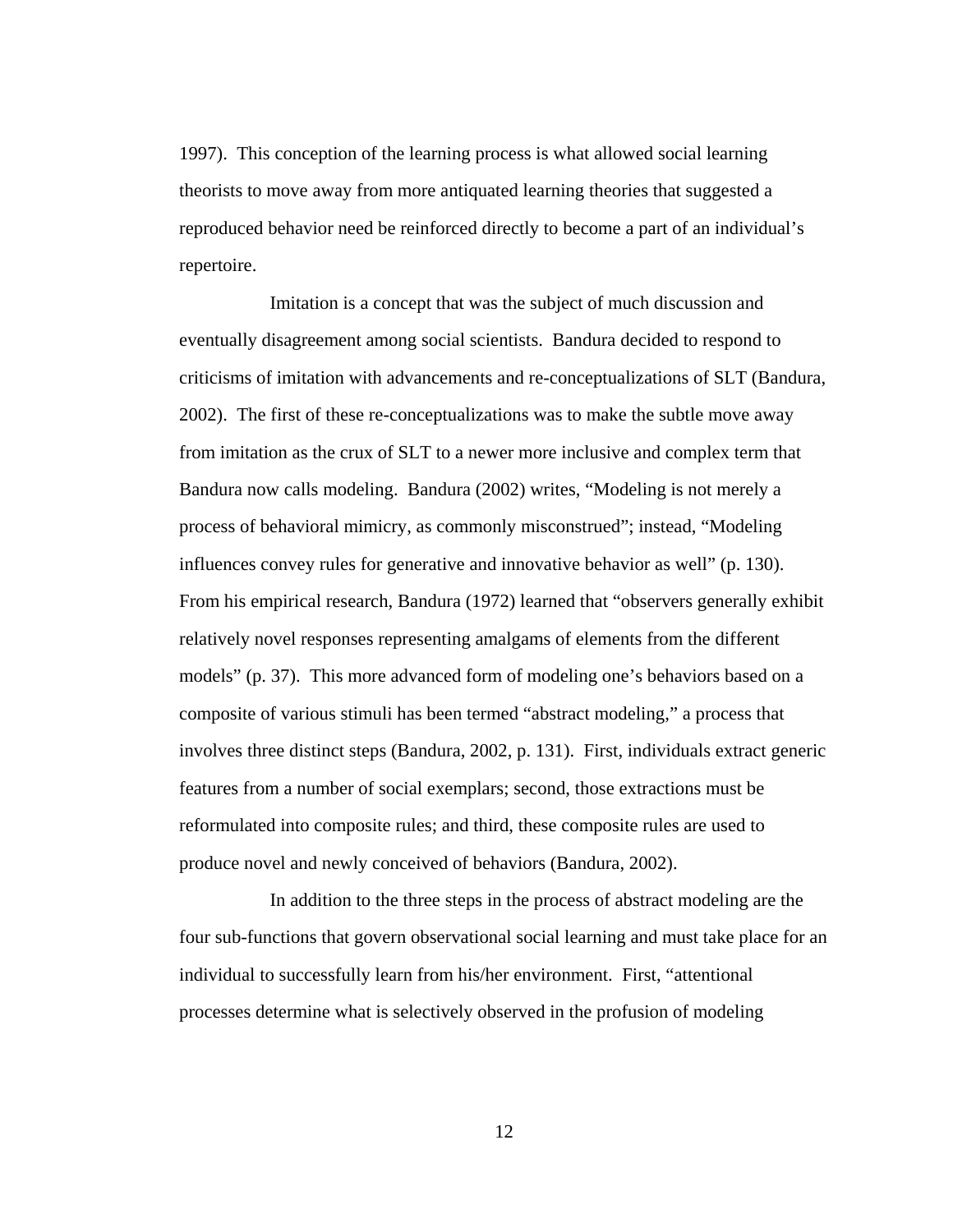influences and what information is extracted from ongoing modeled events" (Bandura, 2002, p. 127). Some of the determinants of what can and/or will be attended to in an environment by an observer include cognitive skills, preconceptions, and value preferences (Tan, 1986). The second sub-function of observational learning, called retention, "concerns the construction of cognitive representations" (Bandura, 2002, p. 127). Individual differences based on cognitive skills, memory capacity, and recall abilities are keys to determining whether or not what is learned will be retained (Bandura, 2002). The third sub-function of observational learning is called "motor reproduction" and later called the "production process" (Bandura, 1977; Bandura, 2002), which speaks to whether or not "symbolic conceptions are translated into appropriate courses of action" (Bandura, 2002, p. 129). In short, the production process occurs if we enact a similar behavior to that which we have attended to and retained in the first two steps.

The final sub-function of modeling has to do with motivational processes. This is a necessary step in SLT as it "distinguishes between acquisition and performance because people do not perform everything they learn" (Bandura, 2002, p. 129). Whether or not an individual will perform an observationally learned behavior is determined by three incentive motivators – external, vicarious, and/or self. External-motivators include sensorial and social learning, vicarious-motivators include observed costs and benefits as a result of other's actions, and self-motivators include self-evaluative and self-regulatory incentives (Bandura, 2002, p. 128). Most important for the mass communication scientist are the external and vicarious motivators. The third sub-function, production process, is based on this vicariousmotivation aspect of Bandura's model, meaning that people "are more likely to adopt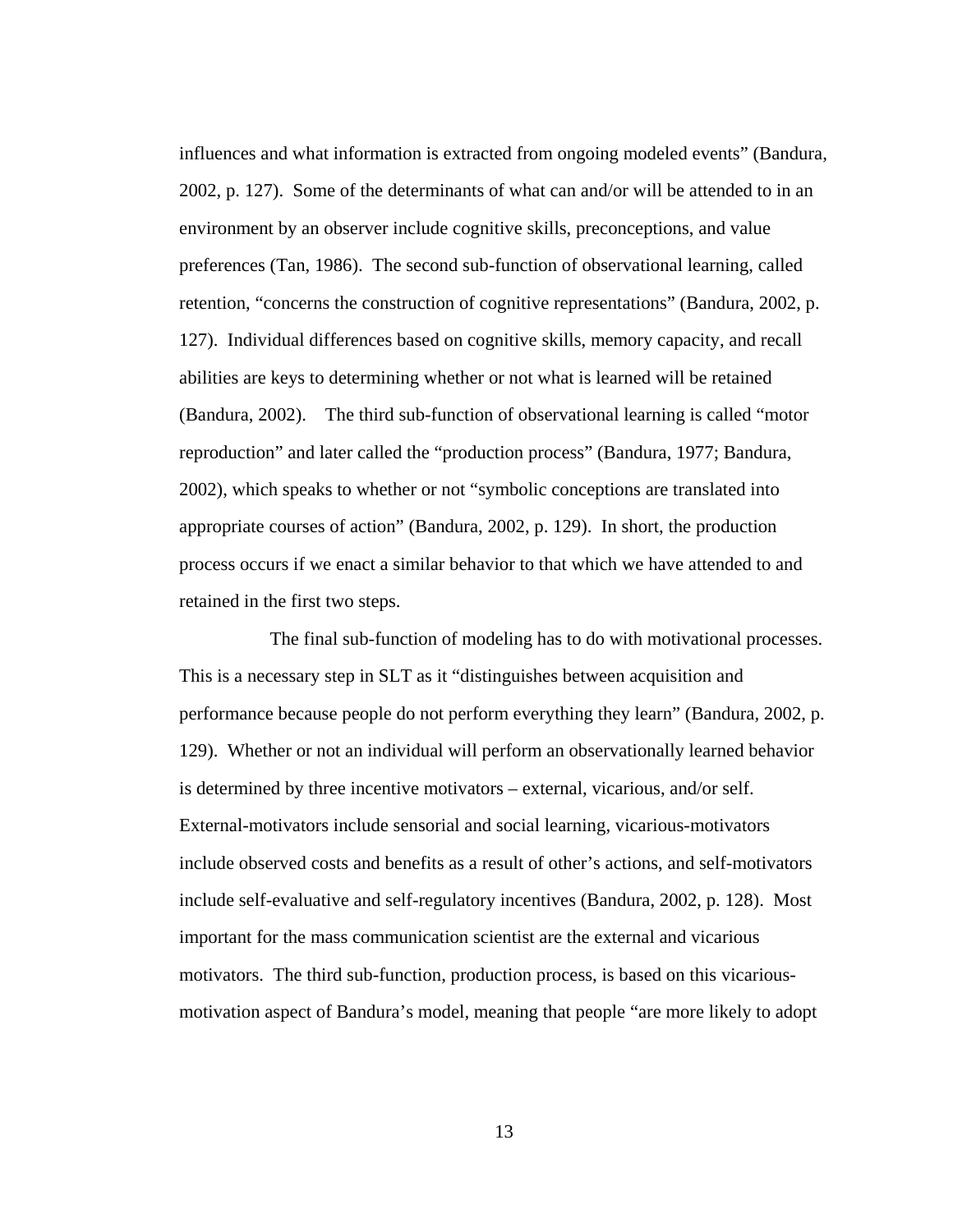modeled behavior if it results in outcomes they value than if it has unrewarding or punishing effects" (Bandura, 1977, p. 28).

## **1.3.3 Application of Social Learning Theory**

The most applicable portions of the social learning theory to the current study are the four sub-functions that govern observational learning discussed in the previous section. The first sub-function, Attentional Processes, and the fourth, Motivational Processes, will provide the most utility. This utility is due in part to the nature of the study, a content analysis that will focus on the messages and models in music videos.

 Because the first sub-function of observational learning centers in large part around the nature of the model and his/her activities, including the model's salience (i.e., whether the model is striking, conspicuous, and prominent), and the model's attractiveness (Bandura, 2002), it will play a significant role in the application of SLT to this study. Similarly, the fourth sub-function depends largely on external incentives such as socially sanctioned controls and suggestions for appropriate behavior, both of which are delivered by the nature of the model (again, in this case the performers in music videos) and help to determine whether or not an observed event will become a modeled one. This idea comes from Bandura's (2002) belief that, "people do not perform everything they learn" (p. 129) and for this reason there is a selection process based largely on the perceived positive or negative consequences of the modeled behavior. To clarify, the fourth sub-function is the area in the theory that suggests individuals will enact behaviors that they've seen others rewarded for and avoid behaviors that render punishment (Bandura, 2002; Pavitt, 2002). Another portion of the fourth sub-function of interest to this study is the idea that models who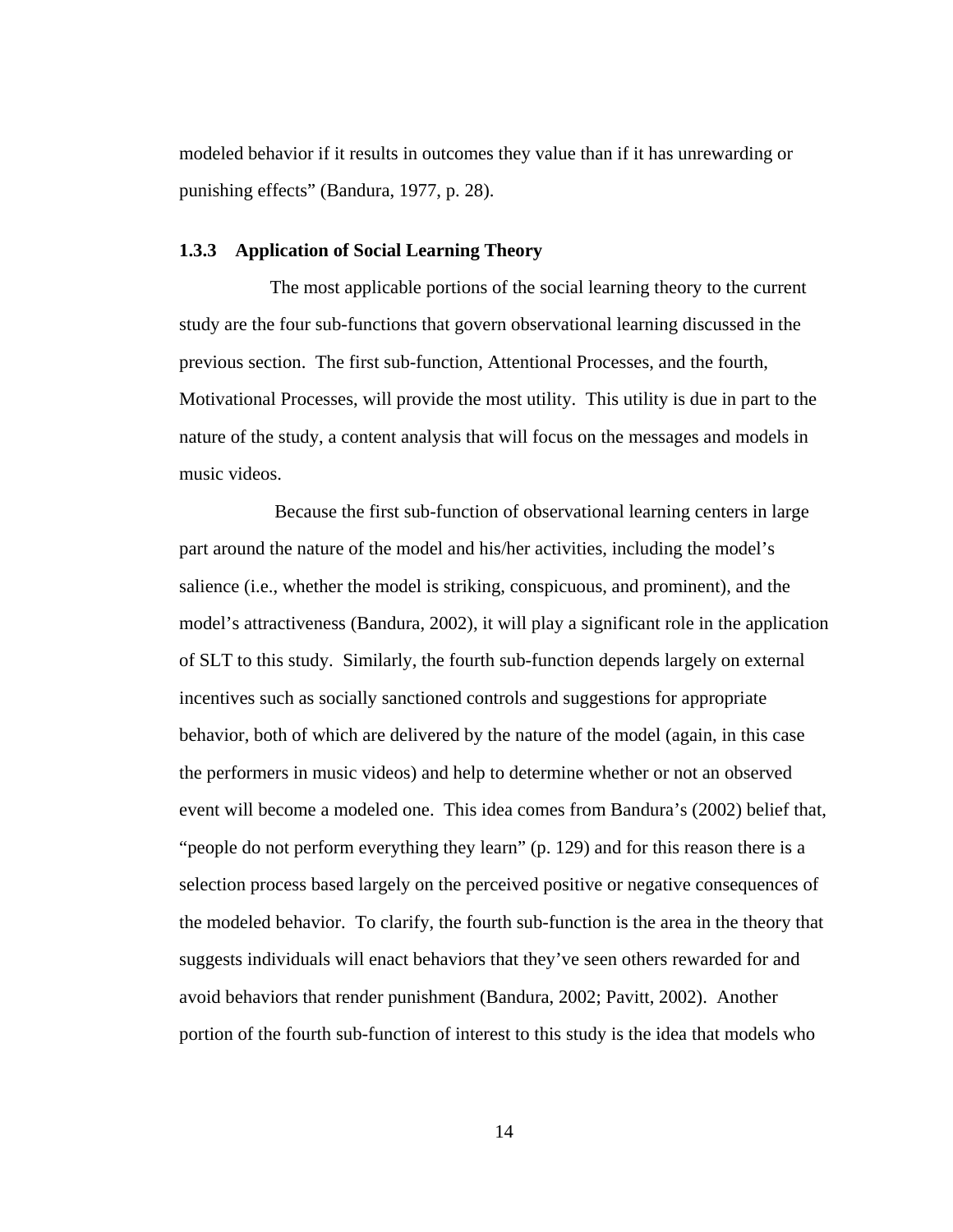are similar to the attendee (i.e., the same gender, comparable racial background, similar socio-economic status) will act as more effective subjects and will thus increase the likelihood that the learned behavior be incorporated into the attendees' personal repertoire (Bandura, 2002).

While the second sub-function, Retention Processes, deals mostly with the cognitive construction of the attendee, one aspect of this sub-function is of interest to the current study. Repetition has been noted by Bandura (1977) and others (Mastro & Atkin, 2002) as one way for a messenger to increase the likelihood that an attendee will remember and retain the information learned from a model. This might be of use in a study about music videos, a relatively repetitive television format with archetypal imagery and often numerous showings of the same video in a given play list or rotation.

The third sub-function of SLT, Production Processes, will be omitted from application in this study because Production Processes deal almost entirely with the actual enactment of modeled behavior while the current study does not. Now that some explanation of what elements of the four sub-functions will be applied to this study have been noted, it might be useful to next look at some of the ways others have used these elements to guide their work. Additionally, a look at data concerning the nature and proliferation of music videos in conjunction with their primary audience (adolescents) will be included in the hopes of validating the presence of these subfunctions in the current study.

## **1.3.4 Application of the Attentional Processes in SLT**

For a mediated model to have a legitimate chance at gaining the attention of a potential attendee, that model and its media-form must be salient, striking,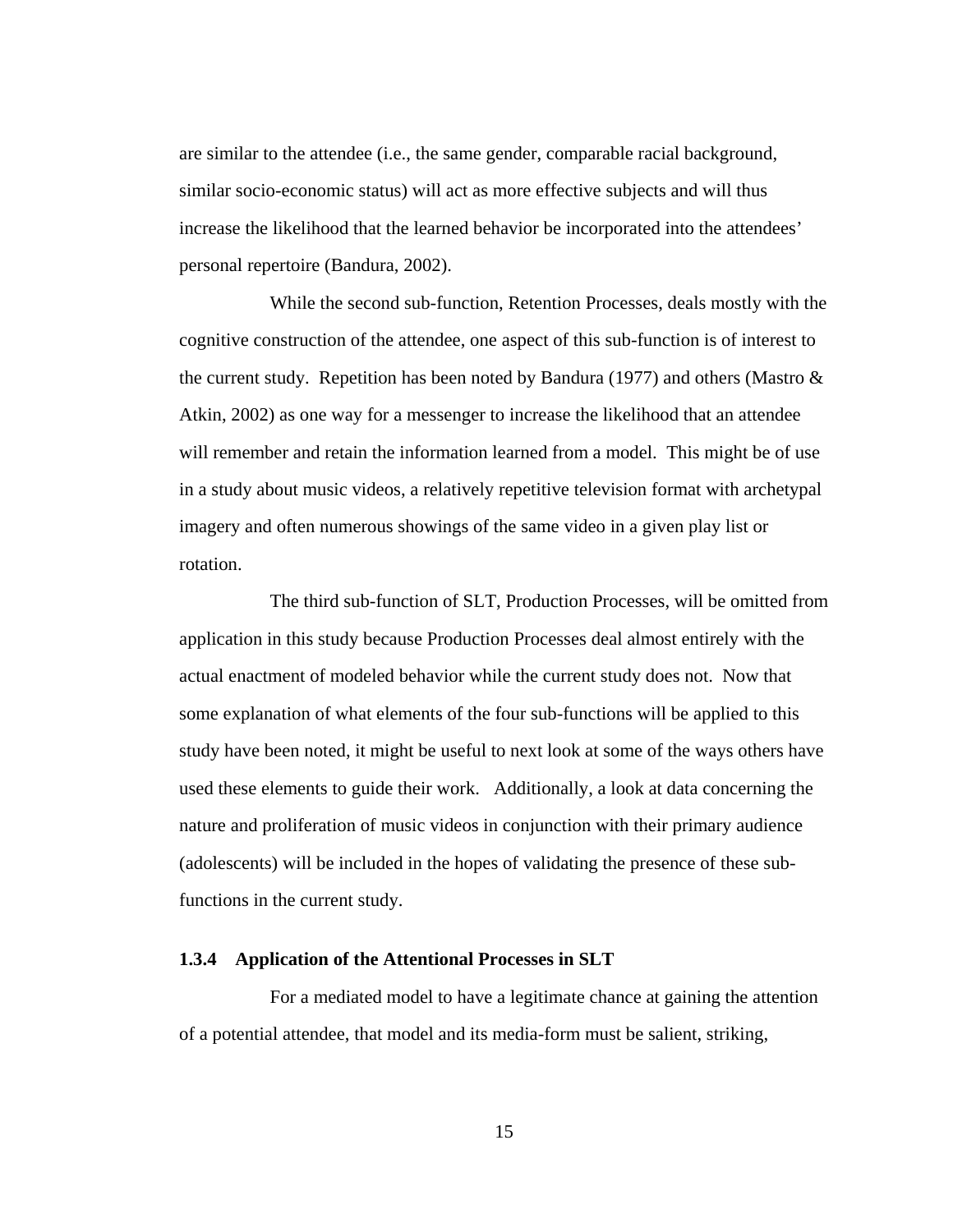conspicuous, and/or prominent (Bandura, 2002). MTV and other music video channels are certainly salient to young people as Smith and Boyson (2002) point out that most teens have unlimited access to music video programming. At least 70% of US homes have access to cable (Report on Television: 2000, Nielsen Media Research, 2000) and it seems young people take advantage of this access. According to the Kaiser Family Foundation's study about MTV's reach into the lives of young people, it is estimated that 3 out of 4 young adults aged 16 to 24 years watch MTV, including an estimated 6 out of 10 who watch the channel at least once a week, and 2 in 10 who watch MTV for an hour or more everyday (Rideout, 2003). Additionally, the Kaiser Family Foundation study estimates that almost 30% of 16 to 24 year-olds also visit MTV.com, where similar content to that available on the cable channel can be streamed and/or downloaded (Rideout, 2003). Clearly, MTV and more generally, music videos are a salient medium to adolescent audiences.

A second way for media producers to ensure that viewers pay attention to a model is to make that model attractive (Bandura, 2002). This might be as simple as including an actor that is prominent or in the public eye, as pop-stars and musicians certainly are. Durant, Rome, Rich, Allred, Emans, and Woods (1997) found in their summation of numerous studies that, "Role models such as musicians, actors, and athletes have a substantial influence on adolescents' normative expectations about health risk and problem behaviors" (p. 1131). Similarly, Smith, Wilson, Kunkel, Linz, Potter, Colvin, and Donnerstein (1998) note in their prominent study which focuses on television violence that, "viewers of all ages are more likely to emulate and learn from characters who are perceived as attractive" (p. 8), a belief that is resonated by a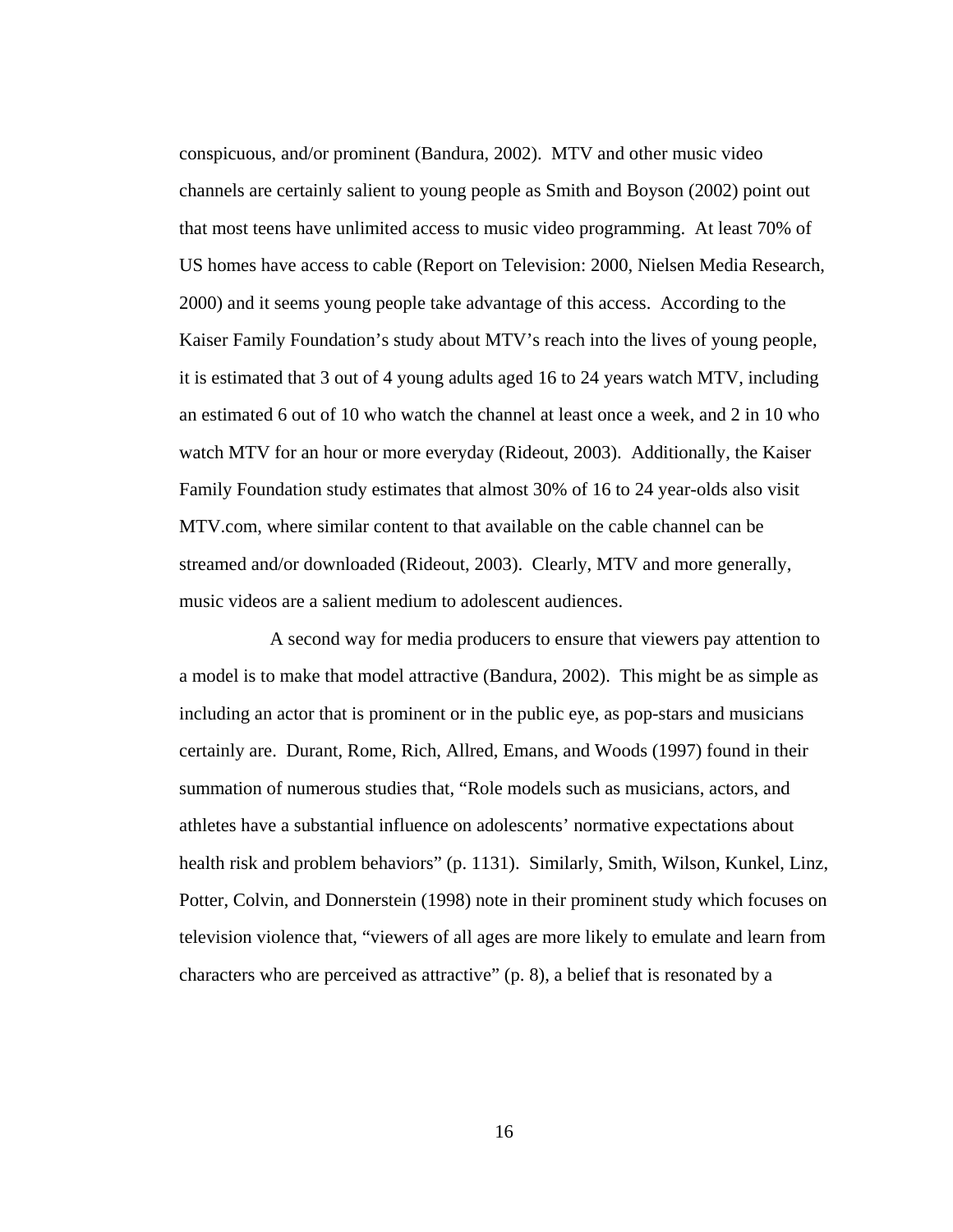number of authors (see Bandura, 1986; Kunkel, Wilson, Donnerstein, Linz, Smith, Gray, Blumenthal, & Potter, 1995; Mastro & Atkin, 2002; Paik & Comstock, 1994).

### **1.3.5 Application of the Retention Processes in SLT**

The Retention Processes, the second sub-function of observational learning in SLT, is largely outside the scope of this study as it deals almost entirely with the individual's construction of cognitive representations of a modeled exemplar (Bandura, 2002). One aspect of the process however, the repetition of the modeled exemplars, may be of interest here (Bandura, 1977). Mastro and Atkin (2002) note that the frequency of exposure to a given message or modeled exemplar might increase the likelihood that the message will be attended to and retained. Similarly, Bandura (1977) notes, "desensitization and habituation to violence are reflected in decreases in physiological reactions to repeated exposure to displays of violence" (pp. 15-16).

Of course, the current study does not deal directly with violence in music videos but one might expect the effects of exposure to repeated sexual content to have similar effects to that of repeated violent and aggressive content. Whether the effects of repeated displays of sexual activity by a modeled exemplar be that of a simple increase in the likelihood of attention to and retention of the message as Mastro and Atkin suggest, or the more detrimental emotional desensitization and habituation that Bandura believes will take place, it seems repetition may be of some import to the process of learning about sexuality from music videos.

As previously noted, music videos seem to be a repetitive form in at least two ways: repetition of archetypal imagery and repetition of a relatively small number of videos in a rotation. Archetypal imagery (whether it be sexual or not) might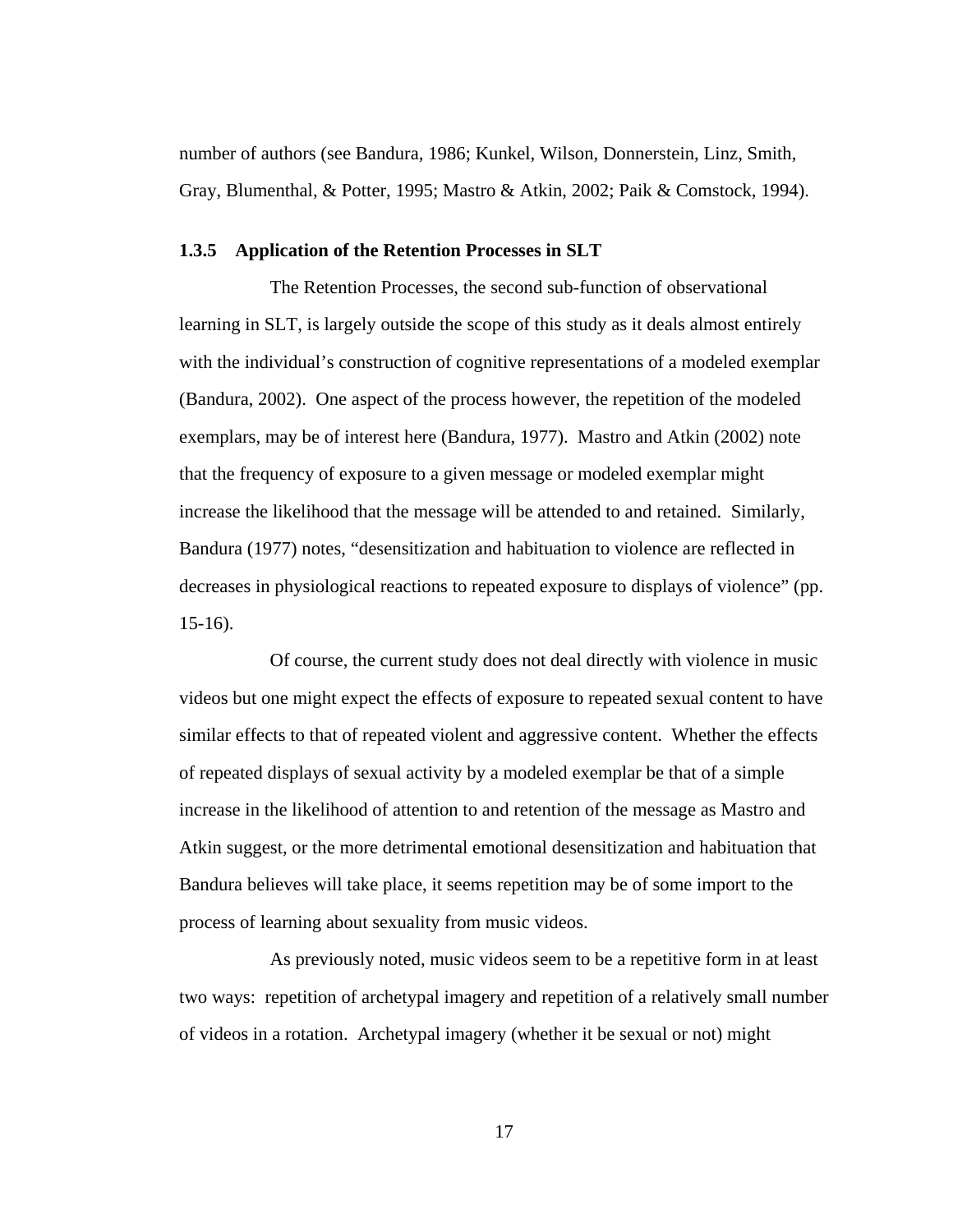increase the effect that the content has on its audience, thus a tabulation of these types of repeated activities might clarify whether or not there is a presence of deleterious sexual scripts that when viewed again and again might have a compounding effect on the viewer.

#### **1.3.6 Application of the Motivational Processes in SLT**

By far the most common application of the four sub-functions of observational learning in SLT to mass communication studies about sexual content is that of the Motivational Processes. More specifically, a number of studies focus on an examination of whether a mediated model is rewarded or punished for a violent or sexual act (Kunkel et al., 2003; Mastro & Atkin, 2002; Smith et al., 1998), whether any form of consequence is depicted (Aubrey, 2004; Brown, 2002; Brown & Newcomer, 1991; Collins et al., 2004; LaRose & Whitten, 2000; Sprafkin & Silverman, 1981; Truglio, 1998) and/or if any risk and responsibility is displayed for sexual and/or violent activity (Cope-Farrar & Kunkel, 2002).

The findings in the above studies do not bode well for young people learning accurate and pro-social messages that depict the reality of the consequences and risks of sexual interactions from the media. Aubrey (2004) summarizes the overarching findings of these studies when she states, "Sex on television is virtually free of consequences" (p. 505). In fact, in their content analysis of 937 general audience programs from the 2001-02 television season, Kunkel and his colleagues (2003) found that "only 6% of all scenes that include sexual content incorporate any message about the risks or responsibilities of sexual activity" (p. 28), a number that is actually up from 4% in 1997-98.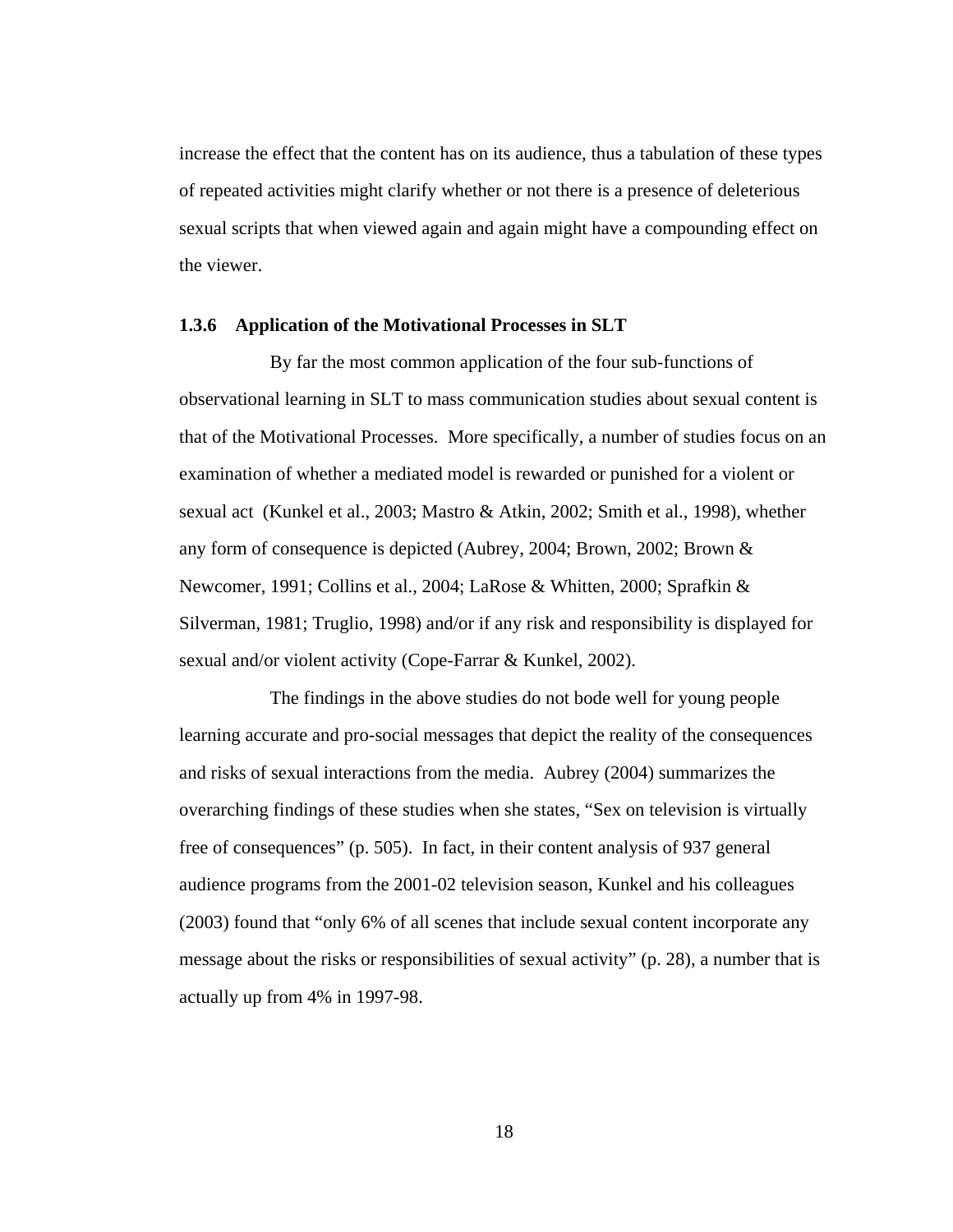#### **1.4 Sexual Content on TV**

One idea central to this study, as well as the social learning theory, is that the content we observe, read, hear, see, and otherwise imbibe while using the mass media can affect our lives in real and traceable ways. More specifically, the social learning theory suggests that the images of the people we see on television and in film act as models for behavior by real people and real families (Bandura, 2002; Larson, 1991).

Sexual content is pervasive on television. According to Kunkel and his colleagues' (2003) report to the Kaiser Family Foundation called Sex on TV, "nearly two of every three shows (64%) contained some sexual content" (p. 14). Of the 64% of shows containing some sexual content, "there was an average of 4.4 scenes per hour involving sex" (Kunkel et al., 2003, p. 14). Additionally, it seems talk about sex (61% of all programs examined by Kunkel et al.) is more pervasive than sexually-related physical behavior (32% of all programs examined) but as later sections of this paper will show, it's quite likely that depictions of sexually-related physical behavior are not only on the rise but will become increasingly explicit in years to come.

A discussion of why sexual content in the media is important to the socialization process should help to clarify the meaningfulness of the current study. First and most basic, a culture's moral system acts as a guide to social interactions by supplying rules for good and bad behavior and what is right and wrong in a given social situation (Marlowe, 1975). Further, "moral behavior is socially learned" (Marlowe, 1975, p. 90), and the absence of appropriate morality might lead to faulty socialization regarding a society's intended norms and values. It should then be obvious that, "biological differences between the sexes – particularly early in life – are insufficient to account for the vastly different socialization they experience"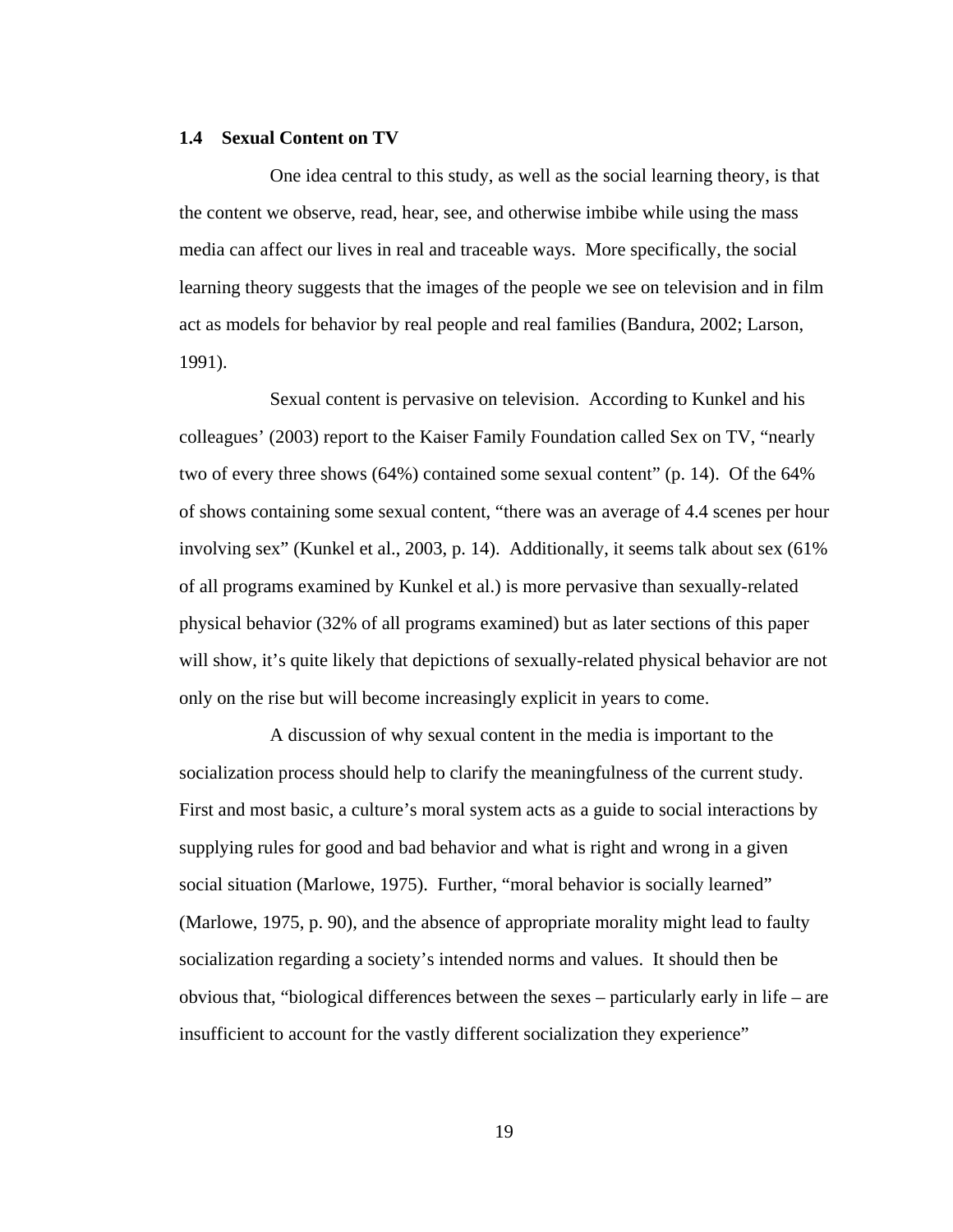(Marlowe, 1975, p. 103). If biological differences are not the only determinants of socialization, then what else is at play? It seems the mass media might be a social determinant as it is collectively one of the most powerful agents of socio-cultural ideals (Tiggemann & Slater, 2003). In fact, Blumer's research on the effects of motion pictures, financed by the Payne Fund, showed that as early as the 1930s there was evidence of young people learning and imitating various behaviors they saw on the big screen, including such things as dress and beautification practices (Laurer & Handel, 1983).

Since Blumer's work, the media have often been seen as a purveyor of social norms and guidelines for young and old to follow. This includes norms and guidelines regarding sexual socialization and sex role development. Sexual socialization, or "the process by which knowledge, attitudes, and values about sexuality are acquired" (Ward, 2003, p. 348), is a complex process that occurs gradually over a number of years and involves the coordination of input from several different social sources including the media (Ward, 2003). Similarly, "sex role development, or sex typing, is the process by which children come to adopt the attitudes, feelings, behaviors, and motives that are culturally defined as appropriate for their sex" (Perry & Bussey, 1979, p. 1699). Because television is increasingly accessible to all ages of viewers, it might be seen as a popular way for young people to learn about sexuality (Brown, 2002), and both sexual socialization and sex role development are a large part of that learning process.

In her extensive look at more than 35 published studies examining links between media exposure and viewers' sexual attitudes, assumptions, and behaviors, Ward (2002) found that "overall trends indicate that media exposure is indeed linked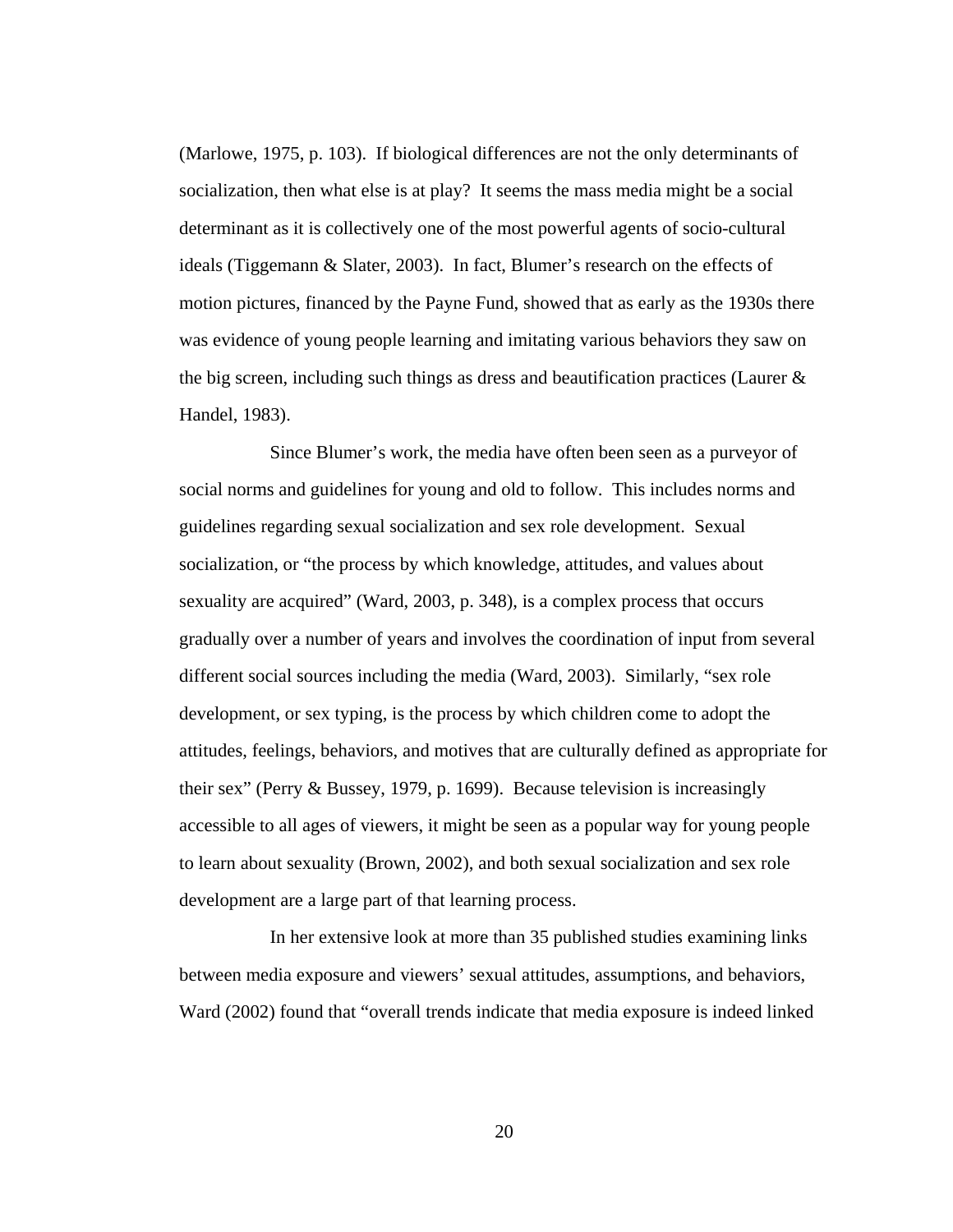to sexual outcomes, and that exposure to specific genres [specifically music videos and soap operas] typically contributes more than overall or total viewing" (p. 363). The concern then becomes that "heavy exposure to these images may lead to stereotypical or casual attitudes toward sexual relationships, distorted expectations and irresponsible sexual decision-making" (Ward, 2002, p. 363).

## **1.5 MTV and other Music Video Content**

It is clear then that the media have the power to be a sexual socializing force, but what about music videos specifically makes them social agents? First, music television is one of the most popular forms of entertainment for young people and one of the most widely consumed versions of popular culture by adolescents (Kalof, 1993; Tiggemann & Slater, 2003). A pretest in the form of a brief survey, conducted at the University of Delaware in the Spring 2004 semester, using a nonprobability, convenience sample  $(N = 389)$  of University students showed that almost  $40\%$  ( $N = 154$  of 389) of the students surveyed said they watch music videos everyday. The students estimated that their younger siblings consume an even larger number of music videos, with nearly 44% ( $n = 99$  of 226) of the younger siblings identified as daily music video consumers. Additionally, less than 2% of the total students surveyed ( $n = 7$  of 389) reported that they never watch music videos.

 Despite the nonprobability sample used to render the above statistics, they seem to suggest that the music video is a pervasive format in the young persons' media diet, especially when these results are coupled with the similar and more statistically valid numbers on the same topic released by the Kaiser Family Foundation (see section 1.3.4 of this paper). In combination, these statistics show that 20 to 40% of young people watch music videos everyday, which seems to support the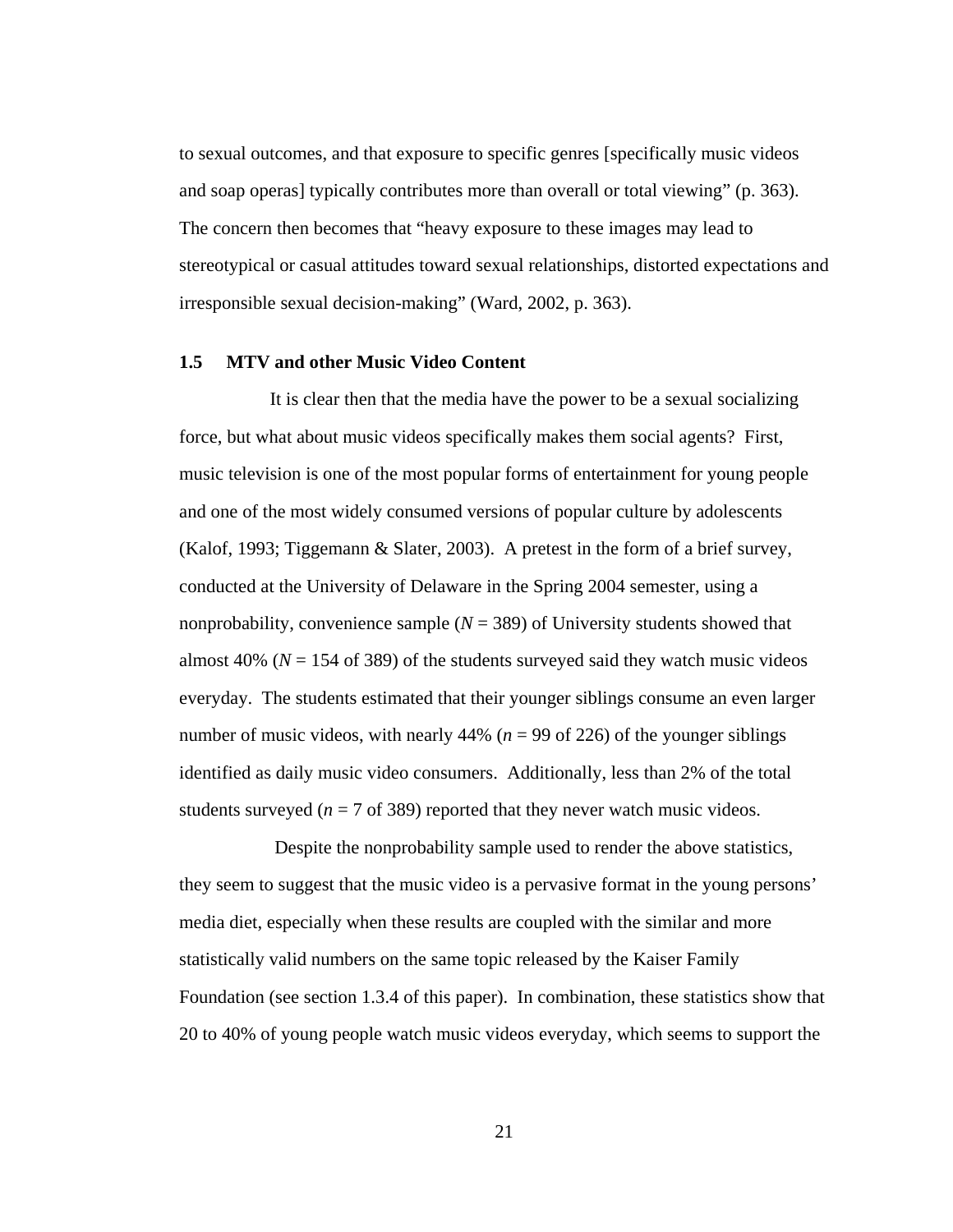importance of this study, particularly as it will be conceived of under the social learning theory, which has an intense focus on adolescent socialization and learning (Bandura, 2002; Hogben & Byrne, 1998). Adolescence is widely acknowledged as the most integral time for sexual socialization (Hogben & Byrne, 1998). Further, studies have shown that music video content is sexy (Sherman, & Dominick, 1986; McKee & Pardun, 1996), typically emphasizing sexual innuendo and suggestiveness (Baxter, De Riemer, Landini, Leslie, & Singletary, 1985) as well as gender stereotyping (Brown & Campbell, 1986; Sherman & Dominck, 1986; Kalof, 1993, 1999; Sommers-Flanagan et al., 1993; Vincent, Davis, & Boruszkowski, 1987). The belief that sexuality and gender roles are socially constructed, combined with the knowledge that adolescents learn about sexuality in large part from the mass media and popular culture, suggest that the potential for faulty socialization and learning of sexual amorality might occur if young people continue to attend to music television as often as they do today.

To bolster the above argument, evidence from a number of studies regarding the socializing effects of music videos will be examined herein. First, Tiggemann and Slater (2003) exposed 84 female college students to one of two types of music videos, either "appearance videos" which focused on thin and attractive women, or "nonappearance videos" which did not have this same focus on thinness and attractiveness. They found that, "women in the appearance condition felt relatively fatter, less confident, less physically attractive, and less satisfied with their bodies after viewing the music videos than women in the nonappearance condition" (Tiggemann & Slater, 2003, p. 53). Merely a brief exposure to music videos containing thin and attractive images of women increased body dissatisfaction among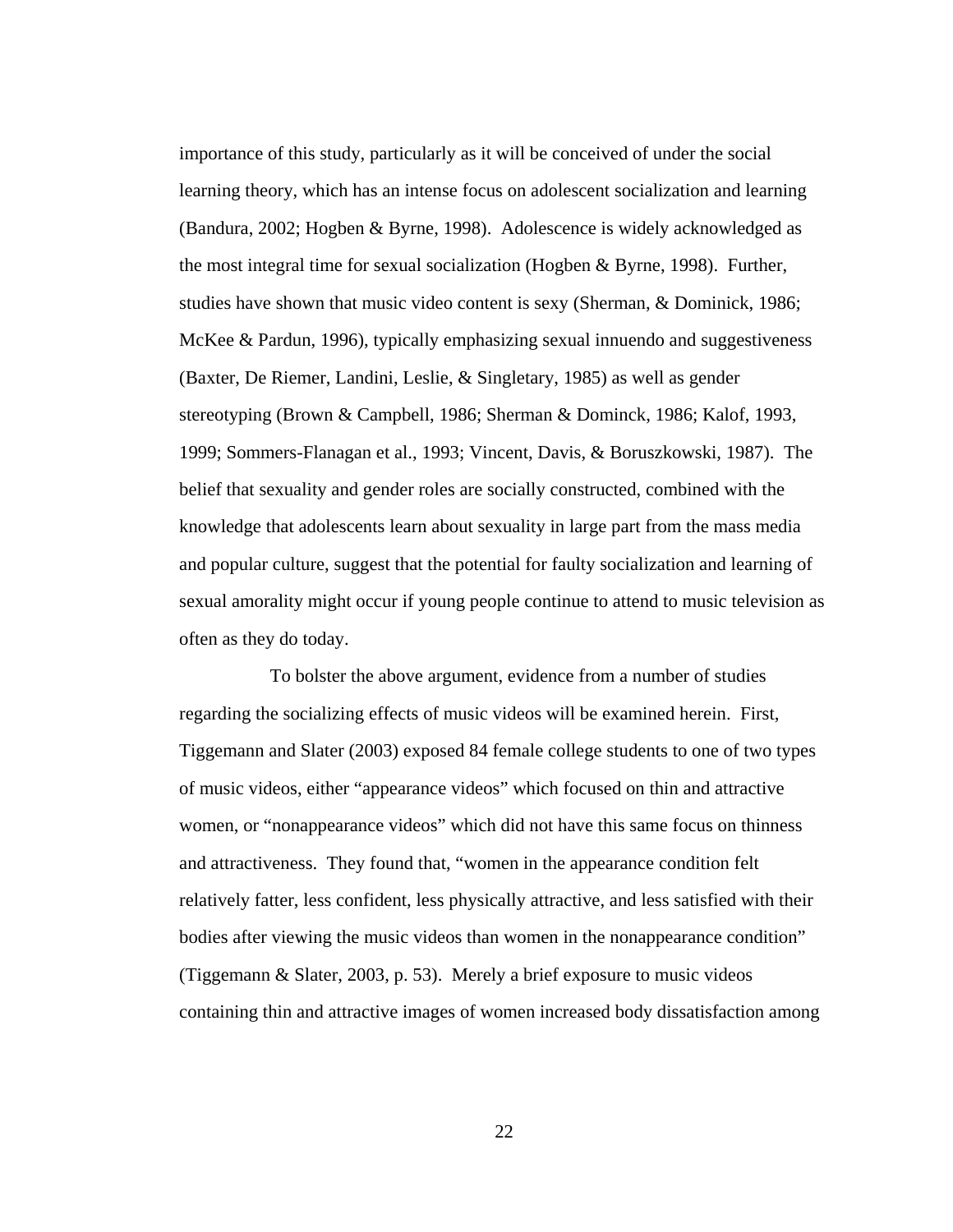the individuals who viewed these videos, confirming the idea that at least in this instance viewers can be affected by the content of the music videos they watch (Tiggemann & Slater, 2003).

Similarly, Calfin, Carroll, and Shmidt (1993) exposed 151 undergraduate students to either a videotape that contained "nonerotic, romantic" music videos, a videotape that contained music videos with "erotic scenes such as homosexuality, group sex, masturbation, and cross-dressing," or no music videos at all (control group) and gave them a post-exposure questionnaire that measured sexual attitudes (Calfin et al., 1993, p. 476). What they found was that attitudes endorsed by individuals in one of the two experimental groups were more similar to each other than to the control. Further, both experimental groups displayed more liberal sexual attitudes than the control group, and the nonerotic/romantic group proved to be more sexually conservative than the erotic group (Calfin et al., 1993).

In a similar study, Kalof (1999) randomly assigned 44 undergraduate students to view "either a music video that contained stereotyped images of gender and sexuality or a music video that excluded all stereotyped images of gender or sexuality" (p. 379) and then had the participants complete a questionnaire about gender roles and sexual attitudes. She found that "exposure to traditional imagery in a popular music video had a substantial influence on American college students' beliefs about adversarial sexual relationships" (Kalof, 1999, p. 382). More specifically, exposure to the video that contained the stereotyped images led to higher scores on the adversarial sexual beliefs scale than did exposure to the more innocuous video (Kalof, 1999).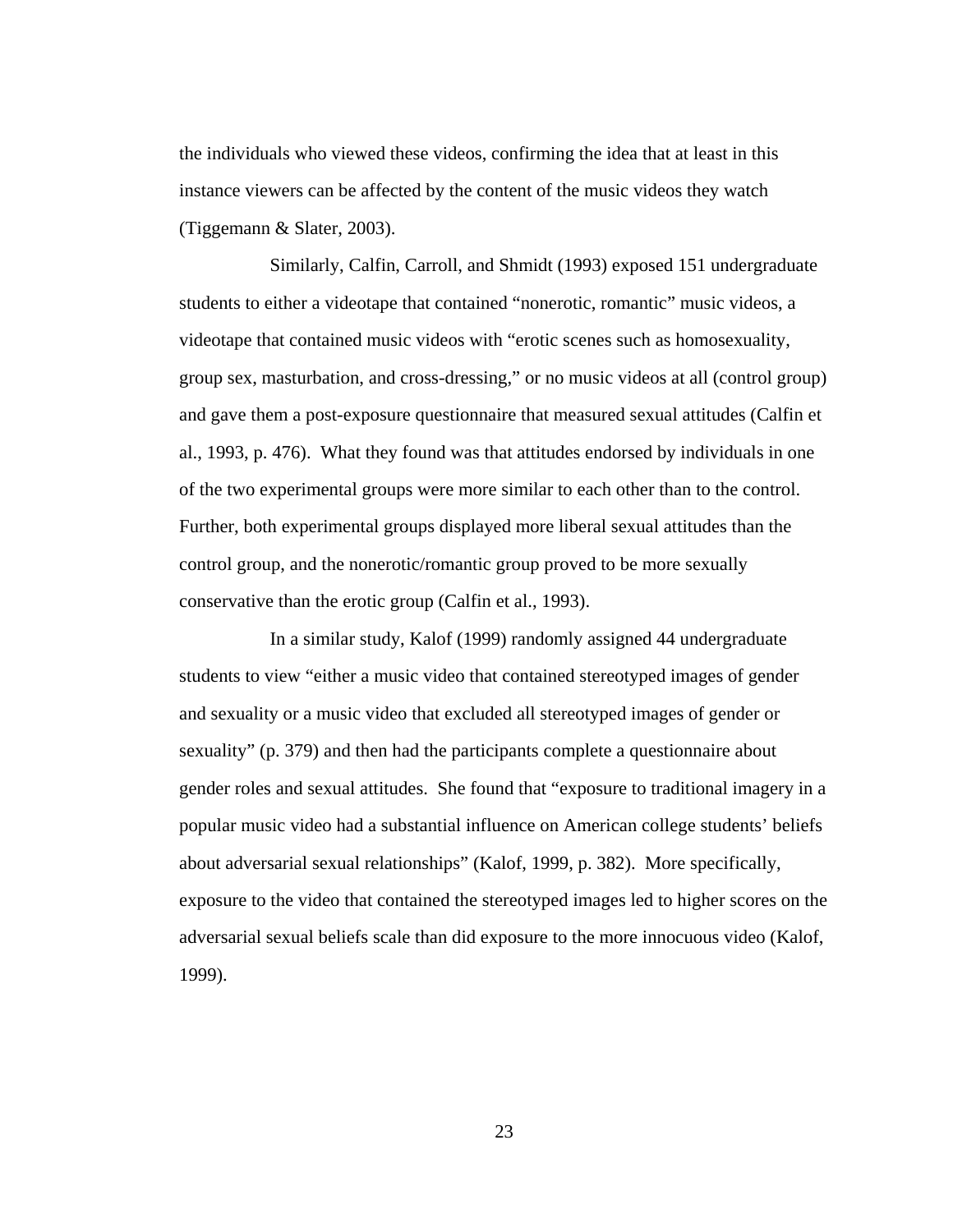In perhaps the most convincing study in regards to the idea that music videos are a powerful socializing agent, Wingood, DiClemente, Bernhardt, Harrington, Davies, Robillard, and Hook (2003) gathered longitudinal survey data from 522 young, single, African-American females to examine the effect of rap music videos on adolescent behavior. In a study that spanned a 12-month period, they found that greater exposure to rap music videos was independently associated with a wide array of negative health outcomes (Wingood et al., 2003). Adolescents who had greater exposure to rap videos were 3 times more likely to hit a teacher; 2.5 times more likely to have been arrested; 2 times more likely to have multiple sexual partners; and over 1.5 times more likely to have acquired a new venereal disease or use drugs and alcohol within the 12-month period (Wingood et al., 2003). Because the study was based on survey results, determining causality is impossible, but the study does show, with strong empirical evidence in the form of laboratory-confirmed tests, that exposure to music videos is associated with the occurrence of health risk behaviors (Wingood et al., 2003).

## **1.5.1 An Examination of Content Analyses of Music Videos with a Focus on Sexual Content**

By combining the findings from five studies (Baxter, De Riemer, Landini, Leslie, & Singletary, 1985; Brown & Campbell, 1986; Gow, 1990; McKee & Pardun, 1996; Sherman & Dominick, 1986) that sampled music videos in slightly different ways, from slightly different sources, through the implementation of slightly different measurement tools, a general understanding of the rate of sexual acts for music videos in the 1980s and 90s can be engendered. Sexuality or sexual acts appear in about 53% of the music videos content analyzed between 1985 and 1996 according to these five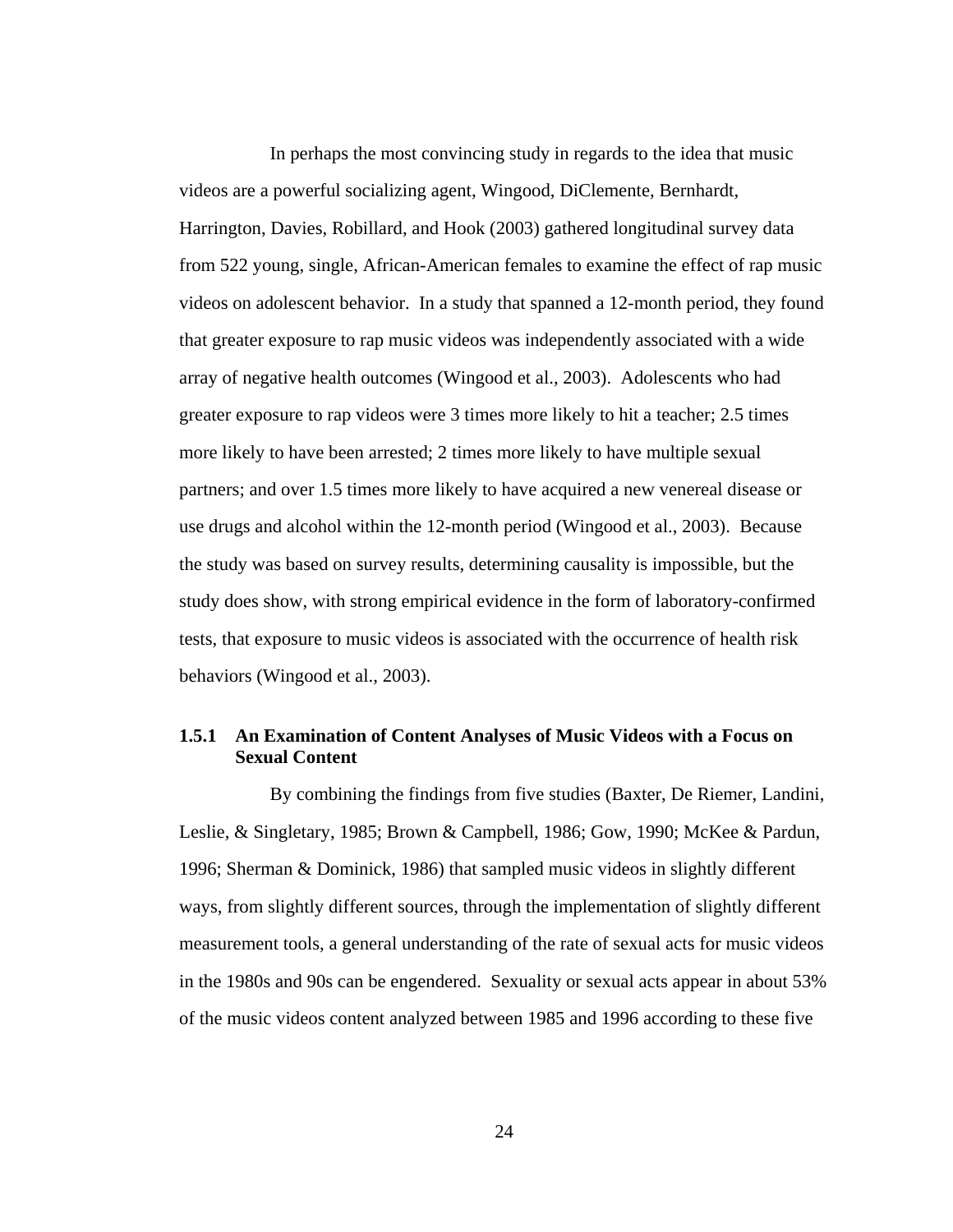studies. The highest percentage was reported by Sherman and Dominick (1986), at 75% of concept videos displaying sexual activity. This number is an inflated version of the reality for the time because concept videos (as compared to performance videos) are presumed to have a higher likelihood of sexual content and of the 366 videos sampled less than half (166) were concept videos. This suggests that the number, if it included performance videos, would have been closer to the range of the other 4 studies at about 47% of all videos containing some form of sexual activity. Using the same Silverman (1979) sexuality scale as Sherman and Dominick (1986), Gow (1990) found about 44% of all videos sampled contained some form of sexual activity. The lowest percentage of reported sexual activity came from Brown and Campbell (1986), at 36% of all videos sampled containing sexual activity. Despite the fairly wide range in percentage of videos containing sexuality between Sherman and Dominick (1986) and Gow (1990), they found a similar rate of sexual acts per video that contained any sex at all – around four acts per video.

Women appear more often as sex objects than do men in music videos. Sommers-Flanagan and her colleagues (1993) found in their analysis of 40 MTV videos that women were more likely to appear in sexual ways than men, although men also acted in sexual ways at a fairly high rate. Emerson (2002) found in her examination of 56 music videos featuring only black artists that 15 contained "scantily clad" women dancers while only 8 contained male dancers that were "scantily clad" (p. 129). Sherman and Dominick (1986) found that over half of all women appearing in the 166 concept videos they analyzed were dressed provocatively.

Sexual content found in music videos from the 1980s and 90s, like sex on TV in general, tended to feature innuendo and lack explicitness. Gow (1990) found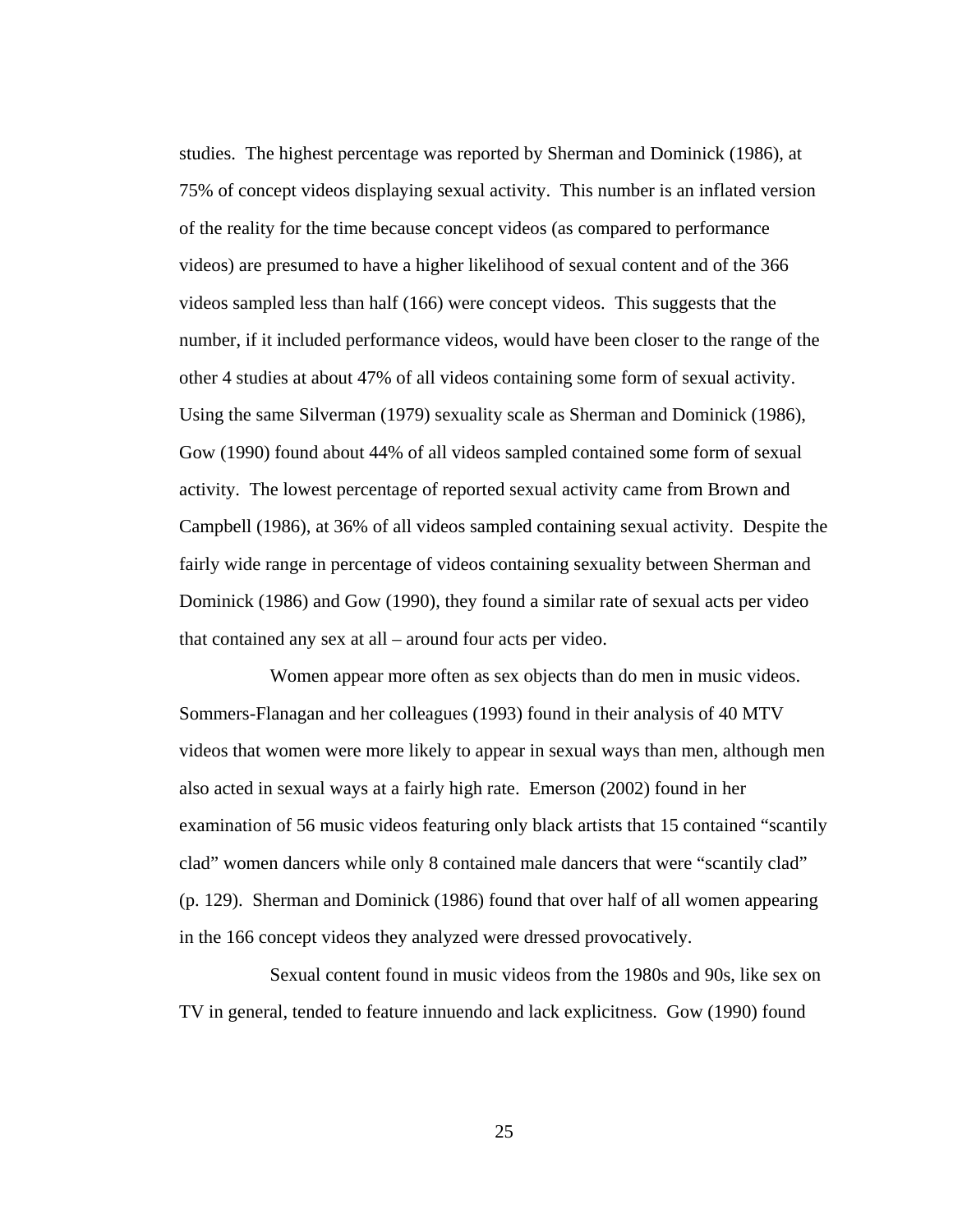the sexual content in the 36 videos he content analyzed might be better considered "images of 'affection,' rather than sexuality" (p. 6) because of a lack of any particularly graphic content. Similarly, Sherman and Dominick (1986) state, "sex in music television was more implied than overt" (p. 88) and Baxter et al., (1985) note, "music video sexual content was understated, relying on innuendo through clothing, suggestiveness, and light physical contact rather than overt behavior" (p. 336). Additionally, Sommers-Flanagan and her colleagues (1993) found only 11 acts that they deemed sexually explicit while they found 281 they deemed sexually implicit in the 40 MTV videos they analyzed.

Sex in music videos appears to not only take an implicit form but also one of a fabricated and glamorous version of sex. Truglio (1998) would call this a "constructed reality" where sexual information in music videos, as found on TV in general, is "comprised of idealized and distorted images of sexual behavior" (p. 9). Sherman and Dominick (1986) call the most commonly observed type of sex in music videos "adolescent sex," where the videos were found to be "long on titillation and physical activity but devoid of emotional involvement" (p. 91). Baxter et al. (1985) similarly note that "music video sexual content may have a decidedly adolescent orientation, suited to its audience, [where] fantasy exceeds experience" (p. 336). Sommers-Flanagan and her colleagues (1993) point out why this "adolescent" version of sex might be a dangerous model for young people to learn from when they state, "the concept of the whole person involved in a complex relationship with another whole person is clearly absent from the video's message" (p. 752). This idealized and playful version of sex suggests that this form of media might be devoid of sexual risk, responsibility, and consequence.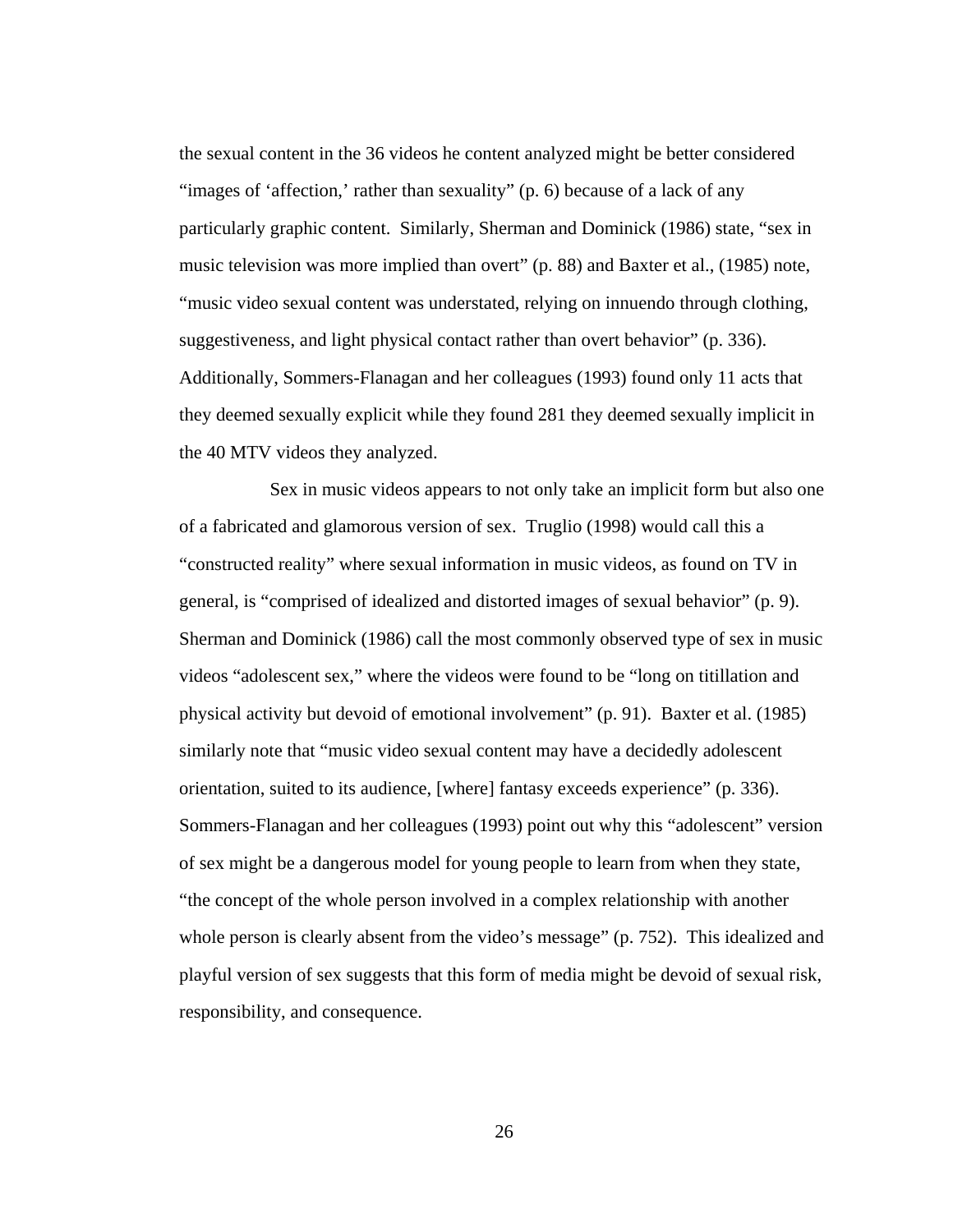While none of the content analyses that measured the presence of sexual activity also measured the presence of consequences and risk and responsibility about sex, one content analysis of music videos did measure consequences of violent interactions (Smith & Boyson, 2002). Only 11% of the 1,962 music videos analyzed for this study showed extended pain and suffering as a result of violence and only 44% of violent interactions in the videos showed injury or incapacitation to the victims. Additionally, "a full 79% of the violent scenes in music videos featured no punishments" (p. 73) to the perpetrators. This and related findings led Smith and Boyson (2002) to note that "MTV is attractive characters engaging in extensive aggression that is graphic . . . and is neither rewarded nor punished" (p. 73). Emerson (2002), like Smith and Boyson, found that music video characters and artists were most often seen as attractive, noting that "most of the artists portray themselves with a highly stylized and glamorous image" (p. 129) or as having a highly sexual image about them.

Tapper, Thorson, and Black (1994) found that soul videos displayed the greatest level of sexual appeal, followed by rap videos. These genres are both classified by a high presence of black performers, suggesting that young black viewers of music videos might be at a greater risk of learning potentially harmful messages about sex from music videos than white or non-black minority viewers. Traditionally white genres of music (alternative rock, classic rock, country, and heavy metal) showed little more than slight sexual appeal and mostly showed minimal or no sexual appeal according to Tapper and his colleagues (1994).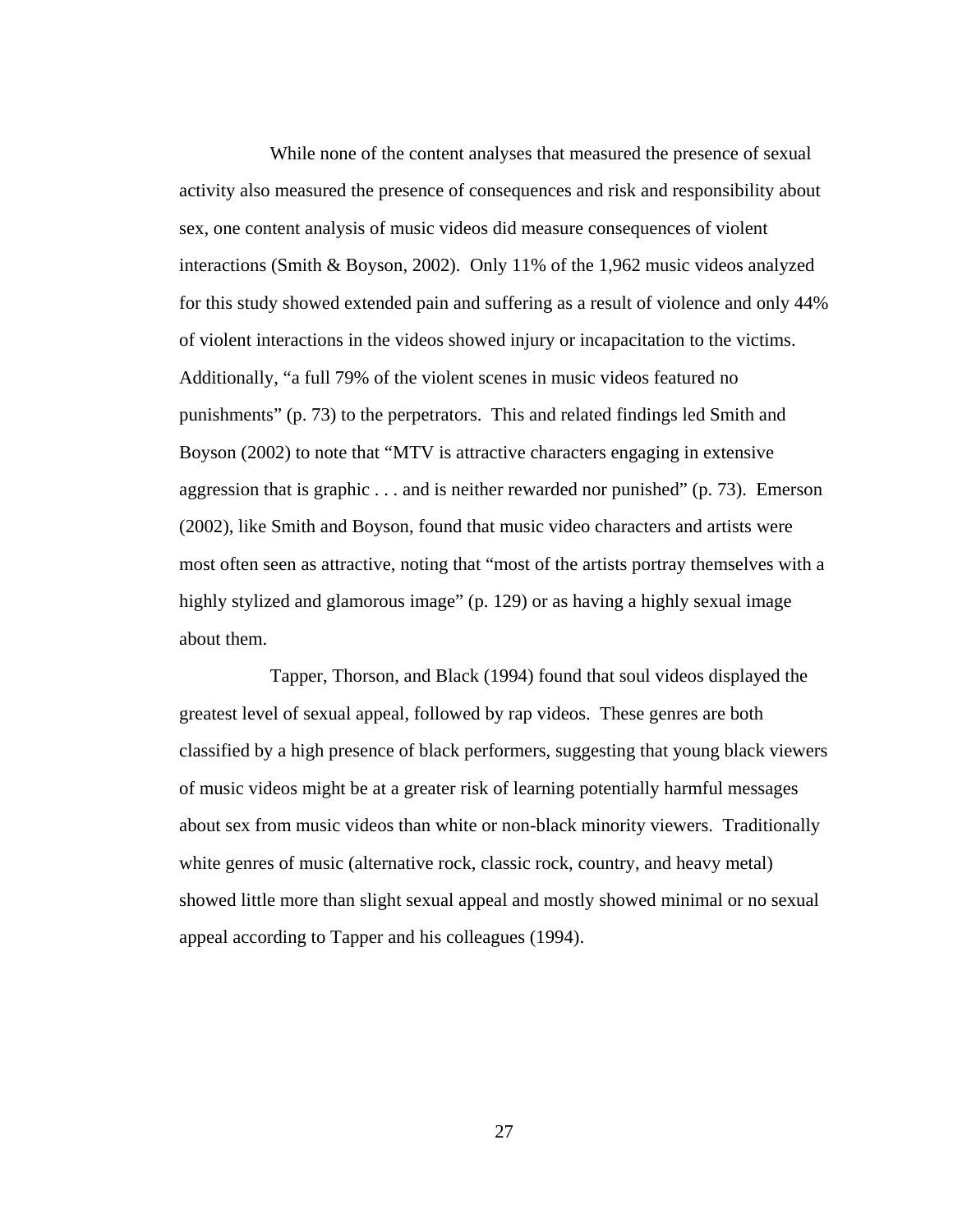## **1.6 Innuendo and Implicit Sexual Content**

Ever since the first content analysis of television programming focusing on the presence of sex was conducted (Franzblau, Sprafkin, & Rubinstein, 1977), and even until recent times, sexual content on television has been characterized by implicit sexual portrayals as apposed to explicit ones. In their exploratory study that examined adults' reactions to the presence of sexual content on prime-time, network programming, Sprafkin, Silverman, and Rubenstein (1980) comment on the apparent implicitness of sexuality on television they found in numerous previous content analyses they conducted when they state,

What remained consistent over the sampled years is that explicit behaviors (such as intercourse) are never actually seen on the screen but are only referred to verbally or contextually implied, and that a large portion of the references to sexuality occur in a humorous format. (p. 304)

Sprafkin et al. (1980) also note, based on those numerous content analyses conducted between 1977 and 1980, that "certain kinds of sexual portrayals, specifically flirtatious behavior, suggestive comments, and contextually implied intercourse" (p. 304) increased while explicit forms did not. Similarly, and more recently, Bufkin and Eschholz (2000) state, "Contrary to what was expected, most television programs rarely contain explicit sex scenes" (p. 1324). Contributing additional support to this idea of the early pervasiveness of implicit sexual content, Ward (2003) in her extensive and nearly exhaustive review of 41 studies focusing on television's sexual content, notes that one of six consistent findings that emerged from her efforts was that "it is commonly reported that television's sexual content is not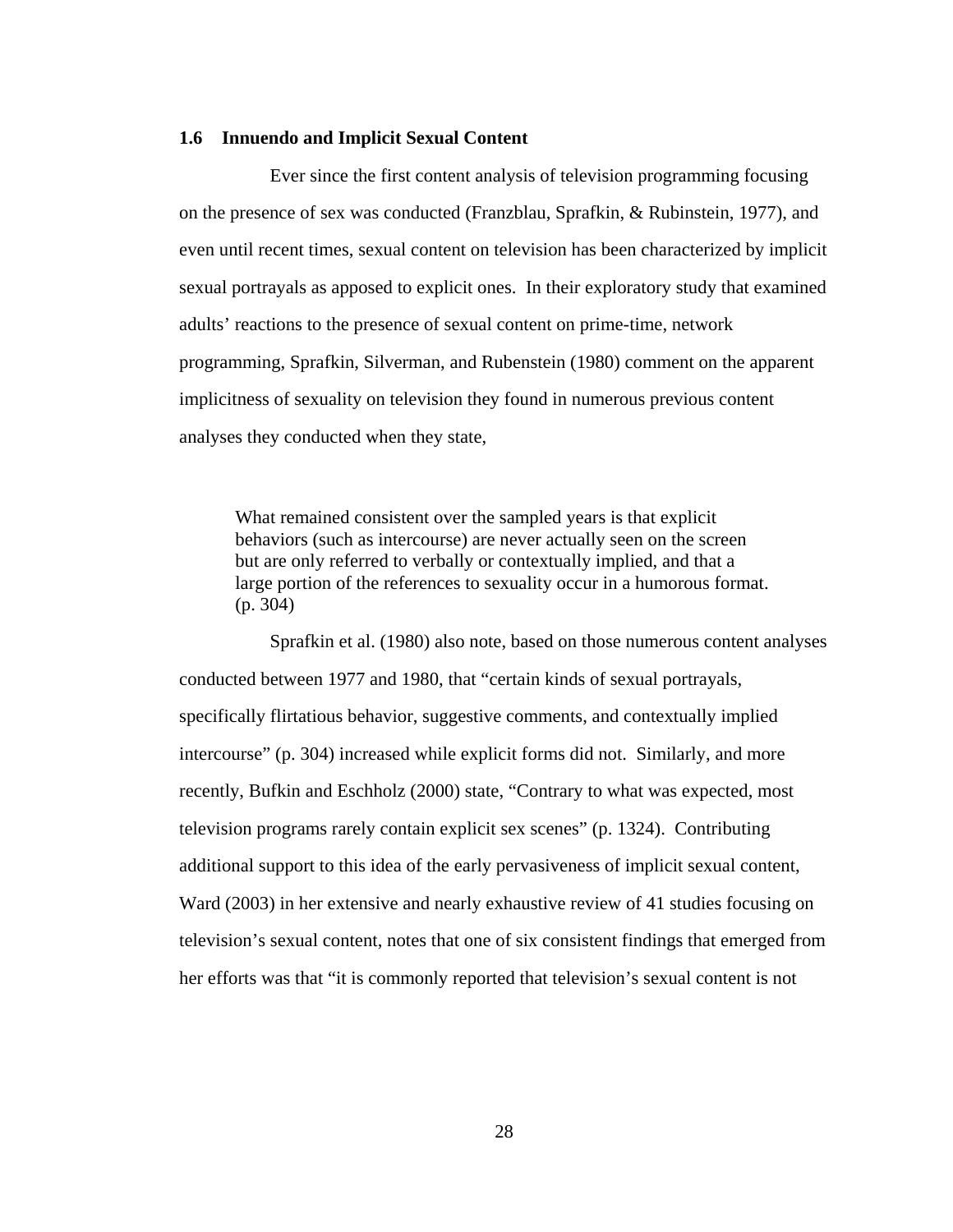typically visually graphic, but is instead dominated by either verbal innuendo or less explicit physical acts of flirting, kissing, hugging, and erotic touching" (p. 351).

# **1.6.1 Innuendo and Implicit Sexual Content Found in Early Music Video Studies**

This idea of sexuality manifesting in an implicit form on television is not reserved to network programming or more traditional formats like the 30-minute sitcom or the 60-minute drama. In fact, cable television, and more specifically MTV and its early competitors, were found to offer mostly implicit and innuendo-laden content in their three to five-minute promotional video segments as well. Two of the earliest music video content analyses (Baxter et al., 1985; Sherman & Dominick, 1986) resonate this adherence to implicit sexuality in their findings.

First, in their analysis of 166 concept videos taken from MTV, WTBS's "Night Tracks," and NBC's "Friday Night Videos," Sherman and Dominick (1986) found that, "Sex in music television was more implied than overt. Flirtation and nonintimate touching accounted for more than half of all sexual contact" (p. 88). In a similar study of 62 MTV videos Baxter et al. (1985) found that while MTV content did generally stress sexuality, "like other studies of televised sexual content, music video sexual content was understated, relying on innuendo through clothing, suggestiveness, and light physical contact rather than more overt behaviors" (p. 336). In a later study, Sommers-Flanagan and her colleagues (1993) analyzed the content of 40 music videos from MTV by breaking them down into 313, 30-second intervals and they found that implicit sexual acts occurred in 281 of 313 thirty-second video segments while explicit sex occurred in only 11 of the 313 segments.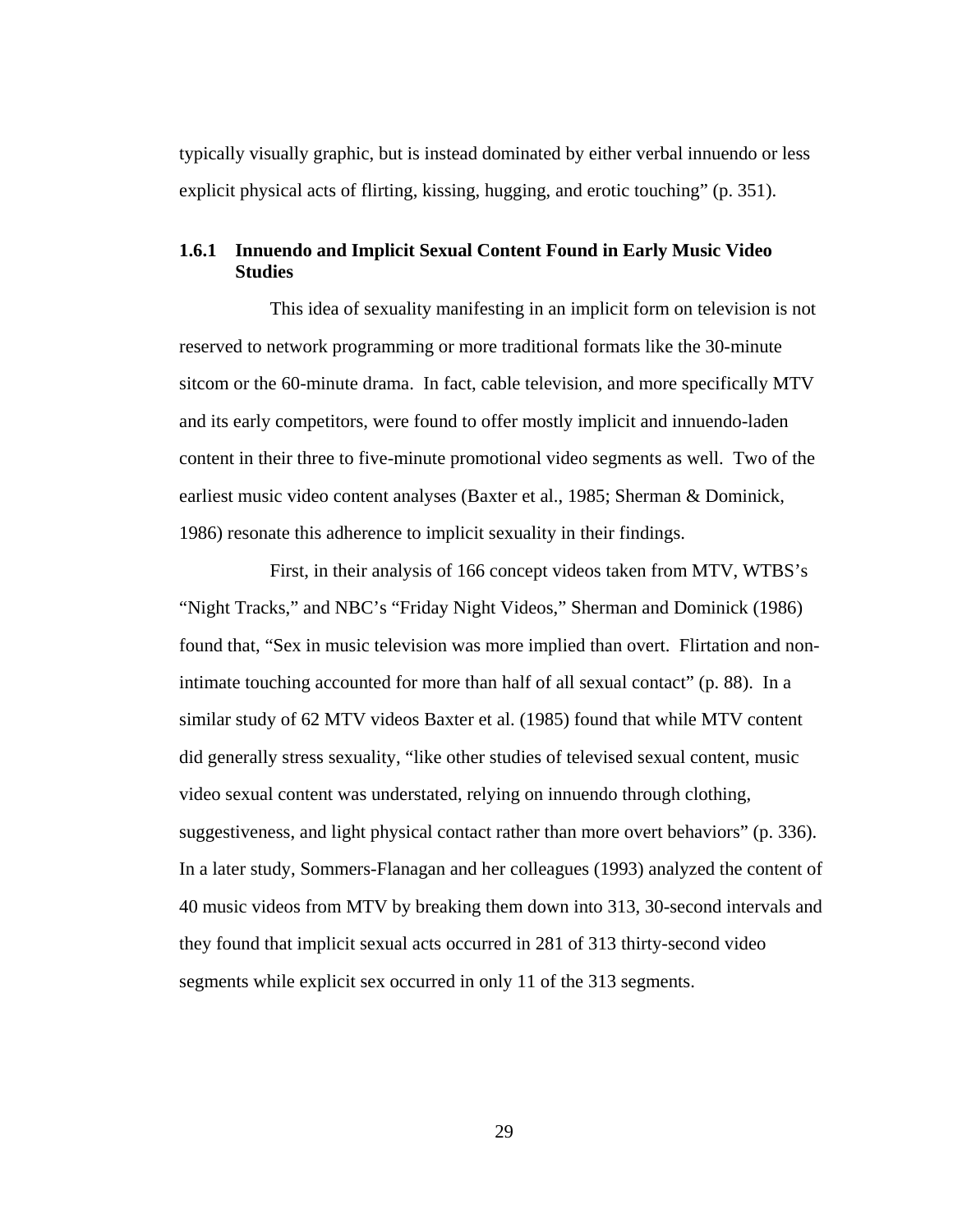So, it seems that similar to the more traditional/network programming, music videos in their infancy at least, despite being found to be highly sexual in theme and content (Brown & Campbell, 1986), generally stayed away from overt and explicit sexual portrayals (Kalof, 1999). The current study, in part, hopes to determine if this affinity for the implicit and connoted form of sexuality in music videos is still the norm on MTV and other music video stations or if videos, much like other television content, have gradually moved closer to the explicit and overt.

# **1.6.2 TV's Sexual Content is Moving from Implicit to Explicit**

Anecdotal observation of music videos suggests that perhaps, like television content in general, music videos are moving away from subtle renderings of sexuality to more indubitable forms. Lampman et al. (2002) put this apparent movement away from implicit sexual content quite succinctly when they note, "In the past few years, both the amount and explicitness of sexual content on television appear to have risen dramatically" (p. 3). Brown and Newcomer (1991) similarly state, "In the past two decades the sexual content of the mass media has become increasingly frequent and explicit" (p. 78). Additionally, in her review of a number of content analyses, which focused on sexuality in television, Truglio (1998) also found that "sexual portrayals increased in frequency and explicitness" (p. 10). Adding some data-driven credence to the above speculation, Kunkel and his colleagues (2003), in their extensive examination of 937 television programs found "that increase has occurred principally in the portrayal of sexual behaviors" and "sexual intercourse [inherently an overt form of sexual content] has become more frequent" (p. 18). For reasons of accuracy, it should be noted, however, that Kunkel and his colleagues (2003) found that the average level of explicitness of sexual behavior on television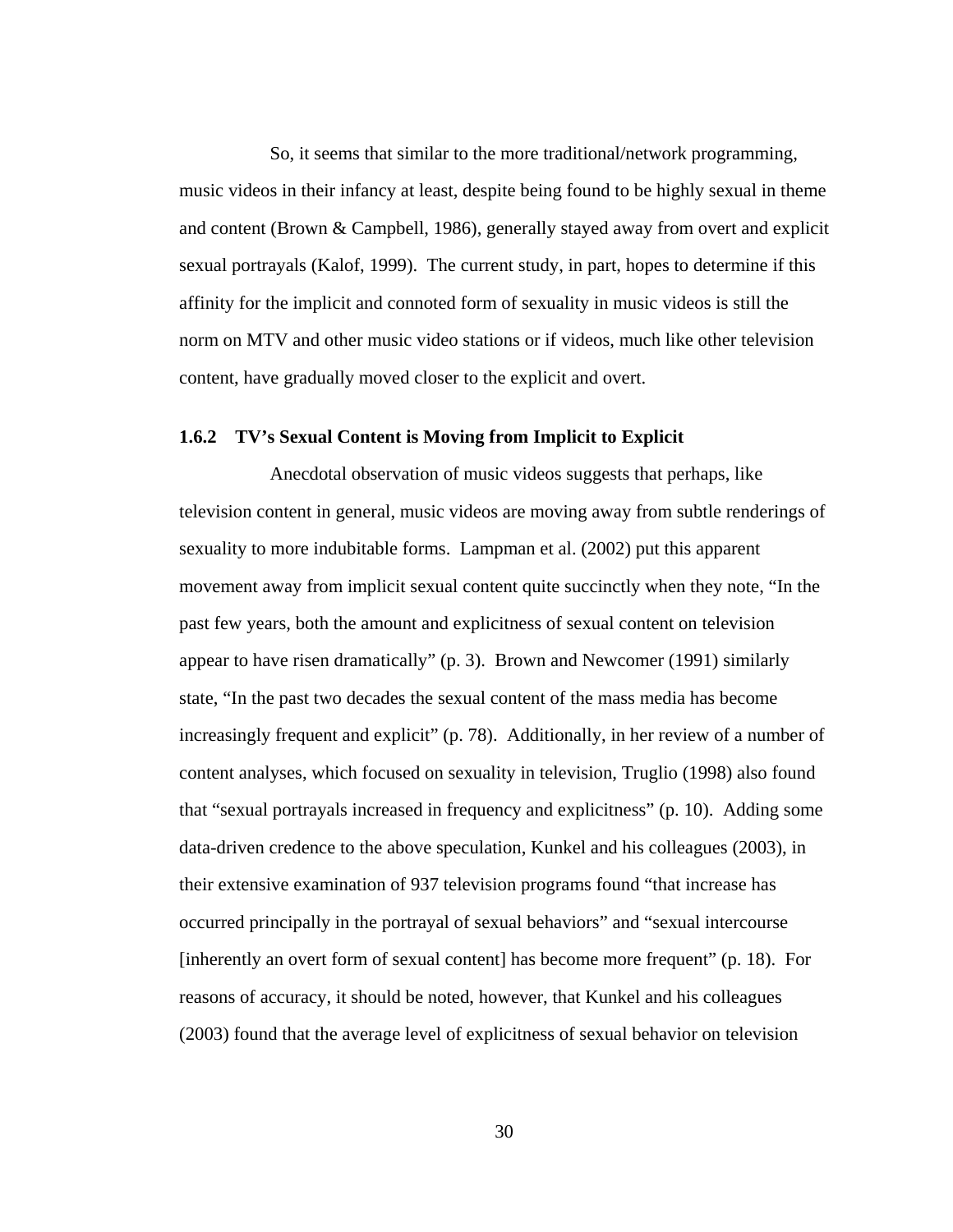was a very low 1.1 on a scale of 1 to 4 where "1" represented "provocative/suggestive dress or appearance," "2" represented "characters begin disrobing," "3" represented "discreet nudity," and "4" represented "nudity" (pp. 9, 16).

Despite Kunkel's findings, which support the idea that sexuality on television is still mostly implied, it seems the general consensus among those examining the phenomenon is that sexuality is gaining explicitness and losing implicitness in most formats of television. Additionally, it seems that popular music might be moving away from subtlety, at least lyrically. Arnett (2002) supports this claim when he notes, "The portrayal of sexuality in popular music has become less subtle, [and] more explicit" (p. 254). If the lyrical content of popular music is indeed increasing in sexual explicitness, and television content is moving in that same direction, it seems a sound assumption that music video imagery and content may also be moving away from implicit and towards more overt displays.

## **1.7 The Importance of Replication in Communication Research**

One of the main tools for assessing the levels of sexual and violent content in music videos has been the content analysis research design. Since the early 1980s, when music videos began to pervade American television programming, a number of content analyses have been conducted on the issues of sex and violence in music videos (Baxter et al., 1985; Brown & Campbell, 1986; Emerson, 2002; Gow, 1990; Jones, 1996; McKee & Pardun, 1996; Sherman, & Dominick, 1986; Smith & Boyson, 2002; Sommers-Flanagan et al., 1993; Tapper et al., 1994; Vincent, 1989; Vincent et al., 1987). Unfortunately, this research has taken the form of a loosely organized set of studies that have a great deal in common with one another conceptually but minimal ties methodologically. What this has left for consumers of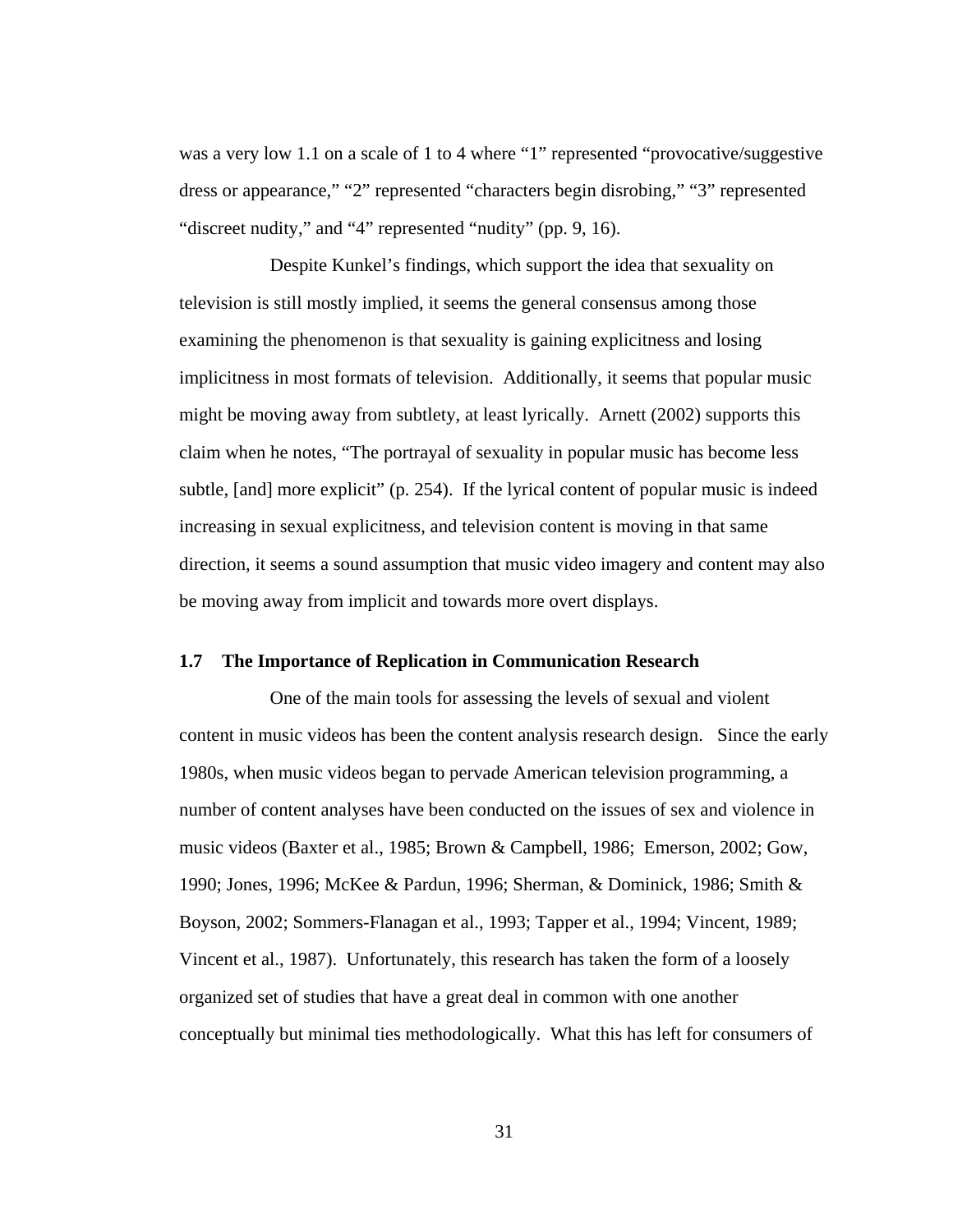this area of communication research is a disparate set of papers that act as one-anddone studies (except for Vincent, 1989; Vincent et al., 1987) that tell us little about the progression and consecution of sexual and violent content in music videos. Questions that to this point remain unanswered include: Has the content changed over time? If so, how? Has sexual and violent content increased? Has it decreased? Has this content grown more explicit, or has it stayed closer to its original innuendo-laden, implicit form? Do the same genres that held the most violent and sexual content still offer their audience the highest levels of this potentially deleterious form of entertainment? Is there an increased presence of content that shows the potential consequences, risks, and social punishments of deviant sexual behavior?

It is for the above reasons and the desire to find answers to some or all of these questions that in conjunction with the discussion of the potential effects of sexual content in the media, and specifically music videos, a discussion about the importance and utility of replication in communication research has been included in this work. To strengthen the meaningfulness and applicability of the current piece, five exemplars of past content analyses have been selected for (partial) replication in the current study (Baxter et al., 1985; Gow, 1990; Jones, 1996; Sherman & Dominick, 1986; Vincent et al., 1987). In other words, a clarification of the unique and vital place that replication research holds in communication science will create a clear theoretical/conceptual link to the methodological principles of the current study. "Although replication research is often disvalued as 'derivative,' it can be an invaluable aid to scientific progress" (Reese, 1999, p. 1). Replication of previous research, meaning "having a different research person or team attempt to test a hypothesis which has already been tested by others in a previous piece of research"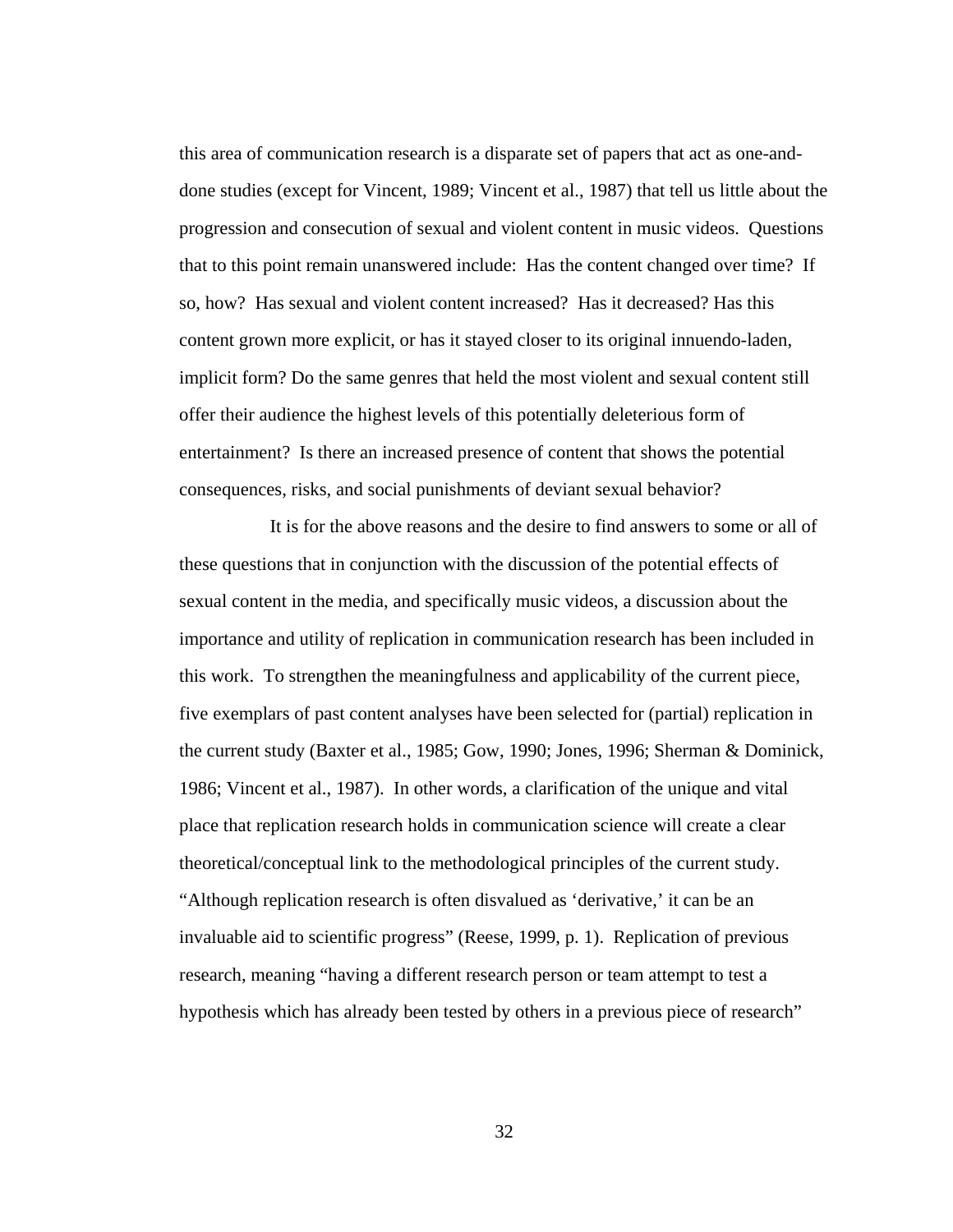(Mack, 1951), has a number of invaluable functions in the social sciences and more specifically communication research.

The first of these functions is that effective replication increases the likelihood that social scientific research will meet optimal levels of objectivity and self-correction (Lamal, 1990), essential pieces to the forward progression of sound scientific research. Replication is also important in the process of theory building and theory confirmation (Lamal, 1990; Reese, 1999). Despite the notion that the social sciences lack theories with the predictive and explanatory power of other disciplines, "they do have viewpoints and models that are empirically testable" (Lamal, 1990, p. 32). Replication is a useful tool in this part of the empirical process.

 Good replications not only update and renovate past studies but they can also make improvements on past work (Amir & Sharon, 1990; Reese, 1999; Hendrick, 1990). Replication is often used to convalesce past methodological shortcomings found in former research (Reese, 1999), and in so doing, a reduction of the influence of Type I and Type II errors should occur (Jegerski, 1990). Additionally, replication research has the potential to make improvements regarding imperfect operationalizations of difficult psychological and sociological variables. This is important as these variables must be accurately conceptualized and defined to ensure that social scientists are measuring what they intend to measure (Amir & Sharon, 1990).

Again, effective replication research also enables scientists to confirm or disconfirm past findings (Boster, 2002), bolster confidence in old data, and update previous research results (Hendrick, 1990). Replication research that is properly carried out has the ability to confirm that a previous finding occurred not only in the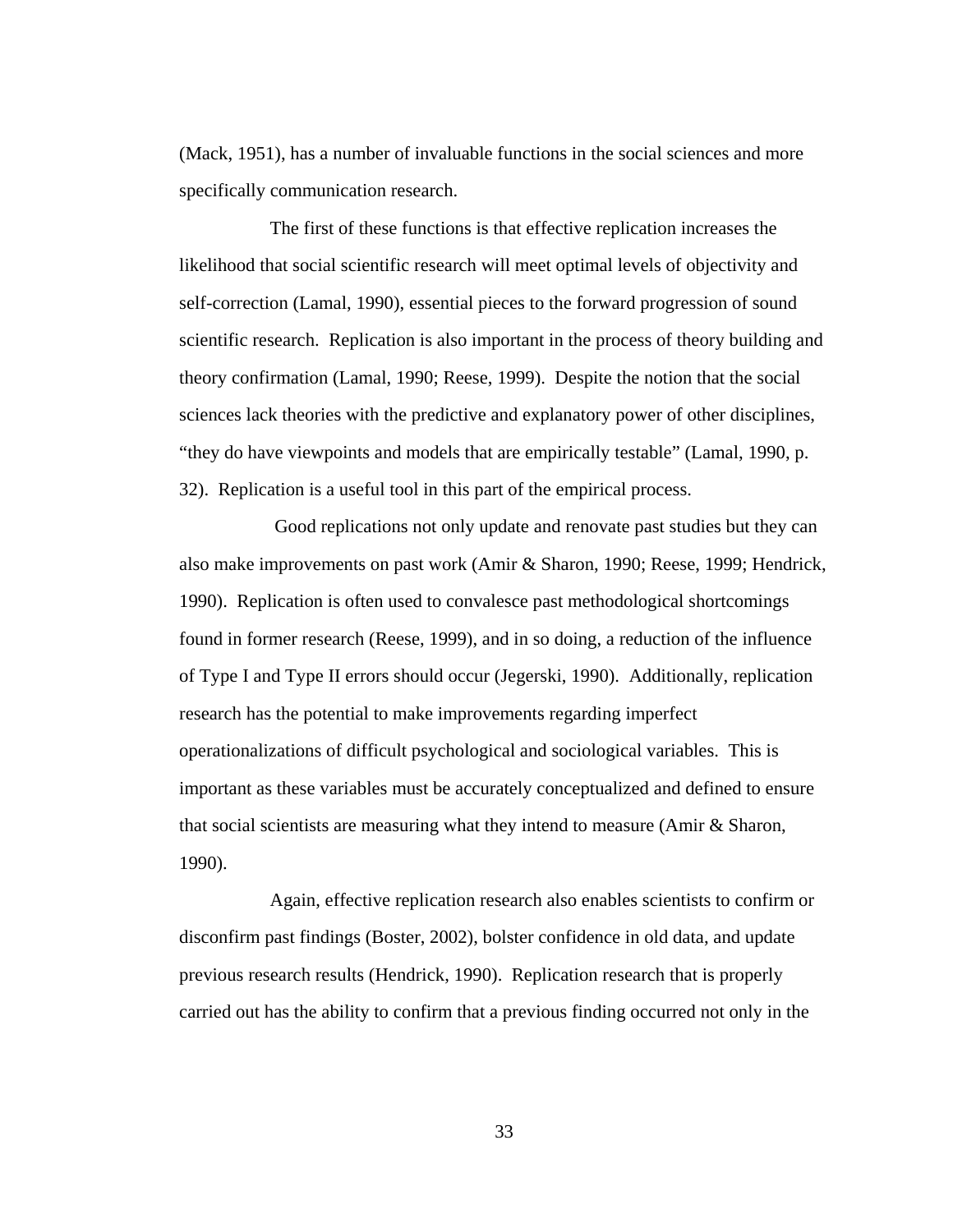original sample but in other samples and other situations as well (Amir & Sharon, 1990). This is of paramount importance because rarely, if ever, does one observation of a phenomenon in a particular sample and/or situation make that phenomenon indisputable; it typically requires multiple confirmations in a variety of forms. Replication is of obvious utility in this process. All of the above uses and benefits of effective replication research point to increases in the potential reliability and internal validity of empirical findings (Mack, 1951). This increased reliability and validity will in turn increase the confidence that communication scholars can have in their epistemological assumptions, theories, and statistical/empirical data (Lamal, 1990).

A concern for the current study, and a common concern for replication research in general, is finding the appropriate study/studies to replicate (Reese, 1999; Rosenthal, 1990). One reason for this concern is the underreporting of procedural details in the original study (Smith, 1970), including everything that might influence a study's results such as details about the subjects, the measurement instrument, the procedures, the physical setting, the psychological atmosphere, and the experimenter (Smith, 1970). Despite this difficulty, often caused by limited space in scholarly journals, replication research still needs to occur, so the question then becomes: Is replication research that does not exactly replicate the original study still worthwhile? The answer is a resounding yes. Through the employment of tactics such as relative replications (Rosenthal, 1990), rational reconstructions (Reese, 1999), conceptual replications, and partial replications (Hendrick, 1990), replication research can move forward without complete knowledge and adherence to methods used in the original study or studies. In fact, Rosenthal (1990) notes, "The more imprecise the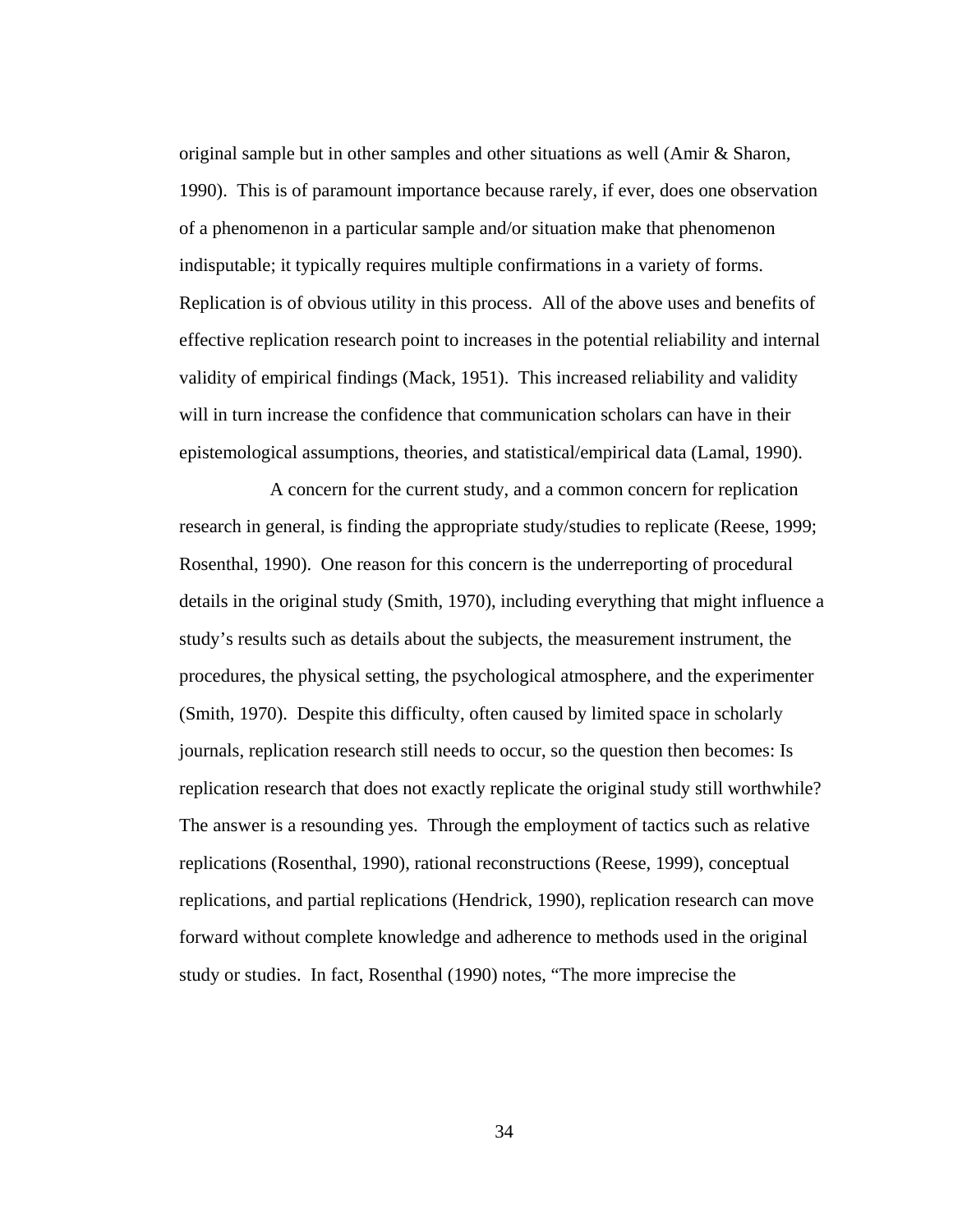replications, the greater the benefit to the external validity of the tested relationship if the results support the relationship" (p. 5).

Because exact replication is impossible and relative replications are in many cases thought to be more useful than (nearly) exact replications, the current study seeks to employ the partial replication of at least five past studies with similar theoretical frameworks and conceptual goals to that of the current piece. Partial replication is defined as replication research that involves "some change (deletion or addition) in part of the procedural variables, while other parts are duplicated as in the original experiment. Usually some aspect of the procedure is considered 'unessential,' or some small addition is made to expedite data collection" (Hendrick, 1990, p. 46). By employing partial replication tactics, it is the hope of the researcher that added utility, applicability, and meaningfulness of the current study will be engendered, thus improving the overall benefit of the research to communication science.

## **1.7.1 Replication of Content Analyses**

Replication of content analysis studies in communication research is a topic that has received little attention in the field. This is likely due, at least in part, to the idea that this form of research is not glamorous and may lack the potential splash that a new and more immediately novel work might create. Nonetheless, replication of content analyses is important and because of this a place should be held for this type of research in our academic journals and scholarly conventions.

One noteworthy group that has championed the replication of content analyses in the realm of sexual content on television is Dale Kunkel and his likeminded group based out of the University of California, Santa Barbara (see Kunkel, Biely, Eyal, Cope-Farrar, Donnerstein, & Fandrich, 2003). In their work, funded by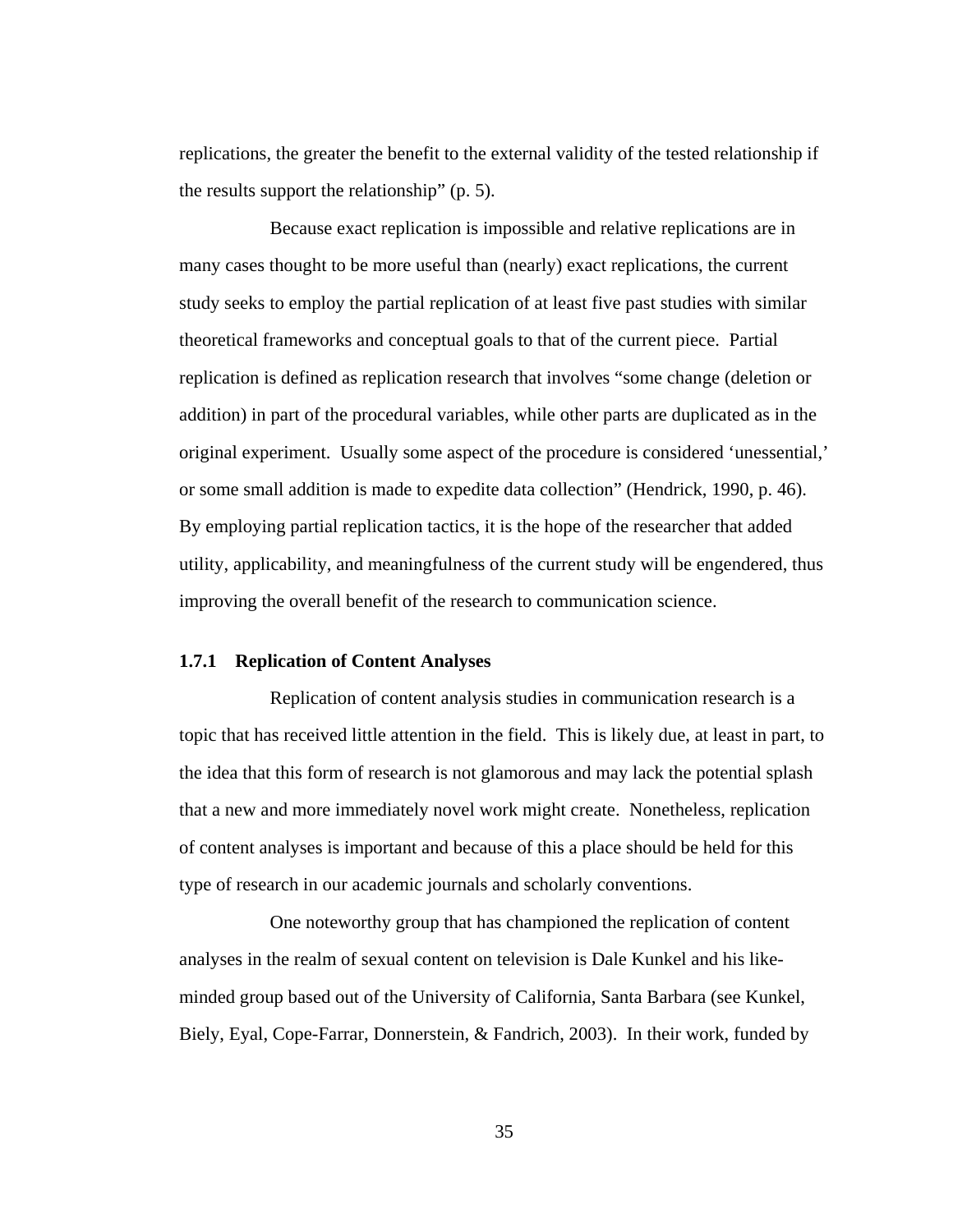the Kaiser Family Foundation, Kunkel and his colleagues (2003) hope, with the help of replication, to move past "studies [that simply] delivered important pockets of knowledge, [as] they failed to provide any clear and comprehensive picture of the patterns of sexual content across the overall television landscape" (p. 2). Kunkel and his colleagues (2003) also note the limited utility of previous research based on a "lack of any consistency across studies in defining and measuring sexually-related content in television programming" (p. 2), a problem that good replication could help solve.

To delimit the utility of sexually-related content analyses on television programming, Kunkel and his colleagues (2003) replicated their initial research from the 1997-98 television season in the 1999-2000 season and applied the same content analysis measures to a correlative sample of programming. In so doing, they hoped to assess, similar to the current study but on a much larger and more general scale, whether the frequency of sexual messages on television are increasing, whether the way in which sex is presented on television is changing over time, and whether the television industry is increasing its emphasis on sexual risk or responsibility concerns in content that deals with sex (Kunkel et al., 2003). As they put it, "We hope to build further upon this base of knowledge by replicating our analysis in an ongoing fashion during future years" (Kunkel et al., 2003, p. 3).

Another noteworthy group that understands the importance of replication in content analysis studies of television are the Cultural Indicators group, or cultivation theorists led by George Gerbner. This belief in the importance of replication of content analyses is based on the idea that a "pattern of settings, casting, social typing, actions and related outcomes that cuts across most program types and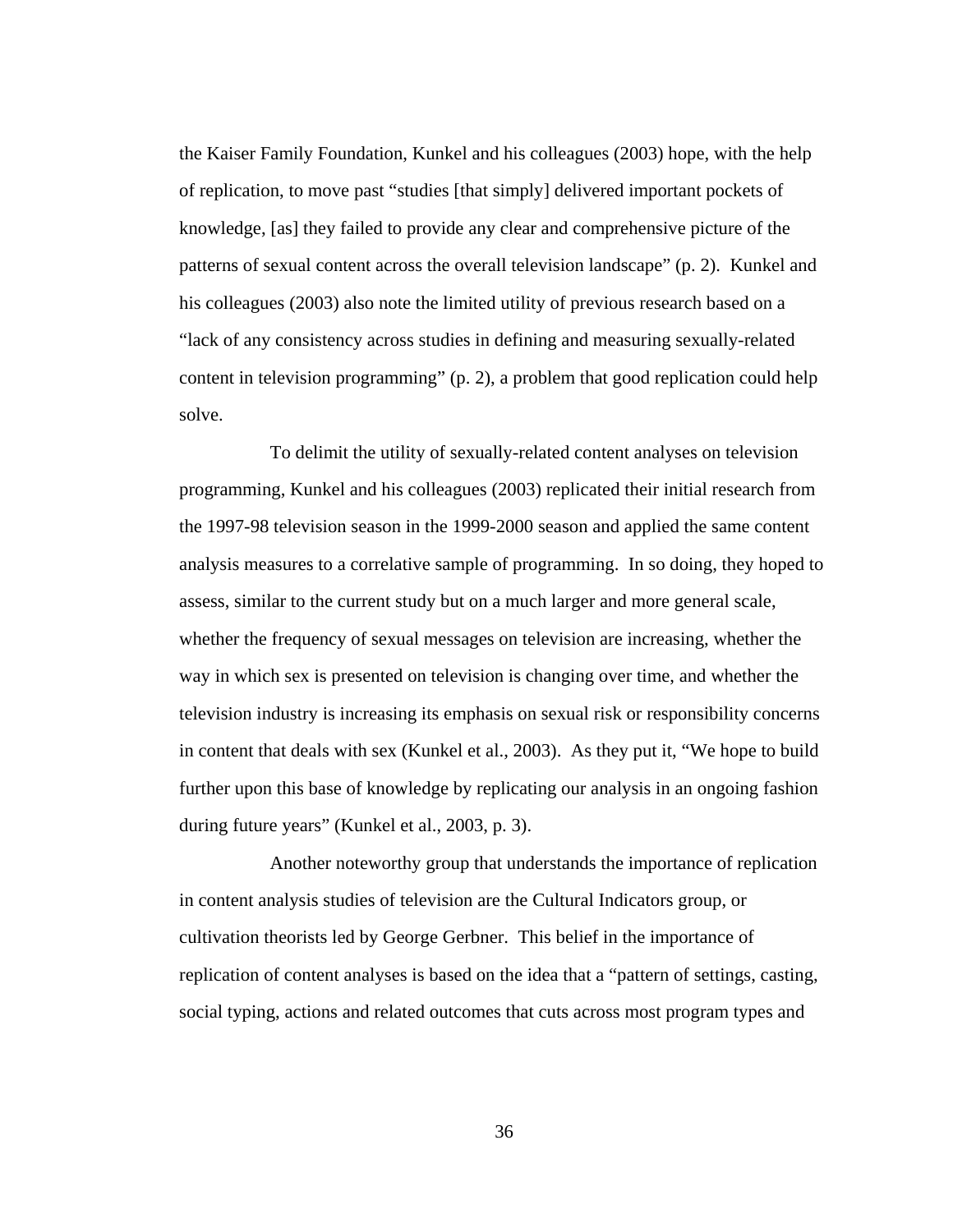defines the world of television" (Gerbner, Gross, Morgan, & Signorielli, 1986, p. 19) differ from reality. As a result of this difference, Gerbner et al. (1986) believe that television programming cultivates fear and interpersonal mistrust in viewers with heavy television diets (Gerbner et al., 1986). Thus, it is important to the Cultural Indicators group not to just collect a lot of data from an acute point in time but to also repeat, update, and replicate their findings season after season.

## **1.8 Research Questions and Hypotheses**

The following section formally states the research questions and hypotheses tested in this study.

## **1.8.1 Sexual Content and Imagery**

It seems that sexual content is becoming more frequent on television. "In the past few years, both the amount and explicitness of sexual content on television appear to have risen dramatically" (Lampman et al., 2002, p. 3). Brown and Newcomer (1991) similarly state, "In the past two decades the sexual content of the mass media has become increasingly frequent" (p. 78), and in her review of a number of content analyses, which focused on sexuality in television, Truglio (1998) also found that "sexual portrayals increased in frequency" (p. 10). Additionally, Kunkel and his colleagues (2003) found "that increase has occurred principally in the portrayal of sexual behaviors" and "sexual intercourse has become more frequent" (p. 18). So based on recent research of television content in general that show an overall increase of sexuality, it seems reasonable to believe that sexual content in music videos, which for the most part appear on television, might have also increased in frequency of sexual acts.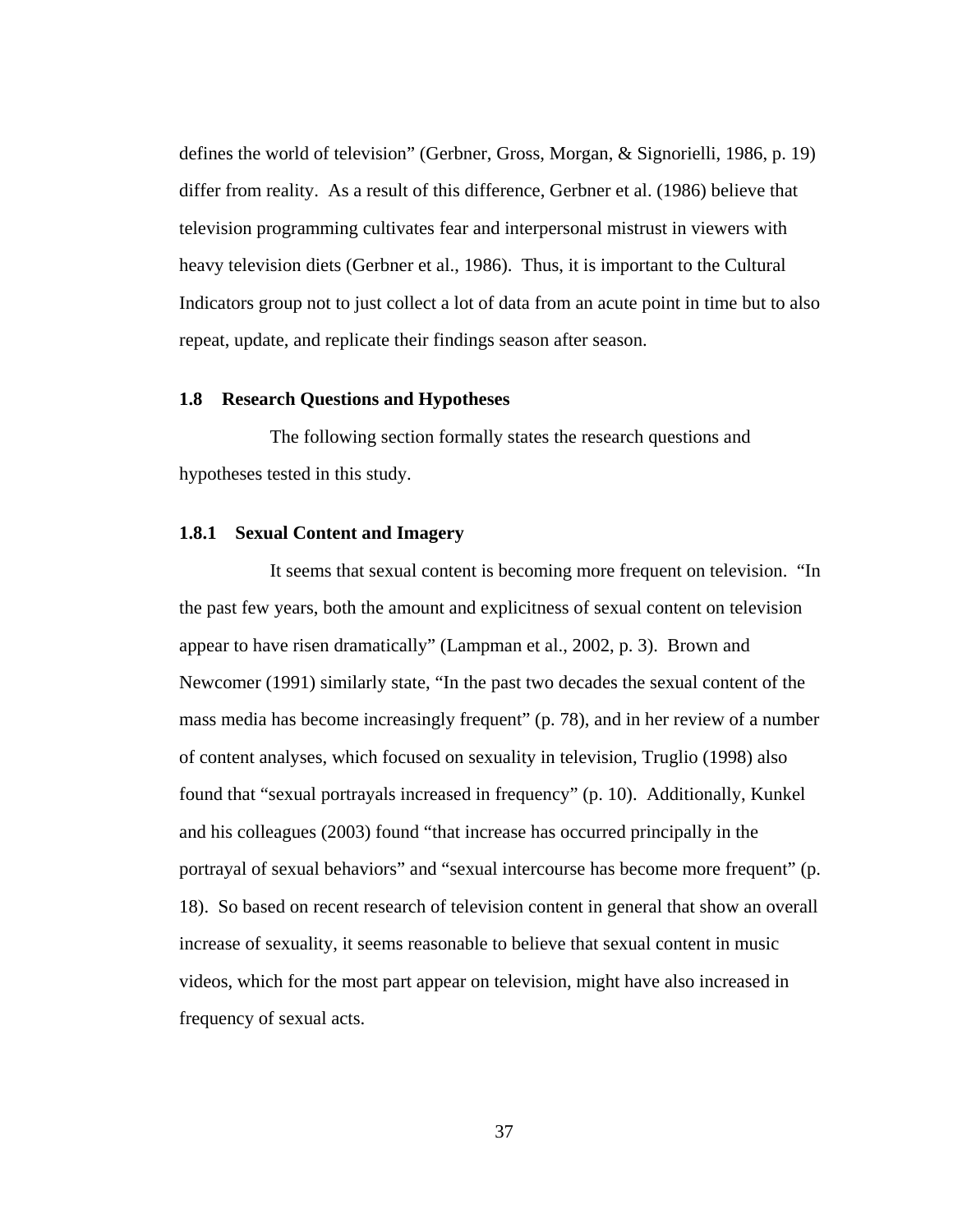Sexuality or sexual acts appear in about 47% of the music videos content analyzed between 1985 and 1996 according to the average of four studies from the time period (Baxter, De Riemer, Landini, Leslie, & Singletary, 1985; Brown, & Campbell, 1986; Gow, 1990; McKee, & Pardun, 1996). Anecdotal observation suggests that this number might be lower than the current rate of sexual acts per video. This reason combined with the idea that sexual content appears to be increasing on television in general has led to the proposition of the following hypothesis.

**H1** The presence of sexual content and imagery has significantly increased in music videos since the 1980s and 1990s.

## **1.8.2 Implicit versus Explicit Sexual Content in Music Videos**

MTV and its early competitors were found to offer mostly implicit and innuendo-laden content in their three to five-minute promotional video segments. Two of the earliest music video content analyses (Baxter et al., 1985; Sherman & Dominick, 1986) resonate this adherence to implicit sexuality in their findings. Sherman and Dominick (1986) found that, "Sex in music television was more implied than overt. Flirtation and non-intimate touching accounted for more than half of all sexual contact" (p. 88). Baxter et al. (1985) found that while MTV content did generally stress sexuality, "like other studies of televised sexual content, music video sexual content was understated, relying on innuendo through clothing, suggestiveness, and light physical contact rather than more overt behaviors" (p. 336).

So, it seems that similar to the more traditional network programming, music videos in their infancy at least, despite being found to be highly sexual in theme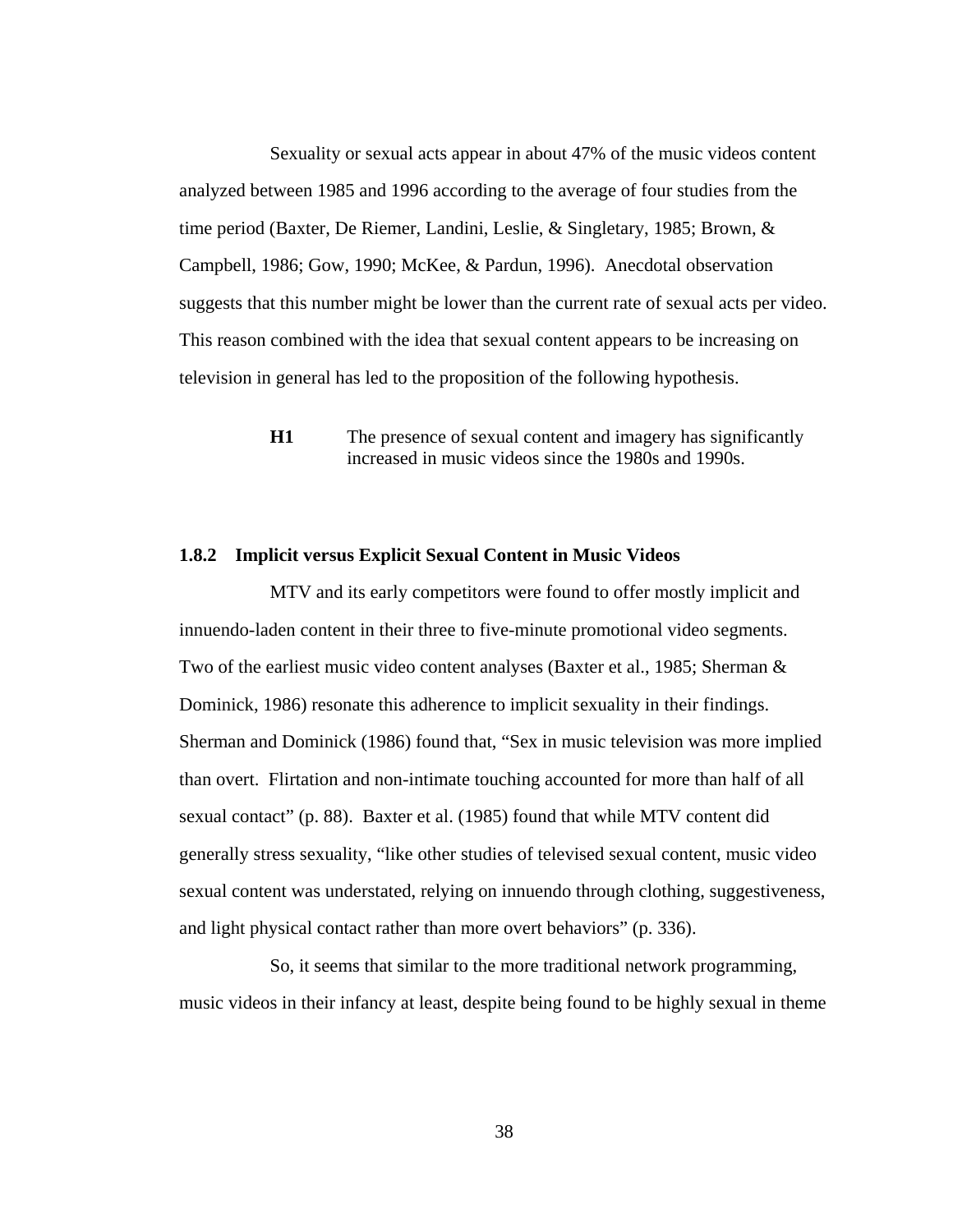and content (Brown & Campbell, 1986), generally stayed away from overt and explicit sexual portrayals (Kalof, 1999).

Recent research suggests, that like the prevalence of sexual content on television in general, levels of explicitness of sexual content have also increased. A number of researchers note that the explicitness of sexual content has increased over the past 10 to 15 years (Brown & Newcomer, 1991; Kunkel et al., 2003; Lampman et al., 2002; Truglio, 1998). Additionally, it seems that popular music might be moving away from subtlety, at least lyrically. Arnett (2002) supports this claim when he notes, "The portrayal of sexuality in popular music has become less subtle, [and] more explicit" (p. 254). If the lyrical content of popular music is indeed increasing in sexual explicitness, and television content is moving in that same direction, it seems a sound assumption that music video imagery and content may also be moving away from implicit and towards more overt displays. These findings combined with anecdotal observation of current music videos have led to following research question.

> **RQ1** Has sexual content in music videos become more explicit since the 1980s and 1990s?

## **1.8.3 Repetitive Content Categories**

The Retention Processes, the second sub-function of observational learning in SLT, states that the repetition of the modeled exemplars can increase the likelihood that an exemplar's behavior will be modeled (Bandura, 1977). Mastro and Atkin (2002) note that the frequency of exposure to a given message or modeled exemplar might increase the likelihood that the message will be attended to and retained.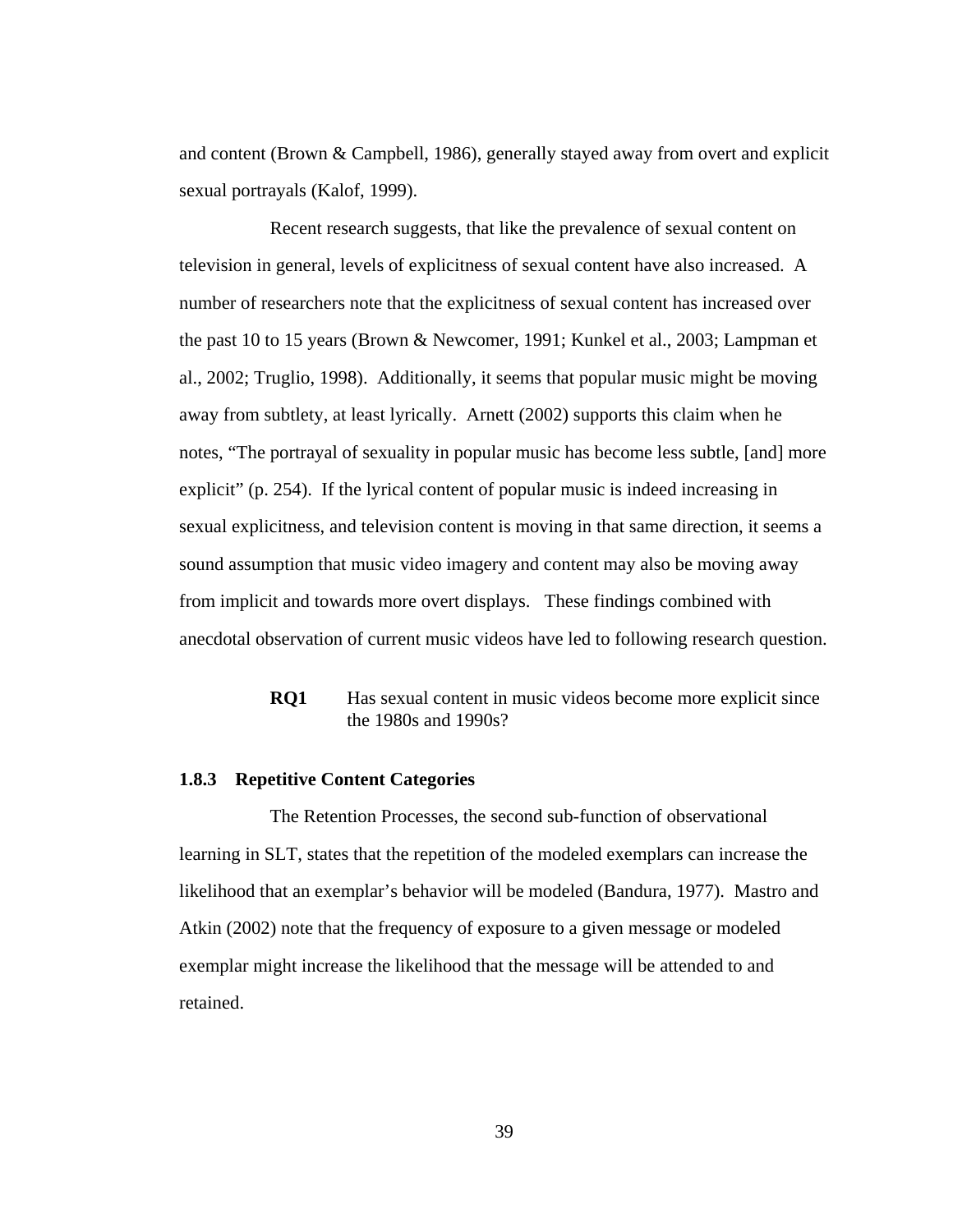Archetypal scripts or repeated content categories related to sexual imagery might increase the effect that the content has on its audience, thus a tabulation of these types of repeated content categories might clarify whether or not there is a presence of scripts that when viewed again and again might have a compounding effect on the viewer.

So the proposition here is, that once a video is coded for sexual content and coded for the repetitive content categories or archetypal scripts it can be determined if videos high in sexual content also frequently feature these archetypal scripts or content categories. The notion here is, that if a video contains sexual content and is placed against the backdrop of common and repeated content categories, then the effect on the viewer might be stronger than a video with only one element or the other. Thus young people might (socially) learn more effectively from a music video that contains both sex and an archetypal content script. The above reasoning has led to the following hypotheses.

- **RQ2** Are there identifiable, themes or repeated content categories that will appear multiple times in the sample of music videos?
- **RQ3** Will these identifiable, themes or repeated content categories frequently appear in conjunction with sexual content in music videos?
- **RQ4** Will videos that are most often repeated in the sample contain more sexual content than videos that are found only once?
- **RQ5** Will the presence of violence or crime in a video be positively related to the number of sexual acts in a video?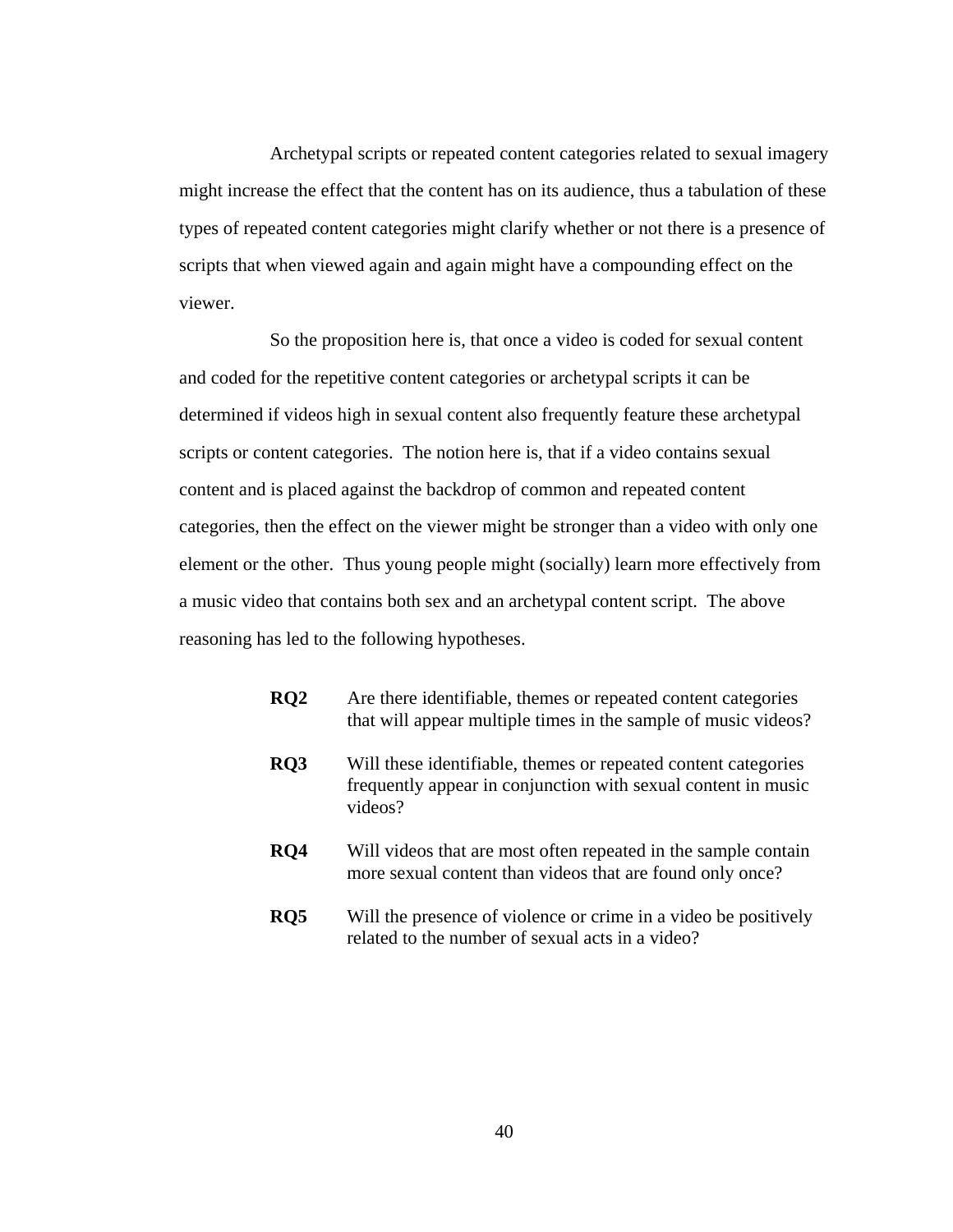#### **1.8.4 Ethnicity of Characters Engaging in Sexual Activity in Music Videos**

Tapper and his colleagues (1994) found that soul videos displayed the greatest level of sexual appeal, followed by rap videos. These genres are both classified by a high presence of black performers, suggesting that young black viewers of music videos might be at a greater risk of learning potentially harmful messages about sex from music videos than white or non-black minority viewers. Traditionally white genres of music (alternative rock, classic rock, country, and heavy metal) showed little more than slight sexual appeal and mostly showed minimal or no sexual appeal according to Tapper et al. (1994).

Jones (1996) found similar relationships between a video's genre and the levels of sexual content in that video. "There was sufficient support for the thesis that the style of music video can be used to predict differences in the frequency of occurrence of sex and violence" (Jones, 1996, p. 353). More specifically, Jones (1996) noted, "hip-hop and R & B were greatest in the sexual variables" (p. 353). The social learning theory suggests that models who are similar to the attendee (i.e., comparable racial background) will act as more effective subjects and will thus increase the likelihood that the learned behavior be incorporated into the attendees' personal repertoire (Bandura, 2002). So based on the importance that SLT puts on the similarity of the model to the attendee in determining whether a given behavior will be modeled and on past research that suggest traditionally African-American genres feature more sexual content than other genres (a trend that seems to have continued in current music videos) the following hypotheses are proposed.

> **H2** Traditionally African-American genres of music videos (i.e., hip-hop, rhythm and blues) will feature more sexual content than traditionally white genres (i.e., rock, alternative, country, pop).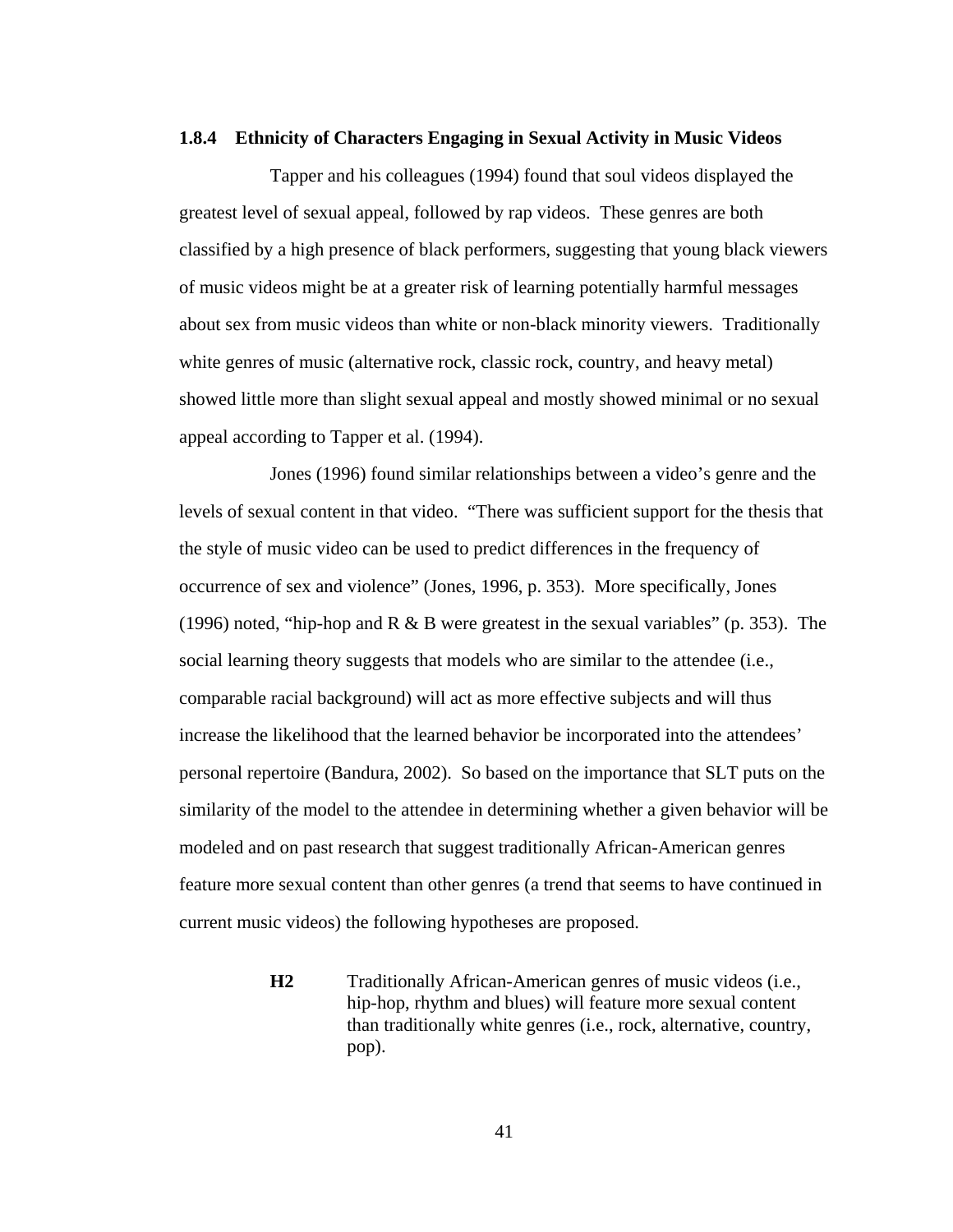**H3** African-American characters in music videos will be more likely to dress in provocative clothing than whites and other ethnicities.

#### **1.8.5 Gender of Characters Engaging in Sexual Activity in Music Videos**

Women appear more often as sex objects than do men in music videos. Sommers-Flanagan and her colleagues (1993) found in their analysis of 40 MTV videos that women were more likely to appear in sexual ways than men, although men also acted in sexual ways at a fairly high rate. Emerson (2002) found in her examination of 56 music videos featuring only black artists that 15 contained "scantily clad" women dancers while only 8 contained male dancers that were "scantily clad" (p. 129). Sherman and Dominick (1986) found that over half of all women appearing in the 166 concept videos they analyzed were dressed provocatively. Again, the social learning theory suggests that models who are similar to the attendee (i.e., the same gender) will act as more effective subjects and will thus increase the likelihood that the learned behavior be incorporated into the attendees' personal repertoire (Bandura, 2002). This means young women might be at a greater risk of learning potentially inaccurate and dangerous sexual attitudes and behaviors than if indeed it is found that music videos feature women as objects, women as more physically attractive, and female characters in skimpy or sexy clothing. So based on SLT and past research on gender differences in music videos the following hypotheses will be tested in the current study.

- **H4** Female characters will be more likely than male characters to be portrayed as having fit and beautiful bodies.
- **H5** Female characters will be more likely than male characters to rate higher on the physical attractiveness scale.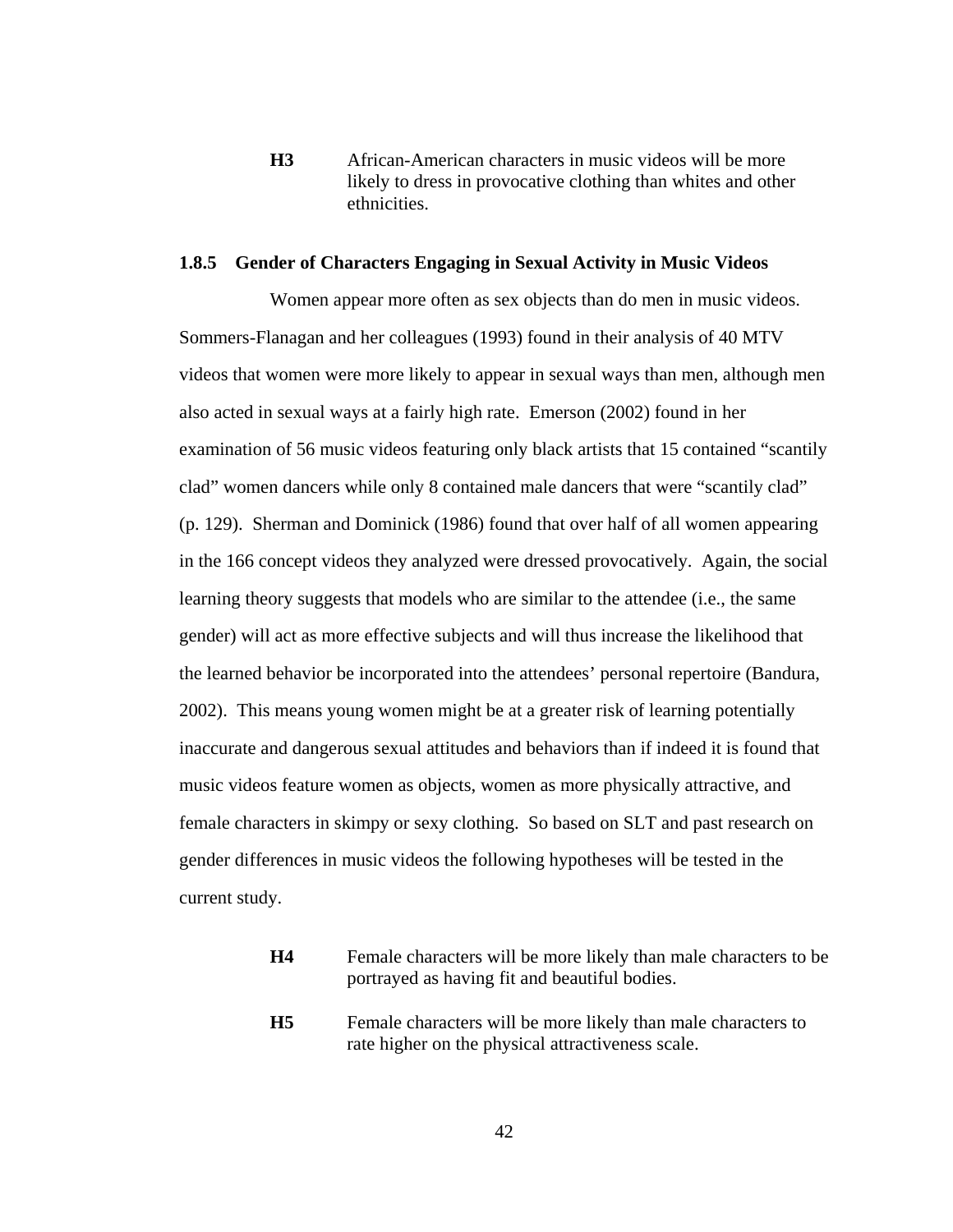- **H6** Female characters will be more likely than male characters to be seen in skimpy or sexy clothing.
- **H7** Female characters will be more likely than male characters to be seen as sexual objects by being more likely than male characters to be the object of another's gaze.

## **1.8.6 Attractiveness of Models in Music Videos**

According to SLT, in order for a mediated model to have a legitimate chance at gaining the attention of a potential attendee, that model and its media-form must be salient, striking, conspicuous, and/or prominent (Bandura, 2002).

One way for media producers to ensure that viewers pay attention to a model is to make that model attractive (Bandura, 2002). This might be as simple as including an actor that is prominent or in the public eye, as pop-stars and musicians certainly are. Durant et al. (1997) found in their summation of numerous studies that, "Role models such as musicians, actors, and athletes have a substantial influence on adolescents' normative expectations about health risk and problem behaviors" (p. 1131). Similarly, Smith et al. (1998) note, "viewers of all ages are more likely to emulate and learn from characters who are perceived as attractive" (p. 8), a belief that is resonated by a number of authors (see Bandura, 1986; Kunkel, Wilson, Donnerstein, Linz, Smith, Gray, Blumenthal, & Potter, 1995; Mastro, & Atkin, 2002; Paik, & Comstock, 1994).

One element of a model's attractiveness might be their level of nudity and provocative dress. Casual viewing of today's music videos suggests that provocative dress, partial nudity, and nudity is quite common in the media form. This is in contrast to what Sherman and Dominick (1986) found. Of the 547 music video characters they analyzed for levels of undress only 23.2% were found to be wearing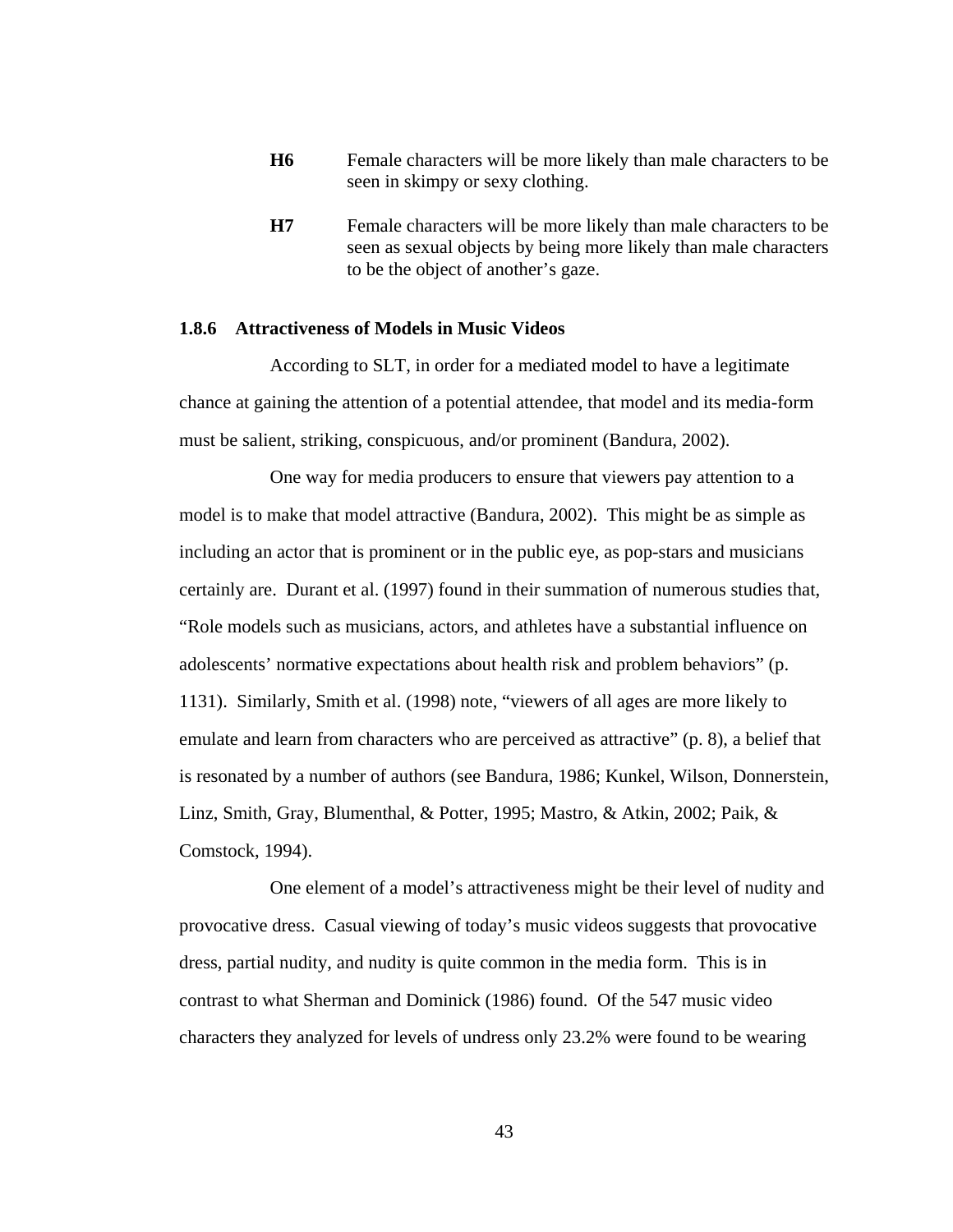provocative clothing. Similarly, Vincent and his colleagues (1987) suggested nudity in only 9.2% of music videos, highly seductive clothing in only 38.7% of music videos and only 10.1% of music videos featured women in undergarments. It is likely that based on increasing levels of sexual content on television in general, increasing levels of explicitness of sexuality on television and in popular music, and anecdotal observation of music video imagery that levels of nudity and provocative dress in music videos have increased since the 1980s. Based on the above reasoning the following hypotheses and research questions will be tested.

| H8        | Provocative dress (skimpy and sexy clothing) will be<br>significantly more prevalent in music videos than it was in the<br>1980s. |
|-----------|-----------------------------------------------------------------------------------------------------------------------------------|
| <b>H9</b> | Suggested nudity will be significantly more prevalent in music<br>videos than it was in the 1980s.                                |

- **H10** Highly seductive clothing will be significantly more prevalent in music videos than it was in the 1980s.
- **H11** Appearance of women in undergarments will be significantly more prevalent in music videos than it was in the 1980s.
- **H12** Videos that feature characters that wear very sexy clothing will be significantly more prevalent than videos that feature characters that wear somewhat sexy clothing.
- **H13** Amount of sexual content in music videos will be positively related to the characters' physical attractiveness.
- **H14** Amount of sexual content in videos will be positively related to the characters' body fitness.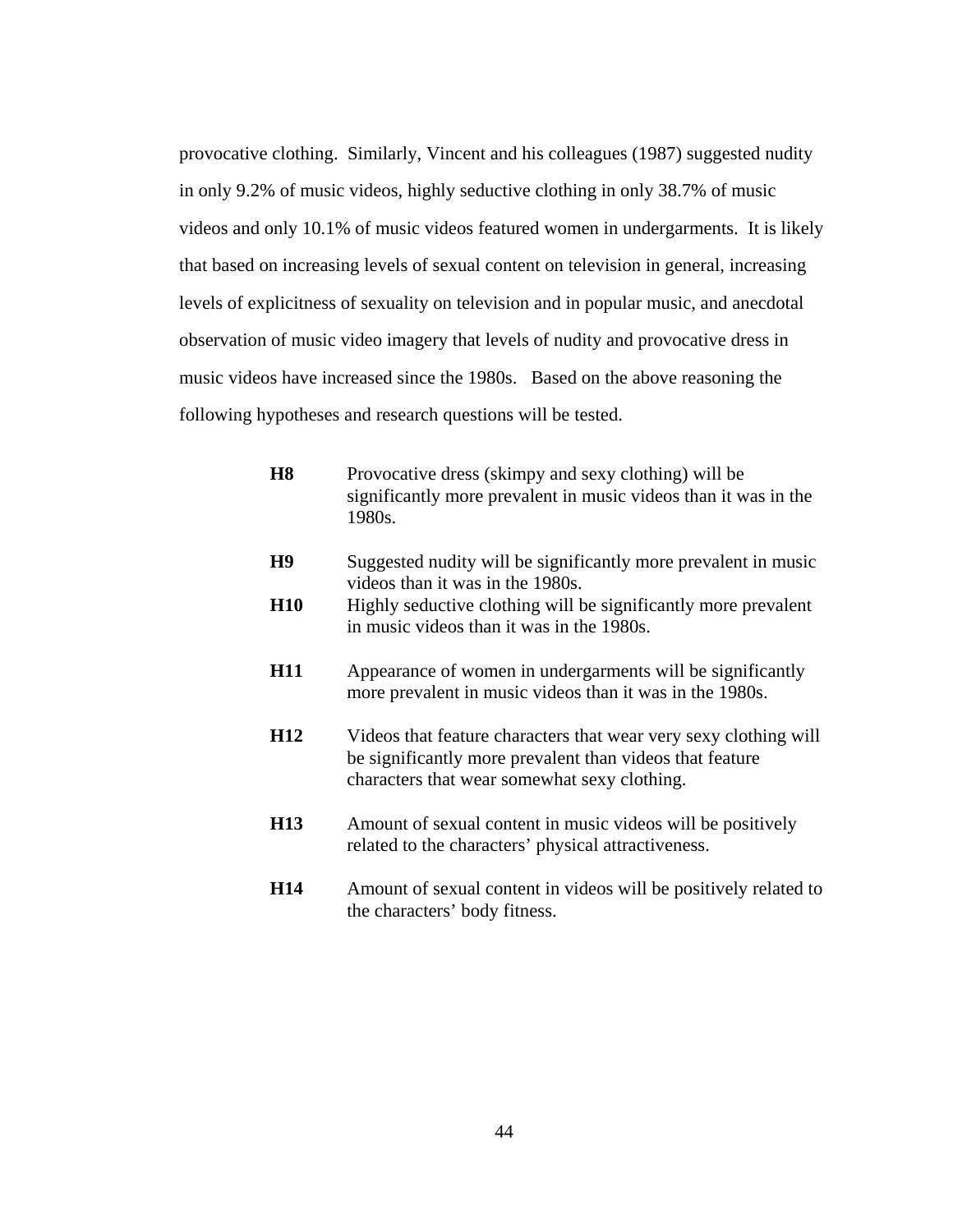## **1.8.7 Consequences and risk and responsibility in music videos**

Bandura's model of vicarious motivation in SLT states that people "are more likely to adopt modeled behavior if it results in outcomes they value than if it has unrewarding or punishing effects" (Bandura, 1977, p. 28).

Television in general is mostly devoid of showing the realities, risks and consequences of engaging in sexual behavior. Aubrey (2004) summarizes the overarching findings of a number of studies when she states, "Sex on television is virtually free of consequences" (p. 505). In fact, Kunkel and his colleagues (2003) found that "Only 6% of all scenes that include sexual content incorporate any message about the risks or responsibilities of sexual activity" (p. 28), a number that is actually up from 4% in 1997-98.

Sexual content in music videos seems to appear as a fabricated and glamorous version of sex. Truglio (1998) calls this a "constructed reality" where sexual information in music videos, as found on TV in general, is "comprised of idealized and distorted images of sexual behavior" (p. 9). This idealized and playful version of sex suggests that this form of media might be devoid of sexual risk, responsibility, and consequence. So based on SLT and past research on risk, responsibility, and consequences on television in general and on the nature of sex found in music videos as a "constructed reality" the following hypotheses will be tested in the current study.

- **H15** Fewer than 5% of music videos will contain negative consequences of sexual activity, depictions of risk of sexual activity, sexual patience or sexual precaution.
- **H16** Sexual acts will be rewarded (both emotionally and physically) more often than they are punished (emotionally, physically or punitively).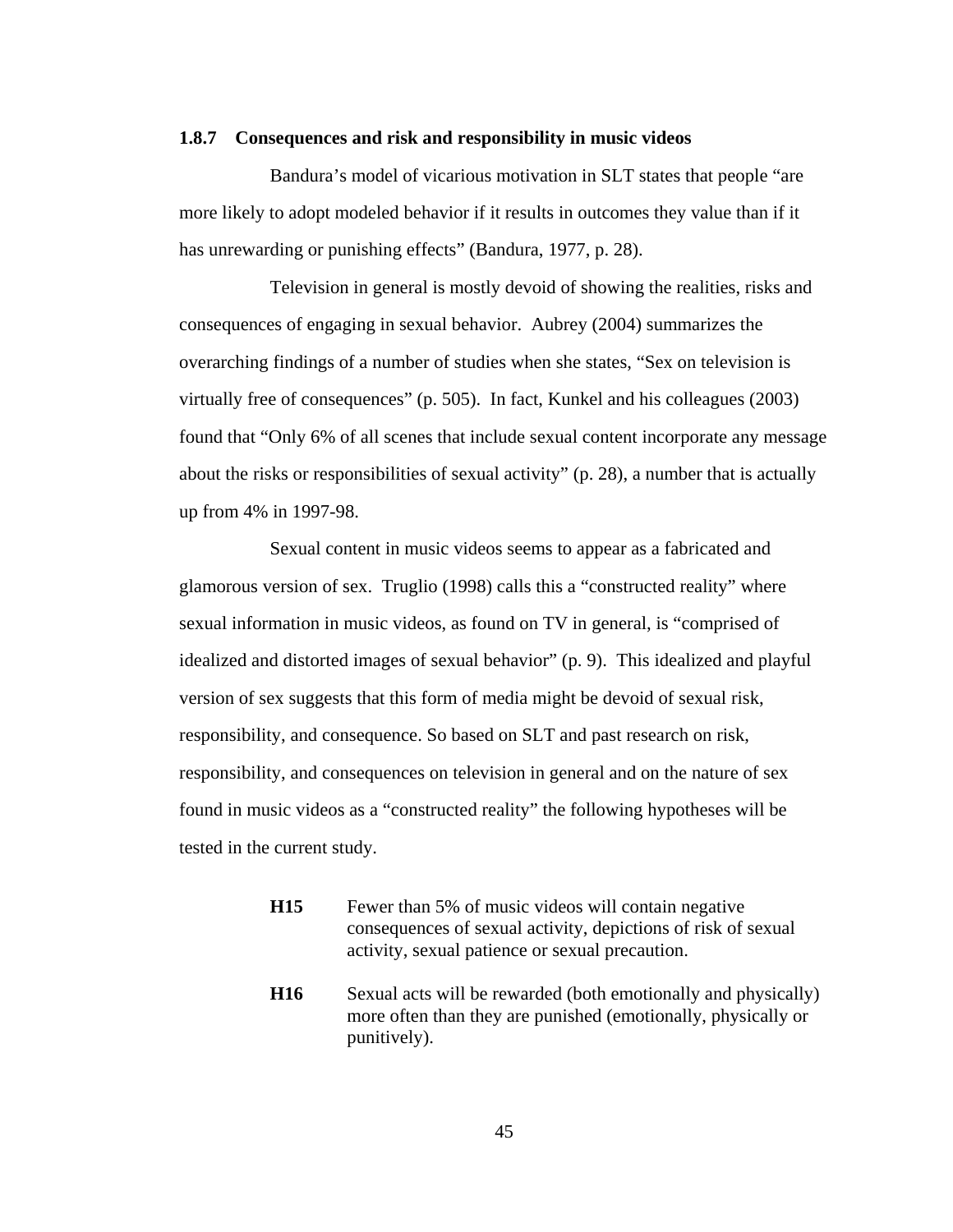# **Chapter 2**

## **METHOD**

In order to test this study's hypotheses and answer its research questions, I conducted a content analysis of a sample of music videos on MTV, MTV2, VH-1, BET, and CMT. I selected these cable stations because they were cited by college students in a pretest as the channels where they and their younger siblings most frequently watch music videos. Although CMT was not on the list, it was included so that some understanding of country music, a popular American musical genre, might be included in the study.

## **2.1 Sample**

The sample was recorded on videotape (weekdays only) during a fiveweek period in December and January 2004-05. Two hours of music video programming were recorded each day between the hours of 6 AM and 8 AM for MTV, MTV2, VH-1, and CMT. Two hours of music video programming were recorded each day between the hours of 9 AM and 11 AM for BET. The reason for this time discrepancy is that between the time these blocks were chosen and implemented by the researcher, BET discontinued showing videos from 6AM to 8AM and instead started their daily video rotation with equivalent programming from 9AM to 11AM. See Table 2.1 for a breakdown of time blocks used to generate the sample  $(N = 480)$ .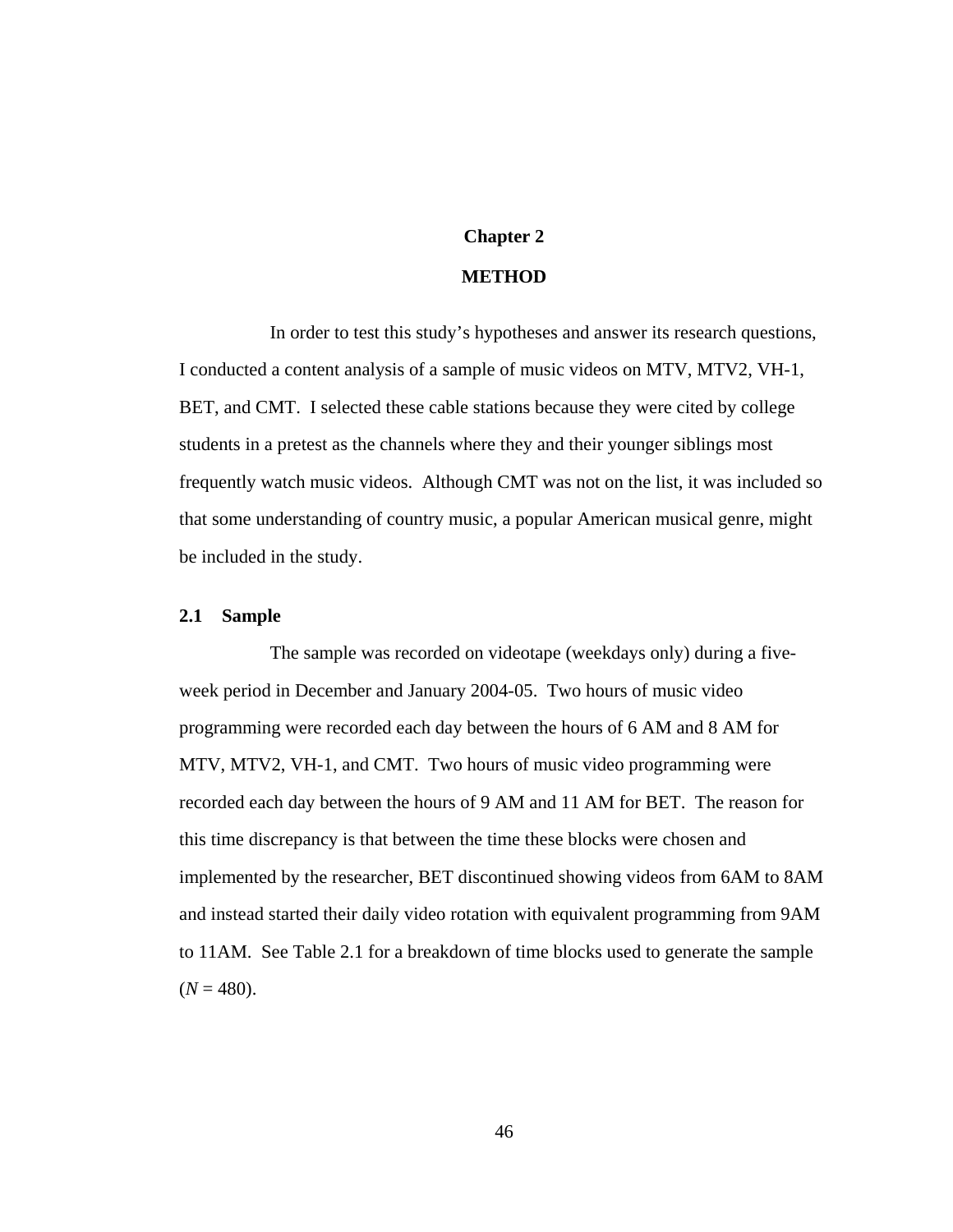| Time Block           | Frequency | Percent<br>% |
|----------------------|-----------|--------------|
| 6:00AM to<br>8:00AM  | 77        | 64.2         |
| 9:00AM to<br>11:00AM | 32        | 26.7         |
| Other                | 11        | 9.1          |

**Table 2.1 Frequency of time blocks** 

 $N = 120$ 

An example of the first week's recording schedule might clarify how the sample was collected (see Table 2.2). On Monday of week #1, two hours of MTV content was recorded from 6 AM to 8 AM. On Tuesday of week #1, two hours of VH-1 content were recorded from 6 AM to 8 AM. On Wednesday of week #1, two hours of BET content were recorded from 9 AM to 11 AM. On Thursday of week #1, two hours of MTV2 content were recorded from 6 AM to 8 AM. On Friday of week #1, two hours of CMT content were recorded from 6 AM to 8 AM. In the second week the station selected for Monday in week #1 (MTV) was moved to Friday, the station selected for Tuesday in week #1 (VH-1) was moved to Monday, the station selected for Wednesday in week #1 (BET) was moved to Tuesday and so on. This format created 10 hours of recorded programming taken from each station (50 hours total) in the form of a composite week with 2 hours from each station and each weekday selected. A running count of the number of unique videos was kept with the goal of 120 unique music videos necessary before the sampling period was concluded. The composite weeks garnered the 172 music videos available for analysis. Of those 172 videos, 120 were selected for analysis by using systematic random sampling techniques (Hocking, McDermott, & Stacks, 2003). More specifically, a random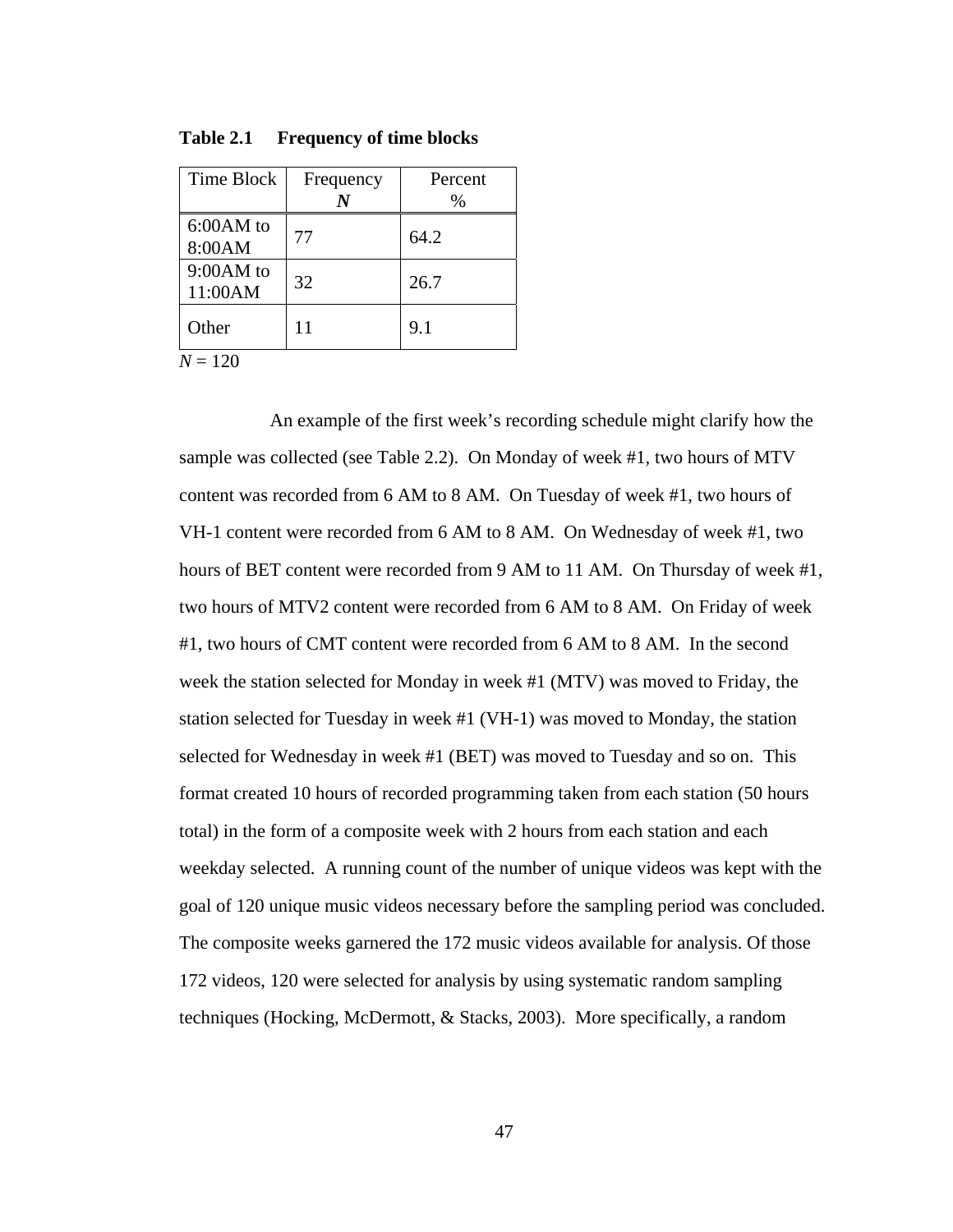number table with a random start and a skip interval was used to allow an equal chance for each recorded video to be chosen (Babbie, 2001).

|                     | Monday     | Tuesday    | Wednesday  | Thursday   | Friday     |
|---------------------|------------|------------|------------|------------|------------|
|                     | 6-8 AM     | 6-8 AM     | 6-8 AM     | 6-8 AM     | 6-8 AM     |
| Week 1              |            |            |            |            |            |
| (Dec. $6-10$ )      | <b>MTV</b> | $VH-1$     | BET*       | MTV2       | <b>CMT</b> |
| Week 2              |            |            |            |            |            |
| (Dec. 13-17) $VH-1$ |            | BET*       | MTV2       | <b>CMT</b> | <b>MTV</b> |
| Week 3              |            |            |            |            |            |
| (Dec. $20-24$ )     | BET*       | MTV2       | <b>CMT</b> | <b>MTV</b> | $VH-1$     |
| Week 4              |            |            |            |            |            |
| $(Jan. 10-14)$      | MTV2       | <b>CMT</b> | <b>MTV</b> | $VH-1$     | $BET*$     |
| Week 5              |            |            |            |            |            |
| $(Jan. 17-21)$      | <b>CMT</b> | <b>MTV</b> | $VH-1$     | BET*       | MTV2       |

**Table 2.2 Sampling schedule**

Note: \*recorded from 9AM-11AM

In past content analyses of music videos, duplicates or repeated showings of the same videos have often been removed from the analysis (Sherman & Dominick, 1986; Tapper et al., 1994) but as this study hopes to accurately assess the likelihood of coming in contact with sexual content in a real viewing situation, removal of repeated videos might negatively affect the internal validity of the study. Additionally, SLT suggests that the repetition of modeled exemplars is of some importance in the observational learning process. For these reasons, repeated videos were kept in the sample and weighted according to the number of times they appeared in the overall sample, as it may be that these videos (through their repetition) have a stronger effect on their audience than do individual video showings. In short, a repeated video was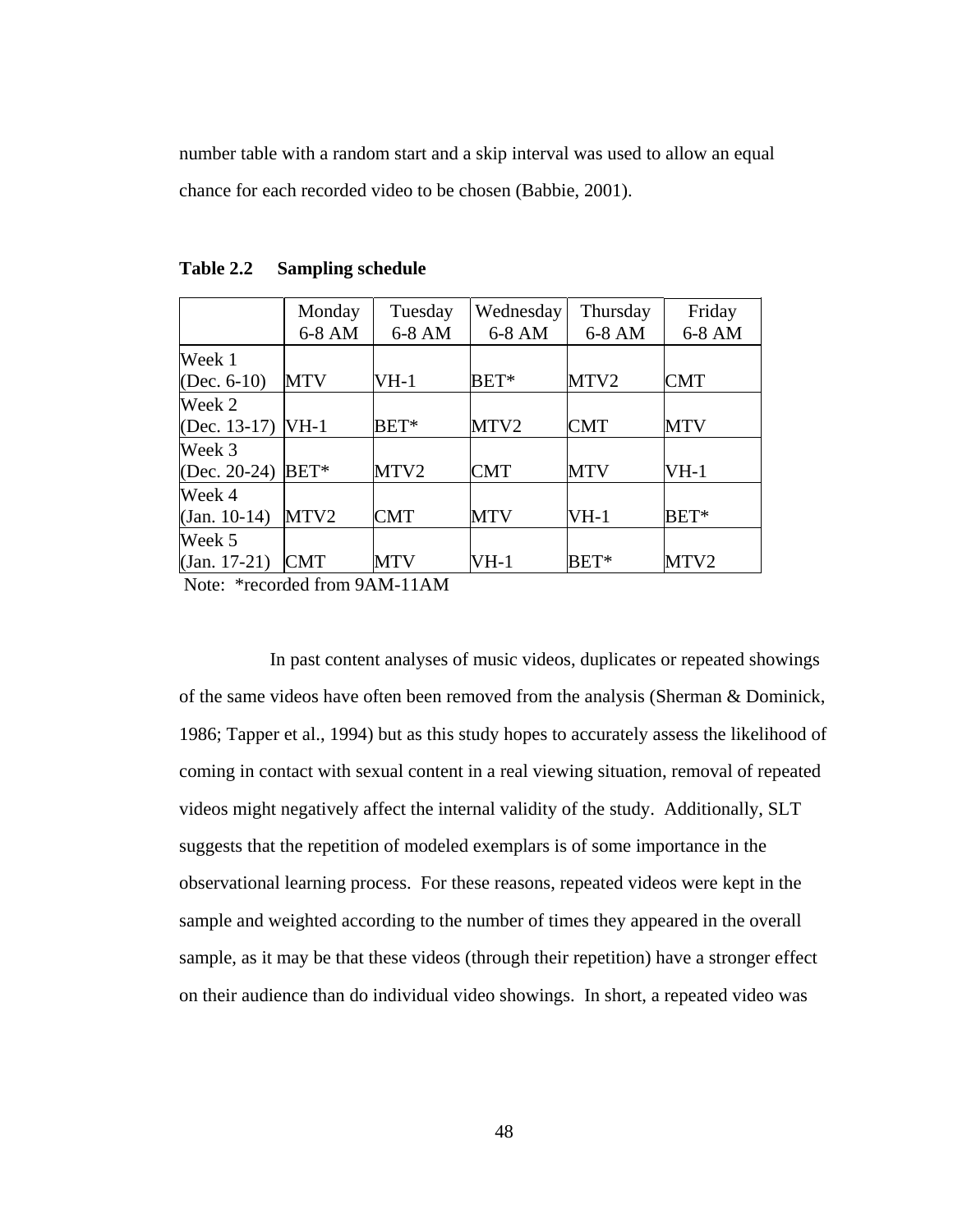coded only once for this study but its frequency of play was accounted for statistically.

The video sample is summarized in Table 2.3.

| Chann<br>el | Number of<br>Videos<br>Recorded | <b>Recorded Videos</b><br>Sorted By Genre                                               | Number<br>of Videos<br>Sampled | <b>Sampled Videos</b><br>Sorted By Genre                                              |
|-------------|---------------------------------|-----------------------------------------------------------------------------------------|--------------------------------|---------------------------------------------------------------------------------------|
| <b>MTV</b>  | 85                              | $Rap = 19$<br>$Pop = 9$<br>$Rock = 30$<br>$R&B=14$<br>MixRap/R&B=13                     | 21                             | $Rap = 3$<br>$Pop = 5$<br>$Rock = 10$<br>$R&B=2$<br>$MixRap/R&B=1$                    |
| MTV2        | 90                              | $Rap = 37$<br>$Rock = 42$<br>$R&B=2$<br>Mix Rap/R&B $=$ 5<br>Other = $4$                | 19                             | $Rap = 5$<br>$Rock = 10$<br>$R&B=0$<br>Mix $\text{Rap}/\text{R&B} = 2$<br>Other = $2$ |
| $VH-1$      | 98                              | $Rap = 13$<br>$Pop = 10$<br>$Rock = 58$<br>$R&B=11$<br>Mix Rap/R&B = $2$<br>Other = $4$ | 20                             | $Rap = 3$<br>$Pop = 4$<br>$Rock = 10$<br>$R&B=2$<br>Mix $Rap/R&B=0$<br>Other = $1$    |
| <b>BET</b>  | 95                              | $Rap = 42$<br>$R&B=28$<br>Mix Rap/R&B = $23$<br>Other = $2$                             | 32                             | $\text{Rap} = 13$<br>$R&B=9$<br>Mix Rap/R&B = $8$<br>Dancehall $= 2$                  |
| <b>CMT</b>  | 112                             | Country = $110$<br>Other = $2$                                                          | 28                             | Country = $27$<br>Other = $1$                                                         |
| Total       | 480                             | 480                                                                                     | 120                            | 120                                                                                   |

**Table 2.3 Number of videos recorded and sampled sorted by genre and channel** 

Note 1: All videos were recorded between December 6, 2004 and January 21, 2005. Note 2: Of the 480 total recorded videos 172 were unique.

In addition to the regular 50 hour sample of music videos from the five stations, a sample of 5 hours of videos were recorded on BET from 3:00 AM to 4:00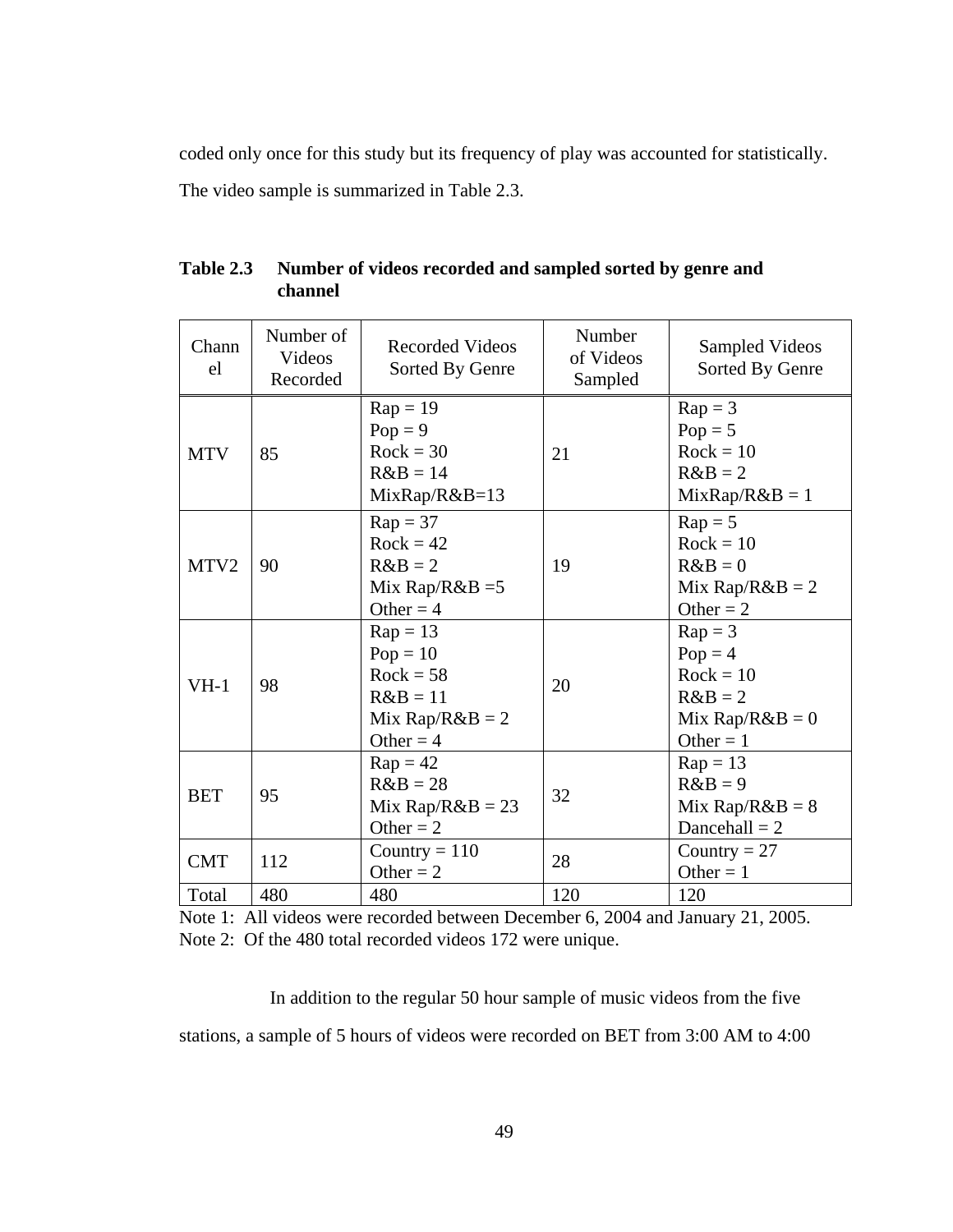AM. Each week from Thursday to Saturday BET features a program called "BET Un:Cut" which according to their website features videos that "give the late night crowd a chance to see videos 'unsanitized' and as they were originally intended" (BET Shows: Un:Cut; www.BET.com). Because it might be interesting to compare a small sample of these videos to regular BET videos and regular video content on other music video channels in order to see how the levels of sexual content and nature of that content differs this small sample was included in this study.

# **2.2 Units of Analysis**

The recording instruments, which can be found in the Appendices (pp. 175-202), were comprised of two separate units of analysis, the music videos and the characters, each with a separate set of variables and category schemes.

## **2.2.1 The Video**

The first unit of analysis was the entire music video. A music video was operationalized as "video records" or "three- to five minute vignettes that illustrate popular recordings" often separated by "celebrity interviews, features, and the patter of video disc jockeys ('veejays')" (Sherman & Dominick, 1986, p. 80). For this reason, all other programming that was recorded in the data collection process was omitted except for these three- to five minute music videos. Operationalizing a music video was made quite easy by the labels or tags that all music video channels put at the beginning and end of a music video, leaving very little room for confusing a music video for any other type of programming. During the data analysis process there was no distinction made between whether a video is a "performance" or "concept" video, as done in past music video studies (see Sherman & Dominick, 1986). This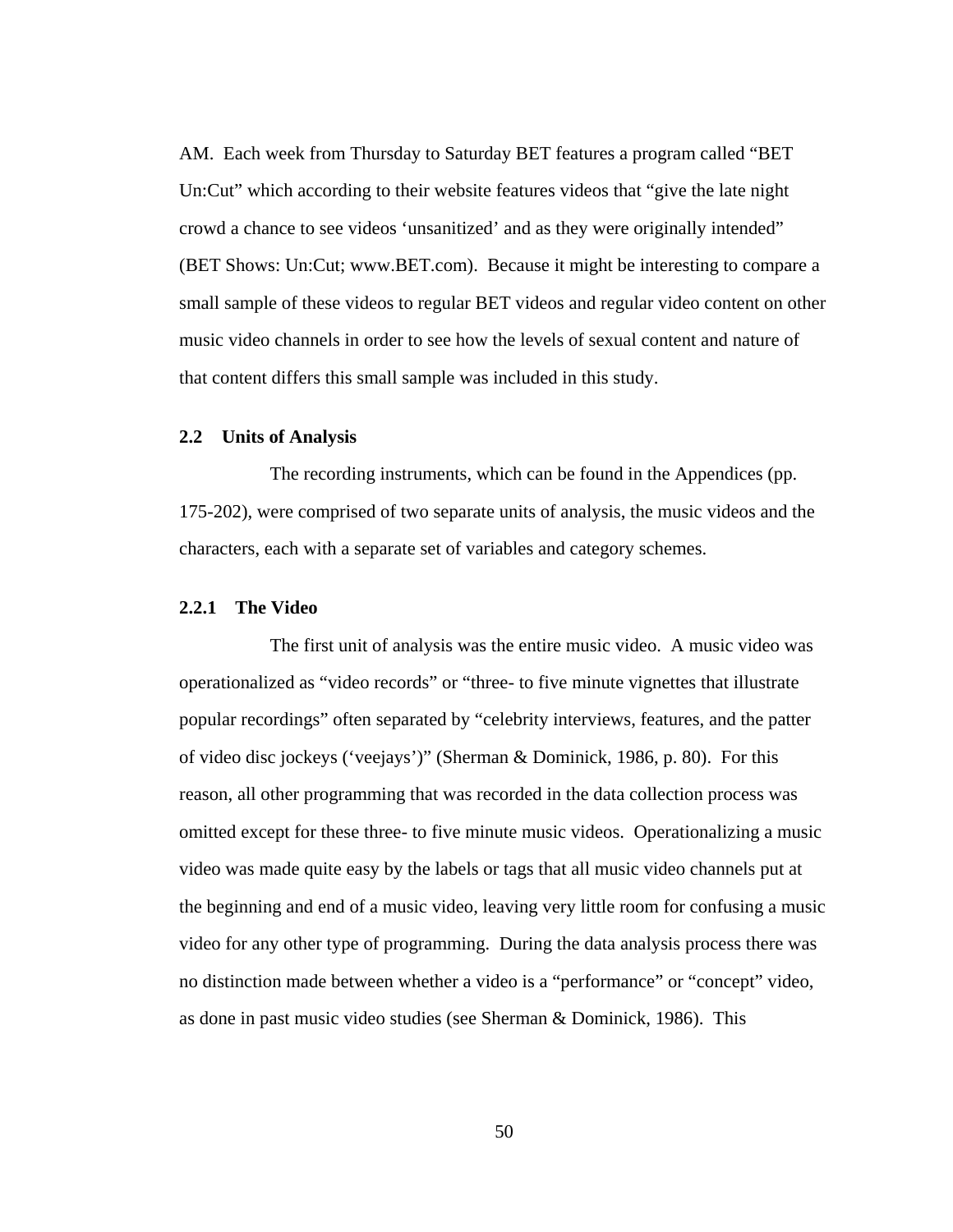performance/concept distinction no longer seems salient or pertinent to the current reality of the modern music video's structure and for this reason all music videos regardless of levels of performance versus concept were included in the sample.

## **2.2.2 Recording Instrument - Video**

Now that the operationalization of the music video has been clarified some of the specific coding elements can be discussed. See Appendix A (pp. 176- 195) for a copy of the coding instrument used for the music videos. First, descriptive elements of the music videos were isolated, including the number of times the music video appeared in the overall sample, and the time block in which the music video appeared. The station from which the video was sampled (MTV, MTV2, VH-1, CMT, or BET) as well as the genre of music (country, hip-hop/rap, pop, rock, r & b, other) was also recorded. See Tables 2.4 and 2.5 for a breakdown of channel and genre frequencies found in the sample  $(N = 120)$ . The coding scheme used to make genre demarcations, was based loosely on Jones' (1996) genre breakdown with adjustments made only to increase accurate operationalization and conceptualization of the current reality of popular music and music videos. Genre demarcations are included in the recording instrument, which can be found in Appendix A (pp. 177-179).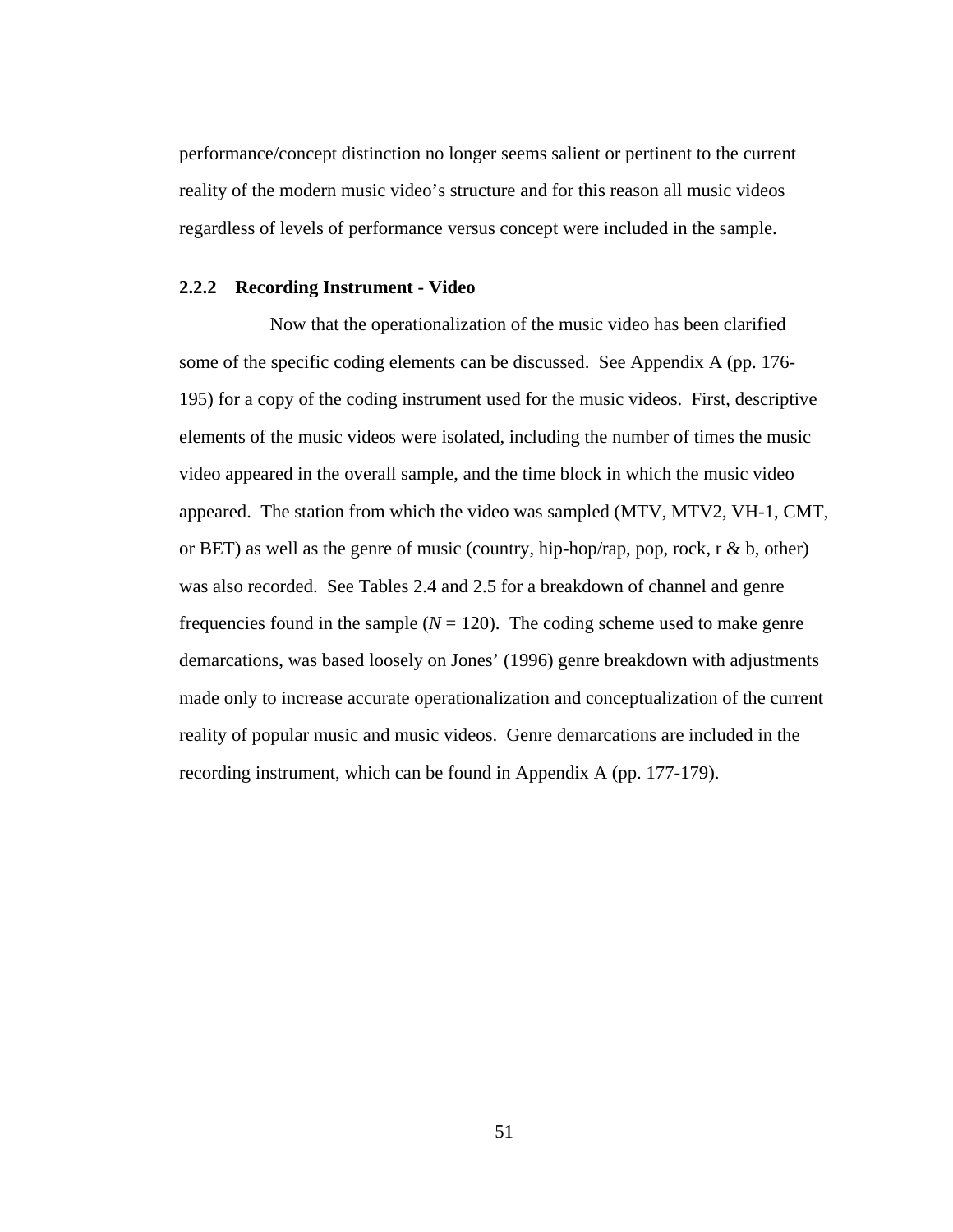| Channel    | Frequenc | Percen |
|------------|----------|--------|
|            | y        |        |
|            |          | $\%$   |
| <b>MTV</b> | 21       | 17.5   |
| MTV2       | 19       | 15.8   |
| $VH-1$     | 20       | 16.7   |
| <b>CMT</b> | 28       | 23.3   |
| <b>BET</b> | 32       | 26.7   |
| $N = 120$  |          |        |

**Table 2.4 Frequency of channels** 

**Table 2.5 Frequency of genres** 

| Genre         | Frequency<br>N | Percent<br>% |
|---------------|----------------|--------------|
| Country       | 27             | 22.5         |
| Rap           | 24             | 20.0         |
| Pop           | 9              | 7.5          |
| Rock          | 30             | 25.0         |
| R&B           | 13             | 10.8         |
| Mixed Rap/R&B | 11             | 9.2          |
| Other         | 6              | 5.0          |
| $N = 120$     |                |              |

Following the collection of the descriptive elements of each music video, the video was coded to determine its levels of sexual content. To assess the level of sexual content in a video, Silverman's (1979) sexuality scale was supposed to be employed. In error, the scale that was actually acquired from one of the original researchers (Sprafkin) was a copy of a Silverman sexuality scale from 1978. The 1978 scale is very similar to the 1979 scale but some inconsistencies do exist. For example, discouraged sexual practices were coded as "contexts" (Gow, 1990) in the 1979 scale where in the 1978 scale they were coded as behaviors, much the same way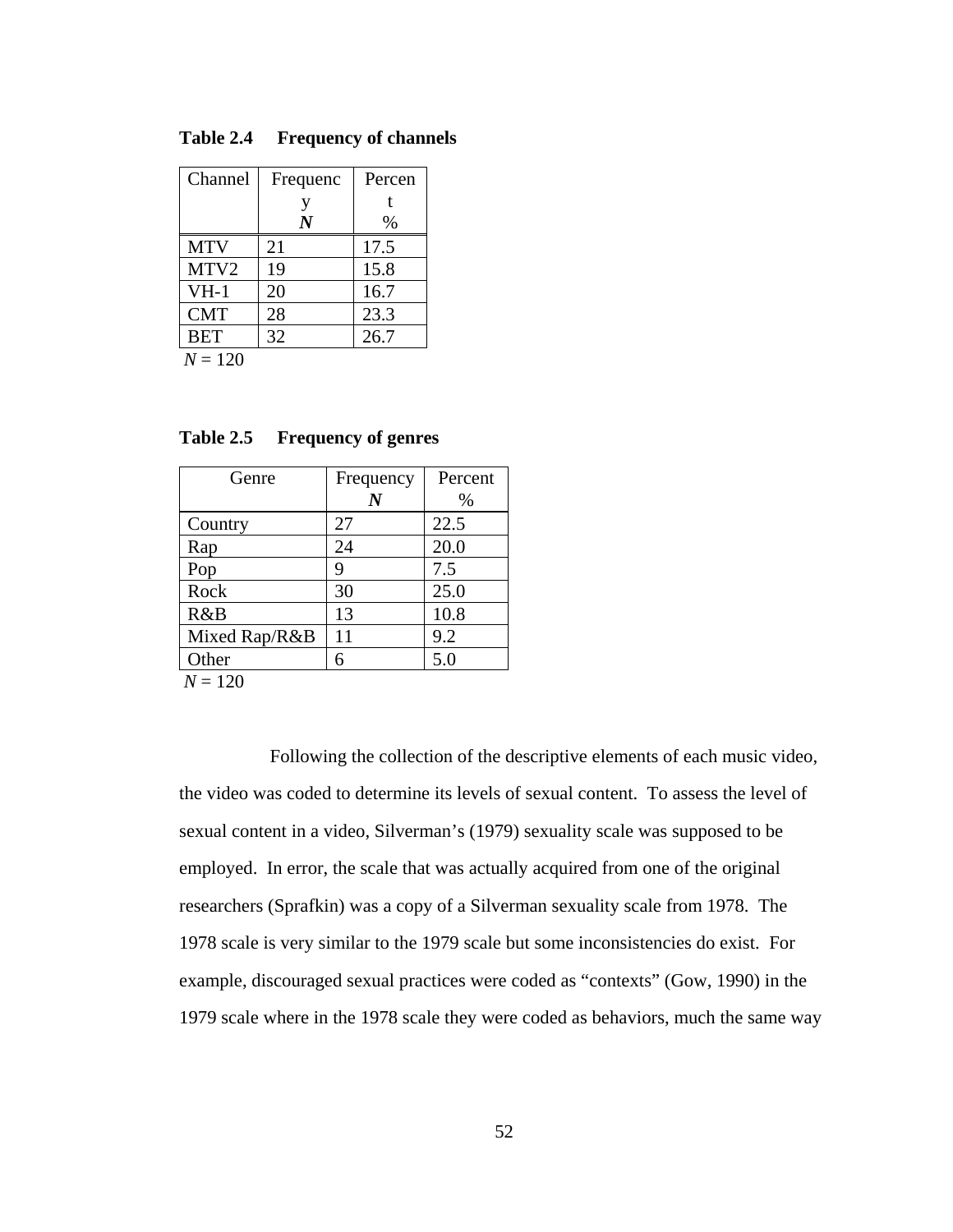kissing, hugging and heterosexual intercourse was coded. Additionally, name and label changes took place between 1978 and 1979, where behavior called flirtation in 1979 was called suggestive sexual behaviors in 1978. Despite the dissimilarities, the 1978 Silverman scale was used and the differences rarely became problematic in the coding or data analysis processes. After closely examining fourteen content analyses of music videos (Baxter et al., 1985; Brown & Campbell, 1984; Emerson, 2002; Gow, 1990; Gow, 1996; Jones, 1996; McKee & Pardun, 1996; Seidman, 1992; Sherman, & Dominick, 1986; Smith & Boyson, 2002, Sommers-Flanagan et al., 1993; Tapper et al., 1994; Vincent, 1989; Vincent et al., 1987), five emerged as potential guides for replication (Baxter et al.; Gow, 1990; Jones, 1996; Sherman & Dominick, 1986; Vincent et al., 1987). Three studies were selected for replication in large part because all three use the Silverman (1979) sexuality scale and as a result categorize sexual content in similar ways. Additionally, because the first study comes four years before the second and the second study six years before the third (which would come eight years before the current study) an interesting look at the trends in sexual content of music videos might be possible.

Other than selecting the scale because it makes for convenient replication and comparison to three past studies, the Silverman (1979) sexuality scale was also selected (despite the 1978 scale being employed) based on strong past inter-coder reliability ratings. Gow (1990) reported that perfect agreement in identifying acts of sexuality using the Silverman scale occurred in 90.6 % of the cases. Additionally, Sherman and Dominick (1986) report reliability estimates using the Silverman scale in the 82-88 % range.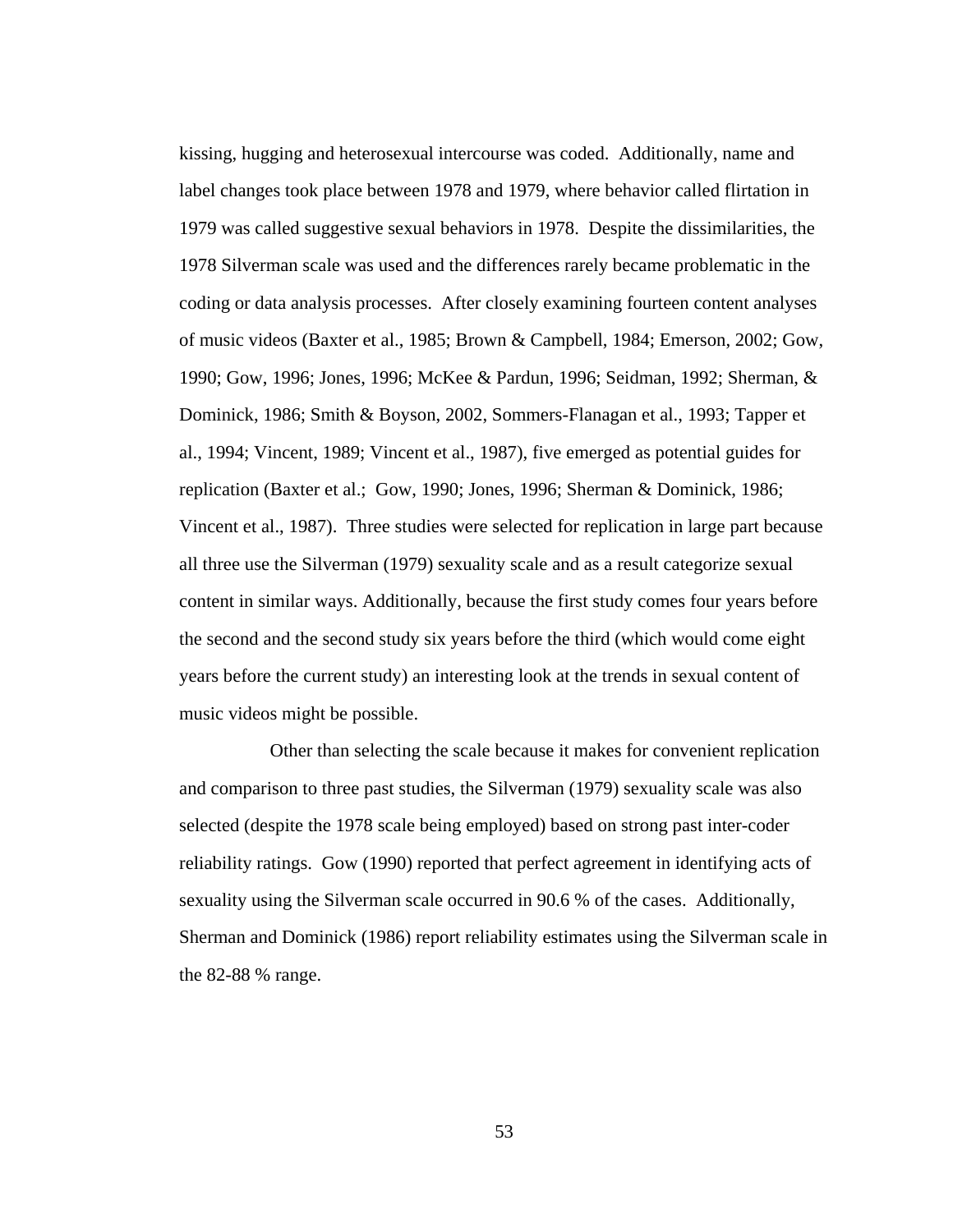The Silverman (1978) sexuality scale has two main pieces, both of which were used, at least in part, to measure the levels of sexuality in music video content. The first piece looks at the behavior of the main characters in a program. There are 7 behavioral categories in this part of the code, some of which are further divided into subcategories. The 7 categories are as follows: (a) Kiss, (b) Hug, (c) Interpersonal Touching (divided into 5 sub-categories only one of which will be coded in this study), (d) Suggestiveness and Sexual Innuendo, (e) Heterosexual Intercourse (including demarcation for explicit vs. implicit versions) (f) Nonsexual Aggressive Bodily Contact, (g) Physical Contact with Children (divided into 2 sub-categories, see Appendix A, pp. 182-188)

One strength of the Silverman (1979/1978) sexuality scales is their wide range of easily coded behaviors. Because the scales starts at very base forms of sexuality (kiss, hug, interpersonal touching), moves effectively towards mid-level sexual content (suggestiveness and innuendo code) and finishes with high levels of sex and overt displays (codes for explicit portrayals and implications of intercourse) the scale will help answer questions about levels of explicitness in music videos and will also allow for realistic and (mostly) exhaustive coding of potential sexual content in music videos.

The second part of the Silverman (1978) sexuality scale deals with socially discouraged sexual practices (see Appendix A, pp. 188-192). Eleven types of behavior have been specified and grouped into two subdivisions: Socially Discouraged Sexual Contacts (comprised of 5 subcategories – Homosexuality, Incest, Pederosis, Prostitution, and Aggressive Sexual Contact) and Socially Discouraged Modes of Gratification (comprised of 6 subcategories – Exhibitionism, Fetishism,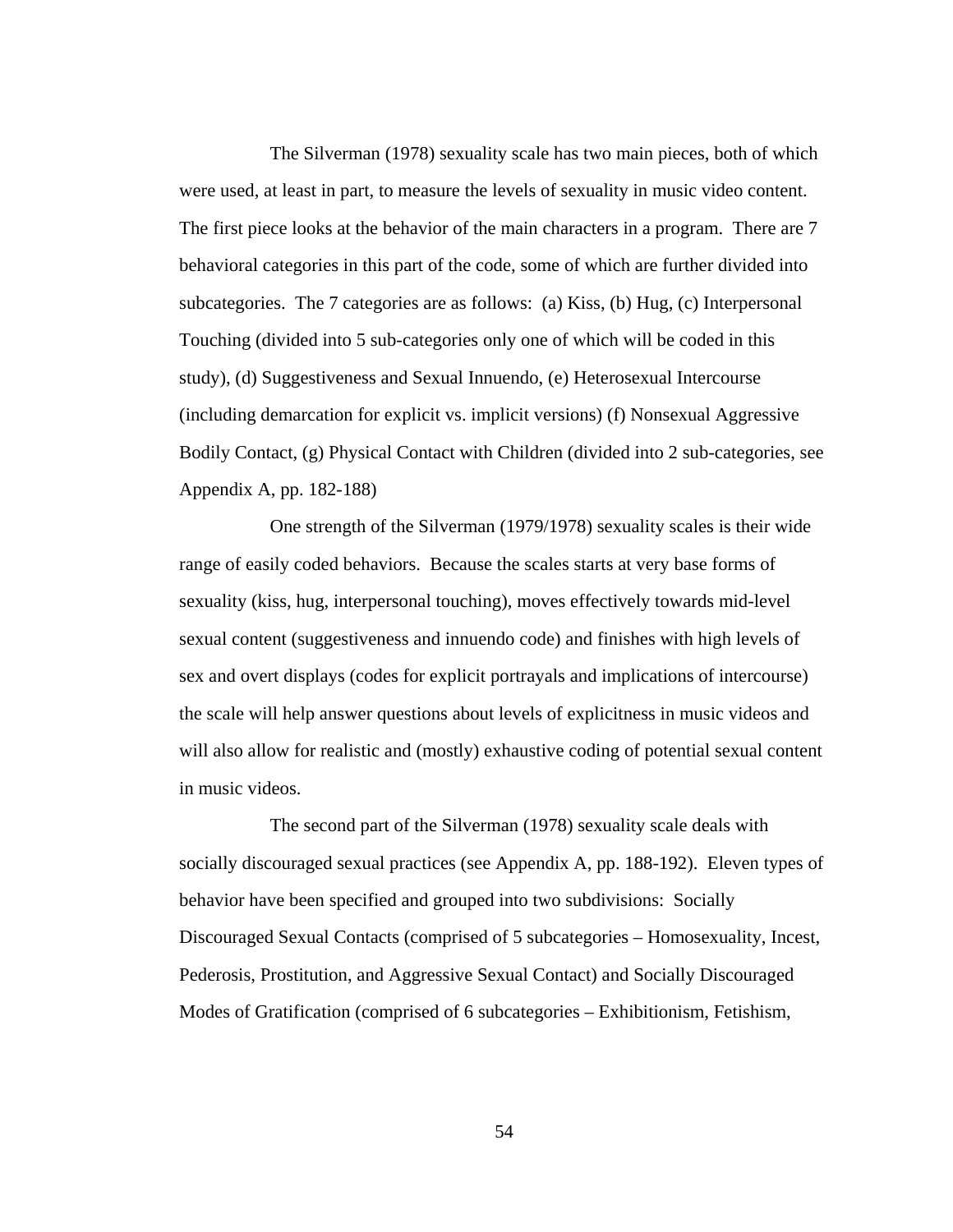Masturbation, Other Unnatural Sexual Behavior, Transvestism/Transsexualism, and Voyeurism). One concern with this scale is its dated view on Homosexuality as a socially discouraged sexual contact. Although recent election results on gay marriage laws might lead us to think otherwise, homosexuality does not have a place among the other 5 subcategories in this list. For this reason, homosexuality will be coded but it will not be connected with the other 5 subcategories of discouraged sexual contacts in any data-driven or theoretical way.

The implementation of the Silverman (1978) sexuality scale in conjunction with scales used to measure levels of nudity and undress of characters in music videos, attractiveness of the characters, and the presence of consequences of sexual behavior should engender a holistic impression of a good-sized sample of music videos. The measures and scales were selected in part based on successful implementation of them in the past but also because they relate well to the social learning theory, the theoretical crux of this study.

From the Silverman sexuality scale eight sexuality sub-scales were created to allow for comparison to past studies and to make holistic judgments about certain types of sexual behaviors. First, two identical scales (Gow Sexual Behaviors and Sherman and Dominick Sexual Behaviors), which included suggestiveness/flirtation, affectionate touching, hugging, and kissing were created to allow for comparison to two past studies (Gow, 1996; Sherman & Dominick, 1986). One behavior that was included in the two afore mentioned studies but was not included in the current study was nonaffectionate touching. For this reason this variable was left out of the scale but other than this omission the scales made it easy to accurately compare the current data to past data in these two studies.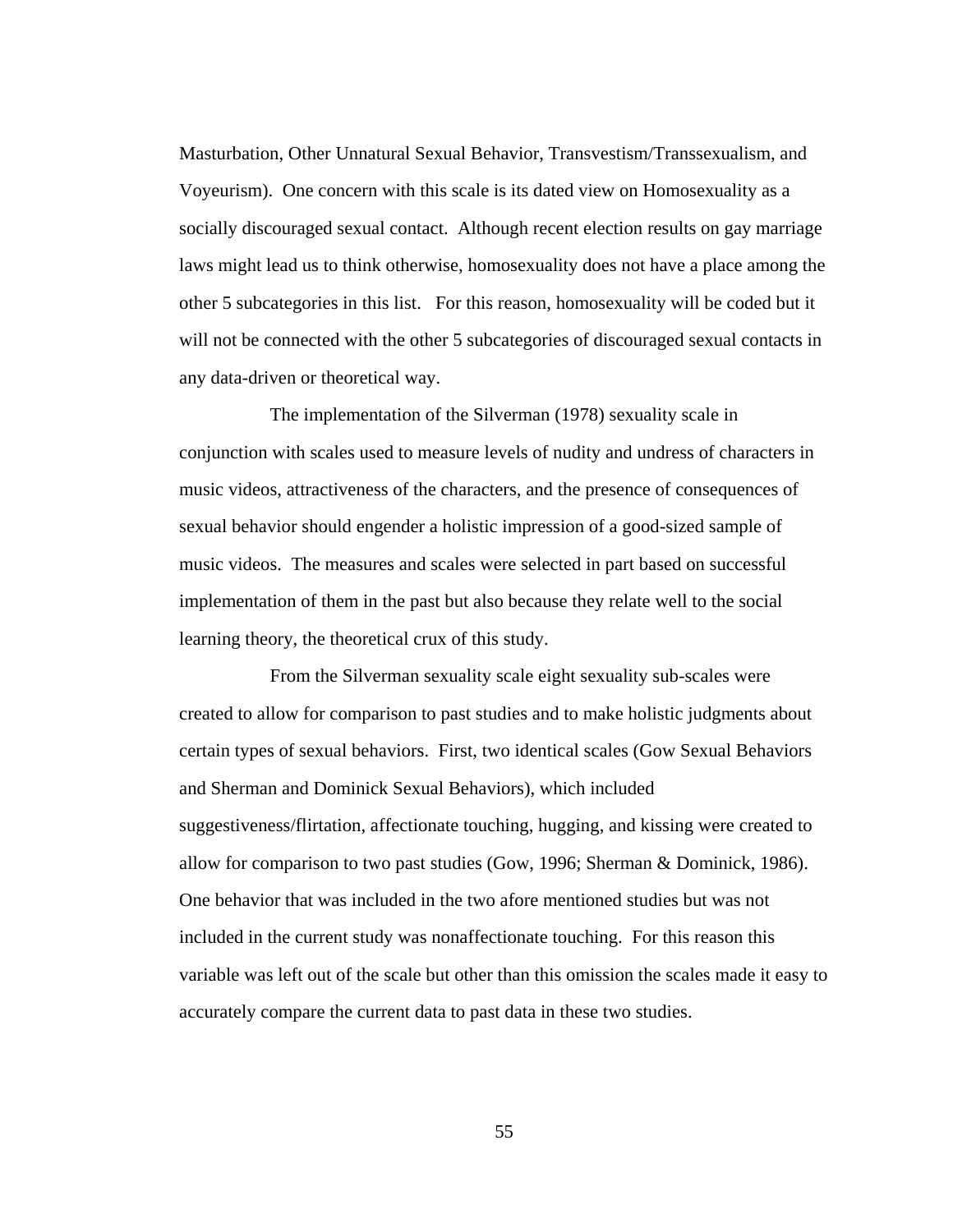The third sexuality sub-scale created for this study was called Jones Sexual Behaviors. This scale was created to allow for comparison to a past content analysis of music videos (Jones, 1996). This scale included suggestiveness/flirtation, heterosexual intercourse (implicit and explicit), homosexual intercourse (implicit and explicit), and masturbation (implicit). Two behaviors that Jones included but that were not included in the current study were simulated oral sex and sex talk. For this reason these variables could not be included in the scale but other than those omissions the scale made it easy to accurately compare the current data to the data found in Jones' study from 1996.

The fourth sexuality sub-scale created for this study was called Nonsexual Behaviors. It included the most innocuous depictions of intimacy found in the Silverman sexuality scale. More specifically, this scale was made up of three behaviors, kissing, hugging, and affectionate touching.

 The fifth sexuality sub-scale used in this study resided at the opposite end of the sexuality continuum and is called Discouraged Sexual Behaviors. This scale included sexual behaviors that deviate from the norms setup in our society such as aggressive sexual contact, prostitution, voyeurism, group sex and so on.

The sixth sexuality sub-scale created for this study was called Ordinary Sexual Behaviors and resided between the Nonsexual Behaviors scale and the Discouraged Sexual Behaviors scale on the sexual prurience continuum. This scale included suggestiveness, and heterosexual intercourse (implicit and explicit).

The seventh scale was called Homosexual Behaviors and included homosexual intercourse (implicit and explicit). In the original schema of the Silverman sexuality scale this was included in the discouraged sexual behaviors but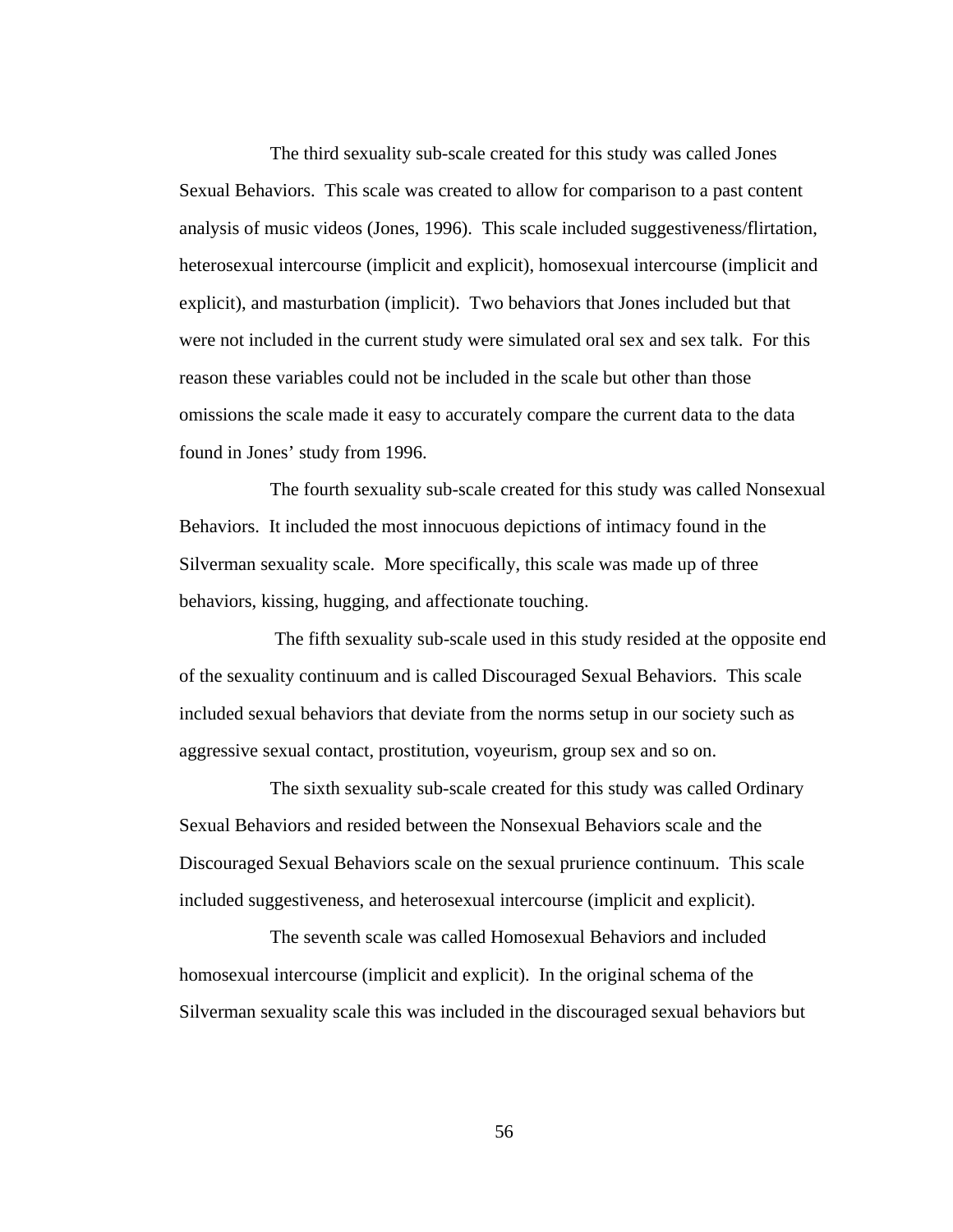has been removed from that category in the current study, as it not longer seems to be the appropriate place for this type of sexual behavior.

Finally, a sort of catchall sub-scale was created called Sexual Content. This scale included the highest number of different sexual behaviors of any of the subscales created for this study. It included suggestiveness/flirtation, heterosexual intercourse (implicit and explicit), homosexual intercourse (implicit and explicit), all the sexual behaviors found in the Discouraged Sexual Behaviors scale. The only Silverman behaviors not included in this scale were ones that were decidedly nonsexual (i.e., nonsexual contact with children, nonsexual aggressive contact, kissing, hugging, and affectionate touching).

Once videos were coded for their descriptive elements and levels of sexual content, each was coded for the presence (or lack) of consequences, or indications of risk and responsibility associated with sexual activity. Two scales were used to determine the presence or lack of consequences and indications of risk and responsibility associated with sexual activity in music videos.

First, Kunkel and his colleagues' (2003) Risk/Responsibility scale acted as the more conservative of the two. Types of risk/responsibility fell into one of three categories (a) Sexual Precaution, (b) Depiction of Risks/Negative Consequences, and (c) Sexual Patience. Inter-coder reliability for this scale proved quite strong in prior research, with only one variable (valence associated with the presentation of a sexual risk or responsibility message) falling below 75% reliability (Kunkel et al., 2003). Detailed descriptions of each of these risk/responsibility categories are included in Appendix A, p. 193.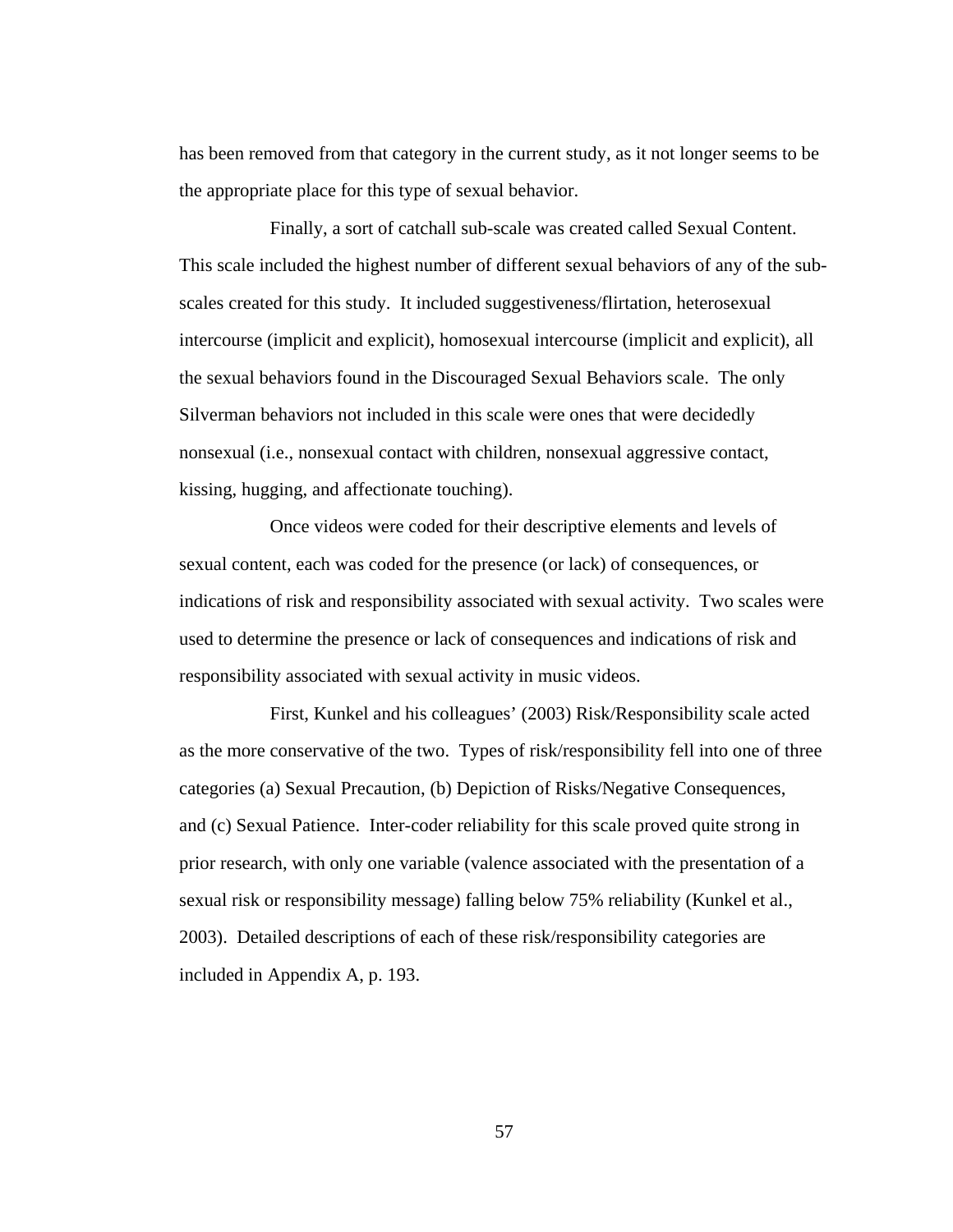Second, Aubrey's (2004) sexual consequences coding system acted as the more liberal of the two scales as it features a more inclusive definition of consequences than that used by Kunkel and his colleagues. More specifically, Aubrey includes three types of consequences, each of which are assigned either a positive or a negative valence. The three types of consequences are as follows:

(a) Emotional/Social (not included in Kunkel et al. scale), (b) Physical (included in Kunkel et al. scale), and (c) Punitive (not included in Kunkel et al. scale). In prior research, inter-coder reliability for this scale was strong with a Scott's pi of .85 (Aubrey, 2004) when all reliability measures from the instrument were averaged. Detailed descriptions of each of these sexual consequence categories are included in Appendix A, pp. 193-195.

After the descriptive elements of the music videos were isolated, and the videos were coded for the presence of sexual content and of consequences and/or indications of risks and responsibilities, each video was assessed for the presence (or lack) of easily identifiable content categories. These categories came from a truncated version of Baxter et al.'s (1985) coding instrument used to determine the frequency of occurrence for some common content categories or themes in music videos.

First, those content categories that occurred most frequently in the Baxter et al.'s (1985) sample of 62 music videos (41.9% or higher) were coded (i.e., "Visual Abstraction," "Dance," "Violence/or Crime," "Celebration," "Friendship," "Isolation") except for "Sex" which was coded in another form (Silverman, 1978). Second, five content categories which were less frequent in the Baxter et al. (1985) study (i.e., less than 41.9%) but seemed to have some salience in relation to the nature of the modern music video were included (i.e., "Wealth," "Transportation," "Artificial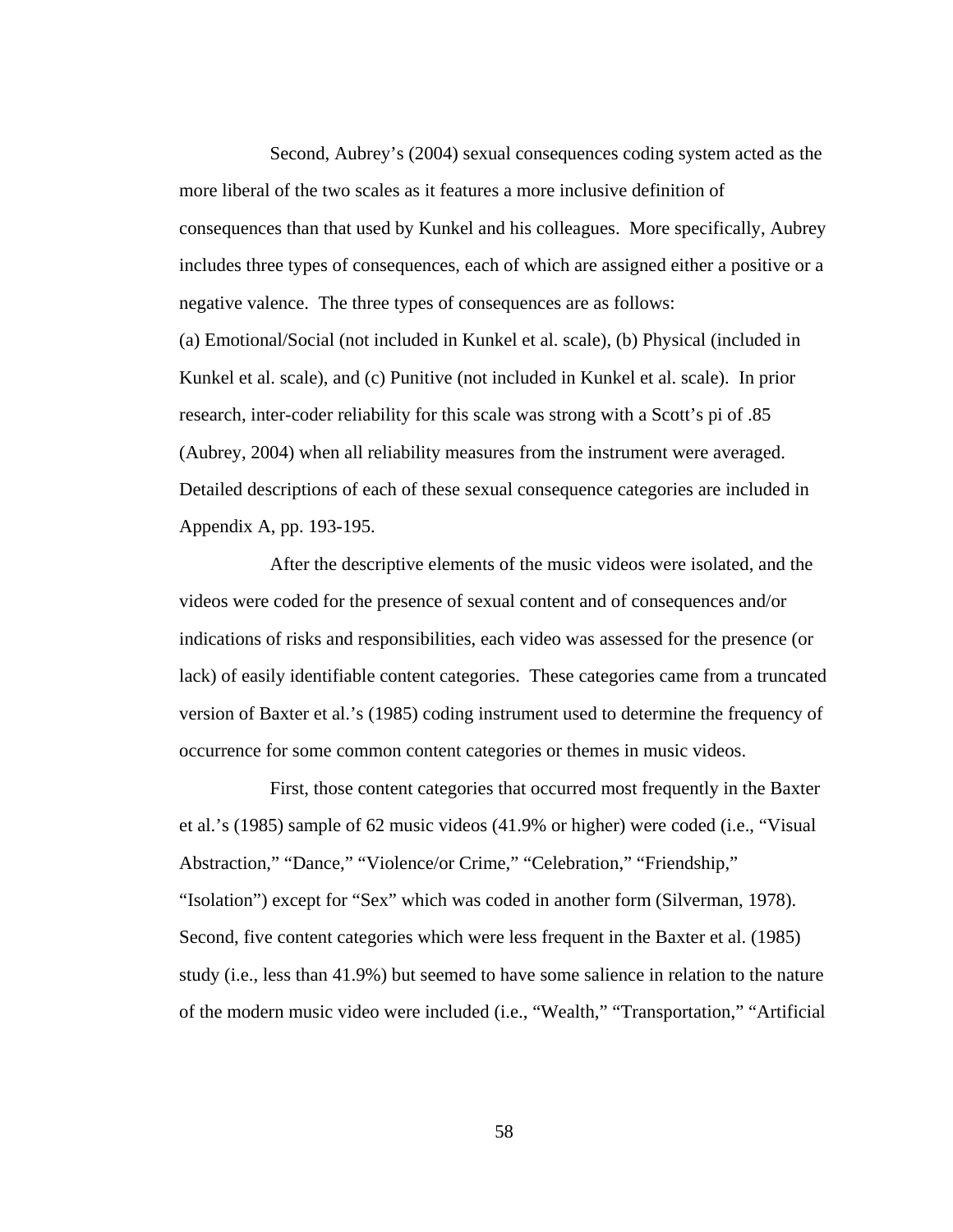Substances," "Religion," and "Political Issues") in this portion of the recording instrument. Inter-coder reliability in the Baxter et al. (1985) content category measure was strong, with a .82 reliability coefficient obtained by using Scott's pi. Detailed descriptions of each of these content categories are included in Appendix A pp. 180- 182.

## **2.2.3 The Characters**

The second unit of analysis is the individual character(s) within a music video. Data was collected for major, supporting (Kahlenberg, 1995), and wallpaper characters. A major character was defined as someone who is central to the action of the video or a role essential to the plot (Healy, 1994; Kahlenberg, 1995). A supporting character was defined as someone with a role essential to the development of the major character's role (Kahlenberg, 1995). A wallpaper character was defined as the group of people who make up the moving and living background, providing a sort of human wallpaper or breathing visual backdrop for the video such as background dancers, a group of friends or a cluster of people at a party. Only human beings were coded as characters.

Basic demographic information about the major and supporting characters was also gathered, including gender, a measure for age, and the race or ethnicity of the character (see Appendix B, p. 198). The measure for age denoted the stage in the cycle of life a character falls into, ranging from infancy to old age (Healy, 1993). Inter-coder reliability for this age scale was strong. A .96 reliability coefficient was found after subjecting the measure to Krippendorff's (1980) alpha (Healy, 1993).

While outside data makes it clear that music videos are a salient medium for young people, and performers' attractiveness plays a large role in this, it might not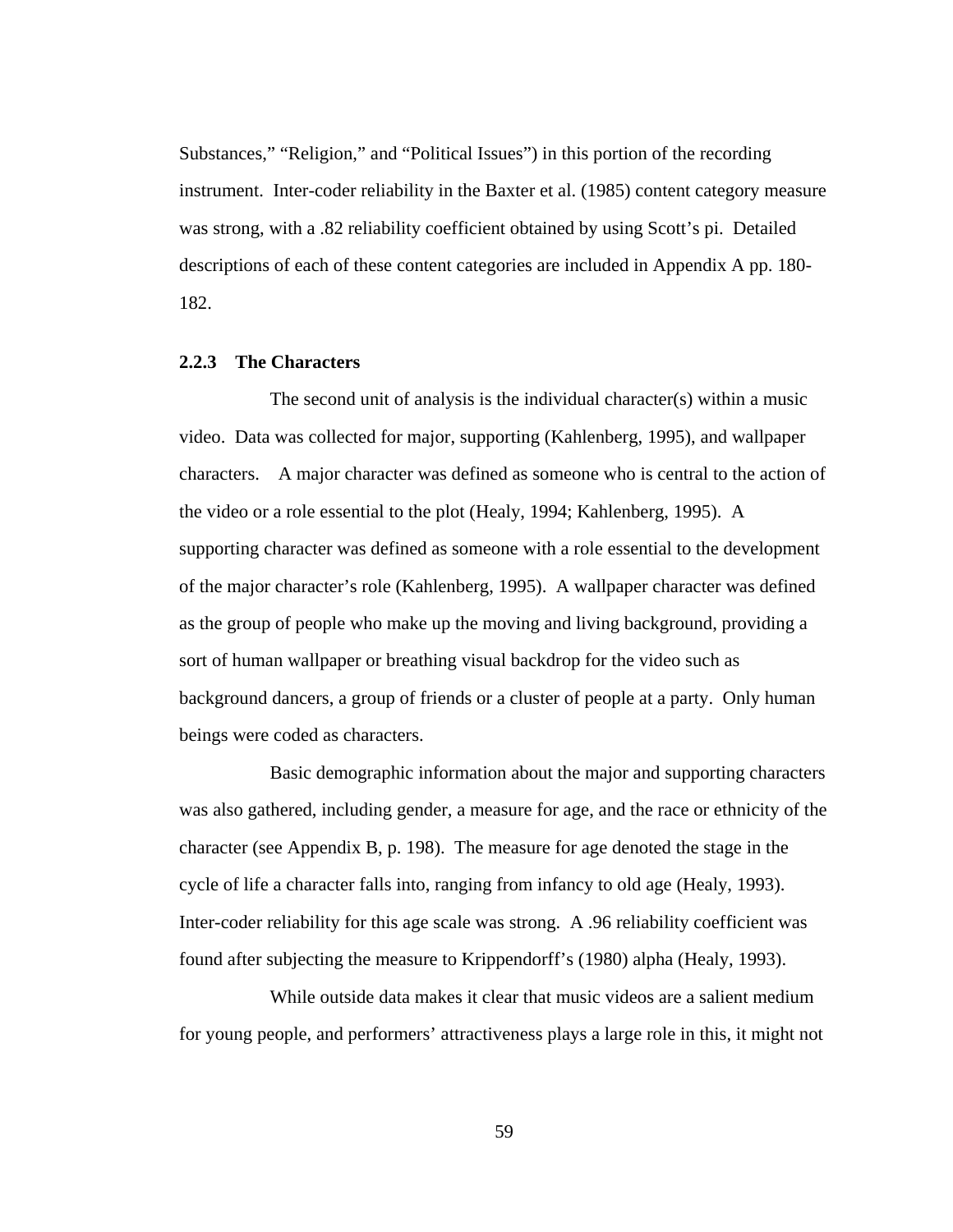be as obvious or inherent that the performers in music videos actually make for attractive models. The way the researcher decided to get over this hurdle was by applying Signorielli et al.'s (1994) "physical attractiveness" scale to the characters in the videos (see Appendix B, p. 199). A number of variables were used to examine the attributes of physical attractiveness that a character exhibits and will be based on Signorielli et al.'s (1994) 4-part coding scheme used in their content analysis of 119 individual commercials found on MTV. Using Krippendorff's (1980) alpha, the reliability coefficient for the attractiveness scale was found to be a strong .91 (Signorielli et al., 1994).

The first two items measured the apparent weight and body type/ level of fitness of the character on a scale ranging from out of shape (emaciated, chubby, fat) to very fit (thin, good body, muscular). Detailed descriptions of each of the weights and body types used in the scales are included in the recording instrument (see Appendix B, p. 199). Next, the character was rated on an attractiveness scale, ranging from repulsive to very attractive/stunning. Attractiveness was defined as the apparent attractiveness of the character as they are portrayed within the music video, not the physical attraction a coder may or may not feel towards that character. Next, coders determined whether the character wore skimpy or sexy clothing. This determination was based on a 4-point scale ranging from neutral (non-sexy) clothing to outright nudity. The last attractiveness item (other than levels of undress) assessed whether the character was set up as the object of other characters' attention or admiring gaze (Signorielli et al., 1994).

In addition to demographic information and levels of attractiveness of major, minor, and supporting characters, the level of undress was also assessed if a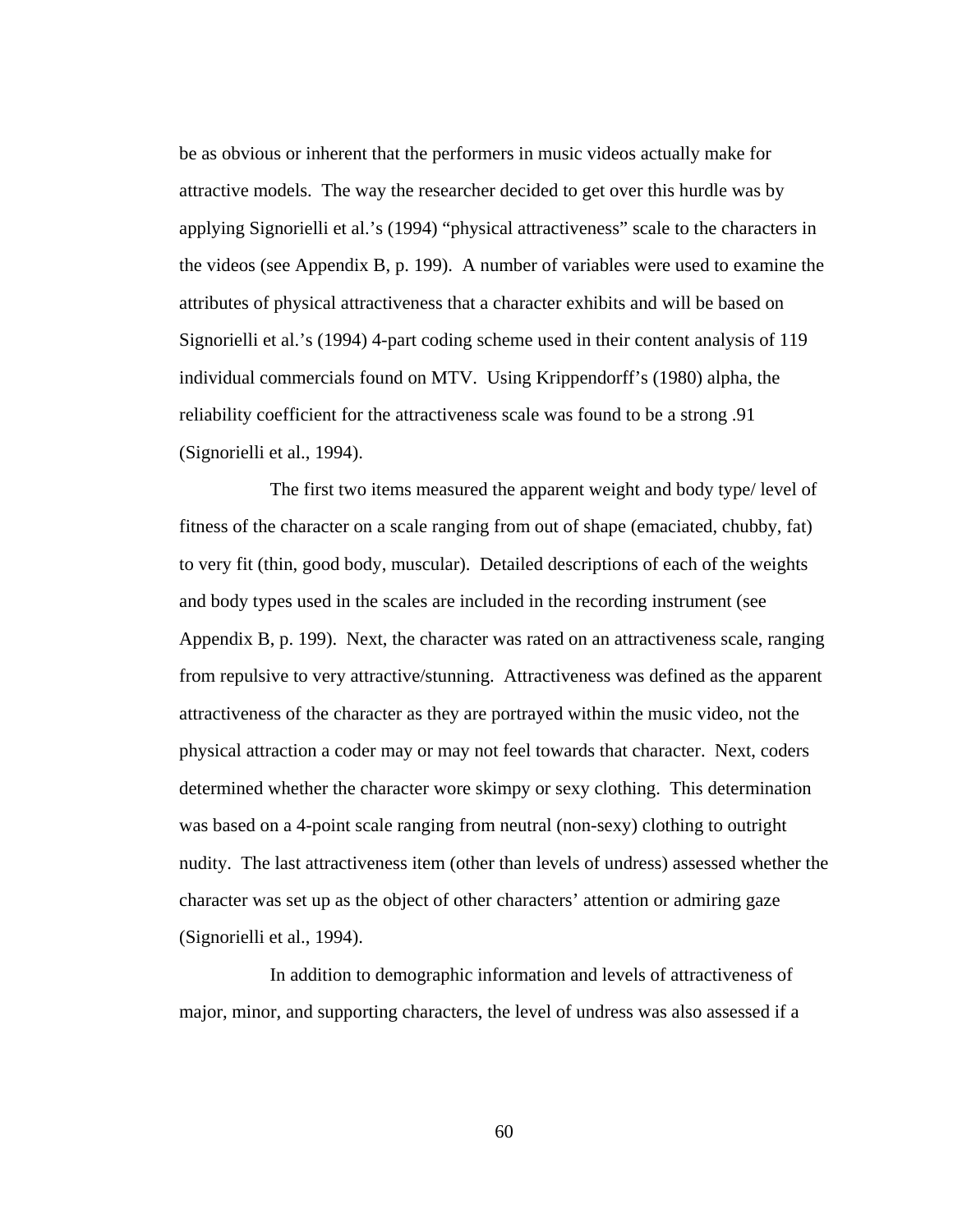character was coded as wearing at least somewhat sexy clothing. This was based on demarcations made in previous content analyses of music videos (see Baxter et al., 1985, Jones, 1996, Sherman & Dominick, 1986). This type of dress included men without shirts, men with open shirts, women displaying heavy cleavage, and women in "hot pants" and so on (Jones, 1996).

For purposes of replication and comparison to past data, Signorielli et al.'s sexy clothing scale was comparable to Vincent et al.'s (1987) scale. Where "suggested nudity" (Vincent et al., 1987, p. 753) was equivalent to Signorielli et al.'s level 2 – somewhat sexy clothing and "highly seductive clothing" (Vincent et al., 1987, p. 753) was equivalent to Signorielli et al.'s level 3 - Very sexy clothing (with notation made about type of clothing i.e., bathing suits, undergarments or traditional clothing worn seductively i.e., men without shirts, men with open shirts, women displaying heavy cleavage, and women in "hot pants"). Detailed descriptions of suggested nudity, and highly seductive clothing (including each of the four points on the Signorielli et al. scale as they relate to the Vincent scale) are included in the recording instrument, which can be found in Appendix B (p. 200).

## **2.3 Coder Training**

Coders received detailed instructions about the definitions and coding methods required in this analysis. Coders then practiced coding on a sample of music videos. Different, difficult, and inherent coding situations were discussed during the training session for the other coder. Any problem items or definitions were edited and clarified before the actual coding of data took place.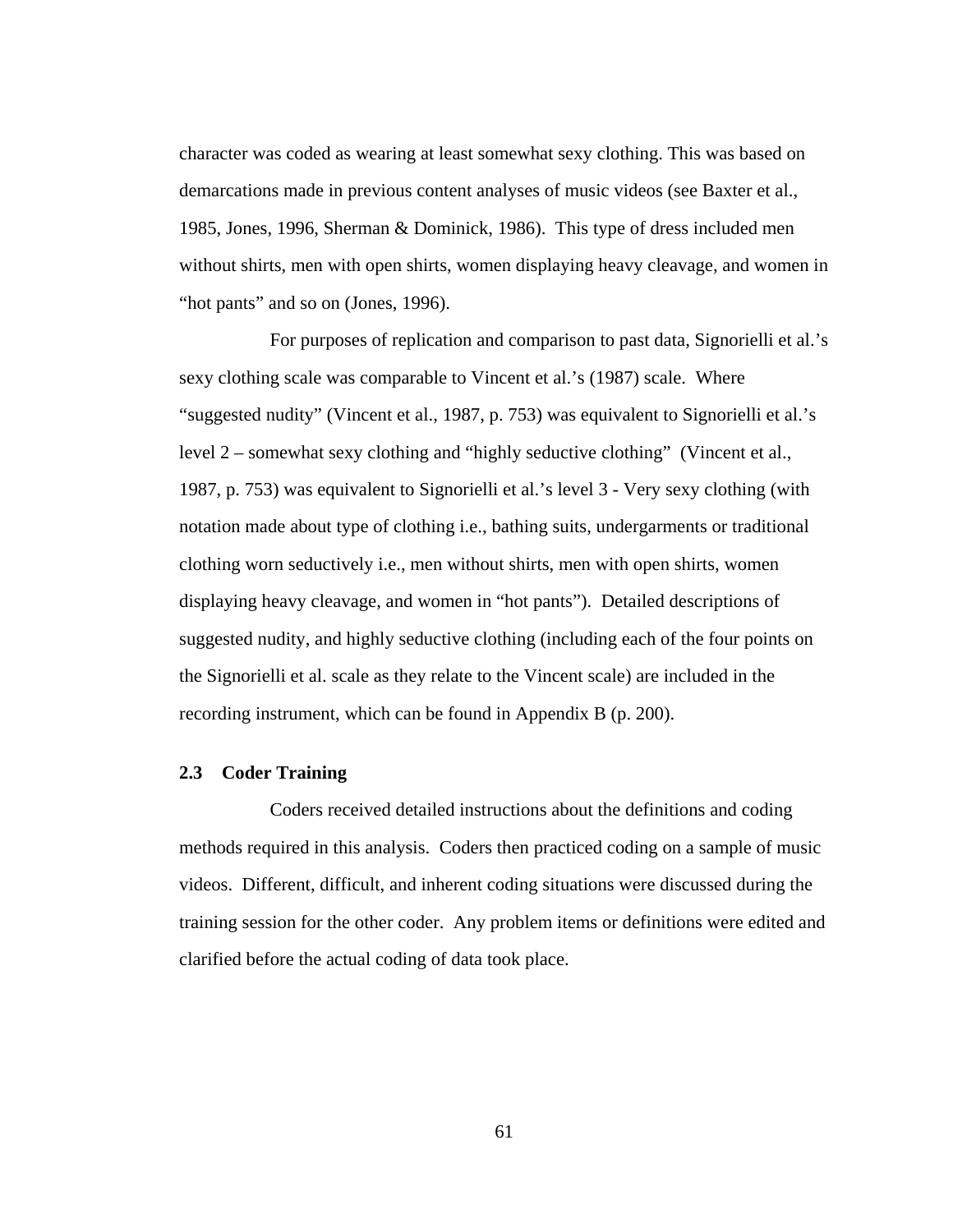# **2.4 Reliability Analysis**

Of the sample, 20% was selected for recoding by using systematic random sampling techniques (Hocking, McDermott, & Stacks, 2003). More specifically, a random number table with a random start and a skip interval was used to allow an equal chance for each sampled video to be chosen (Babbie, 2001) and independently coded by a separate coder (Anthony Dudo) in order to provide information for the analysis of reliability. Inter-coder reliability was determined by utilizing Krippendorff's (1980) alpha. Only those items that meet acceptable levels of reliability (at least .70) were included in the analysis of this study. Percent agreement was calculated for those items that had very little variance or were artificially low (i.e., when an item was not coded by either coder). The reliability of the study's variables is summarized in Tables 2.6, 2.7, and 2.8.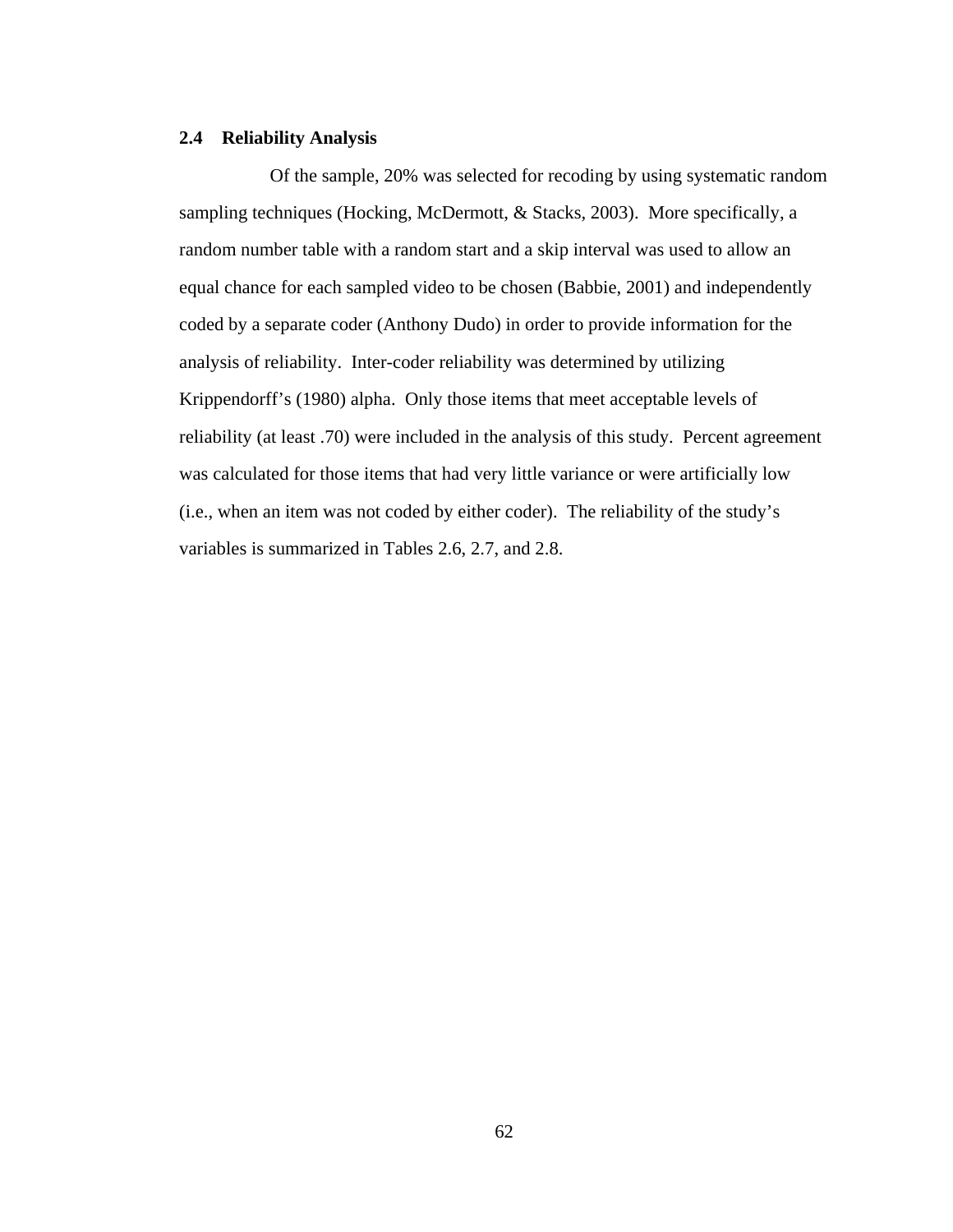| Variable Name                            | Alpha*       |
|------------------------------------------|--------------|
| Video ID Number                          | 1.00         |
| <b>Character ID Number</b>               | 1.00         |
| Social Age                               | .97          |
| Gender                                   | 1.00         |
| Race                                     | 1.00         |
| Major/Supporting Character               | .93          |
| Weight                                   | .95          |
| Body Type                                | .87          |
| <b>Physical Attractiveness</b>           | .90          |
| <b>Object of Another Characters Gaze</b> | .92          |
| Skimpy/Sexy Clothing                     | .90          |
| Type of Clothing - Man In Open Shirt     | .95          |
| Type of Clothing - Woman In Open Shirt   | .85          |
| Type of Clothing - Man In Hot Pants      | $0.0(100\%)$ |
| Type of Clothing - Woman In Hot Pants    | .71          |
| Type of Clothing - Man Bathing Suit      | .80          |
| Type of Clothing - Woman In Bathing Suit | 1.00         |
| Type of Clothing - Man Partial Underwear | $0.0(100\%)$ |
| Type of Clothing - Woman Part. Underwear | .80          |
| Type of Clothing - Man In Underwear      | $0.0(100\%)$ |
| Type of Clothing - Woman In Underwear    | .66(93%)     |
| Type of Clothing – Nudity                | 1.00         |
| Type of Clothing – Total Nudity          | 1.00         |
| <b>Musical Artist Yes/No</b>             | .94          |

# **Table 2.6 Character reliability: Krippendorff's Alpha for character variables**

\* Based on Krippendorff's alpha. Numbers in parentheses are percent agreement scores and are reported in cases where Krippendorff's alpha was artificially low.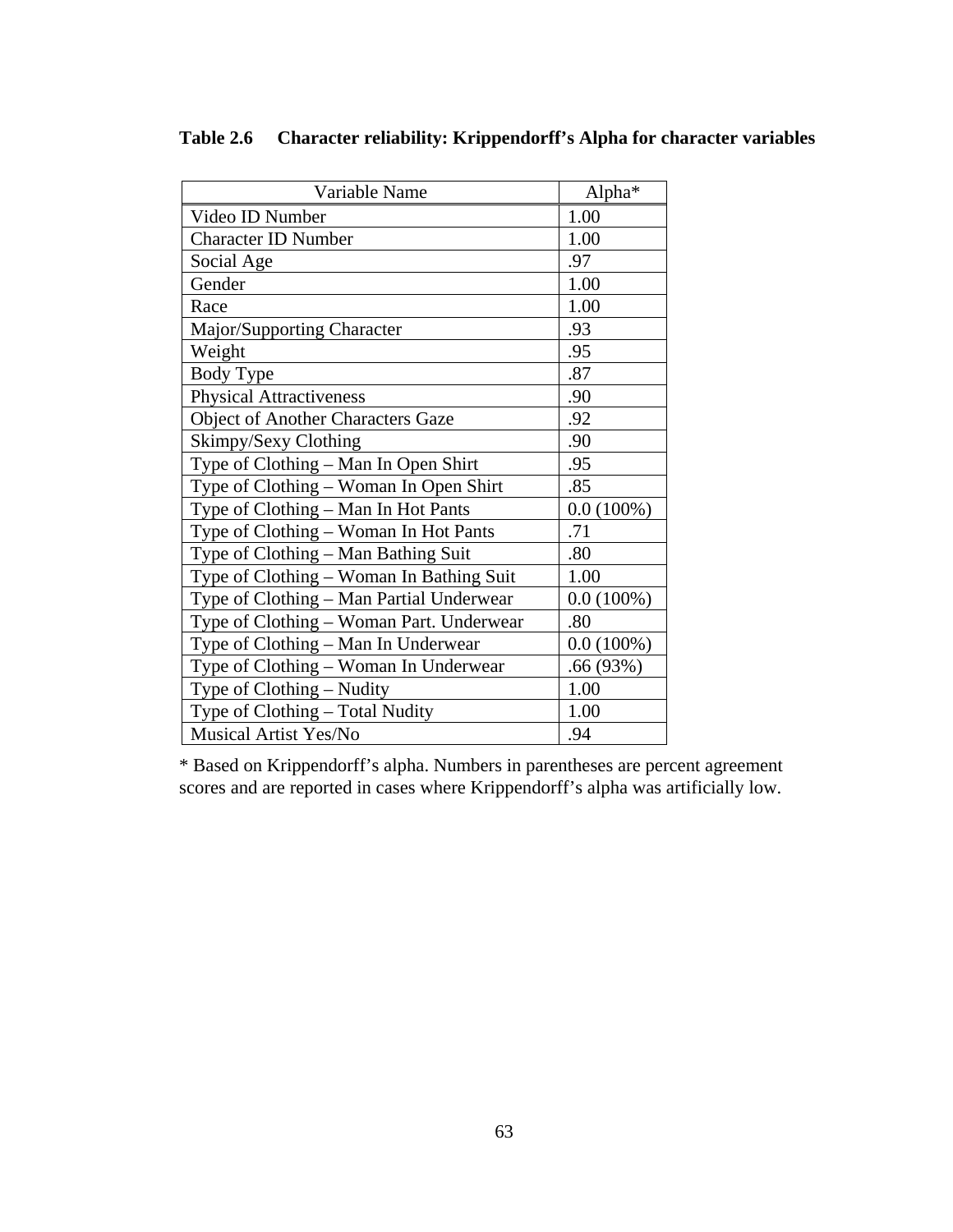| Variable Name                            | Alpha <sup>*</sup> |
|------------------------------------------|--------------------|
| Video ID Number                          | 1.00               |
| <b>Character ID Number</b>               | 1.00               |
| Wallpaper Character Yes/No               | .88                |
| Skimpy/Sexy Clothing                     | .86                |
| Type of Clothing - Man In Open Shirt     | 1.00               |
| Type of Clothing - Woman In Open Shirt   | .93                |
| Type of Clothing - Man In Hot Pants      | $0.0(100\%)$       |
| Type of Clothing – Woman In Hot Pants    | .92                |
| Type of Clothing - Man Bathing Suit      | .93                |
| Type of Clothing - Woman In Bathing Suit | 1.00               |
| Type of Clothing – Man Partial Underwear | $0.0(100\%)$       |
| Type of Clothing - Woman Part. Underwear | .67(94%)           |
| Type of Clothing – Man In Underwear      | $0.0(100\%)$       |
| Type of Clothing - Woman In Underwear    | .84                |
| Type of Clothing – Nudity                | 1.00               |
| Type of Clothing – Total Nudity          | 1.00               |
| <b>Dominant Gender</b>                   | .94                |
| <b>Dominant Race</b>                     | .90                |

# **Table 2.7 Wallpaper character reliability: Krippendorff's Alpha for wallpaper character variables**

\* Based on Krippendorff's alpha. Numbers in parentheses are percent agreement scores and are reported in cases where Krippendorff's alpha was artificially low.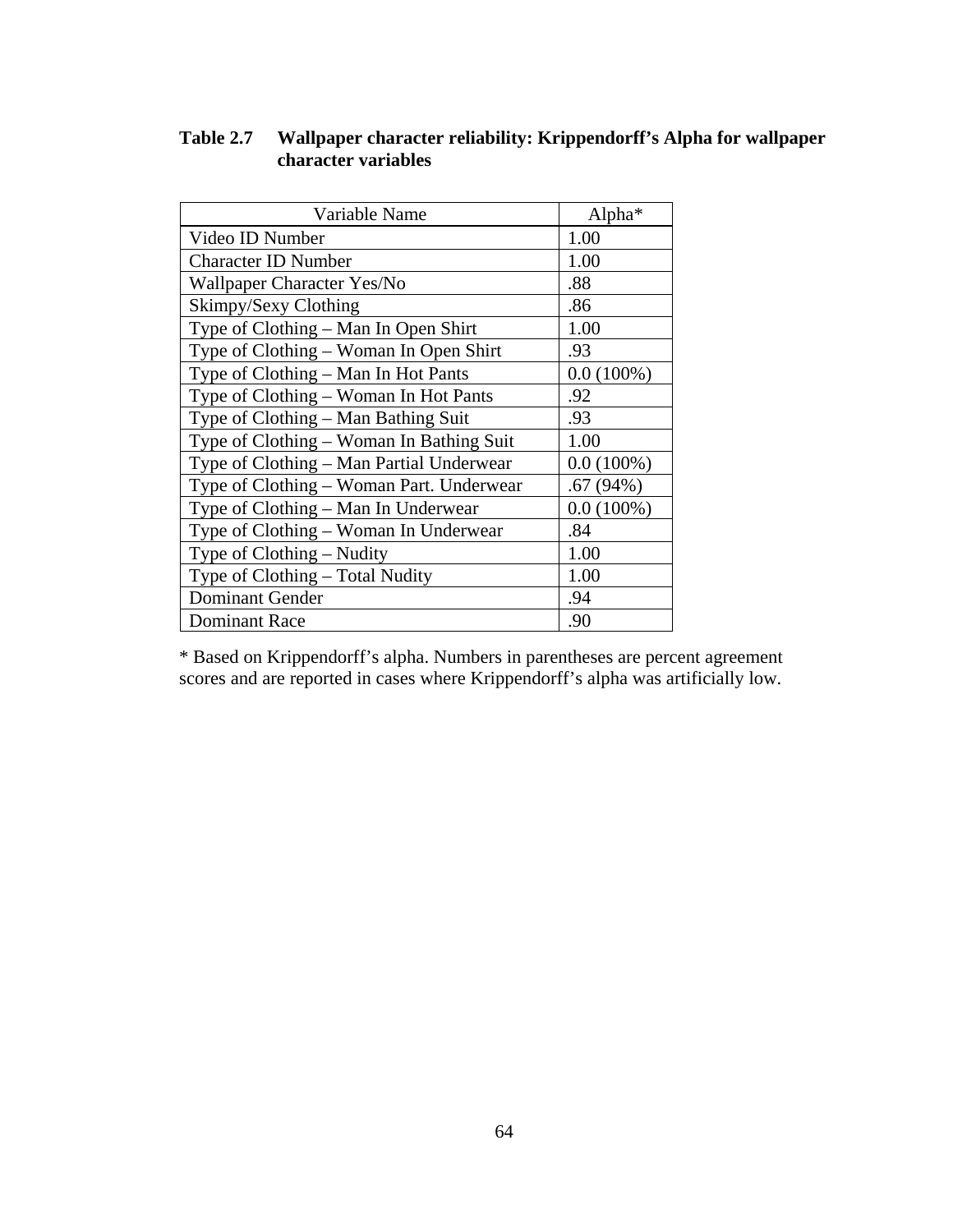| Variable Name                                      | Alpha*       |
|----------------------------------------------------|--------------|
| Video ID Number                                    | 1.00         |
| Times In Sample                                    | 1.00         |
| Month                                              | .94          |
| Day                                                | .92          |
| Year                                               | .86          |
| <b>Time Block</b>                                  | .95          |
| Channel                                            | .95          |
| Genre                                              | .87          |
| <b>Visual Abstraction</b>                          | .86          |
| Dance                                              | .89          |
| Violence/Crime                                     | .88          |
| Celebration                                        | .89          |
| Friendship                                         | .69(86%)     |
| Isolation                                          | 1.00         |
| Wealth                                             | .86          |
| Transportation                                     | .78          |
| <b>Artificial Substances</b>                       | .85          |
| Religion                                           | 1.00         |
| <b>Political Issues</b>                            | .40 (89%)    |
| $Kiss - Yes/No$                                    | .92          |
| $\overline{\text{Kiss}} - \# \text{ of instances}$ | .88          |
| $\overline{Hug - Yes/N}$ o                         | .91          |
| $Hug - # of Instances$                             | .89          |
| Affectionate Touch - Yes/No                        | .79          |
| Affectionate Touch - # of Instances                | .77          |
| Suggestiveness - Yes/No                            | 1.00         |
| Suggestiveness $-$ # of Instances                  | .99          |
| Explicit Hetero Intercourse - Yes/No               | $0.0(100\%)$ |
| Explicit Hetero Int. - # of Instances              | $0.0(100\%)$ |
| Implicit Hetero Intercourse - Yes/No               | .52(89%)     |
| Implicit Hetero Int. $-$ # of Instances            | .52(89%)     |
| Nonsexual Aggressive - Yes/No                      | .73          |
| Nonsexual Aggressive - # of Instances              | .73          |
| Nonaggressive w/child - Yes/No                     | 1.00         |
| Nonaggressive w/child - # of Instances             | .99          |

**Table 2.8 Video reliability: Krippendorff's Alpha for video variables**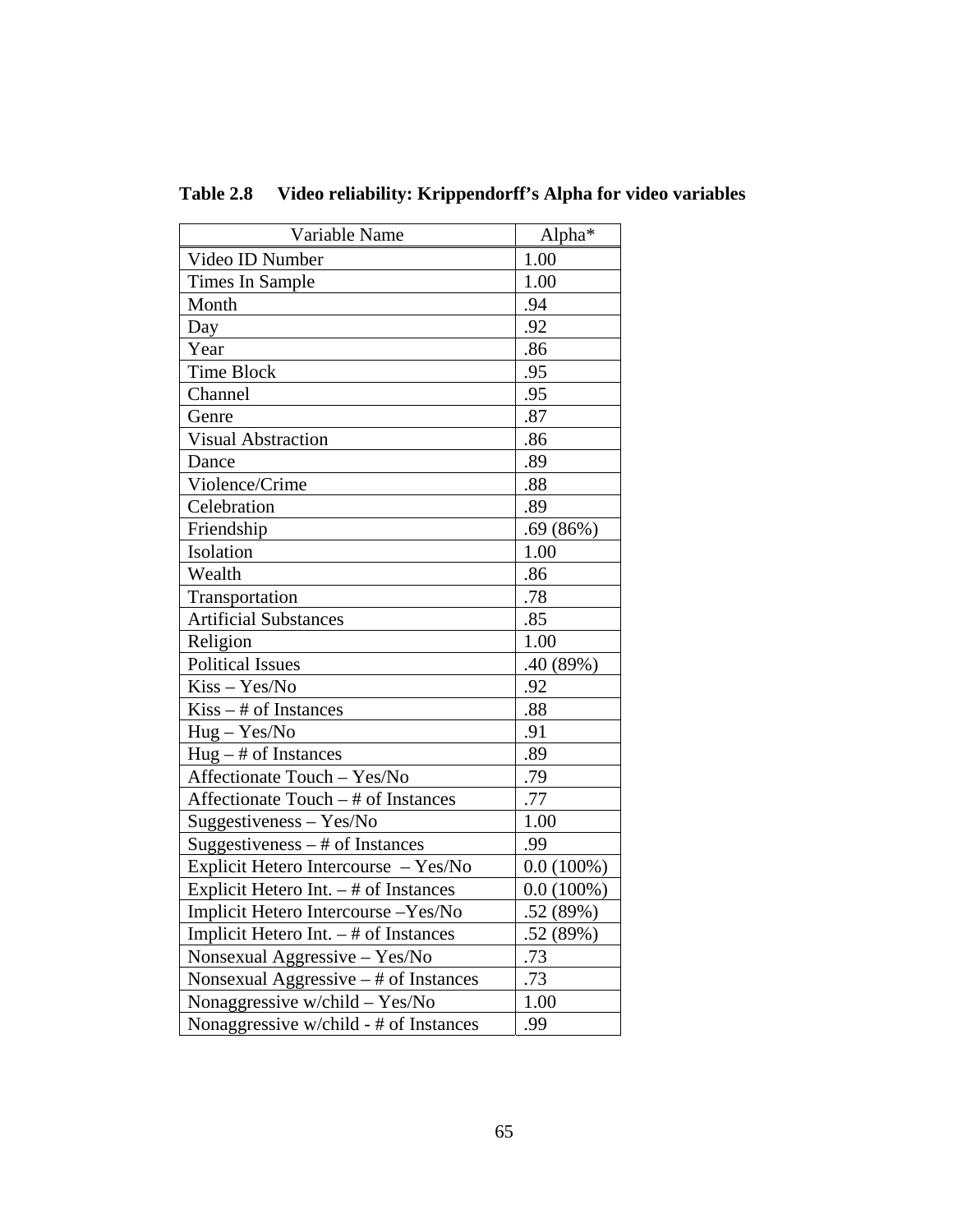| Aggressive w/child - Yes/No                 | 1.00         |
|---------------------------------------------|--------------|
| Aggressive w/child - # of Instances         | .94          |
| Explicit Homosexual Intercourse - Yes/No    | 1.00         |
| Explicit Homosexual Int. $-$ # of Instances | 1.00         |
| Implicit Homosexual Intercourse - Yes/No    | 1.00         |
| Implicit Homosexual Int. – # of Instances   | .98          |
| Explicit Incest - Yes/No                    | $0.0(100\%)$ |
| Explicit Incest $-$ # of Instances          | $0.0(100\%)$ |
| Implicit Incest - Yes/No                    | $0.0(100\%)$ |
| Implicit Incest $-$ # of Instances          | $0.0(100\%)$ |
| Explicit Pederosis - Yes/No                 | $0.0(100\%)$ |
| Explicit Pederosis $-$ # of Instances       | $0.0(100\%)$ |
| Implicit Pederosis - Yes/No                 | 1.00         |
| Implicit Pederosis – # of Instances         | 1.00         |
| Explicit Prostitution - Yes/No              | $0.0(100\%)$ |
| Explicit Prostitution $-$ # of Instances    | $0.0(100\%)$ |
| Implicit Prostitution - Yes/No              | 1.00         |
| Implicit Prostitution – # of Instances      | 1.00         |
| Explicit Aggressive Sex - Yes/No            | $0.0(100\%)$ |
| Explicit Aggressive Sex $-$ # of Instances  | $0.0(100\%)$ |
| Implicit Aggressive Sex - Yes/No            | 1.00         |
| Implicit Aggressive Sex $-$ # of Instances  | .94          |
| Explicit Exhibitionism - Yes/No             | 1.00         |
| Explicit Exhibitionism $-$ # of Instances   | 1.00         |
| Implicit Exhibitionism - Yes/No             | 1.00         |
| Implicit Exhibitionism - # of Instances     | 1.00         |
| Explicit Fetishism - Yes/No                 | $0.0(100\%)$ |
| Explicit Fetishism $-$ # of Instances       | $0.0(100\%)$ |
| Implicit Fetishism - Yes/No                 | $0.0(100\%)$ |
| Implicit Fetishism $-$ # of Instances       | $0.0(100\%)$ |
| Explicit Masturbation - Yes/No              | $0.0(100\%)$ |
| Explicit Masturbation – # of Instances      | $0.0(100\%)$ |
| Implicit Masturbation - Yes/No              | $0.0(100\%)$ |
| Implicit Masturbation $-$ # of Instances    | $0.0(100\%)$ |
| Explicit Transvestism - Yes/No              | .96          |
| Explicit Transvestism $-$ # of Instances    | .96          |
| Implicit Transvestism - Yes/No              | .96          |
| Implicit Transvestism $-$ # of Instances    | .96          |
| Explicit Voyeurism - Yes/No                 | .65(96%)     |
| Explicit Voyeurism $-$ # of Instances       | (93%)<br>.61 |
| Implicit Voyeurism - Yes/No                 | .89          |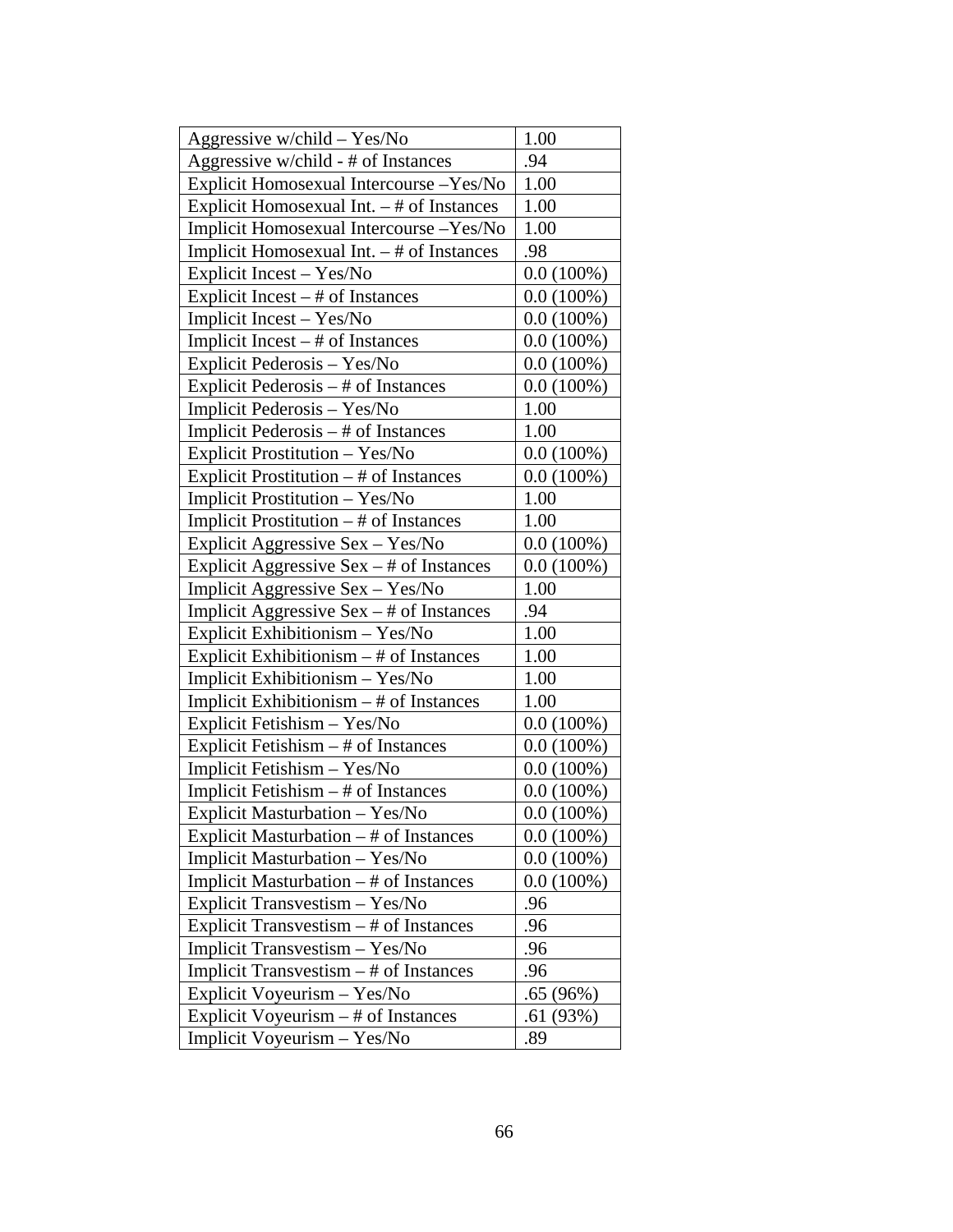| Implicit Voyeurism $-$ # of Instances         | .89          |
|-----------------------------------------------|--------------|
| Explicit $Sex - Other - Yes/No$               | 1.00         |
| Explicit Sex – Other – $#$ of Instances       | .94          |
| Implicit $Sex - Other - Yes/No$               | 1.00         |
| Implicit $Sex - Other - # of instances$       | .98          |
| Risk or Responsibility $-$ Yes/No             | 1.00         |
| Risk or Responsibility $-$ Type               | 1.00         |
| Risk or Responsibility $-$ # of Instances     | 1.00         |
| <b>Negative Emotional, SexualConsequences</b> | 1.00         |
| <b>Negative Physical, Sexual Consequences</b> | $0.0(100\%)$ |
| <b>Negative Punitive, Sexual Consequences</b> | $0.0(100\%)$ |
| Positive Emotional, Sexual Consequences       | $0.0(100\%)$ |
| <b>Positive Physical, Sexual Consequences</b> | $0.0(100\%)$ |

\* Based on Krippendorff's alpha. Numbers in parentheses are percent agreement scores and are reported in cases where Krippendorff's alpha was artificially low.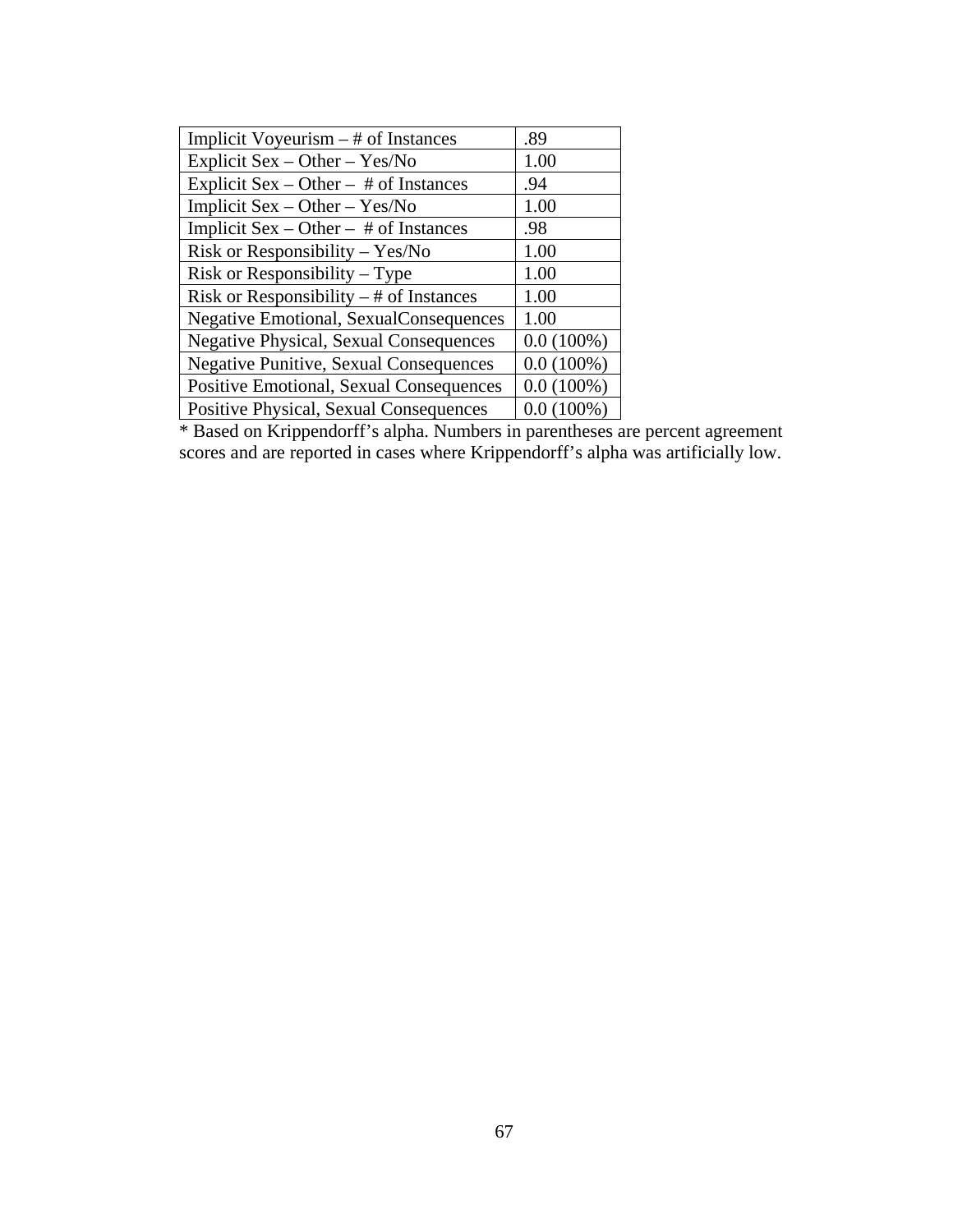# **Chapter 3**

#### **RESULTS**

The following chapter presents the results of the data analysis. First, results for the hypotheses concerning the videos and the characters are presented. Second, research questions relating to those units of analysis are answered. Finally, the general descriptive findings and the outcomes of the hypotheses and research questions concerning the characters and the videos within the additional sub-sample of "Un:Cut" videos are presented.

#### **3.1 Sexual Behaviors**

Table 3.1 covers the frequency of each sexual behavior coded in this study. The most commonly occurring sexual behavior was suggestiveness and sexual innuendo, appearing in 58.3% of the videos, followed by affectionate touching, which occurred in 46.7% of the sample. Kissing (30.0%) and hugging (27.5%) were the next most frequently occurring behaviors, followed by aggressive contact with other adults (23.3%) and nonaggressive contact with a child (15.0%). Aggressive contact with children appeared in 2.5% of the videos. Implicit heterosexual intercourse appeared in 9.2 % of the videos, while explicit heterosexual intercourse did not appear at all in the sample. Implicit homosexual intercourse appeared in 2.5% of the sample, while explicit homosexual intercourse did not appear at all in the sample. All other sexual behaviors appeared very infrequently in the sample; implicit pederoris, implicit transvestism, and other implied unnatural sexual behaviors, which in both cases were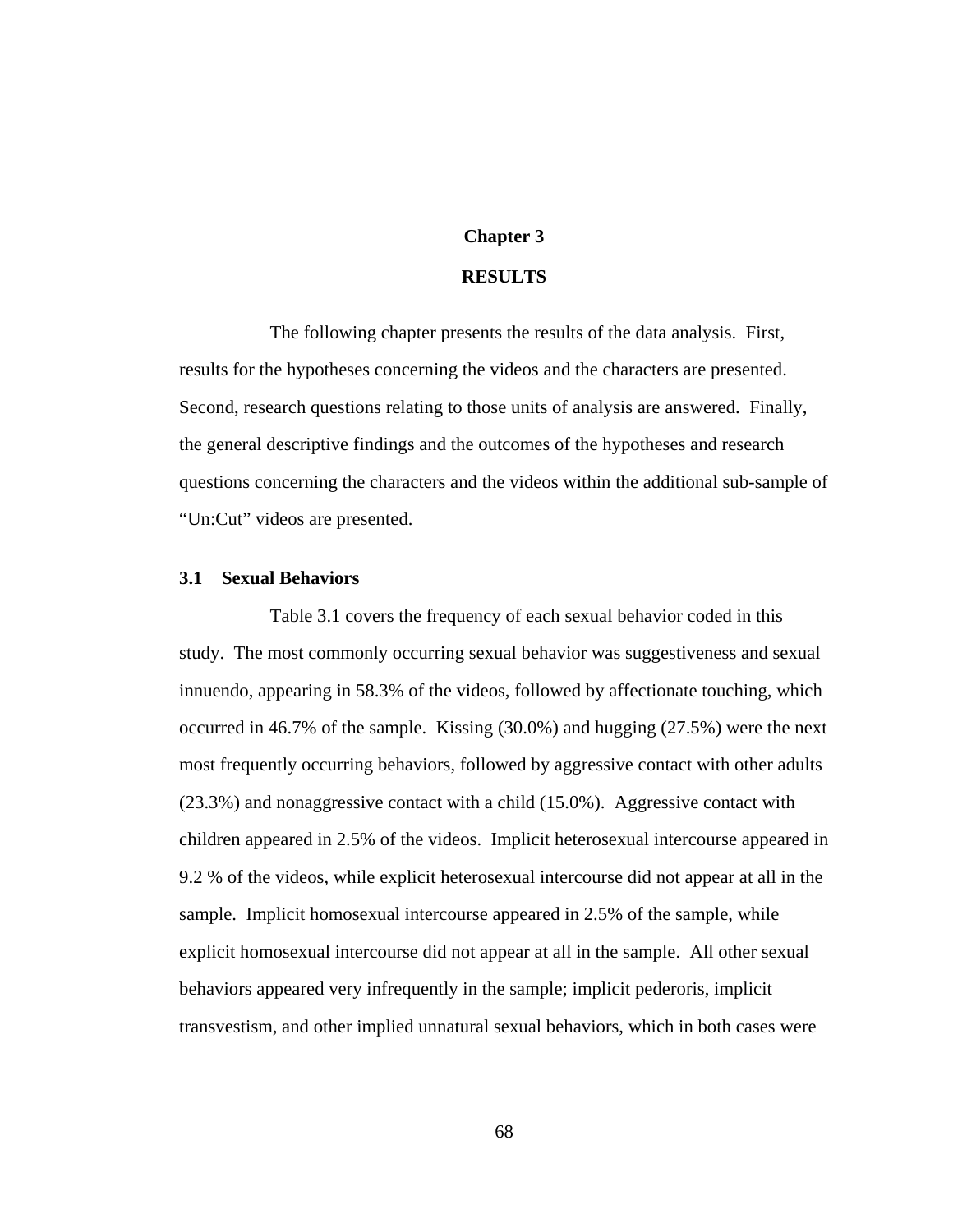group sex, occurred in 1.7% of the sample. The remaining sexual behaviors appeared only once or not at all in the sample.

| <b>Behavior</b>                      | Number of Videos | Percen | Total          |
|--------------------------------------|------------------|--------|----------------|
|                                      | $\boldsymbol{N}$ | t      | Acts           |
|                                      |                  | $\%$   |                |
| <b>Kiss</b>                          | 36               | 30.0   | 115            |
| Hug                                  | 33               | 27.5   | 124            |
| <b>Affectionate Touch</b>            | 56               | 46.7   | 233            |
| Suggestive/Sexual Innuendo           | 70               | 58.3   | 730            |
| Heterosexual Intercourse - Explicit  | $\overline{0}$   | 0.0    | $\overline{0}$ |
| Heterosexual Intercourse - Implicit  | 11               | 9.2    | 15             |
| <b>Aggressive Contact</b>            | 28               | 23.3   | 107            |
| <b>Contact With Child</b>            | 18               | 15.0   | 73             |
| <b>Aggressive Contact With Child</b> | 3                | 2.5    | 6              |
| Homosexual Intercourse – Explicit    | $\overline{0}$   | 0.0    | $\overline{0}$ |
| Homosexual Intercourse – Implicit    | $\overline{3}$   | 2.5    | 3              |
| Incest (Explicit and Implicit)       | $\overline{0}$   | 0.0    | $\overline{0}$ |
| Pederosis – Explicit                 | $\overline{0}$   | 0.0    | $\overline{0}$ |
| Pederosis - Implicit                 | $\overline{2}$   | 1.7    | $\overline{2}$ |
| Prostitution - Explicit              | $\overline{0}$   | 0.0    | $\overline{0}$ |
| Prostitution - Implicit              | $\mathbf{1}$     | 0.8    | $\mathbf{1}$   |
| Aggressive Sex (Explicit & Implicit) | $\overline{0}$   | 0.0    | $\overline{0}$ |
| Exhibitionism - Explicit             | $\mathbf{1}$     | 0.8    | $\overline{2}$ |
| Exhibitionism - Implicit             | $\mathbf{1}$     | 0.8    | $\mathbf{1}$   |
| Fetishism (Explicit and Implicit)    | $\overline{0}$   | 0.0    | $\overline{0}$ |
| Masturbation (Explicit and Implicit) | $\overline{0}$   | 0.0    | $\overline{0}$ |
| Transvestism - Explicit              | $\overline{0}$   | 0.0    | $\overline{0}$ |
| Transvestism - Implicit              | $\overline{2}$   | 1.7    | $\overline{2}$ |
| Voyeurism (Explicit and Implicit)    | $\overline{0}$   | 0.0    | $\overline{0}$ |
| Other Unnatural Sex – Explicit       | $\overline{0}$   | 0.0    | $\overline{0}$ |
| Other Unnatural Sex - Implicit       | $\overline{2}$   | 1.7    | 3              |

**Table 3.1 Frequency of behaviors**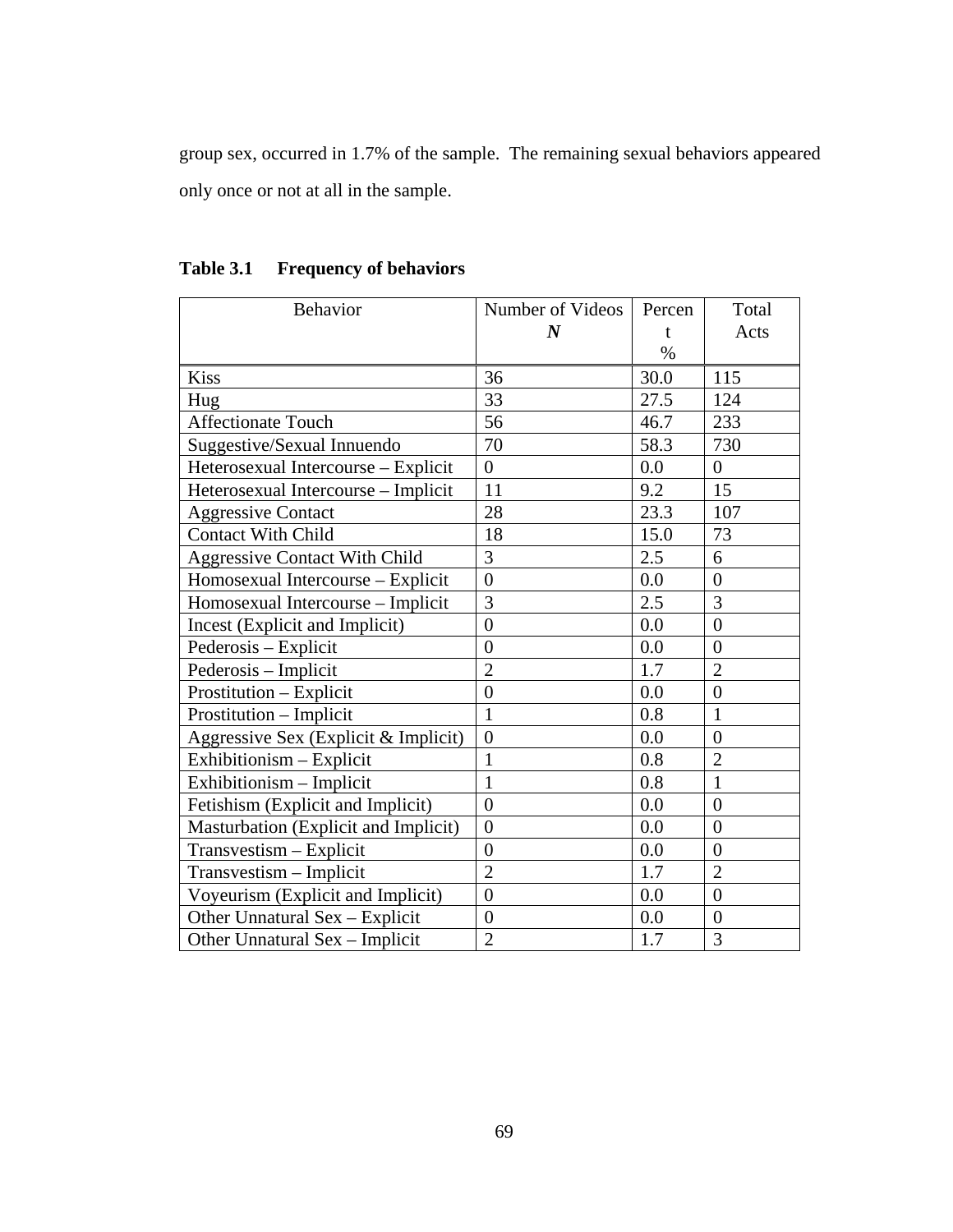In all, sexual content of some kind occurred in 73% of all the music videos sampled in this study. This number represents a significant increase (26%) in videos that contain some form of sex when compared to the 47% average found in 4 studies from the 1980s and 1990s (Baxter et al., 1985; Brown & Campbell, 1986; Gow, 1996; McKee & Pardun, 1996). The 88 videos (73%) in this study that contained some depiction of sexual behaviors averaged about 14 sexual acts per 3 minute music video segment. The 14 sexual acts per video represents a significant increase of almost 10 sexual acts per video when compared to results from two music video studies in the 1980s and 1990s (Gow, 1996; Jones, 1996; Sherman, & Dominick, 1986).

In terms of musical genres, videos that mixed Hip-Hop and R&B displayed sexual content the most frequently (90.9%), followed by Hip-Hop by itself (79.7%), and R&B by itself (76.9%). Country videos depicted sexual content the least often (37.0%) of the 7 genre categories, followed by Rock videos, which featured sexual content in 40.0% of the videos. See table 3.2 for further details about the frequency of sexual content broken down by genre.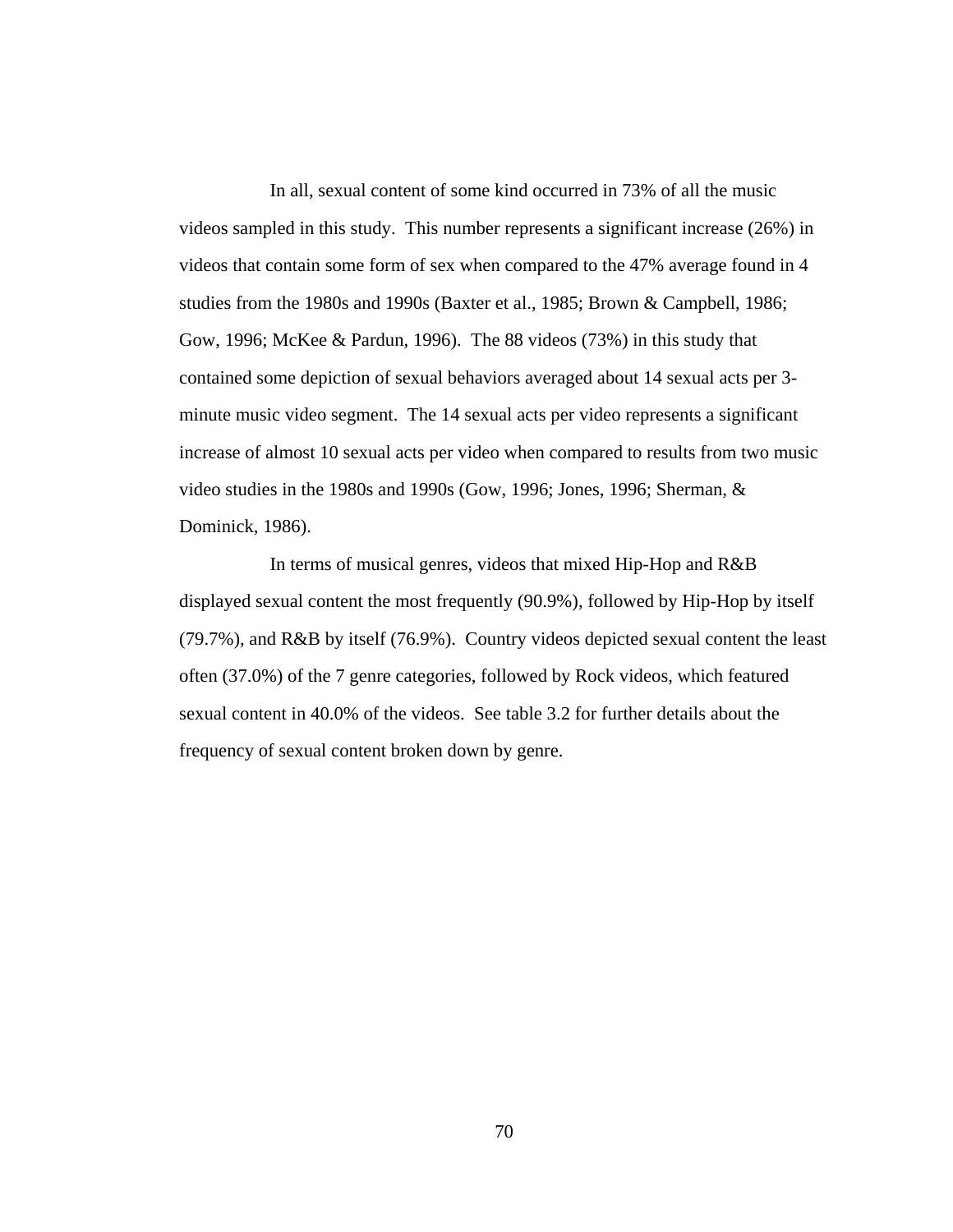| Genre                 | Number of<br>Videos<br>$\boldsymbol{N}$ | Percen<br>% | $\boldsymbol{M}$ | Total<br>Acts |
|-----------------------|-----------------------------------------|-------------|------------------|---------------|
| Country               | 10/27                                   | 37.0        | 4.8              | 48            |
| Hip-Hop               | 19/24                                   | 79.7        | 11.5             | 218           |
| Pop                   | 6/9                                     | 66.7        | 9.2              | 55            |
| Rock                  | 12/30                                   | 40.0        | 8.4              | 101           |
| R&B                   | 10/13                                   | 76.9        | 13.8             | 138           |
| Mixed Hip-Hop and R&B | 10/11                                   | 90.9        | 11.2             | 112           |
| Other                 | 4/6                                     | 66.7        | 21.7             | 87            |

**Table 3.2 Frequency of sexual acts broken down by genre** 

#### **3.2 Depictions of Sexual Risk, Responsibilities and Consequences**

Tables 3.3 – 3.8 outline the frequency of depictions of sexual risk, responsibility and consequences within the sample. In general, these were rarely seen in the music videos. Depictions of positive emotional/social consequences appeared the most often in the sample (5.0%). More specifically, all 6 occurrences of positive emotional/social sexual consequences appeared as an expression of closeness and/or intimacy on the part of one or more characters engaged in a sexual behavior within the video. The second most frequently occurring risk, responsibility and/or consequence was the depiction of positive physical consequences (1.7%), which in both cases appeared as an apparently intentional pregnancy. All other depictions of risk, responsibility and/or consequence appeared only once or not at all in the 120 videos sampled for this study.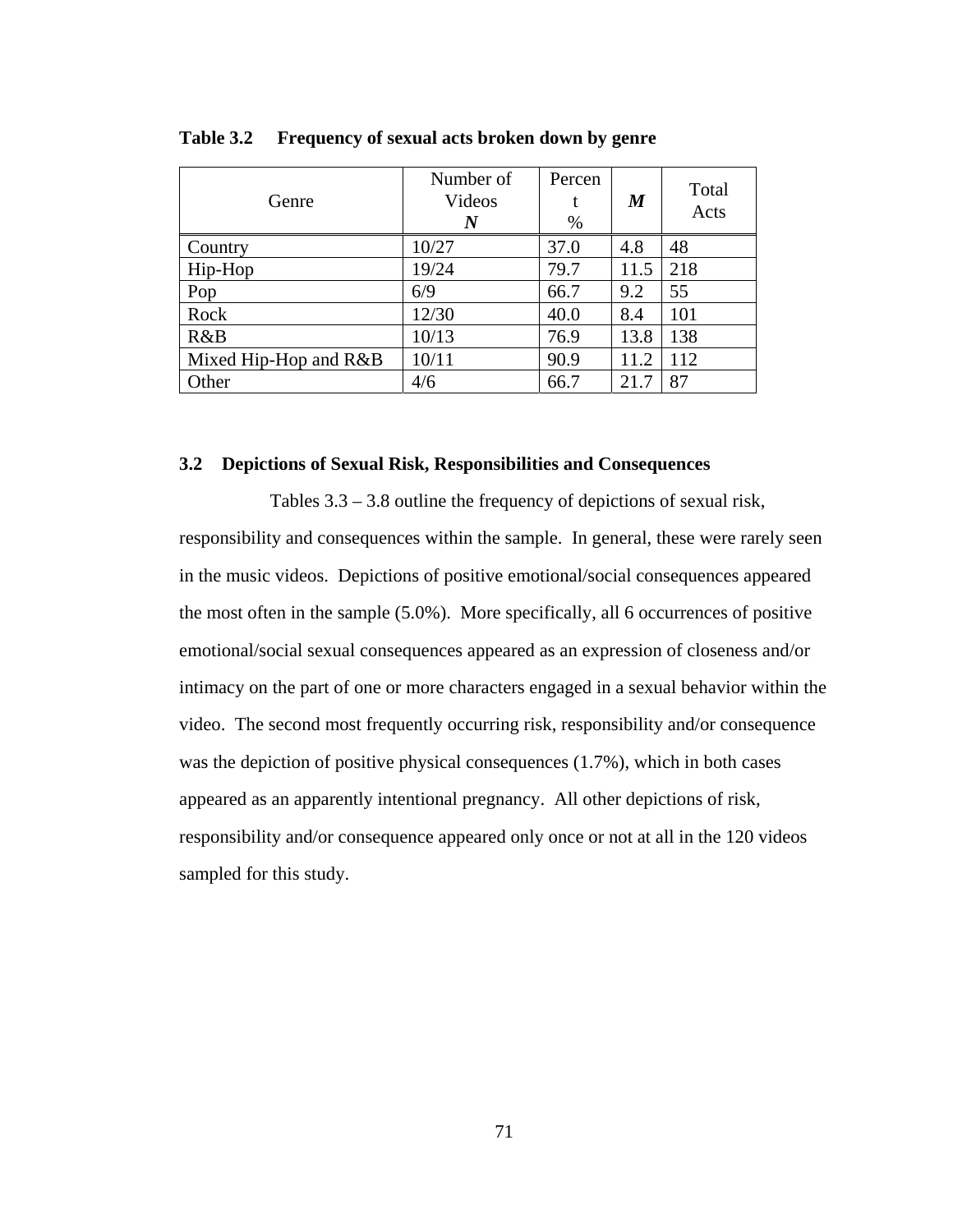| Category                     | Frequency | Percent |
|------------------------------|-----------|---------|
|                              |           | ℅       |
| <b>Sexual Patience</b>       |           | 0.8     |
| <b>Sexual Precaution</b>     |           | 0.0     |
| <b>Negative Consequences</b> |           | 0.8     |
| $N = 120$                    |           |         |

**Table 3.3 Frequency of depiction of risks and responsibilities** 

# **Table 3.4 Frequency of depiction of negative emotional sexual consequences**

| Category       | Frequenc | Percen |
|----------------|----------|--------|
|                |          |        |
|                |          | %      |
| Guilt/Anxiety  |          | 0.8    |
| Rejection      |          | 0.8    |
| Humiliation    |          | 0.0    |
| Disappointment |          | 0.0    |
| $M = 120$      |          |        |

 $N = 120$ 

|  |  | Table 3.5 Frequency of depiction of negative physical sexual consequences |
|--|--|---------------------------------------------------------------------------|
|  |  |                                                                           |

| Frequency | Percent |
|-----------|---------|
|           | %       |
|           | ΙX      |
|           |         |
|           |         |
|           |         |

 $N = 120$ 

| <b>Table 3.6</b> | <b>Example 1 Frequency of depiction of negative punitive sexual consequences</b> |  |
|------------------|----------------------------------------------------------------------------------|--|
|                  |                                                                                  |  |

| Category                     | Frequency | Percent |
|------------------------------|-----------|---------|
|                              |           |         |
| <b>Punishment by School</b>  |           | $10-$   |
| Punishment by Law            |           | 0.8     |
| <b>Punishment by Parents</b> |           |         |

 $N = 120$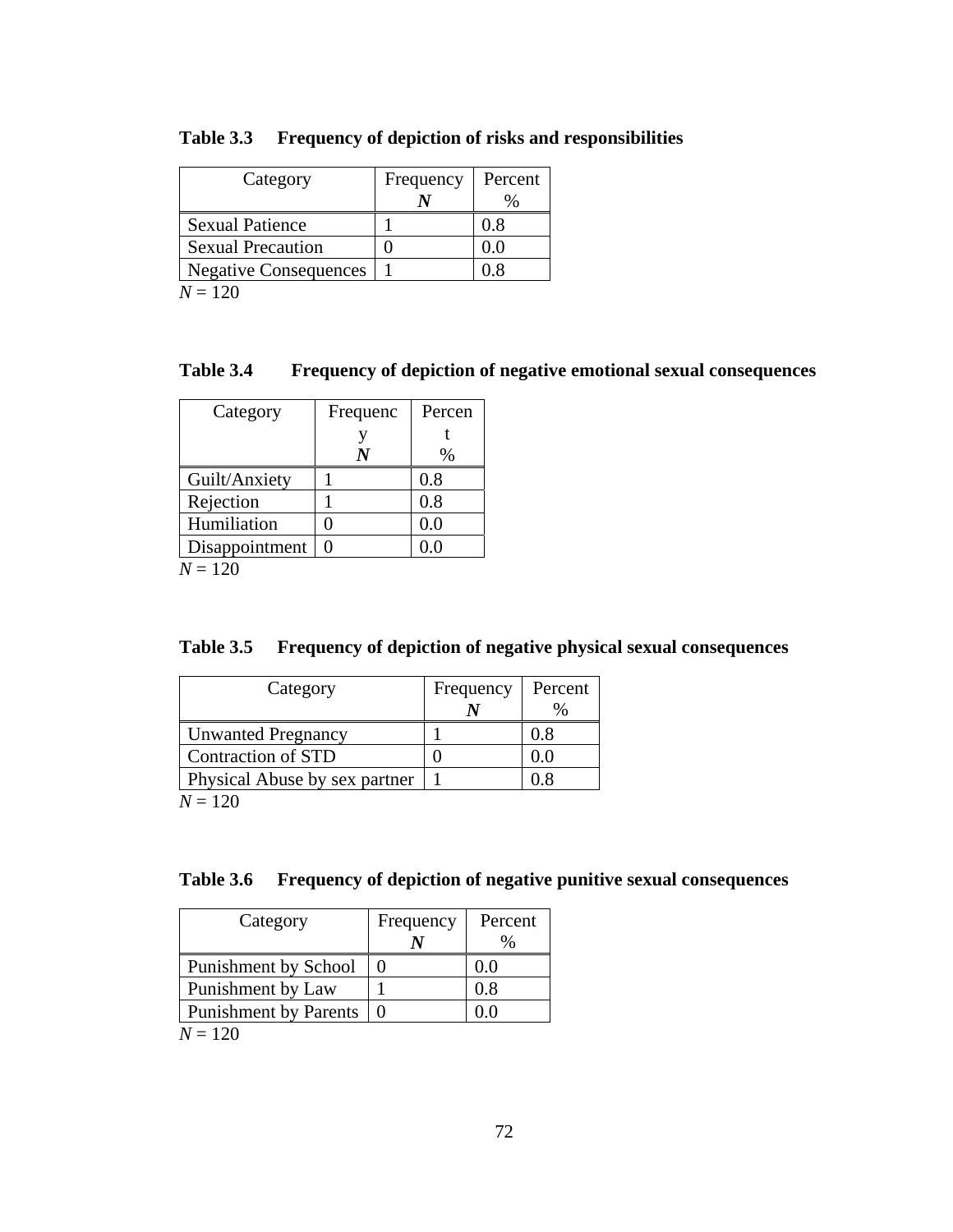### **Table 3.7 Frequency of depiction of positive emotional/social sexual consequences**

| Category                                     | Frequenc | Percen |
|----------------------------------------------|----------|--------|
|                                              |          |        |
|                                              |          | $\%$   |
| Increase in Self-esteem                      |          |        |
| <b>Expression of Closeness/Intimacy</b>      |          | 5.0    |
| Pride in the Enhancement of One's reputation |          |        |
| $1\bigcap\bigcap$<br>$\mathbf{r}$            |          |        |

 $N = 120$ 

### **Table 3.8 Frequency of depiction of positive physical sexual consequences**

| Category                                | Frequency | Percent |
|-----------------------------------------|-----------|---------|
| <b>Clear Expression of Satisfaction</b> |           |         |
| <b>Intentional Pregnancy</b>            |           |         |
|                                         |           |         |

 $N = 120$ 

#### **3.3 Common Content Categories**

Visual Abstraction was the most common content category, seen in 77.5% of the sample, followed by Transportation, found in 60.8% of the sample, and Celebration, which occurred in 52.5% of the sample. The least common content category was Religion, appearing in 9.2% of the videos, followed by Political Issues, appearing in 10.0% of the sample. Two other categories of note include, Violence/Crime, which appeared in 40.0% of the sample, and Artificial Substances, which appeared in 26.7% of the videos.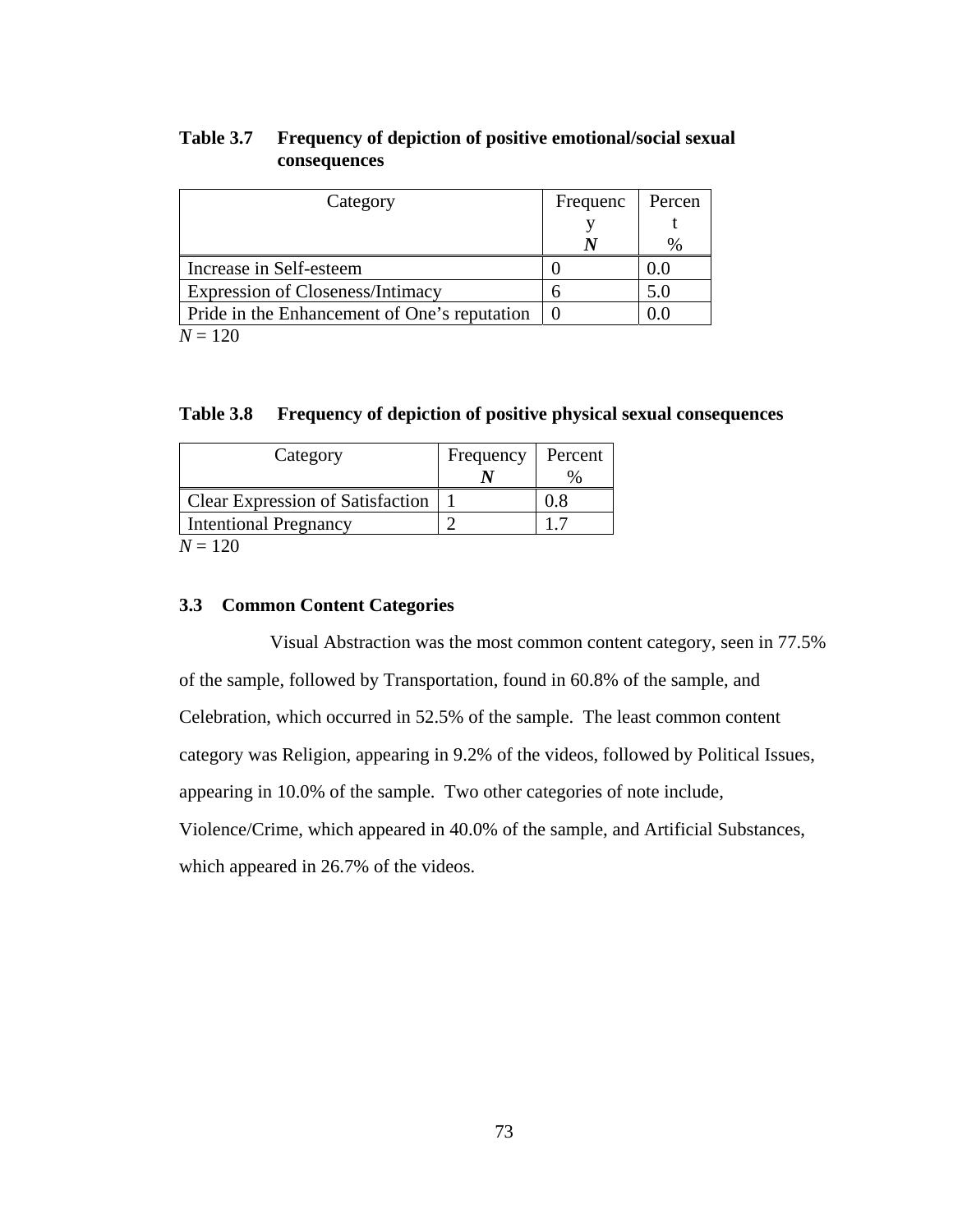| Category                     | Frequenc         | Percen |
|------------------------------|------------------|--------|
|                              |                  |        |
|                              | $\boldsymbol{N}$ | $\%$   |
| <b>Visual Abstraction</b>    | 93               | 77.5   |
| Dance                        | 59               | 49.2   |
| Violence/Crime               | 48               | 40.0   |
| Celebration                  | 63               | 52.5   |
| Friendship                   | 41               | 34.2   |
| Isolation                    | 42               | 35.0   |
| Wealth                       | 39               | 32.5   |
| Transportation               | 73               | 60.8   |
| <b>Artificial Substances</b> | 32               | 26.7   |
| Religion                     | 11               | 9.2    |
| <b>Political Issues</b>      | 12               | 10.0   |

**Table 3.9 Frequency of content categories** 

 $N = 120$ 

### **3.4 Character Descriptive Information**

Character analysis of the videos yielded a total of 376 characters examined for this study. Of these 169 were major and 207 were supporting. The 2 categories were collapsed for all further analysis. Table 3.10 presents the distribution of characters in six age groups. Well over half of the characters (68.1%) were young adults, and a little less than a quarter (21.0%) were adults. A relative few characters were portrayed as adolescents (6.4%) and children (6.4%), and even fewer as elderly individuals (0.5%) or babies (0.3%).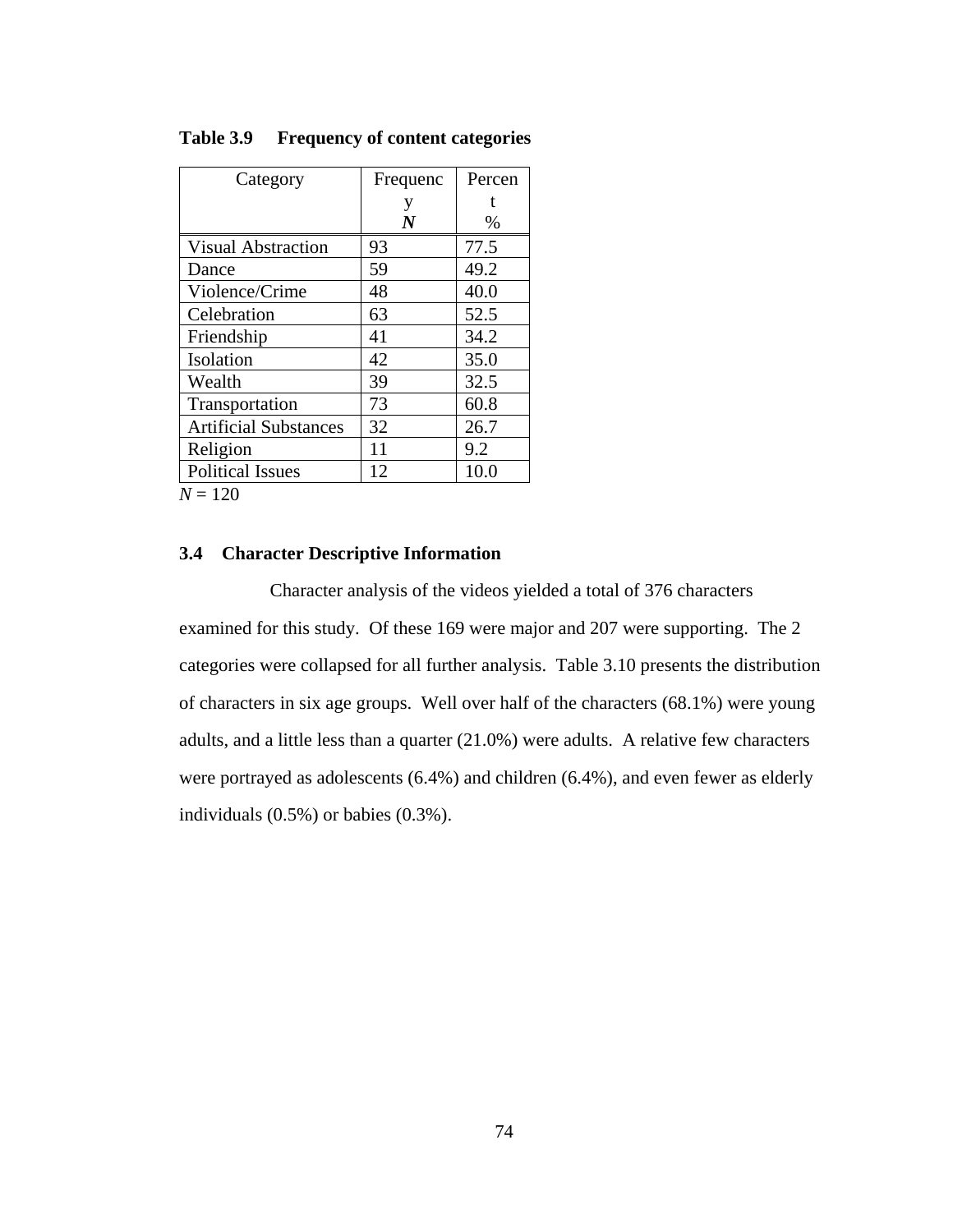| Value       | Frequency | Percent |
|-------------|-----------|---------|
| Label       |           | %       |
| Baby        |           | 0.3     |
| Child       | 14        | 6.4     |
| Adolescent  | 24        | 6.4     |
| Young Adult | 256       | 68.1    |
| Adult       | 79        | 21.0    |
| Elderly     | 2         | $0.5\,$ |
| <b>T</b>    |           |         |

**Table 3.10 Frequency of character age groups** 

 $N = 376$ 

Table 3.11 examines the ethnic and/or racial backgrounds of the

characters. A little more than half of the characters (57.2%) were white, followed closely by African-American characters (35.9%). The remaining 7 percent included Hispanic (3.5%), Asian (1.1%) and other ethnicities (i.e., Indian, Middle Eastern, and mixed ethnicity) that appeared in 2.4% of the videos.

**Table 3.11 Frequency of character ethnic background** 

| Value            | Frequency | Percent |
|------------------|-----------|---------|
| Label            |           | $\%$    |
| White            | 215       | 57.2    |
| African-American | 135       | 35.9    |
| Hispanic         | 13        | 3.5     |
| Asian            |           | 1.1     |
| Other            |           | 2.4     |
| $N = 376$        |           |         |

Table 3.12 displays the gender make-up of the characters within the

sample. 70.2% of the characters were male, while the remaining 29.8% were female.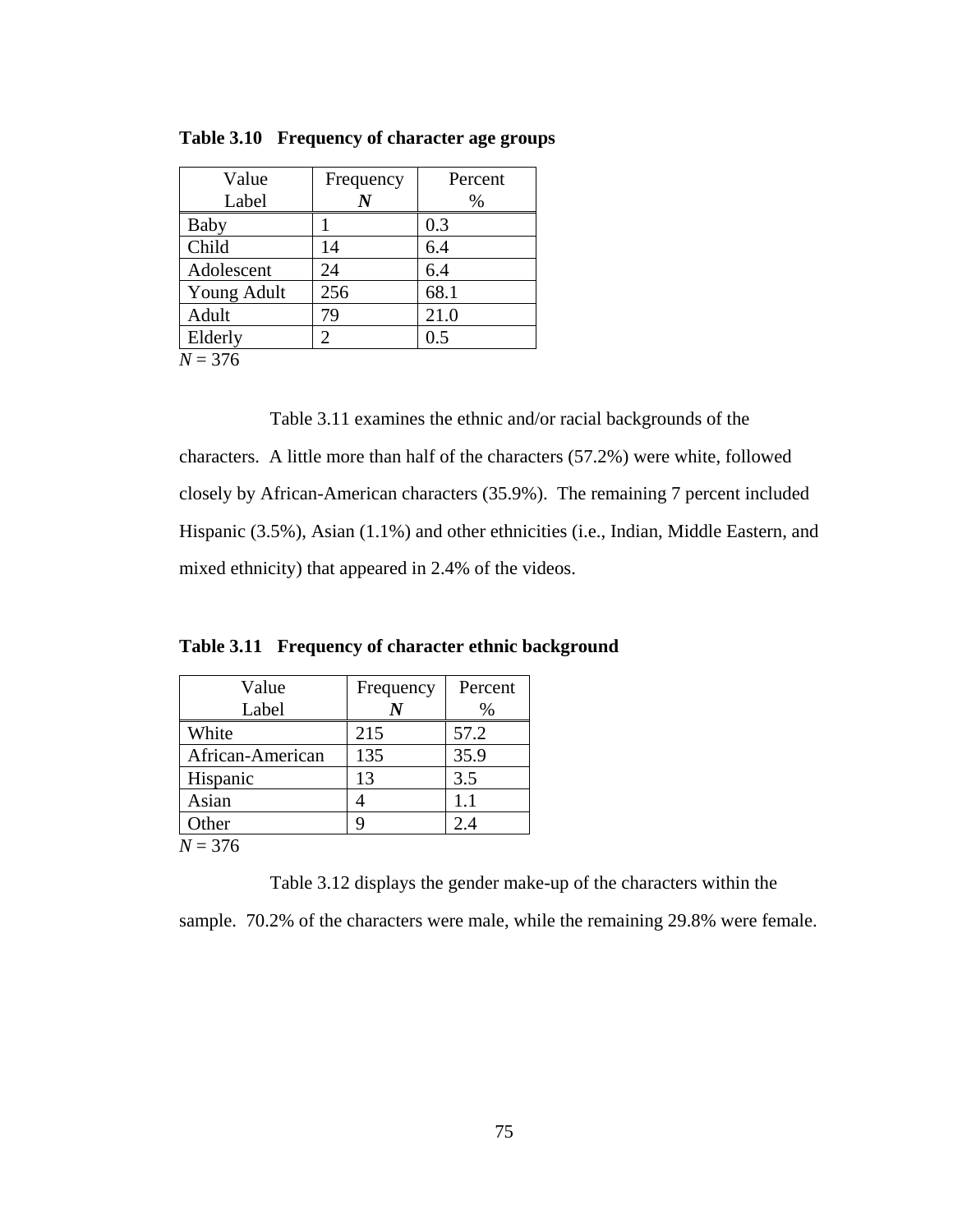| Value     | Frequency | Percent       |
|-----------|-----------|---------------|
| Label     |           | $\frac{0}{0}$ |
| Male      | 264       | 70.2          |
| Female    | 112       | 29.8          |
| $N = 376$ |           |               |

**Table 3.12 Frequency of character gender** 

#### **3.5 Aspects of Character Appearance**

In addition to general descriptive information about each character in the sample, information about their appearance was also collected. Table 3.13 displays the observed weights of each character. A large majority of the characters (88.0%) were categorized as having a normal weight, while 6.9% were seen as overweight, 2.4% were seen as obese, and 2.7% were seen as abnormally skinny. Similarly, Table 3.14 shows the breakdown of the characters based on body type demarcations. Slightly more than three-quarters of the characters (75.8%) were seen as displaying little or no focus on their bodies, while 12.5% of the characters appeared as very fit and/or in-shape, and 11.7% of the characters were seen as out-of-shape, spindly and/or flabby.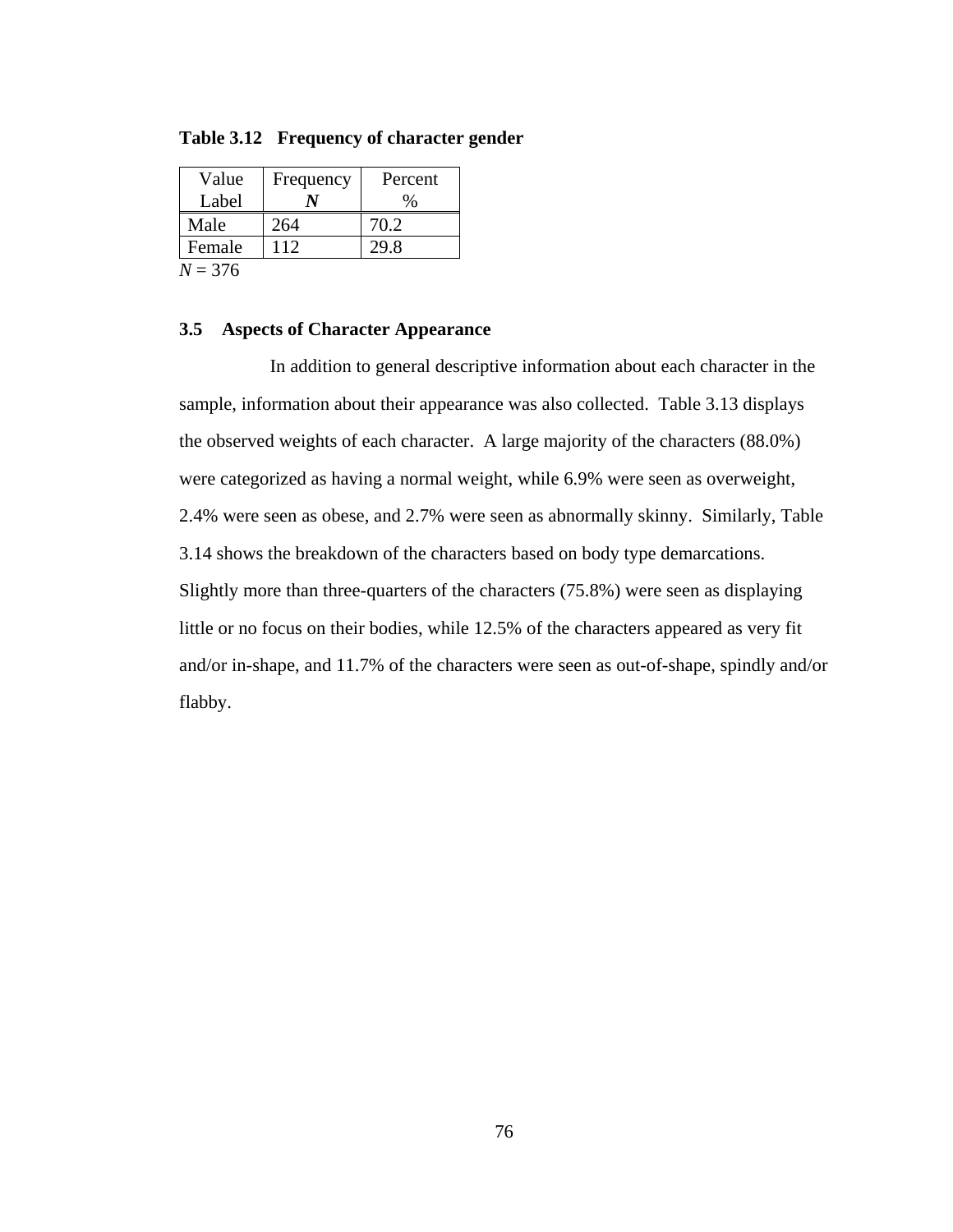| Value<br>Label | Frequency | Percent<br>% |
|----------------|-----------|--------------|
| Skinny         | 10        | 2.7          |
| Normal         | 331       | 88.0         |
| Overweight     | 26        | 6.9          |
| Obese          |           | 2.4          |
| $N = 376$      |           |              |

**Table 3.13 Frequency of character weight** 

| Table 3.14 Frequency of character body type |
|---------------------------------------------|
|---------------------------------------------|

| Value                     | Frequency | Percent |
|---------------------------|-----------|---------|
| Label                     |           | $\%$    |
| Spindly/Flabby            |           | 11.7    |
| No Focus On Body          | 285       | 75.8    |
| Very Fit/In-shape         |           | 12.5    |
| $\mathbf{M}$ $\mathbf{C}$ |           |         |

 $N = 376$ 

In addition to the weight and body type, an assessment of each character's physical attractiveness was made. Table 3.15 reveals that attractive characters (35.1%) were the most common, followed by character that displayed very little or no focus on looks (31.6%). The third most frequently occurring type of character in this schema was the very attractive individual, appearing in 23.7% of the videos. Relatively few characters were portrayed as unattractive (8.5%), and even fewer were shown as ugly  $(1.1\%)$ .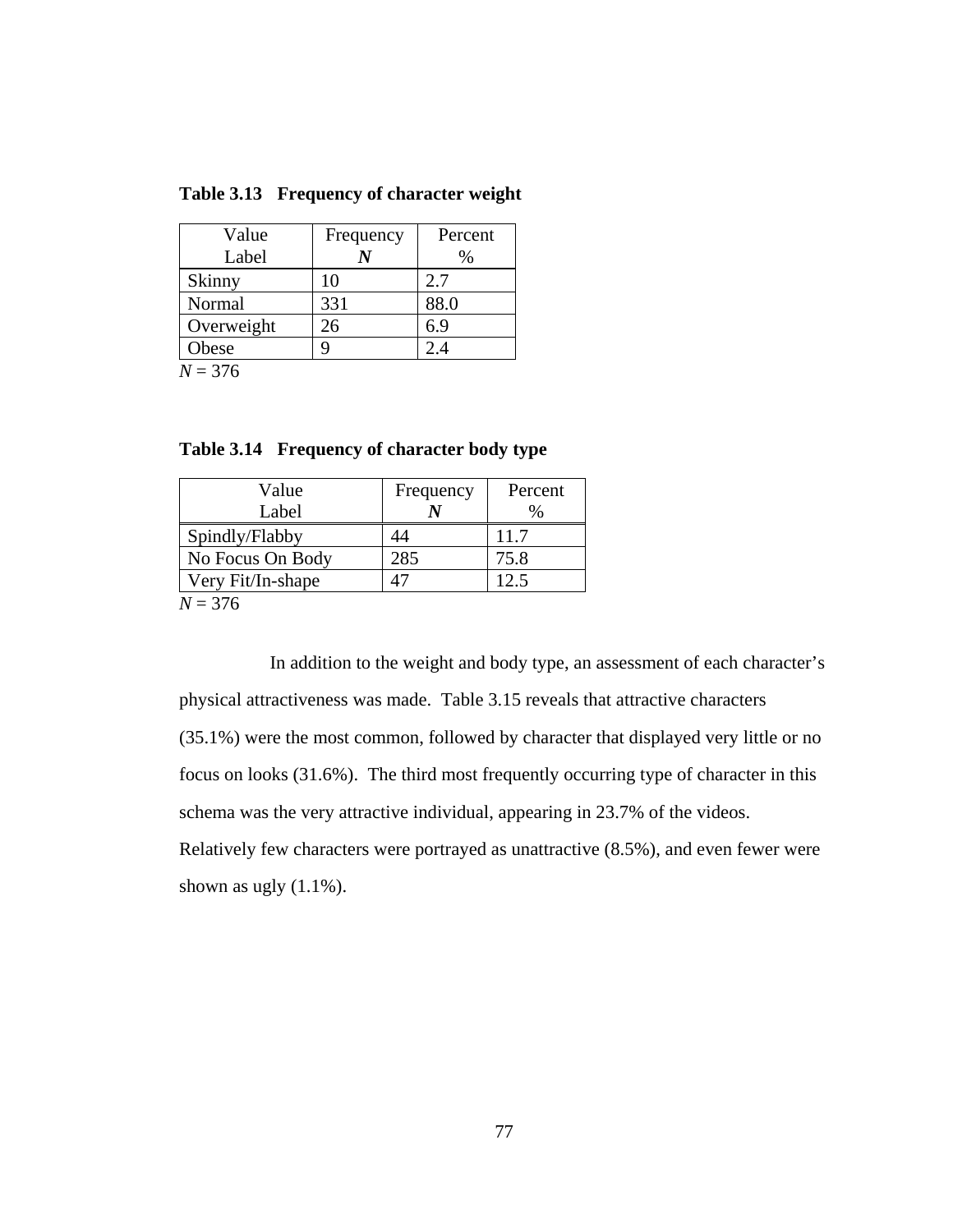| Frequency | Percent |
|-----------|---------|
|           | %       |
|           | 1.1     |
| 32        | 8.5     |
| 119       | 31.6    |
| 132       | 35.1    |
| 89        | 23.7    |
|           |         |

**Table 3.15 Frequency of character physical attractiveness** 

 $N = 376$ 

An assessment was also made about the type of clothing that characters wore in the videos, as seen in Table 3.16. More specifically, each character's clothing was examined to determine how sexy that clothing appeared to be. Most characters (70.5%) appeared in neutral clothing, followed by characters that appeared in somewhat sexy clothing (23.7%). Only 5.9% of the 376 characters in the regular portion of the sample appeared in very sexy clothing and no characters were completely nude.

**Table 3.16 Frequency of character clothing levels** 

| Value         | Frequency | Percent |
|---------------|-----------|---------|
| Label         |           | %       |
| Neutral       | 265       | 70.4    |
| Somewhat Sexy | 89        | 23.7    |
| Very Sexy     | 22        | 5.9     |
| Nudity        |           | 0.0     |
| $N = 376$     |           |         |

Additional assessments were made if characters appeared in somewhat or very sexy clothing, see table 3.17 for details. More specifically, it was determined what type sexy clothing each character wore within the video. Woman appearing in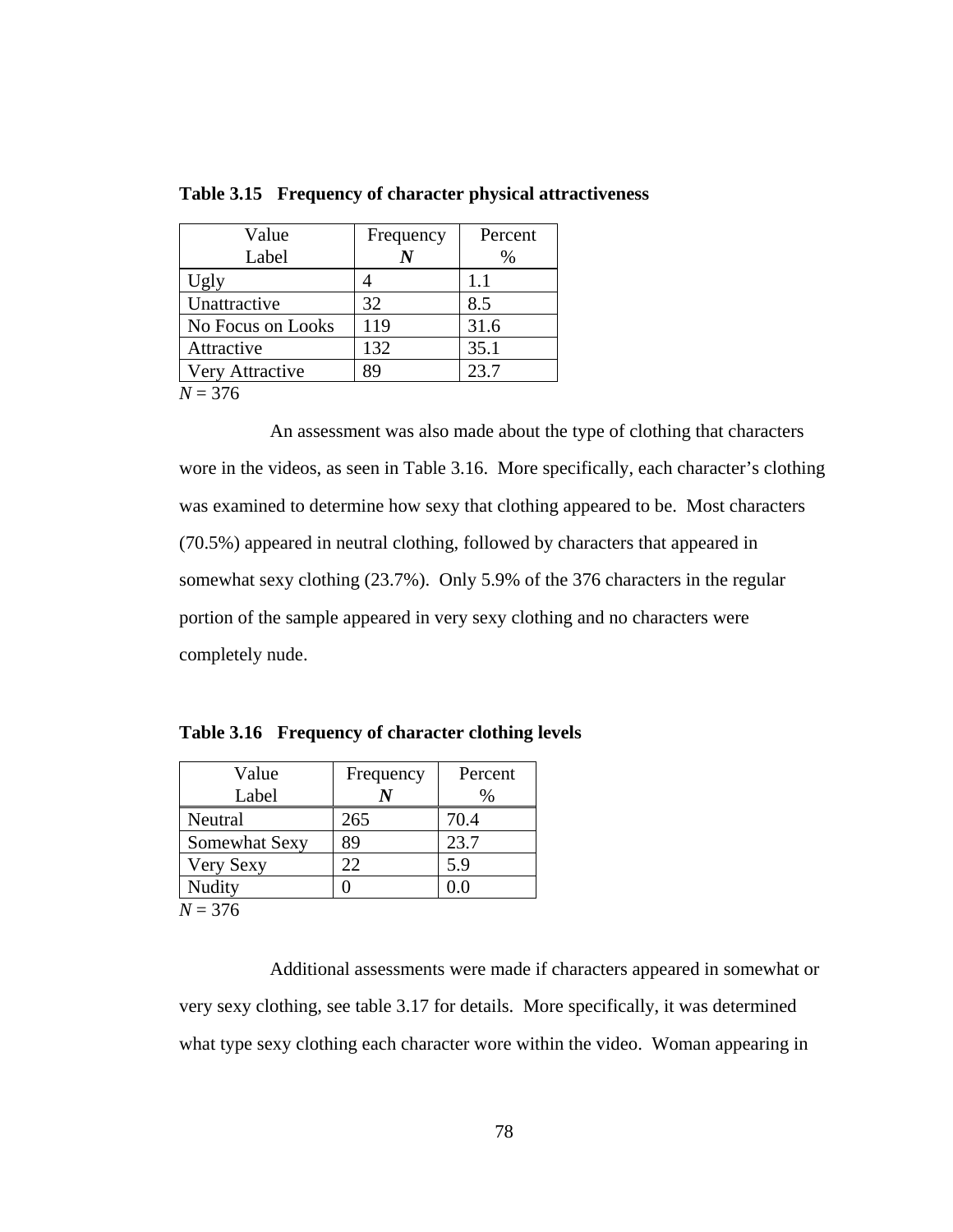open shirts (display of heavy cleavage/exposed midriff) was the most common character clothing type (13.6%). Men in open shirts were next, appearing in 8.5% of the videos, followed by woman in hot pants (5.6%), defined as woman in particularly short/revealing pants or skirt. Woman who appeared in clothing with undergarments partially or totally exposed were seen in 5.3% of the sample and men in bathing suits or no shirt appeared in 5.1% of the videos. All other types of clothing appeared in less than 2% of the sample, including women in undergarments (1.9%).

| Value                            | Frequenc          | Percent   |
|----------------------------------|-------------------|-----------|
| Label                            |                   | $\%$      |
|                                  | $\boldsymbol{N}$  |           |
| Man with open shirt              | 32                | 8.5       |
| Woman with open shirt            | 51                | 13.6      |
| Man in hot pants                 | $\mathbf{\Omega}$ | 0.0       |
| Woman in hot pants               | 21                | 5.6       |
| Man with no shirt                | 19                | 5.1       |
| Woman in bathing suit            | 6                 | 1.6       |
| Man with undergarments exposed   | $\overline{2}$    | $.5\,$    |
| Woman with undergarments exposed | 20                | 5.3       |
| Man in undergarments             |                   | $\cdot$ 3 |
| Woman in undergarments           |                   | 1.9       |
| Partial Nudity (male/female)     |                   | .3        |
| Total Nudity (male/female)       |                   | .3        |

**Table 3.17 Frequency of character clothing types** 

 $N = 376$ 

### **3.6 Wallpaper Character Descriptive Information**

In addition to the regular character analysis in this study, an examination of wallpaper characters was conducted. Wallpaper characters are defined as the group of people who make up the moving and living background, and provide a sort of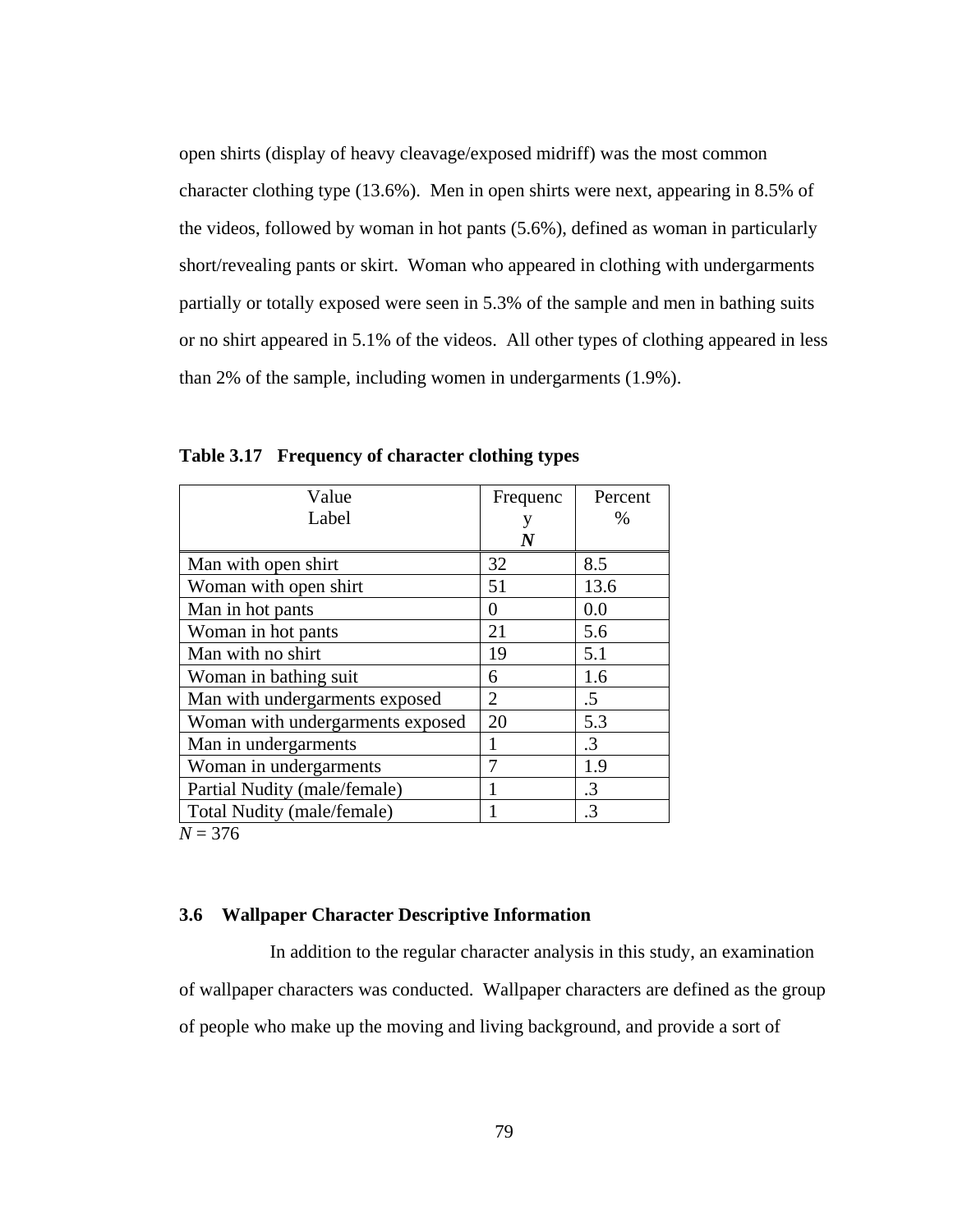human wallpaper or breathing visual backdrop in the video. This examination yielded a total of 104 wallpaper characters, as 16 of the 120 videos in the sample did not have wallpaper characters they were excluded from this portion of the analysis.

Table 3.18 presents the distribution of the wallpaper characters in terms of their ethnic background. African-American wallpaper characters appeared most often in the sample (41.3%), followed by whites (35.6%). If the background was made up of a good mix of whites, African-Americans, and/or other ethnicities (where an obvious majority could not be determined) that video's wallpaper characters were coded as mixed. Mixed videos occurred in 23.1% of the 104 videos that had wallpaper characters.

| Value            | Frequency | Percent |
|------------------|-----------|---------|
| Label            |           | $\%$    |
| White            | 37        | 35.6    |
| African-American | 43        | 41.3    |
| Hispanic         |           | 0.0     |
| Asian            |           | 0.0     |
| Mixed            | 24        | 23.1    |

**Table 3.18 Frequency of wallpaper character ethnic background** 

 $N = 104$ 

Table 3.19 displays the distribution of the wallpaper characters in terms of their gender demarcations. Mixed gender orientation was by far the most common (70.2%) type of wallpaper character, and male wallpapers (16.3%) were slightly more common than wallpapers made up of a female majority (13.5%).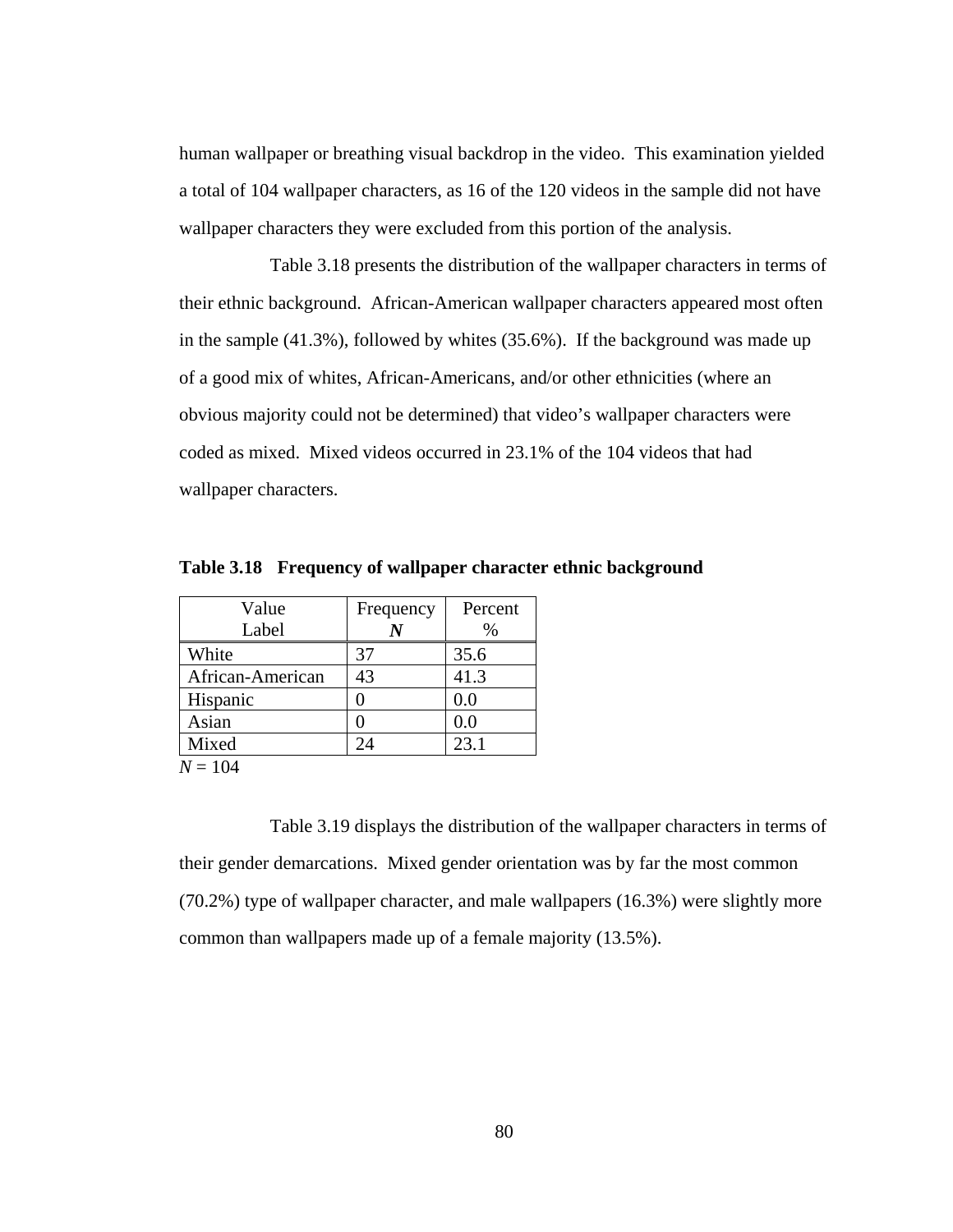| Value     | Frequenc | Percent |
|-----------|----------|---------|
| Label     |          | %       |
|           |          |         |
| Male      | 17       | 16.3    |
| Female    | 14       | 13.5    |
| Mixed     | 73       | 70.2    |
| $N = 104$ |          |         |

**Table 3.19 Frequency of wallpaper character gender** 

Table 3.20 displays the breakdown of the types of clothing worn by wallpaper characters. As the table shows, wallpaper characters appeared in neutral clothing (54.8%) for just over half of the videos. Somewhat sexy clothing was the next most common type of clothing for wallpaper characters (35.6%), followed by very sexy clothing making up the remaining 9.6% of the 104 videos in the sample. A comparison of the wallpaper characters to the regular characters shows that somewhat sexy and very sexy clothing were displayed more frequently on wallpaper characters than on regular characters.

|  |  |  |  | Table 3.20 Frequency of wallpaper character clothing levels |
|--|--|--|--|-------------------------------------------------------------|
|--|--|--|--|-------------------------------------------------------------|

| Value         | Frequency | Percent |
|---------------|-----------|---------|
| Label         |           | $\%$    |
| Neutral       | 57        | 54.8    |
| Somewhat Sexy | 37        | 35.6    |
| Very Sexy     | 10        | 9.6     |
| Nudity        |           | 0.0     |
| $N = 104$     |           |         |

Additional assessments were made if wallpaper characters appeared in somewhat or very sexy clothing, see Table 3.21 for details. More specifically, it was determined what type sexy clothing the average background character wore within the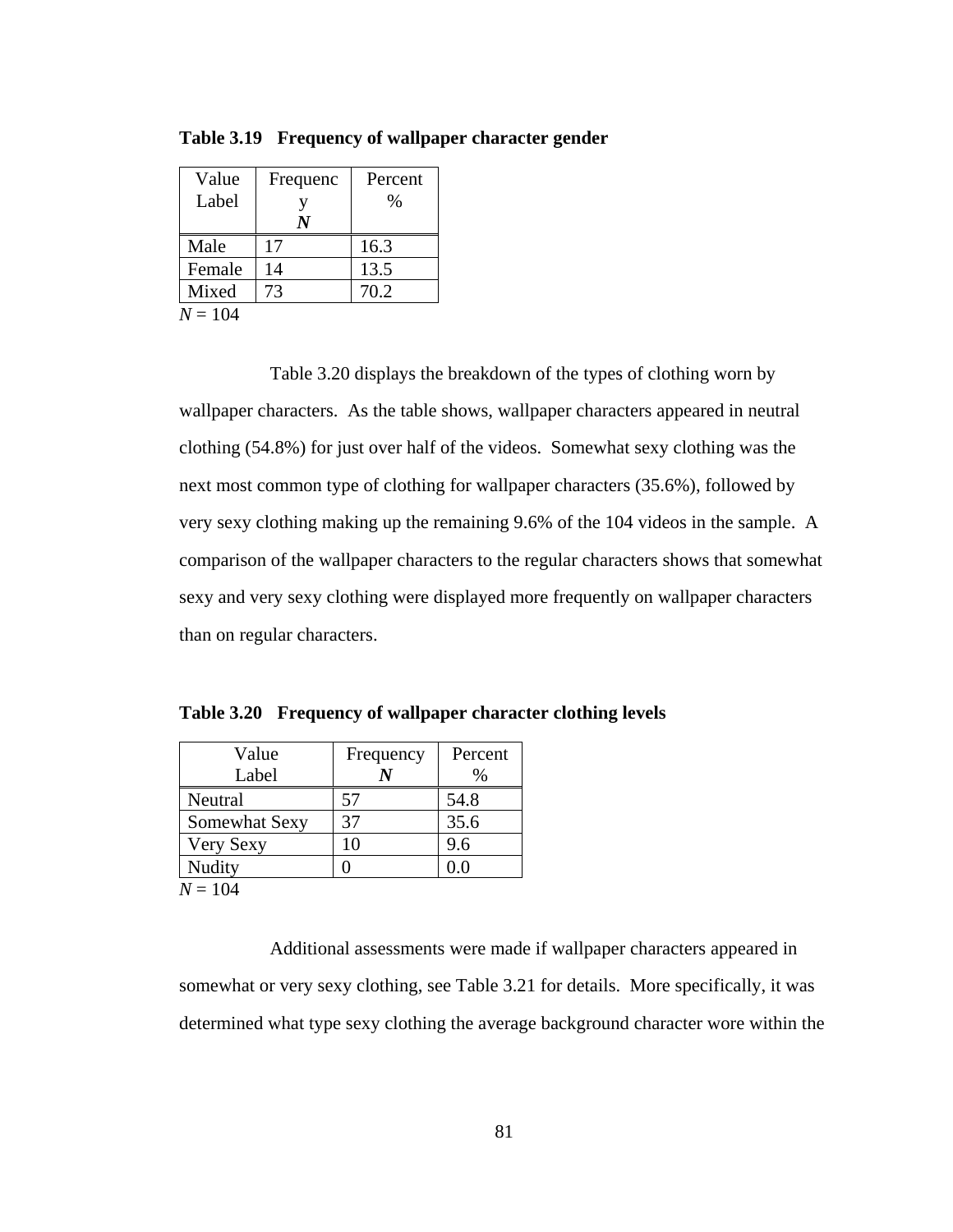video. Similar to the results found in the examination of regular characters, women who appeared in open shirts (display of heavy cleavage/exposed midriff) were the most common (38.5%). The second most common type of wallpaper character clothing was the appearance of females in hot pants (26.0%), followed by women who appeared in clothing with undergarments partially or totally exposed (14.4%). Women in bathing suits appeared in 7.7% of the videos, and men in open shirts and men with no shirts each appeared in 6.7% of the sampled videos. All other types of clothing appeared in less than 5% of the sample, including women in undergarments (3.8%).

| Value                            | Frequenc | Percen |
|----------------------------------|----------|--------|
| Label                            |          |        |
|                                  | N        | $\%$   |
| Men with open shirts             | 7        | 6.7    |
| Women with open shirts           | 40       | 38.5   |
| Men in hot pants                 | 0        | 0.0    |
| Women in hot pants               | 27       | 26.0   |
| Men with no shirts               | 7        | 6.7    |
| Women in bathing suits           | 8        | 7.7    |
| Men with undergarments exposed   | 0        | 0.0    |
| Women with undergarments exposed | 15       | 14.4   |
| Men in undergarments             | 0        | 0.0    |
| Women in undergarments           | 4        | 3.8    |
| Partial Nudity (male/female)     | 0        | 0.0    |
| Total Nudity (male/female)       | 3        | 2.9    |

**Table 3.21 Frequency of wallpaper character clothing types** 

#### **3.7 Hypotheses**

**H1**: The presence of sexual content and imagery has significantly increased in music videos since the 1980s and 1990s.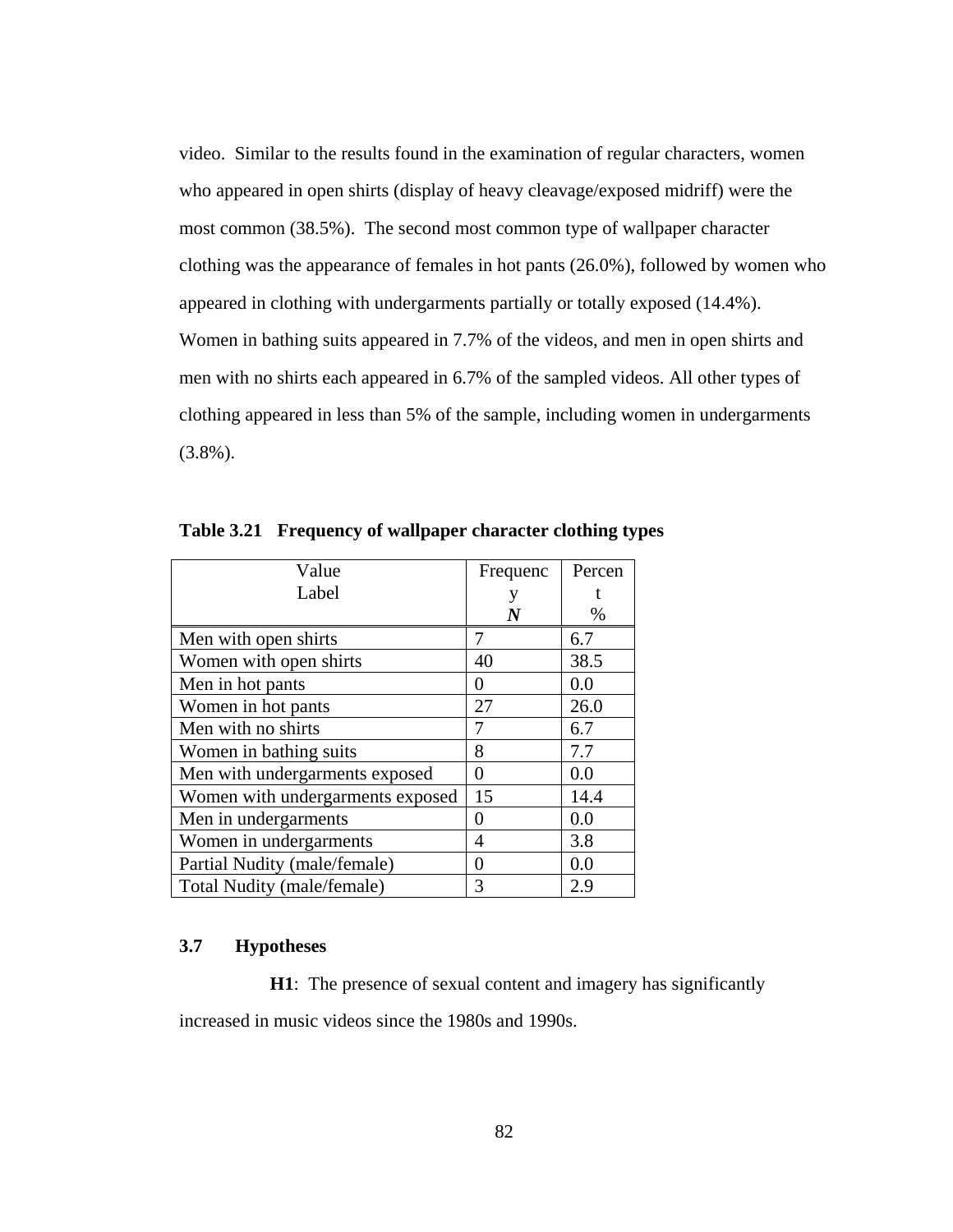This hypothesis was supported. Four studies from the 1980s and 90s (Baxter et al., 1985; Brown & Campbell, 1986; Gow, 1996; McKee & Pardun, 1996) found an average of 47% of the videos they sampled contained some form of sexual content. The Sherman and Dominick (1986) study was omitted from this analysis as it excluded performance videos making its sample not comparable to the current one. The current study found sexual content in 73% of the videos sampled. This percentage was significantly higher than the percentage found in the earlier studies. Videos from 2004/2005 have significantly more sexual content than videos from the 1980s and 1990s:  $\chi^2$  (1, *N* = 537) = 22.52, *p* < .001.

Additional support for the first hypothesis was found when data from the current study was compared to two past studies (Gow, 1996; Sherman & Dominick, 1986) that used similar scales to the one used in this study (Silverman et al., 1978; Silverman et al., 1979). Sherman and Dominick (1986) reported videos that contained some form of sexual content averaged 4.8 sexual acts per video. Gow (1996) reported videos that contained some form of sexual content averaged 3.9 sexual acts per video. In the current study, videos that contained some form of sexual content averaged 14.0 sexual acts per video. Once again, the number of sexual acts per music video has significantly increased since the 1980s and 1990s:  $\chi^2$  (2, *N* = 212) = 7.10, *p* < .01.

**H2**: Traditionally African-American genres of music videos (i.e., hiphop, rhythm and blues) will feature more sexual content than traditionally white genres (i.e., rock, alternative, country, pop).

This hypothesis was supported. Overall, African-American genres depicted significantly more sexual content than white genres. The 64 videos that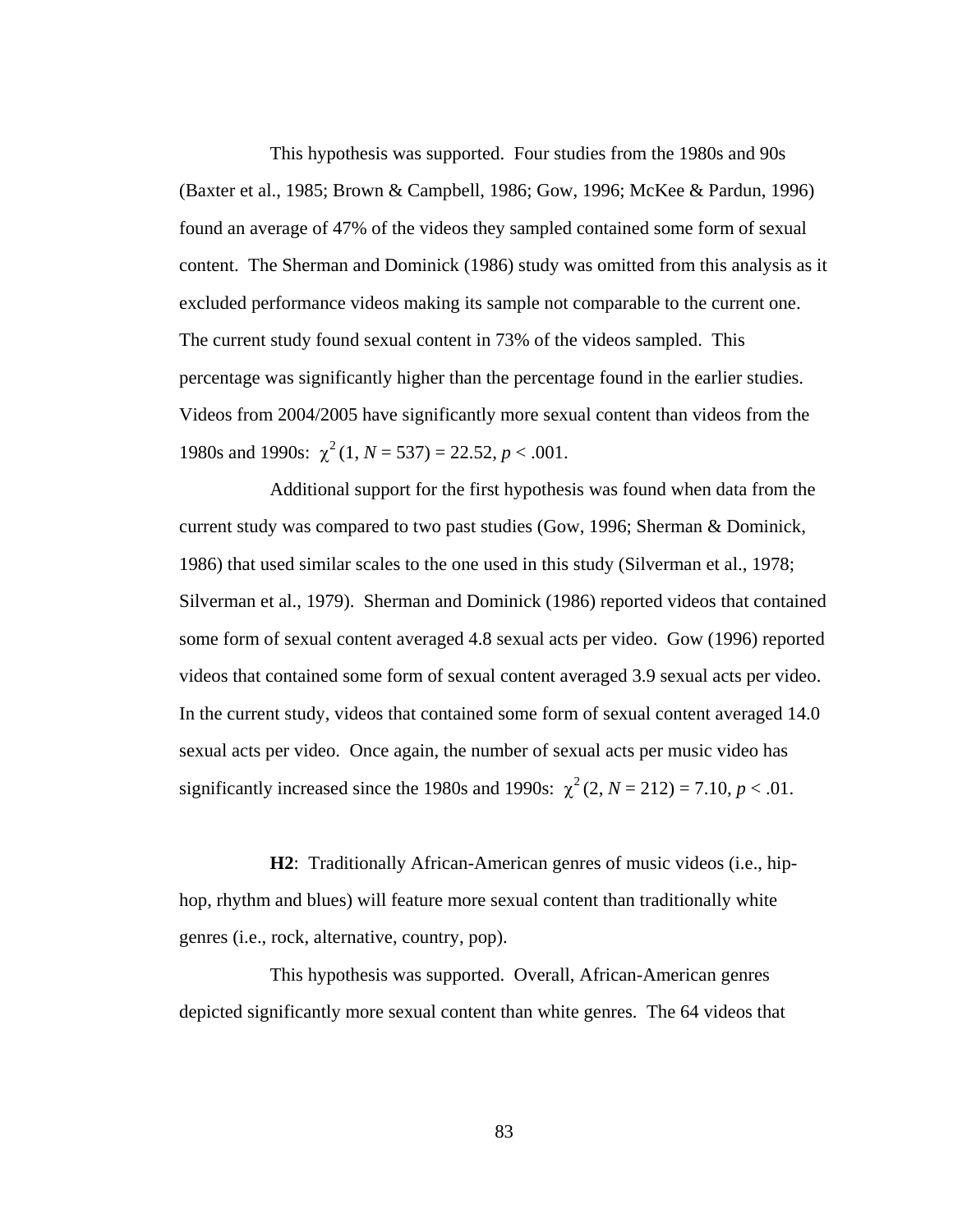featured traditionally white genres depicted a mean score of 9.16 sexual acts (*SD* = 25.55), which was significantly lower than 48 videos that featured traditionally African-American genres: *M* = 38.77, SD = 47.52, *t*(112) = 3.92, *p* < .001. Additional analyses also support H2 as Table 3.22 reveals.

| Type Of Behavior            | African American<br>M | White<br>$\boldsymbol{M}$ | t    | Sig. |
|-----------------------------|-----------------------|---------------------------|------|------|
| <b>Sexual Content</b>       | 38.77                 | 9.16                      | 3.92 | .000 |
| Gow Sex                     | 53.15                 | 22.17                     | 2.66 | .010 |
| Sherman and Dominick        | 53.15                 | 22.17                     | 2.66 | .010 |
| Jones Sex                   | 46.54                 | 14.36                     | 3.97 | .000 |
| <b>Nonsexual Behaviors</b>  | 15.04                 | 13.89                     | 0.18 | .855 |
| <b>Ordinary Sex</b>         | 38.40                 | 8.58                      | 4.00 | .000 |
| <b>Homosexual Behaviors</b> | 0.06                  | 0.13                      | 0.57 | .571 |
| Discouraged Sex             | 0.31                  | 0.45                      | 0.32 | .749 |

**Table 3.22 Genre Comparison of Sexual Content** 

There were other significant differences when African-American genres were compared to white genres. Because one interest of this study is replication, African-American and white videos were also compared using sexual content categories found in prior research (Gow, 1996; Jones, 1996; Sherman, & Dominick, 1986). Additionally, significant differences were found between African-American and white genres in the frequency of depiction of ordinary sex in music videos. There were, however, no differences between African-American and white genres in depicting nonsexual, homosexual, and discouraged sexual behaviors.

**H3**: African-American characters in music videos will be more likely to dress in provocative clothing than whites and other ethnicities.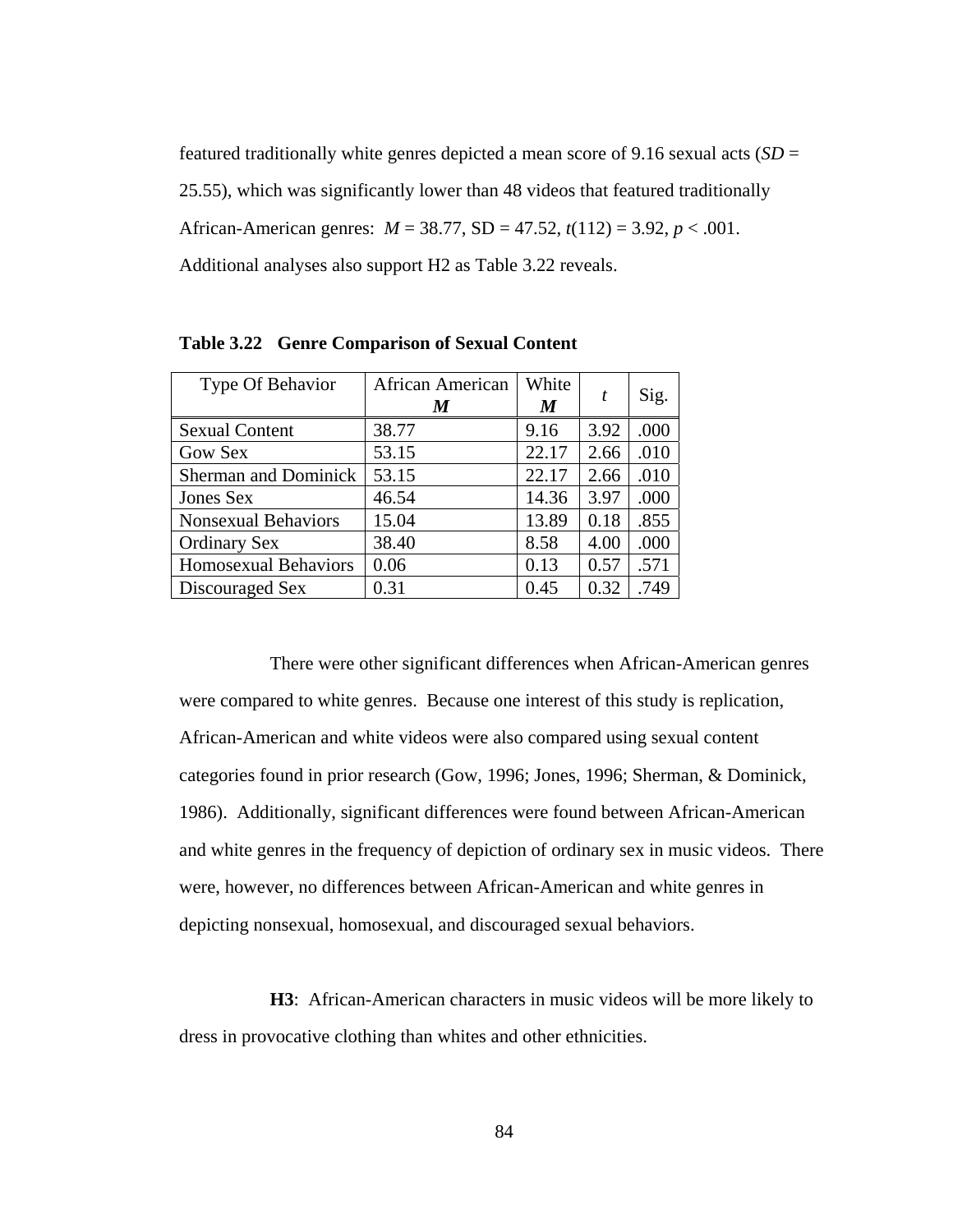Table 3.23 reveals that there was no support for this hypothesis. African-American characters did not appear in sexy clothing more often than whites or other ethnicities.

| Sexy Clothing |       | Total<br>N       |
|---------------|-------|------------------|
| 36.3%         | 63.7% | 135              |
| 24.7%         | 75.3% | 215              |
| 34.6%         | 65.4% | 26               |
| 111           | 265   | 376              |
|               |       | Nonsexy Clothing |

**Table 3.23 Crosstabulation of race of character by type of clothing** 

 $\chi^2$  (4, *N* = 376) = 6.31, *p* = .177

Analyses of the clothing worn by wallpaper characters offer some support for the third hypothesis, however. Table 3.24 shows that African-American wallpaper characters appeared in sexy clothing significantly more often than white wallpaper characters or mixed wallpaper characters. In fact, African-American wallpaper characters were almost three times more likely to appear in sexy clothing than they were in nonsexy clothing, and almost three times more likely to appear in sexy clothing than white wallpaper characters.

**Table 3.24 Crosstabulation of race of wallpaper character by type of clothing** 

| Race             |       | Sexy Clothing   Nonsexy Clothing | Total<br>N |
|------------------|-------|----------------------------------|------------|
| African-American | 69.8% | 30.2%                            | 43         |
| White            | 27.0% | 73.0%                            | 37         |
| Mixed            | 29.2% | 70.8%                            | 24         |
| Total            |       |                                  | 104        |

 $\chi^2$  (2, *N* = 104) = 17.90, *p* < .001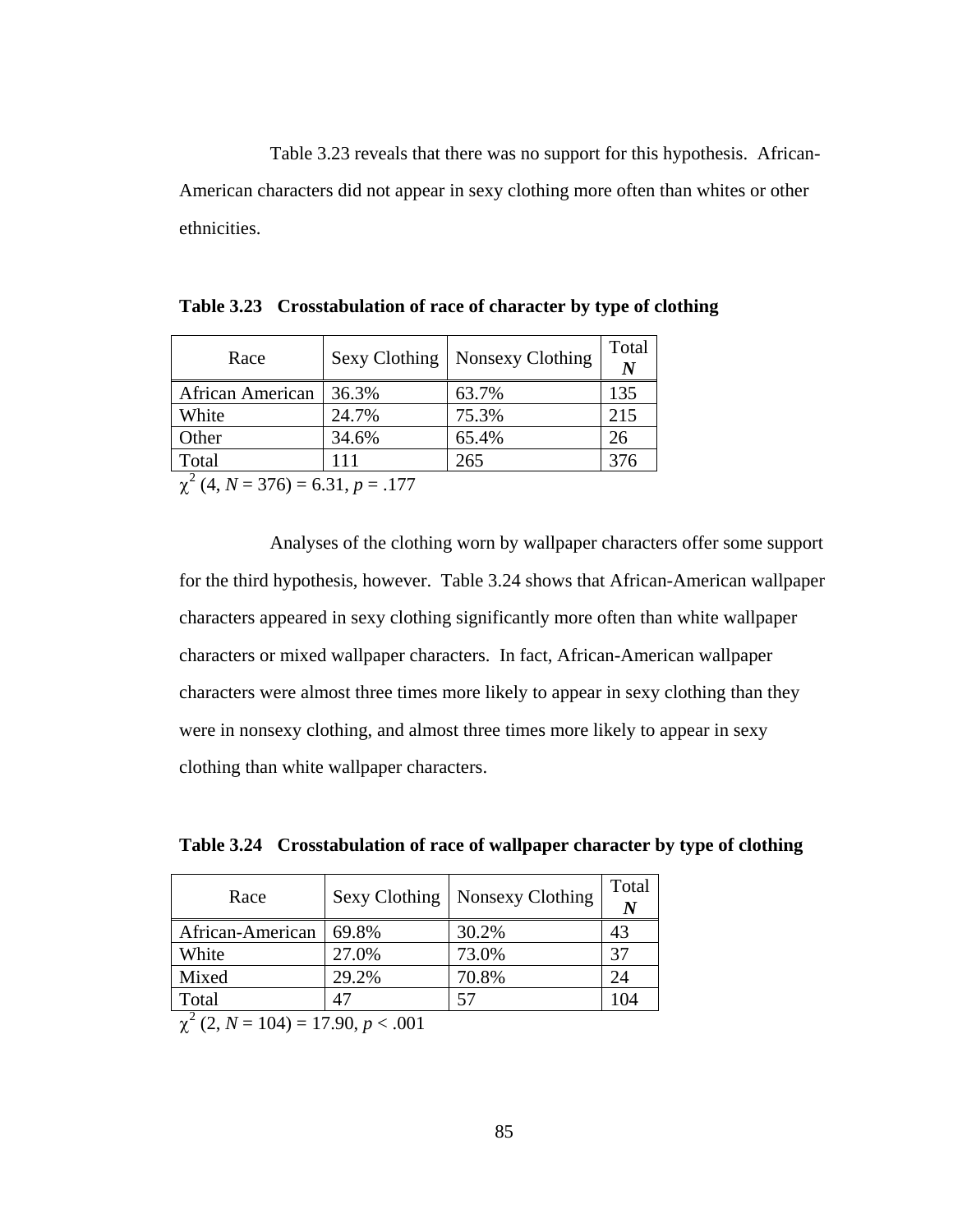**H4**: Female characters will be more likely than male characters to be portrayed as having fit and beautiful bodies.

There was some support for this hypothesis. Female characters exhibited significantly more fit and muscular bodies than male characters, and also exhibited slightly lower observed body weights than male characters. The 112 female characters had a mean score of 2.09 on the character body type scale  $(SD = 0.48)$ , which was significantly higher than the 264 male characters:  $M = 1.97$ ,  $SD = 0.50$ ,  $t(376) = 2.13$ ,  $p < .05$ . The 112 female characters, however, did not weigh less (*M* = 2.05, *SD* = 0.26) than the 264 male characters: *M* = 2.11, *SD* = 0.48, *t*(376) = 1.36, *p*  $=.176.$ 

**Table 3.25 Gender comparison of body types and weights** 

|           | М    | Male Female<br>М |      | Sig. |
|-----------|------|------------------|------|------|
| Body Type | 1.97 | 2.09             | 2.13 | .037 |
| Weight    | 2.11 | 2.05             | 1.36 | .176 |

**H5**: Female characters will be more likely than male characters to rate higher on the physical attractiveness scale.

This hypothesis was supported. Female characters were seen as significantly more physically attractive than male characters. The 112 female characters had a mean score of 4.35 on the physical attractiveness scale  $(SD = 0.73)$ , which was significantly higher than the 264 male characters:  $M = 3.45$ ,  $SD = 0.91$ ,  $t(376) = 10.07, p < .001.$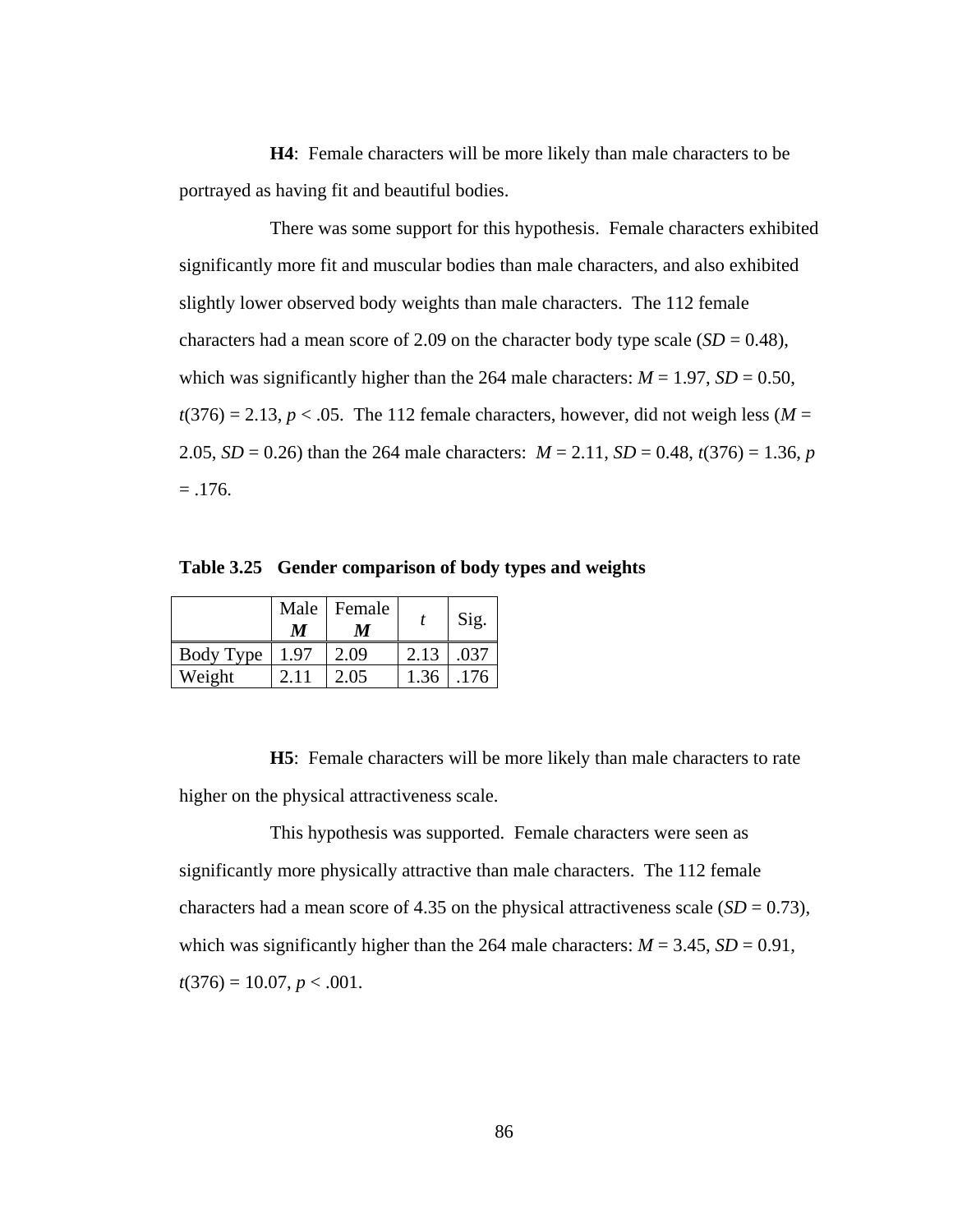|                            | M    | Male Female |       | Sig. |
|----------------------------|------|-------------|-------|------|
| Physical<br>Attractiveness | 3.45 | 4.35        | 10.07 | 000  |

**Table 3.26 Gender comparison of physical attractiveness** 

**H6**: Female characters will be more likely than male characters to be seen in skimpy or sexy clothing.

Table 3.27 reveals that this hypothesis was supported. Female characters appeared in sexy clothing significantly more often than male characters.

**Table 3.27 Crosstabulation of gender of character by type of clothing** 

|             |       | Gender   Sexy Clothing   Nonsexy Clothing | Total<br>$\boldsymbol{N}$ |
|-------------|-------|-------------------------------------------|---------------------------|
| Male        | 17.8% | 82.2%                                     | 264                       |
| Female      | 57.1% | 42.9%                                     | 112                       |
| Total       | 265   | 111                                       | 376                       |
| $2\sqrt{2}$ |       |                                           |                           |

 $\chi^2$  (1, *N* = 376) = 58.49, *p* < .001

Additional support for H6 is revealed by taking a look at the type of clothing worn by wallpaper characters and comparing it to the gender makeup of those characters. Table 3.28 shows that female wallpaper characters appeared in sexy clothing significantly more often than male wallpaper characters or mixed wallpaper characters. In fact, female wallpaper characters were six times more likely to appear in sexy clothing than they were in nonsexy clothing, and almost six times more likely to appear in sexy clothing than their male counterparts.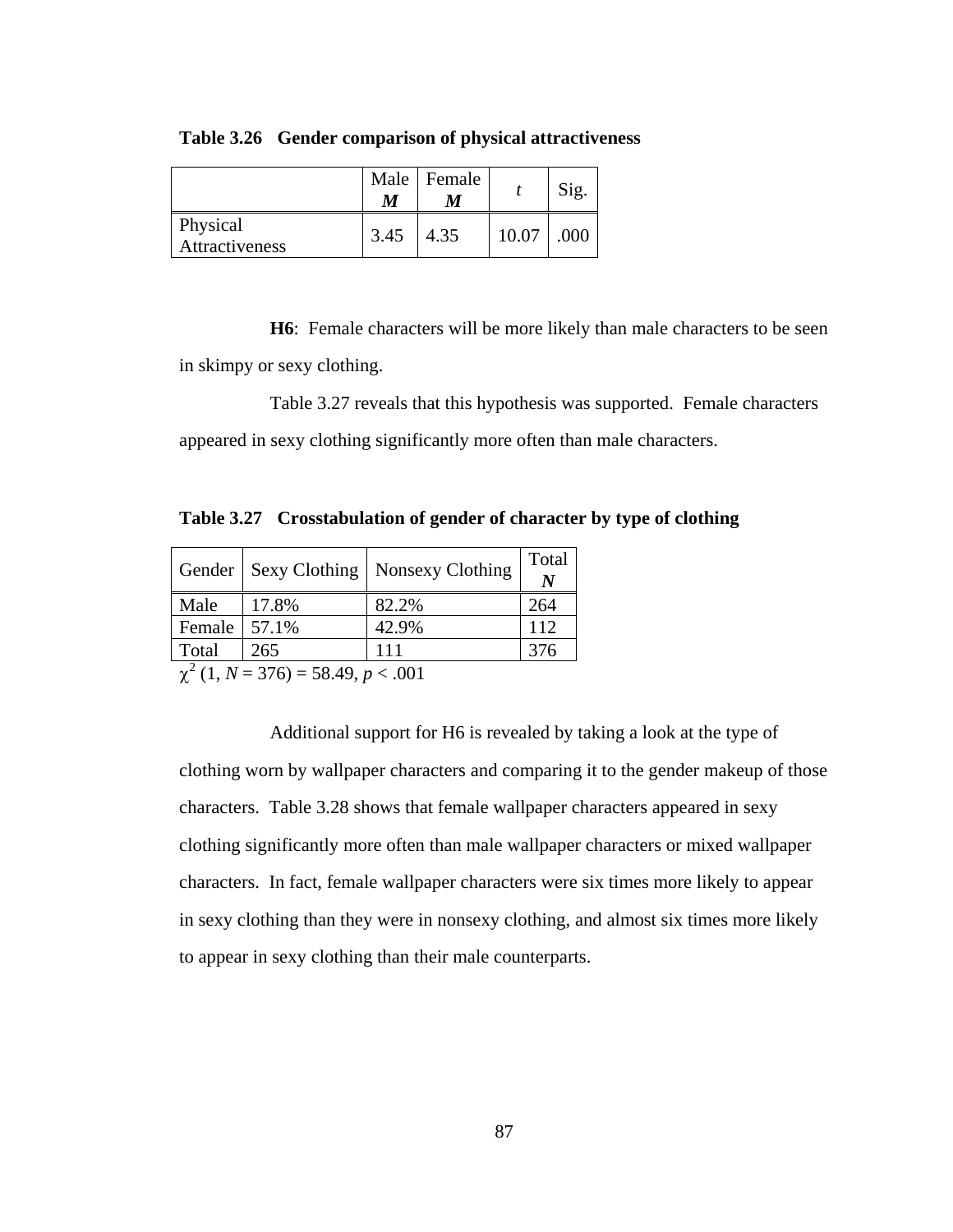|        |       | Gender   Sexy Clothing   Nonsexy Clothing | Total |
|--------|-------|-------------------------------------------|-------|
| Male   | 11.8% | 88.2%                                     |       |
| Female | 85.7% | 14.3%                                     | 14    |
| Mixed  | 54.8% | 45.2%                                     | 73    |
| Total  | 57    |                                           | 104   |

**Table 3.28 Crosstabulation of gender of wallpaper characters by type of clothing** 

 $\chi^2$  (2, *N* = 104) = 16.95, *p* < .001

**H7**: Female characters will be more likely than male characters to be seen as sexual objects by being more likely than male characters to be the object of another's gaze.

Table 3.29 reveals that this hypothesis was supported. Female characters appeared as the object of another character's gaze significantly more often than male characters.

| Gender | Gaze<br>Occurred | Gaze Did Not Occur | Total<br>N |
|--------|------------------|--------------------|------------|
| Male   | 26.9%            | 73.1%              | 264        |
| Female | 53.6%            | 46.4%              | 112        |
| Total  |                  | 245                |            |

**Table 3.29 Crosstabulation of gender of character by object of gaze** 

 $\chi^2$  (1, *N* = 376) = 24.65, *p* < .001

**H8**: Provocative dress (skimpy and sexy clothing) will be significantly more prevalent in music videos than it was in the 1980s.

This hypothesis was supported. This hypothesis was tested by comparing data from a past content analysis of music videos (Sherman & Dominick, 1986) to data from the current study. More specifically, the frequency of characters found in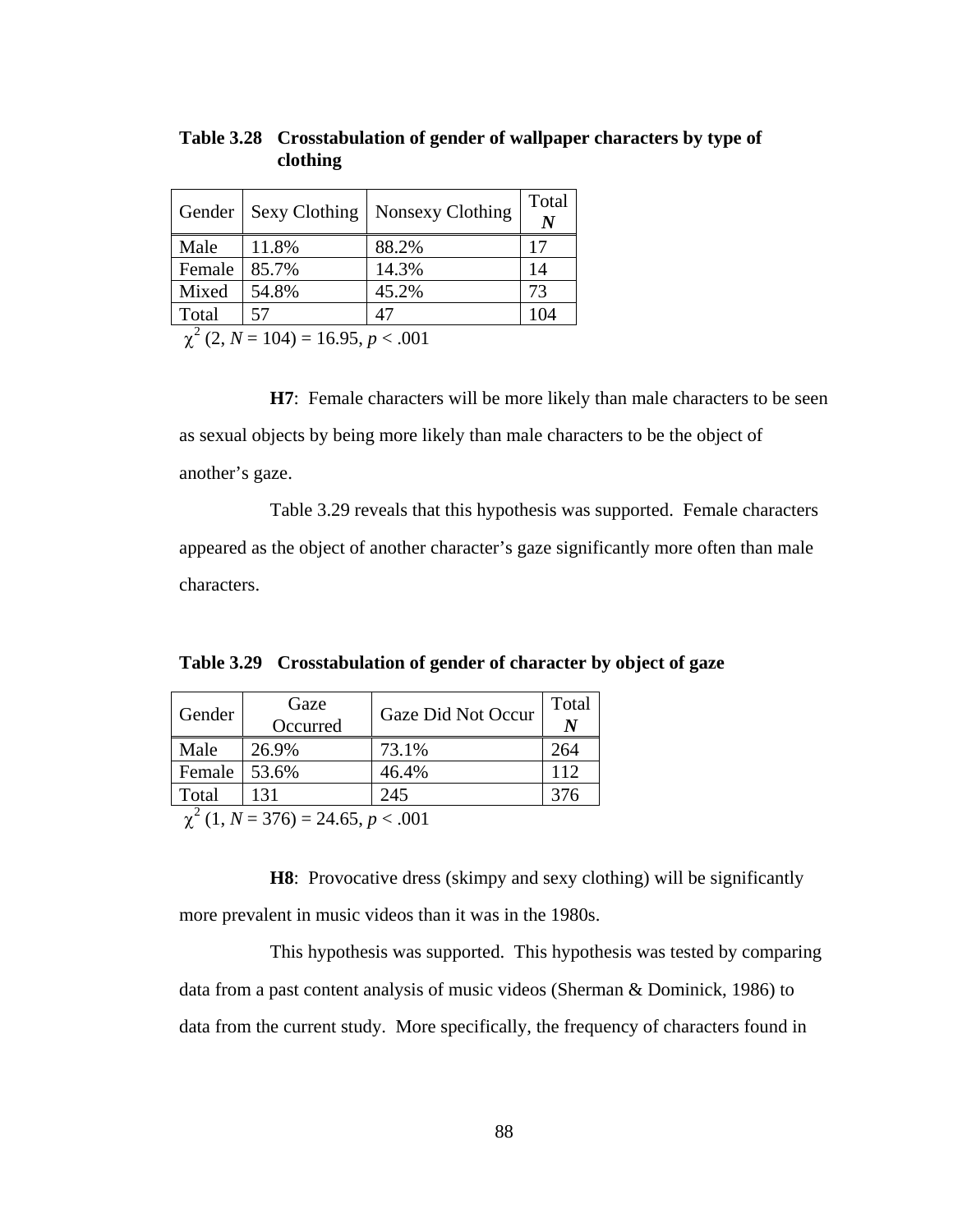Sherman and Dominick's (1986) provocative clothing category was compared to the frequency of characters found in skimpy/sexy clothing in the current study. A simple chi-square test revealed that there was a significant difference between the frequency of characters dressed in provocative clothing in music videos in the 1980s and the frequency of characters dressed in provocative clothing (called skimpy/sexy clothing) in music videos in 2004/2005:  $\chi^2$  (1, *N* = 919) = 4.40, *p* < .05. The frequency of characters in provocative clothing (called skimpy/sexy clothing in the current study) has significantly increased since the 1980s.

### **Table 3.30 Crosstabulation of the frequency of provocative clothing in music videos from the 1980s with the frequency of provocative clothing in music videos from 2004/2005**

|                         | Sherman & Dominick | Current<br>Study |
|-------------------------|--------------------|------------------|
| Provocative<br>Clothing | 23.2%              | 29.5%            |
| $\sim$                  |                    |                  |

 $\chi^2$  (1, *N* = 919) = 4.40, *p* < .05

**H9**: Suggested nudity will be significantly more prevalent in music videos than it was in the 1980s.

This hypothesis was not supported. This hypothesis was tested by comparing data from a past content analysis of music videos (Vincent et al., 1987) to data from the current study. More specifically, frequency of videos that featured suggested nudity was compared to the frequency videos that featured characters found in very sexy clothing in the current study. A simple chi-square test revealed that there was no significant difference between the frequency of suggested nudity in music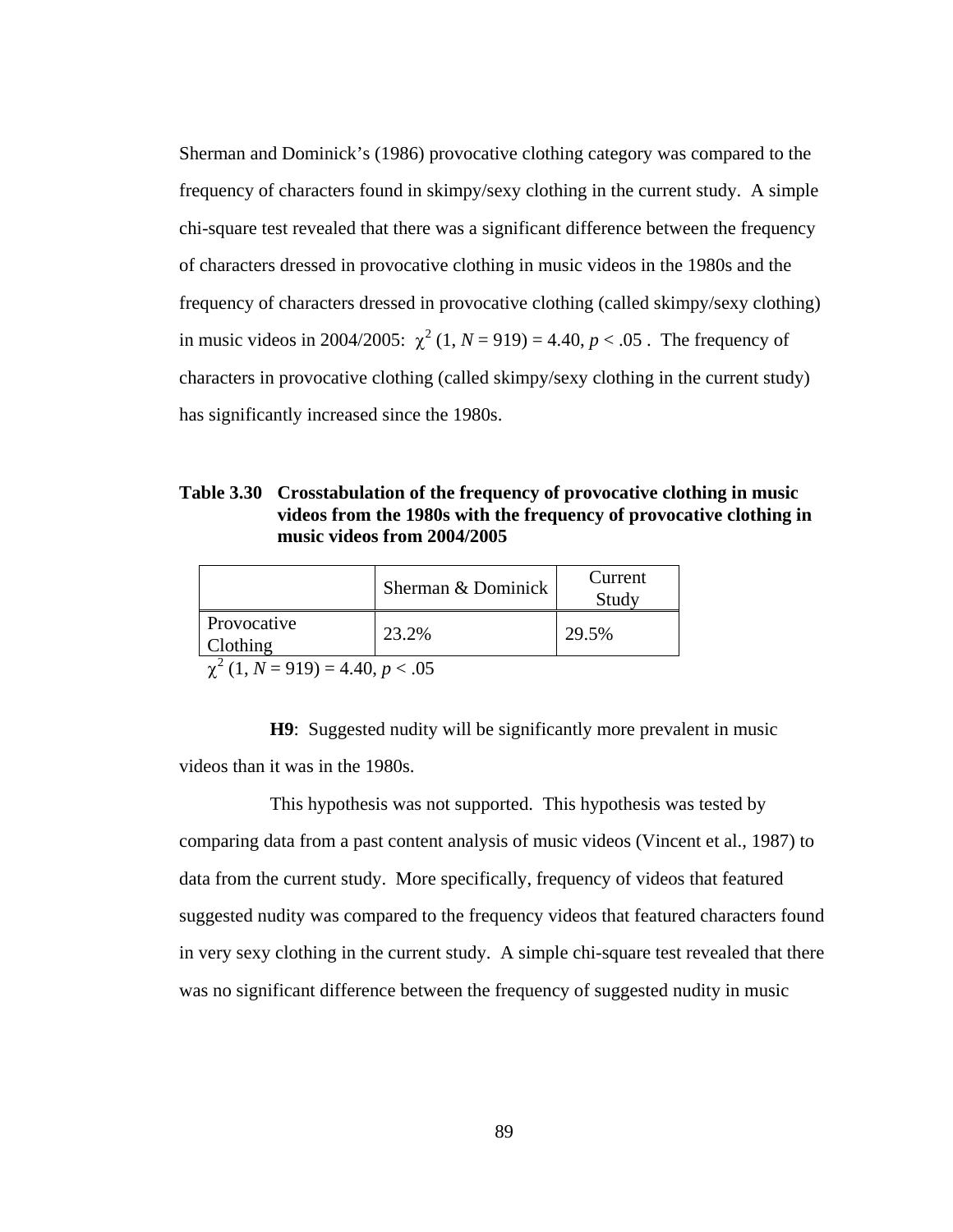videos in the 1980s and the frequency of very sexy clothing in music videos in 2004/2005:  $\chi^2$  (1, *N* = 230) = 1.46, *p* < .30.

To ensure that this data is interpreted accurately and fairly, one detail about the Vincent et al. (1987) study might be worth noting here. Vincent et al. (1987) removed from their sample (and thus their data analysis) videos that they saw as "live performance types without a storyline" (p. 751). This delineation was not made in the current study, nor was it made in the majority of past music video content analyses. When one considers that Vincent et al. (1987) removed 190 of 300 videos from their original sample (leaving them with a sample of 110 videos) it should be obvious that this had some effect on the percentage of videos that made use of suggested nudity, the type of clothing in question in the current hypothesis. While live performance videos might be less common now then they were in the 1980s, they do still exist. One might be able to assume that if the same sample adjustments were made in the current study, the percentage difference between the Vincent study and the current study would have been a significant one in the predicted direction.

**Table 3.31 Crosstabulation of the frequency of suggested nudity in music videos from the 1980s with the frequency of very sexy clothing in music videos from 2004/2005** 

|                                                | Vincent et<br>аı. | Current<br>Study |
|------------------------------------------------|-------------------|------------------|
| Suggested Nudity/Very Sexy Clothing            | 9.2%              | $4.2\%$          |
| $\gamma^2$ (1 $N = 220$ ) = 1.46 $n \times 20$ |                   |                  |

 $\chi^2$  (1, *N* = 230) = 1.46, *p* < .30

**H10**: Highly seductive clothing will be significantly more prevalent in music videos than it was in the 1980s.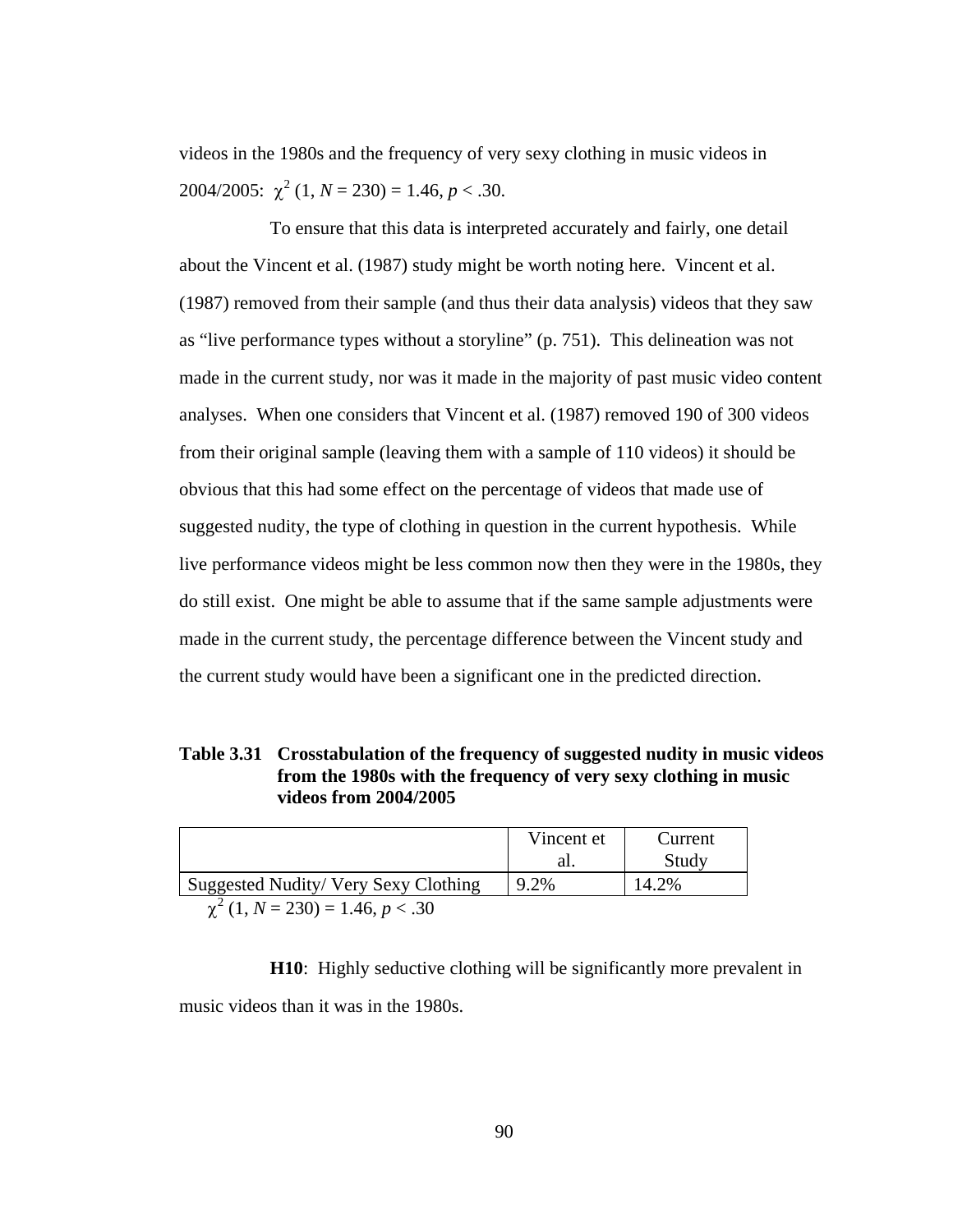This hypothesis was supported. This hypothesis was tested by comparing data from a past content analysis of music videos (Vincent et al., 1987) to data from the current study. More specifically, frequency of characters found in Vincent et al.'s (1987) highly seductive clothing category was compared to the frequency of characters found in somewhat sexy clothing in the current study. A simple chi-square test revealed that there was a significant difference between the frequency of characters dressed in highly seductive clothing in music videos in the 1980s and the frequency of characters dressed in somewhat sexy clothing in music videos in 2004/2005:  $\chi^2$  (1, *N* = 230) = 4.71, *p* < .05. The frequency of characters in highly seductive clothing (called somewhat sexy clothing in the current study) has significantly increased since the 1980s.

**Table 3.32 Crosstabulation of the frequency of highly seductive clothing in music videos from the 1980s with the frequency of somewhat sexy clothing in music videos from 2004/2005** 

|                                          | Vincent et<br>aı. | Current<br>Studv |
|------------------------------------------|-------------------|------------------|
| Highly Seductive/ Somewhat Sexy Clothing | 38<br>7%          | 3.3%             |
| $200 \times 471 = 205$<br>$\lambda T$    |                   |                  |

 $\chi^2$  (1, *N* = 230) = 4.71, *p* < .05

**H11**: Appearance of women in undergarments will be significantly more prevalent in music videos than it was in the 1980s.

This hypothesis was not supported. This hypothesis was tested by comparing data from a past content analysis of music videos (Vincent et al., 1987) to data from the current study. More specifically, the frequency of female characters found undergarments in Vincent et al.'s (1987) study was compared to the frequency of female characters found in undergarments in the current study. A simple chi-square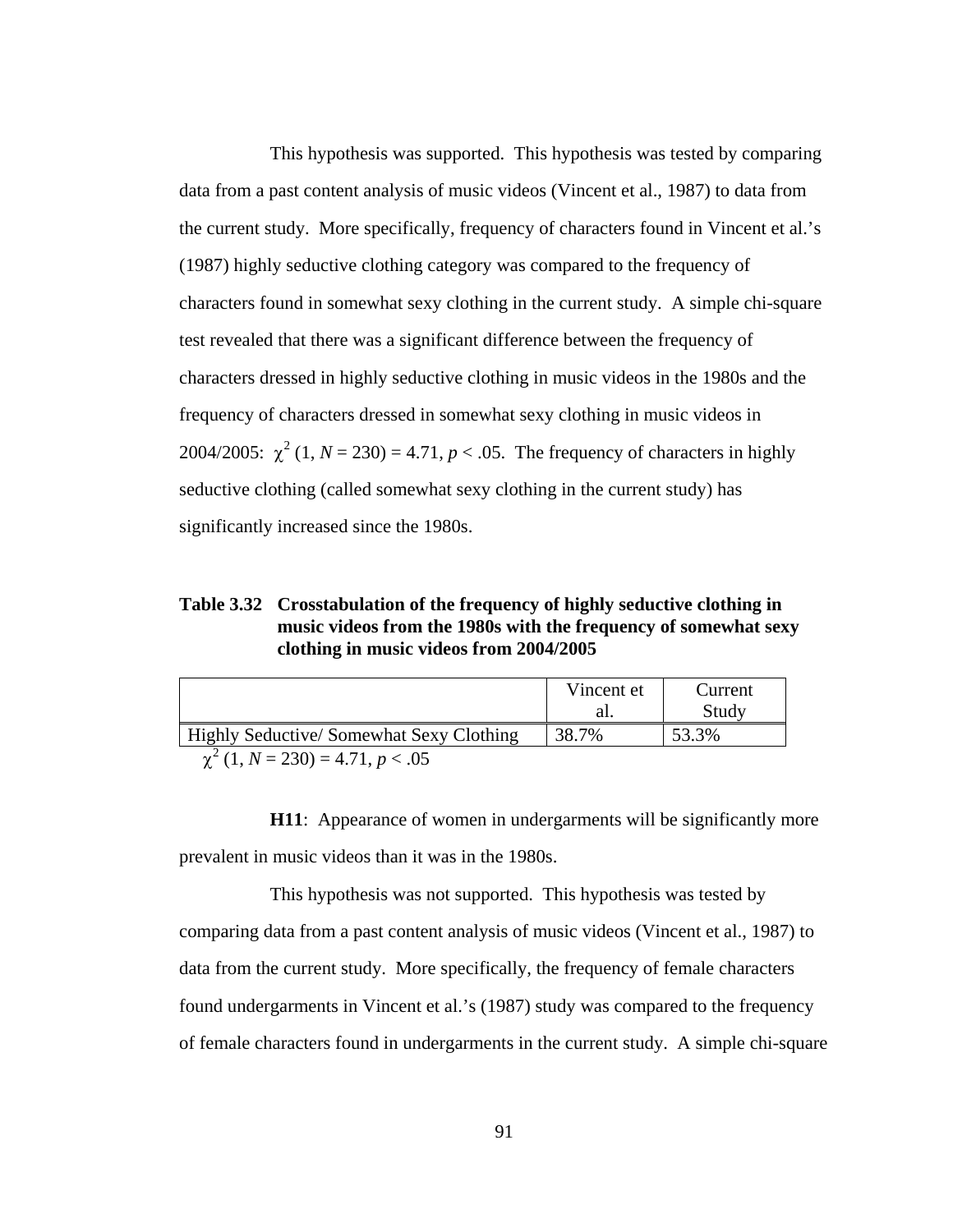test revealed that there was no significant difference between the frequency of women appearing in undergarments in music videos in the 1980s and the frequency of women appearing in undergarments in music video from 2004/2005:  $\chi^2$  (1,  $N = 230$ ) = 2.18,  $p < 0.20$ . It should be noted that this relationship was approaching significance at the  $p < 0.10$  level. Additionally, it is important to remember that Vincent et al. (1987) removed from their sample (and thus their data analysis) videos that they saw as "live performance types without a storyline" (p. 751).

### **Table 3.33 Crosstabulation of the frequency of female characters in undergarments in music videos from the 1980s with music videos from 2004/2005**

|                                    | Vincent et | Current |
|------------------------------------|------------|---------|
|                                    |            | Study   |
| Female Characters in Undergarments | 10.1%      | 16.7%   |
|                                    |            |         |

 $\chi^2$  (1, *N* = 230) = 2.18, *p* < .20

**H12**: Videos that feature characters that wear very sexy clothing will be significantly more prevalent than videos that feature characters that wear somewhat sexy clothing.

This hypothesis was not supported. Examining the frequencies and computing a Chi Square test revealed that the opposite relationship of what was predicted actually occurred. Videos that featured characters in somewhat sexy clothing appeared significantly more often than videos that featured characters in very sexy clothing.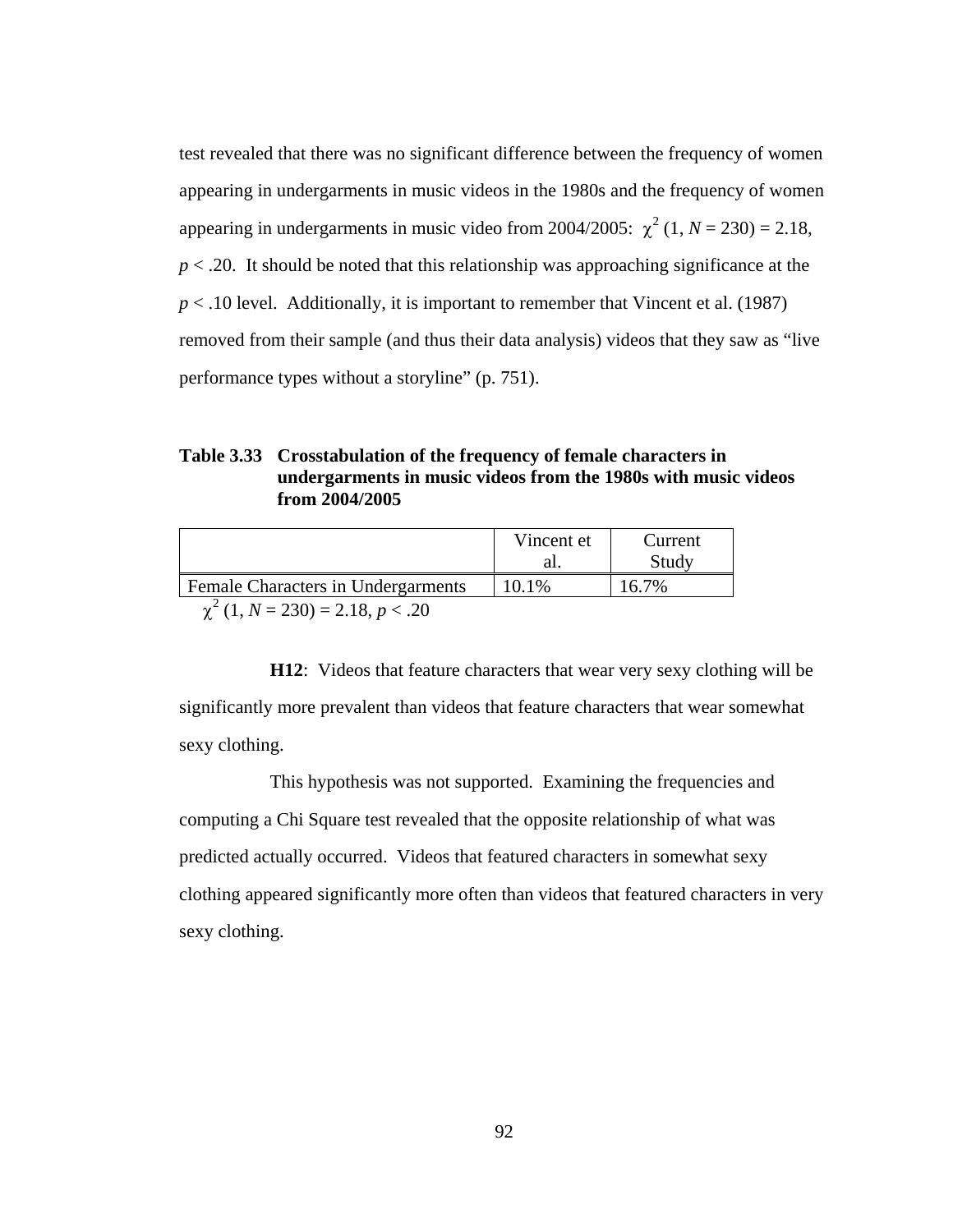| Value                                  | Frequency | Percent       |  |
|----------------------------------------|-----------|---------------|--|
| Label                                  |           | $\frac{0}{0}$ |  |
| Somewhat Sexy                          | 64        | 53.3          |  |
| Very Sexy                              |           | 14.2          |  |
| $\chi^2$ (1, N = 81) = 27.28, p < .001 |           |               |  |

**Table 3.34 Frequency of videos that feature characters in somewhat sexy clothing and videos that feature characters in very sexy clothing** 

Additionally, a similar investigation of the wallpaper characters was conducted and a similar result was found, see Table 3.35 for details. Videos that featured wallpaper characters in somewhat sexy clothing appeared significantly more frequently than videos that featured wallpaper characters in very sexy clothing.

| Table 3.35 Frequency of videos that feature wallpaper characters in somewhat |
|------------------------------------------------------------------------------|
| sexy clothing and videos that feature wallpaper characters in very           |
| sexy clothing                                                                |

| Value<br>Label   | Frequency | Percent |  |
|------------------|-----------|---------|--|
| Somewhat Sexy    |           | 35.6    |  |
| Very Sexy        |           | 9.6     |  |
| $15.52 \pm 0.01$ |           |         |  |

 $\chi^2$  (1, *N* = 47) = 15.52, *p* < .001

**H13**: Amount of sexual content in music videos will be positively related to the characters' physical attractiveness.

Table 3.36 reveals that this hypothesis was supported. There is a significant, positive correlation ( $r = .22$ ,  $p < .001$ ) between the number of instances of sexual content within a video and how physically attractive the characters are that appear within that video.

**H14**: Amount of sexual content in videos will be positively related to the characters' body fitness.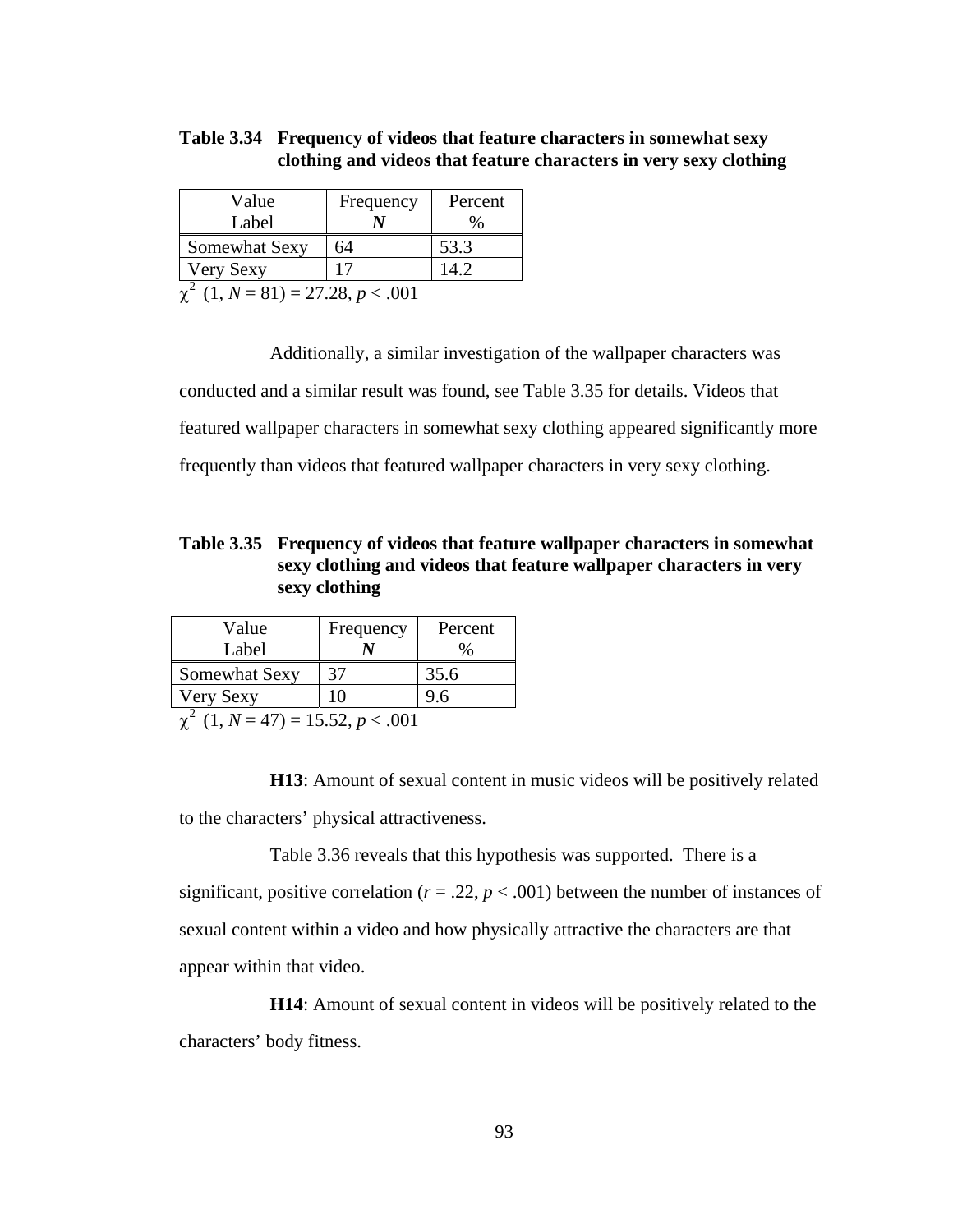Table 3.36 reveals that this hypothesis was partially supported. There is a significant, positive correlation between the number of instances of sexual content within a video and how fit and muscular the characters are that appear within that video ( $r = .25$ ,  $p < .001$ ). There was, however no significant correlation between the number of instances of sexual content within a video and the characters' observed weight ( $r = -0.02$ , $p = 0.367$ ). This is likely due to a lack of variance recorded in this variable, as 88% of all characters  $(N = 331)$  were seen as having a normal weight.

**Table 3.36 Correlation of character physical attractiveness, body type, and weight with sexual content (number of instances)** 

|                                             | <b>Sexual Content</b> |  |
|---------------------------------------------|-----------------------|--|
|                                             | (Number of Instances) |  |
| <b>Character Physical</b><br>Attractiveness | $22**$                |  |
| <b>Character Body Type</b>                  | $.25**$               |  |
| <b>Character Weight</b>                     | - 02                  |  |

\*\* *p* < .001

**H15**: Fewer than 5% of music videos will contain negative consequences of sexual activity, depictions of risk of sexual activity, sexual patience or sexual precaution.

Tables 3.37 - 3.44 reveal that this hypothesis was partially supported. There were only 2 depictions of risk and responsibilities recorded in the sample (1.7%). A simple chi-square test revealed that there was a marginally significant difference between the 5% expected and the actual outcome (1.7%) of depictions of risks and responsibilities of sexual activity:  $\chi^2$  (1, *N* = 120) = 2.09, *p* < .20. This relationship was approaching significance at the  $p < 0.10$  level. There were only 5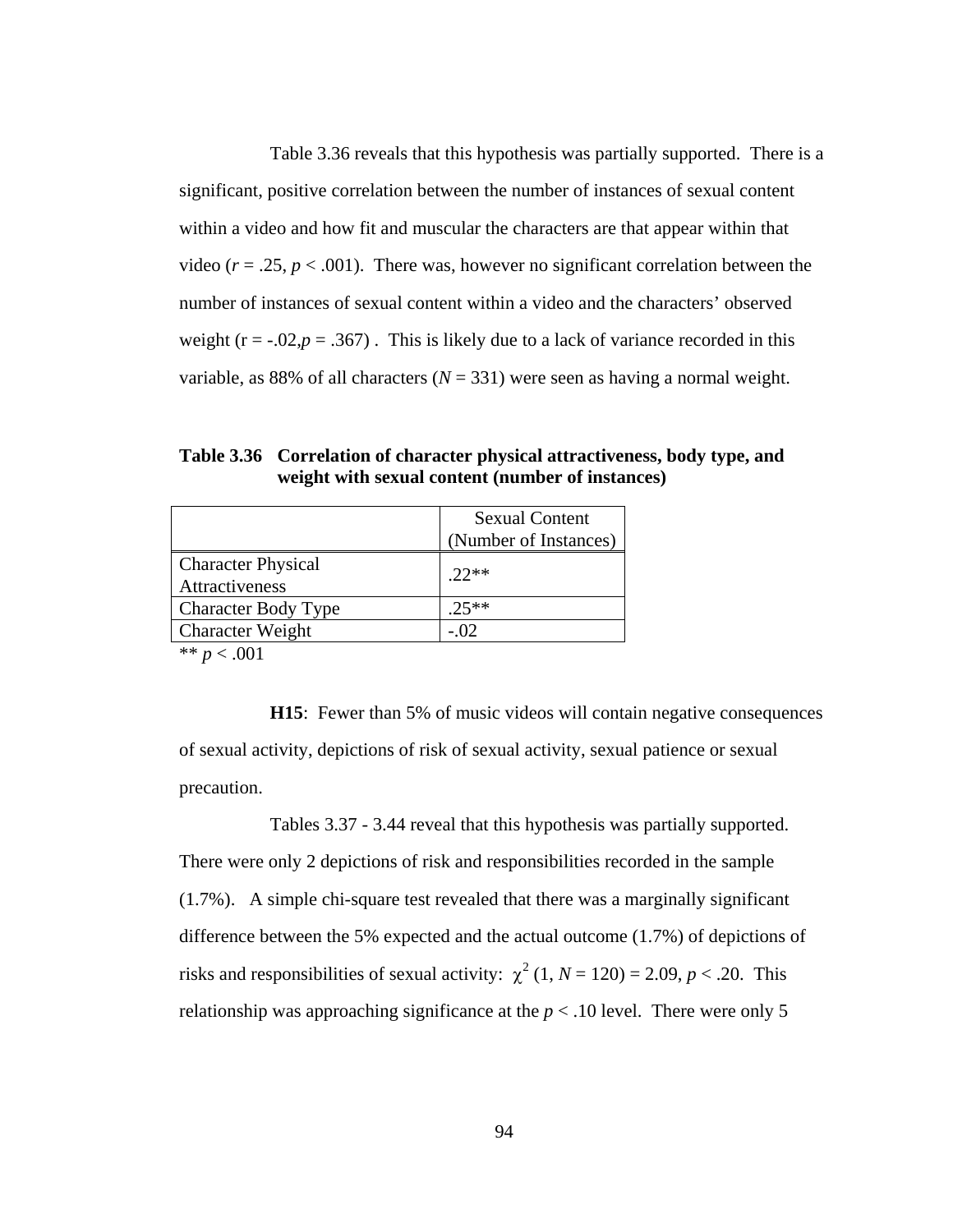depictions of negative sexual consequences in the 120 videos (4.2%) but two of the five total depictions of negative consequences occurred in the same video, making the total number of videos that depicted negative consequences 4 (3.3%). A simple chisquare test revealed that there was no significant difference between the 5% expected and the actual outcome (3.3%) of depictions of negative consequences of sexual activity:  $\chi^2$  (1, *N* = 120) = 0.41, *p* < .60.

| Category                              | Frequenc      | Percen |  |
|---------------------------------------|---------------|--------|--|
|                                       |               |        |  |
|                                       |               | $\%$   |  |
| <b>Sexual Patience</b>                |               | 0.8    |  |
| <b>Sexual Precaution</b>              |               | 0.0    |  |
| Negative                              |               | 0.8    |  |
| Consequences                          |               |        |  |
| Total                                 | $\mathcal{D}$ | 1.7    |  |
| $\chi^2$ (1, N = 120) = 2.09, p < .20 |               |        |  |

**Table 3.37 Frequency of depiction of risks and responsibilities of sexual activity**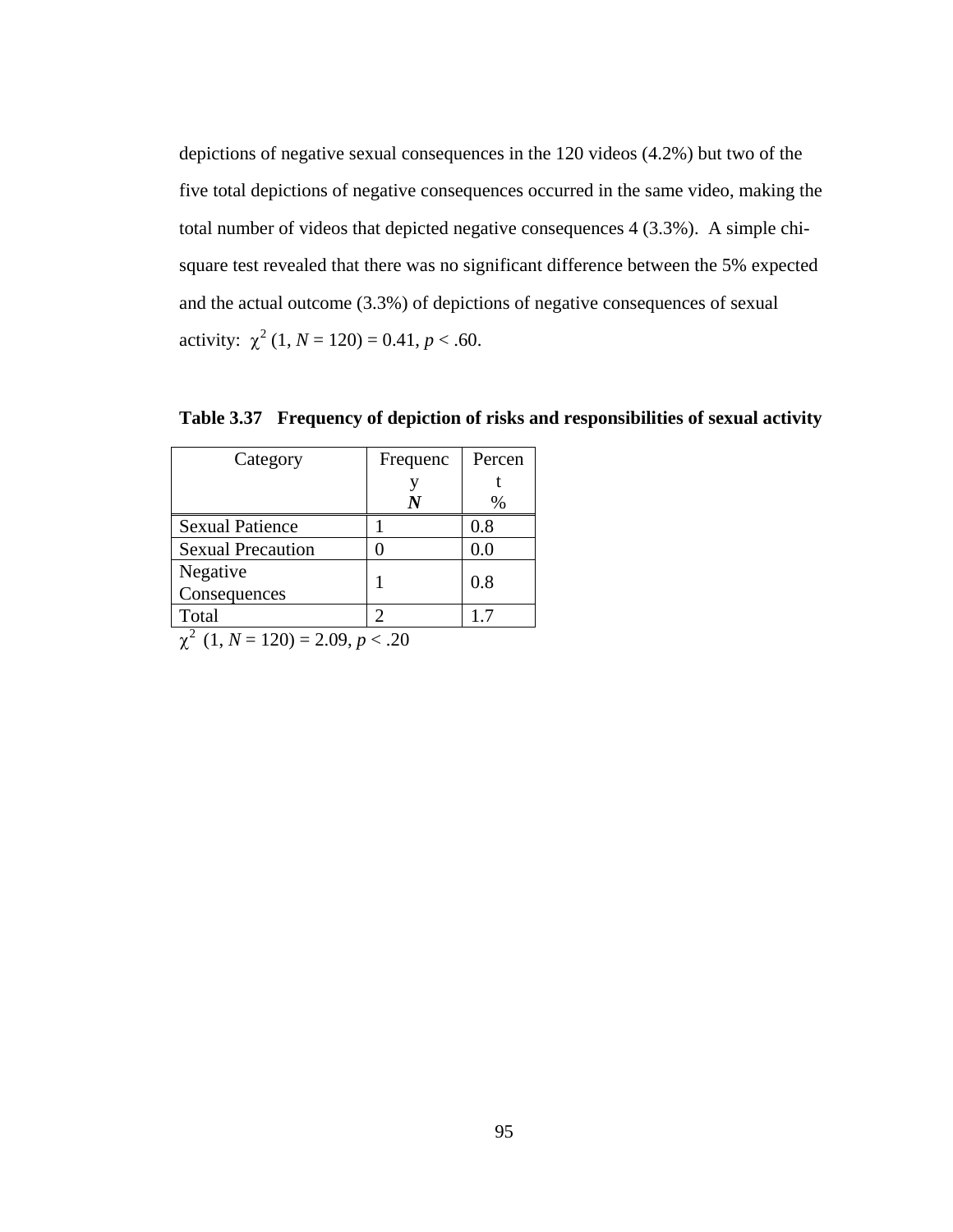| Category                     | Frequenc      | Percen |
|------------------------------|---------------|--------|
|                              |               |        |
|                              | $\bm{N}$      | %      |
| Guilt/Anxiety                |               | 0.8    |
| Rejection                    |               | 0.8    |
| Humiliation                  | $\mathcal{O}$ | 0.0    |
| Disappointment               | 0             | 0.0    |
| <b>Unwanted Pregnancy</b>    |               | 0.8    |
| <b>Contraction of STD</b>    | 0             | 0.0    |
| Physical Abuse by sex        |               | 0.8    |
| partner                      |               |        |
| Punishment by School         | 0             | 0.0    |
| Punishment by Law            |               | 0.8    |
| <b>Punishment by Parents</b> | 0             | 0.0    |
| Total                        | 4*            | 3.3    |

**Table 3.38 Frequency of depiction of negative consequences of sexual activity** 

 $\chi^2$  (1, *N* = 120) = 0.41, *p* < .60

\*Note: Two of the five total depictions of negative consequences occurred in the same video, making the total number of videos that depicted negative consequences four.

| <b>Table 3.39</b> | Frequency of depiction of negative emotional sexual consequences |  |
|-------------------|------------------------------------------------------------------|--|
|                   |                                                                  |  |

| Category             | Frequenc | Percen |
|----------------------|----------|--------|
|                      |          |        |
|                      |          | %      |
| Guilt/Anxiety        |          | 0.8    |
| Rejection            |          | 0.8    |
| Humiliation          |          | 0.0    |
| Disappointment       |          | 0.0    |
| $\overline{M} = 120$ |          |        |

 $N = 120$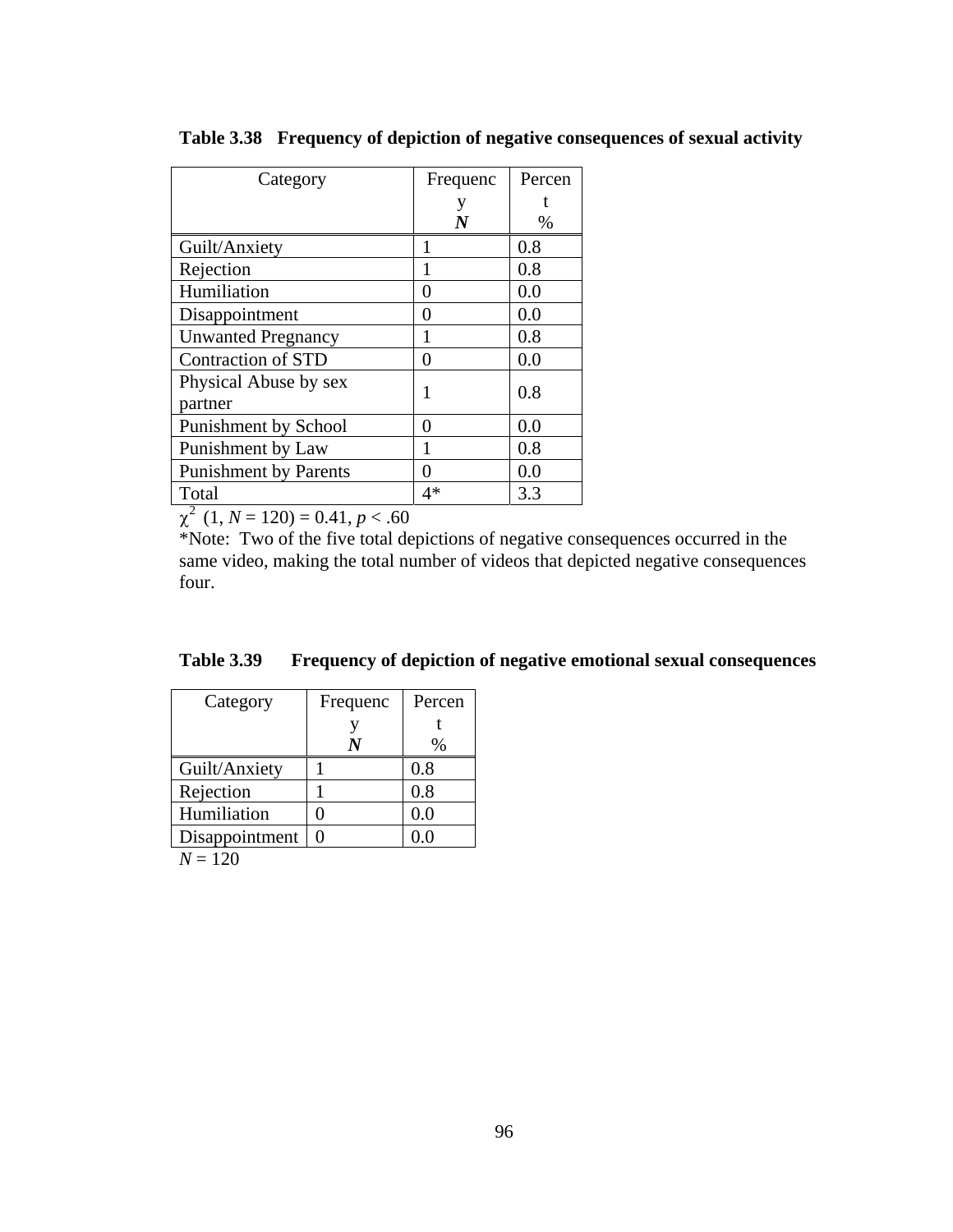| Category       | Frequenc | Percen   |
|----------------|----------|----------|
|                |          |          |
| Guilt/Anxiety  |          | ⅛<br>0.1 |
| Rejection      |          | 0.05     |
| Humiliation    |          | 0.0      |
| Disappointment |          |          |

# **Table 3.40 Weighted Frequency of depiction of negative emotional sexual consequences**

 $N = 407$ 

|  |  |  |  |  |  | Table 3.41 Frequency of depiction of negative physical sexual consequences |
|--|--|--|--|--|--|----------------------------------------------------------------------------|
|--|--|--|--|--|--|----------------------------------------------------------------------------|

| Category                                   | Frequenc | Percen    |
|--------------------------------------------|----------|-----------|
|                                            |          |           |
|                                            |          | %         |
| <b>Unwanted Pregnancy</b>                  |          | $\rm 0.8$ |
| Contraction of STD                         |          | 0.0       |
| Physical Abuse by sex                      |          | 0.8       |
| partner<br>$1\wedge\wedge$<br>$\mathbf{r}$ |          |           |

 $N = 120$ 

| Table 3.42 Weighted Frequency of depiction of negative physical sexual |
|------------------------------------------------------------------------|
| consequences                                                           |

| Frequenc | Percen |
|----------|--------|
|          |        |
|          | ℅      |
|          | 0.1    |
|          | 0.0    |
|          | 0.07   |
|          |        |
|          |        |

 $N = 407$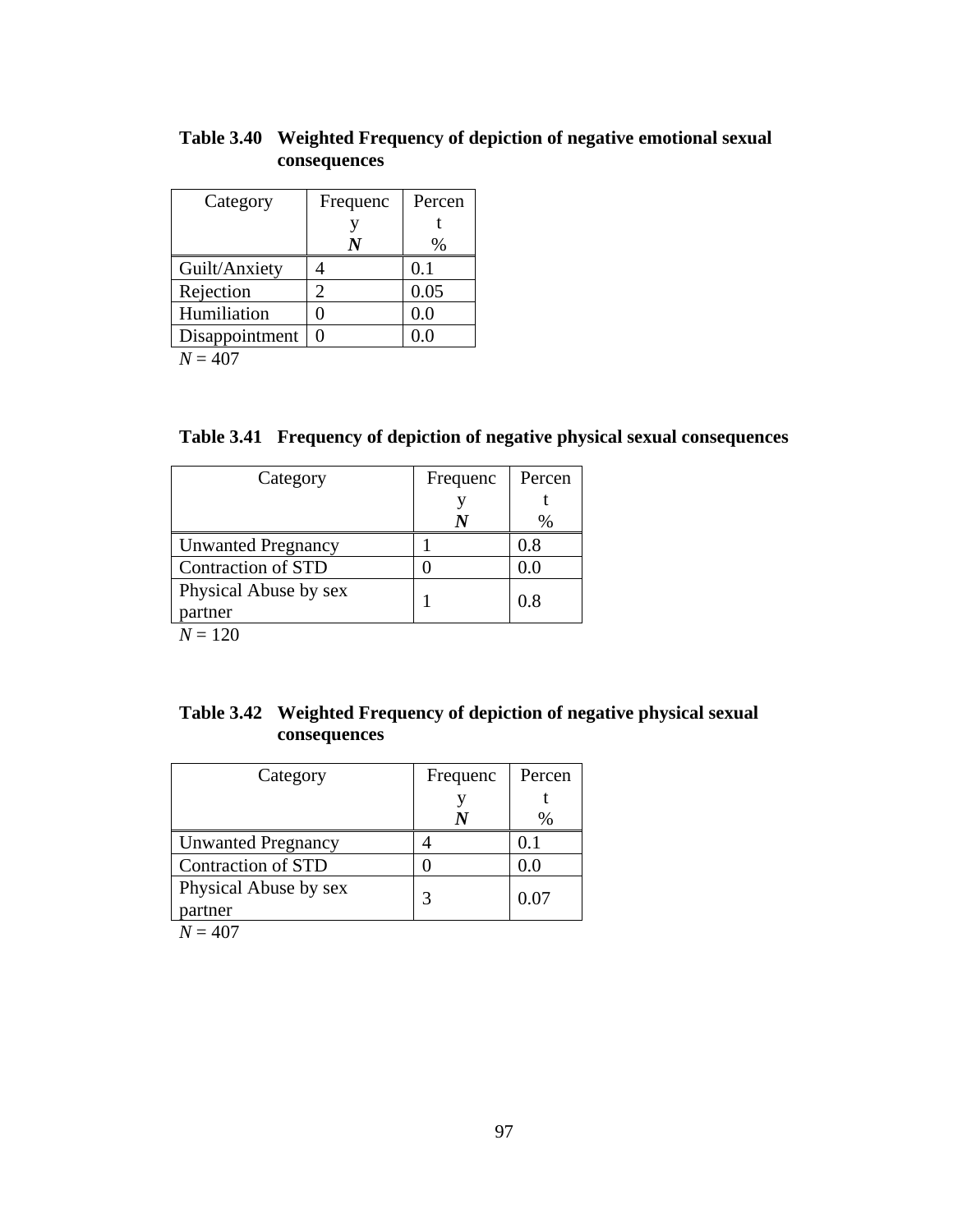| Category             | Frequenc | Percen  |
|----------------------|----------|---------|
|                      |          |         |
|                      |          | %       |
| Punishment by School |          | $0.0\,$ |
| Punishment by Law    |          | 0.8     |
| Punishment by        |          | 0.0     |
| Parents              |          |         |

**Table 3.43 Frequency of depiction of negative punitive sexual consequences** 

 $N = 120$ 

# **Table 3.44 Weighted Frequency of depiction of negative punitive sexual consequences**

| Category             | Frequenc | Percen  |
|----------------------|----------|---------|
|                      |          |         |
|                      |          | %       |
| Punishment by School |          | 0.0     |
| Punishment by Law    |          | $0.1\,$ |
| Punishment by        |          | 0.0     |
| Parents              |          |         |
| $\sim$ $\sim$        |          |         |

 $N = 407$ 

**H16**: Sexual acts will be rewarded (both emotionally and physically) more often than they are punished (emotionally, physically, or punitively).

There was no support for this hypothesis. Positive outcomes appeared almost twice as often as negative outcomes in the weighted sample, but this relationship was not statistically significant. Negative outcomes appeared an average of 0.14 times in a video,  $(SD = 0.87)$ , which was considerably lower than the mean appearance of positive outcomes:  $M = .26 SD = 1.16$ ,  $t(407) = 0.97$ ,  $p = .36$ . See Table 3.45 for details.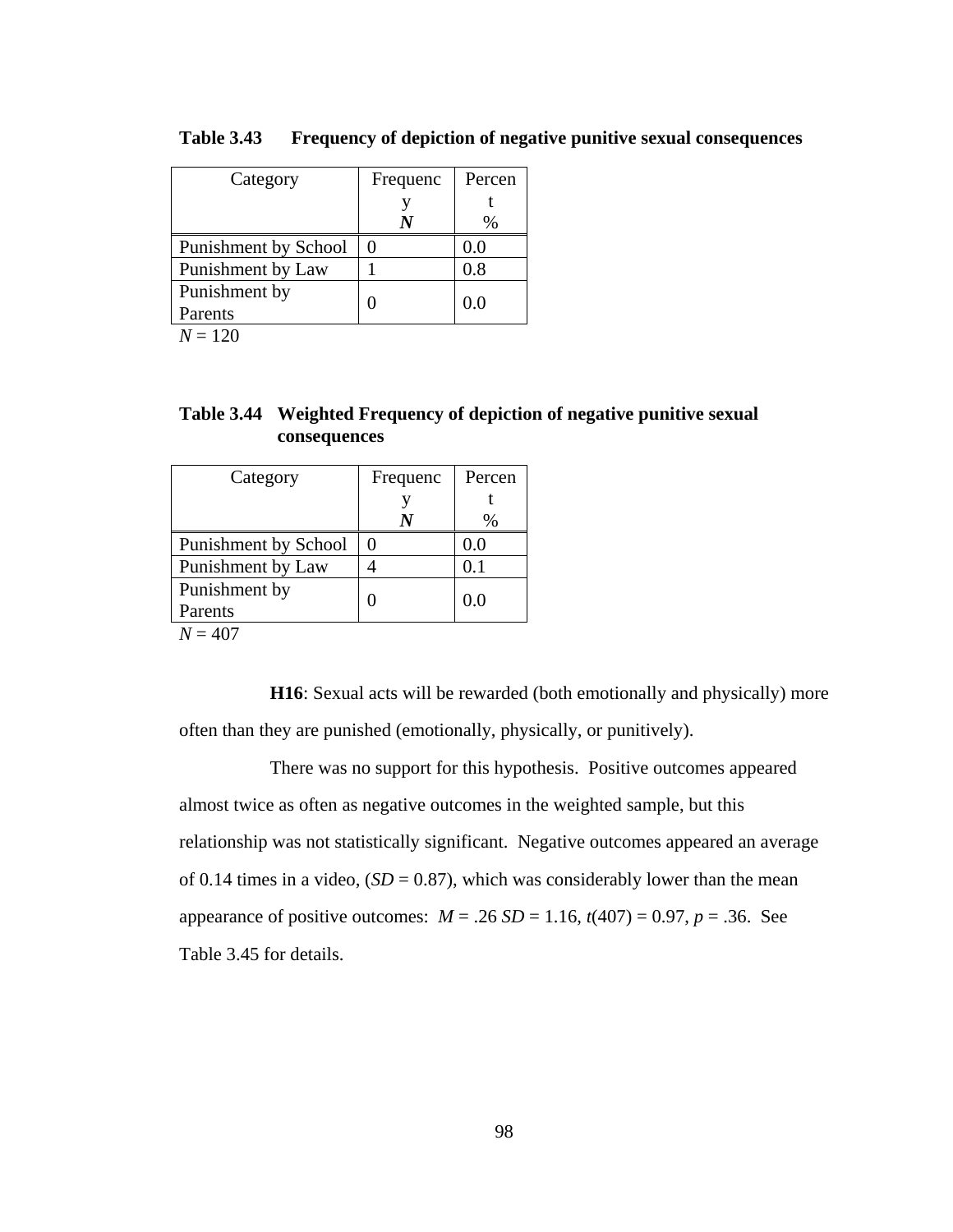| Negative Outcomes   Positive Outcomes |           | Sig. |
|---------------------------------------|-----------|------|
|                                       | 0.97 .356 |      |

#### **Table 3.45 Comparison of sexual acts rewarded and sexual acts punished**

#### **3.8 Research Questions**

**RQ1**: Has sexual content in music videos become more explicit since the 1980s and 1990s?

Despite a lack of a statistically valid way to test the above research question (due to subtle differences in the scales and methods used in the current study and scales and methods used in past music video studies) an answer might be found by focusing on the data from the current study alone. About 98% of all the sexual acts found in this study occurred as either a kiss ( $N = 115$ ), a hug ( $N = 124$ ) an affectionate touch ( $N = 233$ ) or an act of sexual innuendo ( $N = 730$ ). Only 29 sexual acts occurred as more graphic or explicit depictions of sexual behavior. Additionally, of the remaining 29 sexual acts (found in categories such as heterosexual intercourse, homosexual intercourse, pederosis, prostitution, and exhibitionism) only one was deemed explicit (exhibitionism), the rest fell under the milder category of implicit depictions. These facts show that like the sexual content found in music videos in the 1980s and 1990s; sexual content in music videos in 2004/2005 was more implicit than explicit.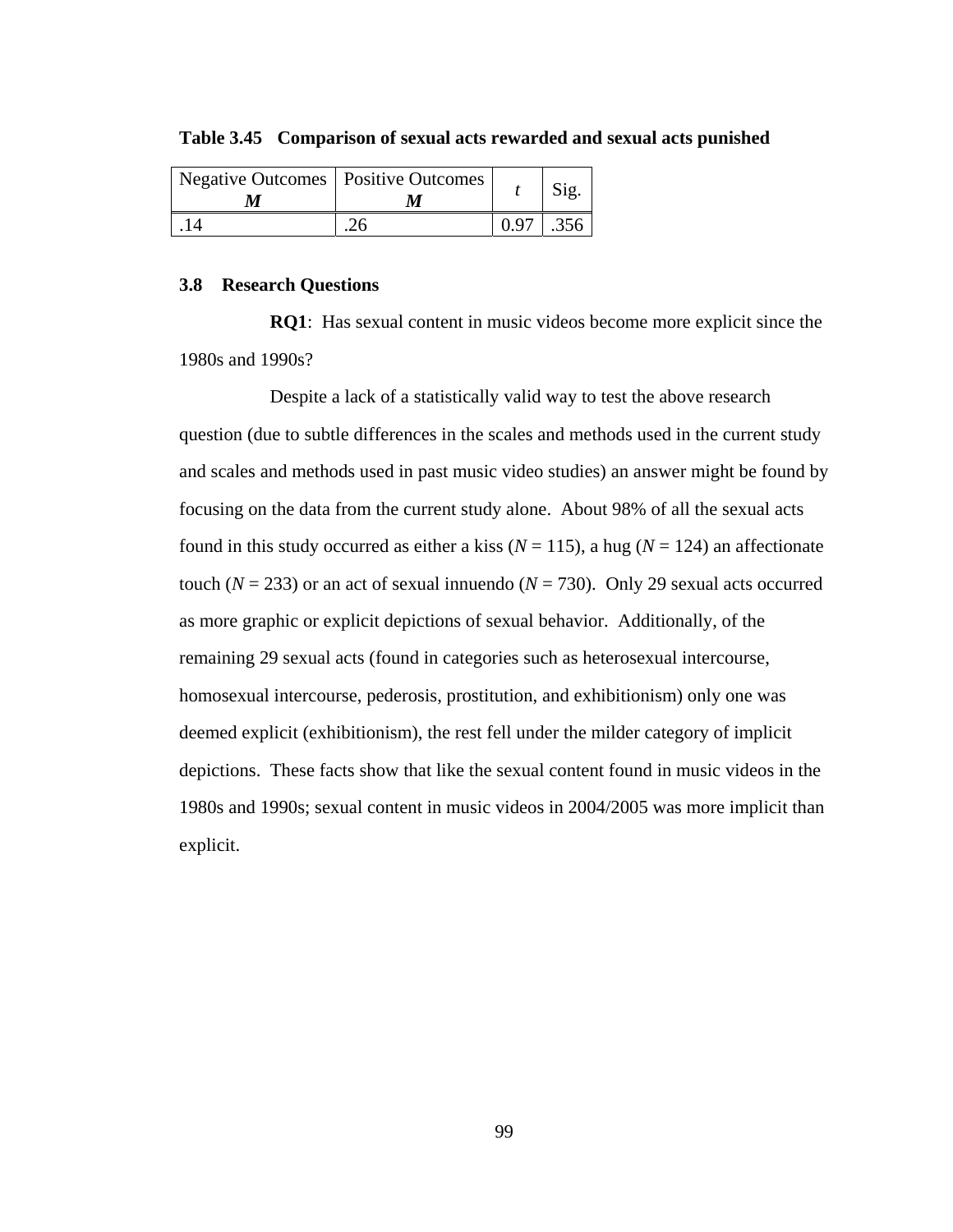| <b>Behavior</b>                      | Number of Videos | Percen | Total          |
|--------------------------------------|------------------|--------|----------------|
|                                      | $\boldsymbol{N}$ | t      | Acts           |
|                                      |                  | $\%$   |                |
| <b>Kiss</b>                          | 36               | 30.0   | 115            |
| Hug                                  | 33               | 27.5   | 124            |
| <b>Affectionate Touch</b>            | 56               | 46.7   | 233            |
| Suggestive/Sexual Innuendo           | 70               | 58.3   | 730            |
| Heterosexual Intercourse - Explicit  | $\overline{0}$   | 0.0    | $\overline{0}$ |
| Heterosexual Intercourse – Implicit  | 11               | 9.2    | 15             |
| <b>Aggressive Contact</b>            | 28               | 23.3   | 107            |
| <b>Contact With Child</b>            | 18               | 15.0   | 73             |
| <b>Aggressive Contact With Child</b> | 3                | 2.5    | 6              |
| Homosexual Intercourse - Explicit    | $\overline{0}$   | 0.0    | $\theta$       |
| Homosexual Intercourse - Implicit    | 3                | 2.5    | 3              |
| Incest (Explicit and Implicit)       | $\overline{0}$   | 0.0    | $\theta$       |
| Pederosis - Explicit                 | $\overline{0}$   | 0.0    | $\overline{0}$ |
| Pederosis - Implicit                 | $\overline{2}$   | 1.7    | $\overline{2}$ |
| Prostitution - Explicit              | $\overline{0}$   | 0.0    | $\overline{0}$ |
| Prostitution - Implicit              | 1                | 0.8    | 1              |
| Aggressive Sex (Explicit and         | $\overline{0}$   | 0.0    | $\Omega$       |
| Implicit)                            |                  |        |                |
| Exhibitionism - Explicit             | $\mathbf{1}$     | 0.8    | $\overline{2}$ |
| Exhibitionism - Implicit             | $\mathbf{1}$     | 0.8    | $\mathbf{1}$   |
| Fetishism (Explicit and Implicit)    | $\overline{0}$   | 0.0    | $\overline{0}$ |
| Masturbation (Explicit and Implicit) | $\overline{0}$   | 0.0    | $\theta$       |
| Transvestism - Explicit              | $\overline{0}$   | 0.0    | $\overline{0}$ |
| Transvestism - Implicit              | $\overline{2}$   | 1.7    | $\overline{2}$ |
| Voyeurism (Explicit and Implicit)    | $\overline{0}$   | 0.0    | $\overline{0}$ |
| Other Unnatural Sex - Explicit       | $\overline{0}$   | 0.0    | $\overline{0}$ |
| Other Unnatural Sex - Implicit       | $\overline{2}$   | 1.7    | 3              |

# **Table 3.46 Frequency of behaviors**

**RQ2**: Are there identifiable, themes or repeated content categories that will appear multiple times in the sample of music videos?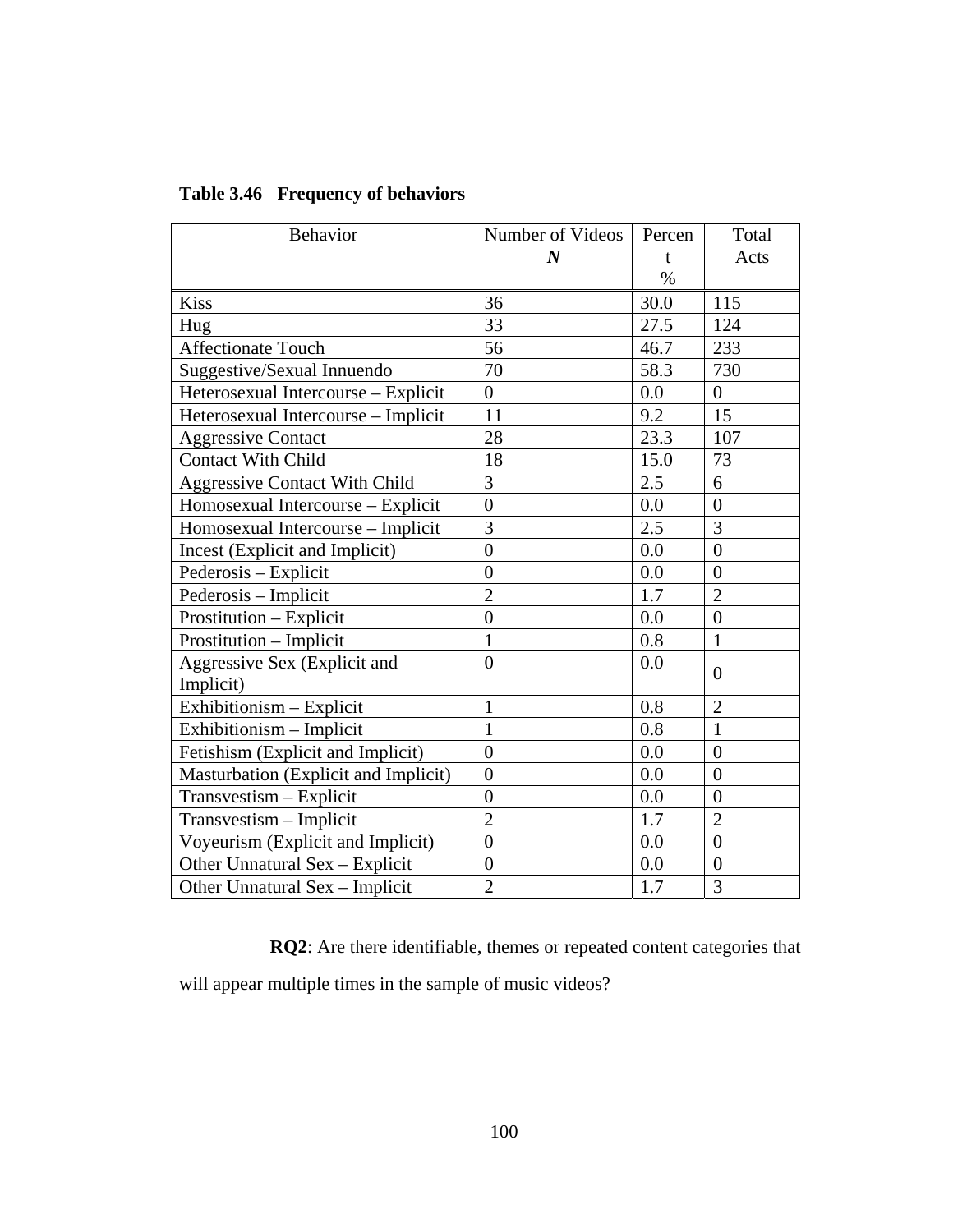Every content category appeared multiple times within the sample of 120 videos. Visual Abstraction was the most common content category (77.5%) followed by Transportation (60.8%). Religion was the least common content category (9.2%) followed closely by Political Issues (10.0%). Of particular interest, the Violence and Crime category appeared in 40.0% of the 120 videos that were sampled for this study and Artificial Substances appeared in 26.7% of those videos.

| Category                  | Frequenc | Percen |
|---------------------------|----------|--------|
|                           | у        |        |
|                           | $\bm{N}$ | %      |
| <b>Visual Abstraction</b> | 93       | 77.5   |
| Dance                     | 59       | 49.2   |
| Violence/Crime            | 48       | 40.0   |
| Celebration               | 63       | 52.5   |
| Friendship                | 41       | 34.2   |
| Isolation                 | 42       | 35.0   |
| Wealth                    | 39       | 32.5   |
| Transportation            | 73       | 60.8   |
| Artificial                | 32       | 26.7   |
| <b>Substances</b>         |          |        |
| Religion                  | 11       | 9.2    |
| <b>Political Issues</b>   | 12       | 10.0   |

**Table 3.47 Frequency of content categories** 

 $N = 120$ 

**RQ3**: Will these identifiable, themes or repeated content categories

frequently appear in conjunction with sexual content in music videos?

As Table 3.48 reveals, there are correlations between the number of sexual acts that appear within a music video and the presence of certain content categories in that video. After weighting both the sexual content scale and the content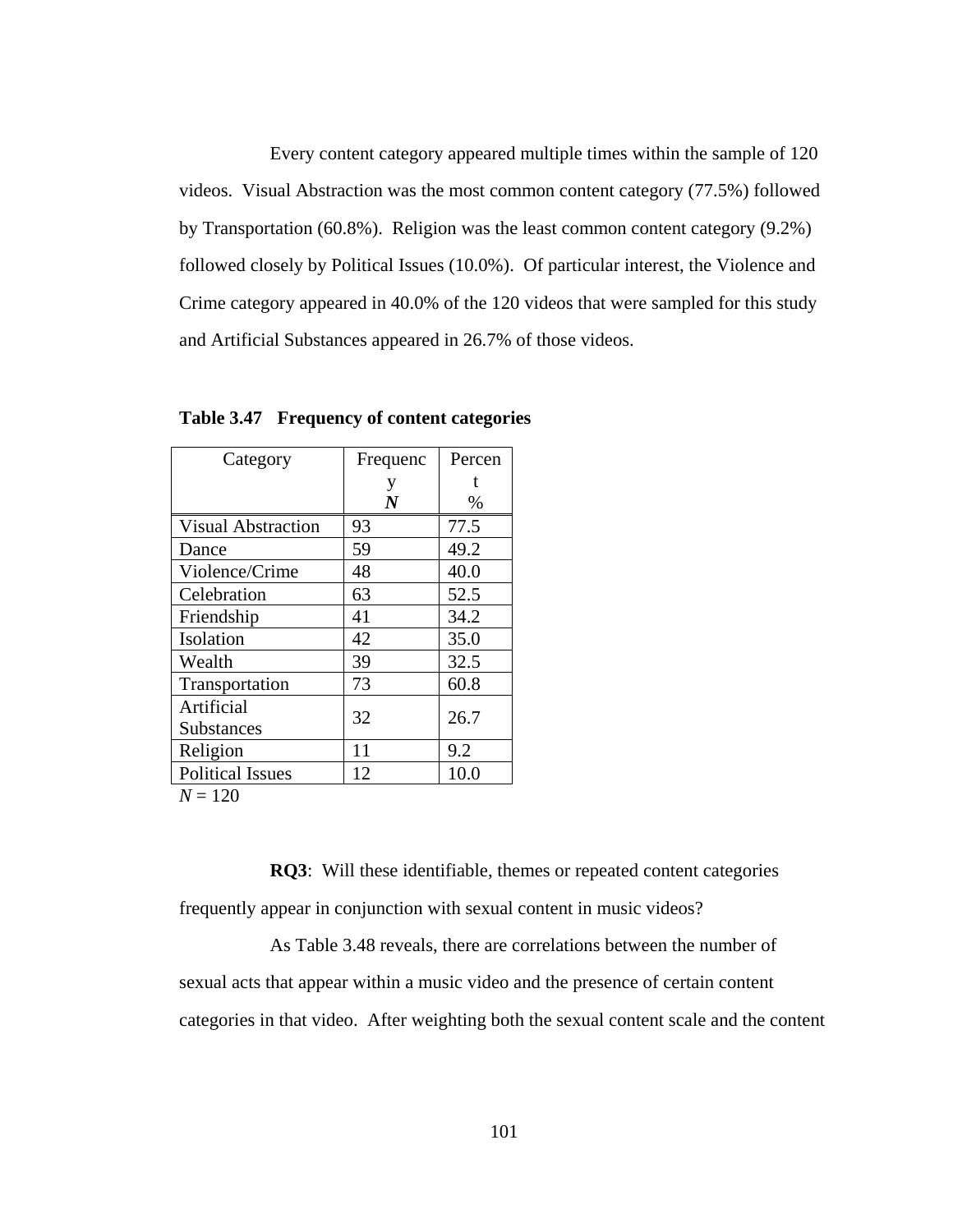category variables to account for the number of times a video appeared in the sample, running a bivariate correlation test showed that eight of the eleven content categories had a significant relationship to the number of sexual acts that appeared in a video. Five of the eight categories that displayed significant relationships did so in a positive direction, these included, Visual Abstraction, Dance, Celebration, Wealth, and Artificial Substances. It makes sense that the presence of Religion, Political Issues, and Isolation, appeared in conjunction with a reduction in the number of sexual incidents, as these categories might not fit thematically with sexual content.

| <b>Content Category</b>      | <b>Sexual Content</b> |
|------------------------------|-----------------------|
| <b>Visual Abstraction</b>    | $.16**$               |
| Dance                        | $.64**$               |
| Violence/Crime               | .07                   |
| Celebration                  | $.33**$               |
| Friendship                   | $-.02$                |
| Isolation                    | $-.33**$              |
| Wealth                       | $.41**$               |
| Transportation               | .07                   |
| <b>Artificial Substances</b> | $.34**$               |
| Religion                     | $-.25**$              |
| <b>Political Issues</b>      | $-13**$               |
| ** $p < .001$                |                       |

**Table 3.48 Correlation of sexual content (number of incidents) with content categories** 

**RQ4**: Will videos that are most often repeated in the sample contain more sexual content than videos that are found only once?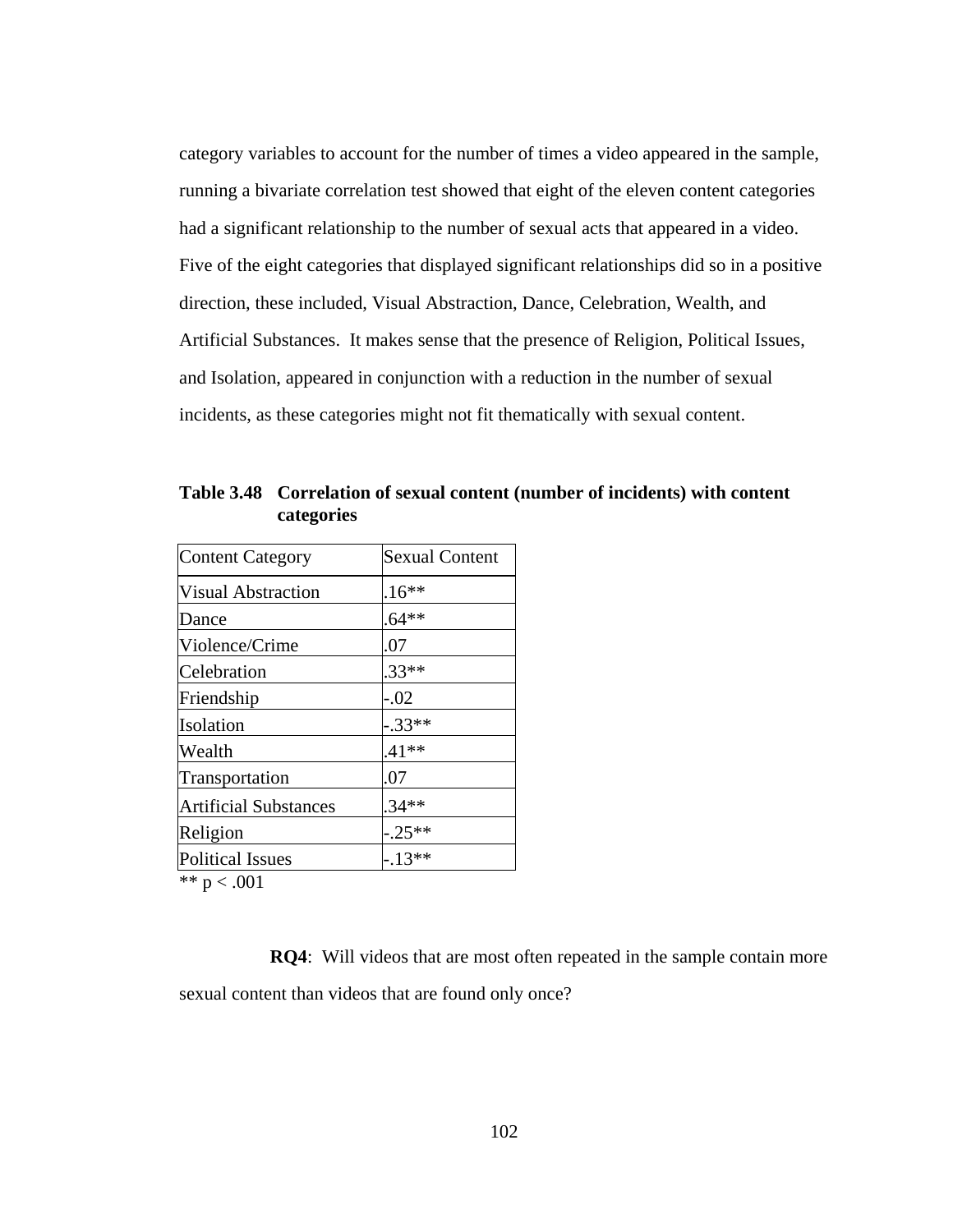As Table 3.49 reveals, the number of times a video appeared in the sample had little to do with the number of sexual acts that appeared in the video. There were no significant correlations between the number of times a video appeared in the sample and the amount of sexual content in a video.

| <b>Behavior Scale</b>       | # of Times in<br>Sample |
|-----------------------------|-------------------------|
| Jones                       | .01                     |
| Nonsexual                   | .00                     |
| <b>Ordinary Sex</b>         | .01                     |
| Homosexual                  | .02                     |
| Discouraged Sex             | .04                     |
| <b>Sexual Content</b>       | .01                     |
| Gow                         | .01                     |
| <b>Sherman and Dominick</b> | LO1                     |

**Table 3.49 Correlation of number of times a video appeared in the sample with sexual behavior scales** 

**RQ5**: Will the presence of violence or crime in a video be positively related to the number of sexual acts in a video?

As Table 3.50 reveals, the presence of Violence and Crime significantly correlated with two of the eight sexuality scales used in this study. After weighting both the sexuality scales and the violence/crime variable to account for the number of times a video appeared in the sample, running a bivariate correlation test showed that the presence of violence and crime had positive, significant relationships with the presence of homosexual acts and discouraged sexual acts in music videos. As the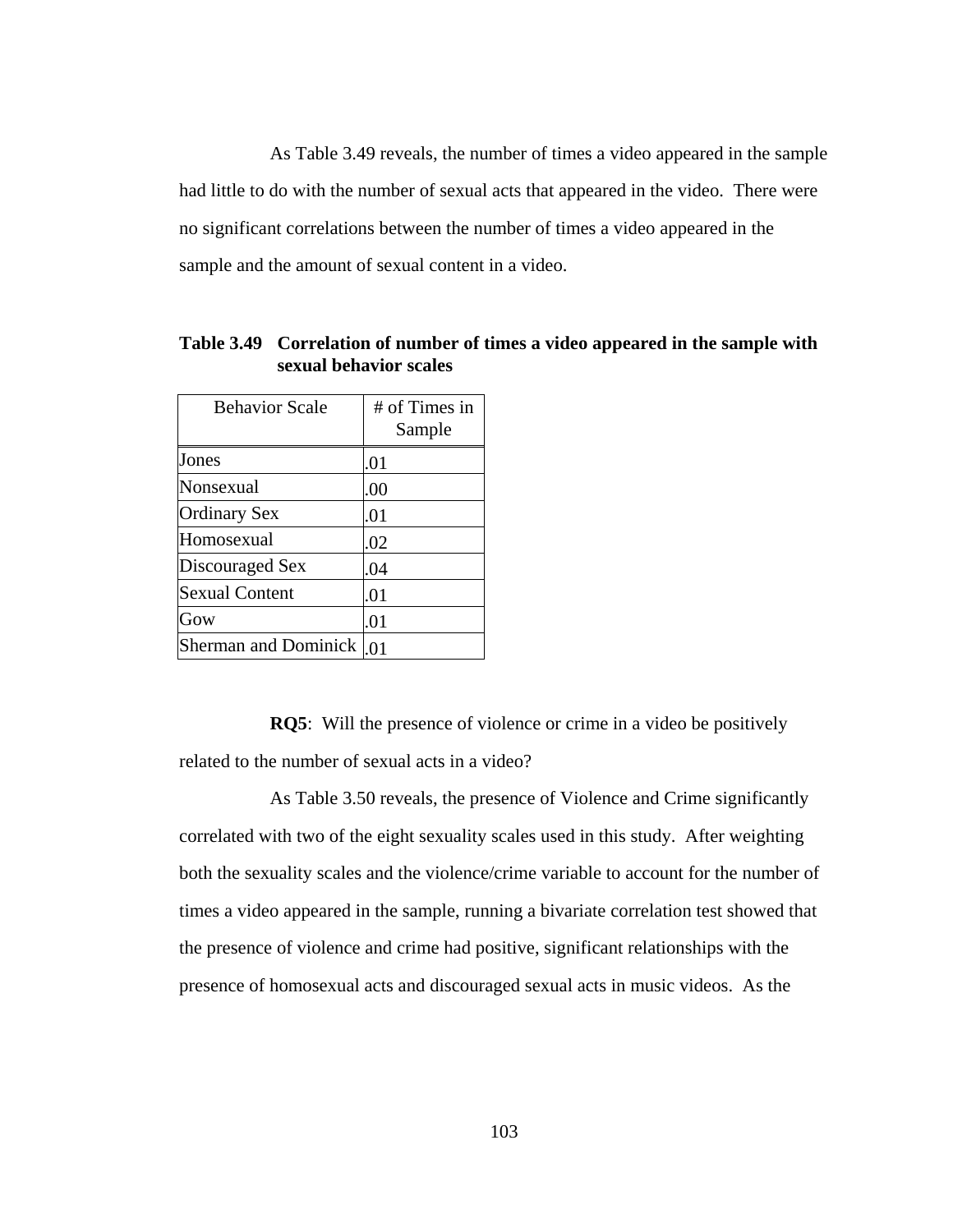likelihood of homosexual and discouraged sexual acts increased in the videos so to did the likelihood of violent and criminal acts.

| <b>Behavior Scale</b>       | Violence or Crime |
|-----------------------------|-------------------|
| Jones                       | .05               |
| Nonsexual                   | .04               |
| <b>Ordinary Sex</b>         | .05               |
| Homosexual                  | $.15**$           |
| Discouraged Sex             | $.27**$           |
| <b>Sexual Content</b>       | .07               |
| Gow                         | .06               |
| <b>Sherman and Dominick</b> | .06               |
| <u>ቀቀ</u> - ሰ1              |                   |

**Table 3.50 Correlation of violence or crime with sexual behavior scales** 

\*\* $p < .01$ 

## **3.9 Descriptive Information for "Un:Cut" Videos**

In addition to the regular sample of 120 videos, a sample of 20 videos were selected for analysis from a program on Black Entertainment Television called "BET Un:Cut". All the videos for this sample were recorded between January 7, 2004 and March 2, 2005 at the hours of 3 AM to 4 AM. Of the 46 total videos recorded 28 were unique. Of those 28 unique videos, 20 were selected for analysis by using systematic random sampling techniques as covered in Chapter 2 of this study.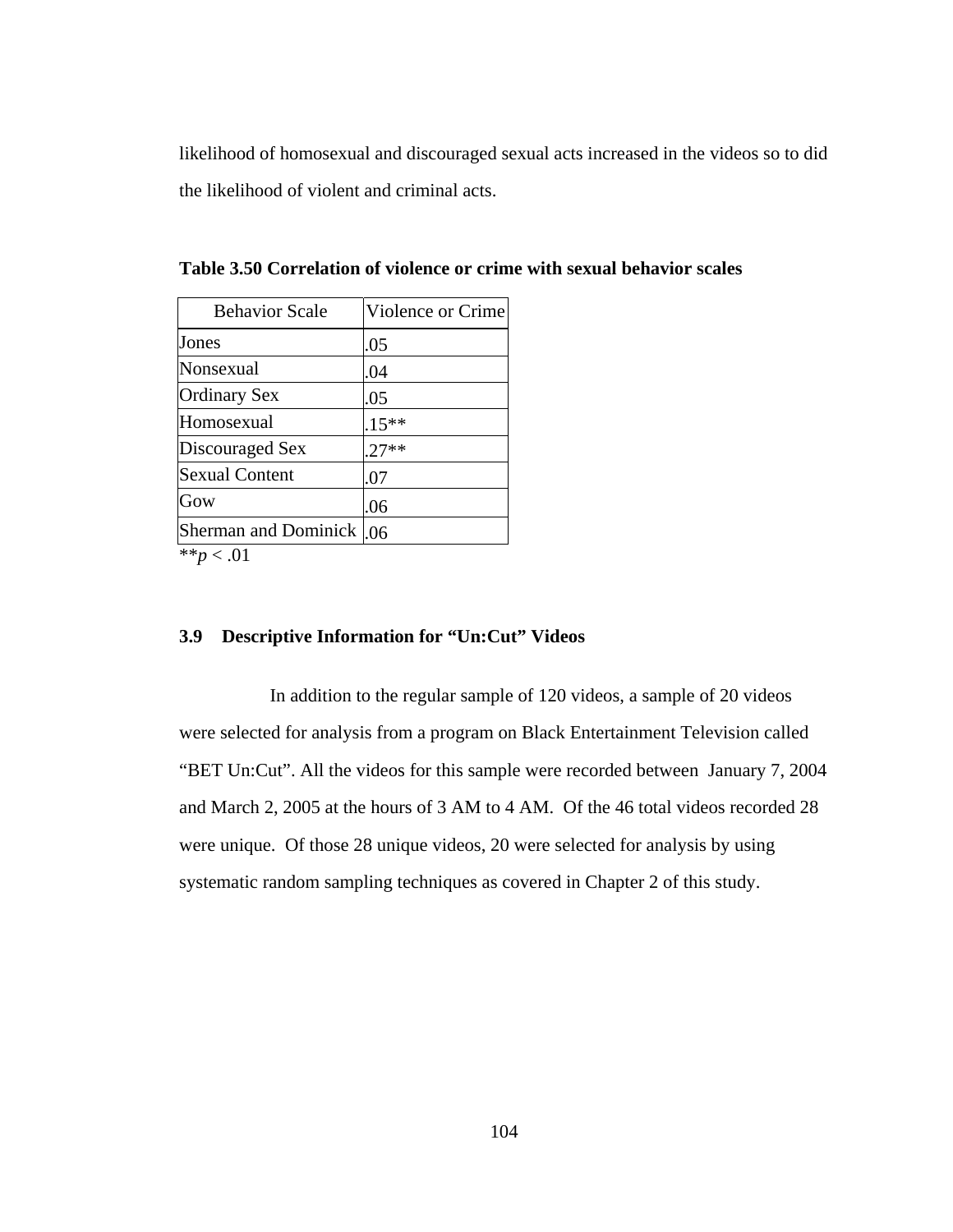# **Table 3.51 Number of videos recorded and sampled sorted by genre and channel – Un:Cut videos only**

| Channel    | Number of<br>Videos<br>Recorded | <b>Recorded Videos</b><br>Sorted By Genre | Number<br>of Videos<br>Sampled |
|------------|---------------------------------|-------------------------------------------|--------------------------------|
| <b>BET</b> | 46                              | $Rap = 46$                                | 20                             |

Note: All videos were recorded between January 7, 2004 and March 2, 2005 from 3 AM to 4 AM.

Note 2: Of the 46 total recorded videos 28 were unique.

#### **3.10 Sexual Behaviors**

Table 3.52 covers the frequency of each sexual behavior coded in the Un:Cut videos. As found in the regular sample, the most commonly occurring sexual behavior was suggestiveness and sexual innuendo, appearing in 100.0% of the Un:Cut videos. Unlike the regular sample, sexual innuendo was followed by implicit homosexual intercourse, which appeared in 60.0% of the Un:Cut sample. Implicit voyeurism (45.0%), implicit heterosexual intercourse (30.0%), and other implicit unnatural sex (25.0%), which usually appeared as group sex, were the only other behaviors that appeared with any consistency in the Un:Cut sample. Explicit voyeurism (15.0%), explicit homosexual intercourse (10.0%), other explicit unnatural sex (10.0%), and aggressive contact (10.0%), all appeared in at least two videos, while the remaining categories appeared in only one video or not at all.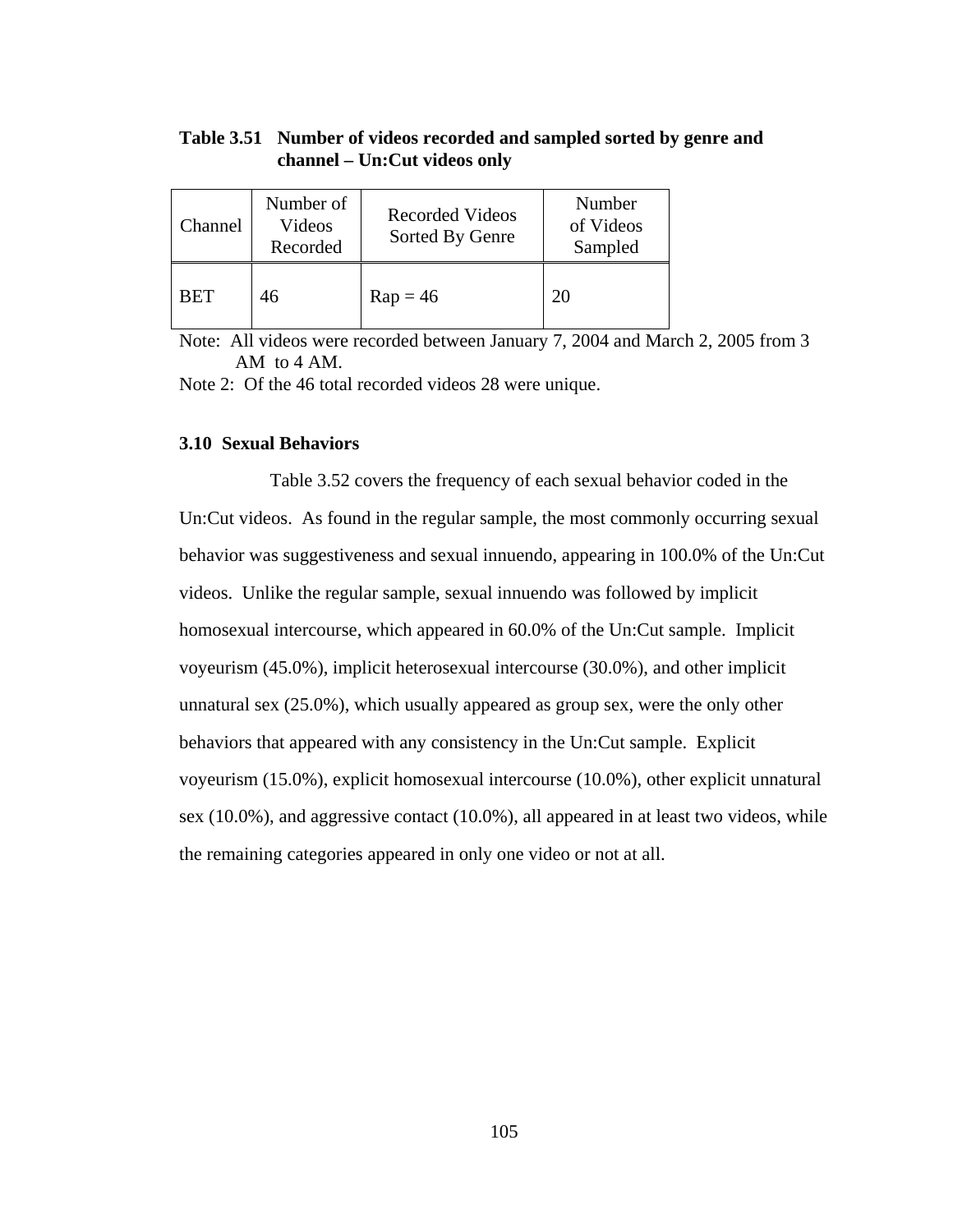| Behavior                                  | Number of Videos | Percen | Total          |
|-------------------------------------------|------------------|--------|----------------|
|                                           | $\boldsymbol{N}$ | t      | Acts           |
|                                           |                  | $\%$   |                |
| <b>Kiss</b>                               | $\overline{2}$   | 10.0   | $\overline{2}$ |
| Hug                                       | 1                | 5.0    | $\mathbf{1}$   |
| <b>Affectionate Touch</b>                 | $\mathbf{1}$     | 5.0    | $\overline{2}$ |
| Suggestive/Sexual Innuendo                | 20               | 100.0  | 690            |
| Heterosexual Intercourse - Explicit       | $\theta$         | 0.0    | $\overline{0}$ |
| Heterosexual Intercourse - Implicit       | 6                | 30.0   | 11             |
| <b>Aggressive Contact</b>                 | $\overline{2}$   | 10.0   | 9              |
| <b>Contact With Child</b>                 | $\overline{0}$   | 0.0    | $\overline{0}$ |
| <b>Aggressive Contact With Child</b>      | $\theta$         | 0.0    | $\overline{0}$ |
| Homosexual Intercourse - Explicit         | $\overline{2}$   | 10.0   | 38             |
| Homosexual Intercourse - Implicit         | 12               | 60.0   | 65             |
| Incest (Explicit and Implicit)            | $\theta$         | 0.0    | $\overline{0}$ |
| Pederosis - Explicit                      | $\overline{0}$   | 0.0    | $\theta$       |
| Pederosis - Implicit                      | $\overline{0}$   | 0.0    | $\overline{0}$ |
| Prostitution - Explicit                   | $\overline{0}$   | 0.0    | $\overline{0}$ |
| Prostitution - Implicit                   | $\mathbf{1}$     | 5.0    | $\mathbf{1}$   |
| Aggressive Sex (Explicit and<br>Implicit) | $\theta$         | 0.0    | $\overline{0}$ |
| Exhibitionism - Explicit                  | $\overline{0}$   | 0.0    | $\mathbf{0}$   |
| Exhibitionism - Implicit                  | $\overline{0}$   | 0.0    | $\overline{0}$ |
|                                           | $\overline{0}$   | 0.0    | $\overline{0}$ |
| Fetishism (Explicit and Implicit)         | 1                | 5.0    | $\overline{4}$ |
| Masturbation - Explicit                   | $\mathbf{1}$     |        | $\mathbf{1}$   |
| Masturbation - Implicit                   | 3                | 5.0    | $\overline{4}$ |
| Voyeurism - Explicit                      |                  | 15.0   |                |
| Voyeurism - Implicit                      | 9                | 45.0   | 40             |
| Transvestism - Explicit                   | $\overline{0}$   | 0.0    | $\overline{0}$ |
| Transvestism - Implicit                   | $\overline{0}$   | 0.0    | $\overline{0}$ |
| Other Unnatural Sex - Explicit            | $\overline{2}$   | 10.0   | $\overline{c}$ |
| Other Unnatural Sex - Implicit            | 5                | 25.0   | $\overline{5}$ |

**Table 3.52 Frequency of behaviors – Un:Cut videos only** 

# **3.11 Depictions of Sexual Risk, Responsibilities and Consequences**

Tables 3.53 – 3.58 outline the frequency of depictions of sexual risk,

responsibility and consequences within the Un:Cut sample. Despite increased rates of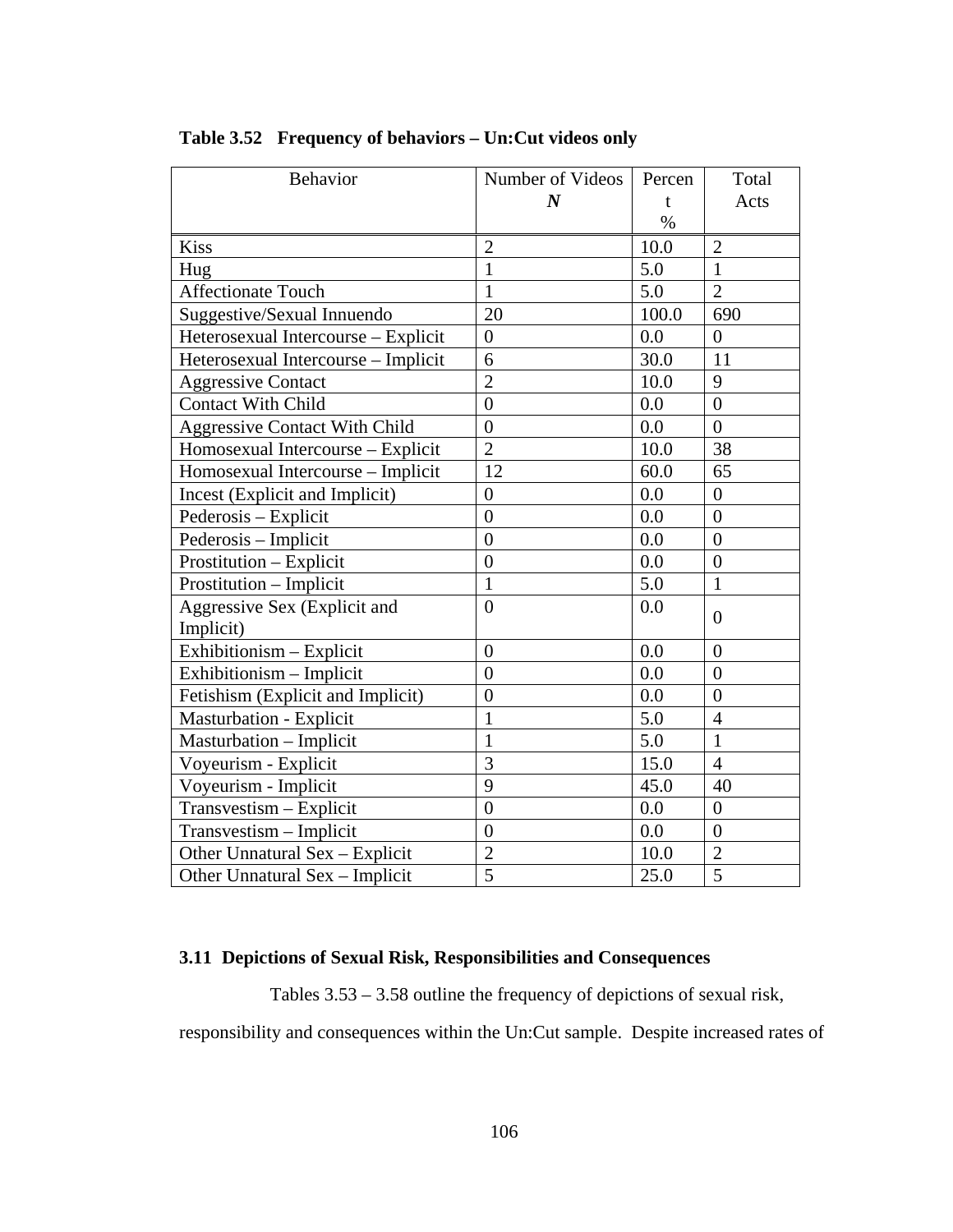sexual content and imagery in the Un:Cut sample (as compared to regular music videos), depictions of sexual risk, responsibility and consequences were never presented in the Un:Cut sub-sample.

**Table 3.53 Frequency of depiction of risks and responsibilities – Un:Cut videos only** 

| Category                 | Frequenc | Percen |
|--------------------------|----------|--------|
|                          |          |        |
|                          |          | $\%$   |
| <b>Sexual Patience</b>   |          | 0.0    |
| <b>Sexual Precaution</b> |          | 0.0    |
| Negative                 |          | 0.0    |
| Consequences             |          |        |

 $N = 20$ 

# **Table 3.54 Frequency of depiction of negative emotional sexual consequences – Un:Cut videos only**

| Category                  | Frequenc | Percen  |
|---------------------------|----------|---------|
|                           |          |         |
|                           |          | ℅       |
| Guilt/Anxiety             |          | 0.0     |
| Rejection                 |          | 0.0     |
| Humiliation               |          | 0.0     |
| Disappointment            |          | $0.0\,$ |
| $\sim$ $\sim$<br><b>T</b> |          |         |

 $N = 20$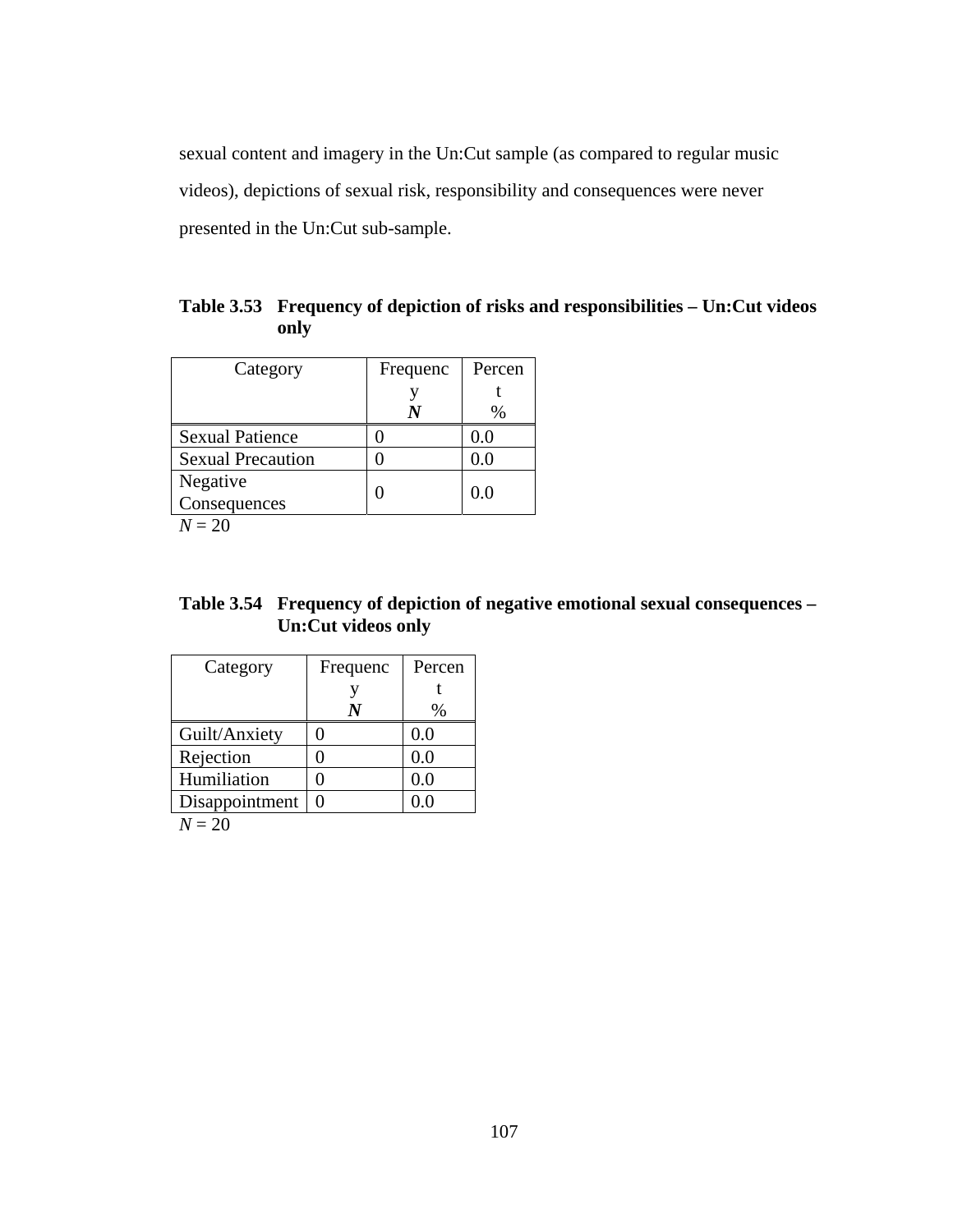| Table 3.55 Frequency of depiction of negative physical sexual consequences – |
|------------------------------------------------------------------------------|
| Un: Cut videos only                                                          |

| Category                  | Frequenc | Percen  |
|---------------------------|----------|---------|
|                           |          |         |
|                           |          | $\%$    |
| <b>Unwanted Pregnancy</b> |          | $0.0\,$ |
| Contraction of STD        |          | 0.0     |
| Physical Abuse by sex     |          | 0.0     |
| artner                    |          |         |

 $N = 20$ 

# **Table 3.56 Frequency of depiction of negative punitive sexual consequences – Un:Cut videos only**

| Category             | Frequenc | Percen  |
|----------------------|----------|---------|
|                      |          |         |
|                      |          | $\%$    |
| Punishment by School |          | $0.0\,$ |
| Punishment by Law    |          | 0.0     |
| Punishment by        |          |         |
| Parents              |          | 0.0     |
| $N = 20$             |          |         |

# **Table 3.57 Frequency of depiction of positive emotional/social sexual consequences - Un:Cut videos only**

| Category                                        | Frequenc | Percen  |
|-------------------------------------------------|----------|---------|
|                                                 |          |         |
|                                                 |          | %       |
| Increase in Self-esteem                         |          | $0.0\,$ |
| <b>Expression of Closeness/Intimacy</b>         |          | 0.0     |
| Pride in the Enhancement of One's<br>reputation |          |         |
| $\mathbf{r}$ $\mathbf{a}$                       |          |         |

 $N = 20$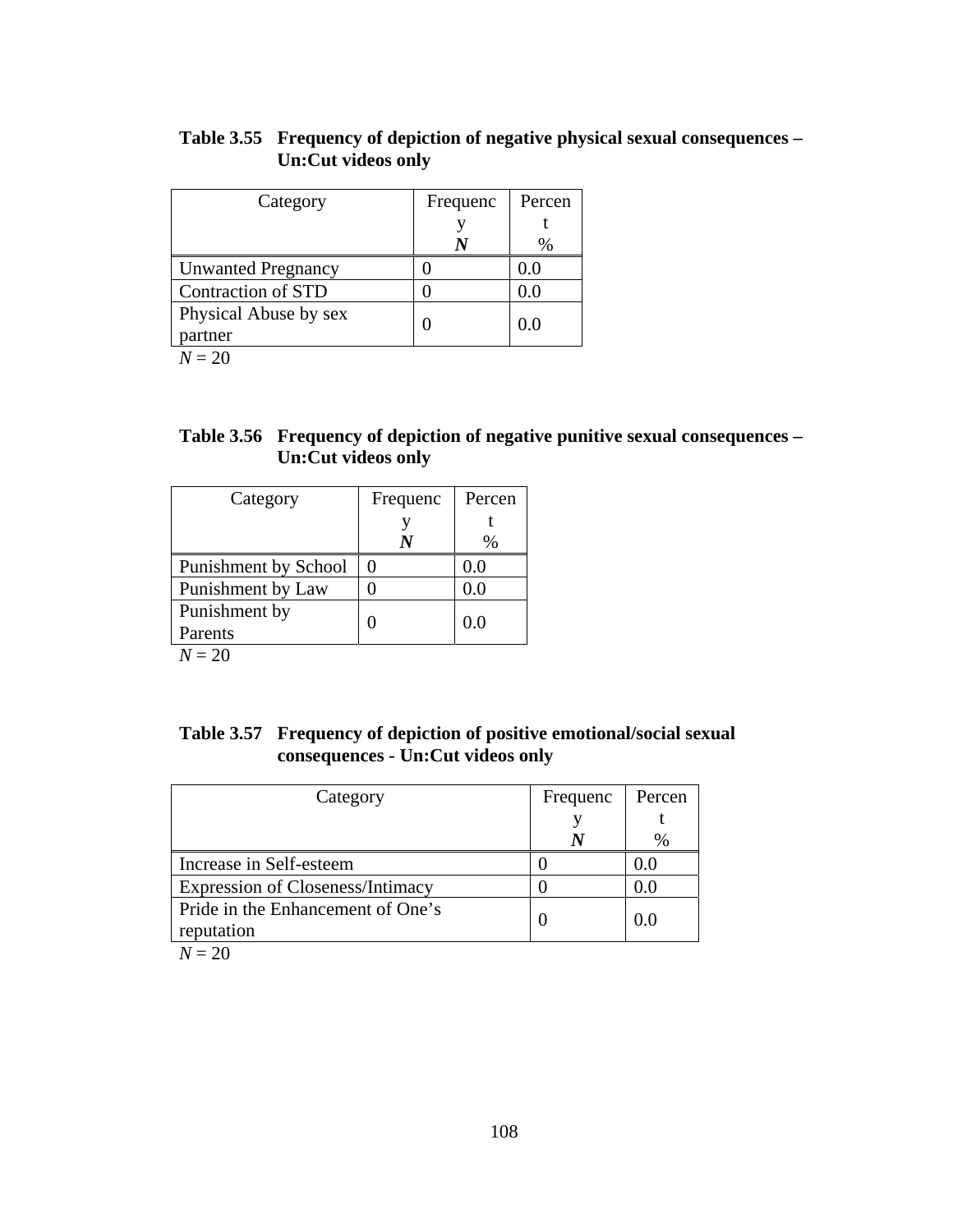| Category                            | Frequenc | Percen  |
|-------------------------------------|----------|---------|
|                                     |          |         |
|                                     |          |         |
| Clear Expression of<br>Satisfaction |          | $0.0\,$ |
| <b>Intentional Pregnancy</b>        |          |         |

### **Table 3.58 Frequency of depiction of positive physical sexual consequences - Un:Cut videos only**

 $N = 20$ 

### **3.12 Common Content Categories**

Celebration was the most common content category, seen in 100.0% of the sample, followed by Dance, found in 90.0% of the sample, and Visual Abstraction, which occurred in 85.0% of the sample. Religion and Isolation never appeared in the Un:Cut videos, making these the least common content categories in the sub-sample. Religion and Isolation were followed closely by Political Issues, which appeared in only 5.0% of the sample. Violence/Crime appeared in exactly half of the Un:Cut videos and Artificial Substances in exactly three-quarters. Wealth and Transportation also appeared frequently in the Un:Cut sample (80.0% each), while Friendship was rarely depicted (15.0%).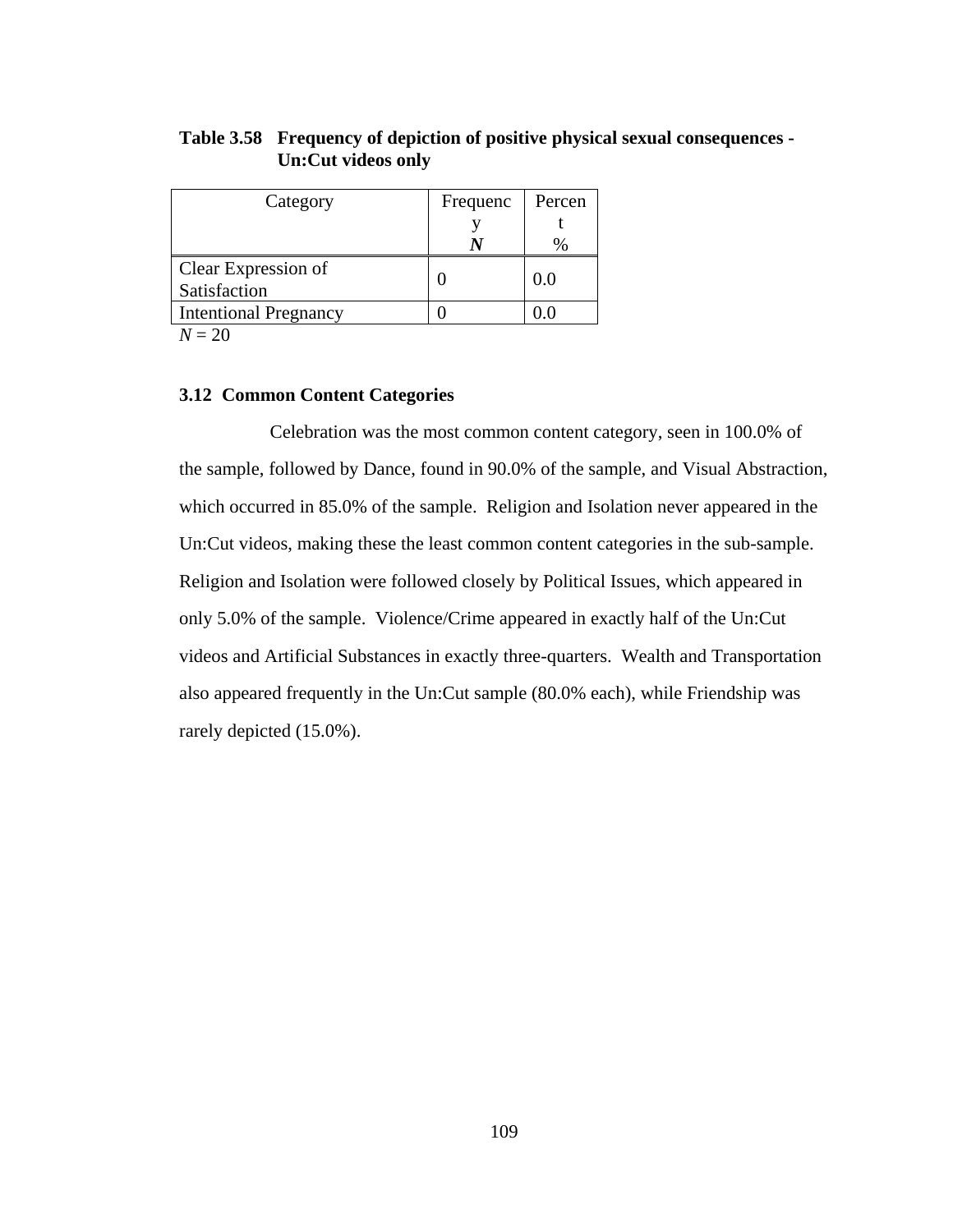| Category                  | Frequenc | Percen |
|---------------------------|----------|--------|
|                           | у        |        |
|                           | $\bm{N}$ | %      |
| <b>Visual Abstraction</b> | 17       | 85.0   |
| Dance                     | 18       | 90.0   |
| Violence/Crime            | 10       | 50.0   |
| Celebration               | 20       | 100.0  |
| Friendship                | 3        | 15.0   |
| Isolation                 | 0        | 0.0    |
| Wealth                    | 16       | 80.0   |
| Transportation            | 16       | 80.0   |
| Artificial                | 15       | 75.0   |
| Substances                |          |        |
| Religion                  | 0        | 0.0    |
| <b>Political Issues</b>   | 1        | 5.0    |
| $\mathbf{v}$ $\mathbf{v}$ |          |        |

**Table 3.59 Frequency of content categories** 

 $N = 20$ 

### **3.13 Character Descriptive Information**

Character analysis of the Un:Cut videos yielded a total of 55 characters examined for this study. Table 3.60 presents the distribution of characters in six age groups. As found in the regular sample, well over half of the characters (76.4%) were young adults, and a little less than a quarter (20.0%) were seen as adults. Only one character was portrayed as an adolescent (1.8%) or a child (1.8%). Babies and elderly individuals were not found in this sub-sample.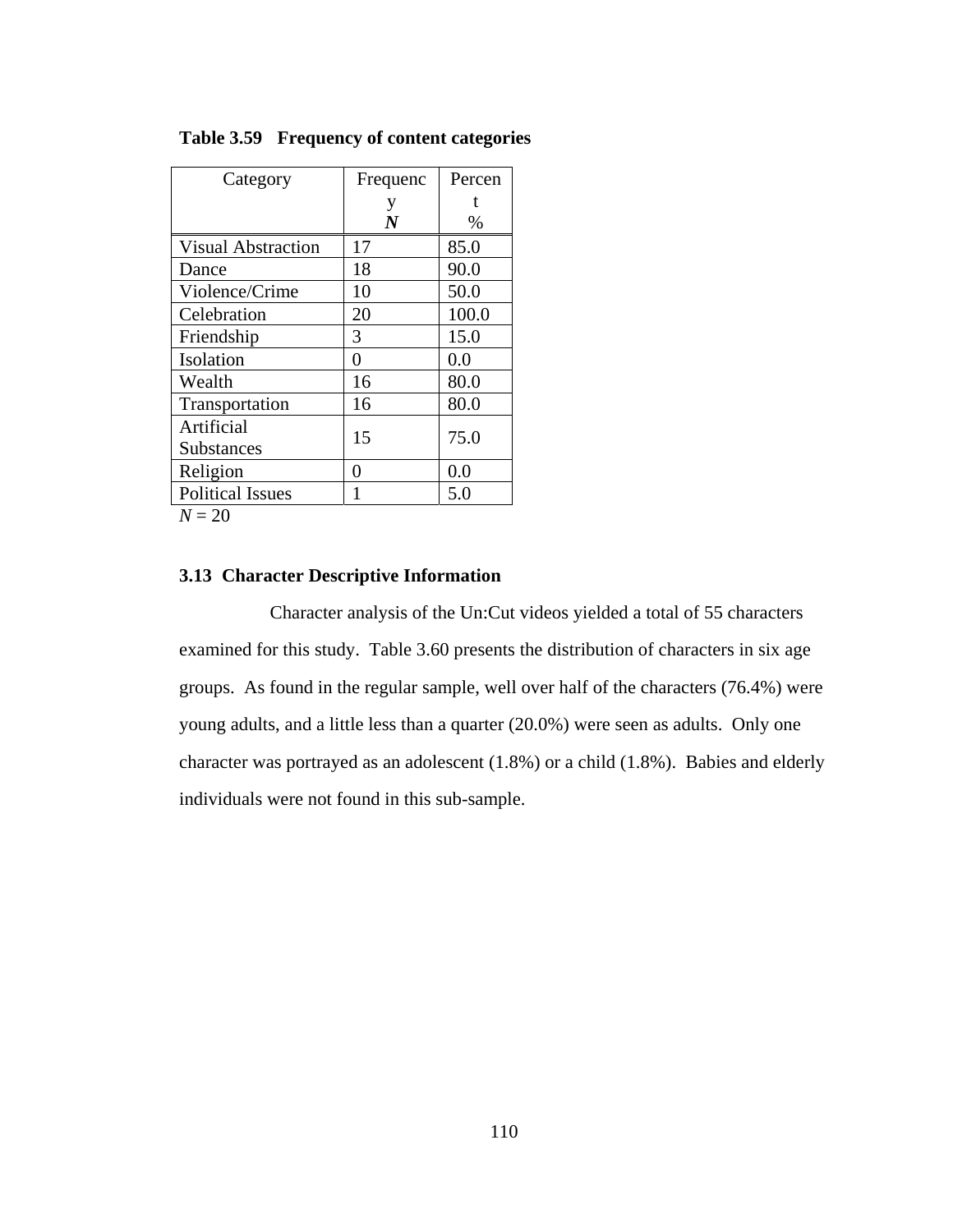| Value       | Frequency | Percent |
|-------------|-----------|---------|
| Label       |           | %       |
| Baby        |           | 0.0     |
| Child       |           | 1.8     |
| Adolescent  |           | 1.8     |
| Young Adult | 42        | 76.4    |
| Adult       | 11        | 20.0    |
| Elderly     |           | 0.0     |
|             |           |         |

**Table 3.60 Frequency of character age groups - Un:Cut videos only** 

 $N = 55$ 

Table 3.61 examines the ethnic and/or racial backgrounds of the characters. As might have been expected from a set of videos taken from a station called Black Entertainment Television, African-American characters (90.9%) dominated this sample.

| Value<br>Label         | Frequency | Percent<br>% |
|------------------------|-----------|--------------|
| White                  |           | 3.6          |
| <b>Black</b>           | 50        | 90.9         |
| Hispanic               |           | 1.8          |
| Asian                  |           | 1.8          |
| Other                  |           | 1.8          |
| $\lambda T$ $\epsilon$ |           |              |

**Table 3.61 Frequency of character ethnic background - Un:Cut videos only** 

 $N = 55$ 

Table 3.62 examines the gender distribution of the characters in the

Un:Cut sample. While at first glance such a skewed distribution, males (92.7%) and females (7.3%) might be surprising but taking a closer look at the genre of the videos that appear in the sample might answer some questions. First, all the videos in the sample were hip-hop/rap videos, a genre traditionally dominated by male performers, and performers often make up a majority of the characters in music videos.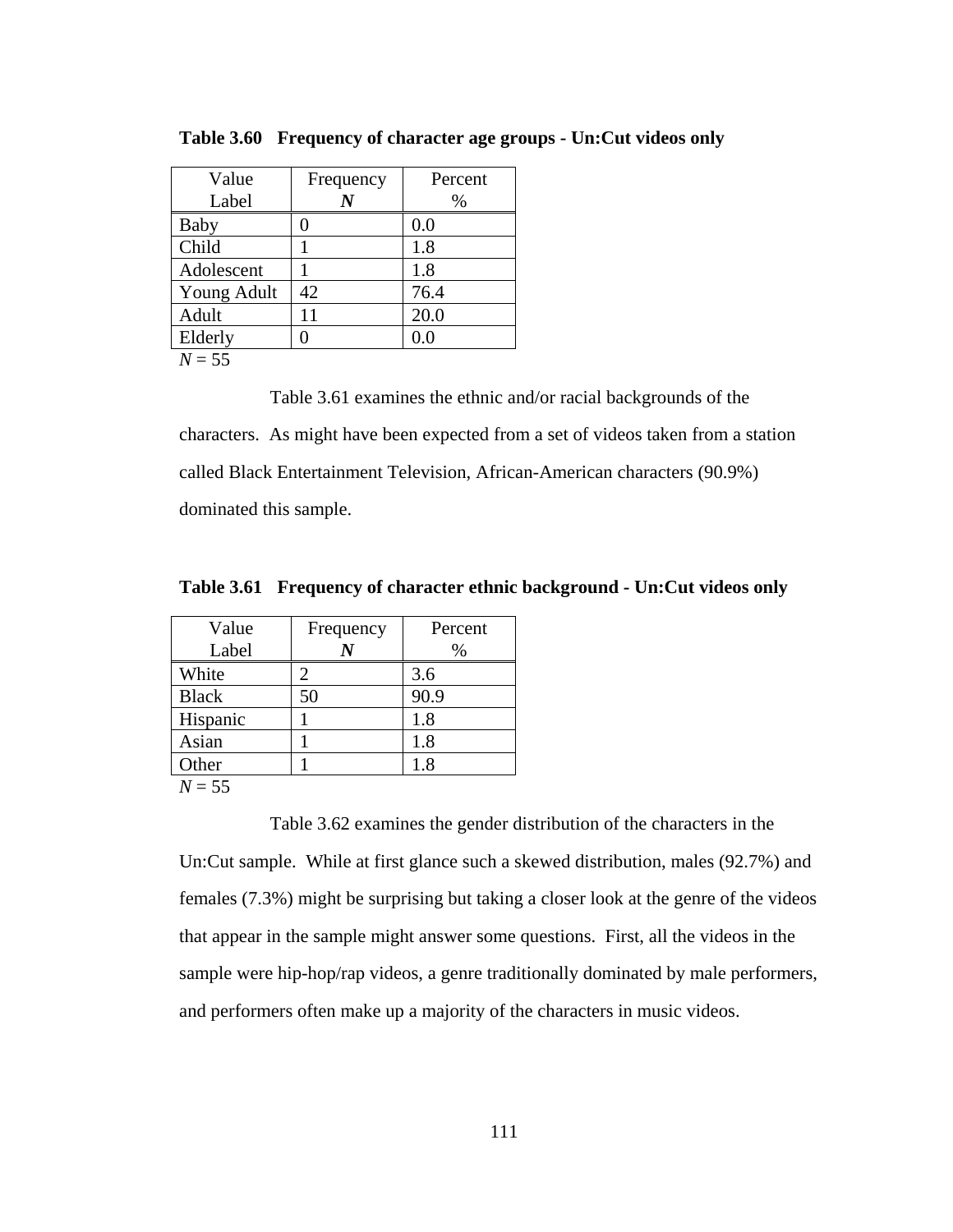Additionally, females are not elevated to the status of a fully developed character in these potentially harmful videos. A look at Table 3.69 shows that females dominate the wallpaper characters (55.0%), meaning women play secondary roles in these videos rarely acting as more than a living and moving background, allowing the men to perform in the fore-front.

| Value    | Frequenc | Percen |
|----------|----------|--------|
| Label    |          |        |
|          |          | %      |
| Male     | 51       | 92.7   |
| Female   |          | 73     |
| $N = 55$ |          |        |

**Table 3.62 Frequency of character gender - Un:Cut videos only** 

#### **3.14 Aspects of Character Appearance**

In addition to general descriptive information about each character in the sub-sample, information about their appearance was also collected. Table 3.63 displays the observed weights of each character. As found in the regular sample, a large majority of the Un:Cut characters (80.0%) were categorized as having a normal weight, while 9.1% were seen as overweight, 3.6% were seen as obese, and 7.3% were seen as abnormally skinny. Similarly, table 3.64 shows the breakdown of the characters based on body type demarcations. Slightly less than three-quarters of the characters (72.7%) were seen as displaying little or no focus on their bodies, while 7.3% of the characters appeared as very fit and/or in-shape, and 20.0% of the characters were seen as out-of-shape, spindly and/or flabby.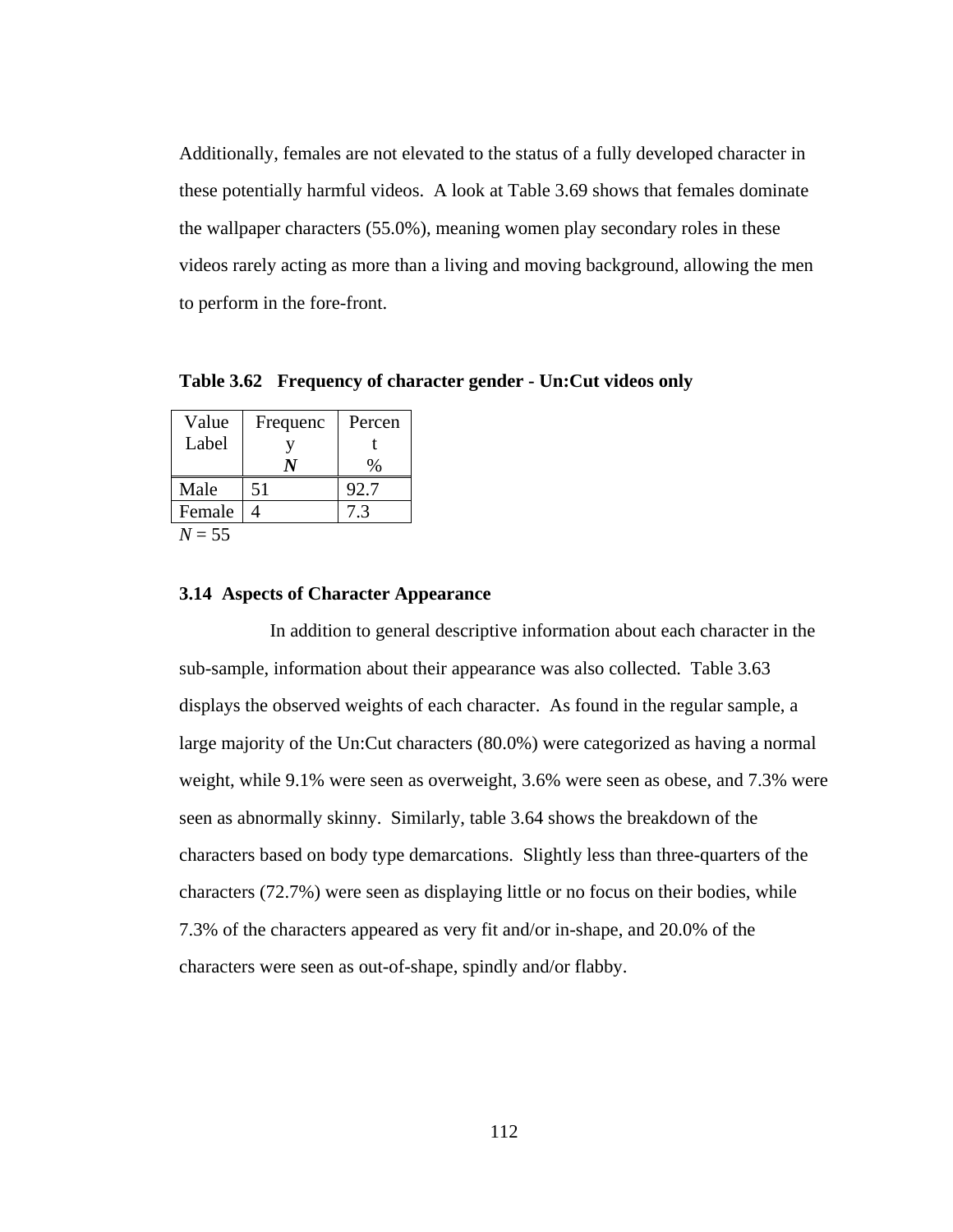| Value      | Frequency | Percent |
|------------|-----------|---------|
| Label      |           | $\%$    |
| Skinny     |           | 7.3     |
| Normal     |           | 80.0    |
| Overweight |           | 9.1     |
| Obese      |           | 3.6     |
| $N = 55$   |           |         |

**Table 3.63 Frequency of character weight - Un:Cut videos only** 

**Table 3.64 Frequency of character body type - Un:Cut videos only** 

| Value<br>Label    | Frequency | Percent |
|-------------------|-----------|---------|
| Spindly/Flabby    |           | 20.0    |
| No Focus On Body  | 40        | 72.7    |
| Very Fit/In-shape |           | 7.3     |
| <b>T</b>          |           |         |

 $N = 55$ 

In addition to weight and body type, an assessment of each Un:Cut character's physical attractiveness was made. Table 3.65 reveals that unlike the regular sample (where attractive characters were the most common), characters with no focus on looks (45.5%) were most common, followed by attractive characters (32.7%). The third most frequently occurring type of character in this schema was the unattractive individual, appearing in 20.0% of the videos. Relatively few characters were portrayed as very attractive (1.8%), and none were shown as ugly.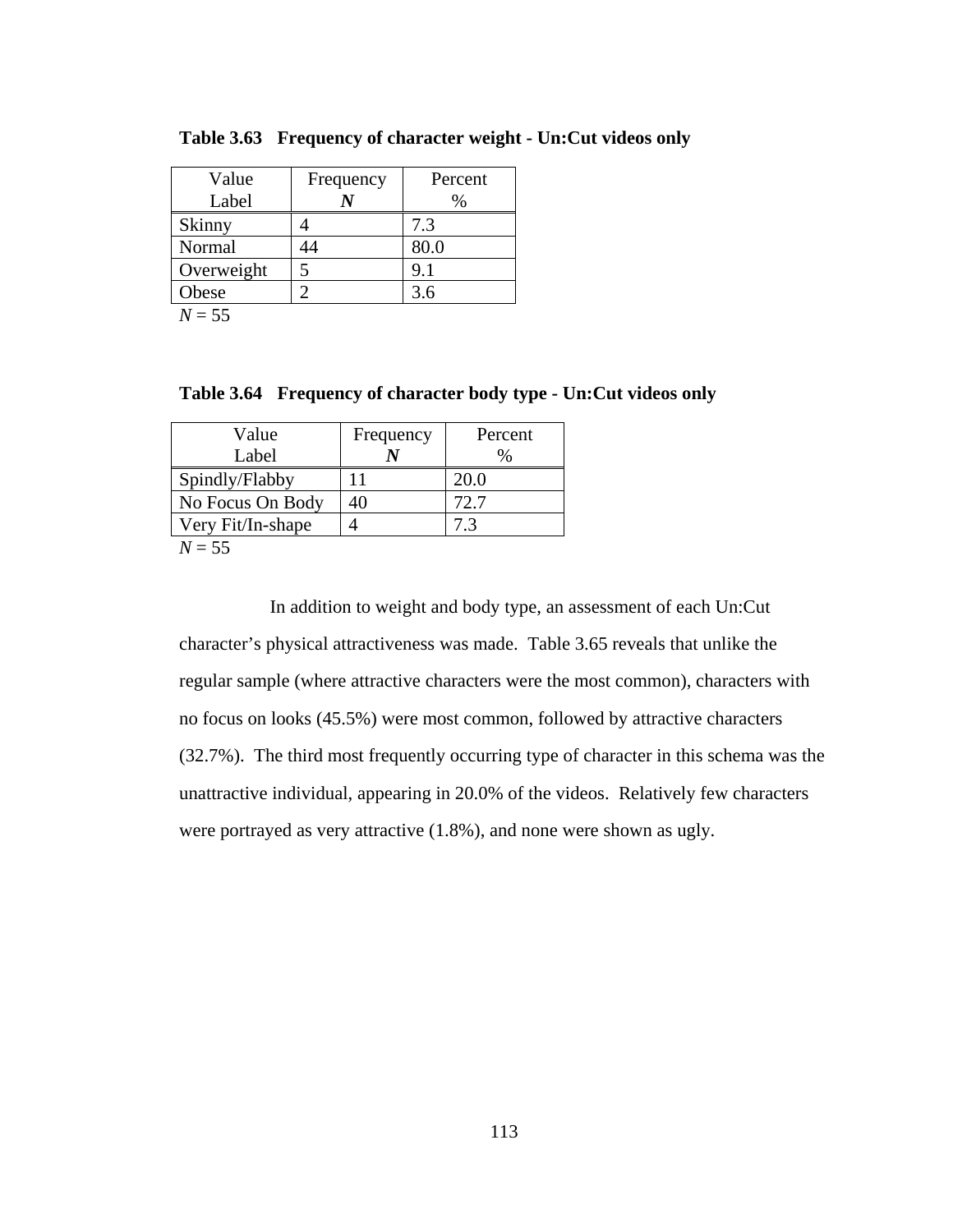| Value<br>Label       | Frequency<br>$\boldsymbol{N}$ | Percent<br>% |
|----------------------|-------------------------------|--------------|
| Ugly                 | 0                             | 0.0          |
| Unattractive         | 11                            | 20.0         |
| No Focus on<br>Looks | 25                            | 45.5         |
| Attractive           | 18                            | 32.7         |
| Very Attractive      | 1                             | 1.8          |

**Table 3.65 Frequency of character physical attractiveness - Un:Cut videos only** 

 $N = 55$ 

An assessment was also made about the type of clothing that characters wore in the videos, as seen in Table 3.66. More specifically, each character's clothing was examined to determine how sexy that clothing appeared to be. Most characters (83.6%) appeared in neutral clothing, followed by characters that appeared in somewhat sexy clothing (12.7%). Only 3.6% of the 55 characters in the Un:Cut subsample appeared in very sexy clothing and no characters were completely nude.

**Table 3.66 Frequency of character clothing levels - Un:Cut videos only** 

| Value<br>Label | Frequency | Percent<br>% |
|----------------|-----------|--------------|
| Neutral        | 46        | 83.6         |
| Somewhat Sexy  |           | 12.7         |
| Very Sexy      | 2         | 3.6          |
| Nudity         |           | $0.0\,$      |
| $N = 55$       |           |              |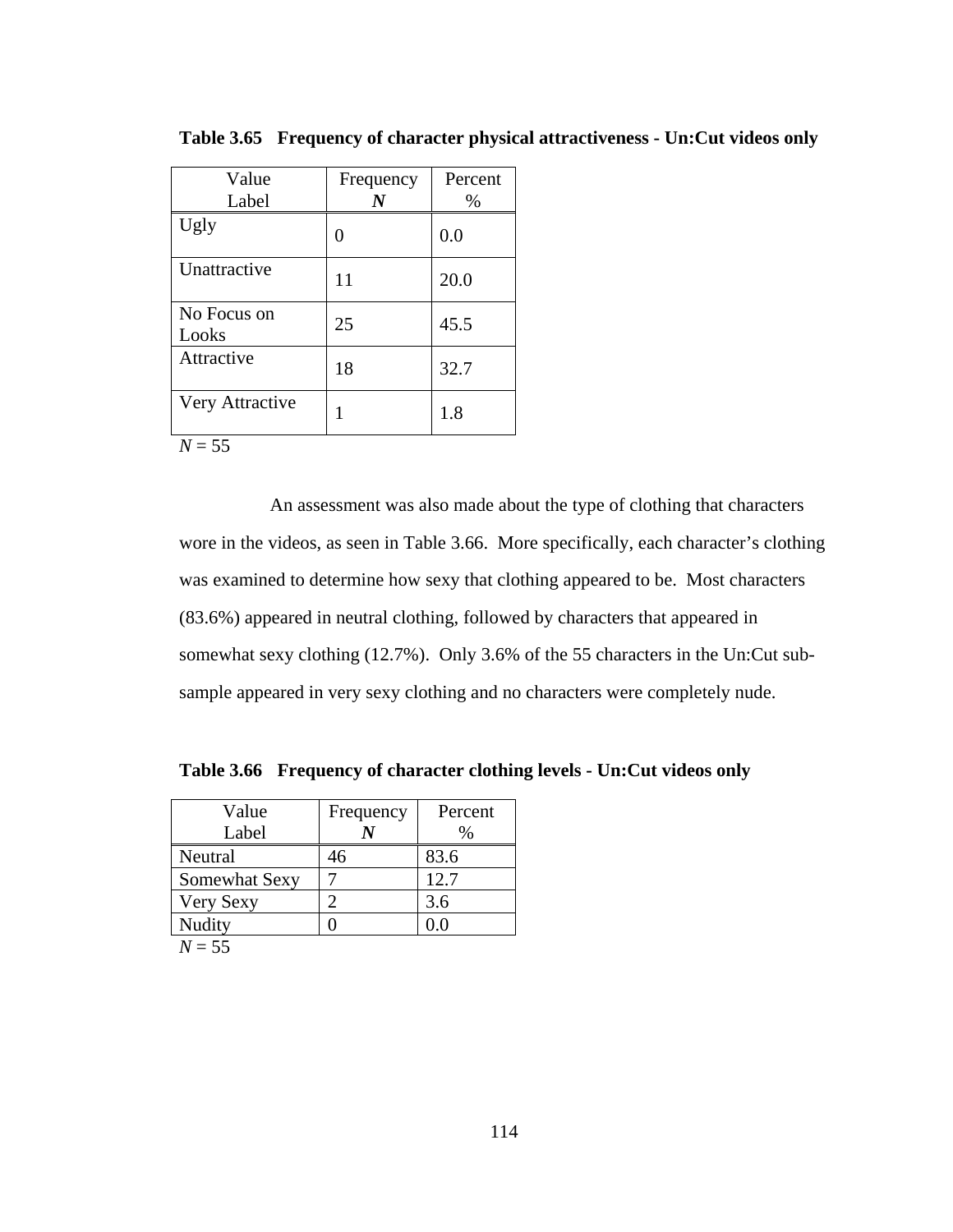Additional assessments were made if characters appeared in somewhat or very sexy clothing see Table 3.67 for details. More specifically, it was determined what type sexy clothing each character wore within the video. This assessment was less useful than it was in the regular sample due to the lack of female characters in Un:Cut videos. Very rarely were frontline characters seen in sexy clothing, this was reserved for wallpaper characters, as Table 3.71 reveals.

| Value                            | Frequenc          | Percen |
|----------------------------------|-------------------|--------|
| Label                            |                   |        |
|                                  |                   | %      |
| Man with open shirt              | 3                 | 5.5    |
| Woman with open shirt            | 3                 | 5.5    |
| Man in hot pants                 | 0                 | 0.0    |
| Woman in hot pants               | 2                 | 3.6    |
| Man with no shirt                |                   | 1.8    |
| Woman in bathing suit            | $\mathbf{\Omega}$ | 0.0    |
| Man with undergarments exposed   | 0                 | 0.0    |
| Woman with undergarments exposed | 1                 | 1.8    |
| Man in undergarments             | 0                 | 0.0    |
| Woman in undergarments           | 1                 | 1.8    |
| Partial Nudity (male/female)     | 0                 | 0.0    |
| Total Nudity (male/female)       |                   | 0.0    |

**Table 3.67 Frequency of character clothing types - Un:Cut videos only** 

 $N = 55$ 

# **3.15 Wallpaper Character Descriptive Information**

In addition to the regular character analysis in this study, an examination of wallpaper characters was also conducted for the Un:Cut videos. This examination yielded a total of 20 wallpaper characters, as all 20 of the videos in the sub-sample displayed this type of living, moving, and human background.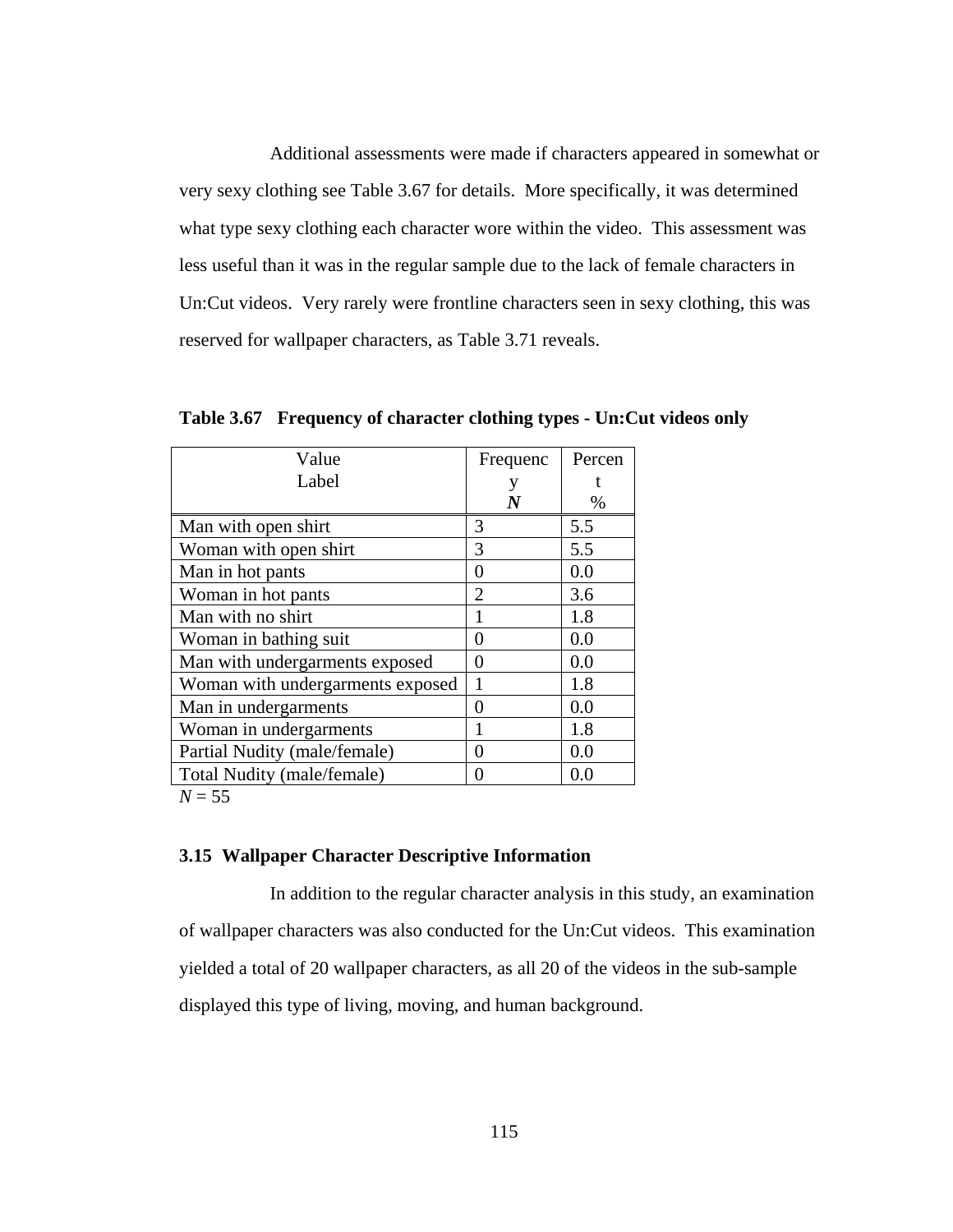Table 3.68 presents the distribution of the wallpaper characters in terms of their ethnic background. As might have been expected from a set of videos taken from a station called Black Entertainment Television, African-American characters (80.0%) dominated the wallpaper environment. The remaining 20.0% (4 videos) displayed wallpaper environments of mixed ethnicities.

| Value<br>Label                 | Frequency<br>$\boldsymbol{N}$ | Percent<br>% |
|--------------------------------|-------------------------------|--------------|
| White                          |                               | 0.0          |
| African-<br>American           | 16                            | 80.0         |
| Hispanic                       |                               | 0.0          |
| Asian                          |                               | 0.0          |
| Mixed                          |                               | 20.0         |
| $\overline{M} - 2\overline{D}$ |                               |              |

**Table 3.68 Frequency of wallpaper character ethnic background - Un:Cut videos only** 

 $N = 20$ 

As previously discussed, a look at Table 3.69 shows that females dominate the wallpaper characters (55.0%). The remaining nine videos (45.0%) were made up of a mix of both male and female characters.

**Table 3.69 Frequency of wallpaper character gender - Un:Cut videos only** 

| Value    | Frequenc | Percen |
|----------|----------|--------|
| Label    |          |        |
|          |          | %      |
| Male     | 0        | 0.0    |
| Female   | 11       | 55.0   |
| Mixed    | 9        | 45.0   |
| $N = 20$ |          |        |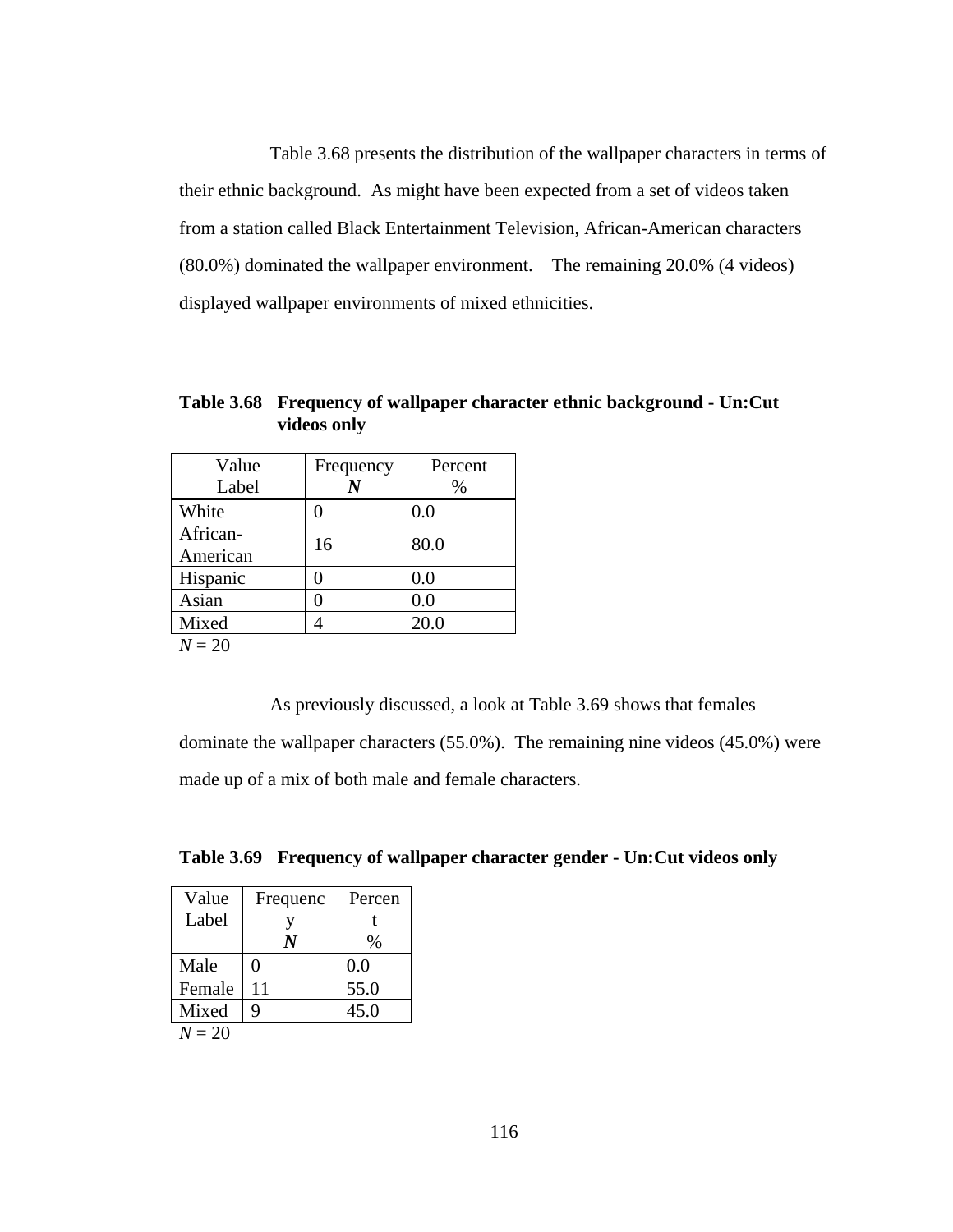Table 3.70 displays the breakdown of the types of clothing worn by wallpaper characters in the Un:Cut sample. As the table shows, wallpaper characters appeared in neutral clothing (5.0%) and somewhat sexy clothing in only one video each. Clothing that was determined to be very sexy appeared in 30.0% of videos and clothing that was not quite nudity but was sexier than was found in the regular sample (examples include: thongs, and other clothing items that barely cover any of the body) appeared in 60.0% of the video.

| Value<br>Label                         | Frequency | Percent<br>$\%$ |
|----------------------------------------|-----------|-----------------|
| Neutral                                |           | 5.0             |
| Somewhat Sexy                          |           | 5.0             |
| Very Sexy                              | 6         | 30.0            |
| <b>Between Very</b><br>Sexy and Nudity | 12        | 60.0            |
| Nudity                                 |           | $0.0\,$         |

**Table 3.70 Frequency of wallpaper character clothing levels - Un:Cut videos only** 

 $N = 20$ 

Additional assessments were made if wallpaper characters appeared in clothing that was as sexy or sexier than somewhat sexy clothing, see table 3.71 for details. Women with open shirts appeared in 80.0% of the Un:Cut sample while women in hot pants appeared in 75.0% of the sub-sample. Women appeared with undergarments exposed in half of the videos and in undergarments in 40.0% of the videos. Partial nudity was quite common, appearing in over half of the Un:Cut videos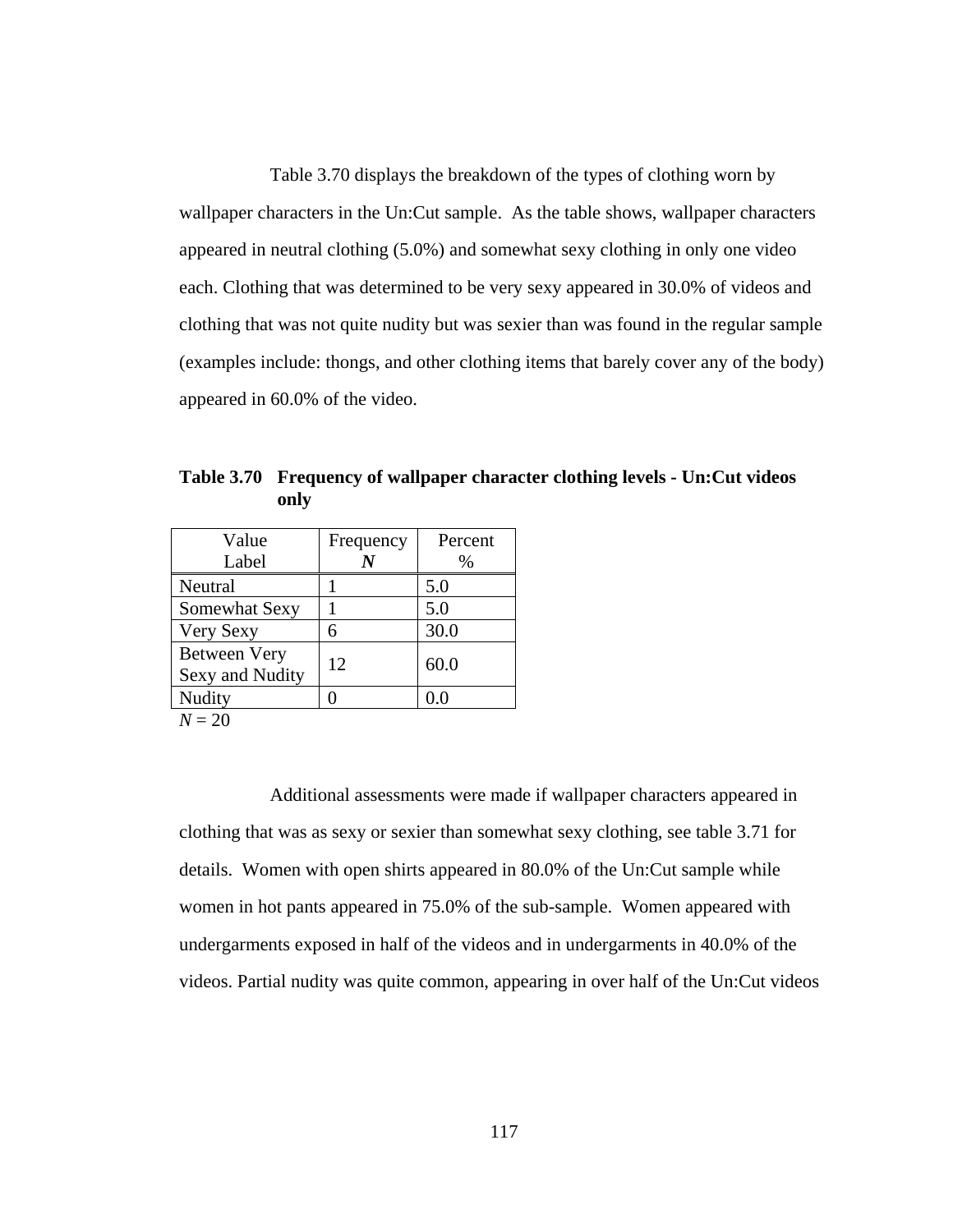and total nudity, which never occurred in the regular sample appeared in 30.0% of the music videos.

| Value                            | Frequenc         | Percen |
|----------------------------------|------------------|--------|
| Label                            |                  |        |
|                                  | $\boldsymbol{N}$ | %      |
| Men with open shirts             | 0                | 0.0    |
| Women with open shirts           | 16               | 80.0   |
| Men in hot pants                 | 0                | 0.0    |
| Women in hot pants               | 15               | 75.0   |
| Men with no shirts               | 0                | 0.0    |
| Women in bathing suits           | 7                | 35.0   |
| Men with undergarments exposed   | 0                | 0.0    |
| Women with undergarments exposed | 10               | 50.0   |
| Men in undergarments             | 0                | 0.0    |
| Women in undergarments           | 8                | 40.0   |
| Partial Nudity (male/female)     | 11               | 55.0   |
| Total Nudity (male/female)       | 6                | 30.0   |

**Table 3.71 Frequency of wallpaper character clothing types - Un:Cut videos only** 

 $N = 20$ 

## **3.16 Results (Un:Cut)**

**H1**: The presence of sexual content and imagery has significantly increased in music videos since the 1980s and 90s.

 This hypothesis was supported. Four studies from the 1980s and 90s (Baxter et al., 1985; Brown & Campbell, 1986; Gow, 1996; McKee & Pardun, 1996) found an average of 47% of the videos they sampled contained some form of sexual content. The current study found sexual content in 95% of the Un:Cut videos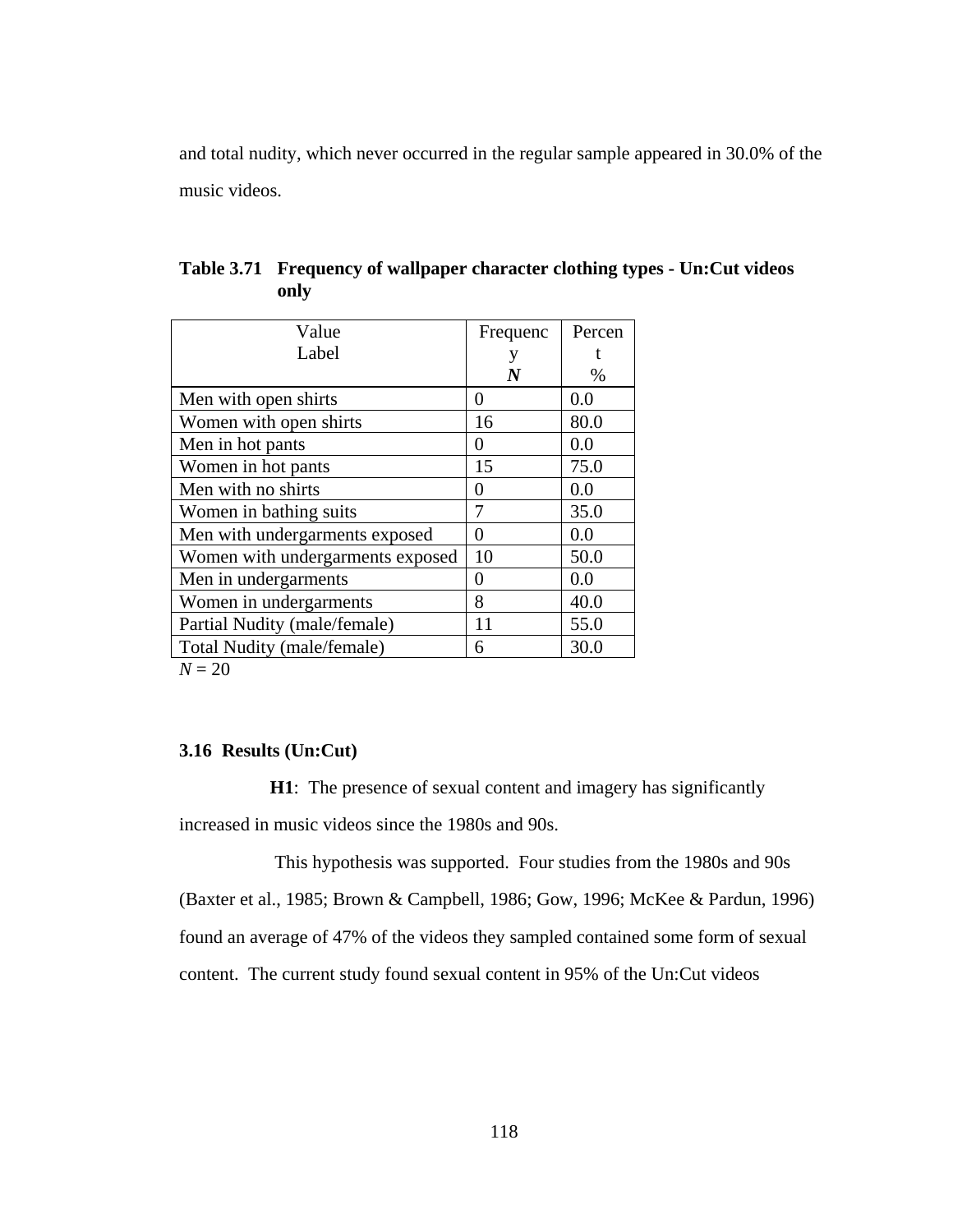sampled. Un:Cut videos from 2004/2005 have significantly more sexual content than videos from the 1980s and 1990s.

 $\chi^2$  (1, *N* = 437) = 125.94, *p* < .001

As before, additional support for the first hypothesis was found when data from the current study was compared to two past studies (Gow, 1996; Sherman & Dominick, 1986). Sherman and Dominick (1986) reported that videos that contained some form of sexual content averaged 4.8 sexual acts per video. Gow (1996) reported that videos that contained some form of sexual content averaged 3.9 sexual acts per video. In the current study Un:Cut videos that contained some form of sexual content averaged 43.3 sexual acts per video. The number of sexual acts per Un:Cut music video has significantly increased when compared to regular videos from the 1980s and 90s.

 $\chi^2$  (2, N = 161) = 116.73, *p* < .001

**H2**: Traditionally African-American genres of music videos (i.e., hiphop, rhythm and blues) will feature more sexual content than traditionally white genres (i.e., rock, alternative, country, pop).

H2 was not able to be tested as the entire sample was made up of one genre.

**H3**: African American characters in music videos will be more likely to dress in provocative clothing than whites and other ethnicities.

H3 was not able to be tested as almost the entire sample was made up of African-American characters.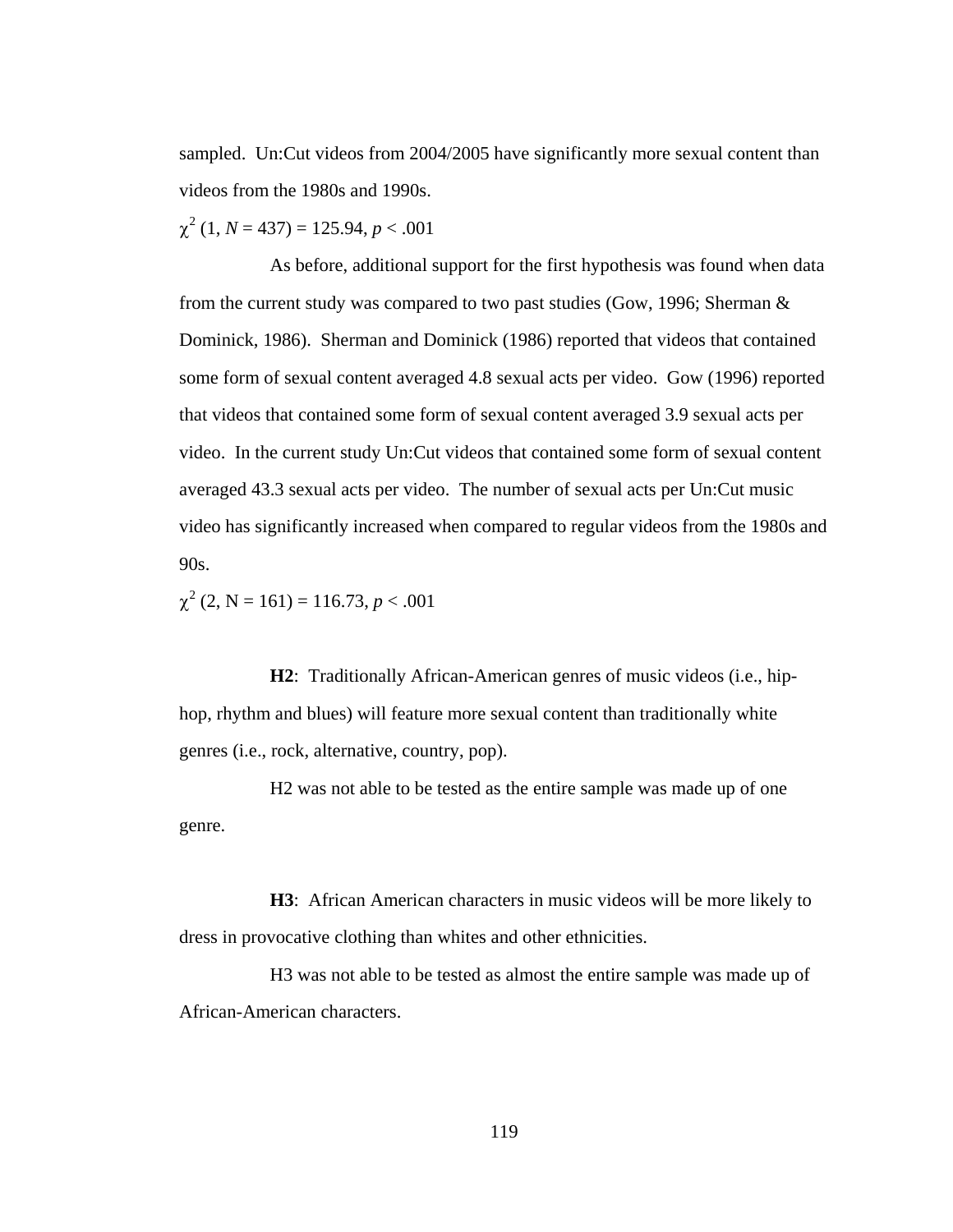**H4**: Female characters will be more likely than male characters to be portrayed as having fit and beautiful bodies.

This hypothesis was not supported in the Un:Cut sample. The 4 female characters had a mean score of 1.75 on the character body type scale  $(SD = 0.50)$ , which was not significantly different than the 51 male characters:  $M = 1.88$ ,  $SD =$  $0.52$ ,  $t(55) = 0.51$ ,  $p = .64$ . The 4 female characters had a mean score of 2.25 on the character weight scale,  $SD = .26$ , which was not significantly different than the 51 male characters:  $M = 2.08$ ,  $SD = 0.56$ ,  $t(55) = 0.66$ ,  $p = .55$ .

**Table 3.72 Gender comparison of body types and weights - Un:Cut videos only** 

|           | M    | Male Female<br>M |      | Sig. |
|-----------|------|------------------|------|------|
| Body Type | 1.88 | 1.75             | 0.51 | .641 |
| Weight    | 2.08 | 2.25             | 0.66 | .552 |

**H5**: Female characters will be more likely than male characters to rate higher on the physical attractiveness scale.

This hypothesis was supported. Female characters were seen as significantly more physically attractive than male characters in the Un:Cut subsample. The 4 female characters had a mean score of 4.25 on the physical attractiveness scale  $(SD = 0.50)$ , which was significantly higher than the 51 male characters:  $M = 3.08$ ;  $SD = 0.72$ ,  $t(55) = 4.35$ ,  $p < .05$ .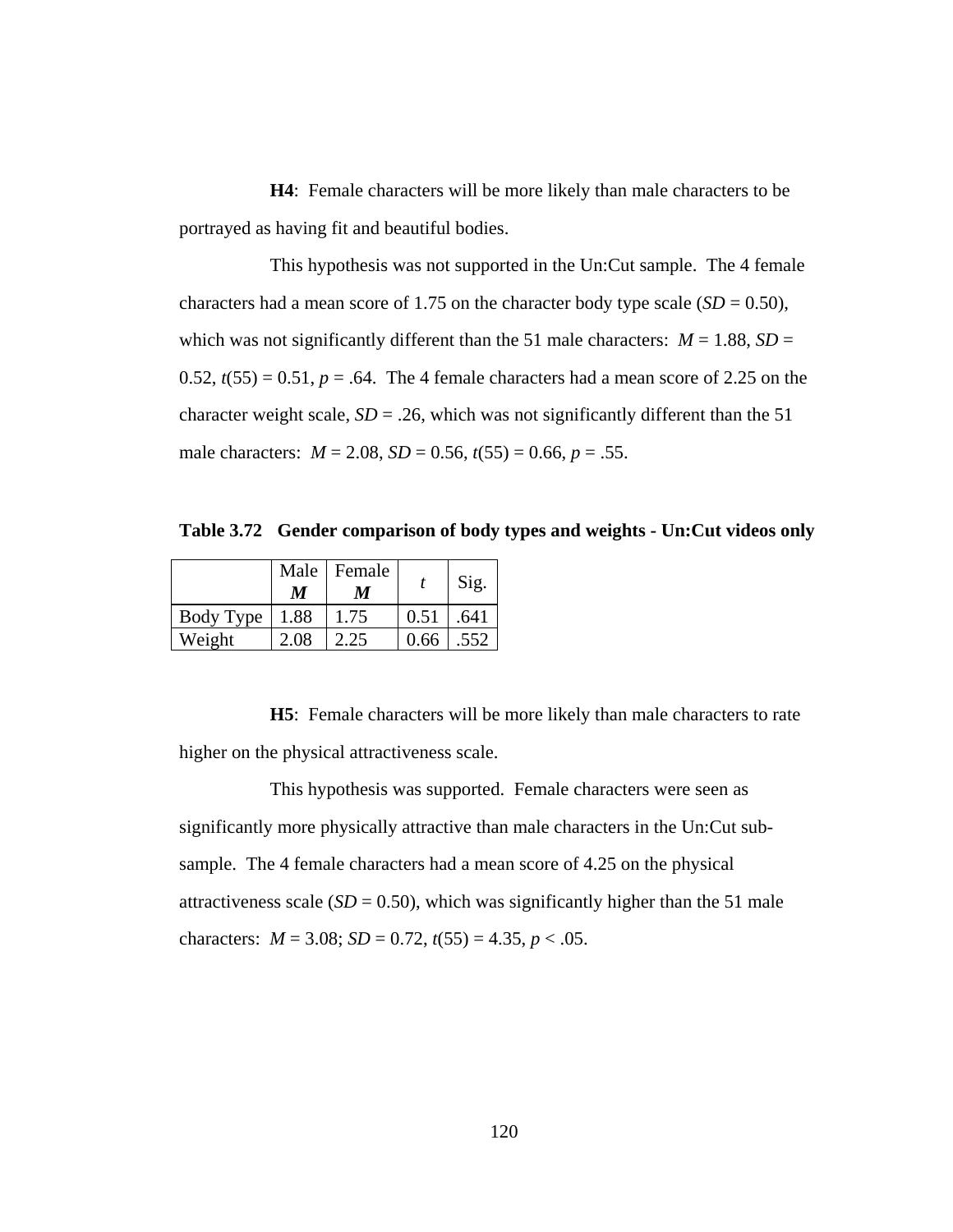|                            |      | Male   Female |      | Sig. |
|----------------------------|------|---------------|------|------|
| Physical<br>Attractiveness | 3.08 | 4.25          | 4.35 |      |

**Table 3.73 Gender comparison of physical attractiveness - Un:Cut videos only** 

**H6**: Female characters will be more likely than male characters to be seen in skimpy or sexy clothing.

Table 3.74 reveals that this hypothesis was supported in the Un:Cut sample. Female characters appeared in sexy clothing significantly more often than male characters.

**Table 3.74 Crosstabulation of gender of character by type of clothing - Un:Cut videos only** 

|        |                                                  | Gender   Sexy Clothing   Nonsexy Clothing | Total |
|--------|--------------------------------------------------|-------------------------------------------|-------|
| Male   | 10.0%                                            | 90.0%                                     |       |
| Female | 100.0%                                           | $0.0\%$                                   |       |
| Total  |                                                  | 46                                        | 55    |
|        | $\bigcap_{n=1}^{\infty}$<br>$\sim$ $\sim$ $\sim$ |                                           |       |

 $\chi^2$  (1, *N* = 55) = 22.05, *p* < .001

No additional support for H6 is revealed by taking a look at the type of clothing worn by wallpaper characters and comparing it to the gender makeup of those characters in the Un:Cut sample. This is due in part, to the small sub-sample (there were no male wallpaper characters in this sub sample) making this analysis not meaningful for this sub-sample. Table 3.75 does show, however, that female and mixed wallpaper characters appeared in sexy clothing much more often than not. In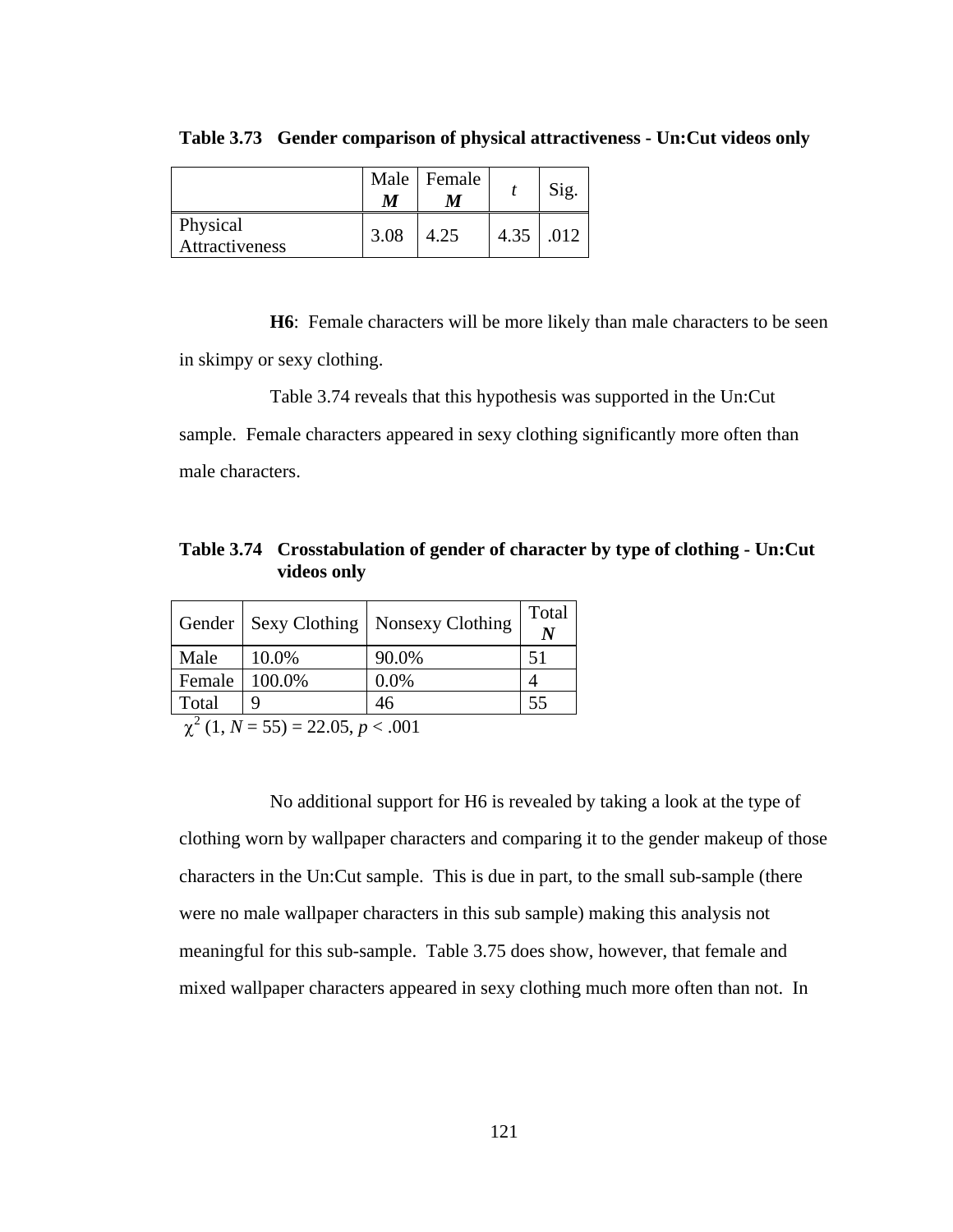fact, female wallpaper characters were ten times more likely to appear in sexy clothing than they were in nonsexy clothing.

| Table 3.75 Crosstabulation of gender of wallpaper characters by type of |
|-------------------------------------------------------------------------|
| clothing - Un: Cut videos only                                          |

|        |         | Gender   Sexy Clothing   Nonsexy Clothing | Total |
|--------|---------|-------------------------------------------|-------|
| Male   | $0.0\%$ | 0.0%                                      |       |
| Female | 90.9%   | 9.1%                                      |       |
| Mixed  | 100.0%  | 0.0%                                      |       |
| Total  | 19      |                                           |       |

 $\chi^2$  (1, *N* = 20) = 0.86, *p* = .353

**H7**: Female characters will be more likely than male characters to be seen as sexual objects and will be more likely than male characters to be the object of another's gaze.

Despite the small sub-sample, Table 3.76 reveals that this hypothesis was supported in the Un:Cut videos. Female characters appeared as the object of another character's gaze significantly more often than male characters.

**Table 3.76 Crosstabulation of gender of character by object of gaze - Un:Cut videos only** 

| Gender | Gaze<br>Occurred | <b>Gaze Did Not Occur</b> | Total |
|--------|------------------|---------------------------|-------|
| Male   | 5.9%             | 94.1%                     |       |
| Female | 75.0%            | 25.0%                     |       |
| Total  |                  | 49                        | 55    |

 $\chi^2$  (1, *N* = 55) = 18.23, *p* < .001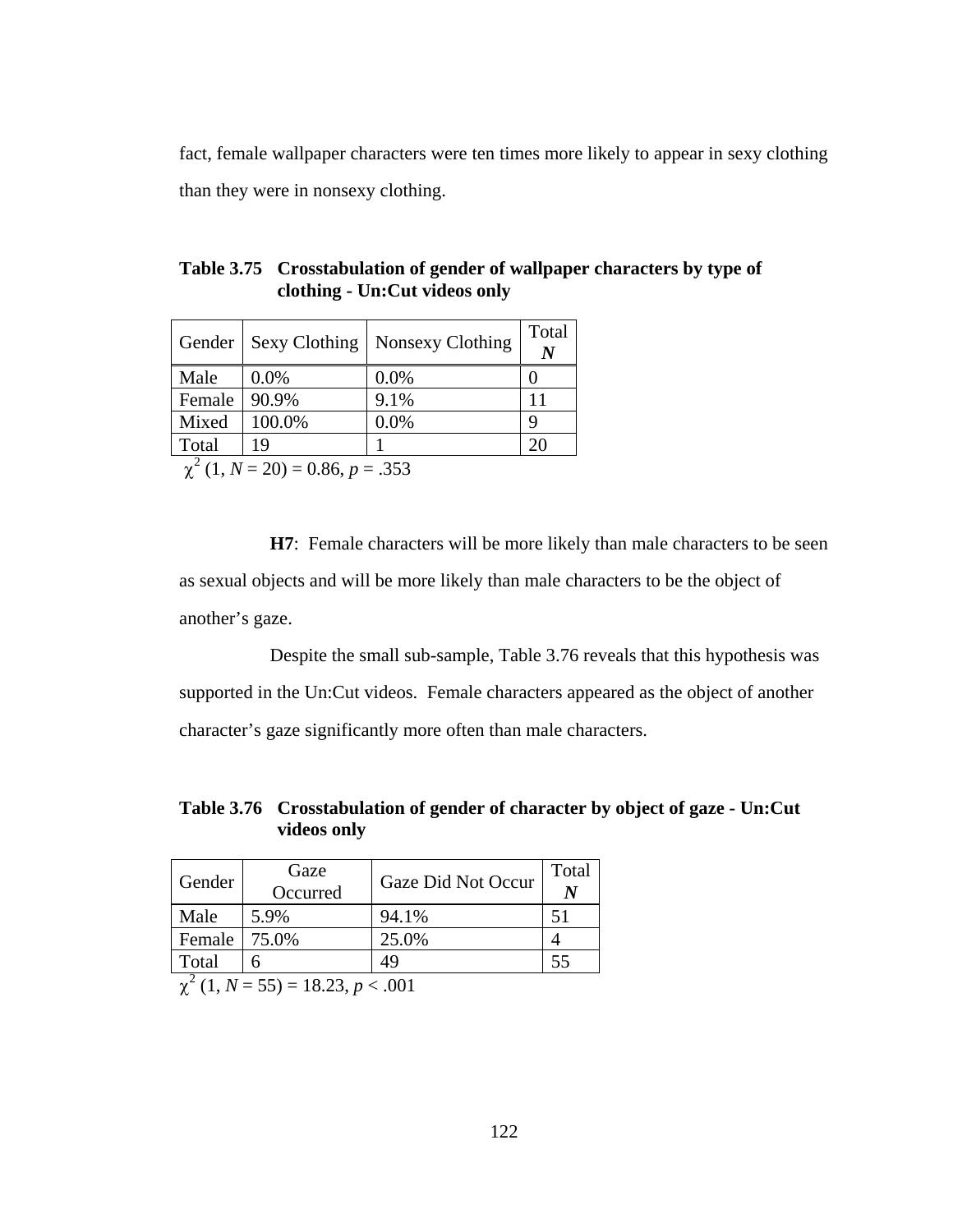**H8**: Provocative dress (skimpy and sexy clothing) will be significantly more prevalent in music videos than it was in the 1980s.

This hypothesis was not supported. This hypothesis was tested by comparing data from a past content analysis of music videos (Sherman & Dominick, 1986) to data from the current study's Un:Cut sample. More specifically, frequency characters found in Sherman and Dominick's (1987) provocative clothing category was compared to the frequency of characters found in skimpy/sexy clothing in the Un:Cut portion of the current study.

 The test revealed that there was not a significant difference between the frequency of videos that featured characters in provocative clothing in music videos in the 1980s and the frequency of videos that featured characters in provocative clothing in Un:Cut music videos in 2004/2005. In order to interpret these statistics accurately two factors must be considered. First, a majority of the provocative clothing in Un:Cut videos appeared on wallpaper characters. In fact, 95.0% of Un:Cut videos featured wallpaper characters in provocative clothing but wallpaper characters were not used in this test as Sherman and Dominick did not look at characters in this way. Additionally, only 4 of the 55 Un:Cut characters were female (the gender most often found in provocative clothing) so this test lacks accuracy as it is mostly looking at male characters. Regardless of previous stipulations, this test revealed that provocative clothing was significantly more frequent in regular videos in the 1980s than it was in Un:Cut videos from 2004/2005.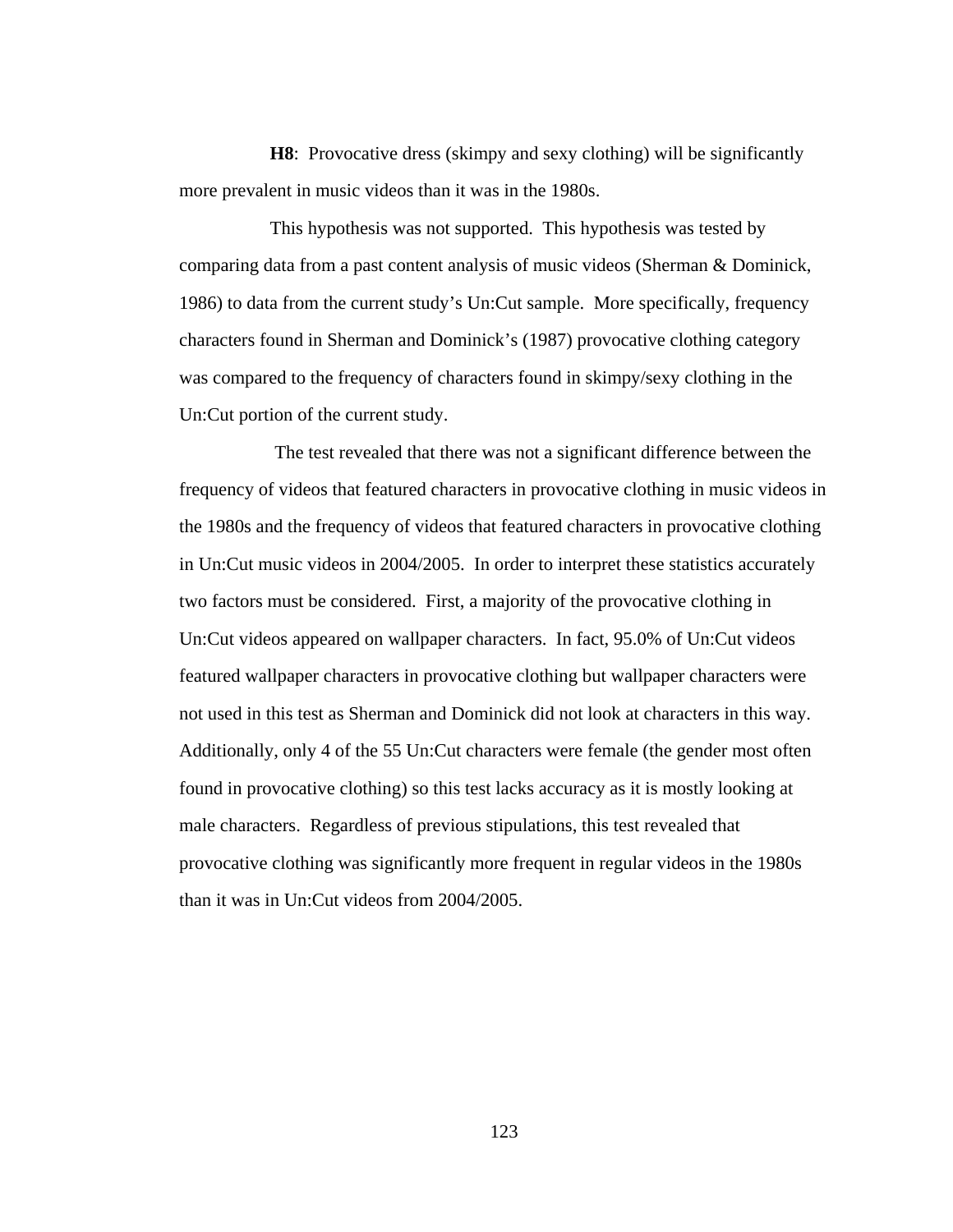## **Table 3.77 Crosstabulation of the frequency of provocative clothing in music videos from the 1980s with the frequency of provocative clothing in Un:Cut music videos from 2004/2005**

|                                       | Sherman & Dominick | Current Study -<br>Un:Cut |  |  |
|---------------------------------------|--------------------|---------------------------|--|--|
| Provocative<br>Clothing               | 23.2%              | 16.4%                     |  |  |
| $\chi^2$ (1, N = 598) = 7.19, p < .01 |                    |                           |  |  |

**H9**: Suggested nudity will be significantly more prevalent in music videos than it was in the 1980s.

This hypothesis was not supported in the Un:Cut videos. This hypothesis was tested by comparing data from a past content analysis of music videos (Vincent et al., 1987) to data from the current study's Un:Cut sample. More specifically, frequency of videos that featured characters found in Vincent et al.'s (1987) suggested nudity category – a term with a similar definition to this study's very sexy clothing category was compared to the frequency of videos that featured characters found in very sexy clothing in the current study. A simple chi-square test revealed that there was no significant difference between the frequency of suggested nudity in music videos in the 1980s and the frequency of very sexy clothing in Un:Cut music videos in 2004/2005. In order to interpret these statistics accurately, at least one factor must be considered. A majority of the suggested nudity (called very sexy clothing in this study) in Un:Cut videos appeared on wallpaper characters. In fact, 90.0% of Un:Cut videos featured wallpaper characters in very sexy clothing but wallpaper characters were not used in this test as Sherman and Dominick did not look at characters in this way. Additionally, only 4 of the 55 Un:Cut characters were female (the gender most often found in sexy clothing) so this test lacks accuracy as it is mostly looking at the male characters in Un:Cut videos.

124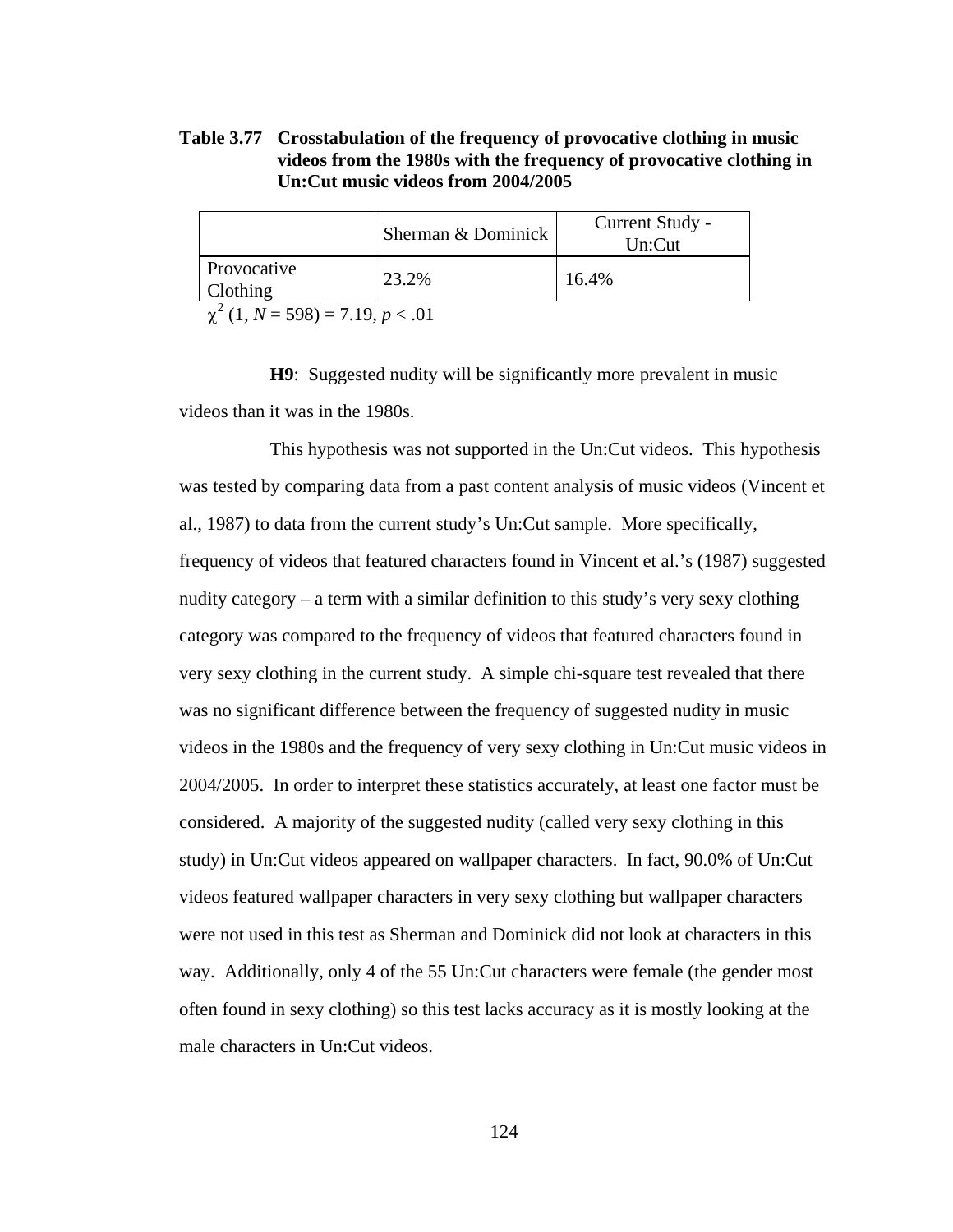### **Table 3.78 Crosstabulation of the frequency of suggested nudity in music videos from the 1980s with the frequency of very sexy clothing in music videos from 2004/2005**

|                                         | Vincent et<br>aı. | Current Study -<br>Un:Cut |
|-----------------------------------------|-------------------|---------------------------|
| Suggested Nudity/ Very Sexy<br>Clothing | 9.2%              | 10.0%                     |
| $\chi^2$ (1, N = 130) = 0.04, p < .99   |                   |                           |

**H10**: Highly seductive clothing will be significantly more prevalent in music videos than it was in the 1980s.

This hypothesis was not supported in the Un:Cut videos. This hypothesis was tested by comparing data from a past content analysis of music videos (Vincent et al., 1987) to data from the current study. More specifically, frequency of characters found in Vincent et al.'s (1987) highly seductive clothing category – a term with a similar definition to this study's somewhat sexy clothing category was compared to the frequency of characters found in somewhat sexy clothing in the current study. A simple chi-square test revealed that there was a significant difference between the frequency of highly seductive clothing in music videos in the 1980s and the frequency of somewhat sexy clothing in music videos in 2004/2005 but the relationship was in the opposite direction of what the hypothesis predicted. In order to interpret these statistics accurately at least one factor must be considered. Only 4 of the 55 Un:Cut characters were female (the gender most often found in sexy clothing) so this test lacks accuracy as it is mostly looking at the male characters in Un:Cut videos.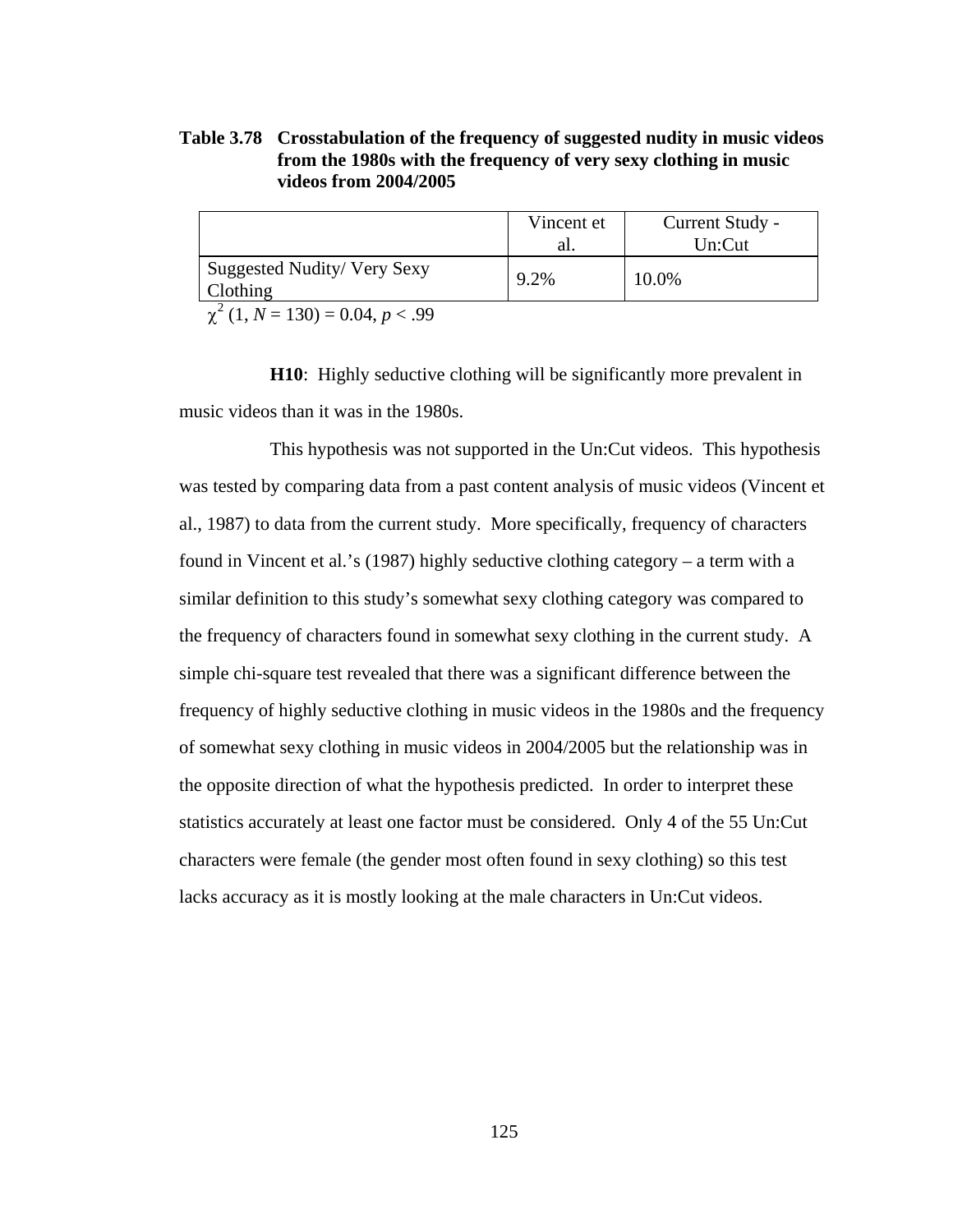## **Table 3.79 Crosstabulation of the frequency of highly seductive clothing in music videos from the 1980s with the frequency of somewhat sexy clothing in music videos from 2004/2005**

|                                                   | Vincent et<br>aı. | Current Study-<br>Un:Cut |
|---------------------------------------------------|-------------------|--------------------------|
| <b>Highly Seductive/Somewhat Sexy</b><br>Clothing | 38.7%             | 5.0%                     |
| $\chi^2$ (1, N = 130) = 21.96, p < .001           |                   |                          |

**H11**: Appearance of women in undergarments will be significantly more prevalent in music videos than it was in the 1980s.

This hypothesis was not able to be tested because of the almost complete lack of female characters in Un:Cut videos. Only 4 female characters were present in the 20 Un:Cut videos (most females appeared as part of the wallpaper characters) making valid statistical comparisons to past data impossible.

**H12**: Videos that feature characters that wear very sexy clothing will be significantly more prevalent than videos that feature characters that wear somewhat sexy clothing.

Table 3.80 reveals that this hypothesis was not supported in the Un:Cut video sample. Examining the frequencies and computing a Simple Chi Square test revealed that the opposite relationship of what was predicted actually occurred. Videos that featured characters in somewhat sexy clothing appeared significantly more often than videos that featured characters in very sexy clothing.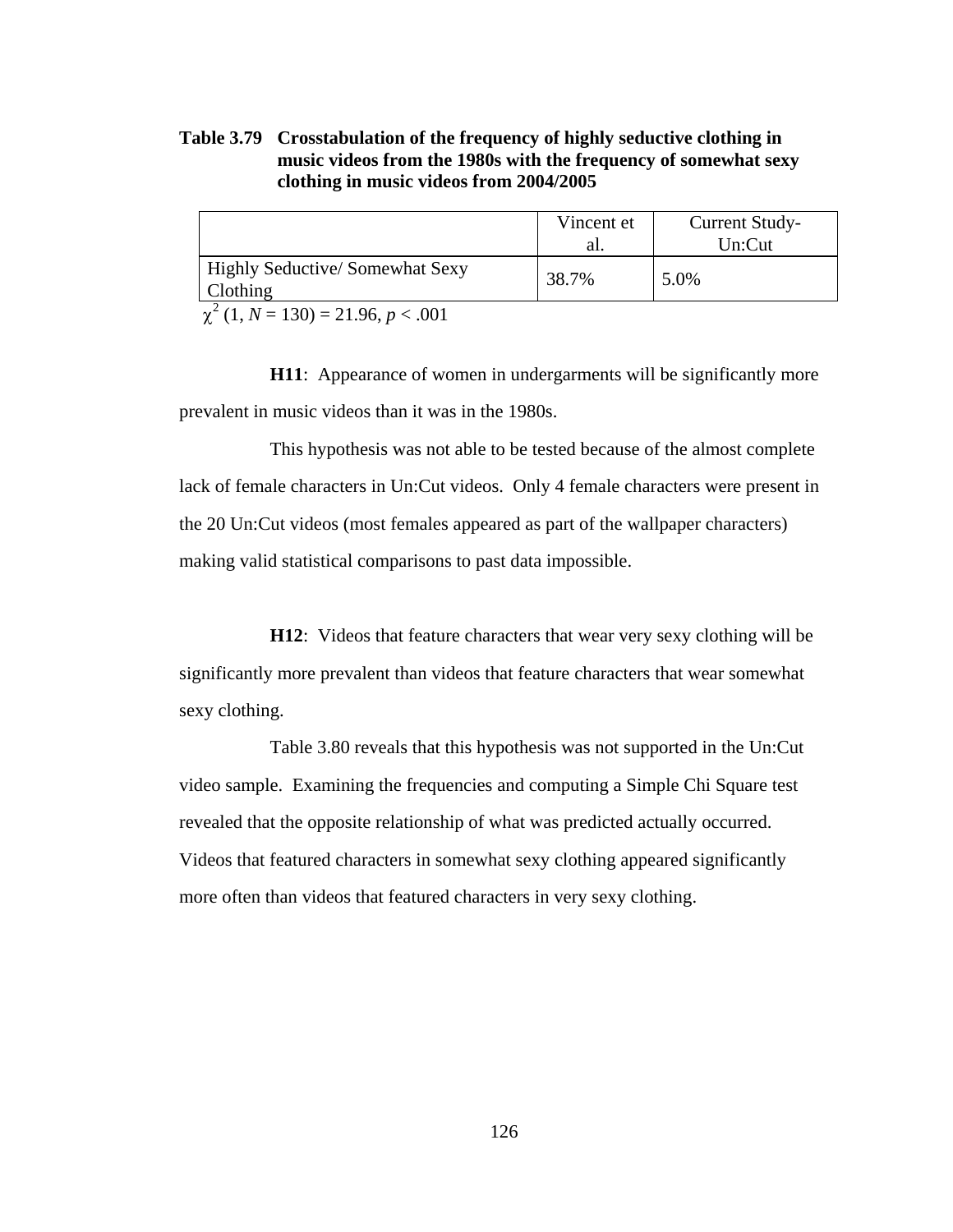| Value                               | Frequency | Percent |
|-------------------------------------|-----------|---------|
| Label                               |           |         |
| Somewhat Sexy                       |           | 12.7    |
| Very Sexy                           |           | 3.6     |
| $\chi^2$ (1, N = 9) = 2.78, p < .10 |           |         |

**Table 3.80 Frequency of character clothing levels - Un:Cut videos only** 

A similar investigation of the wallpaper characters was conducted for the Un:Cut video sample. This is the one area within the sample where this hypothesis was supported. Un:Cut music videos that featured wallpaper characters in very sexy clothing, appeared significantly more often than Un:Cut music videos that featured wallpaper characters in somewhat sexy clothing.

**Table 3.81 Frequency of wallpaper character clothing levels - Un:Cut videos only** 

| Value                           | Frequency | Percent |
|---------------------------------|-----------|---------|
| Label                           |           | $\%$    |
| Somewhat Sexy                   |           | 5.0     |
| Very Sexy                       | 18        | 90.0    |
| $(1, N = 19) = 15.22, p < .001$ |           |         |

**H13**: Amount of sexual content in music videos will be positively related to the characters' physical attractiveness.

Table 3.82 reveals that this hypothesis was not supported in the Un:Cut video sample. There was a no significant relationship between the number of instances of sexual content within a video and how physically attractive the characters are that appear within that video  $(r = -.09, p = .26)$ .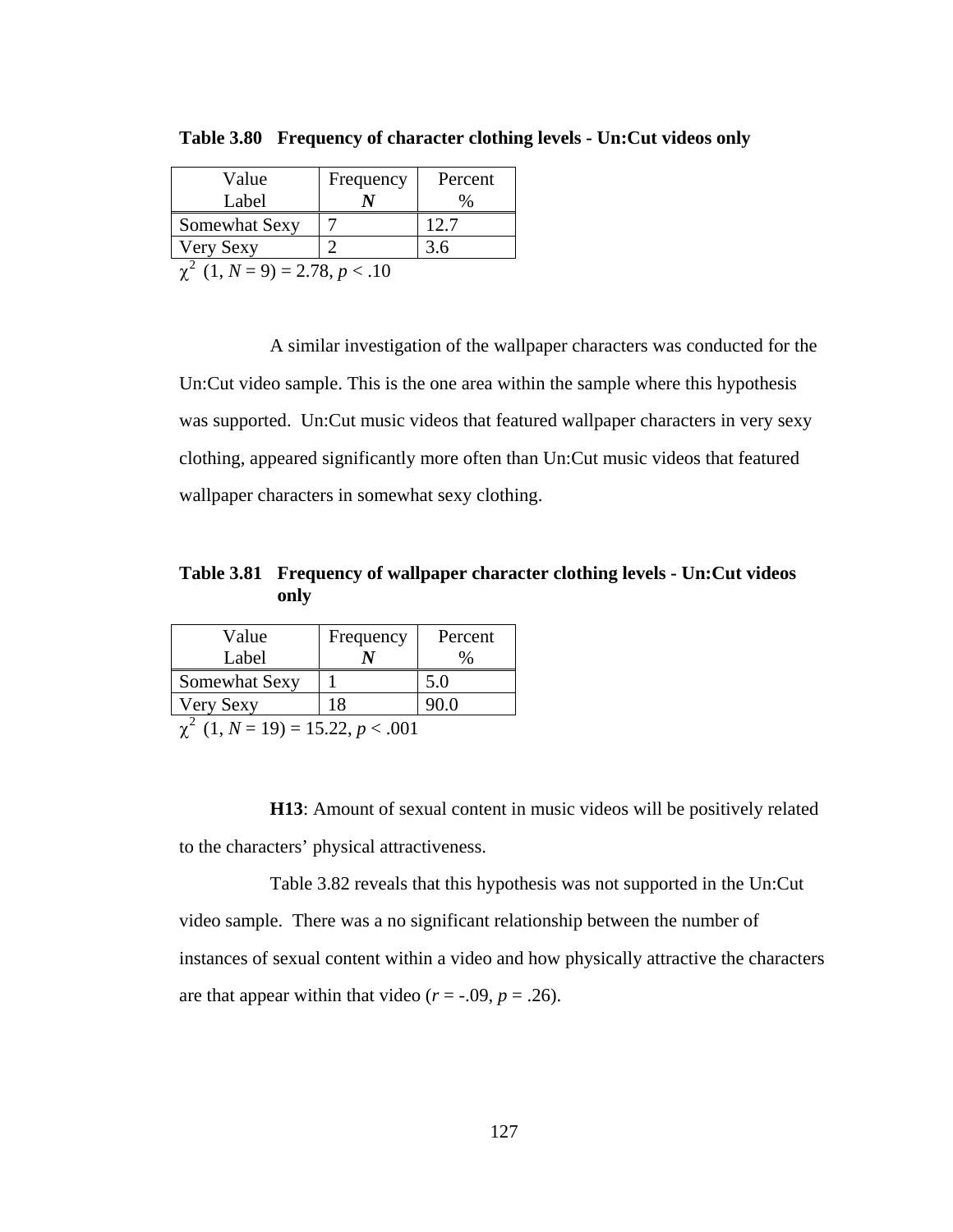**H14**: Amount of sexual content in videos will be positively related to the characters' body fitness.

Table 3.82 reveals that this hypothesis was not supported in the Un:Cut video sample. There was no significant relationship between the number of instances of sexual content within a video and how fit and muscular the characters are that appear within that video ( $r = .11$ ,  $p = .206$ ). Additionally, there was no significant relationship between the number of instances of sexual content within a video and the characters' observed weight on a four-point scale  $(r = .04, p = .388)$ .

| Table 3.82 Correlation of character physical attractiveness, body type and |
|----------------------------------------------------------------------------|
| weight with sexual content - Un: Cut videos only                           |

|                                             | <b>Sexual Content</b> | Sig. |
|---------------------------------------------|-----------------------|------|
|                                             | (Number of Instances) |      |
| <b>Character Physical</b><br>Attractiveness | $-.09$                |      |
| <b>Character Body Type</b>                  | -11                   | .206 |
| <b>Character Weight</b>                     | $^{(14)}$             |      |

**H15**: Fewer than 5% of music videos will contain negative consequences of sexual activity, depictions of risk of sexual activity, sexual patience or sexual precaution.

This hypothesis was supported in the Un:Cut video sample. There were no instances of negative consequences of sexual activity, no depictions of risk of sexual activity, and no displays of sexual patience or precaution in the 20 Un:Cut videos sampled for this study.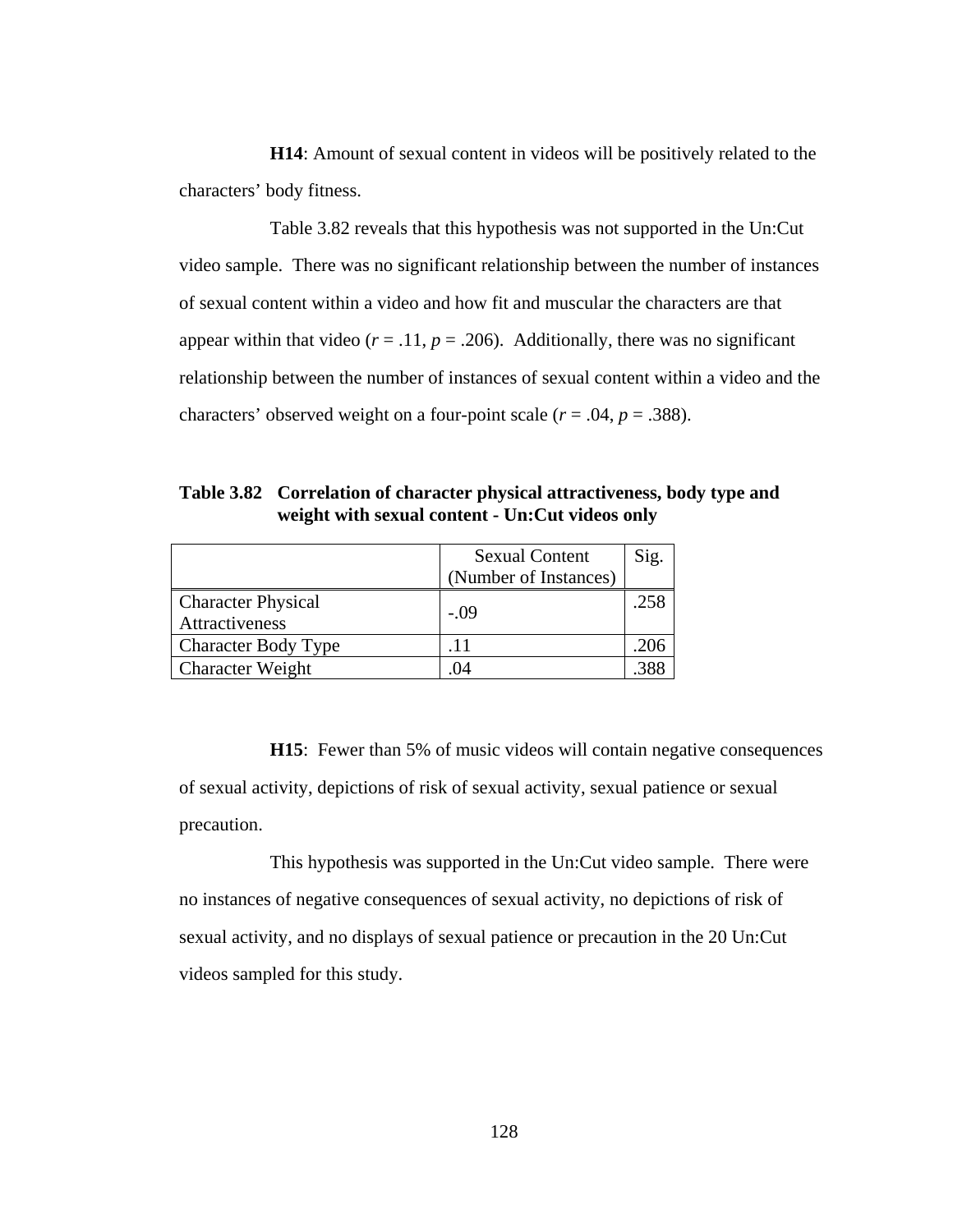**H16**: Sexual acts will be rewarded (both emotionally and physically) more often than they are punished (emotionally, physically or punitively).

This hypothesis was not supported in the Un:Cut video sample. There were no instances of sexual acts being rewarded (emotionally and/or physically). Sexual acts were not rewarded more often than they were punished in the 20 Un:Cut videos sampled for this study, as there were no instances of either in the Un:Cut sample.

#### **3.17 Research Questions (Un:Cut)**

**RQ1:** Has sexual content in music videos become more explicit since the 1980s and 1990s?

RQ1 could not be answered in Un:Cut sample as the sample is not representative of the current status of music videos. The comparison would not be a fair representation of past music videos versus current music videos.

**RQ2**: Are there identifiable, themes or repeated content categories that will appear multiple times in the sample of music videos?

Every content category except Isolation and Religion appeared at least one time within the sample of 20 Un:Cut videos. Celebration appeared in every Un:Cut video and was the most common content category (100.0%) followed by Dance (90.0%) and Visual Abstraction (85.0%). Other than Isolation and Religion, Political Issues was the least common content category (5.0%) followed closely by Friendship (15.0%). Of particular interest, the Violence and Crime category appeared in 50.0% of the 20 Un:Cut videos sampled for this study and Artificial Substances appeared in 75.0% of the 20 Un:Cut videos.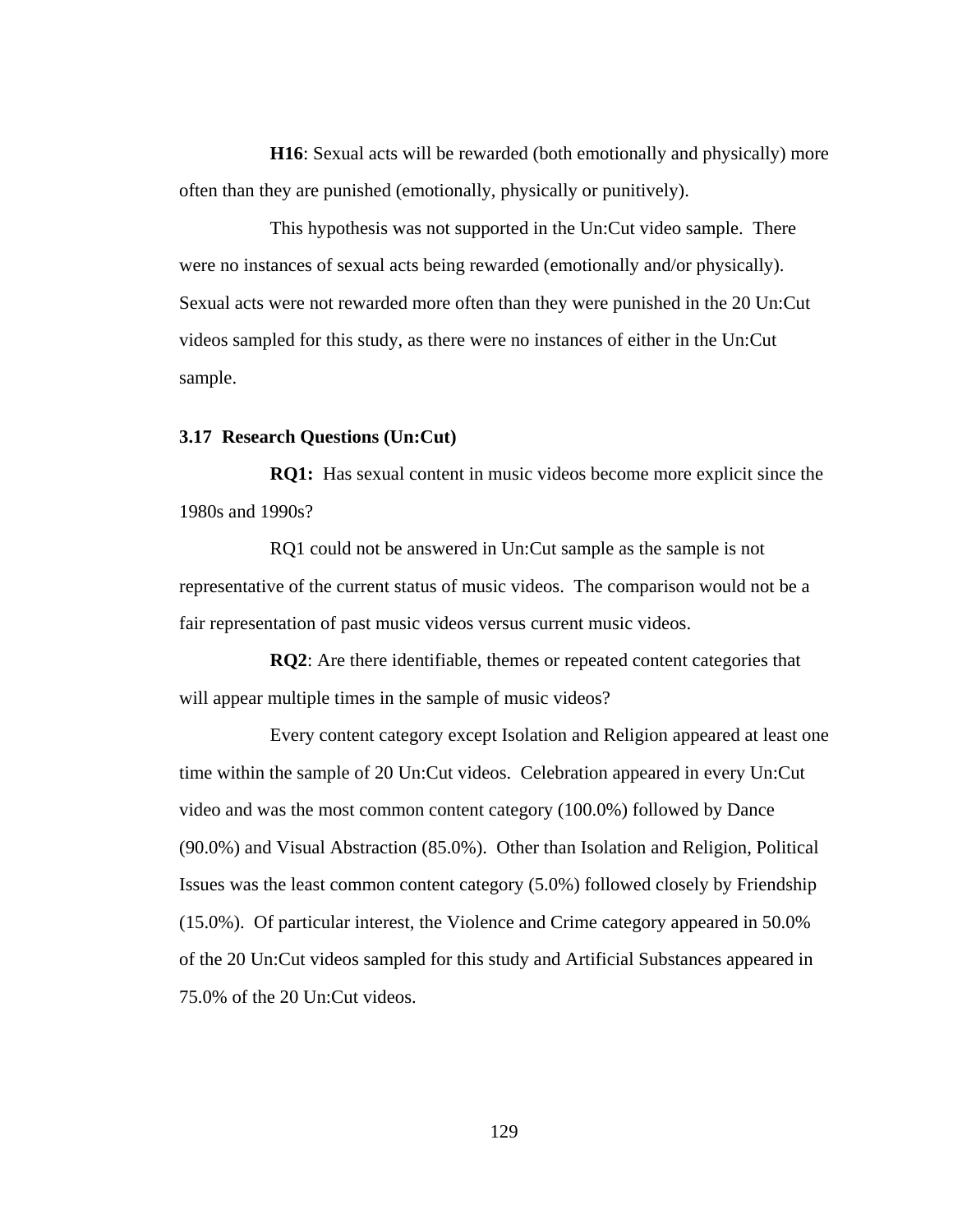| Category                  | Frequenc         | Percen |
|---------------------------|------------------|--------|
|                           | у                |        |
|                           | $\boldsymbol{N}$ | %      |
| <b>Visual Abstraction</b> | 17               | 85.0   |
| Dance                     | 18               | 90.0   |
| Violence/Crime            | 10               | 50.0   |
| Celebration               | 20               | 100.0  |
| Friendship                | 3                | 15.0   |
| Isolation                 | 0                | 0.0    |
| Wealth                    | 16               | 80.0   |
| Transportation            | 16               | 80.0   |
| Artificial                | 15               | 75.0   |
| <b>Substances</b>         |                  |        |
| Religion                  | 0                | 0.0    |
| <b>Political Issues</b>   |                  | 5.0    |

**Table 3.83 Frequency of content categories - Un:Cut videos only** 

 $N = 20$ 

**RQ3**: Will these identifiable, themes or repeated content categories frequently appear in conjunction with sexual content in music videos?

As table 3.84 reveals, there is a positive correlation between the number of sexual acts that appear within an Un:Cut music video and the presence of content categories in that video. After weighting both the sexual content scale and the content category variables to account for the number of times a video appeared in the sample, running a bivariate correlation test showed that only two of the eleven content categories had a strong and significant relationship to the number of sexual acts that appeared in a video (Dance and Transportation).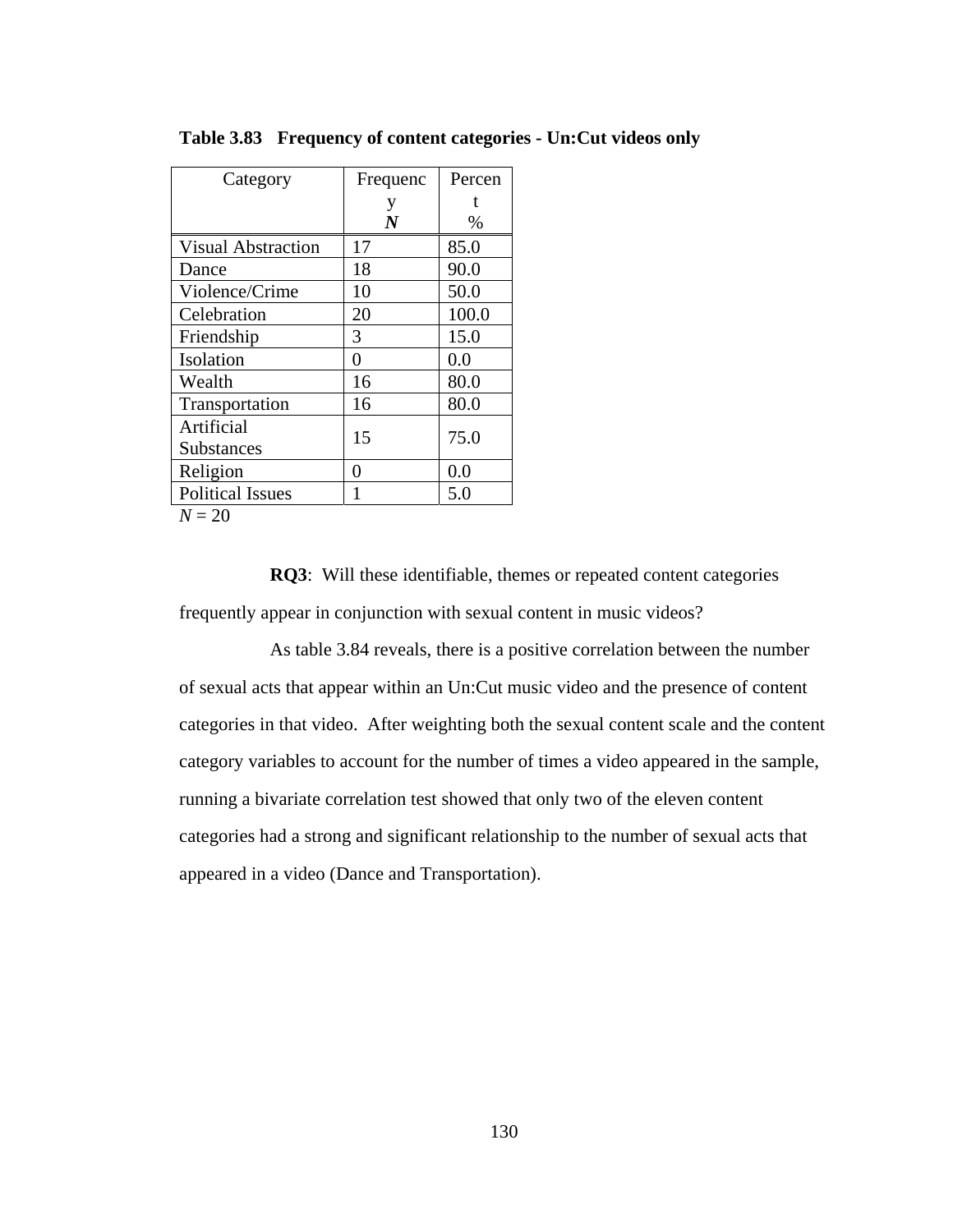| <b>Content Category</b>      | <b>Sexual Content</b> |
|------------------------------|-----------------------|
| <b>Visual Abstraction</b>    | -.20                  |
| Dance                        | $.33*$                |
| Violence/Crime               | -.24                  |
| Celebration                  | ****                  |
| Friendship                   | -.17                  |
| Isolation                    | ***                   |
| Wealth                       | $-.02$                |
| Transportation               | $-.41*$               |
| <b>Artificial Substances</b> | .31                   |
| Religion                     | ***                   |
| <b>Political Issues</b>      | -.19                  |

# **Table 3.84 Correlation of sexual content (number of incidents) with content categories**

 $*_{p} > .05$ 

\*\*\*This variable had no variance in the 20 videos sampled for this test, this variable did not occur at all in the sub-sample

\*\*\*\* This variable had no variance in the 20 videos sampled for this test, this variable occurred in all videos in the sub-sample

**RQ4**: Will videos that are most often repeated in the sample contain more

sexual content than videos that are found only once?

As Table 3.85 reveals, the number of times a video appeared in the sample

had little to do with the number of sexual acts that appeared in the video. None of the

tested relationships were in fact significant.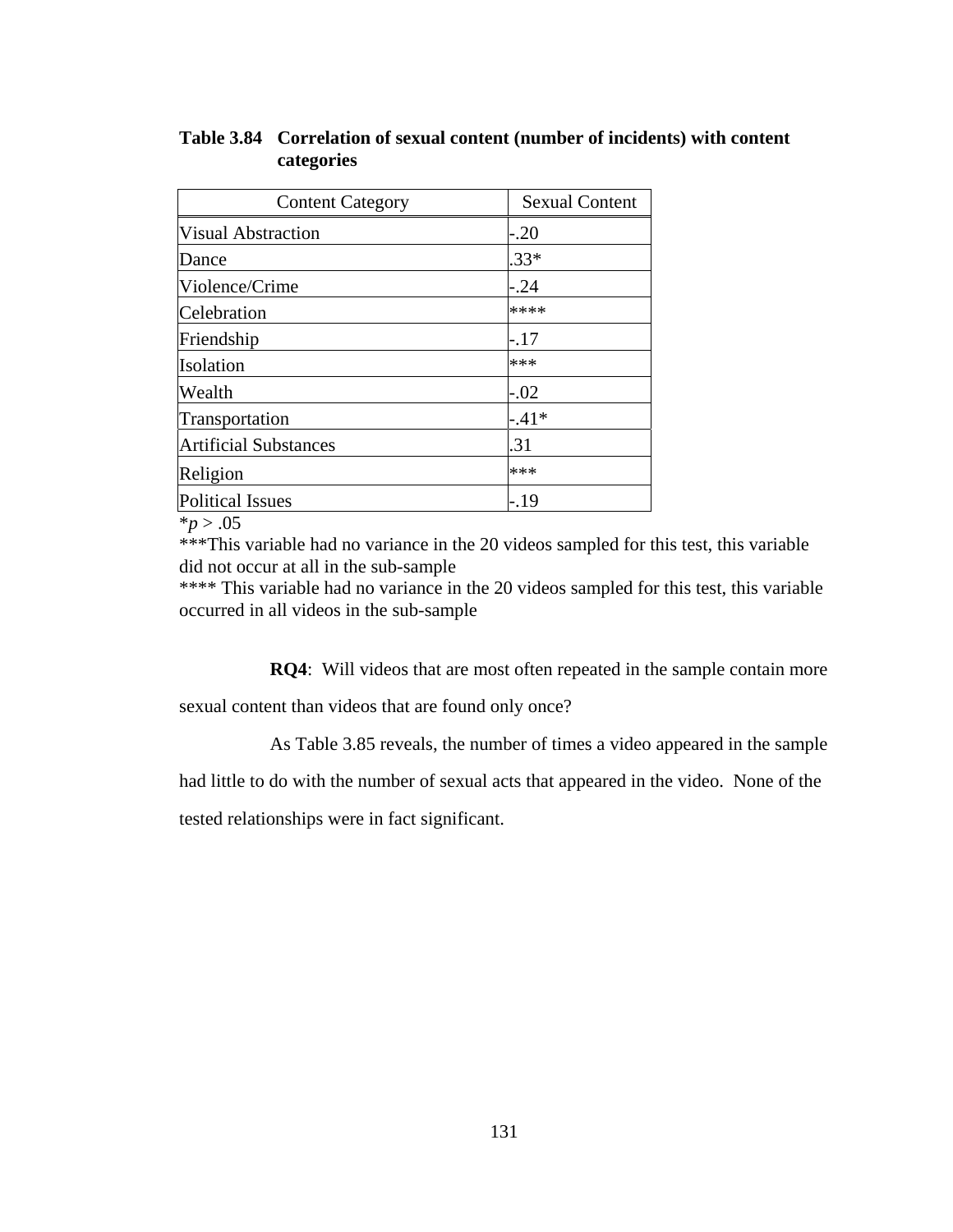| <b>Behavior Scale</b>       | $#$ of Times in<br>Sample |
|-----------------------------|---------------------------|
| Jones                       | .24                       |
| Nonsexual                   | $-14$                     |
| <b>Ordinary Sex</b>         | .23                       |
| Homosexual                  | .24                       |
| Discouraged Sex             | .23                       |
| <b>Sexual Content</b>       | .26                       |
| Gow                         | .24                       |
| <b>Sherman and Dominick</b> | .24                       |

### **Table 3.85 Correlation of number of times a video appeared in the sample with sexual behavior scales - Un:Cut videos only**

**RQ5**: Will the presence of violence or crime in a video be positively related to the number of sexual acts in a video?

The presence of violence or crime was mostly not related to the number of sexual acts present in an Un:Cut video. After weighting both the sexuality scales and the violence or crime variable to account for the number of times a video appeared in a sample, running a bivariate correlation matrix showed that the presence of violence and crime revealed only one significant relationship in conjunction with the eight sexual behavior scales used in this study and this relationship was in the opposite direction of what might have been expected. Discouraged sex (i.e., group sex, voyeurism, exhibitionism, pedophilia) was negatively related to the presence of violence or crime in the video.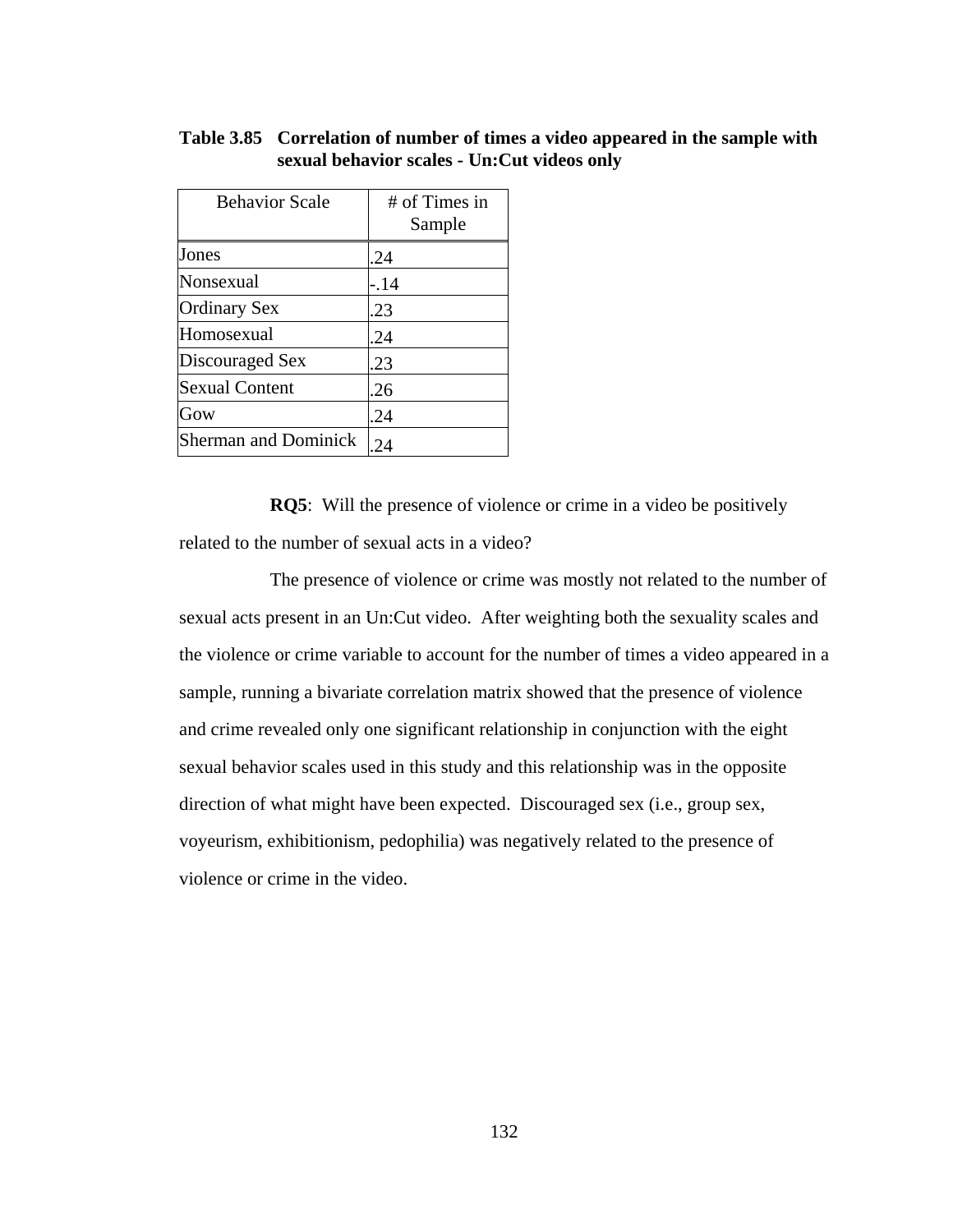| <b>Behavior Scale</b>       | Violence or Crime |
|-----------------------------|-------------------|
| Jones                       | -.27              |
| Nonsexual                   | .01               |
| <b>Ordinary Sex</b>         | -.27              |
| Homosexual                  | $-.05$            |
| Discouraged Sex             | $-.37*$           |
| <b>Sexual Content</b>       | -.24              |
| Gow                         | $-.28$            |
| <b>Sherman and Dominick</b> | - 28              |
|                             |                   |

### **Table 3.86 Correlation of violence or crime with sexual behavior scales - Un:Cut videos only**

 $*_{p} > .05$ 

#### **3.18 Comparison of Un:Cut Videos to Regular Videos**

The final stage of the data analysis was to compare the sexual content of the video on mainstream channels and those that aired on BET Un:Cut.

#### **3.18.1 Comparison of Sexual Behaviors in Un:Cut and Regular Videos**

As Table 3.87 reveals, there are a number of significant differences between the numbers of certain types of sexual acts found in Un:Cut videos compared to regular music videos. After weighting the sexuality scales to account for the number of times a video appeared in a sample, *t*-tests were used to compare the mean differences between Un:Cut and regular videos. Comparison of the weighted sexual behavior scale revealed that as might be expected, sexual behavior was significantly more common in the Un:Cut videos than regular videos. Discouraged sex, ordinary sex, and suggestive sexual behaviors were also significantly more frequent in the Un:Cut videos than the regular videos. Interestingly, nonsexual behaviors, kissing, hugging, and affectionate touching, which might be viewed as the least harmful, and the most innocuous forms of intimacy accounted for in this study were all significantly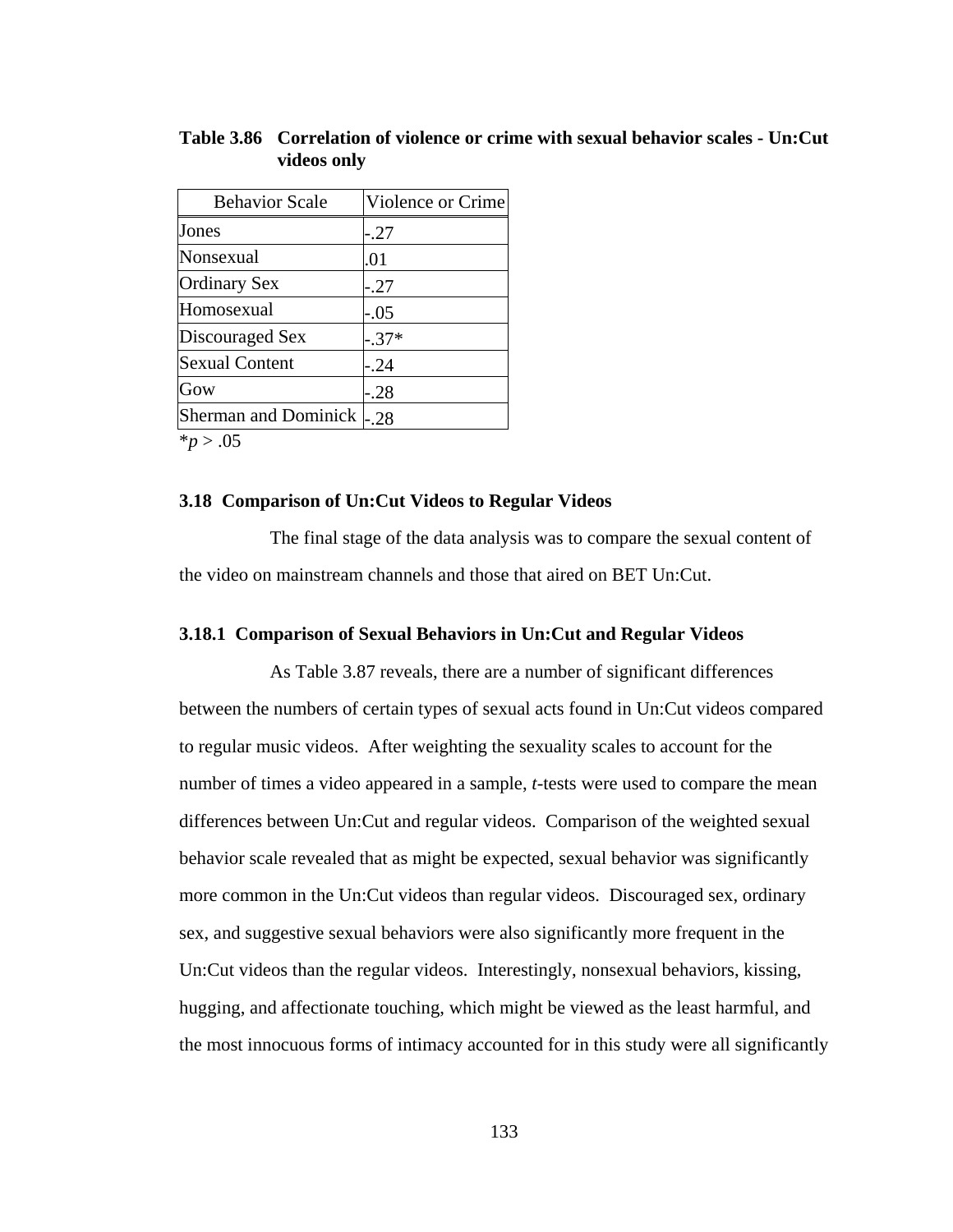more frequent in the regular videos. Two other significant differences emerged in this comparison; both voyeurism and homosexual behaviors were significantly more frequent in the Un:Cut videos.

| <b>Behavior</b>                                             | Un:Cut<br>$\boldsymbol{M}$ | Regula<br>r<br>$\boldsymbol{M}$ | $\boldsymbol{t}$ | Sig. |
|-------------------------------------------------------------|----------------------------|---------------------------------|------------------|------|
| <b>Sexual Behavior Scale</b>                                | 91.05                      | 21.68                           | 2.74             | .013 |
| <b>Nonsexual Behavior Scale</b>                             | 0.40                       | 13.78                           | 4.80             | .000 |
| <b>Ordinary Sexual Behavior Scale</b>                       | 70.45                      | 21.22                           | 2.63             | .016 |
| Discouraged Sexual Behavior Scale                           | 6.65                       | 0.37                            | 3.10             | .006 |
| Suggestive/Sexual Innuendo                                  | 69.55                      | 20.92                           | 2.61             | .000 |
| <b>Kiss</b>                                                 | 0.15                       | 2.79                            | 4.26             | .000 |
| Hug                                                         | 0.15                       | 3.31                            | 3.63             | .000 |
| <b>Affectionate Touching</b>                                | 0.10                       | 7.68                            | 4.08             | .000 |
| Heterosexual Intercourse (explicit and<br><i>implicit</i> ) | 0.90                       | 0.30                            | 1.51             | .146 |
| Homosexual Intercourse (explicit and implicit)              | 13.95                      | 0.09                            | 2.28             | .034 |
| Pederosis (explicit and implicit)                           | 0.00                       | 0.06                            | 1.41             | .162 |
| Prostitution (explicit and implicit)                        | 0.05                       | 0.05                            | 0.00             | 1.00 |
| Aggressive Sex (explicit and implicit)                      | 0.30                       | 0.00                            | 1.45             | .163 |
| Exhibitionism (explicit and implicit)                       | 0.00                       | 0.08                            | 1.00             | .319 |
| Masturbation (explicit and implicit)                        | 1.05                       | 0.00                            | 1.16             | .260 |
| Transvestism (explicit and implicit)                        | 0.00                       | 0.05                            | 1.42             | .158 |
| Voyeurism (explicit and implicit)                           | 4.40                       | 0.00                            | 2.53             | .020 |
| Other Unnatural Sex (explicit and implicit)                 | 0.85                       | 0.13                            | 1.92             | .067 |

**Table 3.87 Comparison of sexual behaviors (number of instances) in Un:Cut and regular videos** 

Note: All behaviors in this table have been weighted to statistically account for the number of times a video appeared in the sample

Note 2: Some behaviors did not occur at all and for this reason do not appear on this table (i.e., incest, fetishism)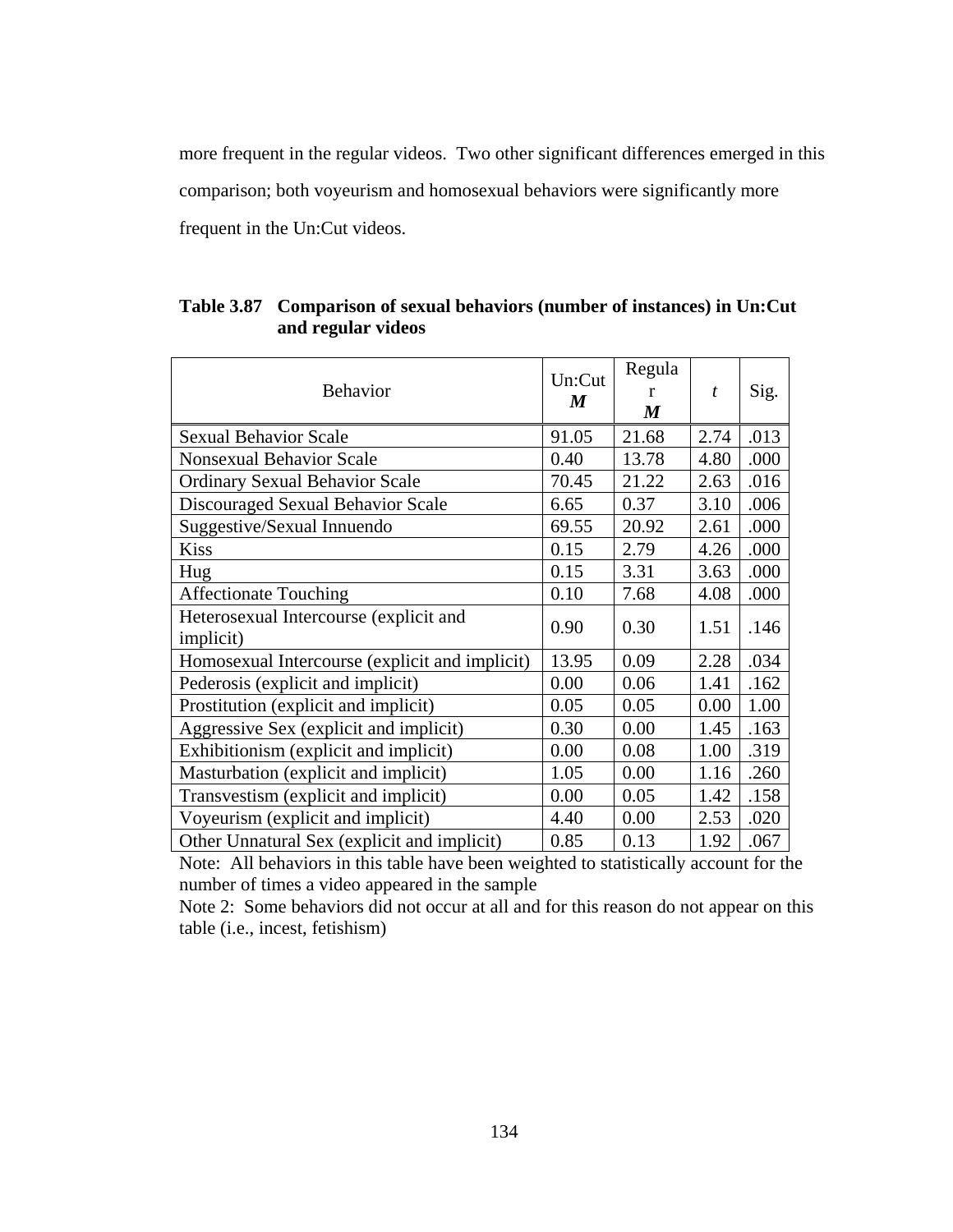#### **3.18.2 Comparison of Clothing Type in Un:Cut and Regular Videos**

Tables 3.88 and 3.89 reveal that there were significant differences in the type of clothing (sexy versus nonsexy) worn by characters and wallpaper characters in the Un:Cut videos when compared to characters in the regular sample. Interestingly, because of the almost complete lack of female characters in the Un:Cut videos characters dressed in significantly less sexy clothing (16.4%) than did characters in the regular sample (29.5%). The more accurate test of the visual reality of the frequency of individuals who appear in sexy clothing in music videos might be the comparison of wallpaper characters. Un:Cut videos had significantly more wallpaper characters (95.0%) in sexy clothing than regular videos (45.2%). In fact, wallpaper characters in Un:Cut videos were more than twice as likely to appear in sexy clothing than their regular video counterparts.

**Table 3.88 Crosstabulation of video type (Un:Cut vs. regular) by character's type of clothing** 

| Clothing Type    | Regular<br>Videos | Un:Cut Videos | Total<br>$\bm{N}$ |
|------------------|-------------------|---------------|-------------------|
| Nonsexy Clothing | 70.5%             | 83.6%         | 311               |
| Sexy Clothing    | 29.5%             | 16.4%         | 120               |
| Total            | 376               | 55            |                   |

 $\chi^2(1, N = 431) = 4.14, p = .042$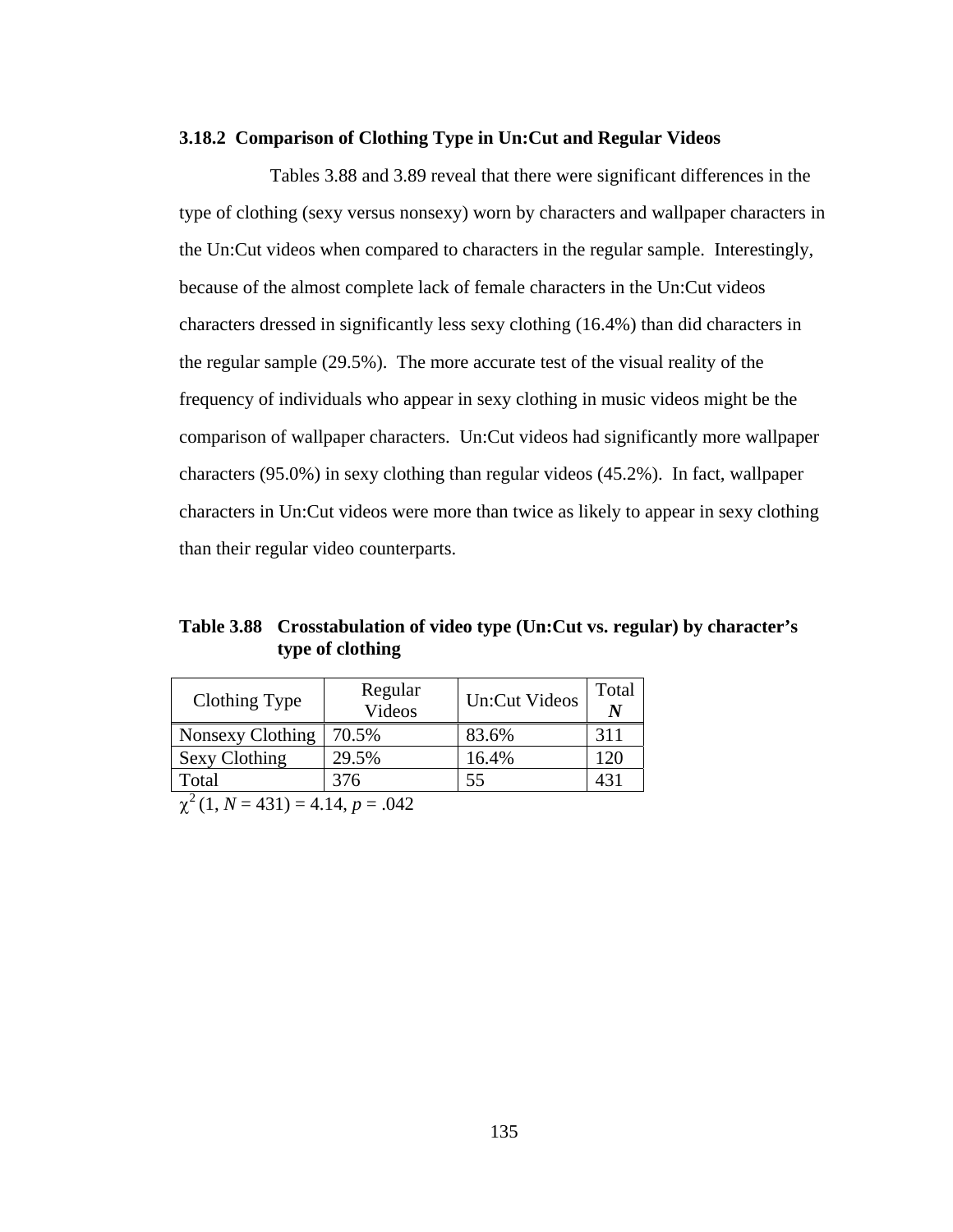| Clothing Type    | Regular<br>Videos | Un:Cut Videos | Total |
|------------------|-------------------|---------------|-------|
| Nonsexy Clothing | 54.8%             | 5.0%          | 58    |
| Sexy Clothing    | 45.2%             | 95.0%         | 66    |
| Total            | 104               | 20            | 124   |
|                  |                   |               |       |

**Table 3.89 Crosstabulation of video type (Un:Cut vs. regular) by wallpaper character's type of clothing** 

 $\chi^2$  (1, *N* = 124) = 16.72, *p* < .001

# **3.18.3 Comparison of Common Content Categories in Un:Cut and Regular Videos**

Tables 3.90 through 3.100 reveal that six of the eleven content categories displayed significant differences when Un:Cut videos were compared to regular music videos. Artificial substances were significantly more likely to appear as a major theme in the Un:Cut videos (50.0%) than regular videos (5.8%). Wealth was also significantly more likely to appear as a major theme in the Un:Cut videos (55.0%) than regular videos (14.2%). Isolation did not occur in the Un:Cut sub-sample, while it appeared as either a minor or a major theme in 35% of the regular sample. This difference was significantly significant at the  $p < .05$  level. Celebration (in many ways the inverse of isolation in this study) was found in 100.0% of Un:Cut videos and only 52.5% of the regular videos. This difference was also significant at the  $p < .001$ level. Dance was significantly more likely to appear in Un:Cut videos. It was a major theme in 85.0% of the Un:Cut videos and only 39.2% of the regular sample. The last significant difference between the frequencies of content categories in Un:Cut versus the regular videos was found in the category of visual abstraction. Visual abstraction was present in 85.0% of the Un:Cut videos, which was slightly more frequent than the regular videos, which featured visual abstraction in 77.5% of the videos. This relationship was significant at the  $p < 0.10$  level.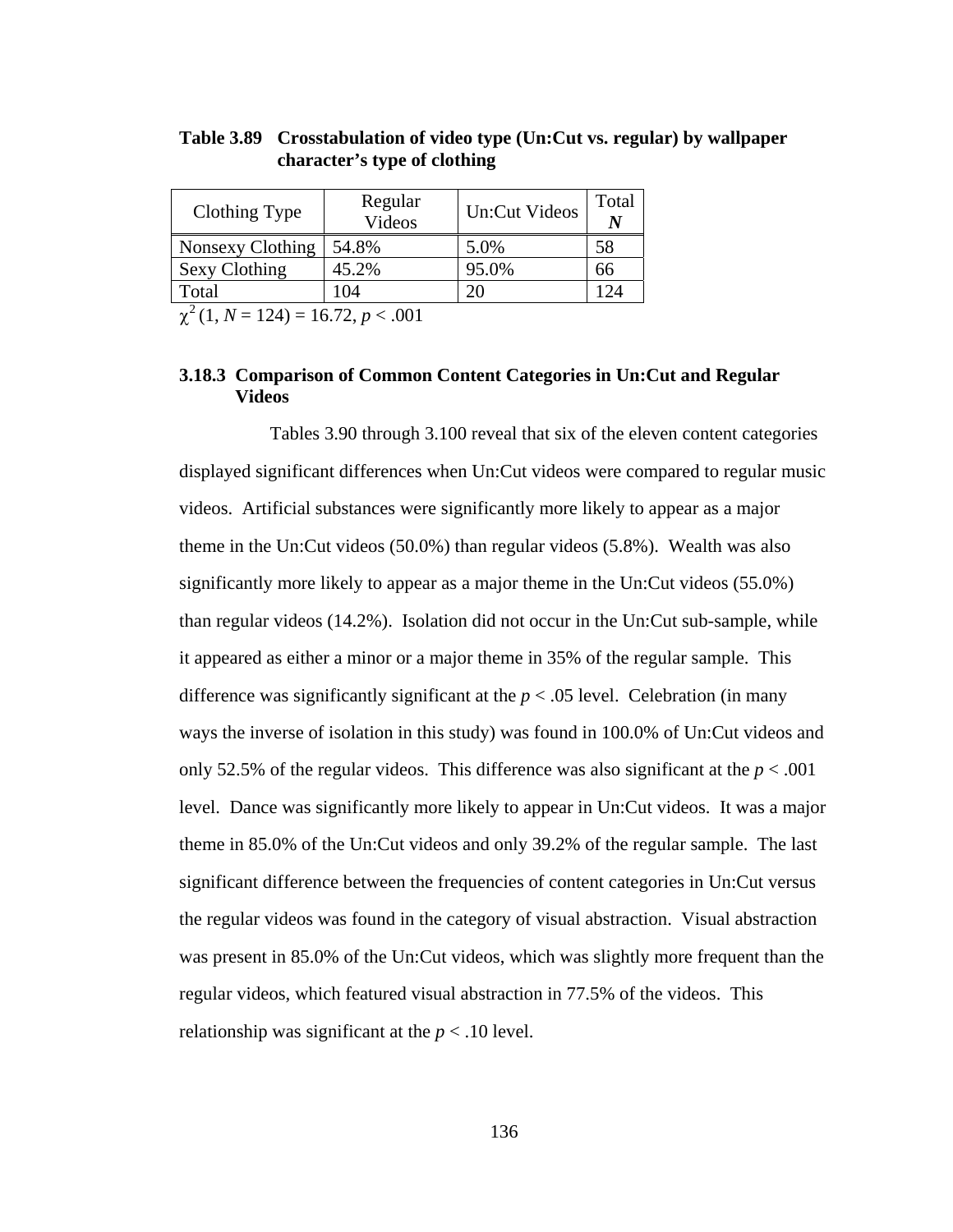| Visual<br>Abstraction | Regular<br>Videos | Un:Cut Videos | Total<br>N |
|-----------------------|-------------------|---------------|------------|
| Not There             | 22.5%             | 15.0%         | 30         |
| Minor Emphasis        | 15.0%             | 35.0%         | 25         |
| Major Emphasis        | 62.5%             | 50.0%         | 85         |
| Total                 | 120               | 20            | 140        |
| 2.1<br>.              | _ _               |               |            |

**Table 3.90 Crosstabulation of video type (Un:Cut vs. regular) by visual abstraction** 

 $\chi^2$  (2, *N* = 140) = 4.73, *p* = .094

**Table 3.91 Crosstabulation of video type (Un:Cut vs. regular) by dance** 

| Dance                                  | Regular<br>Videos                     | Un:Cut Videos | Total<br>N |
|----------------------------------------|---------------------------------------|---------------|------------|
| Not There                              | 50.8%                                 | 10.0%         | 63         |
| Minor Emphasis                         | 10.0%                                 | 5.0%          | 13         |
| Major Emphasis                         | 39.2%                                 | 85.0%         | 64         |
| Total                                  | 120                                   | 20            | 140        |
| $2.02 \times 10^{-7}$<br>$\sim$ $\sim$ | $\sim$ $\sim$ $\sim$<br>$\sim$ $\sim$ |               |            |

 $\chi^2$  (2, *N* = 140) = 14.69, *p* = .001

| Table 3.92 Crosstabulation of video type (Un:Cut vs. regular) by violence/crime |  |  |
|---------------------------------------------------------------------------------|--|--|
|                                                                                 |  |  |

| Violence/Crime | Regular<br>Videos | Un:Cut Videos | Total<br>N |
|----------------|-------------------|---------------|------------|
| Not There      | 60.0%             | 50.0%         | 82         |
| Minor Emphasis | 23.3%             | 35.0%         | 35         |
| Major Emphasis | 16.7%             | 15.0%         | 23         |
| Total          | 20                | 20            | 140        |

 $\chi^2$  (2, *N* = 140) = 1.26, *p* = .534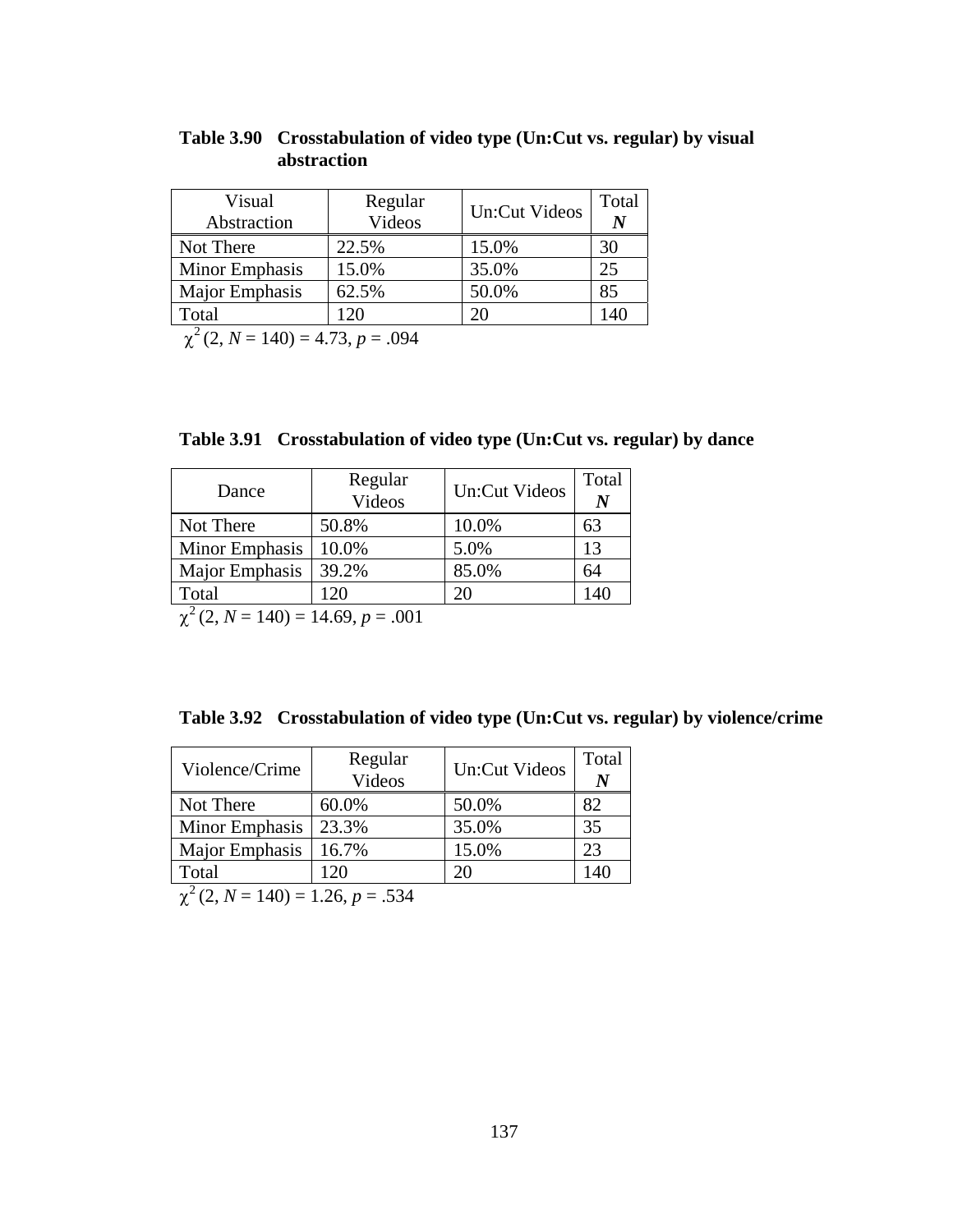| Celebration                            | Regular<br>Videos                 | Un:Cut Videos | Total<br>N |
|----------------------------------------|-----------------------------------|---------------|------------|
| Not There                              | 47.5%                             | 0.0%          | 57         |
| Minor Emphasis                         | 5.0%                              | $0.0\%$       | 6          |
| Major Emphasis                         | 47.5%                             | 100.0%        |            |
| Total                                  | 120                               | 20            | 140        |
| $2.02 \times 10^{-7}$<br>$\sim$ $\sim$ | $\sim$ 00<br>$\sim$ $\sim$ $\sim$ |               |            |

**Table 3.93 Crosstabulation of video type (Un:Cut vs. regular) by celebration** 

 $\chi^2$  (2, *N* = 140) = 19.09, *p* < .001

**Table 3.94 Crosstabulation of video type (Un:Cut vs. regular) by friendship** 

| Friendship     | Regular<br>Videos          | Un:Cut Videos | Total<br>N |
|----------------|----------------------------|---------------|------------|
| Not There      | 65.8%                      | 85.0%         | 96         |
| Minor Emphasis | 21.7%                      | 10.0%         | 28         |
| Major Emphasis | 12.5%                      | 5.0%          | 16         |
| Total          | 120                        | 20            | 140        |
|                | $N - 140$ ) – 2.93 n – 231 |               |            |

 $\chi^2$  (2, *N* = 140) = 2.93, *p* = .231

**Table 3.95 Crosstabulation of video type (Un:Cut vs. regular) by isolation** 

| Isolation       | Regular<br>Videos | Un:Cut Videos | Total<br>N |
|-----------------|-------------------|---------------|------------|
| Not There       | 65.0%             | 100.0%        | 98         |
| Minor Emphasis  | 8.3%              | 0.0%          |            |
| Major Emphasis  | 26.7%             | 0.0%          | 32         |
| Total<br>$\sim$ |                   |               |            |

 $\chi^2$  (2, *N* = 140) = 10.00, *p* < .01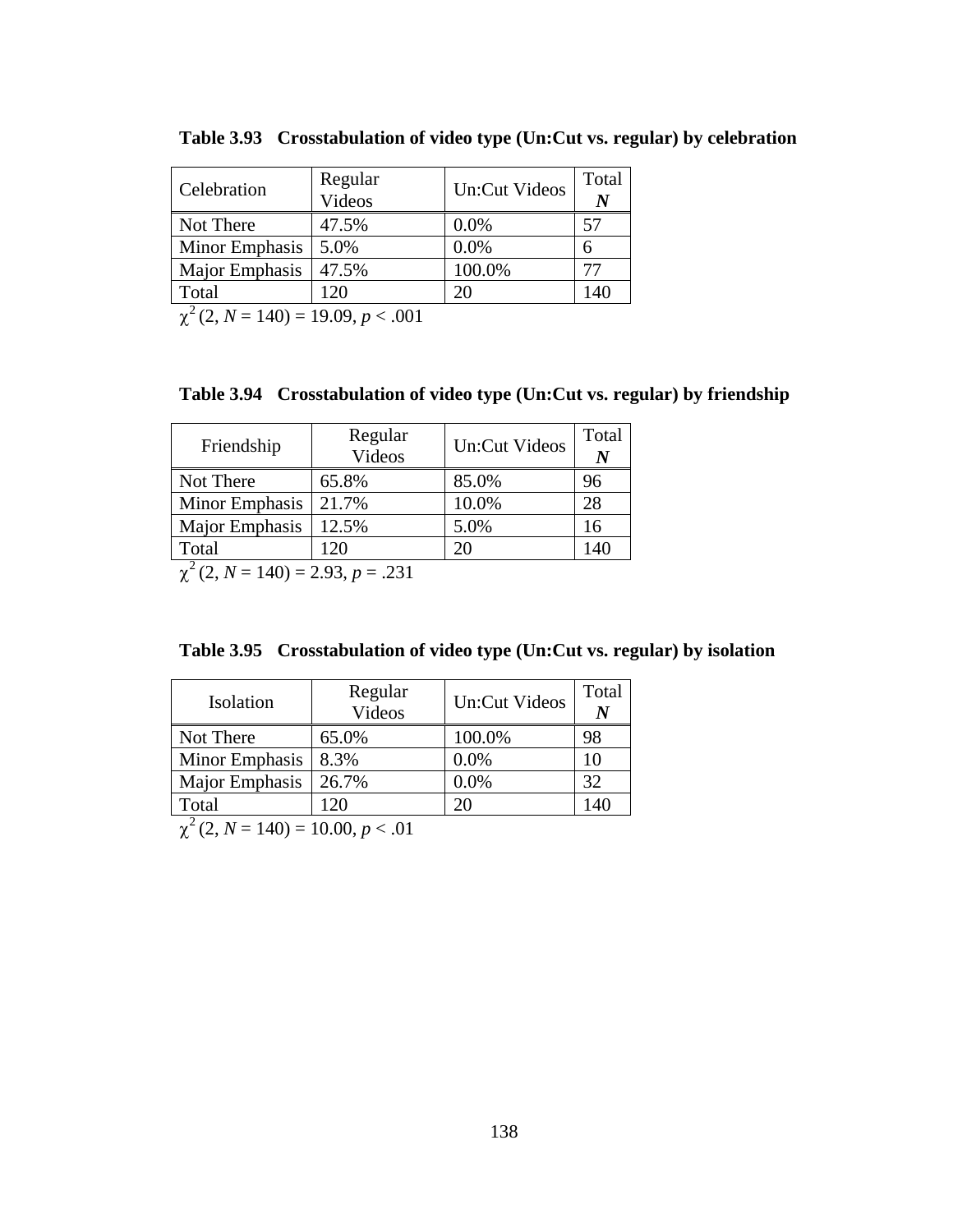| Wealth                              | Regular<br>Videos            | Un:Cut Videos | Total<br>$\boldsymbol{N}$ |
|-------------------------------------|------------------------------|---------------|---------------------------|
| Not There                           | 67.5%                        | 20.0%         | 85                        |
| Minor Emphasis                      | 18.3%                        | 25.0%         | 27                        |
| Major Emphasis                      | 14.2%                        | 55.0%         | 28                        |
| Total                               | 120                          | 20            | 140                       |
| $2\sqrt{2}$<br>$\sim$ $\sim$ $\sim$ | $\sim$ $\sim$ $\sim$<br>---- |               |                           |

**Table 3.96 Crosstabulation of video type (Un:Cut vs. regular) by wealth** 

 $\chi^2$  (2, *N* = 140) = 21.06, *p* < .001

**Table 3.97 Crosstabulation of video type (Un:Cut vs. regular) by transportation** 

| Transportation | Regular<br>Videos | Un:Cut Videos | Total<br>N |
|----------------|-------------------|---------------|------------|
| Not There      | 39.2%             | 20.0%         | 51         |
| Minor Emphasis | 30.8%             | 30.0%         | 43         |
| Major Emphasis | 30.0%             | 50.0%         | 46         |
| Total          | 120               | 20            | 140        |
| 2(2)<br>1.40   | 202<br>140        |               |            |

 $\chi^2$  (2, *N* = 140) = 3.82, *p* = .148

# **Table 3.98 Crosstabulation of video type (Un:Cut vs. regular) by artificial substances**

| Artificial<br><b>Substances</b> | Regular<br>Videos | Un:Cut Videos | Total<br>N |
|---------------------------------|-------------------|---------------|------------|
| Not There                       | 73.3%             | 25.0%         | 93         |
| Minor Emphasis                  | 20.8%             | 25.0%         | 30         |
| Major Emphasis                  | 5.8%              | 50.0%         |            |
| Total                           | 20                |               | 40         |

 $\chi^2$  (2, *N* = 140) = 33.70, *p* < .001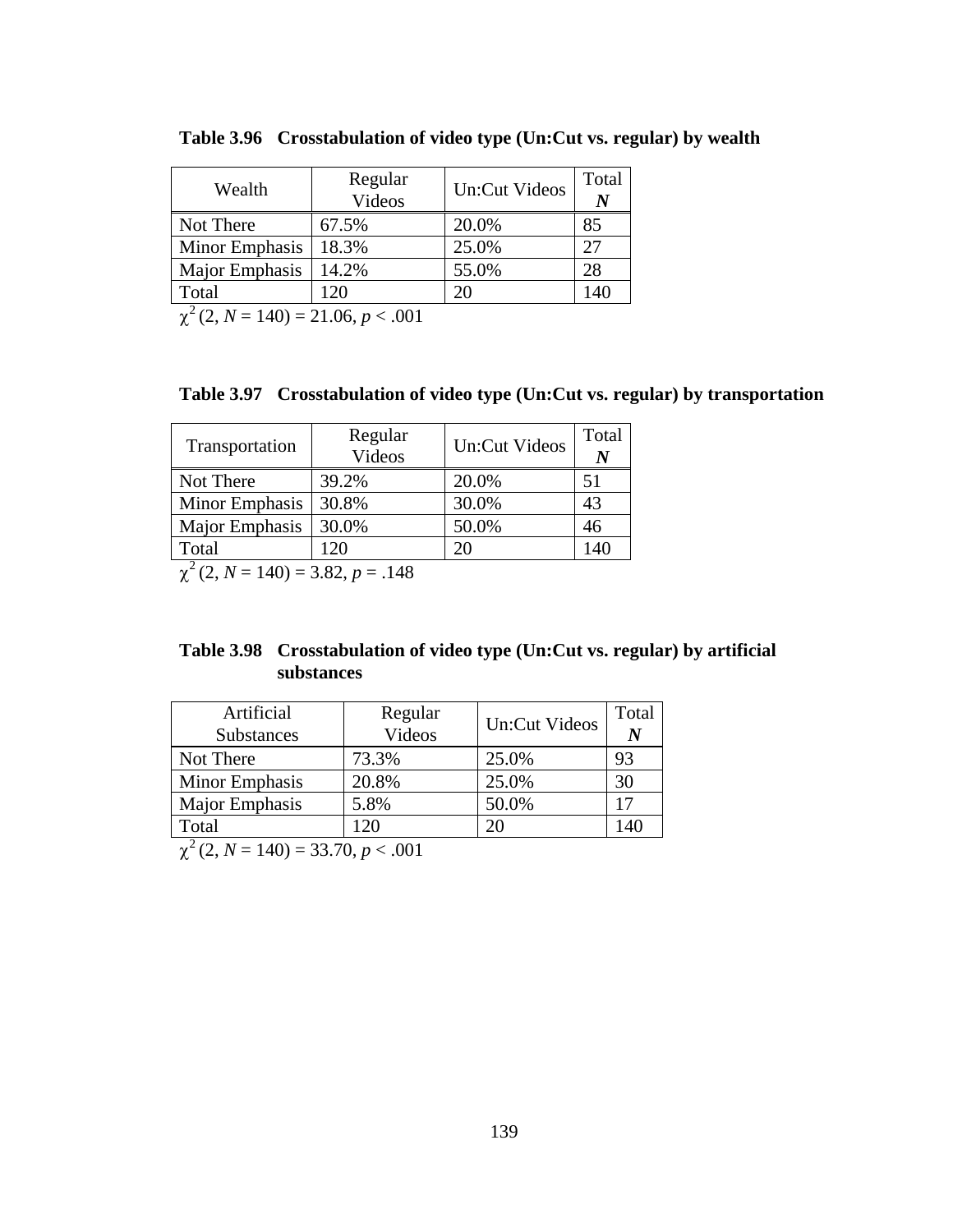| Religion                               | Regular<br>Videos | Un:Cut Videos | Total<br>$\boldsymbol{N}$ |  |
|----------------------------------------|-------------------|---------------|---------------------------|--|
| Not There                              | 90.8%             | 100.0%        | 129                       |  |
| Minor Emphasis                         | 8.3%              | 25.0%         | 10                        |  |
| Major Emphasis                         | 0.8%              | 55.0%         |                           |  |
| Total                                  | 120               | 20            | 140                       |  |
| $\chi^2$ (2, N = 140) = 1.99, p = .370 |                   |               |                           |  |

**Table 3.99 Crosstabulation of video type (Un:Cut vs. regular) by religion** 

**Table 3.100 Crosstabulation of video type (Un:Cut vs. regular) by political issues** 

| <b>Political Issues</b> | Regular<br>Videos | Un:Cut Videos | Total      |
|-------------------------|-------------------|---------------|------------|
| Not There               | 90.0%             | 95.0%         | 127        |
| Minor Emphasis          | 5.8%              | 5.0%          |            |
| Major Emphasis          | 4.2%              | 0.0%          |            |
| Total<br>$\sim$         | 120               | 20            | $\Delta$ f |

 $\chi^2$  (2, *N* = 140) = 0.90, *p* = .637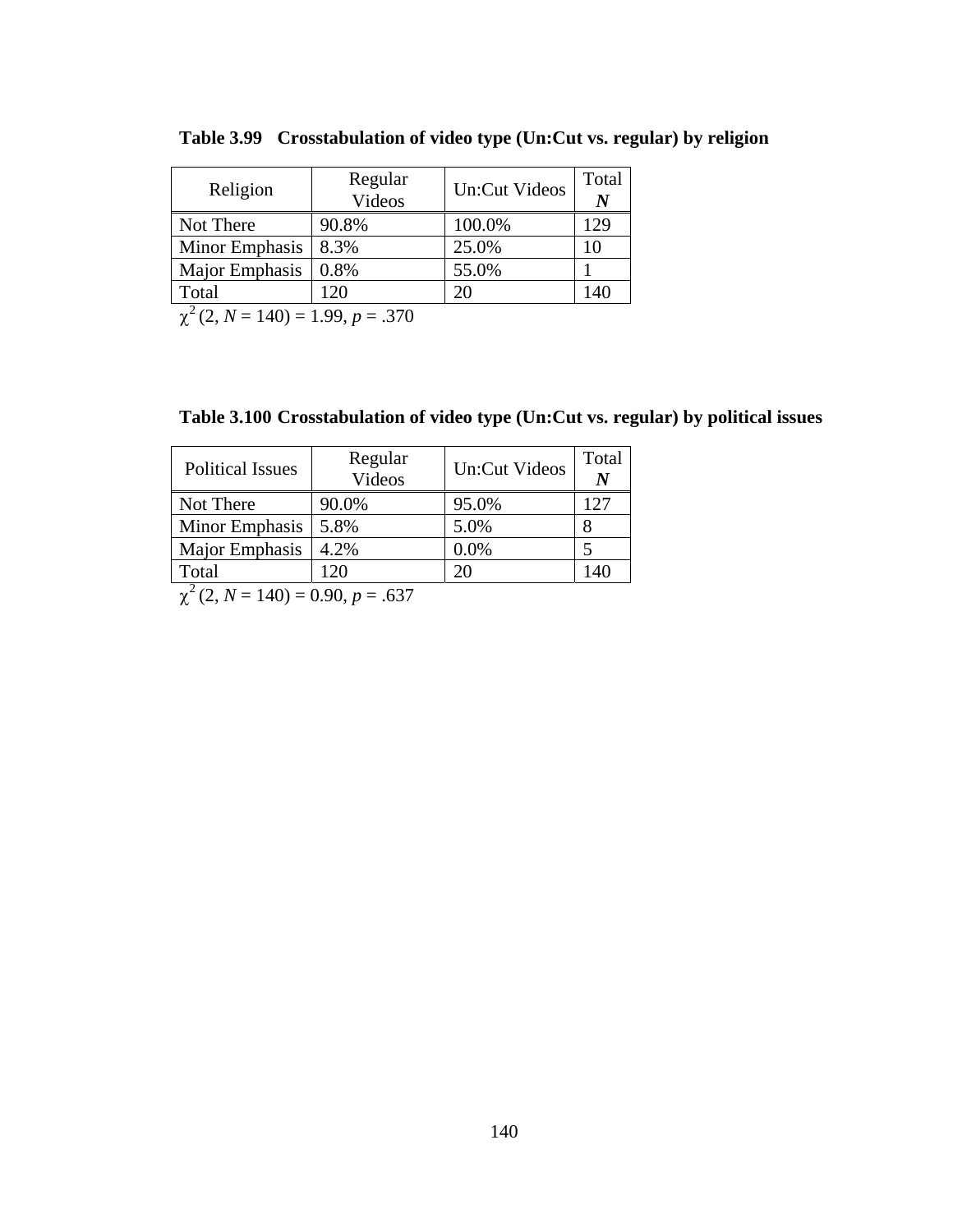## **Chapter 4**

#### **SUMMARY AND DISCUSSION**

#### **4.1 Summary**

This study examined the content of music videos. More specifically, it focused on the portrayal of sexual behaviors and how they might relate to the socialization of adolescent viewers. This content analysis examined descriptive information about the content of music videos and how that content was generally composed. It analyzed the ways characters were portrayed, with specific attention to gender roles, ethnic demarcations, and aspects of the characters' physical appearance. Results revealed that sexual content and other common content categories frequently appear in modern music videos. Results also reveal, however, that sexual content has not gotten more overt or explicit but has instead remained innuendo-laden and based on sexual suggestion. As expected, sexual content appeared as a glamorous and fabricated form, occurring in almost complete absence of sexual realities, risks, and consequences.

Character-based results revealed that according to the social learning theory (SLT), certain types of people might be at risk of learning potentially damaging or harmful social sexual roles. More specifically, young people, African-Americans, and females might learn damaging sexual social realities based on aspects of the models' (actors/performers) appearance in music videos. This chapter discusses the meaning of these findings and the implications therein. This chapter also provides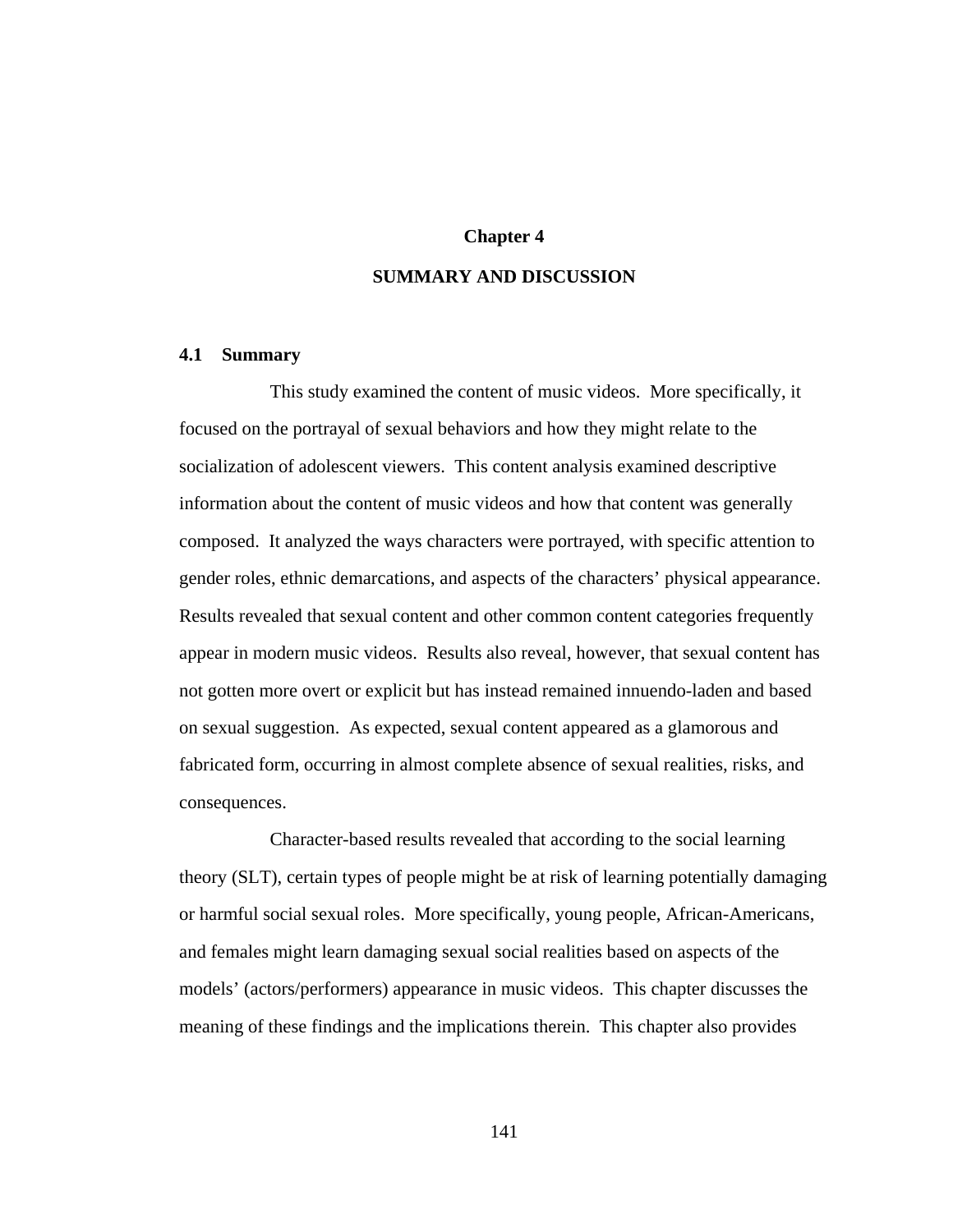historical and theoretical contexts from which to view the results as well as a discussion of the study's limitations and some suggestions for future research.

# **4.2 Descriptive Information and Additional Information to the Hypotheses and Research Questions**

The following section provides general descriptive information about music videos and the characters that appear within them, as well as information that is not formally covered in hypotheses and research questions but might be of some interest to those working towards a better understanding of the content of current music videos.

#### **4.2.1 The Videos**

Videos from Black Entertainment Television (BET) and Country Music Television (CMT) combined to make up exactly half of the entire sample ( $n =$ 60/120). MTV, MTV2, and VH-1 made up the remaining half of the sample, or about one sixth of the total sample for each station. While this might seem initially problematic, it is perhaps less so when one considers that MTV, MTV2, and VH-1 are all owned and operated by the same company, Music Television. Perhaps a higher rate of inclusion for those three channels would have brought about an overrepresentation of the type of video that Music Television tends to air. Additionally, it should be noted that this skewed sample occurred naturally in the random selection process, and to avoid it would have required a purposive sample. Because MTV, MTV2, and VH-1 repeat videos more frequently than BET and CMT and show more advertisements between videos, it becomes less likely for unique videos from the three Music Television produced channels to make it into the sample. To put it simply, if there is a higher total number of videos recorded in an equally portioned time block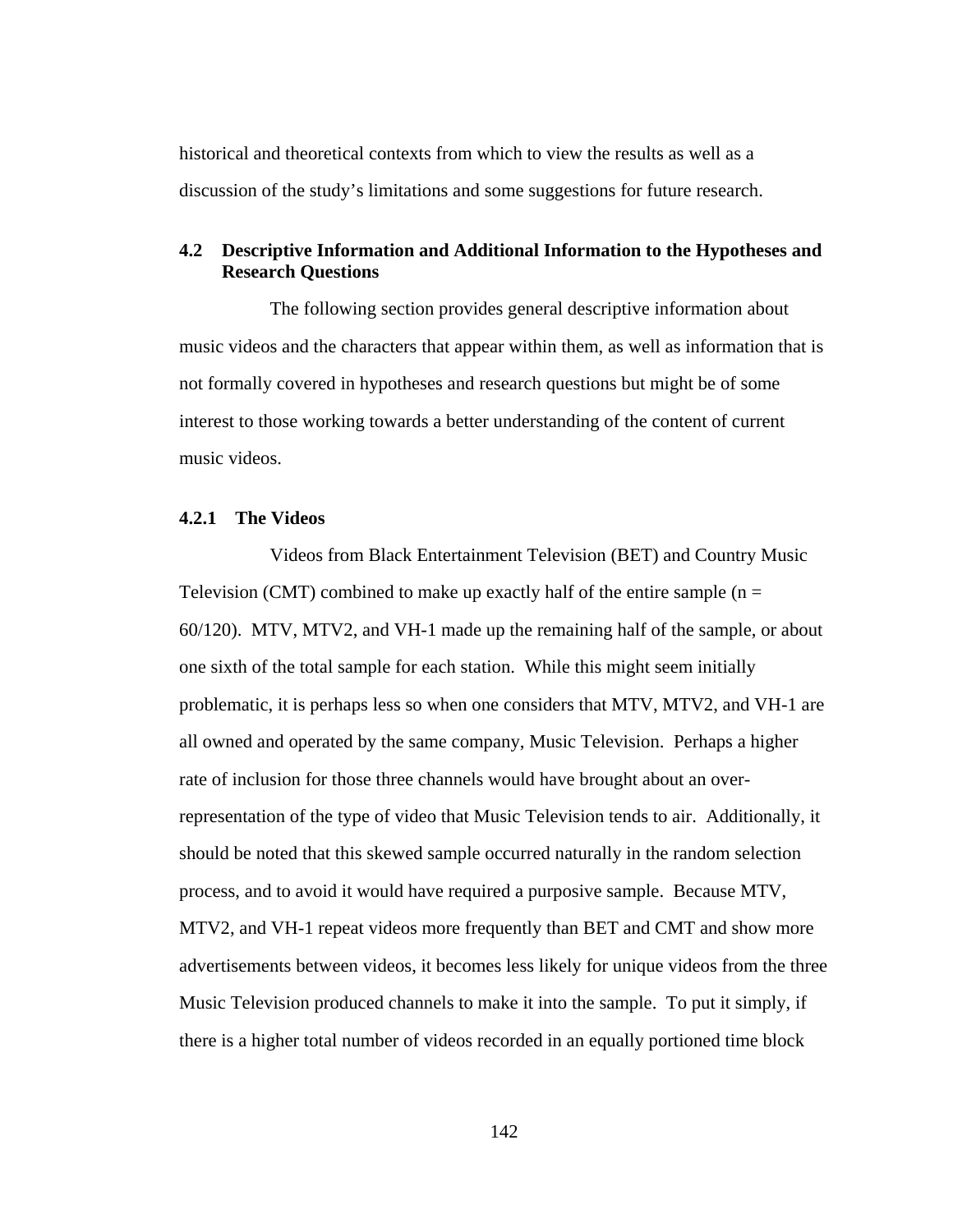for a given channel (due to fewer commercials), and there is a higher number of unique videos in that equal time block for that channel (due to fewer repeated videos), then channels that feature fewer commercials, and repeated videos (CMT and BET) will have a higher number of unique videos in a systematic random sample.

This slightly skewed sample did not appear to negatively affect the genre breakdown of the videos in the sample. Compared to a content analysis from the 1990s (Jones, 1996) that used a similar set of channels (MTV, VH-1, BET, and TNN – which like CMT features country music) the genre breakdown is very similar, deviating by less than 5% in any of the four genres used in both studies. Similarly, African-American genres (48%) and white genres (66%) were both well represented in the current sample.

In addition to coding for video descriptives (such as genre) and an investigation of the frequency of sexual content in music videos (which will be discussed at length later in this chapter) the frequency of eleven other common music video content categories was also collected. More specifically, a partial replication of a Baxter et al.'s (1985) study of twenty common content categories was conducted and was initially included to test the relationship of sexual content to other content types. Interesting results arose independent of sexual imagery, and those findings will also be included here. The frequencies of the eleven content categories were compared to their frequency in the 1985 study and chi-square tests were conducted so that statistically valid comparisons could be made.

Of the 11 content categories measured in the current study (visual abstraction, dance, violence and/or crime, celebration, friendship, isolation, wealth, transportation, artificial substances, religion, and political issues) only 4 have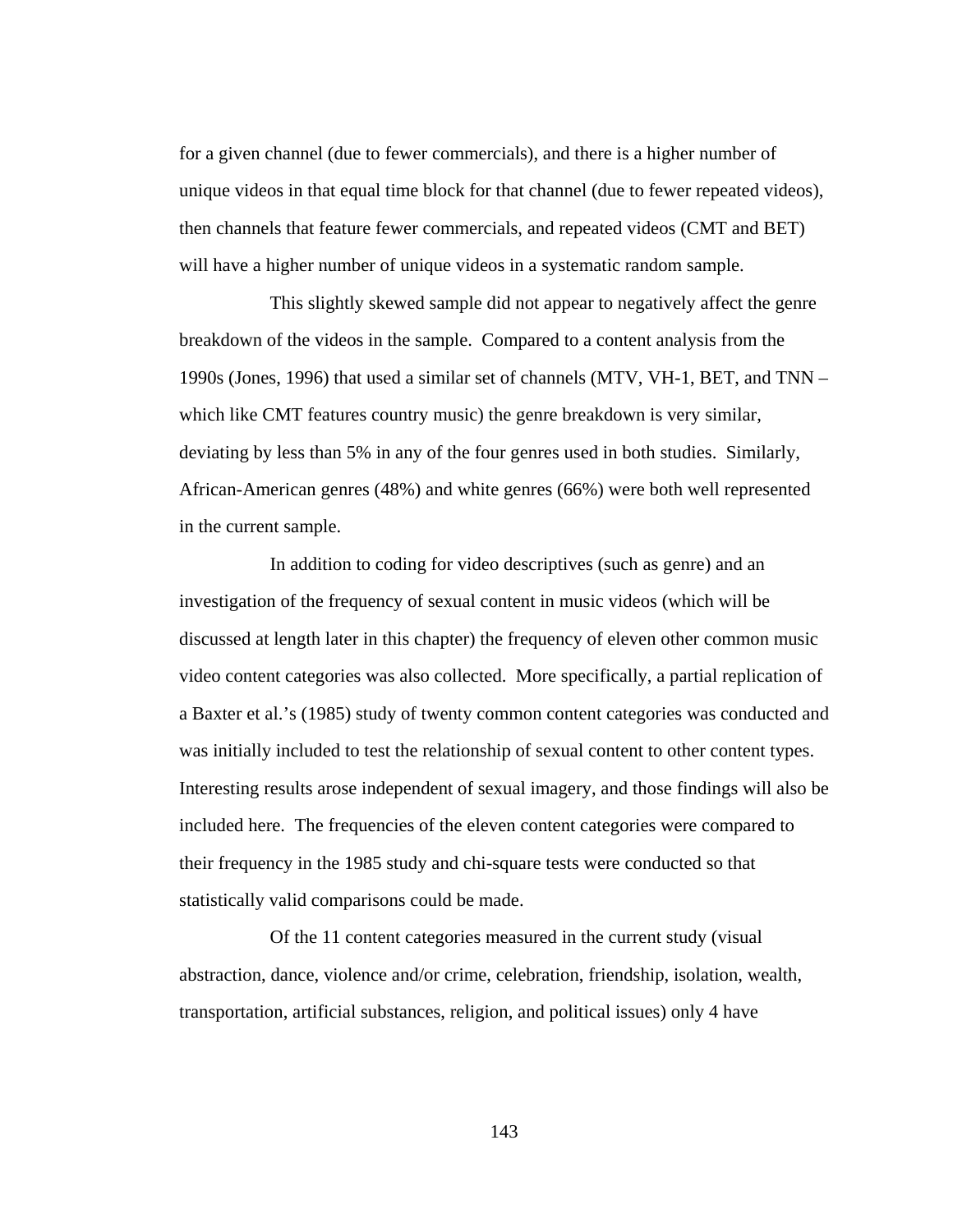significantly increased or decreased since 1985. The most shocking of these four might be the significant decrease in violence and/or crime since 1985 (current study: 46.6%, 1985 study: 53.4%;  $\chi^2$  [1,  $N = 182$ ] = 3.210,  $p < .10$ ). While a later discussion will reveal that sexual content has significantly increased since the 1980s and 1990s, the same is not true for violent or criminal content. As violent and sexual content are often assessed in tandem and are believed by some to carry compounding negative effects when they appear together (Harris  $\&$  Scott, 2002) the rate of violent crime themes is of some importance in the current study. These results suggest that music video producers may not be getting more reckless and careless in general terms but perhaps only in relation to sexual imagery.

A significant difference was also observed in the visual abstraction category. Despite what might have been expected, music videos in 2004/2005 are significantly less visually abstract than they were in the 1980s (current study: 77.5%, 1985 study:  $90.3\%$ ;  $\chi^2$  [1,  $N = 182$ ] = 5.538,  $p < .02$ ). Differences in the visual abstraction category, defined by Baxter et al. (1985) as, "the use of special effects to produce odd, unusual, and/or unexpected representations of reality" (p. 337), might point to the fact that modern music videos are indeed less visually abstract than videos from the 1980s but even the quickest and most anecdotal comparison of the content of modern music videos to that of the content of videos from the 1980s show that this is simply not the case – modern videos are more visually advanced, complex, and eyecatching then ever before but this trend did not materialize in the data collected for this study. It might be that limitations in the replication process, where different operationalizations of the same concept resulted in inaccurate results. While identical operationalization was the goal, it was difficult to be precise as the only source for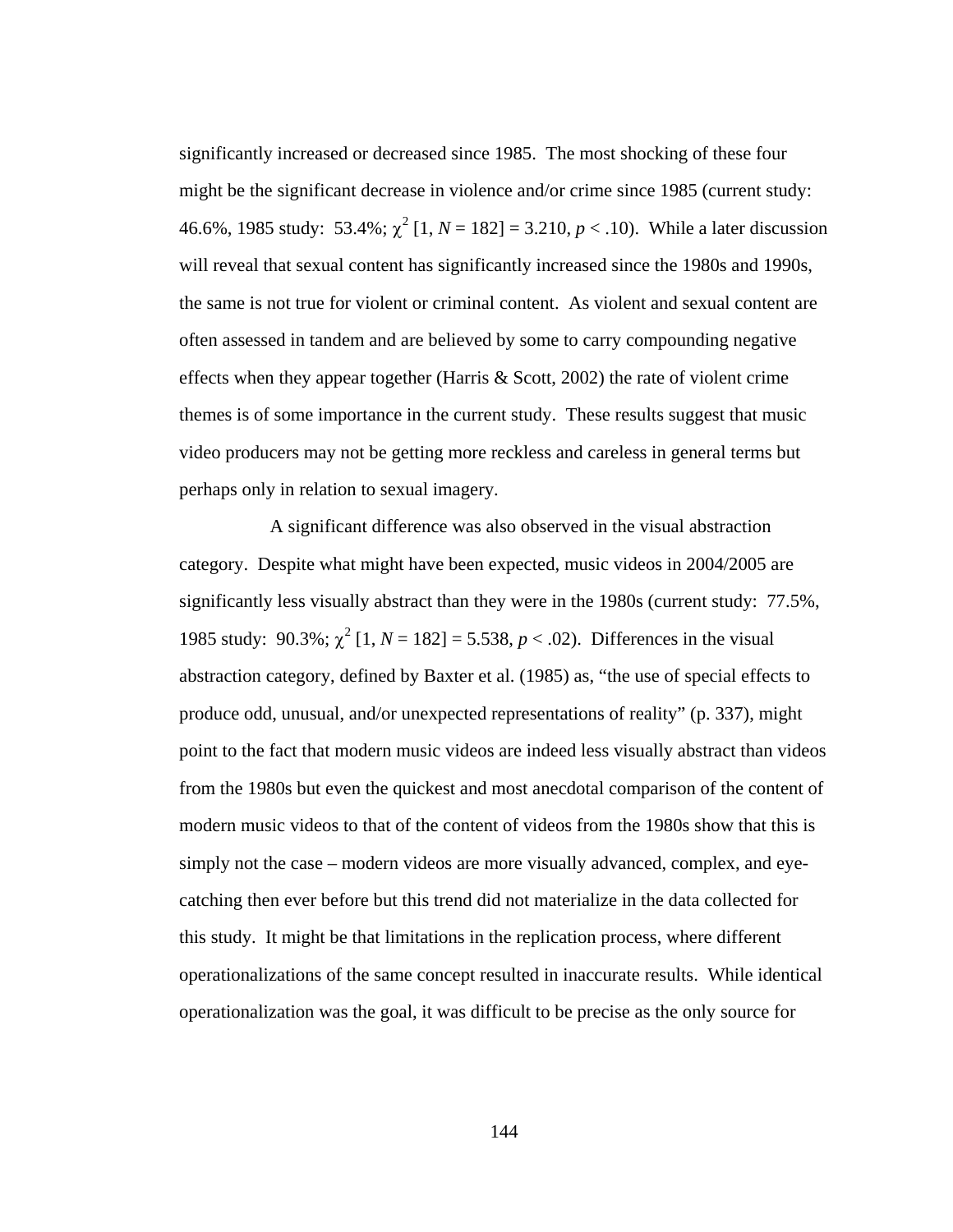information about the categories came from an eight-page journal article. Perhaps less pessimistically, this difference might have been due to increased levels of visual abstraction in other media forms like regular television programming and advertising as well as cinematic imagery. Perhaps the proliferation of computer-generated graphics in the current media environment lead to a skewed perspective of what was seen as visually abstract in modern music videos in relation to other media forms. In other words, while neither this study nor the 1985 study intended to compare the frequency of visual abstraction to other media forms, perhaps it was difficult in both cases for the researcher to separate their analysis from the time in which the study was conducted and thus the nature of the media environment at that time had an affect on what was seen as visually abstract.

If the current data is accurate and indeed visual abstraction is less popular in music videos than it was in the 1980s then there is at least one implication provided by the social learning theory and that is that the sexual content in music videos might be less volatile or deleterious than it was in the 1980s. This notion is based on the idea that visual abstraction is a good attention-getting tool for music video producers to ensure that with flashing lights and gimmicky camera and computer techniques young and old people alike are attending to the message. In other words, if visual abstraction is reduced in modern music videos (which is what this study's data suggests) then sex might be portrayed in a less glamorous and exciting context than it was in the 1980s making it easier to ignore and a behavior less likely to be modeled by attendees of all ages.

A significant difference was also observed in the transportation category. The incorporation and use of various modes of transportation (most often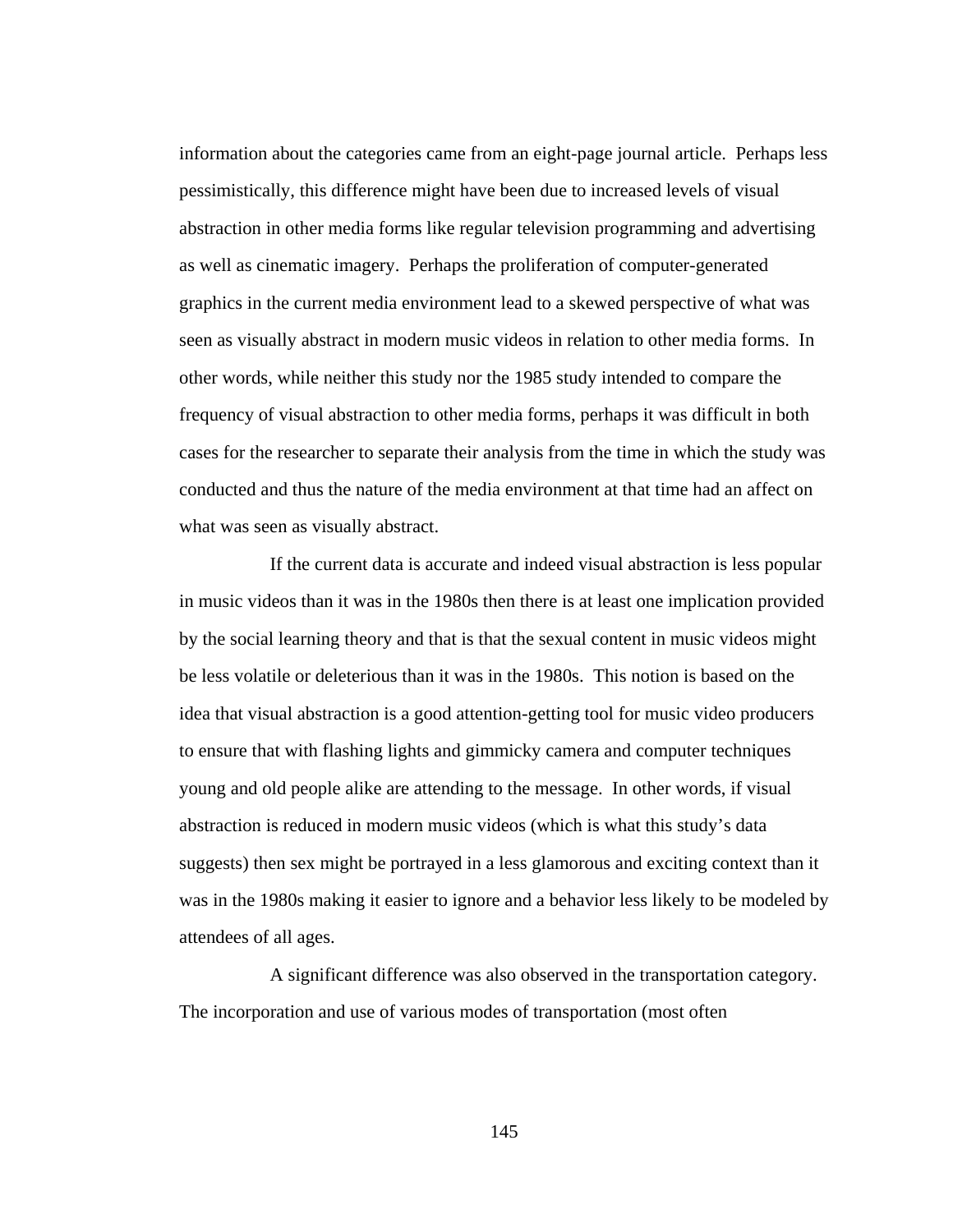automobiles) was significantly more frequent in the current study then it was in the 1980s (current study: 60.8%, 1985 study: 51.8%;  $\chi^2$  [1,  $N = 182$ ] = 11.700,  $p < .001$ ). Unlike the last two significant differences, this is not a surprising one. This change might reflect an increased use of product placement in current music videos – most of the modes of transportation observed in this study came in the form of a brand new, well polished, automobile, supposedly owned in most cases by the musical artist in the video. A similar explanation might be that consumerism and the need for the latest and greatest products (clothing, accessories, jewelry, vehicles) is a value held more strongly by young Americans both in the real and mediated world today then in the 1980s.

Increased interest in consumerism might increase the apparent attractiveness of mediated models. An interesting line of future research might include the development of a number of "consumerist" content categories like transportation, wealth and more specifically the coding of the appearance of material objects (jewelry, accessories, cell phones/gadgets etc) to see what genres are most likely to promote consumerism. Additionally, replication of this type of data collection would allow researchers to speculate on whether consumerism and the affluence and physical attractiveness of music video models is increasing over time or not.

The final significant difference was observed in the religion category. The inclusion of religious imagery in music videos has significantly decreased since the 1980s (current study: 9.2%, 1985 study: 17.7%;  $\chi^2$  [1,  $N = 182$ ] = 12.373,  $p <$ .001). While there are no obvious explanations for this change, speculation may elucidate the discrepancy. First, young people might be less interested in religion than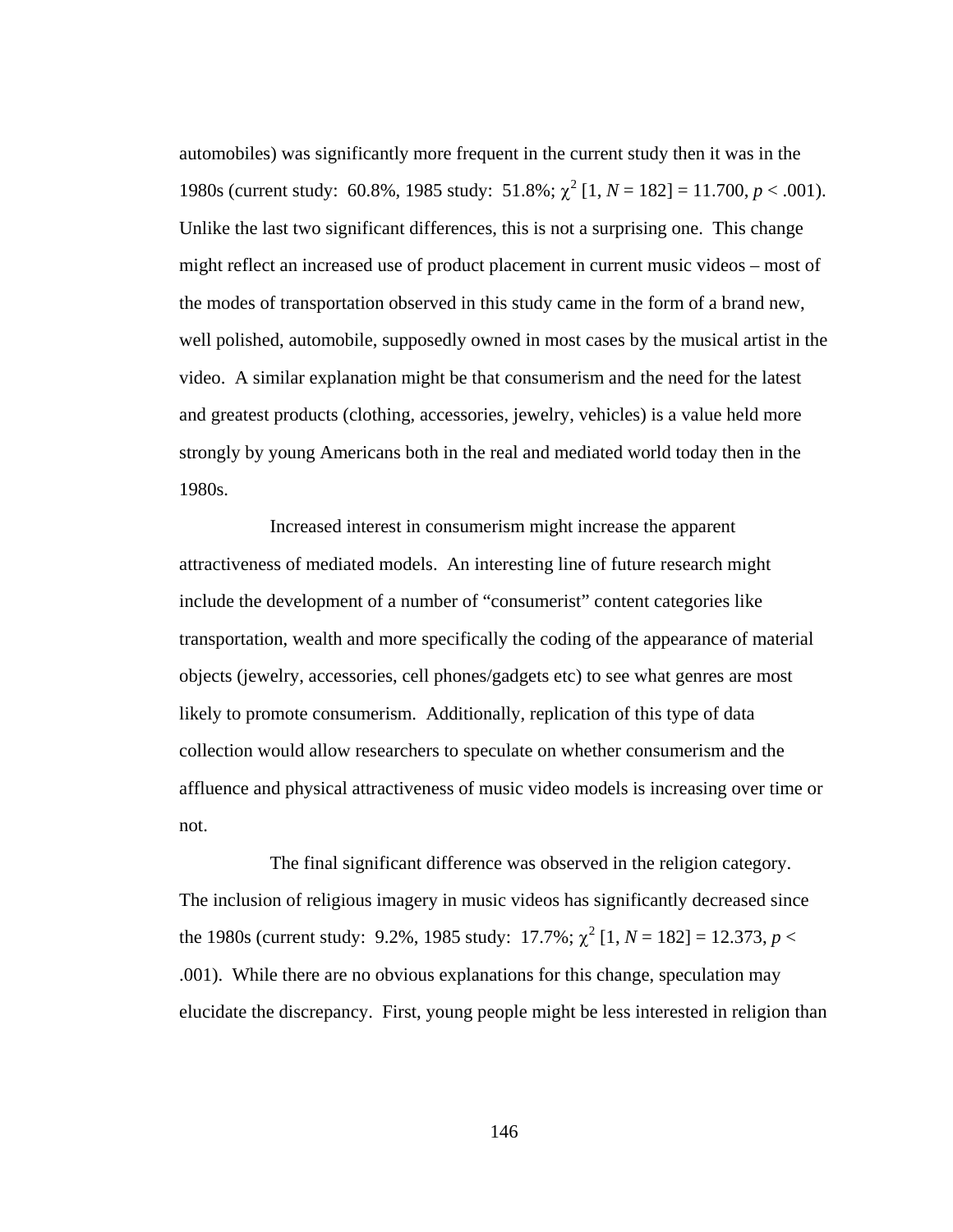they were in the 1980s. Music video producers might be aware of this and avoid that type of imagery to ensure that young people are not turned off by its presence in their videos. Additionally, it might be that the tenuous nature of American life (as a result of September 11, 2001) has left music video producers afraid to include controversial imagery as often as they have in the past (political issues appeared in only 10.0% of the videos in this study). Lastly, religious imagery might have simply fallen out of vogue and this difference might merely reflect the artistic and aesthetic ebbs and flows common in any mediated form.

#### **4.2.2 The Characters**

The first set of measures in the character analysis portion of the study examined the demographic aspects of the individuals found in music videos. In regard to age, although adolescents make up a large portion of the music video audience, this age group made up a relatively small percentage of the characters in music videos. The most frequently portrayed age group was young adults, making up well over half of the sample. This age group might actually provide better social models for adolescents than their actual peer group. Perhaps because this is the next stage in the cycle of life, young people might look to them as a sort of glimpse into their own future. By doing so, adolescents can see how people in the age cohort just beyond their own interact sexually and socially. Additionally, adolescents might idolize young adults' newfound freedom in life, recognizing the idyllic nature of the age: few adult realities and trappings, many adult freedoms and privileges.

The measure of ethnic background revealed that whites held a slight majority of the total characters found in music videos (57%), while African-Americans made up a little more than a third of the total characters (36%), and other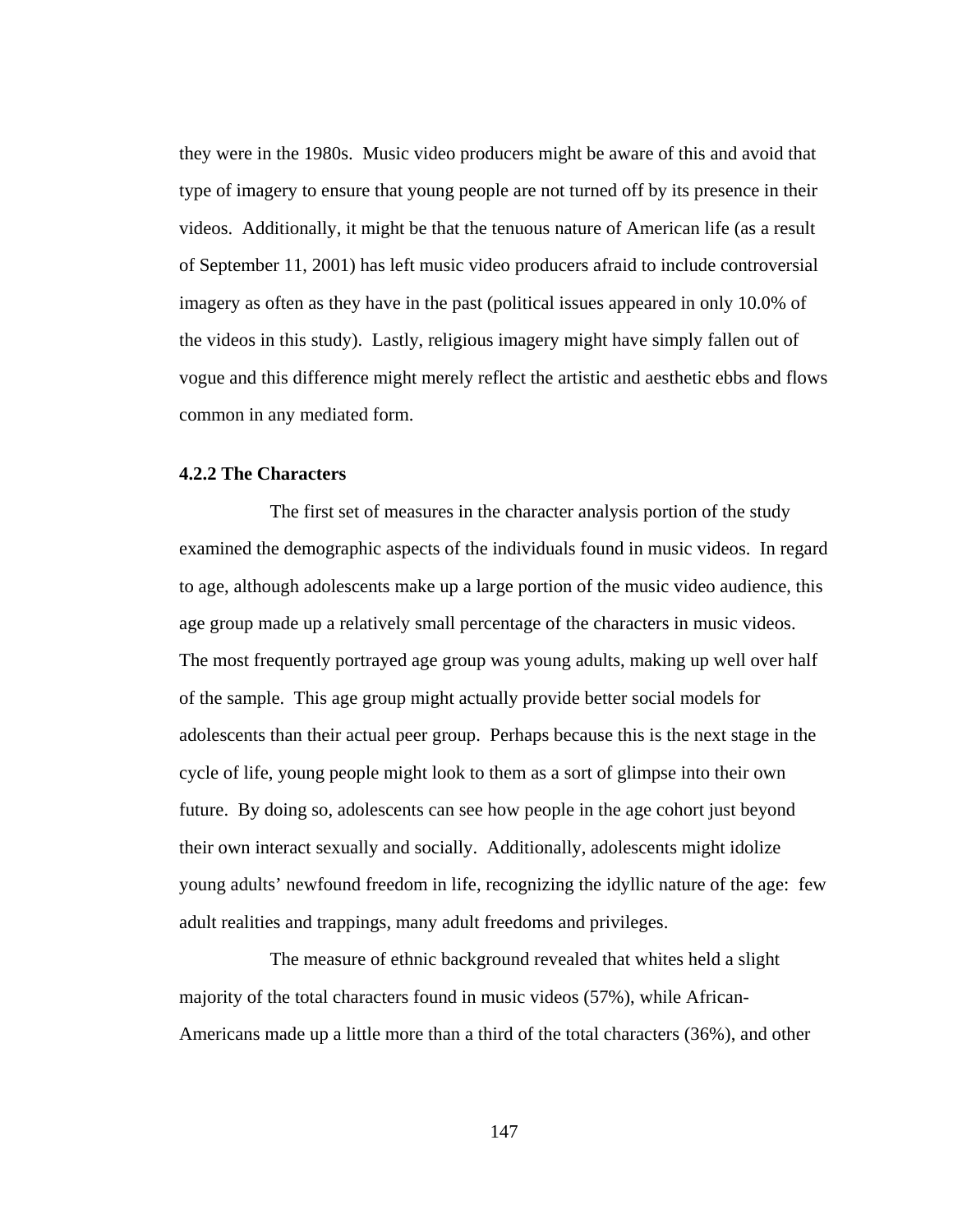ethnicities rounded out the sample in limited numbers (7%). In the past, MTV has been criticized for its over-representation of white characters (Brown & Campbell, 1986) but that no longer seems to be the case. In the current study there were 117 characters analyzed from MTV and MTV2. Of that 117, 61.5% were white and 38.5% were non-white (of which 32.5% were African-American). Compared to numbers from Sherman and Dominick's 1986 study where 82.8% of the 224 MTV characters were white and only 17.2% were non-white, the current study shows a good mix of characters and improvement in a past problem area.

Of the 376 characters analyzed in the current study, 70.2% were male and only 29.8% were female, a ratio that is slightly more skewed than a 1986 study (Sherman & Dominick) where 68.1% of the characters in music videos were male and 31.9% were female. What effect this skewed reality has upon the viewing audience is unclear but it seems this "unreality" might point to the devalued status that women hold in music videos, a status that another measure in this study specifically sought to assess. For each character an assessment was made about whether that character became an object of another character's admiring gaze at some point during the video. Devaluation of women in music videos is not a new concept. In past content analyses of music videos women have been found to be more likely than men to appear in sexual ways (Sommers-Flanagan et al., 1993), black women have been found to dress in more sexy clothing than black men (Emerson, 2002). While this topic will be covered in more detail later in this chapter, it might be worth noting here that females were significantly more likely to be the object of another's gaze when compared to male characters. It seems women are more likely to be objectified than men and are underrepresented in music videos.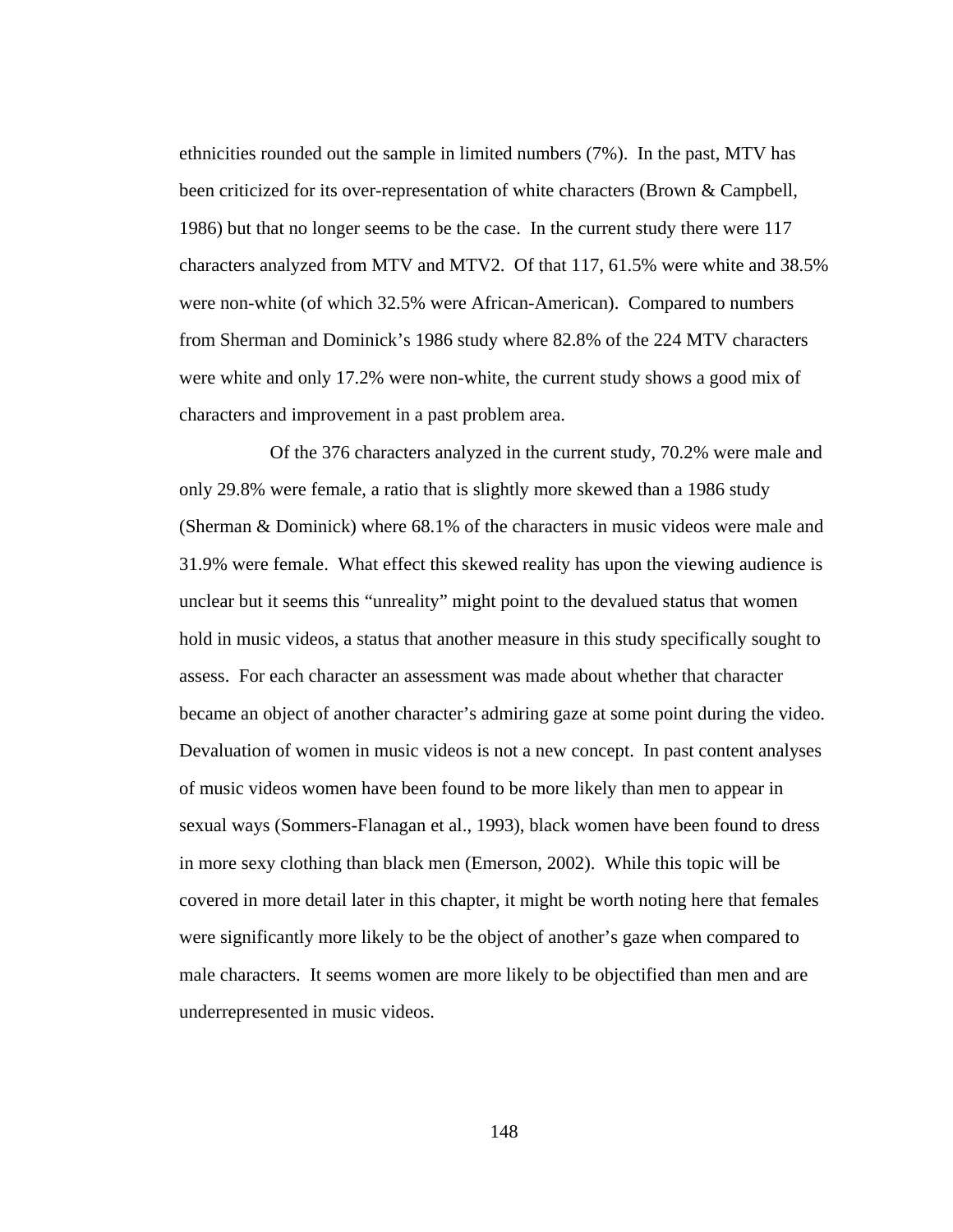In addition to gender and ethnic-based demarcations, this study also made assessments about characters in music videos in terms of their physical appearance. In general, characters were found to be of normal weight (88%) and surprisingly, overweight and obese characters (9%) appeared more often than particularly skinny ones (3%). Attractive and very attractive characters made up more than half of the sample, which shows that music video characters make good potential models for an attendee. This idea is based on the first sub-process in SLT (attentional processes) where striking and physically attractive characters are more likely to be modeled than unattractive characters or characters with little focus on looks.

In general, characters in music videos were dressed in neutral (non-sexy) clothing. Just under 30% of the 376 characters assessed in this study appeared in sexy clothing; this, however, does not tell the whole story. While only about 30% of characters were sexily dressed, almost 61% of the sampled videos contained at least one character in sexy or somewhat sexy clothing. Despite a minority of total characters being dressed in sexy clothing, a majority of videos featured at least one character in sexy clothes.

If a character was portrayed in sexy clothing, an additional assessment was made about the type of sexy clothing in which that character appeared. The most frequently occurring type of sexy clothing was women in open shirts (display of heavy cleavage or exposed midriff), followed by men in open shirts. Women were 9 times more likely to appear in undergarments than their male counterparts; while 21 female characters appeared in tight and revealing pants (called "hotpants"), no male characters wore this type of clothing. It seems sexy clothing is an important part of understanding the music video milieu as more videos feature this attention-getting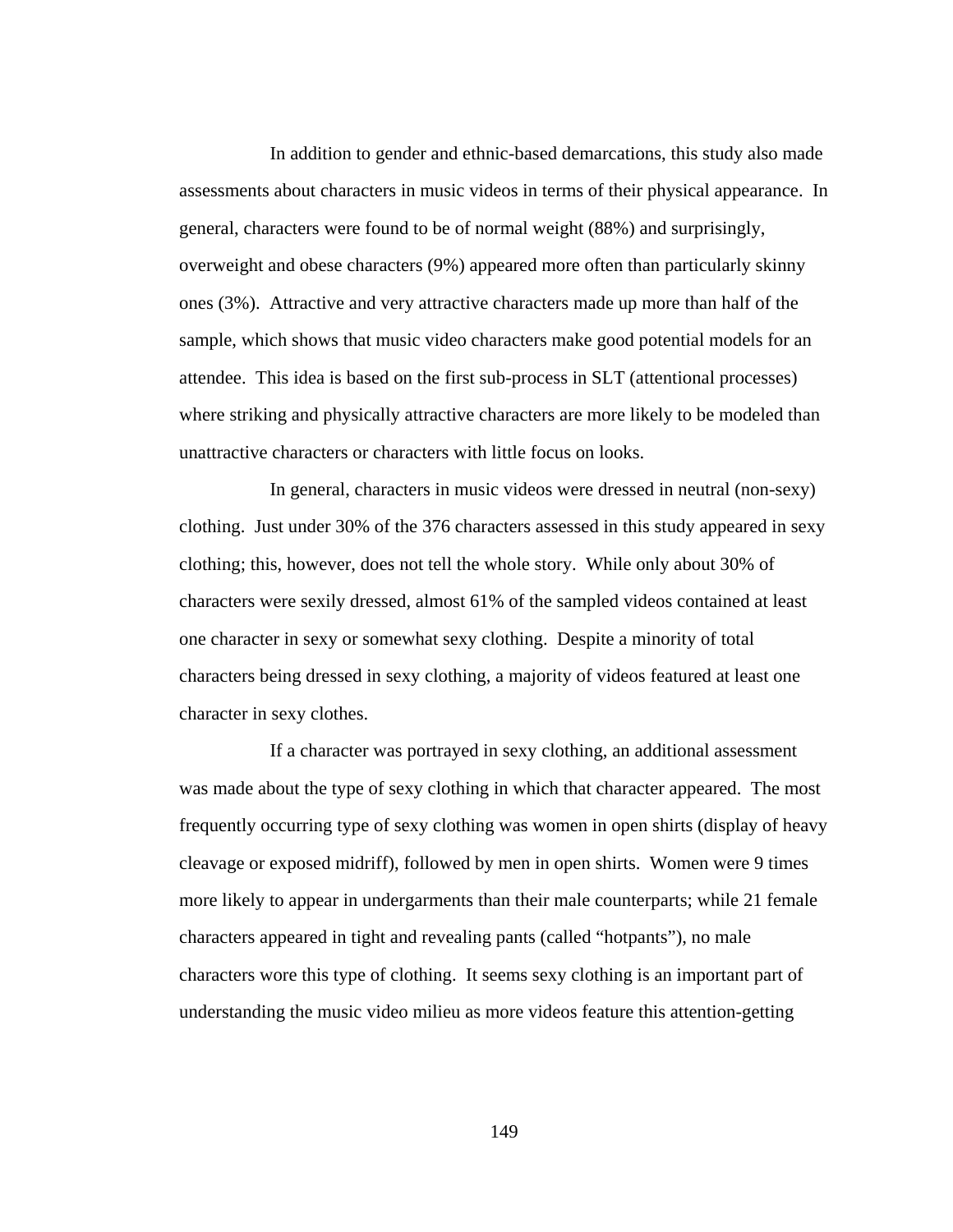technique than not. The predominance of women in sexy clothing helps create the potentially harmful atmosphere (in terms of gender roles) found in music videos.

#### **4.3 Hypotheses and Research Questions**

Whether or not music videos are particularly sexy has been a topic of discussion since the form's popularization in the 1980s. Anecdotal discussions with friends, family, and colleagues lead one to think that not only have music videos always been fairly sexy (and prior content analyses back this up) but also that their producers have recently been injecting these three-minute promotional clips with more sex than ever before. For this reason, a comparison of the current levels of sexuality in music videos in relation to past levels of sexuality was decidedly an interesting and important line of research for the current study. By employing the use of partial replications, complete with comparison of current data to past data, it was possible to assess if in fact videos have gotten more sexy in the past ten or twenty years.

Results from the first hypothesis in this study show that indeed the presence of sexual content and imagery has significantly increased in music videos. In the current study, 73% of music videos contained some form of sexual content. Four music video content analyses from the 1980s and 1990s (Baxter et al., 1985; Brown & Campbell, 1986; Gow, 1996; McKee & Pardun, 1996) that used similar methods and measures to those employed in the current study found an average of 47% of videos contained some form of sexual content. This was a statistically significant increase in the amount of sexual content on Music Television and other music video channels, which reflects a larger trend: television content in general is getting sexier (Kunkel et al., 2003; Lampman et al., 2002).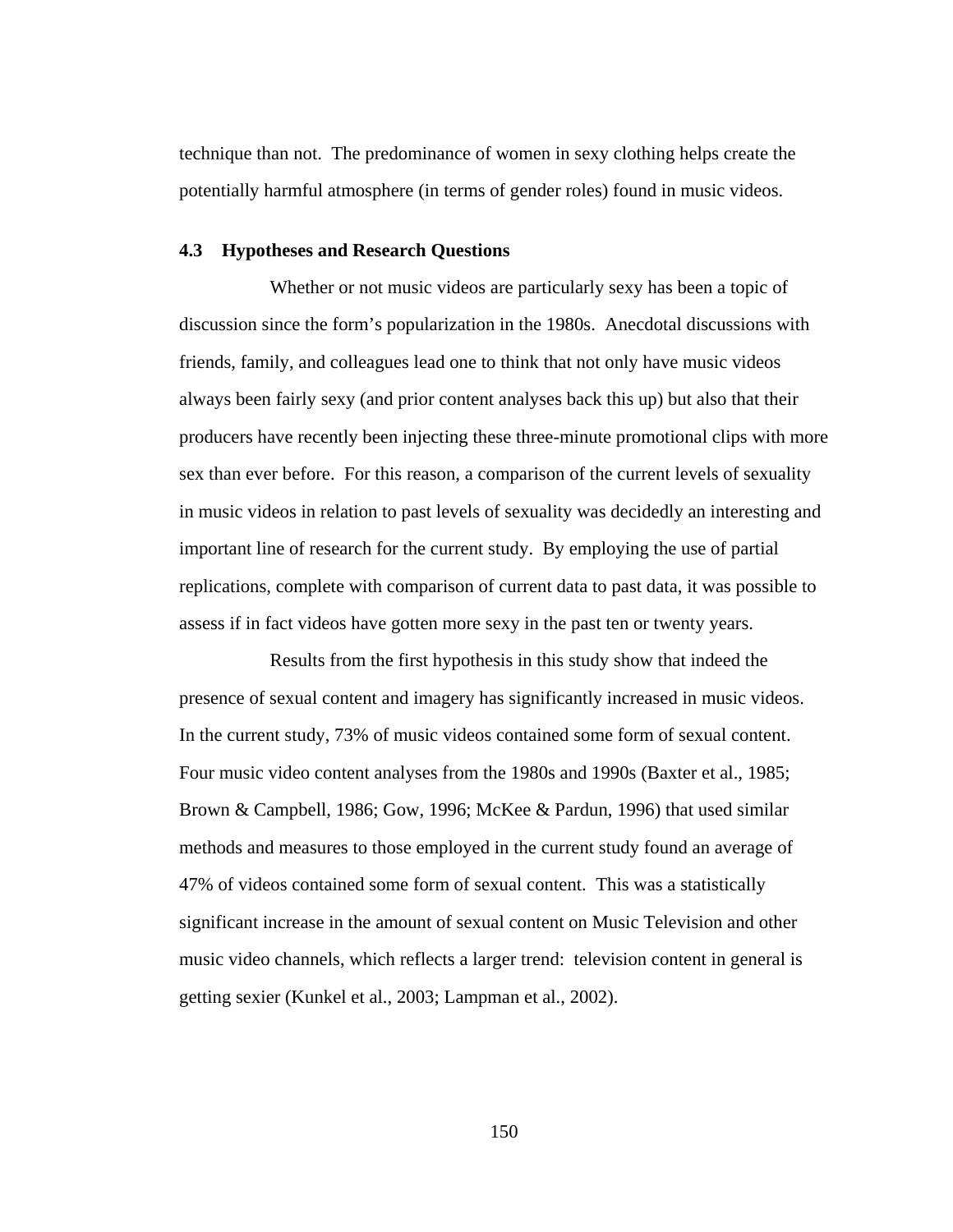What this increase in sexual content in music videos means for the consumer of this content is unclear due to the nature of this study (one can't determine effects based on a content analysis) but there are nonetheless some inherent implications. The group most likely to be affected by an increase in sexual content in music videos is adolescents. Young people are the intended audience of music videos; according to the Cable Television Advertising Bureau MTV's target audience is 12-34 and the median age of the audience is 21 ("MTV: Music Television Profile and Network Contact Info," 2005). Further, about 40% of young people watch music videos everyday and as stated in an earlier section of this study, adolescence is a key stage for sexual and social development. For these reasons, it might be possible that young people will form at least a small part of their sexual/social selves based on the content they see in music videos. The notion that sexual content in music videos has significantly increased (by 26%) since the 1980s and 1990s suggests that this form of media might play somewhat of a larger role in the sexual socialization process than it has in the past. The nature of these implications relative to the unique ways sexuality is handled in music videos will be discussed in later portions of this chapter.

An additional replication-based test regarding the rates of sexual instances in modern music videos also lends credence to the conclusion that music videos have gotten sexier in the past ten or twenty years. More specifically, when data from the current study was compared to two past studies (Gow, 1996; Sherman & Dominick, 1986), it became clear that if music video producers include sexual content in a music video, they now include more instances of sex than ever before. Videos that incorporated some form of sexual content in the current study averaged an alarming 14 sexual acts per video. This number represents a large increase from the 1980s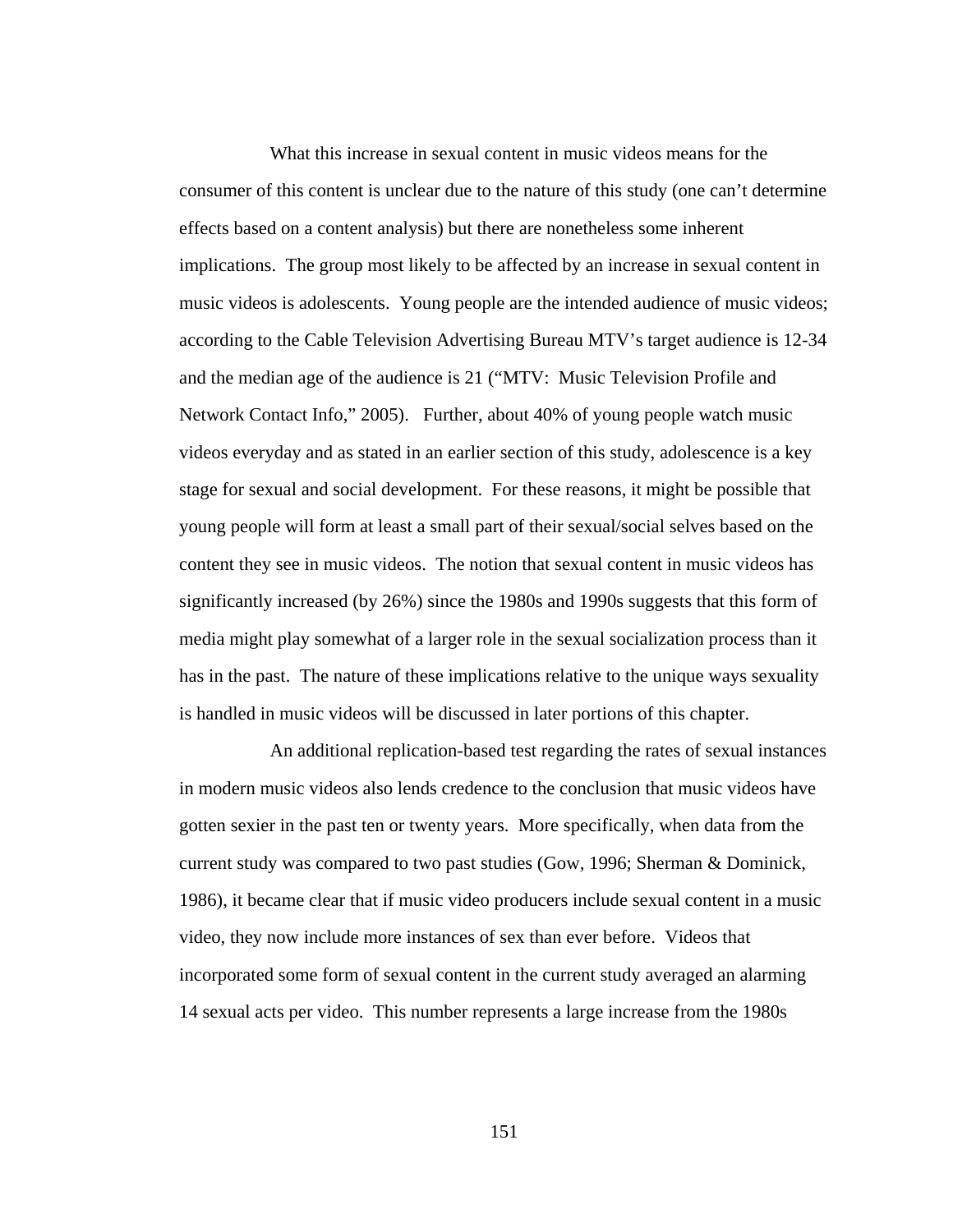when videos averaged about five sexual acts per video and in the 1990s about four. Replication research in this case tells us that not only are higher numbers of videos employing sexual imagery but also videos that incorporate sex are using it many more times within each video. This might mean that young consumers of this mediated form could get an inflated sense of the role that sexuality plays in the human experience by watching music video content. When one considers the oftenproblematic nature of mediated presentations of sexuality, where sex appears as a fabricated and glamorous version of reality "comprised of idealized and distorted images of sexual behavior" (Truglio, 1998, p. 9), a concern for problematic sexual socialization of young people materializes.

Music videos have gotten sexier in the past twenty years but as there are a lot of popular musical genres and forms represented on music video channels, it might be unclear which audiences will be most affected. So which genre carries the most sex? And thus, which type of viewer (based on demography) might be most at risk of inaccurate sexual socialization from music videos? Two past content analyses of music videos (Jones, 1996; Tapper et al., 1994) found that traditionally African-American genres featured more sexuality than traditionally white genres. The implication here is important when one considers that the social learning theory purports that models who are similar to the attendee (i.e., the same gender, comparable racial background, similar socio-economic status) will act as more effective subjects and will thus increase the likelihood that the learned behavior be incorporated into the attendees' personal repertoire (Bandura, 2002). Thus, if it is found that African-American genres are indeed more sexy than other genres, African-American music video consumers might be more at risk than others.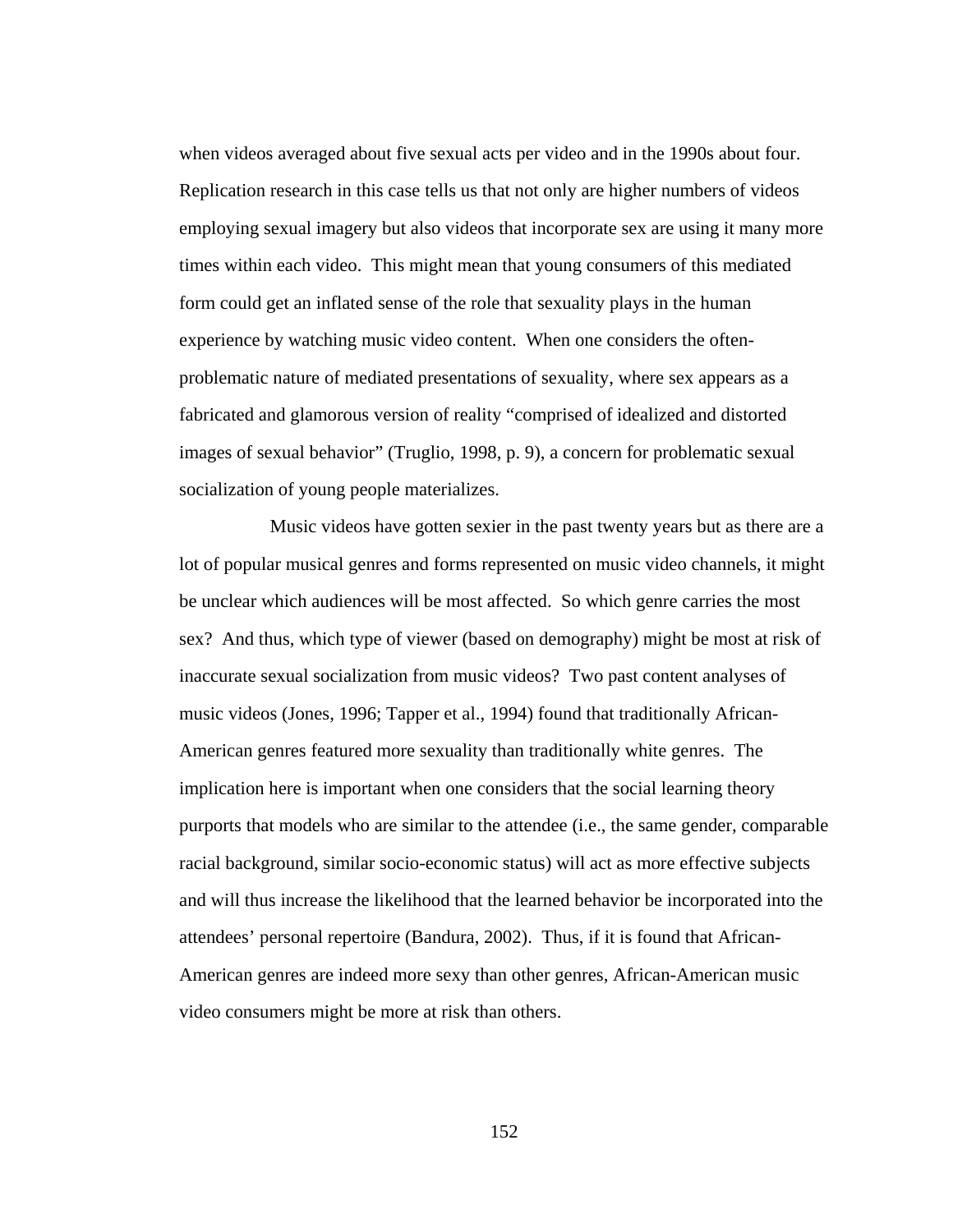The second hypothesis in the current study dealt with this issue of sex relative to the genre found in a music video and stated that traditionally African-American genres of music videos (i.e., hip-hop, rhythm and blues) will feature more sexual content than traditionally white genres (i.e., rock, alternative, country, pop). This hypothesis was supported. As found in the past, African-American-based videos featured higher levels of sexuality than other genres. More specifically, videos that contained some form of sexual content averaged nearly 30 more sexual acts per video than videos that featured a white genre. Whether or not music videos reflect a problematic African-American sexual social environment or help to create and/or perpetuate this environment is unclear. This study, like Jones (1996), however, takes the position that in addition to a cultural reflection "there also can be negative social effects [for African-American viewers] resulting from exposure to or use of music videos" (p. 354).

A third hypothesis allowed for the continued investigation of whether African-American consumers of music videos might be more at risk of problematic sexual socialization than other ethnicities. This third hypothesis stated that African-American characters in music videos will be more likely to dress in provocative clothing than whites and other ethnicities. This hypothesis was not supported by character-level data in the current study. While African-American characters appeared in sexy clothing 12% more often than white characters, this difference was not a significant one. In other words, there was no meaningful difference between the frequency of sexy clothing worn by African-American characters compared to other ethnicities.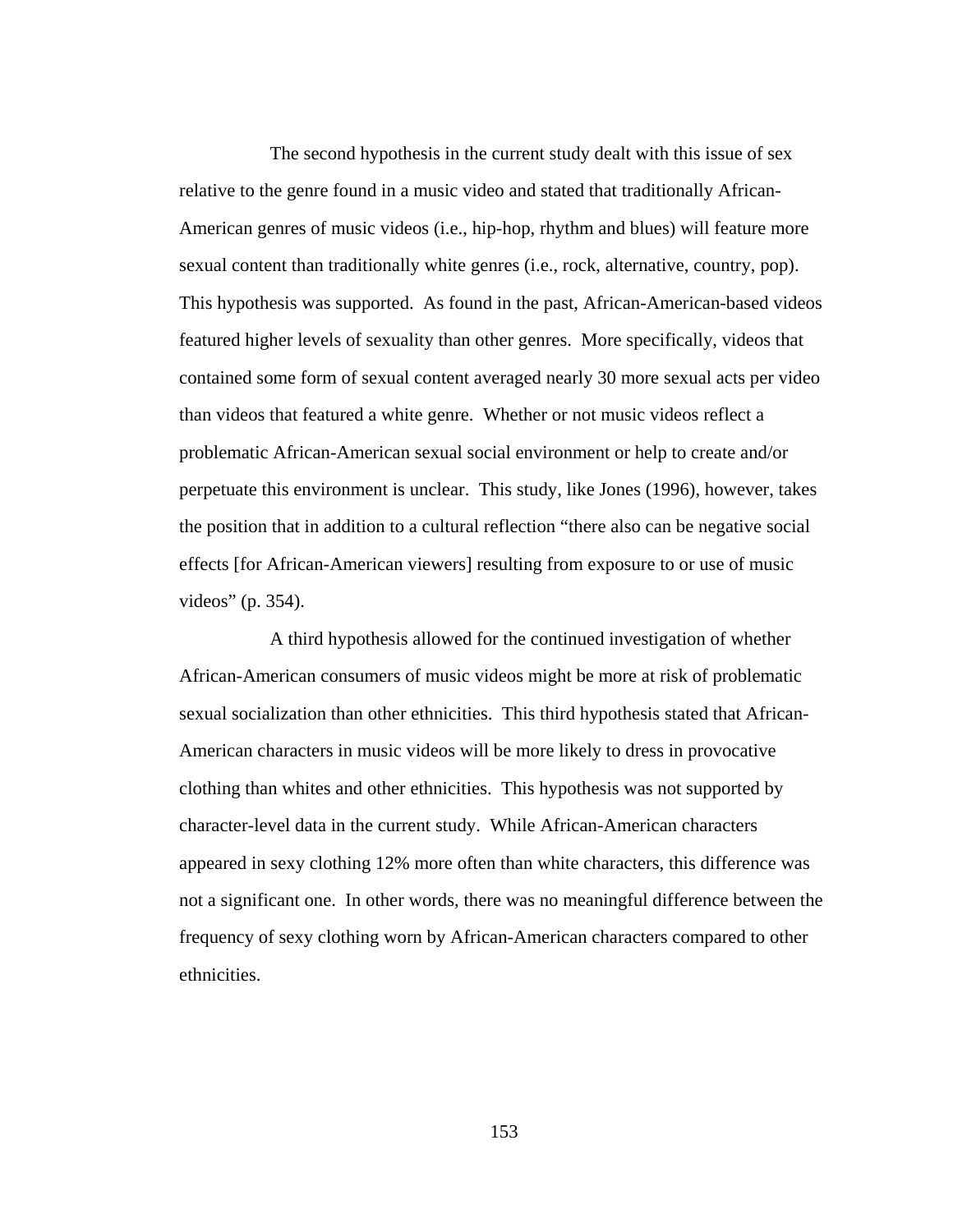The aforementioned results, however, do not tell the whole story. In addition to the traditional assessment of characters, an assessment of the type of clothing worn by wallpaper characters was also conducted. Because so much of the action, movement, and visual imagery in music videos occurs in the background (in association with lesser characters, called wallpaper characters in this study) a look at the wallpaper characters is essential to understand the levels of sexy clothing relative to the ethnicity of characters in music videos. African-American wallpaper characters were almost three times more likely to appear in sexy clothing than non-sexy clothing, and almost three times more likely to appear in sexy clothing than white wallpaper characters. These differences were found to be statistically significant.

Similar to the results of the second hypothesis, it is difficult to determine whether this is a reflection of the African-American social reality or a partial determinant of that reality. One thing is clear, however: Young African-Americans see their mediated models in less clothing more often than young white music video attendees. Further, as most characters who appear in sexy clothing are female, many of them are African-American, and this difference is only observed in wallpaper characters as opposed to more highly-developed regular characters, then gender roles, including objectification and devaluation of women, seems to be a larger issue for African-Americans than the white population. To clarify, if female characters are forced into the visual background of music videos (females made up less than 30% of all regular characters but made up about half of all wallpapers) and are in turn more frequently depicted in sexy clothing than not (almost 86% of all female wallpapers were found in sexy clothing) and more often than not those wallpapers that are dressed most sexily are African-American characters (which they are) then a case for the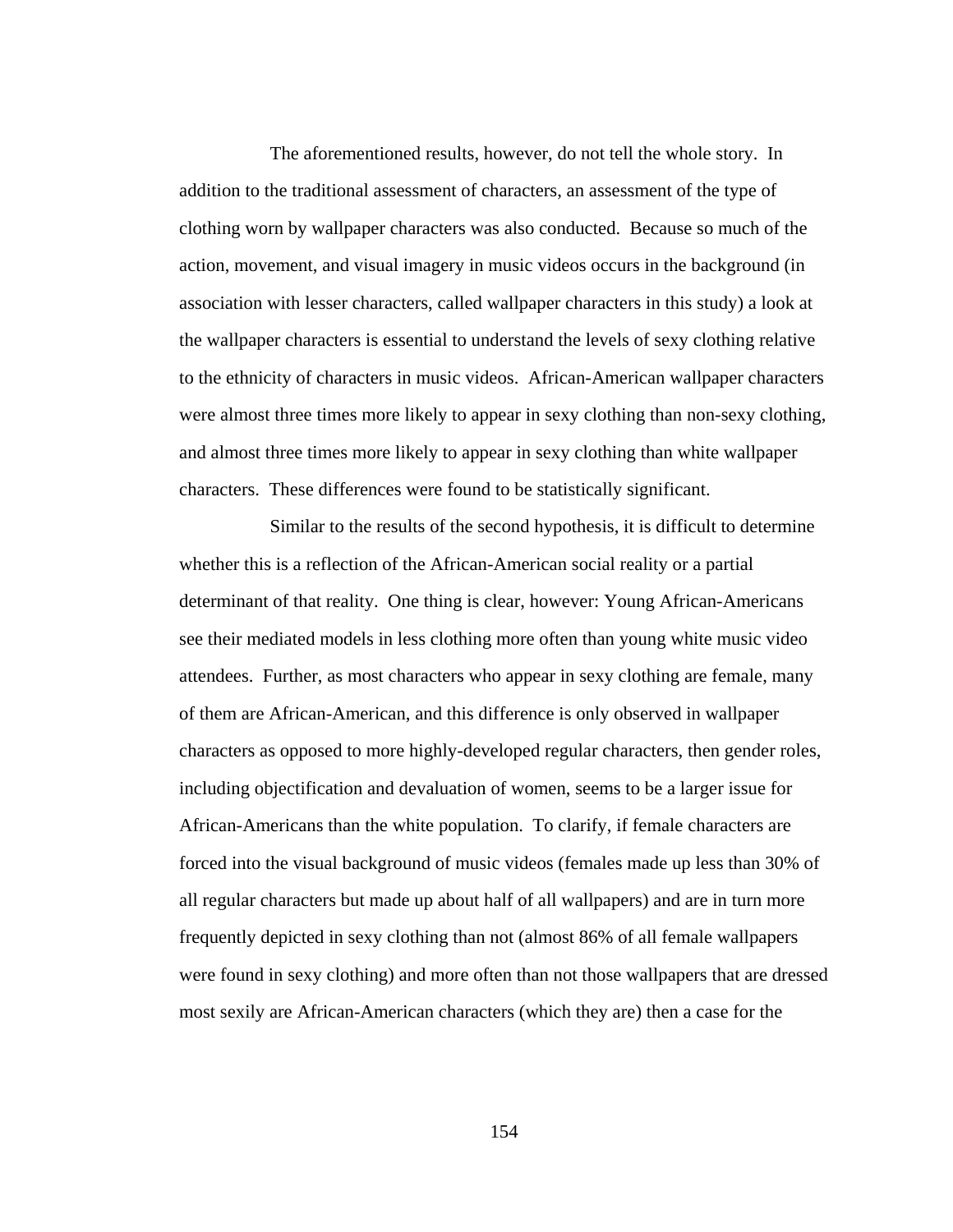worrisome sexual objectification of African-American females in music videos becomes quite an easy argument to make and one that has been made in past music video studies (Emerson, 2002; Jones, 1996).

Based on the results found in hypotheses four through seven, it is not just African-American females who should be cautious when attending to models in music videos; young women in general might be at a greater risk of learning potentially inaccurate and dangerous sexual attitudes, roles, and behaviors than young male attendees. Music videos feature female characters as objects of another character's gaze significantly more often than male characters, as more physically attractive significantly more often than male characters, as having more fit bodies significantly more often than male characters, and wearing skimpy or sexy clothing significantly more often than their male counterparts. Additionally, as discussed in an earlier portion of this chapter, only 29.8% of the 376 characters in this study were female. This statistic, coupled with the results from hypotheses four through seven, might point to a devalued, underrepresented, and objectified status for all women in music videos.

This inaccurate and problematic presentation of women in music videos is not a new concern. Past content analyses of music videos reveal that in the 1980s and 1990s women were more likely to appear in sexual situations than men (Sommers-Flanagan et al., 1993), and were more likely to appear in sexy clothing than men (Emerson, 2002; Sherman & Dominick, 1986). Again, the social learning theory suggests that models who are similar to the attendee (i.e., the same gender) will act as more effective subjects and will thus increase the likelihood that the learned behavior be incorporated into the attendees' personal repertoire (Bandura, 2002). This means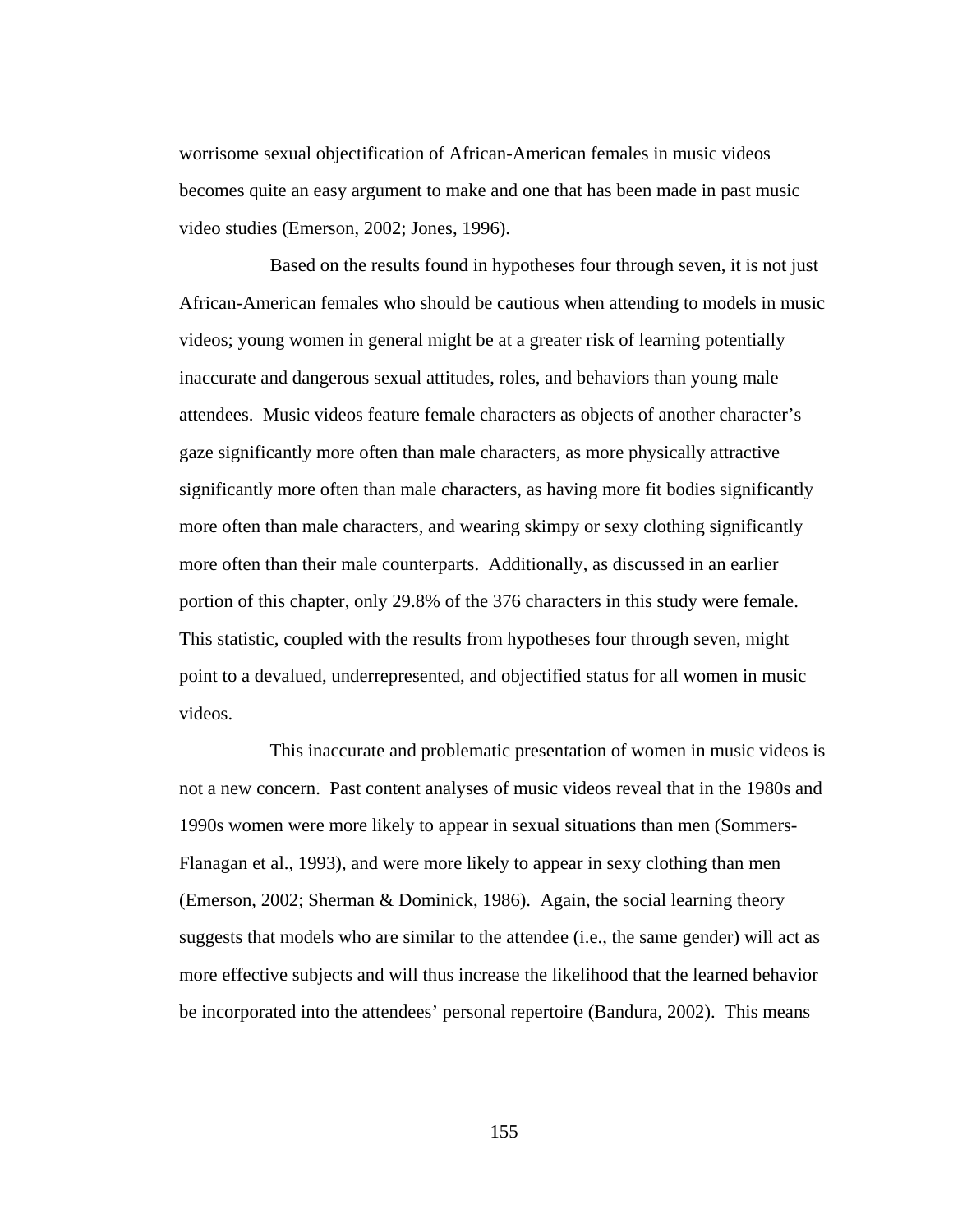women who see female characters in music videos as models for their own behavior might be at a greater risk of enacting problematic sexual roles in their own lives.

By staying with character-level analyses and returning to the concept of replication, we are brought to the next four hypotheses (H8-H11), which dealt with an attempt to determine if the frequency of sexy clothing and high levels of undress have increased in music videos since the 1980s and 90s. Hypothesis eight, which stated that provocative dress (skimpy and sexy clothing) will be significantly more prevalent in music videos than it was in the 1980s, was supported. Characters in the current study appeared in sexy clothing just over 6% more often than characters appeared in provocative clothing in a 1980s study (Sherman & Dominick, 1986). Despite this difference being a fairly modest increase, it was statistically significant.

The social learning theory tells us that sexy clothing, which can make characters appear more attractive is a useful attention-getting step for music video producers. Further, as the characters in music videos are most often played by the influential pop stars who perform these songs, their behaviors are more likely to be modeled than most other potential models in the real and mediated worlds. As Durant et al. (1997) explained, "Role models such as musicians, actors, and athletes have a substantial influence on adolescents' normative expectations about health risk and problem behaviors" (p. 1131). So as a strong gender role determinant, the performers in music videos have a heightened sense of importance to young peoples' personal behavioral repertoires. The fact that there is an increased likelihood that these performers will appear in sexy clothing in modern music videos suggests that adolescents who attend to music videos will be more likely to model their clothing choices on the choices made by pop stars and dress in sexy clothing.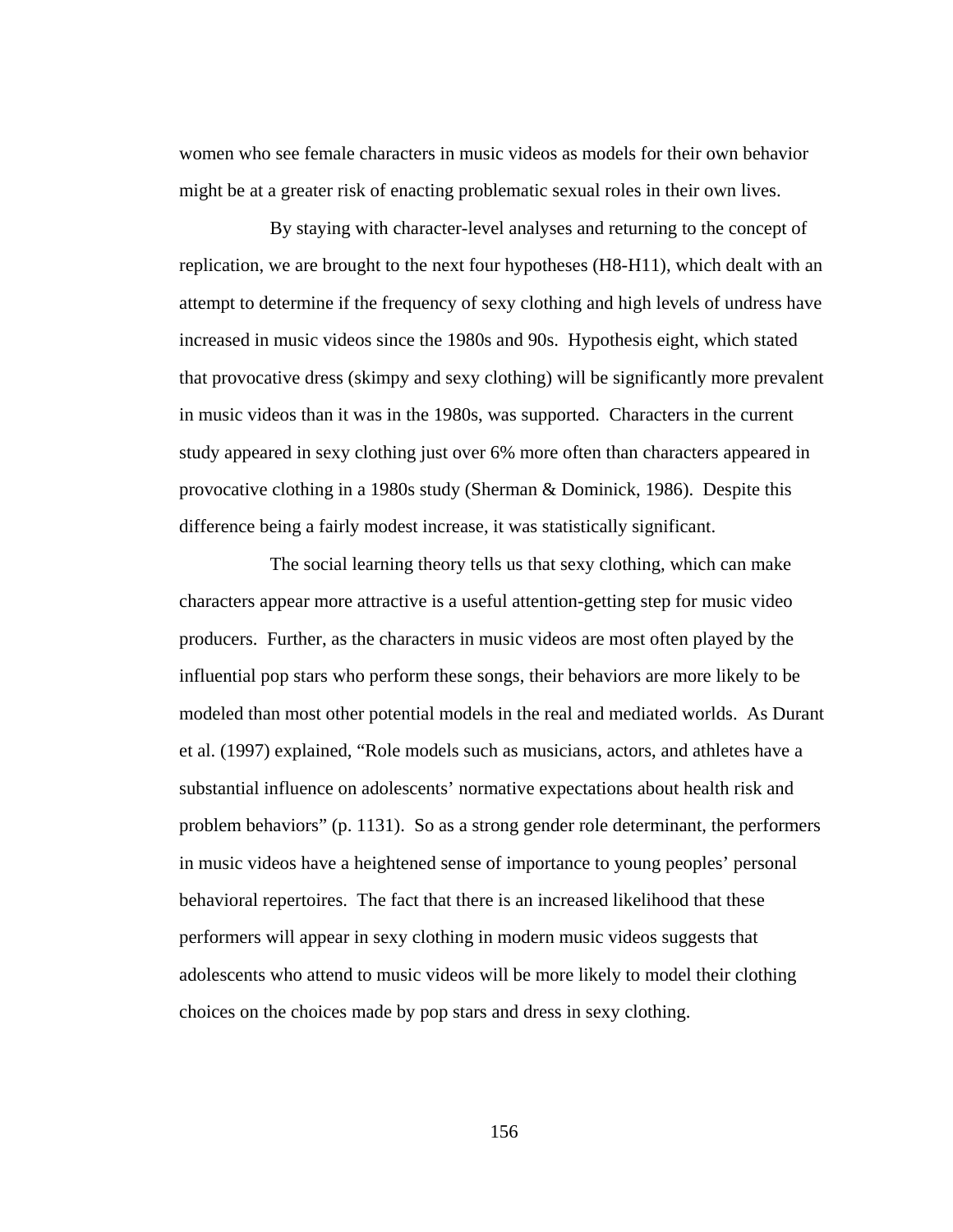The next three hypotheses (H9-H11) dealt with the replication of a 1980s study (Vincent et al., 1987) that focused on sex roles in music videos. Hypothesis 9, which stated that suggested nudity will be significantly more prevalent in music videos than it was in the 1980s, was not supported. Characters in music videos from the 2000s are no more likely than characters from the 1980s to dress in clothing that suggests nudity. If these results are valid, they call into question the previous assertion that sexy clothing is increasing in music videos.

Hypothesis 10, which stated that highly seductive clothing will be significantly more prevalent in music videos than it was in the 1980s, was supported. Characters in the current study were significantly more likely to appear in highly seductive clothing (called somewhat sexy clothing in the current study) than they were in the 1980s study (Vincent et al., 1987).

Hypothesis 11, which stated that the appearance of women in undergarments will be significantly more prevalent in current music videos than it was in the 1980s, was not supported. It should be noted, however, that the difference between videos that featured women in undergarments in 2004 and 1987 (a 6.6% increase) was approaching significance at the  $p < 0.10$  level when a chi-square test was conducted. Further, sampling issues suggest that perhaps this difference would have been greater if the current study removed performance videos as Vincent et al. (1987) did in their study.

This hypothesis was the only "sexy clothing hypothesis" that dealt with all female characters and for this reason has a unique position in the study. It suggests that women are being objectified more than ever before in music videos. They are used as "decorative objects" (Vincent et al., 1987), appearing as alluring eye candy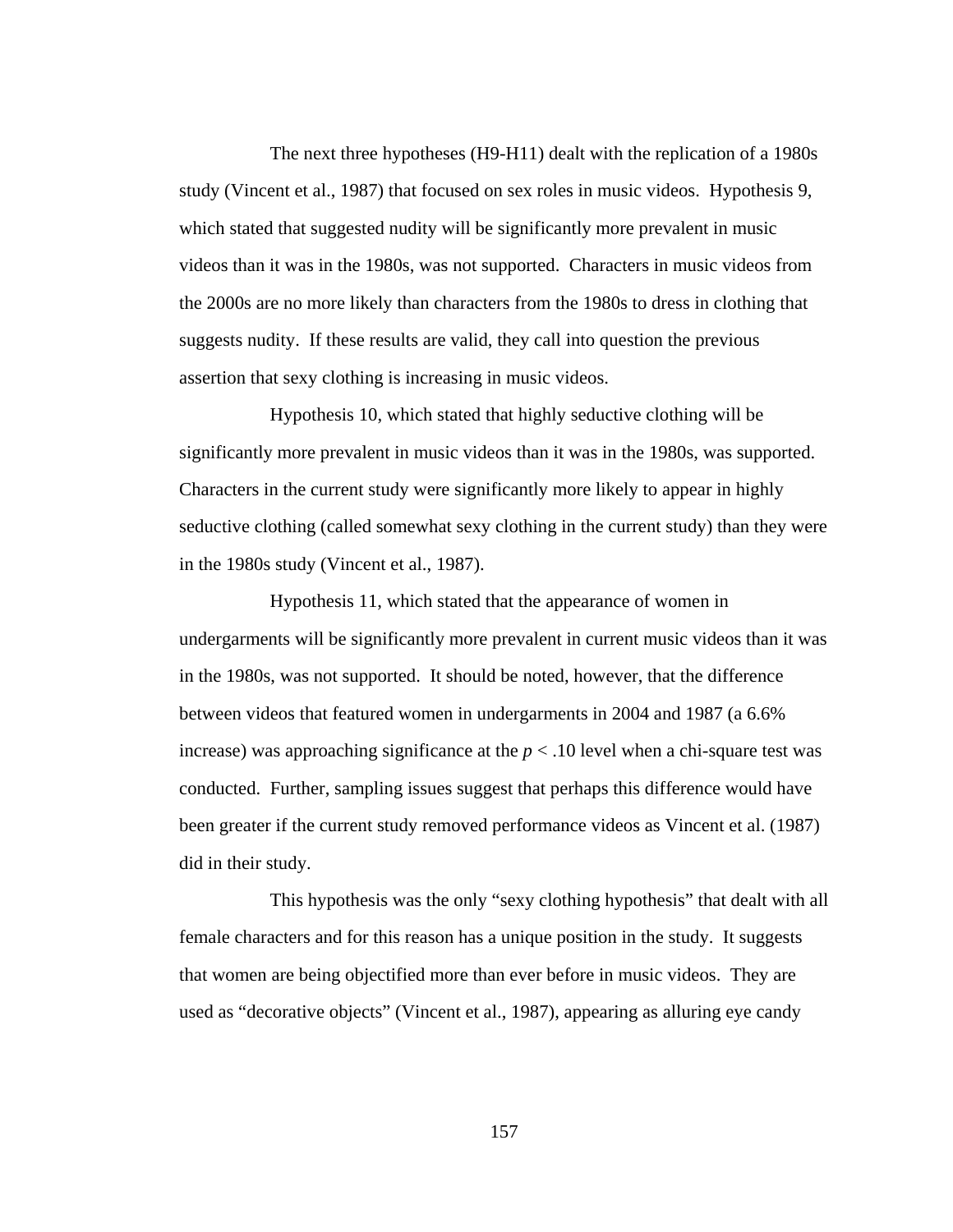both in the foreground and background, while male characters are almost never found in their undergarments (3 of 274 male characters appeared in some form of undergarment). This suggests concerns about sexist and inaccurate portrayals of women in our society. Instead of being portrayed as humans first and sexual beings second, they are often portrayed as mainly sexual beings while their humanness plays a minor or secondary role.

Continuing with the investigation of characters and their levels of undress but temporarily abandoning the concept of replication, hypothesis 12 stated that videos that feature characters that wear very sexy clothing will be significantly more prevalent than videos that feature characters that wear somewhat sexy clothing. This hypothesis was not supported and in that lack of support the first indication of one of the overarching findings is revealed: music videos continue to rely on suggestion and implication of sexuality as opposed to overt and explicit displays. Past content analyses (Baxter et al., 1985; Gow, 1990; Kalof, 1999; Sherman & Dominick, 1986) consistently found that music videos rely on innuendo and suggestiveness rather than overt sexual displays and this study is no exception. Because implication and suggestion are still popular modes for the presentation of sexuality in music videos, characters are more likely to be found in somewhat sexy clothing (implicit) rather than very sexy clothing (explicit). This implicit/explicit dichotomy will be given further attention later in this chapter when the findings from the first research question, which dealt specifically with this topic, are addressed.

Hypotheses 13 and 14 dealt with the social learning theory-based concept that physically attractive characters make better social models than less physically attractive models. These unique hypotheses linked character-level data to video-level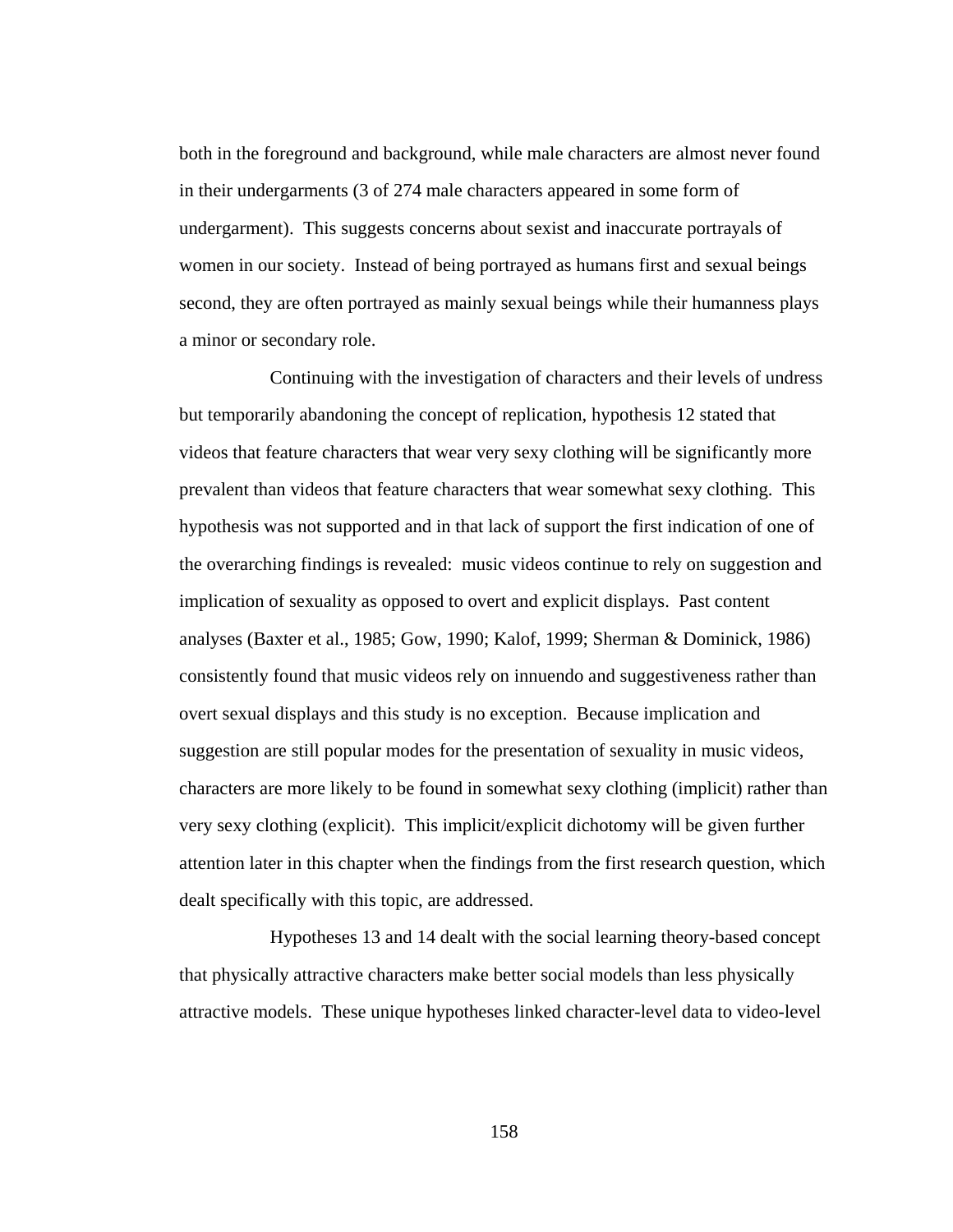data to determine if good looking social models appeared more often in conjunction with sexy content. Three character variables (physical attractiveness, body type, and weight) and one video variable (number of sexual instances) were used in bivariate correlations to test this relationship. Both body type and physical attractiveness had significant positive correlations with the number of sexual instances while weight (a variable hindered by a lack of variance) did not. That is, videos with more sexual content also included more attractive characters.

The combination of physically attractive characters that exhibit fit bodies and often appear in videos that employ sexual content is a volatile mixture according to the social learning theory. SLT suggests that the presence of striking, conspicuous, and/or prominent individuals (Bandura, 2002) increases the likelihood that their behavior will be modeled in a given situation. Because the behaviors in music video are often sexual in nature (73% of the music videos in this sample contained some sexual content) this likely then increases the chances that young attendees will model those sexual behaviors they see enacted in music videos. In a way, these findings intensify the potentially deleterious effects sexual behavior in music videos might have on young viewers.

Rather than using the first sub-function of SLT as a basis for the rationale, as in hypotheses 13 and 14, hypotheses 15 and 16 dealt with the fourth sub-function (Bandura's model of vicarious motivation in SLT), which states that people "are more likely to adopt modeled behavior if it results in outcomes they value than if it has unrewarding or punishing effects" (Bandura, 1977, p. 28). Hypothesis 15, which stated that fewer than 5% of music videos will contain negative consequences of sexual activity, depictions of risk of sexual activity, sexual patience or sexual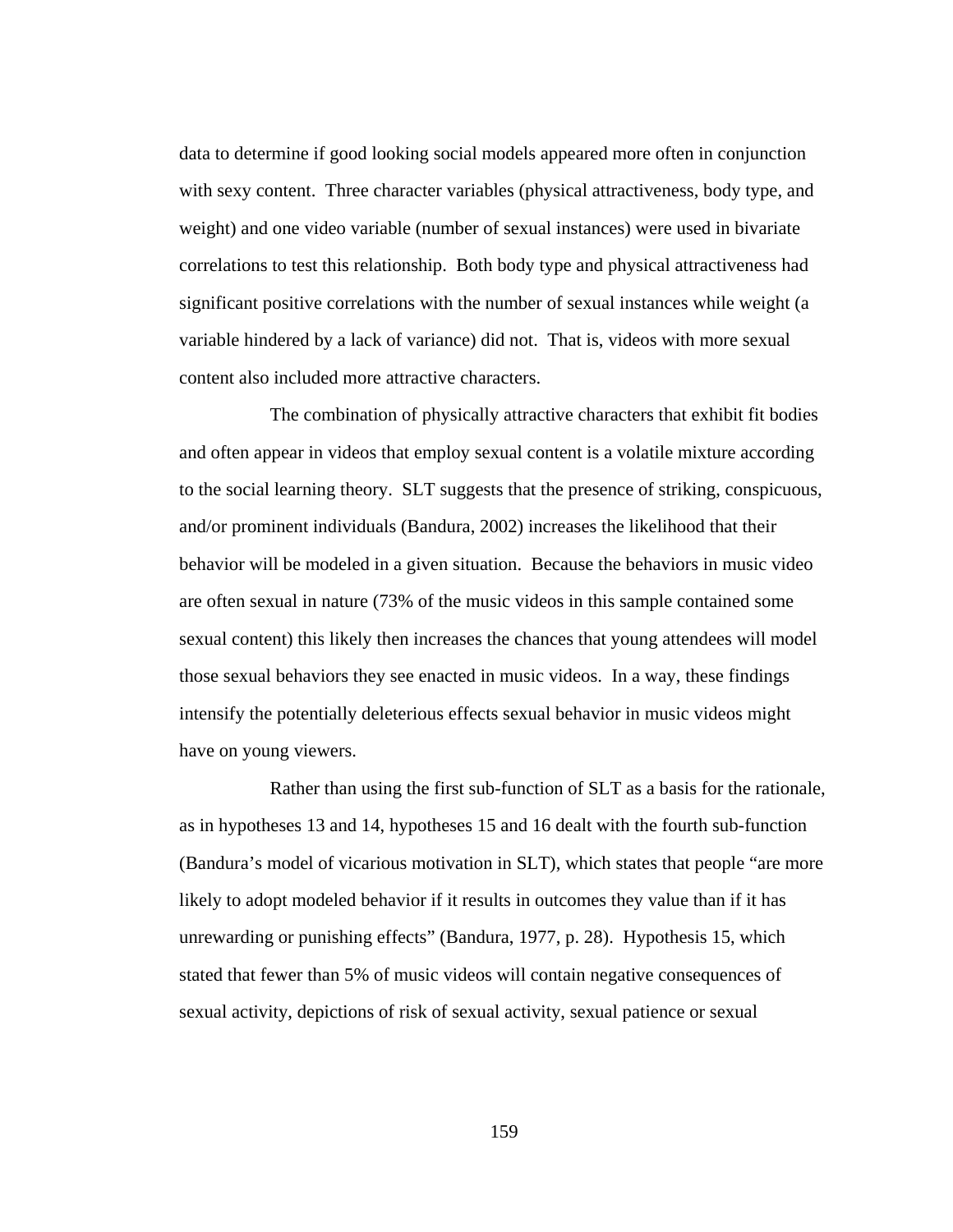precaution, was partially supported. Like sexual content found on the rest of television, sex in music videos is "virtually free of consequences" (Aubrey, 2004, p. 505). Less than 2% of the 120 unique music videos sampled in this study contained depictions of risk and responsibility, a number very similar to the rate found on regular TV (Kunkel et al., 2003). Even a more liberal scale originally used by Aubrey (2004) which measured the frequency of depictions of negative sexual consequences revealed that only about 4% of music videos in the current study depicted negative sexual consequences.

Sexual content in music videos continues to manifest as fabricated and glamorous versions of sex, or what Truglio (1998) called a "constructed reality" – an idealized, inaccurate, and overly playful version of sex. According to the social learning theory, this is a concern because humans tend to model behaviors that they've seen others rewarded for – or at least not punished for – and avoid behaviors that render castigation (Pavitt, 2000). The danger here is that a lack of realism in sexual content on television might create a misunderstanding about sex in the real world, particularly for younger and viewers. Certainly the findings of this study do not allay any of those concerns. The omission of potential mental and physical health risks related to sexual activity makes sex in music videos more entertaining and appealing, while social learning theory's first sub-function (attentional processes) suggests that videos and the sexual content are more likely to be attended to. More important, the omission of potential health risks related to sexual behavior makes the content more dangerous for young viewers who might learn about their own sexuality from videos because according to the fourth sub-function of the social learning theory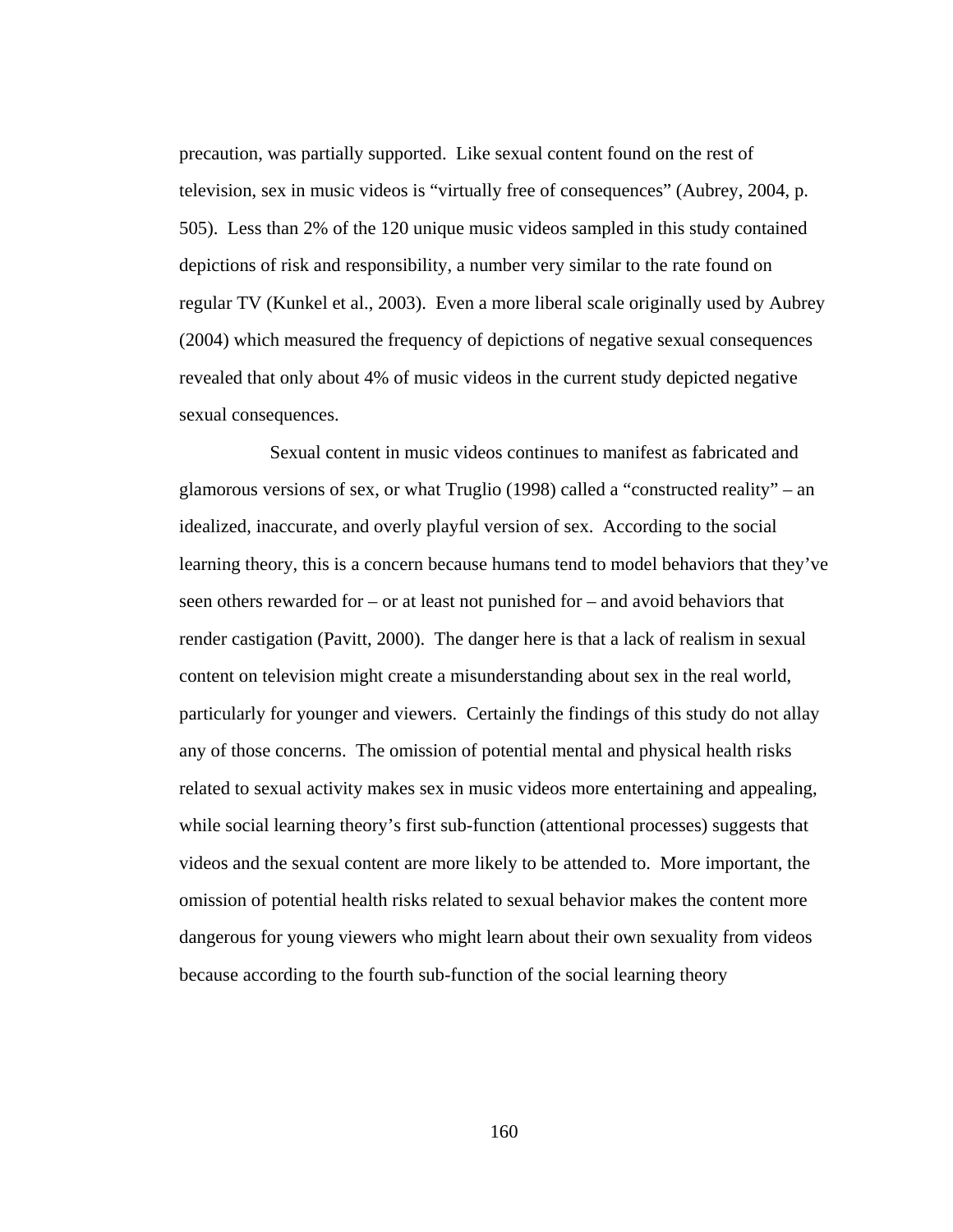(motivational processes), attendees/viewers may be more likely to model the observed sexual behavior due to a lack of negative consequences.

Turning now to the research questions posed in the current study, research question one asked: Has sexual content in music videos become more explicit since the 1980s and 1990s? Despite the lack of a statistically valid way to test the above research question (due to subtle differences in the scales used in the current study versus past music video studies), a definitive answer was found by focusing on the data from the current study alone. About 98% of all the sexual acts found in this study occurred as a kiss ( $N = 115$ ), a hug ( $N = 124$ ), an affectionate touch ( $N = 233$ ), or an act of sexual innuendo ( $N = 730$ ). Only 29 sexual acts occurred as more graphic depictions of sexual behavior. Additionally, of the remaining 29 sexual acts (found in categories such as heterosexual intercourse, homosexual intercourse, pederosis, prostitution, and exhibitionism), only one was deemed explicit (exhibitionism), the rest fell under the milder category of implicit depictions.

These findings show that, like the sexual content found in music videos of the past, sexual content in music videos in 2004/2005 is more implicit than explicit. Despite studies that suggest trends in the opposite direction for television content in general (Arnett, 2002; Brown & Newcomer, 1991; Lampman et al., 2002), music videos continue to rely on innuendo-laden presentations of sex. While it might be difficult to determine why sex in music videos remains implicit rather than explicit, a couple of speculative answers may illuminate the intentions and motivations of video producers.

First and most obviously, it is still difficult in the U.S. to get overt sexual content past scrutinous watchdogs like the FCC and the TV Parental Guidelines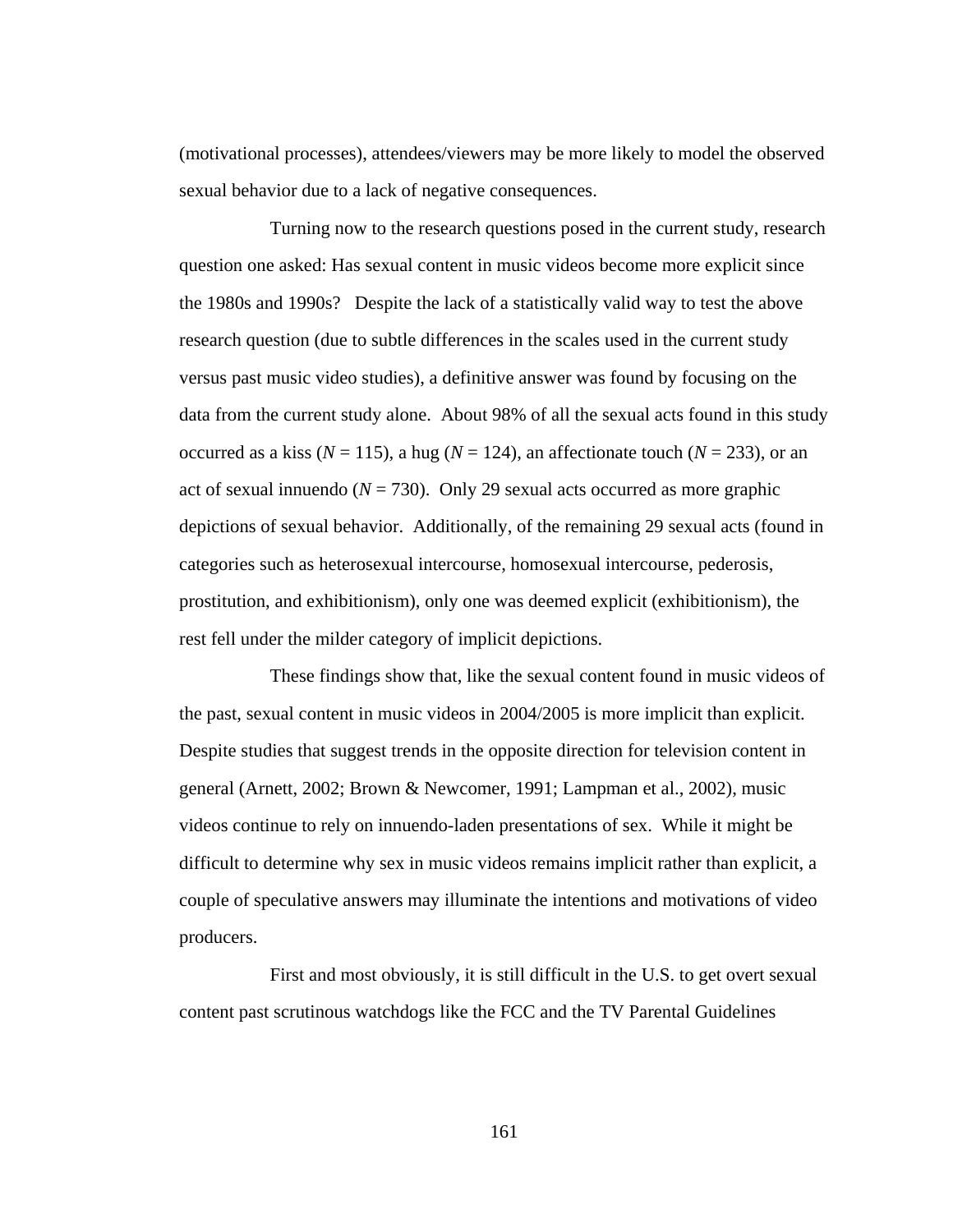Monitoring Board. While this fact explains part of the reality, it does not clarify why other channels seem to be getting more explicit and music video channels are not. Past researchers (Baxter et al., 1985, Sherman &Dominick 1986; Sommers-Flanagan et al., 1993) contend that music video sexual content is intentionally mild, relying on fantasy-based, adolescent versions of sex in order to appeal to their relatively young target audience. This idea still seems applicable to modern music videos and is bolstered by the almost complete lack of sexual consequences found in the current study. Additionally, due in part to the relatively short format (about three to five minutes per song), music videos continue to be "long on titillation and physical activity but devoid of emotional involvement" (Sherman & Dominick, 1986, p. 91) and realistic portrayals of sexual situations. Because implicit sexual displays are more effective at gaining the attention of a younger viewer and they present inaccurate, glorified versions of sexual behavior while leaving out future implications or inherent dangers of engaging in casual sexual interactions, implicit displays may be as unhealthy or more so than explicit ones.

The next four research questions (RQ2-RQ5) bring the discussion away from levels of explicitness and back to concepts engendered from the social learning theory. More specifically, research questions two through five deal with the second sub-function of observational learning in SLT, which states that the repetition of modeled exemplars might increase the likelihood that an exemplar's behavior will be modeled (Bandura, 1977).

Research questions two and three deal with the repetition of content categories. Research question two asks: Are there identifiable themes or repeated content categories that will appear multiple times in the sample of music videos?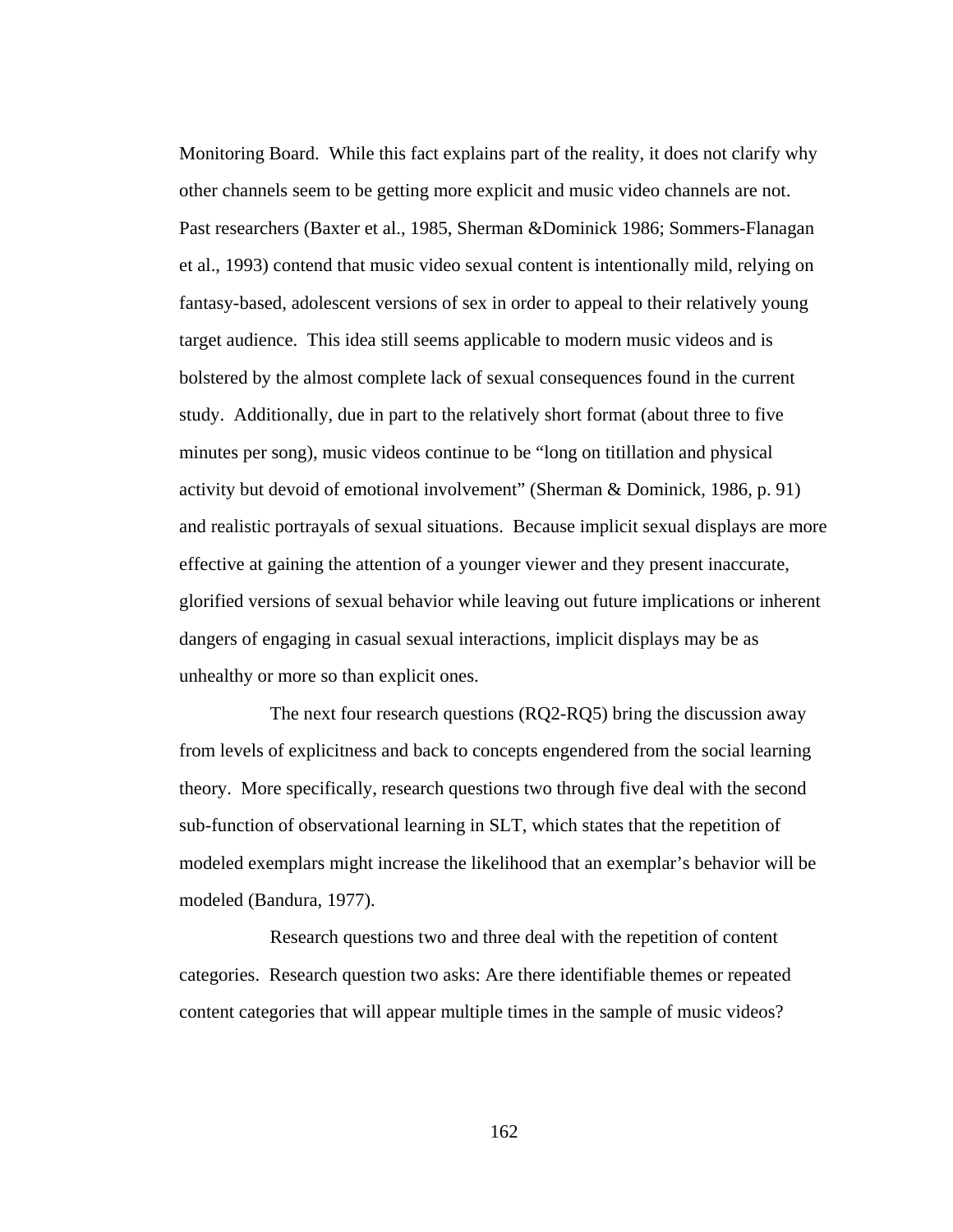While a number of the 11 content categories appeared frequently in the sample, only one (transportation) has significantly increased since the 1980s when the original study (Baxter et al., 1985) was conducted. In fact, two categories of interest (Visual Abstraction – interesting because it may be used as an attention-getting technique, which is important to SLT and Violence/Crime – interesting because of its dynamic relationship with sexual content in past media studies) significantly decreased, suggesting that repetition of potentially powerful archetypal scripts is not a real concern in music videos.

Research question three asked: Will these identifiable themes or repeated content categories frequently appear in conjunction with sexual content in music videos? Taking the line of questioning in research question two one step further, research question three sought to determine if sexual content frequently appears along with other common content categories. The notion here is that if a video contains sexual content and is placed against the backdrop of repetitive content categories, then the effect on the viewer might be stronger than a video with only one element or the other.

Perhaps the most noteworthy finding to come out of these correlations was that the appearance of Violence/Crime did not significantly correlate with the appearance of sexual content. This is a promising result and one that bodes well for the healthy consumption of music videos by young people. The concern here was that a combination of sexual and violent content would be more harmful than the sum of its parts but because it does not seem that the two consistently appear together, that concern is for the time being allayed. Research question five does open up some room for disquietude. Specifically, it took these concerns one step further and asked: Will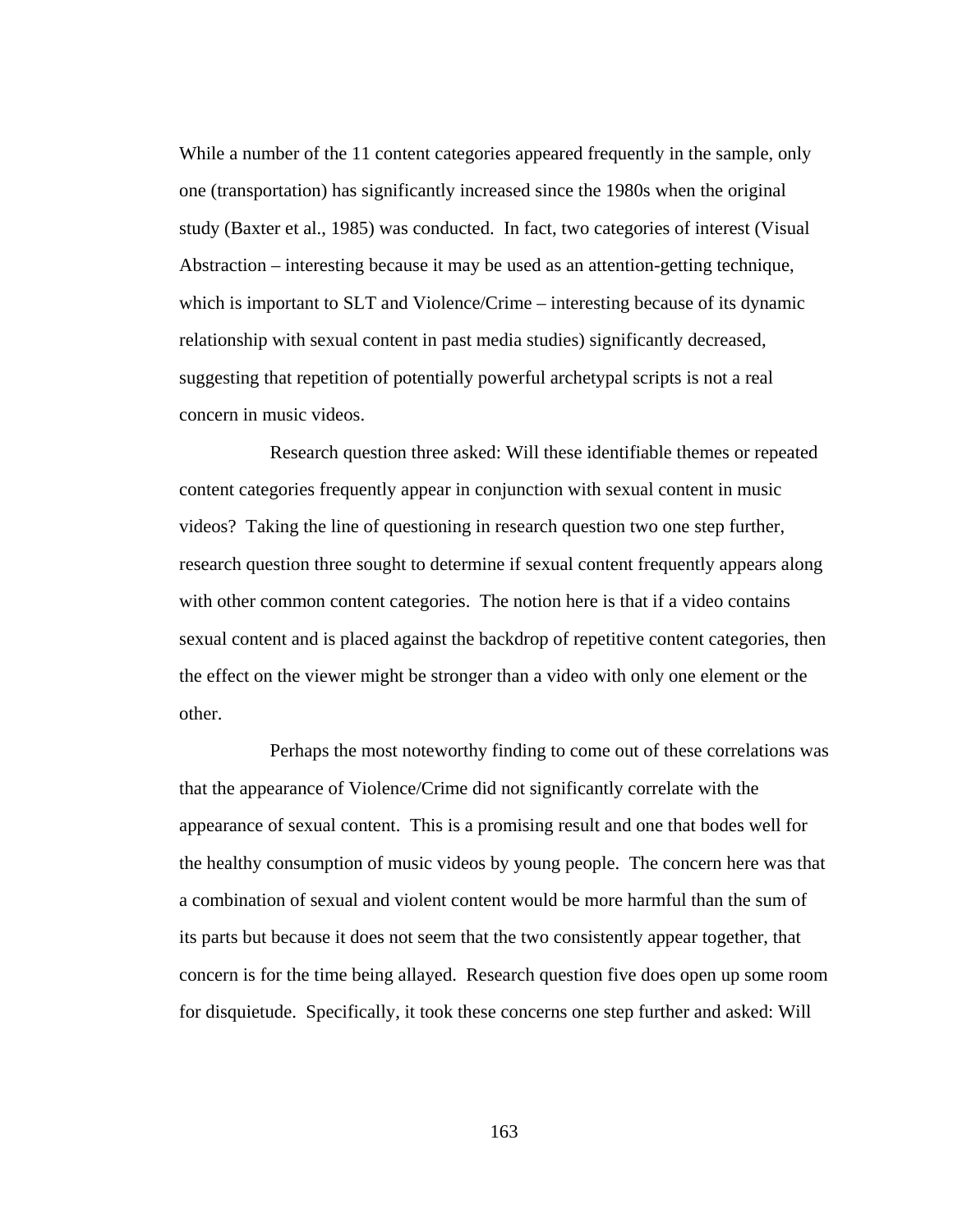the presence of violence or crime in a video be positively related to the number of sexual acts in a video? By running a correlation matrix with a number of different types of sexual acts (discouraged sex, homosexual sex, ordinary sex etc.), not just sexual content in general, it was possible to determine whether any type of sex was more likely to appear with violent or criminal content. While sexual content in general did not positively correlate with violent content, discouraged sex and homosexual sex (usually appearing in the form of lesbian interactions with associated male voyeurism) did significantly and positively correlate with violent and criminal imagery. This suggests that a certain number of music video producers tend to call on not one prurient type of imagery but a couple at a time, leaving the young viewer vulnerable to the compounding effects that violent imagery has when coupled with sexual imagery, especially when the sexual imagery, as in this case, errs on the socially discouraged end of the spectrum.

Creating further concern, sexual content was significantly and positively correlated with the appearance of artificial substances such as drugs and alcohol. Sexual content also showed a significant positive correlation with celebration, dance, and wealth. What these combinations mean in terms of effects on the adolescent viewer is unclear at this point but SLT makes some predictions. Mastro and Atkin (2002) suggest that the frequency of exposure to a given message or modeled exemplar might increase the likelihood that the message will be attended to and retained. Additionally, archetypal scripts or repeated content categories when related to sexual imagery might have a compounding effect on the viewer. It might be that linking sex to these other eye-catching scripts may increase the likelihood that young people will attend to the sexual content, thereby increasing the likelihood that the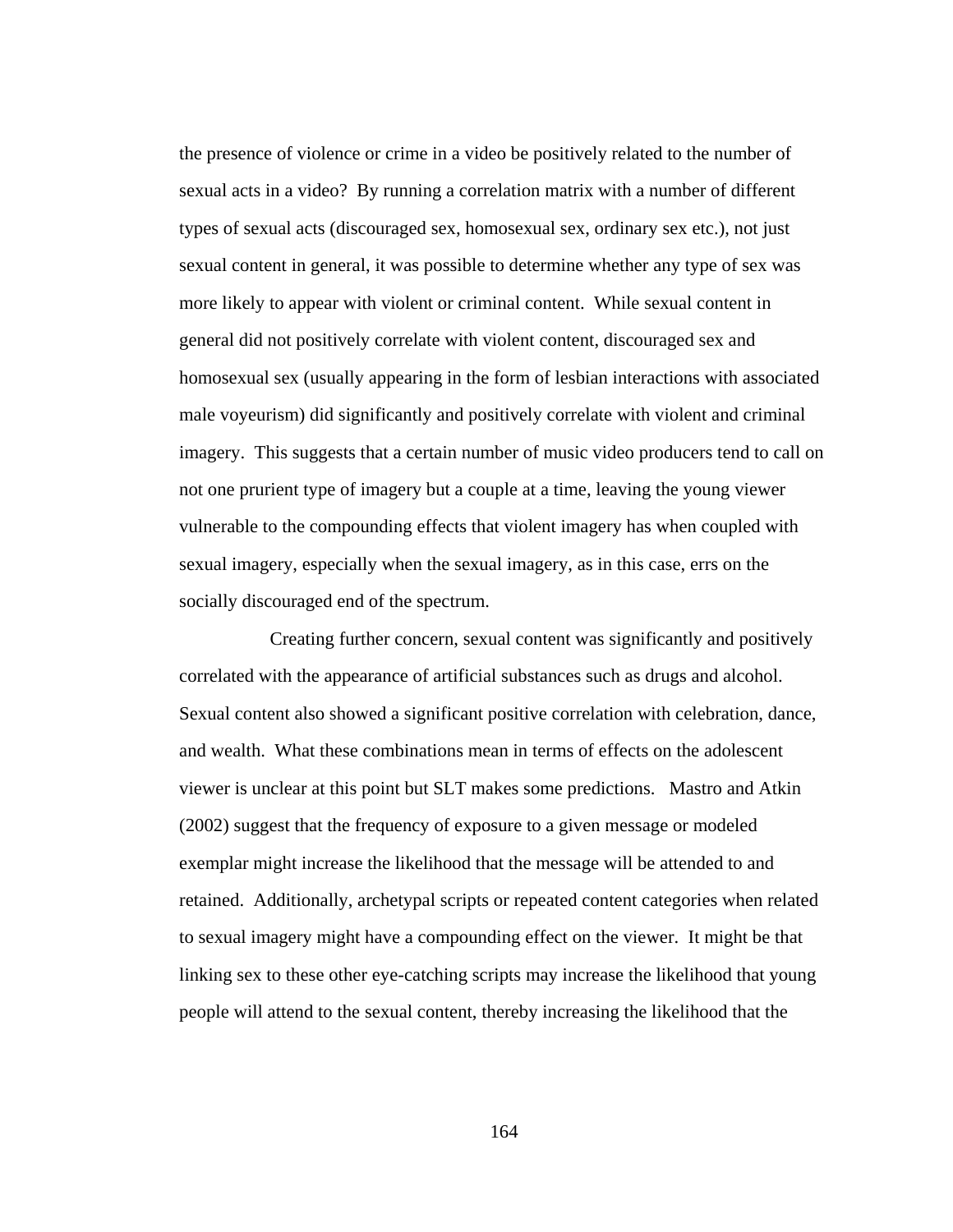mediated behavior will be modeled. One other implication of these three categories in particular (celebration, dance, and wealth) frequently appearing in conjunction with sex in music videos is that it corroborates the idea that sexual content in music videos tends to manifest as fabricated and glamorous versions of sex. Sex, instead of appearing in intimate, monogamous, and stable settings, tends to occur in music videos in lavish, fun, and indulgent dance-party settings. Again, the concern here is that a lack of realism in the presentation of sexual content in music videos might create a misunderstanding about the dangers, subtleties, and physical/emotional complexities of sexual interactions in the real world.

Research question four dealt with the concept of repetition and asked: Will videos that are most often repeated in the sample contain more sexual content than videos that are found only once? Briefly, there were no significant correlations between the number of times a video appeared in the sample and the amount of sexual content in a video.

An encouraging find, this suggests that MTV and other music video channels are not showing preference to particularly sexy music videos. Videos that feature sex are no more likely to be repeated or appear more often in the rotation than videos that do not contain sex.

### **4.4 BET's Un:Cut Sub-Sample**

In addition to the regular sample of 120 videos that came from 5 of the major cable music video channels, a sub-sample of 20 videos from a program on Black Entertainment Television called "BET Un:Cut" was also collected. This onehour program, which airs from 3 AM to 4 AM Thursday through Saturday, is not directed towards adolescents (as noted at the outset of the program) and for this reason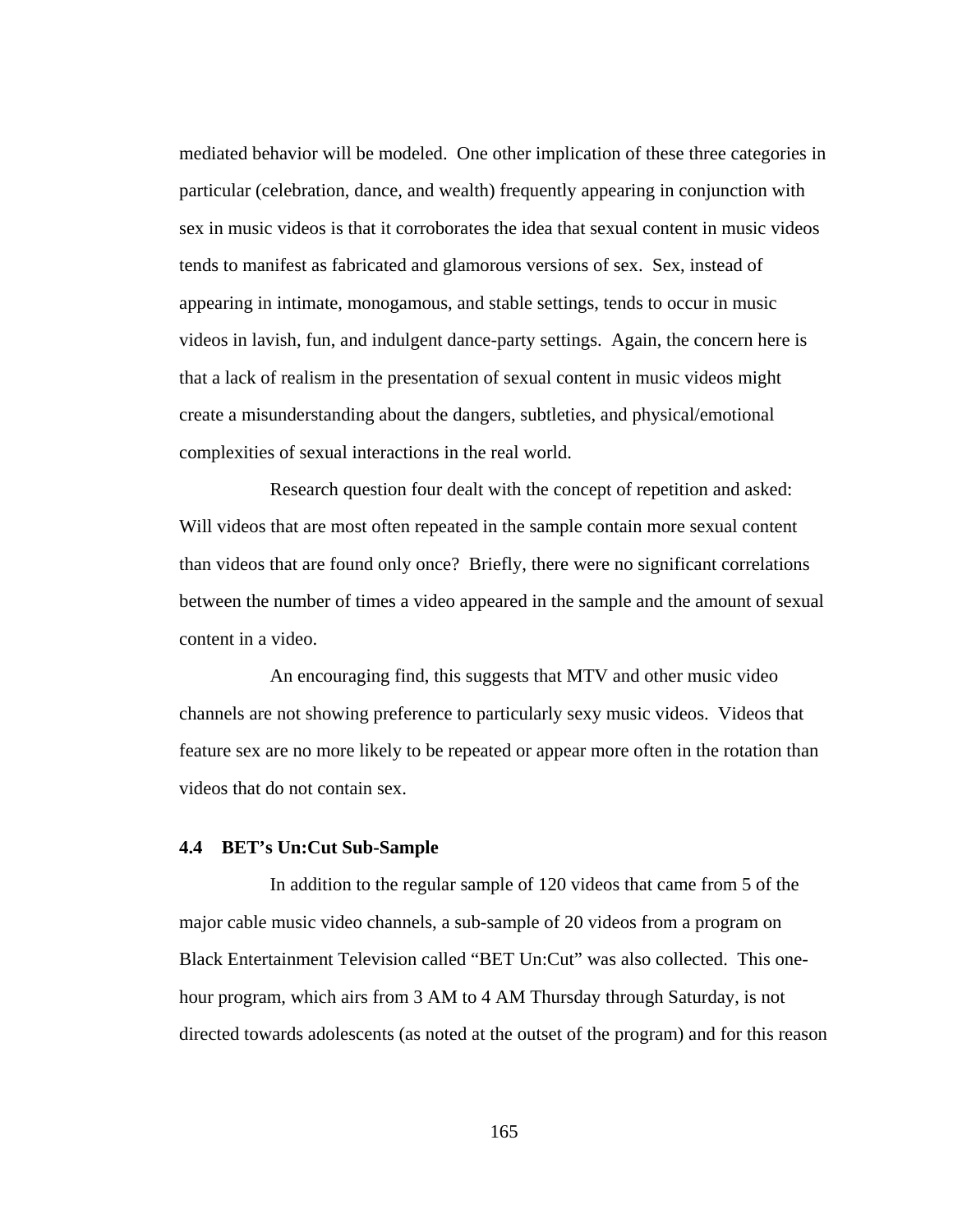different standards and assumptions should apply to these videos than that which applied to the regular sample. The videos found on this program were all comprised of one genre, rap and hip-hop, and were made up almost entirely of African-American (90.9%) male (92.7%) characters. Un:Cut videos, performed by both well known artists (50 Cent, Nelly, Lil Jon) and relative unknowns (Twip, Filthy Rich, 2 Sense) are sexual in nature, depending on relatively graphic depictions of scantily clad females, who were typically relegated to the role of background performers acting as sexual objects (strippers, dancers, party favors) rather than living and breathing characters. It is difficult to say at this point whether this sub-genre of music videos is an up-and-coming form, still to gain in popularity and eventually become a genre not reserved for late night television and older audiences or if it will be a fleeting blip on our television screens, never graduating from late night obscurity and its initially intended older audience.

After hearing about this program from an interested female undergraduate communication major at the University of Delaware, it was decided that a first look at a small sample of this program might be an important part of understanding the current landscape of modern music videos. The main question here was a simple one: Are Un:Cut videos sexier than regular music videos (from the 1980s and today)? Additionally, the Un:Cut sample was subjected to many of the hypotheses and research questions posed in the regular portion of the study. Unfortunately, the small sub-sample, 20 videos of a program that airs only one genre and is performed almost entirely by one ethnicity and gender, made most of the tests difficult if not impossible to conduct. Regardless of these relatively minor setbacks, a number of interesting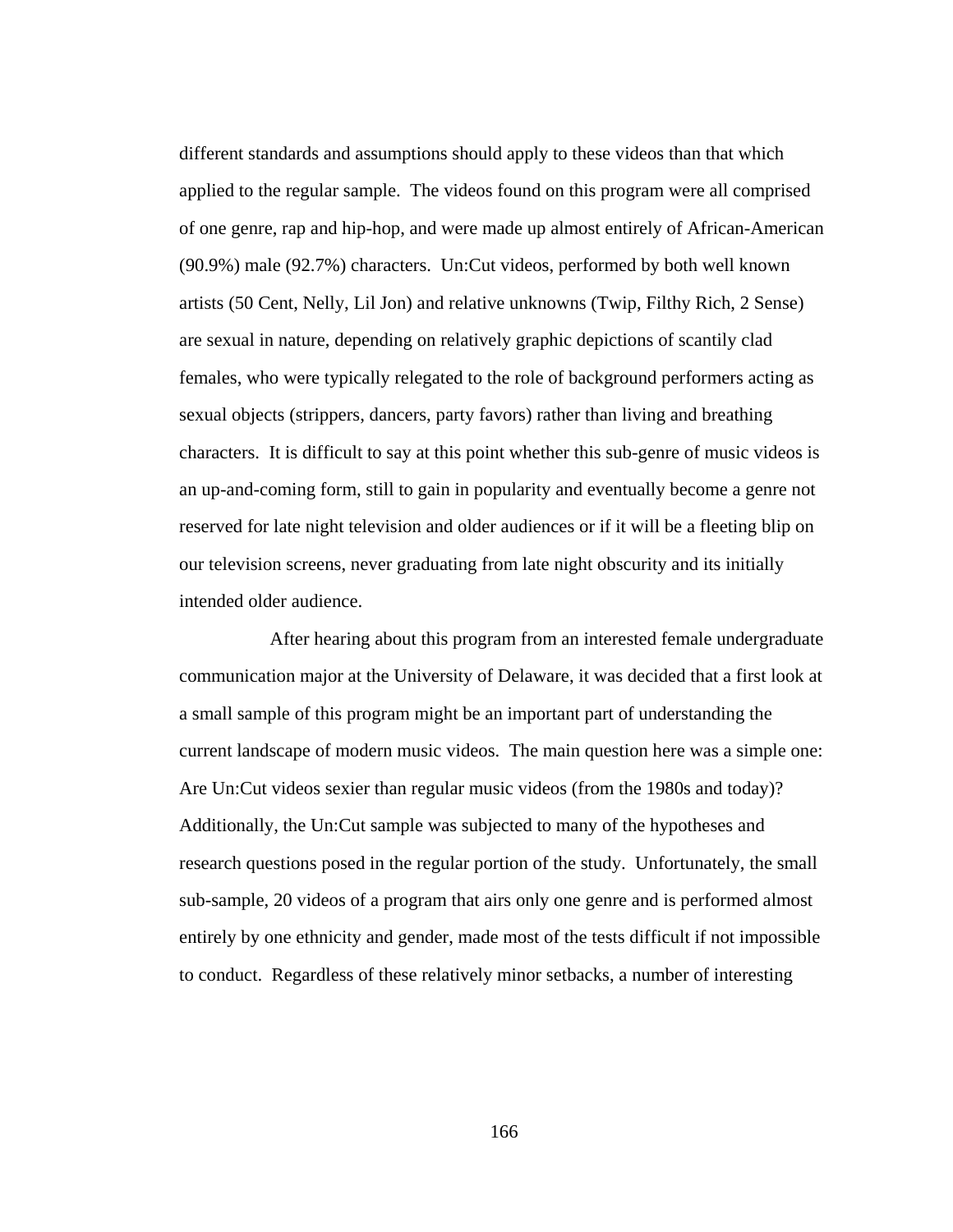findings were uncovered and the remainder of this portion of the discussion chapter will be dedicated to summating them.

Un:Cut videos are significantly sexier than regular music videos. 95% of the Un:Cut sub-sample contained some form of sexual content, a number that was a significant increase when compared to music videos from the 1980s and 1990s (47%) and music videos from 2004/2005 (73%). Not only did a higher number of videos in the sample have some form of sex, they also displayed more sexual incidents per video. An astronomical 43.3 sexual acts were recorded per Un:Cut video as compared to 4.8 sexual acts per 1980s video, 3.9 per 1990s video and 14.0 per 2004 video.

The type of sexual incidents found in the Un:Cut sample were considerably less playful and a more explicit versions of sex than that found in the present version of regular music videos. In addition to significant increases in ordinary sexual behaviors and suggestive behaviors, Un:Cut videos also featured significantly increased frequencies of socially discouraged sexual depictions such as pederosis, prostitution, voyeurism, and group sex. Homosexual depictions (occurring in 70% of the Un:Cut sample), which typically featured lesbian encounters with male voyeurs looking on, were also significantly more frequent than in regular music videos (where homosexual incidents occurred in only 2.5% of the regular sample).

More innocent and innocuous versions of sex were significantly less likely to occur in the Un:Cut sample. Kissing, hugging, and affectionate touching, which were almost completely absent from the Un:Cut sample, were significantly more likely to occur in the regular sample of music videos. These results tell us that the brand of sex found on BET's Un:Cut is a more mature, graphic, and unabashed version of sex than the often fantasy-based, adolescent form of sexual depictions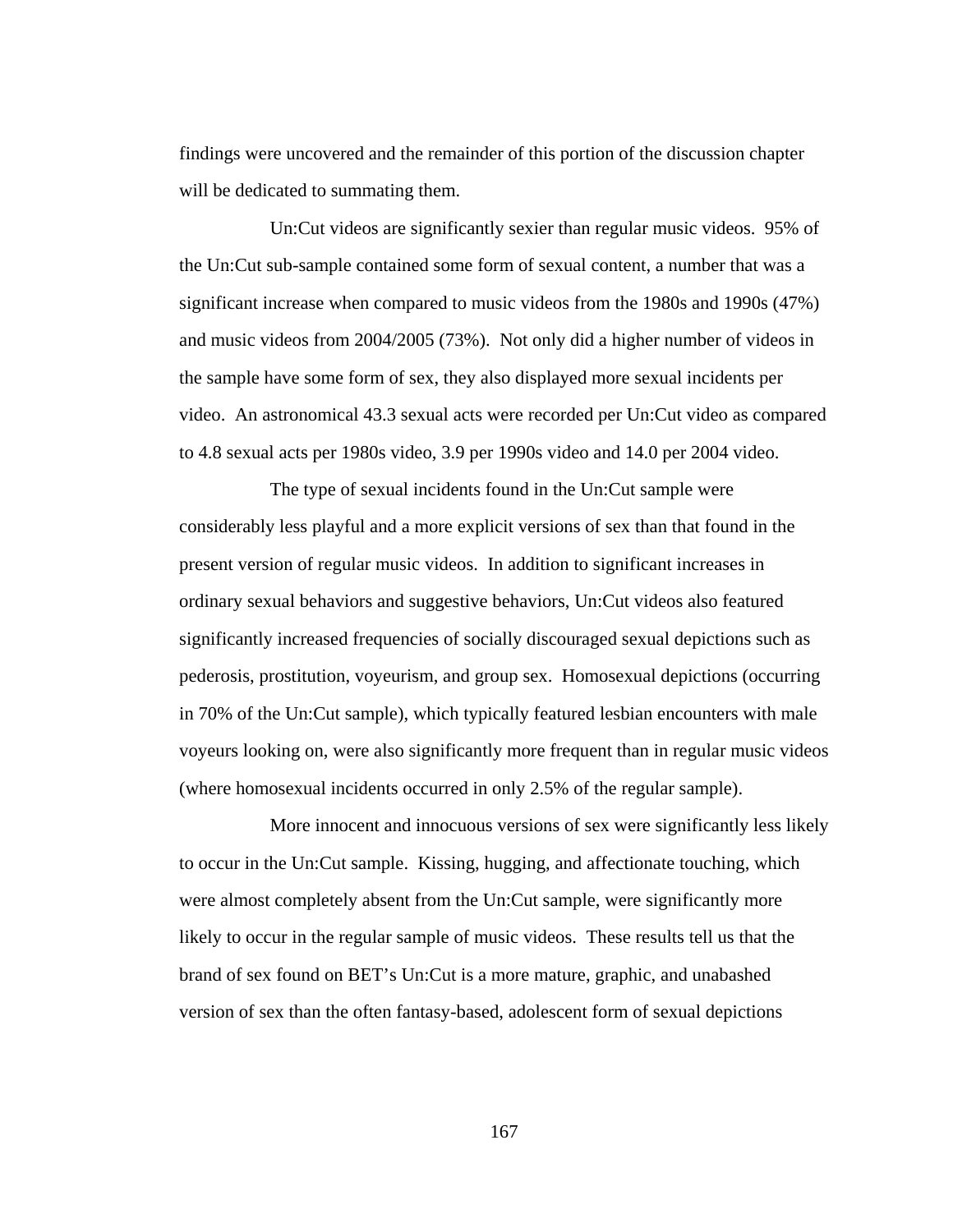observed in the regular sample. To some extent this is expected and understandable. BET set out to make an adult program for adult audiences so one should expect a more adult version of sex than regular music videos whose intended audience is a younger one.

Despite expected increases in sexual content, the form of sex that airs on BET's Un:Cut might alarm some viewers. Group sex (both implicit and explicit depictions) was common on the program, appearing in 35% of the videos. Voyeurism, which typically appeared in the form of males observing and rewarding/tipping female strippers and private dancers, appeared in both implicit and explicit forms in 60% of the videos. Again, homosexual behaviors, typically characterized by misogynistic depictions of female-on-female encounters, were also common. The form of sex depicted on BET's Un:Cut, no matter the age of the audience, is an irresponsible one. Despite increased levels of sexual content, the sub-sample was completely devoid of sexual realities and ramifications. There were no depictions of sexual risks, responsibilities, or consequences in the Un:Cut sample. This resulted in a sexual gestalt in this sub-genre of music video that was characterized by recklessness and hedonism without concern for real-life results.

Un:Cut videos were not only less responsible and more misogynistic than their regular video counterparts at the video-level but also at the character-level of assessment. Only 4 (7.3%) of the 55 characters in the sub-sample were female. Females were instead relegated to the background, where wallpaper characters were mostly female (55% of the videos), while males were never expulsed to wallpaper character status (0% of the videos displayed male-only wallpapers). Wallpaper characters were depicted in sexy clothing in 19 out of the 20 videos (95%) in the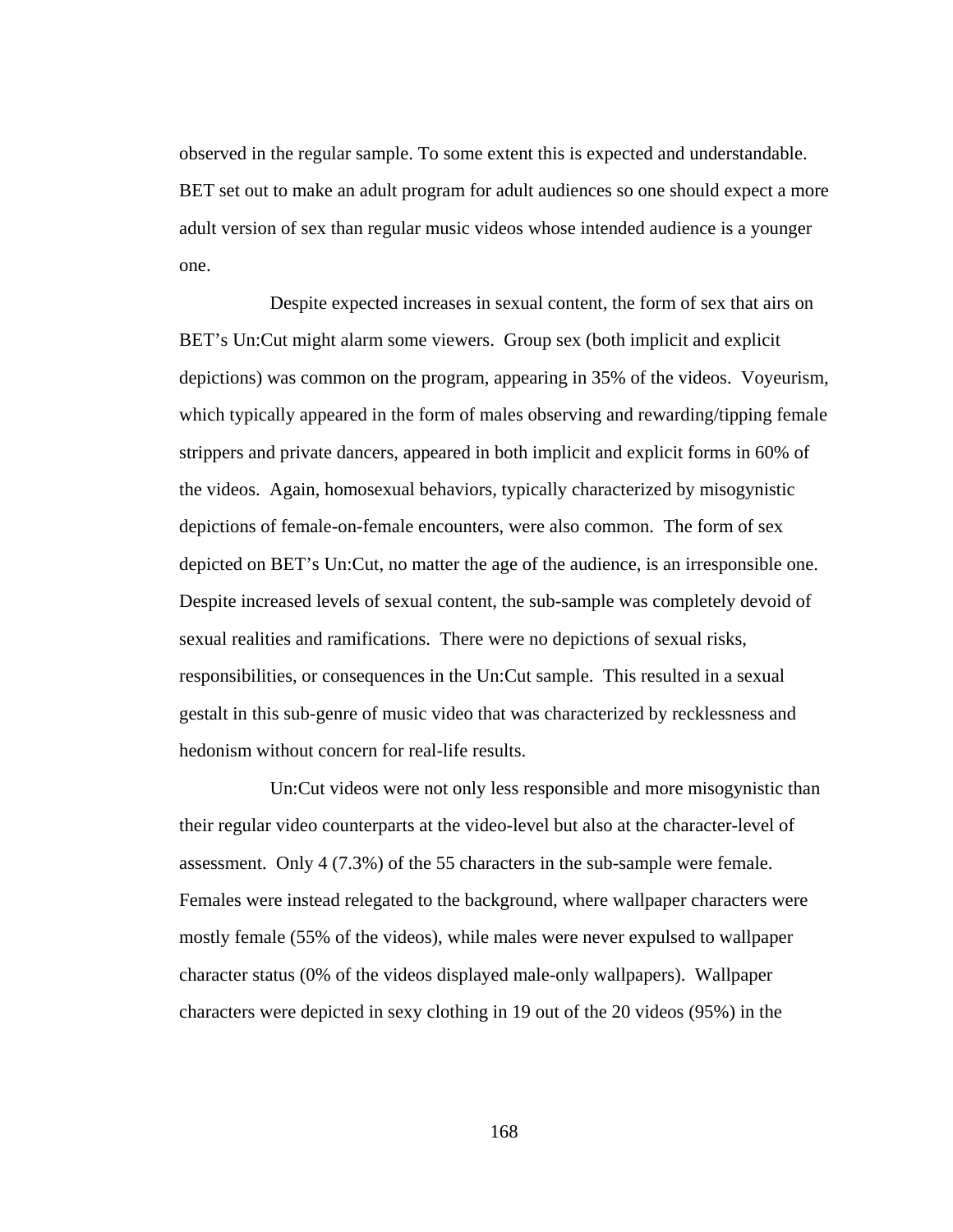Un:Cut sub-sample. In 12 of the 20 videos, the female wallpaper characters were depicted in clothing that was more revealing than typical undergarments (such as thongs, pasties, ripped clothing, wet/see-through clothing) but were rarely depicted fully nude. Despite an almost lack of female characters, which made many of the character-level hypotheses and research questions meaningless or impossible to test, hypotheses five and six revealed that female characters in Un:Cut videos were significantly more attractive than the male characters and were significantly more likely to be the object of another character's admiring gaze. In short, female characters in the Un:Cut videos (typically African-Americans) were devalued, objectified, and marginalized.

Comparison of the frequency of the 11 common content categories measured in this study revealed another aspect about the Un:Cut videos: their partylike atmosphere. Artificial substances, depictions of wealth and free spending, celebrations, and dance were significantly more likely to occur in Un:Cut videos than the videos found in the regular sample. This might be due in part to the nature of hiphop and rap songs, known as dance-driven, party-atmosphere music. Regardless of the source, the comparison of the common content categories seems to suggest the earlier assertion that Un:Cut videos are at least somewhat more irresponsible than regular music videos.

### **4.5 Limitations and Directions for Future Research**

The following sections discuss some of the methodological deficiencies and shortcomings of this study, and make suggestions towards improvements and new lines of thinking in future research endeavors.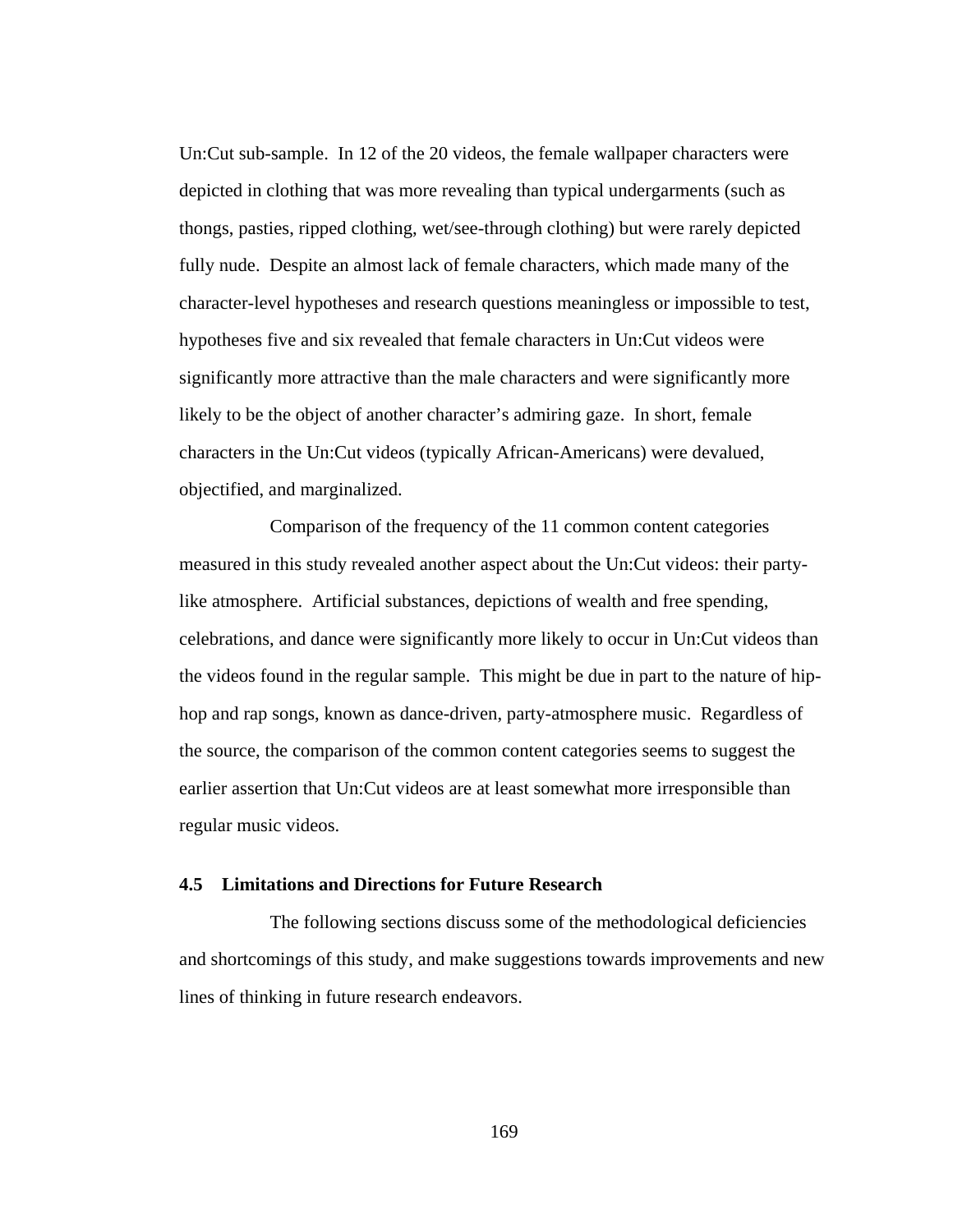### **4.5.1 Limitations of the Research**

There are a number of limitations to this study that must be addressed. The first set of limitations deal with the sample. Although more than 50 hours of music videos were recorded from 5 different music video channels and 178 unique videos were recorded, only 120 videos were coded for assessment in this study. Although 120 videos was about the average number of videos assessed in the previous music video content analyses, it would have been best to look at all the unique videos within the recorded composite week. This would have ensured the most accurate assessment of the current landscape of music videos. Time restraints and inescapable realities made 120 videos a more achievable number than 178 videos.

Another limitation was the time of day when the sample was recorded. Videos were mostly recorded from the hours of 6 AM to 11 AM. This timeframe was initially chosen not because it was the time when most adolescents or young people watch music videos but because it was the only time three of the channels (MTV, MTV2, and VH-1) actually still showed videos. This idea leads to a second related limitation, poor generalizablilty to other media and smaller music video markets. Despite a pretest that suggested young people still watch videos on MTV, MTV2, VH-1, a disconnect occurred somewhere; because so few music videos appear on these channels now, viewers must be looking to other carriers of music videos. Music videos are now available on the Internet (for examples see Yahoo! Music, Lycos Music, and Teenmusic.com) and the pretest conducted for this study suggested that many young people watch music videos online. Almost 22% of the 389 undergraduate participants in the pretest reported that they watch music videos on the Internet. Further lesser-known, lower-budget channels (i.e., Fuse, MHz) were not included in the sample (mostly because local cable does not provide these channels).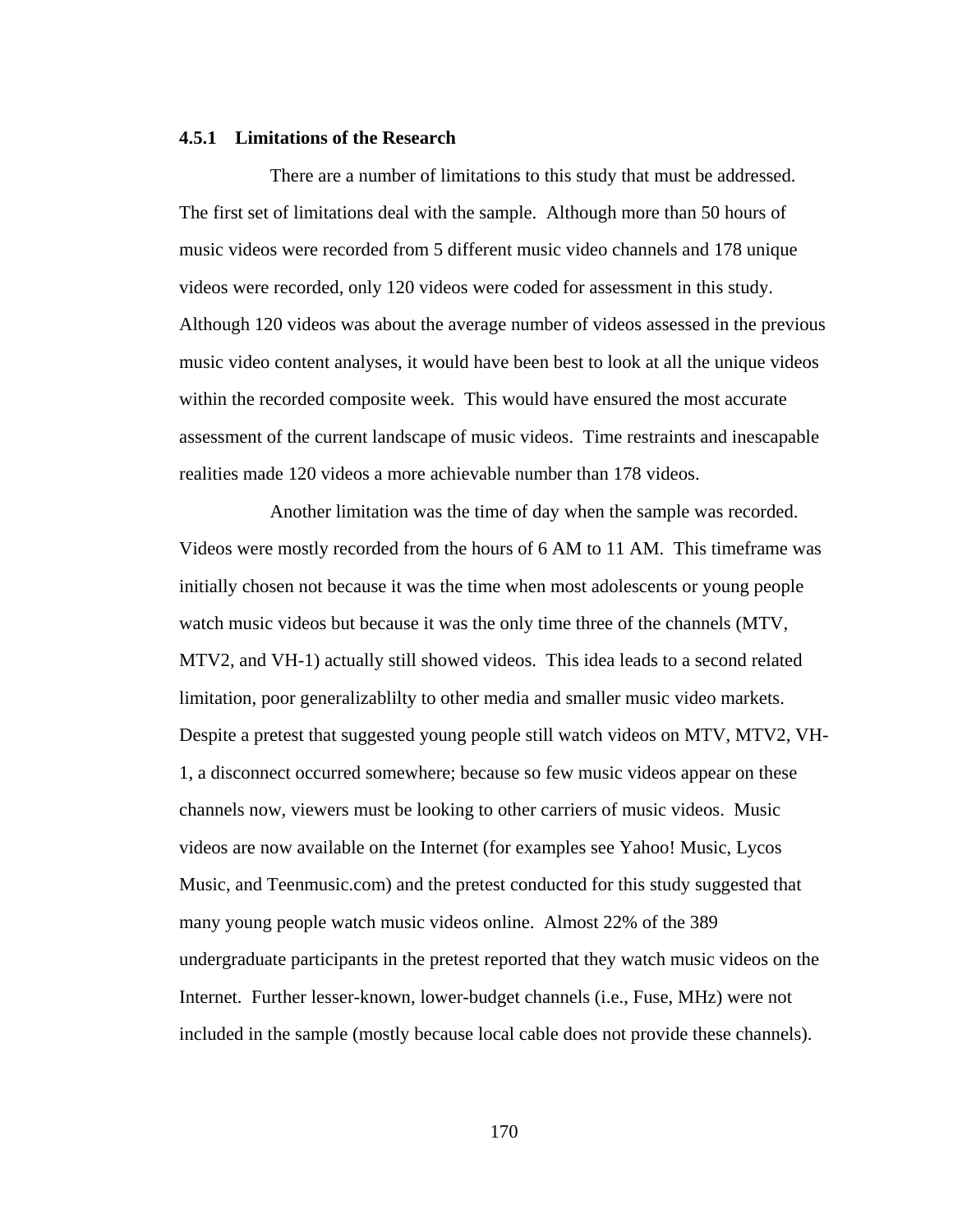One final limitation of the sample was the relatively small sub-sample of videos from BET's Un:Cut. By only sampling 5 hours, a sample one-tenth the size of the regular sample, and coding only 20 videos (one-fifth the total number of regular videos), a potentially misleading and inaccurate assessment of this form of video may have occurred. Further, a lack of power due to such a small sample made statistically viable assessments and comparisons to the regular sample and past music video data very difficult.

A third limitation was related to the difficulties associated with replication. First, an inherent limitation of replication research is that it is seen by many as derivative (Reese, 1999, p. 1), and is always based on past, potentially flawed, research. It is the feeling of the researcher, however, that replication research is a useful tool as part of the empirical process, increasing the likelihood of good theory building, objectivity, accurate updates, and comparisons of new and old content, as well as the renovation and improvement of past studies. Unfortunately this opinion does not seem to be one that is shared by all communication scientists as many of the music video content analyses that appear in journal articles are in the form of one-and-done studies, often due to limited space in scholarly journals rather than a want to discourage potential replications. Whatever the reason, these studies then are difficult to replicate due to incomplete or nonexistent operational definitions, underreporting of procedural methods, and a lack of raw/background data, all of which at times affected the accuracy of replication in the current study. Additionally, it was difficult to find the same scales used by researchers in past studies. More specifically, the current study depended on a slightly older version of the Silverman Sexuality Scale used by three past content analyses that were identified as potentials for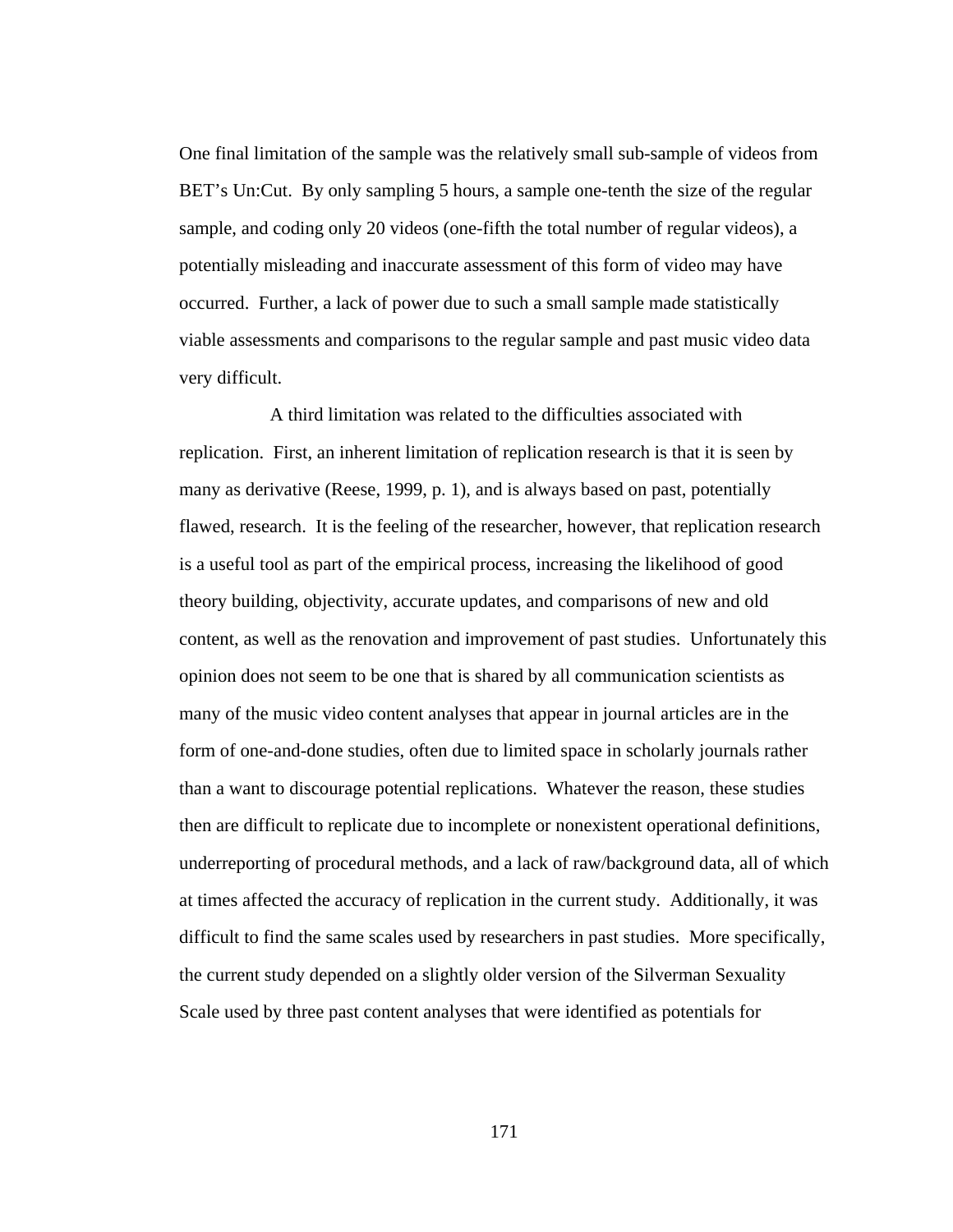replication. This older version of the sexuality scale led to difficulties in comparing new data to data from past studies.

Finally, a lack of a viable way to determine causality or speculate on the potential effects of the content analyzed in this study limited its utility and applicability. In short, we now know what music video content looks like on television in 2004/2005 but we don't know what effect this content has on the audience.

### **4.5.2 Directions for Future Research**

The lack of generalizability to other media and less mainstream music video markets suggest some directions that future research on music video content should pursue. First, future studies should not be limited to television. Music videos are no longer limited to one medium, so assessments of the form should not be either. As Pardun, L'Engle, and Brown (2005) state, "this single media perspective is insufficient for understanding the range and quantity of sexual messages in the media that a teen is exposed to throughout the day" (p. 76). Despite knowing of this inherent weakness, Internet videos were not included in this study for a number of logistical reasons. First, a lack of FCC control makes Internet videos a bit of a different bear. It might be interesting, however, to see how a lack of FCC control affects levels of sexual and violent content in music videos. Secondly, a lack of a uniform way to label and identify music videos on the open frontier of the Internet would make tabulation of artists, songs and genres more challenging if Internet music videos are included in future studies. Additionally, the successful sampling of music videos in a random (nonpurposive) way seems almost impossible at this point on the Internet. Most videos are played only if the viewer selects a link or first picks a genre or artist from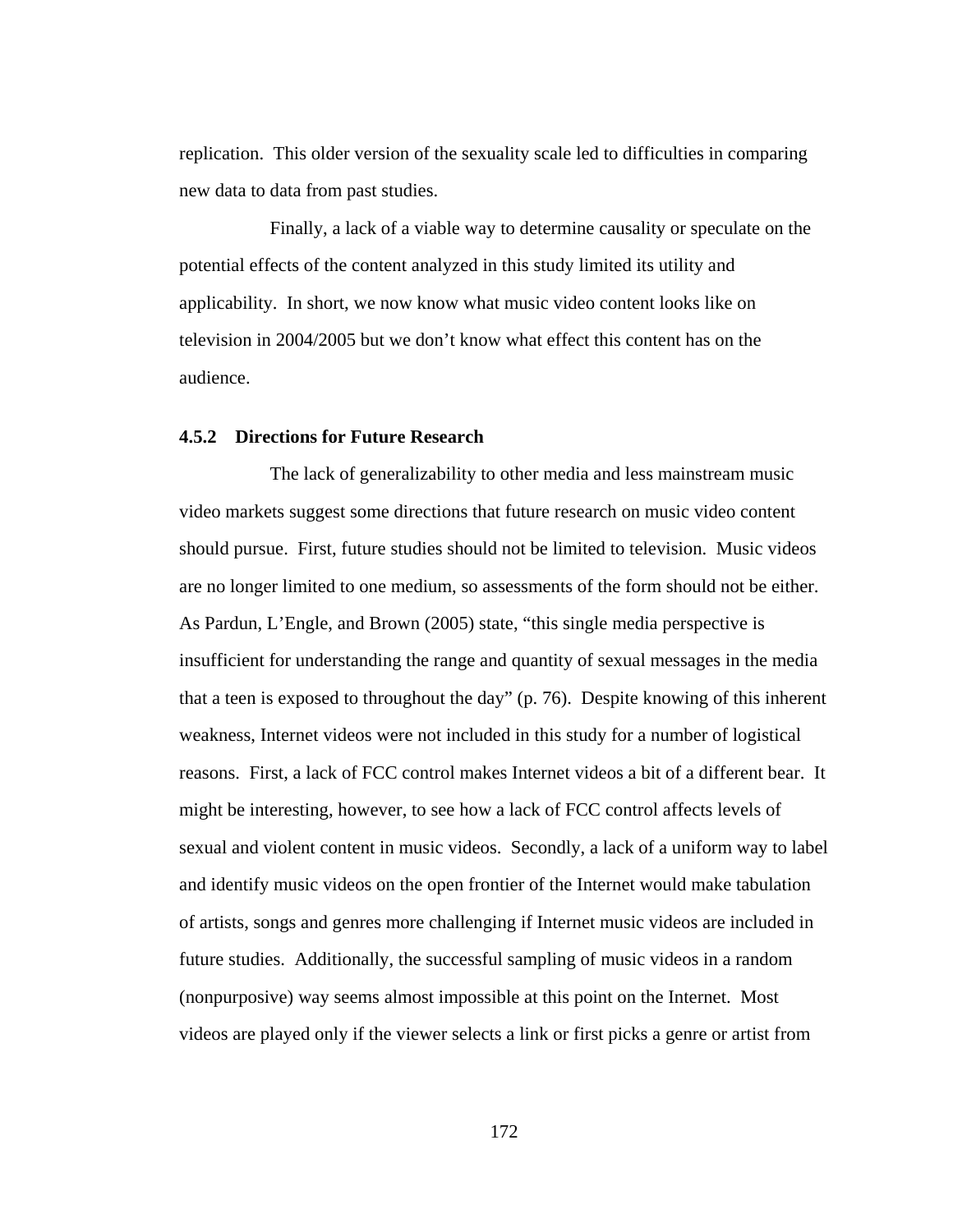which to select the next video for viewing. Other concerns such as site membership and viewer fees make Internet sampling far more complex than sampling from television content. Further, MTV, MTV2, and VH-1 rarely show music videos any longer so future studies should not continue to include these channels in their analysis. Instead future researchers should look to lesser known channels or new versions of MTV and VH-1 that still play videos (i.e., MTV HITS, VH-1 Soul) and perhaps conduct a more rigorous pretest to determine exactly where adolescent viewers are watching music videos.

Secondly, future studies should concentrate on coding a larger sample of music videos. This would not only increase statistical power but if all unique videos in a given time frame were coded it would take the inherently compromising process of random selection out of the study. Additionally, videos from BET's Un:Cut program revealed some interesting findings but they were unfortunately limited due to a small sample. Future studies might increase the sample size of specialty programs like BET's Un:Cut to determine how much they truly differ from regular music videos.

More accurate replication research seems to be a reachable goal. Despite inherent difficulties in conducting replication research, it is an important part of the scientific process. An increased attention to replications in content analyses would allow for a better understanding of the progression/regression, as well as trends, ebbs, and flows in media content. A focus on contacting past researchers and dogged witch hunts for the exact scales, measures, and operational definitions used in past studies would likely improve the chances for accurate replications.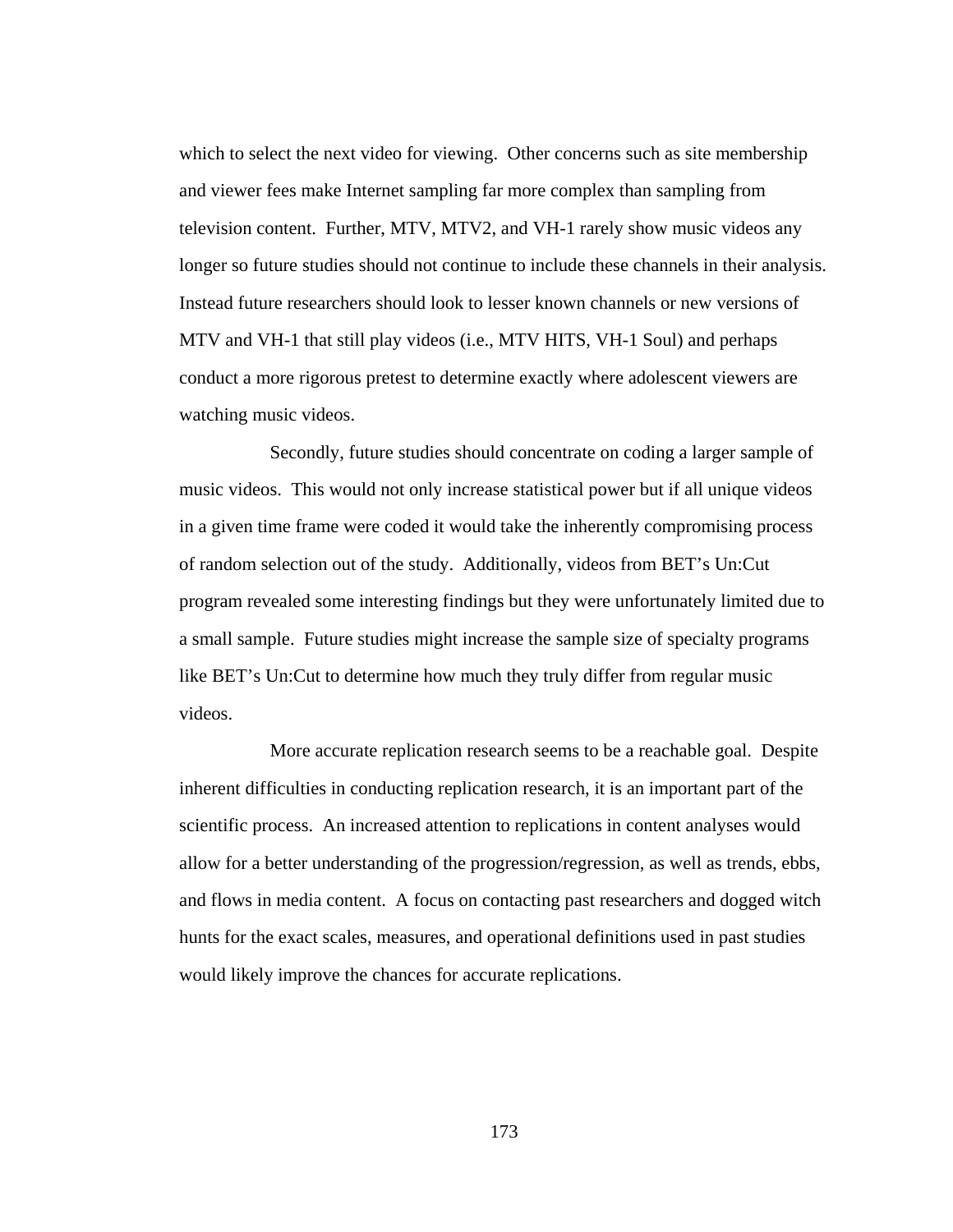Other suggestions for future study include a focus on other common content categories, not just sexuality (such as violence and consumerism), which would increase the breadth and applicability of the study, as well as planning for the updating of studies (like the ones used by the cultural indicators group and work done for the Kaiser Family Foundation by Kunkel and his colleagues), perhaps every five to ten years. This would allow for the assessment of trends in music videos rather than just snap shot examinations.

Finally, linking music video content to media-use questionnaires completed by adolescent consumers of the media would allow for a better understanding of the effects that this form of entertainment has on its target audience (Pardun et al., 2005). From this questionnaire a measure similar to that used in a recent study by Pardun et al. (2005), like a Music Video Diet (MVD) would allow for the assessment of each respondent's exposure to sexual content in music videos. To this end, an association could be made between a young person's past sexual activity and future sexual intentions with their levels of exposure to sexual content in music videos.

Media use questionnaires and post-exposure surveys (as found in experiments) would allow researchers to expand on some of the central ideas in the social learning theory. This would allow for linkages between content and exposure to that content and resultant behavior to be made. This is an important step because one idea central to SLT is that the content we observe while using the mass media can affect or lives in real and traceable ways. In other words, while there is more to do with improving music video content analyses, this type of study is only a first step and SLT is an ideal theory for moving beyond the mere speculation about music video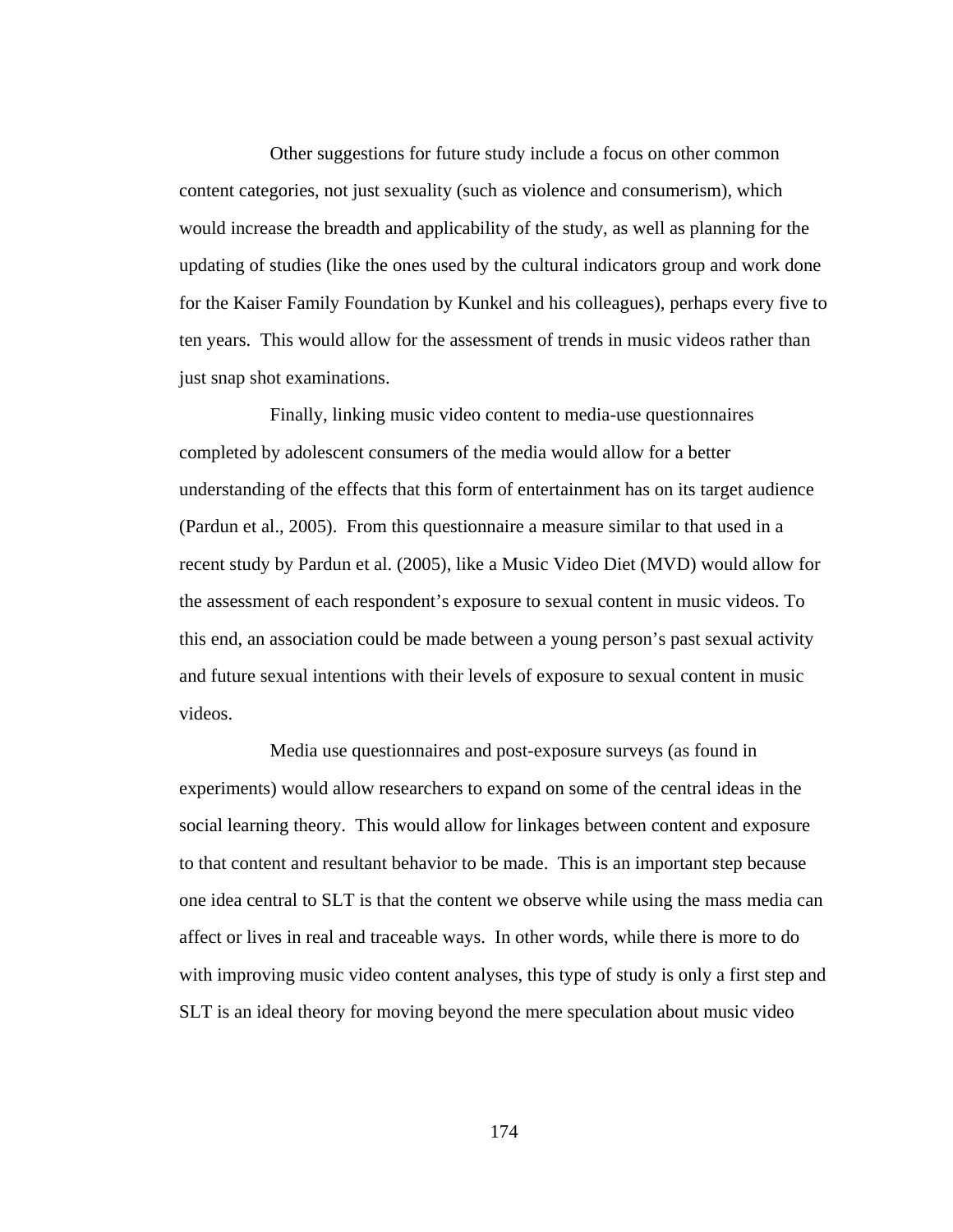effects. Now that we see that sex in music videos exists at a relatively high frequency and we understand that it is implied and innuendo-laden but lacking consequences and sexual realities we can begin to see what type of effects this brand of sexual content has on young audiences. The overarching question then becomes: Will an observed mediated behavior become an observable modeled behavior in the nonmediated world?

Following is a list of some specific lines of inquiry in music video research that are suggested by the social learning theory and could probably be tested now that some of the basic elements of the content are known. Research could test Bandura's (2002) idea that "behavior is especially susceptible to external influences in the absence of countervailing self-sanctions" (p. 130), meaning young people might be particularly susceptible to learning about sex from the media as they have not yet fully established their own guidelines about sexual behaviors. In other words, it might be possible to test with a post-exposure survey whether young people are actually learning more about sex than other age groups from music videos. Similar lines of inquiry based on the above Bandura assertion include testing how previous sexual activity determines reactions to sexual images in music videos and testing whether or not young people and people with relatively few sexual experiences are really more at risk of learning inaccurate sexual information from watching music videos.

Other testable SLT implications include the measurement of whether physically attractive models and models that are (demographically) similar to an attendee truly make more effective models and are thus more likely to have their behaviors modeled than characters that are not physically attractive or similar to the attendee. Additionally, it seems that testing whether other external and vicarious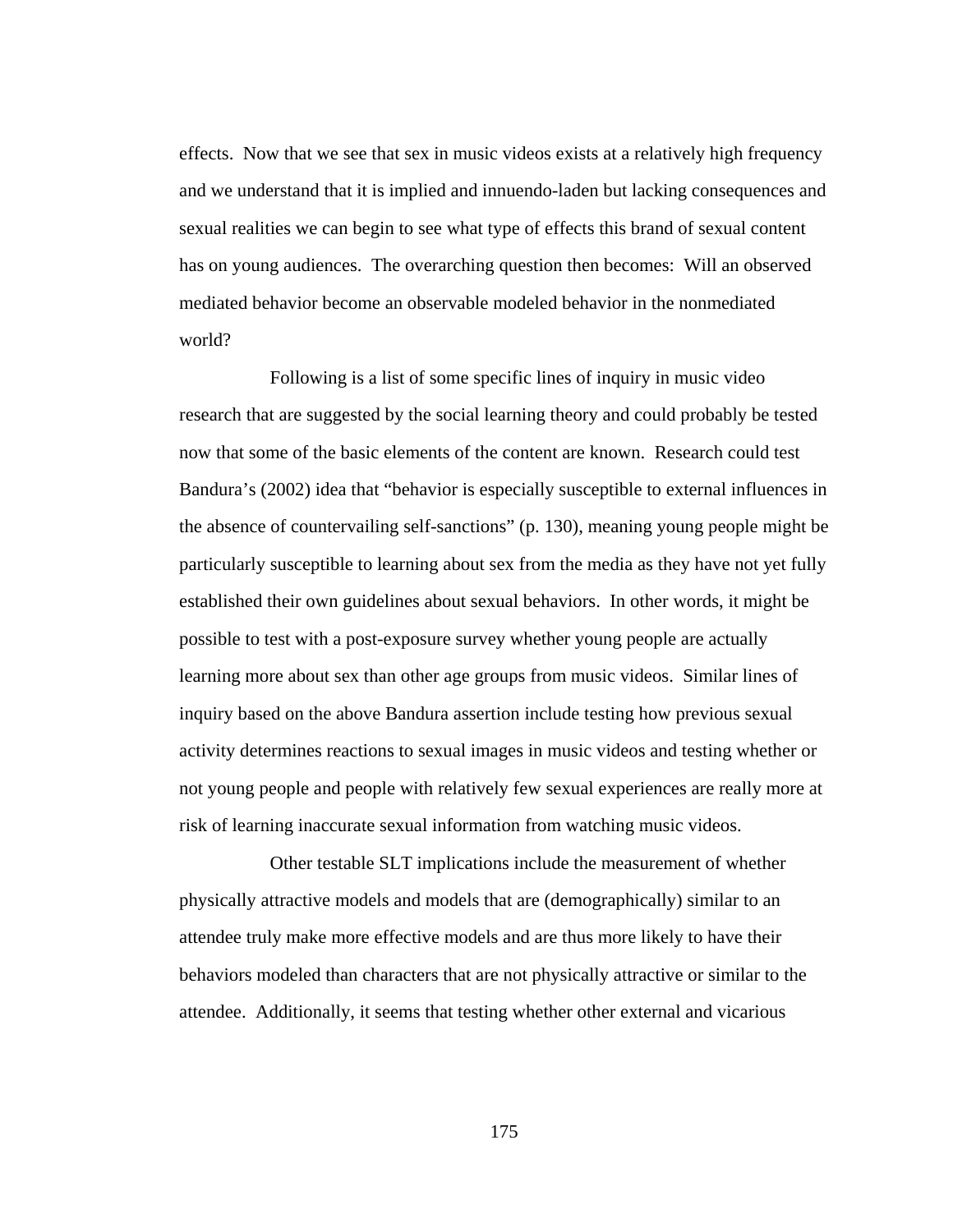motivators actually affect the likelihood that an attendee will model a behavior seems like an achievable line of inquiry. From this area within SLT the following questions arise: Does a lack of risk, responsibility and sexual consequence in music videos truly leads to reckless sexual activity on the part of (young) viewers? Do attention-getting techniques increase the likelihood that learning and retention of sexual messages in music videos will take place? Are visually abstract and complex videos better sexual tutors than more visually simple imagery or is the opposite the case? When violence, consumerism and the like are coupled with sexual content in music videos are the sexual behaviors more likely to be modeled? Does continued exposure (repetition) to the overt brand of sexual content in Un:Cut videos desensitize young viewers as Bandura suggests? Content analyses allow us to identify what type of content exists in music videos now experiments and surveys, with the help of the social learning theory, can allow us to link that content with behavioral outcomes.

#### **4.6 Conclusion**

This study revealed that sexual content and the appearance of characters in sexy/provocative clothing have both increased in music videos since the 1980s and 1990s. Characters in provocative clothing were included by music video producers significantly more often in videos from 2004/2005 than in videos from the 1980s. Sexual content appeared in a higher percentage of the videos in this study than a combined percentage from four studies in the 1980s and 90s and sexual acts also appeared at a higher rate within those videos. Because television acts as a powerful sexual socializing agent for young people, often cited as the most important sexual determinant, it is important to know the nature of the sexual lessons being taught to young viewers.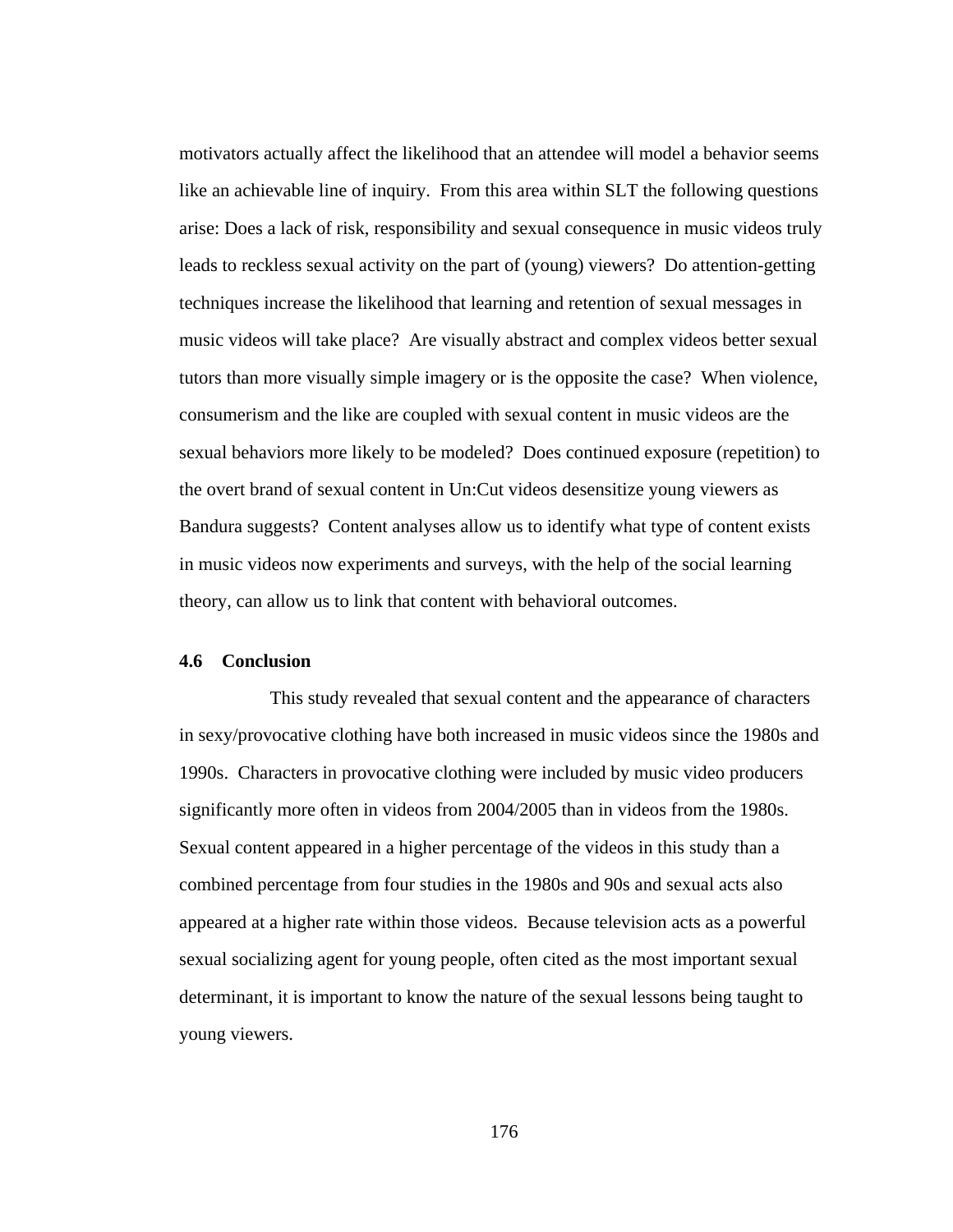Despite increased rates of sexual content in music videos, producers have been hesitant to make the content more explicit. Sexual imagery in music videos from the 1980s and 90s has been described as "images of affection, rather than sexuality," (Gow, 1990, p. 6) as "more implied than overt," (Sherman & Dominick, 1986, p. 88) and as "relying on innuendo through clothing, suggestiveness, and light physical contact rather than overt behavior" (Baxter et al., 1985, p. 336). The same can be said for modern music videos' sexual imagery (except for BET's Un:Cut videos). This seemingly innocuous version of sex is encouraging in its lack of graphic depictions but discouraging in that its unrealistic nature might make for a confusing and nonsensical version of sex. Music video producers who neglect the inclusion of accurate representations of the risks and consequences of sexual behavior in part create this version of music video sex. The social learning theory suggests that without realistic depictions of the reward and punishment of mediated models for certain sexual behaviors, it is difficult for the adolescent attendee to learn the accurate results of those behaviors. What teens learn from music video content is a valid concern. Young people are the target audience for popular music videos and watch the channels at higher rates than any other age group. Additionally, unlike other age cohorts, sexual socialization is in full swing during adolescence. While other audience members might simply be entertained by sexual content, teens pay close attention to its subtleties and ramifications because it is a top-of-mind topic and applies neatly to their lives. Further, the characters in music videos make for great social models according to SLT, they're young (like the target audience), physically attractive, focused on body-fitness, and role models like popular music stars make the most influential potential social models in the mediated or real world. When one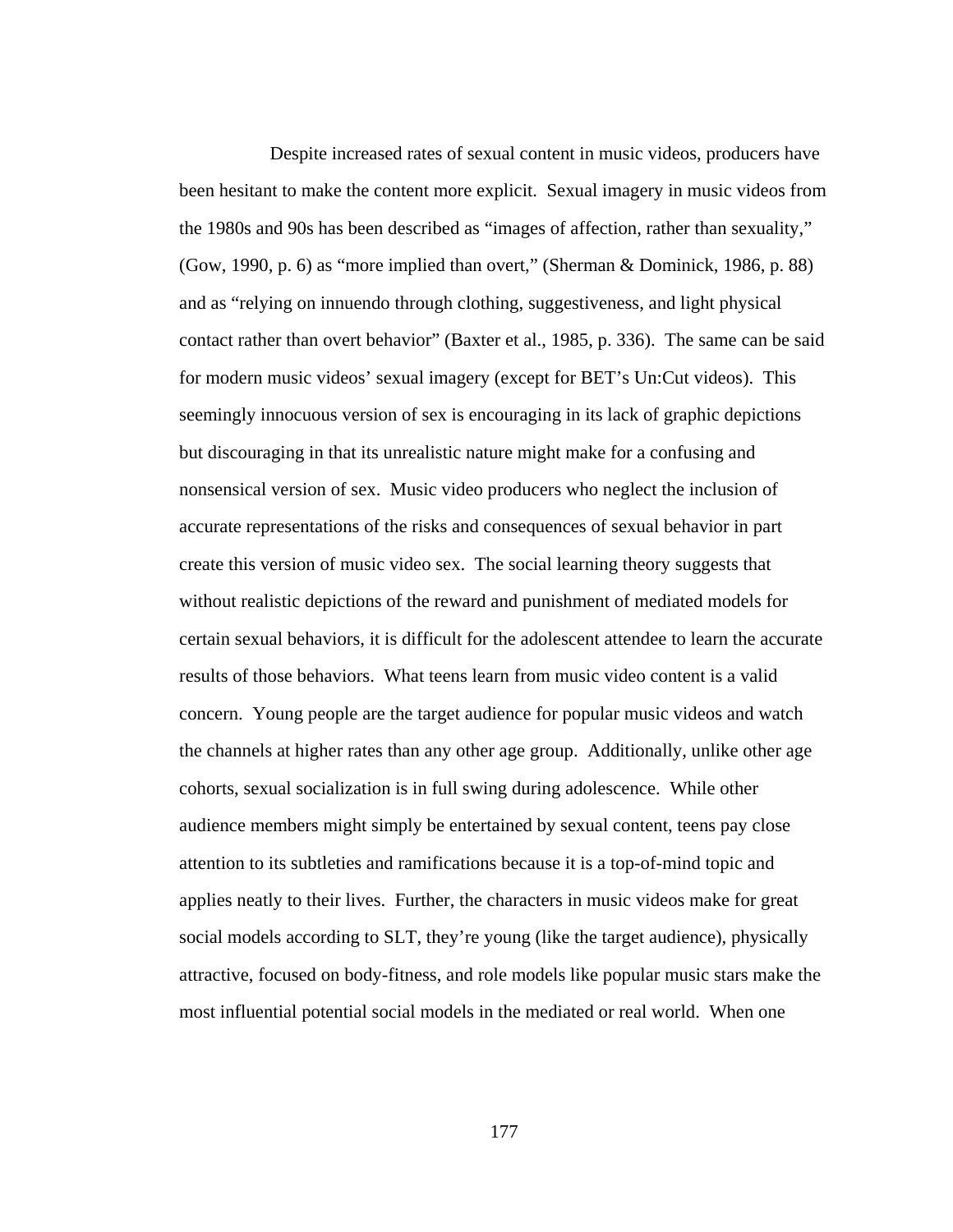combines the above realities with the fact that there was a significant correlation between the physical attractiveness and body fitness of music video performers in this study, as well as the presence of sexual content in a video, it is clear that there should be some concern for what young viewers learn about sexuality from music videos.

It is not just young people who might be at risk when they imbibe music video content. The social learning theory and results from this study suggest that female viewers might also have reason for concern. Women continue to lack an appropriate presence in music videos, making up less than 30% of the total characters. When they do appear, female characters are significantly more likely to appear in sexy clothing than men, more likely to be portrayed as physically fit and attractive, and more likely to be objectified by another character's admiring gaze than men. Women seem to rank as a second-class group of characters in music videos. Data suggests that in this fantasy-based sex-role arrangement, male characters only want female characters around every once in a while and if they are around they should be dressed to entice and looking their seductive-best.

African-Americans also might be concerned about the roles they play in music videos. African-American wallpaper characters (an important group in understanding the atmosphere of music videos) are significantly more likely to appear in skimpy or sexy clothing than wallpaper characters made up of any other ethnicities. Further, comparisons of sexual content found in traditionally African-American genres and traditionally white genres of popular music revealed that African-American music types include significantly higher rates of sexual incidents. When one adds to that the new sub-genre of sexually graphic hip-hop and rap videos found on Black Entertainment Television's late night program, "BET's Un:Cut", African-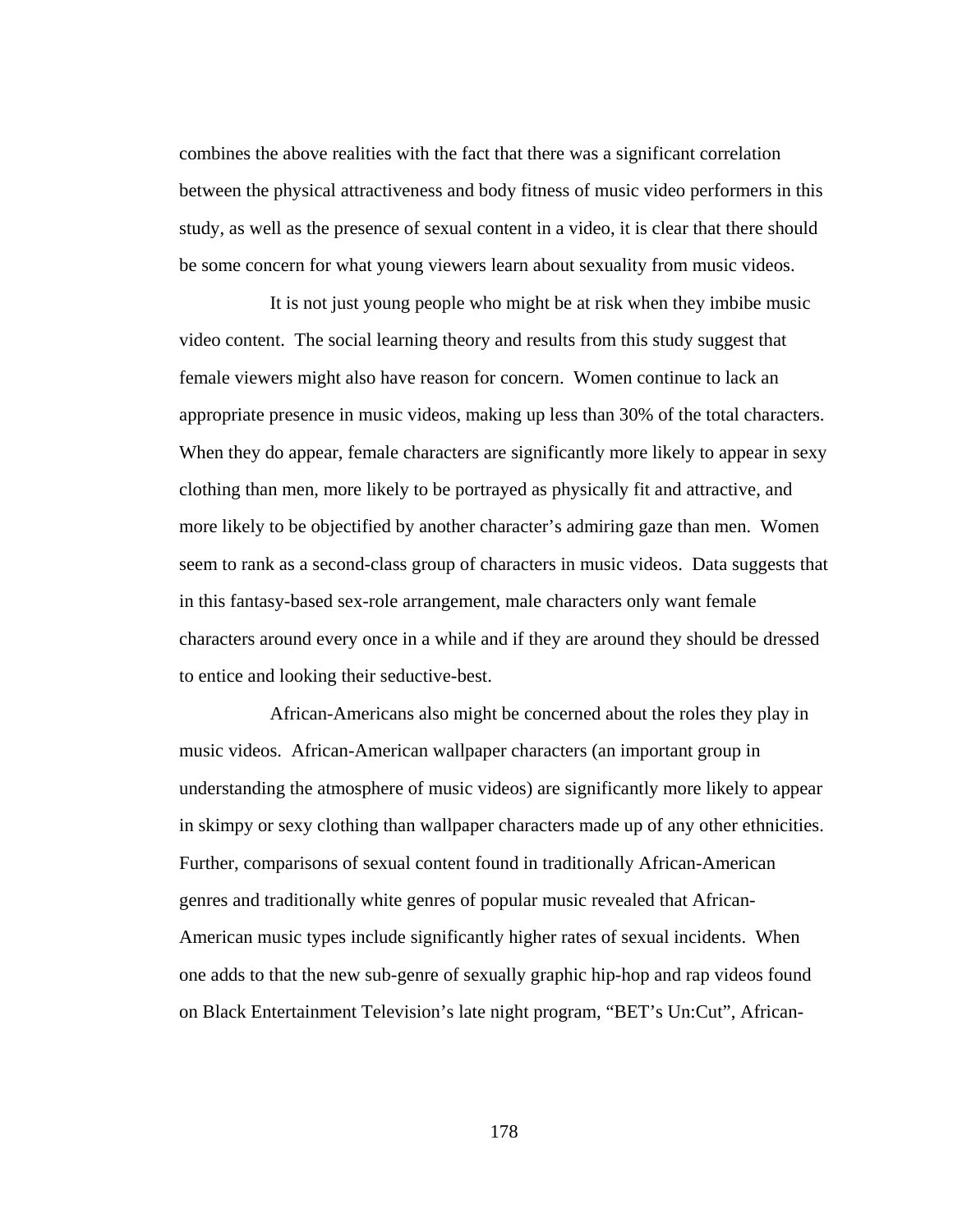American parents and viewers alike might have reason for concern. The Un:Cut subgenre features significantly higher rates of socially discouraged sexual practices and depends on the devaluation of women (through voyeurism and unrealistic homosexual encounters between two or more black women for the titillation of male characters) to entertain its audience.

Music videos, like television content in general, have gotten sexier over the past two decades. While they have not gotten more graphic, they continue to lack a realistic and socially responsible portrayal of the realities and complexities of sexual interaction. Music videos continue to rely on innuendo, sexy clothing, and other attention-getting tactics to keep viewers engaged and entertained, meanwhile depending on stereotypical gender and racial roles to tell their stories.

 Despite increased levels of sexual content in music videos, it does not seem that the current status of sexual content in music videos creates any real cause for alarm. A majority of the sexual behaviors found in this study lacked graphic portrayals (i.e., intercourse) and for that reason it should not be assumed that policy changes are a necessary response to these findings or that the content found on MTV, BET, and the like should be controlled by policy changes or outside/governmental entities. That being said, young people still watch music videos quite often and music video purveyors play at least a small role in determining the type of sexual environment in which our young people are socialized. For this reason they hold a similar responsibility to that of a parent, teacher or counselor, to paint a relatively accurate picture (in spite of the a fantasy-based media environment) of the appropriate ways to behave sexually in contemporary American society, complete with the emotional and physical ramifications of sexual engagement.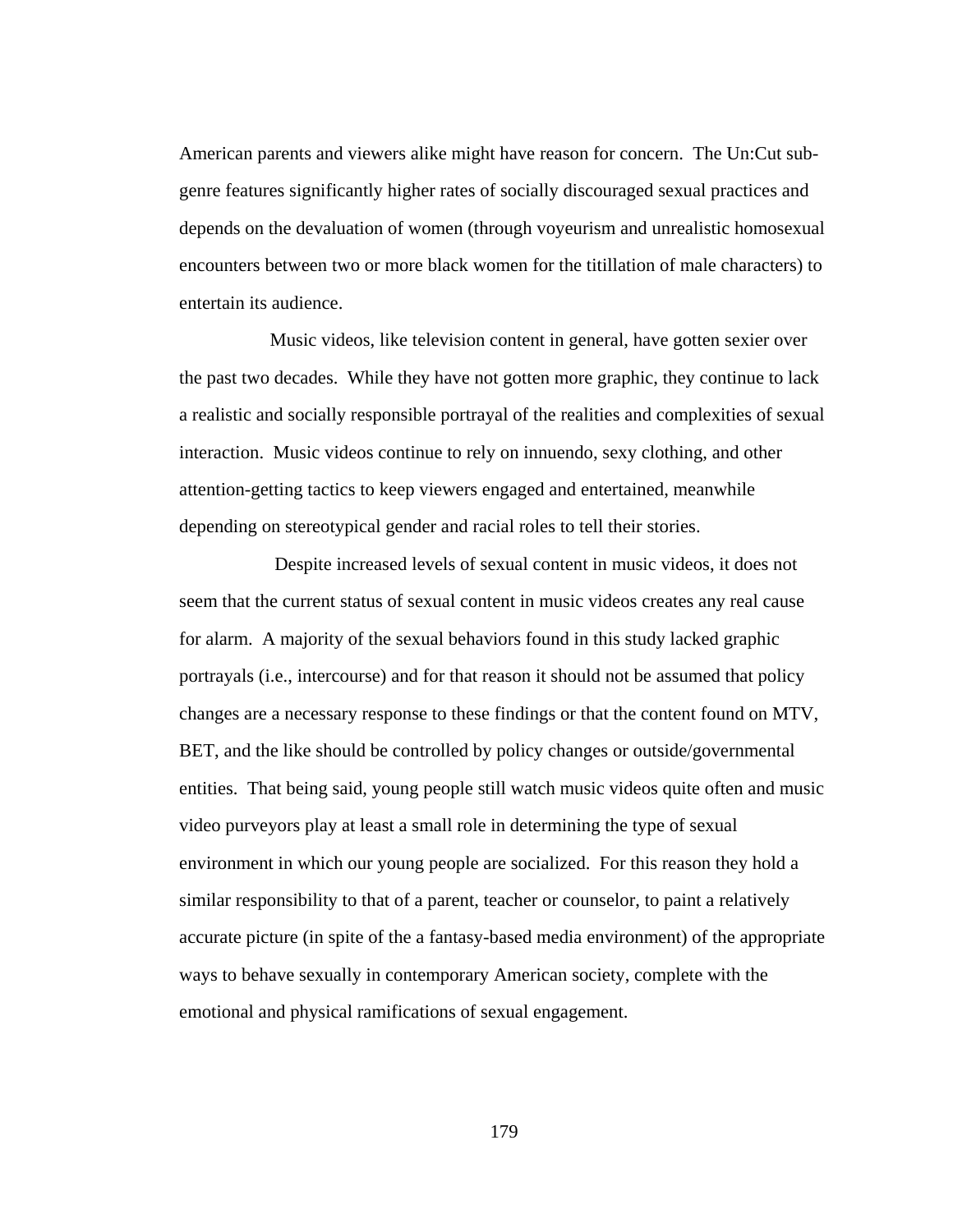## **Appendix A**

### **Recording Instrument – Music Video Content**

### **Units of Analysis**

The recording instrument is comprised of two separate units of analysis, each with a separate recording instrument. Instrument  $A = The Video; Instrument B =$ The Characters. Code items 1-10 on Instrument A then move to Instrument B to focus on characters. Once characters are established and coded move back to Instrument A and resume coding at Line 11.

### **Instrument A: The video**

## **1 Coder Identification Number**

## **2 Number of times in overall sample**

This information can be found in the attached sample details. Which includes the number of times a video appeared in the overall sample among other useful information.

## **3-5 Month, Day, Year**

## **6 Time block in which video appears**

- $0 =$  unable to code
- $1 = 6:00$  AM to 8:00 AM only
- $2 = 4:00$  AM to 6:00 AM only
- $3 = 9:00$  AM to 11:00 AM only
- $4 = 3:00$  AM to 4:00 AM (BET's UNCUT only)
- 5 = other, please specify \_\_\_\_\_\_\_\_\_\_\_\_\_\_\_\_\_\_\_\_\_\_\_\_\_\_\_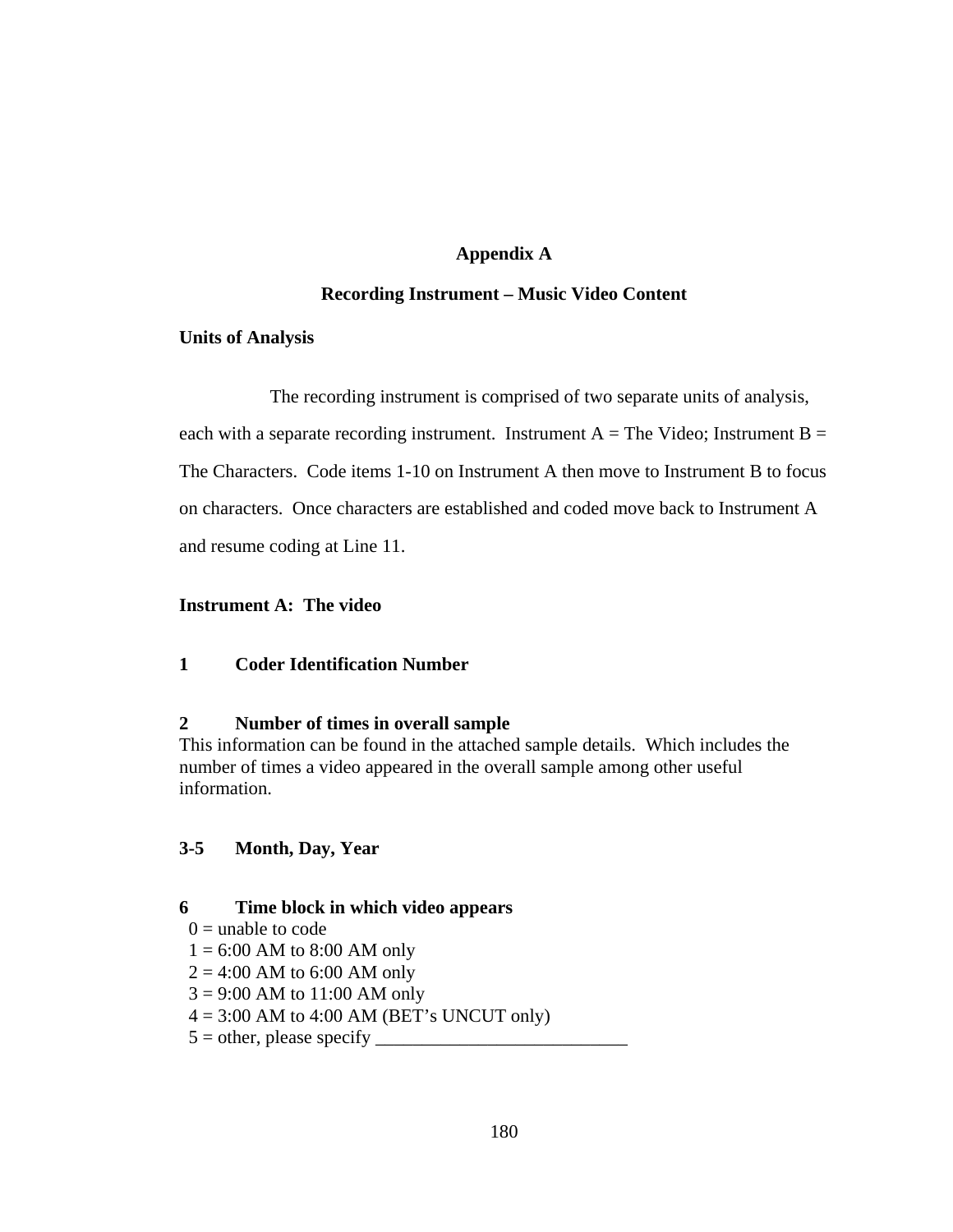## **7 Channel on which video appears**

- $0 =$  unable to code
- $1 = MTV$
- $2 = MTV2$
- $3 = VH-1$
- $4 = CMT$
- $5 = BET$

### **8 Genre of music that appears in each music video**

- $0 =$  unable to code
- $1 =$  Country
- $2 = Hip-Hop/Rap$
- $3 = Pop$
- $4 = \text{Rock}$
- $5 = R & B$
- $6 =$  Mixed Hip-Hop/Rap and R & B
- $7 =$  other, please specify

## **Line 8. Music Genres (based in part on Jones, 1996; Powell, 1991)**

- 1. Country: This genre will be represented almost entirely on CMT (Country Music Television) and might appear in very small numbers on VH-1 but will not likely appear on MTV, MTV2, and BET. Country music is popular form based on a folk style of the southern and rural United States as well as on the music of cowboys in the American West and Mid-West. It typically features white performers often accompanied by acoustic guitars.
- 2. Hip-hop/Rap: This genre will likely be found most often on MTV, MTV2 and BET, might appear in small numbers on VH-1 and will not likely appear on CMT. Jones (1996) notes rap and hip-hop are often used interchangeably and are sometimes divided, where "hip-hop" is defined as the beat of the music and "rap" as the rhythmic talking over the beat (Powell, 1991). Others suggest that hip-hop and rap differ in content areas, where "rap" is seen as more violent i.e., gansta rap and "hip-hop" is seen as more dance-oriented and party-based (Jones, 1996), but this distinction has never been effectively clarified. In this study there will be no distinction made between the two sub-genres because operationalizing the differences would be difficult if not impossible and the demarcation is not necessary for the goals of this study. Hip-hop and rap typically feature young, black, male performers talking in a patterned way over rhythm-section-focused (i.e., percussion and bass guitar) music but may also include white and female performers in limited numbers.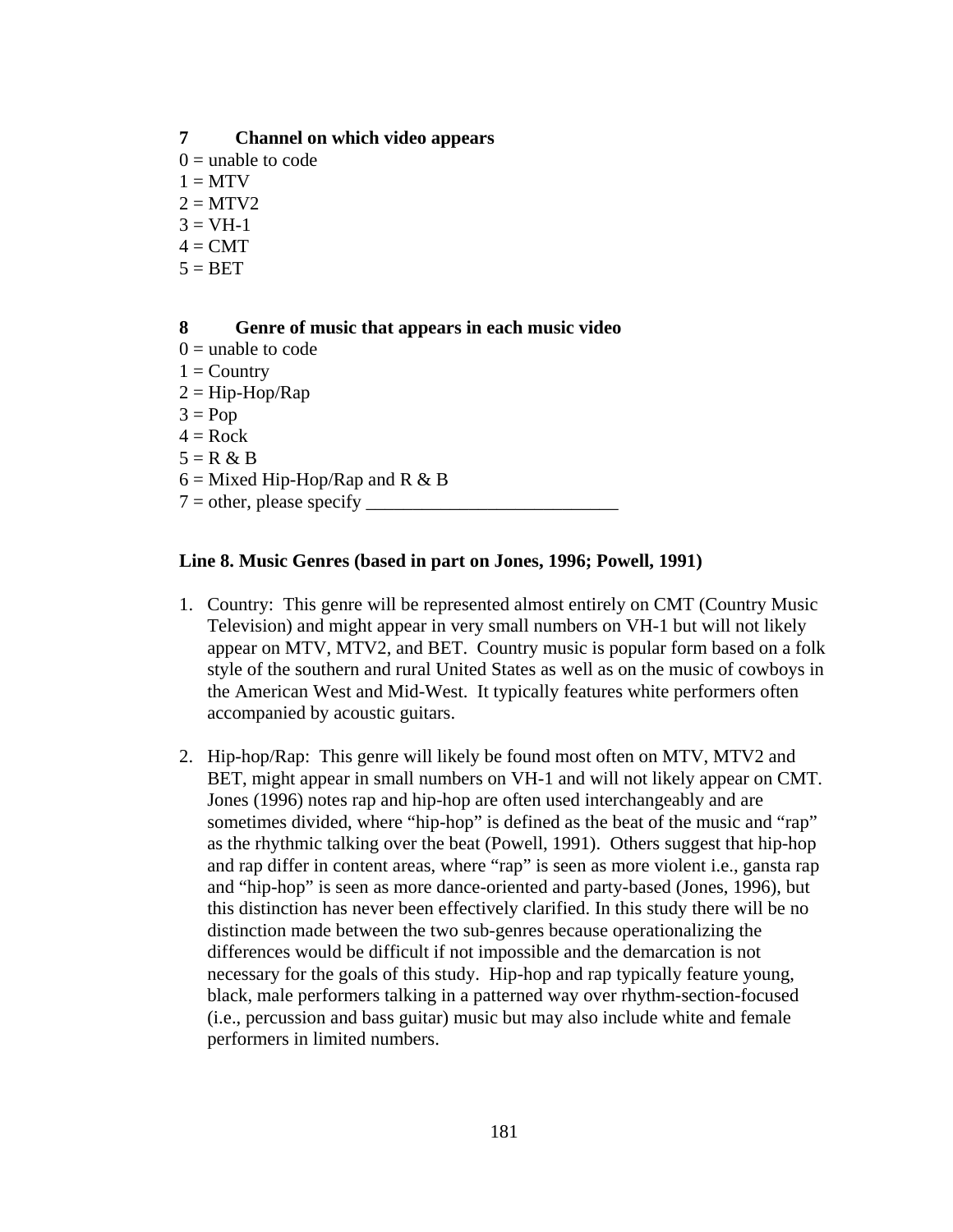- 3. Pop: This genre will likely be found on MTV, MTV2 and VH-1, may appear in small numbers on BET and will likely not appear on CMT. This genre typically features bubbly, light and innocuous musical forms, often geared towards adolescents. Examples include Brittany Spears, N-Sync, and The Backstreet Boys. Pop typically features young, white performers both male and female and may include non-white performers in some instances.
- 4. Rock: This genre will likely be found on MTV, MTV2 and VH-1 and will not likely appear on CMT and BET. This genre is an umbrella category that will include punk rock, pop-punk, alternative, new wave, and classic rock. The main defining feature of rock music is the presence of a lead singer, a guitarist(s) – either electric or acoustic, a bassist and drummer – a standard formula of instrumentation that is still salient in rock music. Rock typically features white performers, both male and female, of all ages but may also include non-white performers in limited numbers.
- 5. R & B: This genre will likely be found on MTV, MTV2 and BET and may appear in small numbers on VH-1 and will likely not appear on CMT. This genre is form of popular music developed by African Americans that combines blues and jazz, characterized by a prevalent backbeat and repeated clips of instrumental phrases. R & B currently features digital or electronically derived musical accompaniment or samples of older more traditional rhythm and blues music.  $R \& B$  typically features black performers, both male and female, of all ages but may also include non-black performers in limited numbers.
- 6. Mixed Hip-hop/Rap and R & B: This genre will likely be found on MTV, MTV2 and BET and may appear on VH-1 and will likely not appear on CMT. This category is reserved for the songs that have strong elements of a rap song (i.e., a verse of rhythmic talking or rapping by a rapper) and strong elements of an R & B song (chorus sung by an R & B singer or verses sung by an R & B singer).
- 7. Other: For all videos that do not fit into one of the above categories. Examples include dancehall, reggae, classical, and if a song is mixes any category other than hip-hop and R & B (i.e., Nelly and Tim McGraw mixing country and rap or JoJo and Bow Wow mixing pop and rap, Linkin Park and Jay-Z mixing rock and rap).

## **Examples from Each Genre**

1. Country - Travis Tritt, Tim McGraw, Sawyer Brown, Shania Twain, Rascall Flatts, Lee Ann Womack.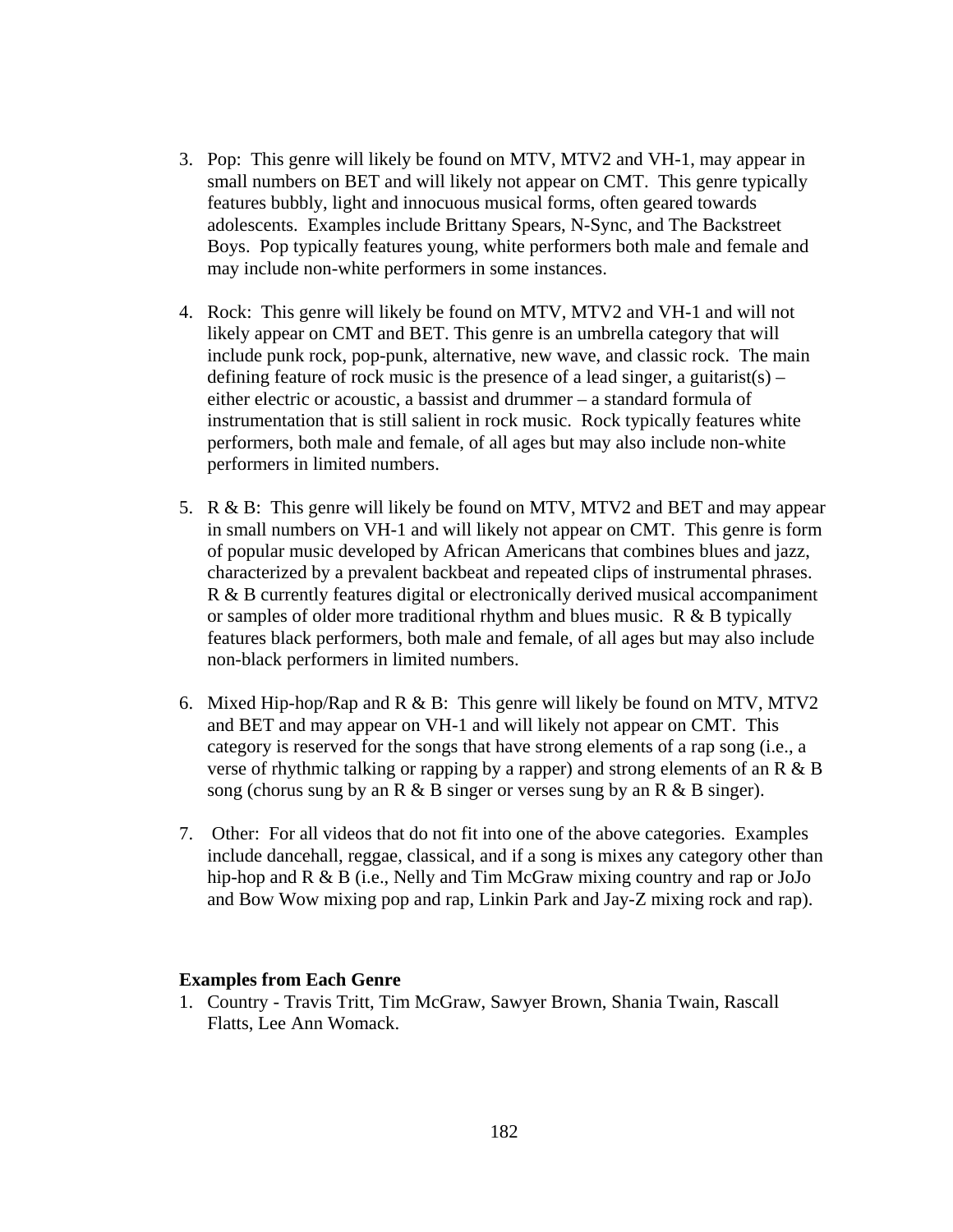- 2. Hip-hop/Rap Eminem, T.I., Ja Rule, Lil' Wayne, Lil' Jon, Chingy, XZIBIT, De La Soul, Black Eyed Peas, EPMD, Public Enemy, 50 Cent, Beastie Boys, Ludacris, Snoop Dogg (incld. when feat. Pharrell), Mos Def.
- 3. Pop Brittany Spears, Justin Timberlake, Backstreet Boys, Avril Lavigne, Jesse McCartney, Keane, Kelly Clarkson, Michael Jackson, Madonna, Jessica Simpson.
- 4. Rock Green Day, Pearl Jam, John Mayer, Blink 182, Jimmy Eat World, Hoobastank, U2, Depeche Mode, Duran Duran, The Police, Good Charlotte, Lenny Kravitz, Maroon 5, Modest Mouse, Velvet Revolver, Linkin Park (unless with outside rapper).
- 5. R & B Usher, Tyra, TLC, Destiny's Child (unless rappers present), Ray Charles, Marvin Gaye, Mario, Jennifer Lopez, Gerald Levert, Fantasia, Ashanti.
- 6. Mixed Hip-hop and R & B Ciara feat. Missy Elliott, Destiny's Child feat. T.I. and Lil' Wayne, Jadakiss feat. Mariah Carey, Method Man feat. Mary J. Blige, Lloyd Banks feat. Avant, Twista feat. Faith Evans, Kanye West feat. Brandy.
- 7. Other Nelly feat. Tim McGraw, Bounty Killer, Rupee, Sean Paul, Bob Marley, Ludwig Van Beethoven, Loretta Lynn feat. Jack White.

## **If you're not sure which genre . . . ask yourself . . .**

- If you're not sure if its pop or rock . . . ask yourself . . . Does the artist play their own instrument? Yes=rock; No=pop
- If you're not sure if its pop or rock . . . ask yourself . . . Is the artist in a band? Yes=rock; No=pop
- If you're not sure if its pop or rock  $\dots$  ask yourself  $\dots$  Is the artist in a capitalismdriven, pre-formed group that dances and does not play instruments? Yes=pop; No=rock
- If you're not sure if its pop or rock  $\dots$  ask yourself  $\dots$  Does the group include a guitarist, bassist, drummer? Yes=rock; No=pop. So if a group has a drummer, a pianist and lead singer=pop. If a group has a drummer, a pianist, a guitarist, a bassist, and a lead signer=rock.

## **9 Artist Name**

**10 Song Title**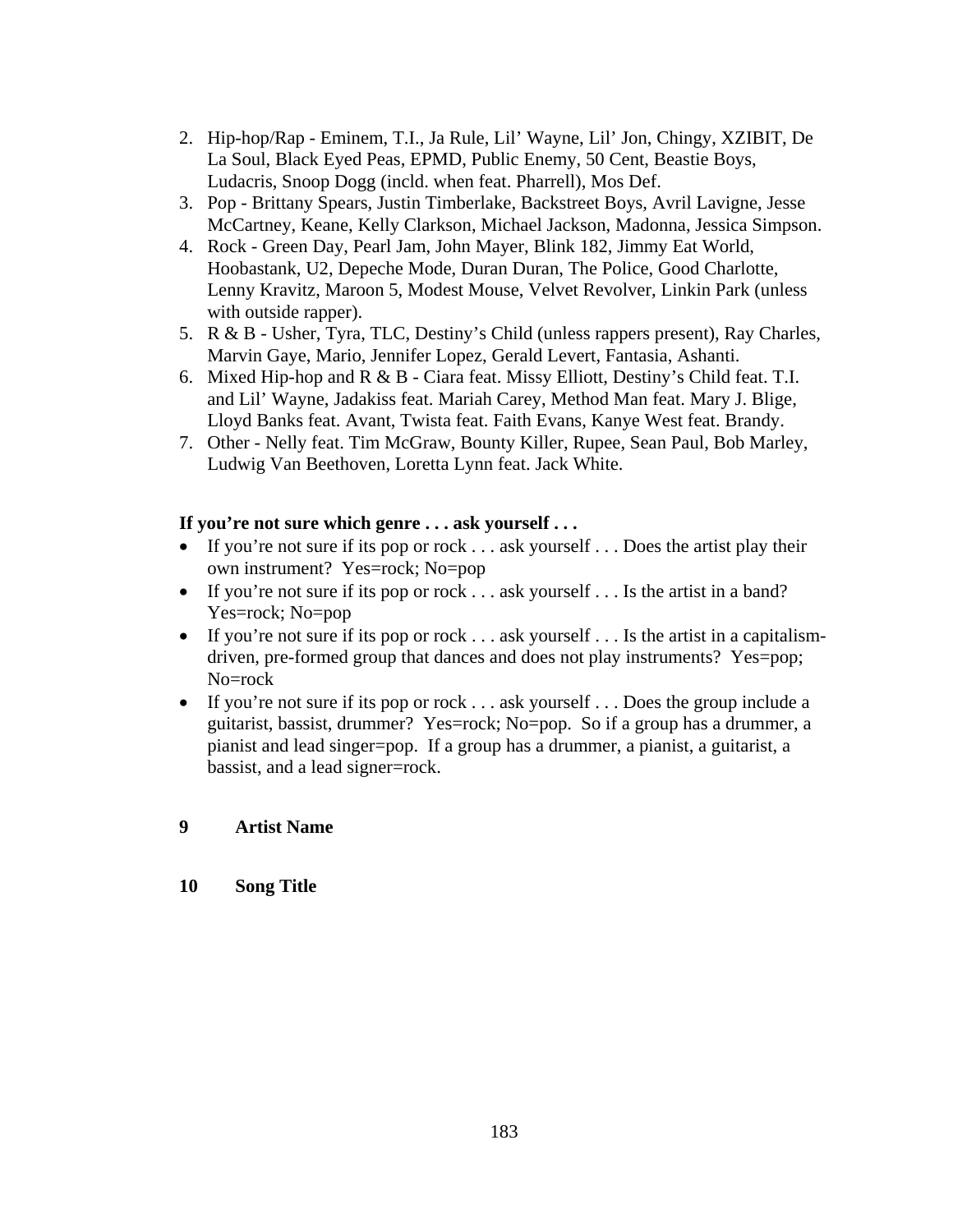## **11 Common Music Video Content Categories**

- $1 =$  visual abstraction
- $2 =$  dance
- $3$  = violence or crime
- $4 =$  celebration
- $5 =$ friendship
- $6 =$  isolation
- $7 =$  wealth
- $8 =$  transportation
- $9 =$ artificial substances
- $10$  = religion
- $11$  = political issues
- $Ma =$  major content category
- $Mi = minor content category$
- $NT = not$  there
- $UC =$  unable to code

### **Line 11. Baxter et al. (1985) Music Video Content Categories**

Each content category should be coded as either a major theme (Ma) - appears on screen for more than 30-seconds, minor theme (Mi) – appears for less than thirty seconds, not there (NT) or unable to code (UC). Multiple references of the same content category will not be coded. Once a content category has been identified as major, minor or not there coding is done for that category within that video. This is in keeping with the replication of the Baxter et al. (1985) study and is well clarified when they noted "The researchers were interested in the number of videos containing at least one reference to a content category and not in the number of times the same element appeared in a particular video" (p. 335).

**1. Visual Abstraction** – use of special effects to produce odd, unusual, and/or unexpected representations of reality

> Unusual camera techniques Special lighting Fog Superimposition imagery Costuming Use of fire and flames Distortions via unique lighting, editing or camera angles. Computer Graphics and other modern special effects Animation

**2. Dance**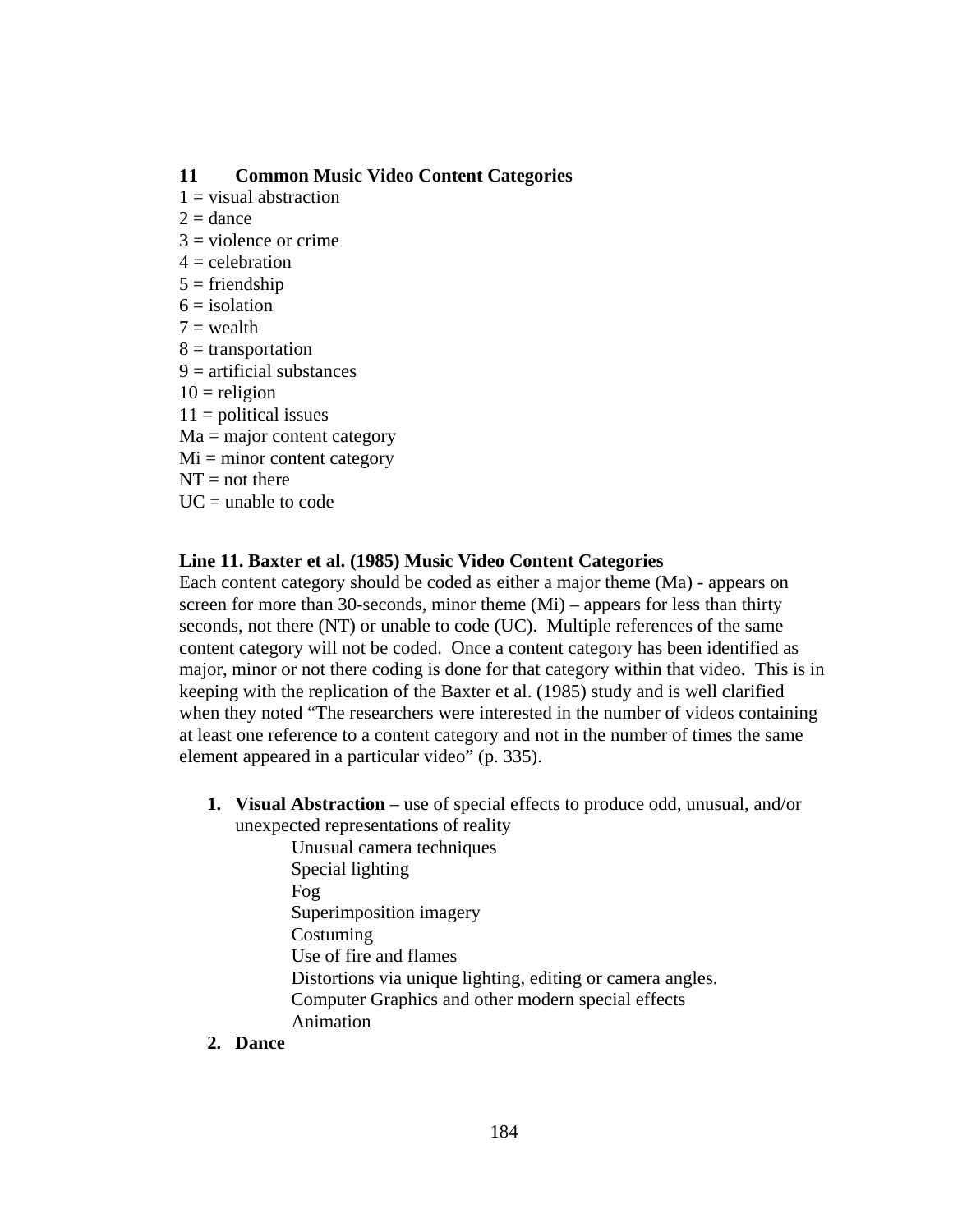Group dancing – spontaneous or natural Group dancing – choreographed Couple dancing Individual or group doing jazz Individual or group doing ballet Individual or group doing tap Individual or group doing break-dancing Note: An individual dancing naturally or spontaneously such as a guitarist bobbing head while playing or a lead singer swaying and rocking while performing is not dancing. It would be dancing if they choreographed some moves together like the guitar dips in old Poison videos.

## **3. Violence or Crime**

Physical aggression against people Physical aggression against objects Dance movements imitating violence Destructiveness Use of weapons (chains, guns, knives, axes, hammers etc.) Physical aggression against self Chase Murder Victimless Crimes

**4. Celebration** – portrayal of happy, festive occasions (that are not holiday related)

Activities which stimulate a happy or joyful reaction in participants Audience at a (rock) concert

Social gatherings or party scene with light, happy setting

**5. Friendship** – portrayal of relationships of mutual affection and respect

Togetherness of nonsexual variety (male-female) Comradery – pals, girlfriends, clubs, or social groups Companionship in settings such as home, school, work, etc., where one person provides company for another

**6. Isolation** – alone or apart from others

Physical separation from others in indoor setting Physical separation from others in outdoor setting Desertion by loved one

- **7. Wealth** affluence, possession of valuable material objects
- **8. Transportation** use and or display of various types of vehicles or modes of conveyance
- **9. Artificial Substances** use of narcotics, stimulants, and other substances including tobacco and alcohol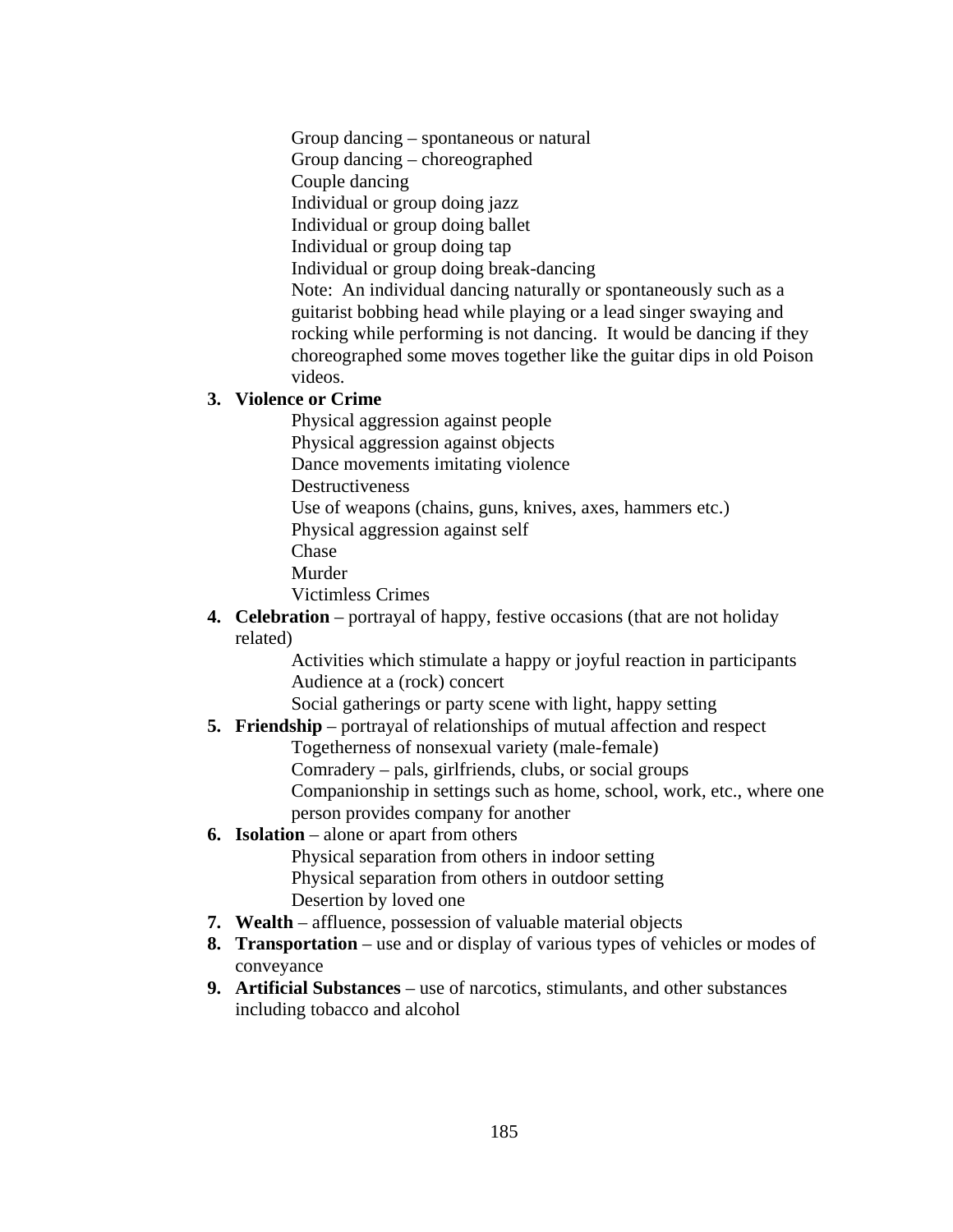**10. Religion** – portrayal of belief in superhuman, controlling power, character holds up bible, characters pray in church, characters pray at bedside at home

**11. Political Issues** – overt behaviors or symbols which represent political issues, entities or institutions, including race relations, anti-police, anti-government and anti-war sentiments, bi-partisan politics

#### **12 Behavioral Categories (Silverman Part 1)**

 $1 =$ kiss \_\_\_\_ yes  $\frac{1}{\sqrt{1-\frac{1}{2}}}\log \frac{1}{2}$ \_\_\_\_ unable to code \_\_\_\_ # of instances  $2 = hug$  $\rule{1em}{0.15mm}$  yes  $\frac{1}{\sqrt{1-\frac{1}{2}}}\ln 0$ \_\_\_\_ unable to code  $\overline{\phantom{a}}$  # of instances  $3 =$  interpersonal/affectionate touching  $\rule{1em}{0.15mm}$  yes  $\_\_$  no \_\_\_\_ unable to code \_\_\_\_ # of instances 4 = suggestiveness and sexual innuendo  $\rule{1em}{0.15mm}$  yes  $\frac{1}{\sqrt{1-\frac{1}{2}}}\log \frac{1}{2}$ \_\_\_\_ unable to code \_\_\_\_ # of instances 5A = heterosexual intercourse - explicit  $\rule{1em}{0.15mm}$  yes  $\_\_$  no \_\_\_\_ unable to code  $#$  of instances  $5B =$  heterosexual intercourse - implicit  $\rule{1em}{0.15mm}$  yes  $\frac{1}{\sqrt{1-\frac{1}{2}}}\ln 0$ \_\_\_\_ unable to code \_\_\_\_ # of instances  $6$  = nonsexual aggressive bodily contact  $\rule{1em}{0.15mm}$  yes  $\_\_$  no \_\_\_\_ unable to code \_\_\_\_ # of instances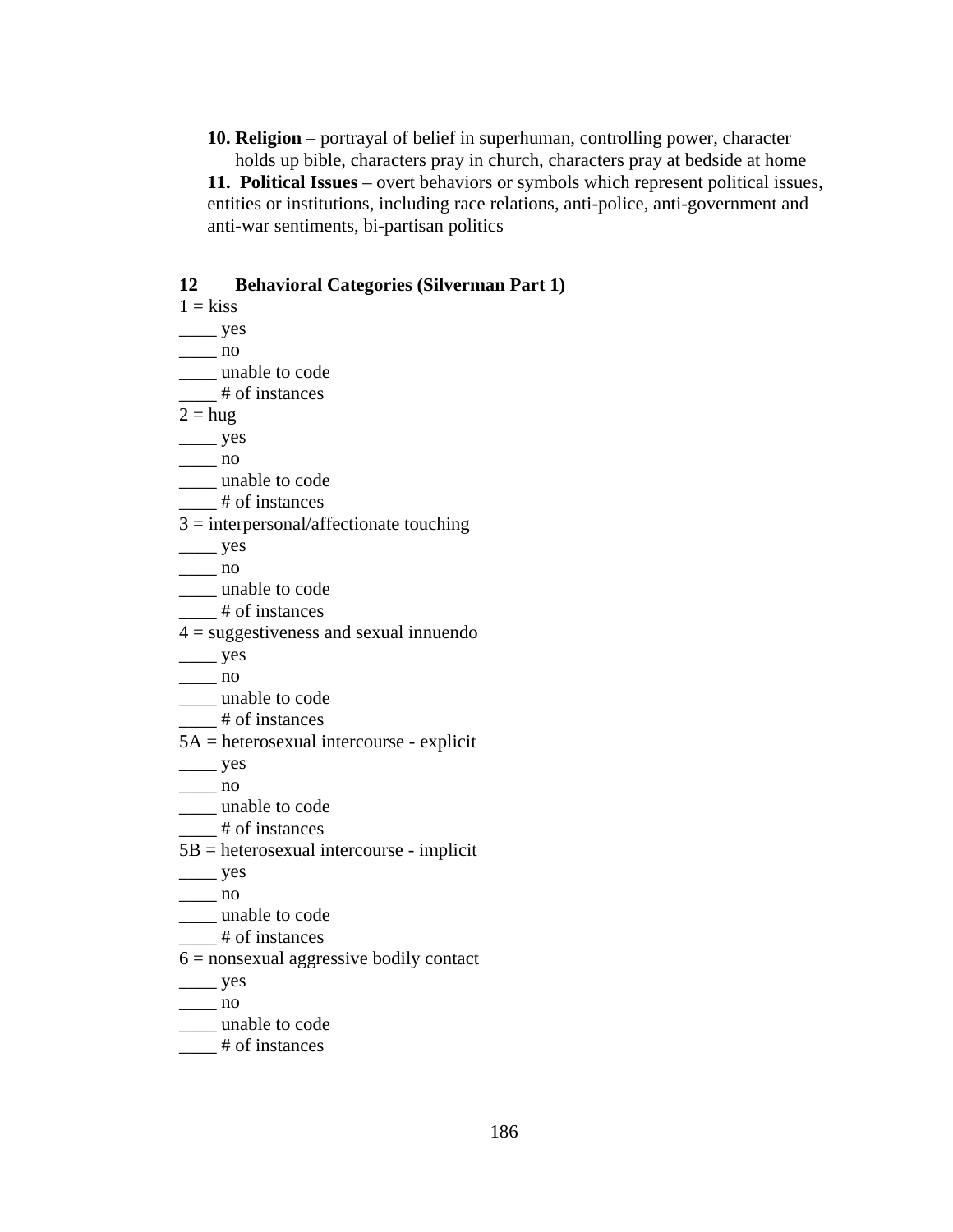- $7A = nonaggregate context with a child$
- $\rule{1em}{0.15mm}$  yes
- $\frac{1}{\sqrt{1-\frac{1}{2}}}\log \frac{1}{2}$
- \_\_\_\_ unable to code
- \_\_\_\_ # of instances
- $7B = \text{aggressive contact with child}$
- $\rule{1em}{0.15mm}$  yes
- \_\_\_\_ no
- \_\_\_\_ unable to code
- \_\_\_\_ # of instances

## **Part 1. Behavioral Categories –**

1. The purpose of this part of the coding scheme is designed for recording televised portrayals of and references to physical contacts and sexual behaviors, which are within the norms of our society. There are 7 behavioral categories in Part 1, some of which are further divided into subcategories.

2. Each separate instance or behavior should be recorded. Several behaviors going on simultaneously should all be recorded independently. For example: A woman embraces her husband and kisses him. Record both a hug and a kiss. Example two: A scantily dressed man and woman kiss and embrace in bed. Record a kiss, a hug and one instance of implicit Heterosexual intercourse.

 3. It is not however, possible to code a single behavior of a single individual under two separate categories. For example seductively blowing a kiss would only be coded as a kiss and not as an act of suggestiveness or sexual innuendo as well.

4. If a codable behavior extends over a long time, the behavior is nevertheless noted only once, even if the camera pans away or cuts away and then returns to the same behavior. That is, a behavior, which has obviously continued off screen, should not be recorded again when the camera returns to it. However, if the behavior stops and then resumes, record that behavior as a new occurrence.

5. If two hands are involved in the same behavior and in the same location, score behavior only once, even if one hand starts moving slightly. If the 2 hands are doing different things, score each separately. For example if one hand is being used to blow a kiss and the other is being used to grab a body part code the first hand as kiss and second hand as either affectionate touching or suggestiveness depending on the nature of the touch.

6. Mark "yes" if any behavior in a given category occurs within a video and "no" if it does not. If "yes" is marked indicate the number of instances. To count and clarify number of instances it might be useful to keep a running tally next to the "# of instances" area on the code sheet and put a brief description of each instance either below that section or separately on the back of the page if more room is needed. Each tally mark, then, should have a brief explanation either below the section or on the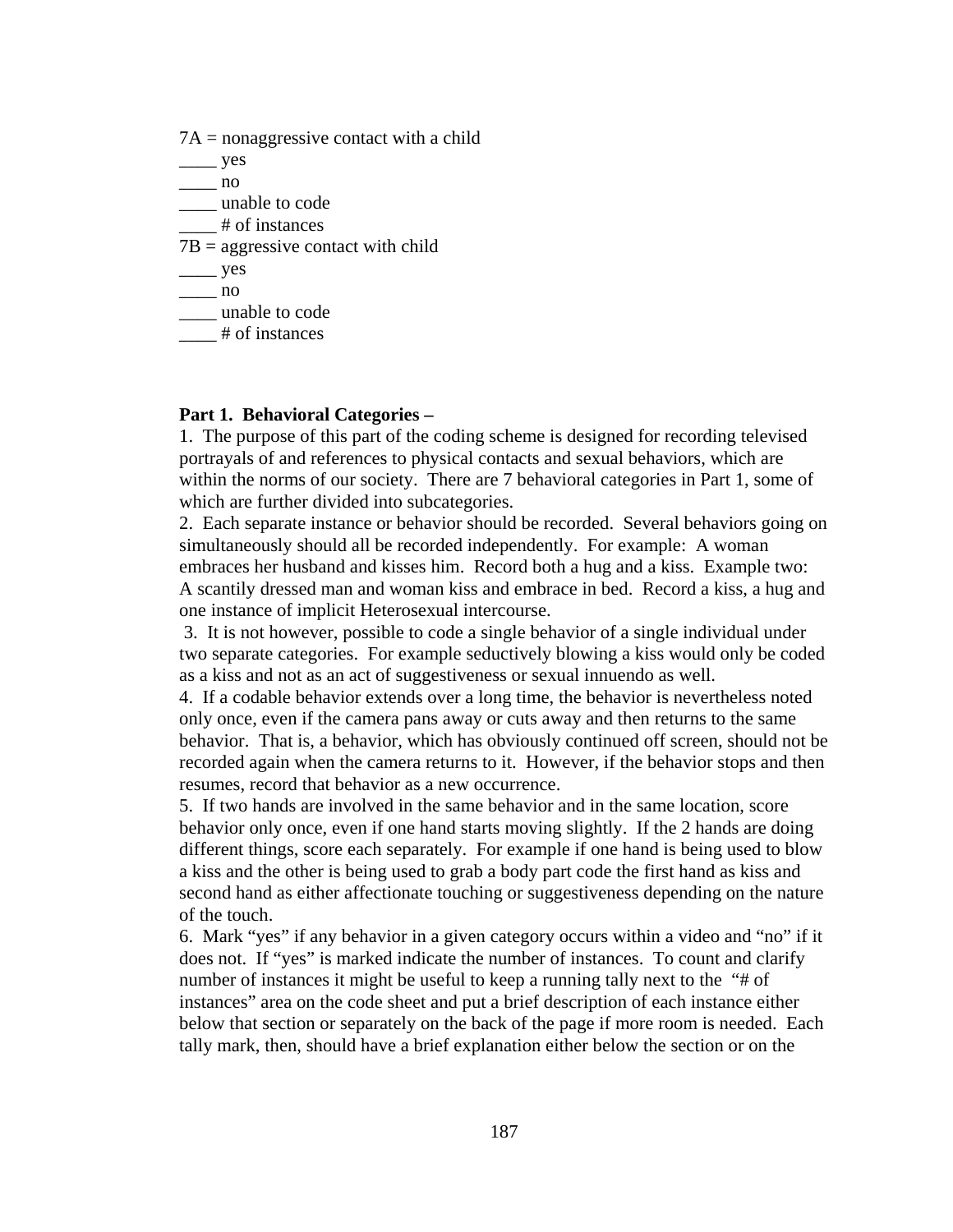back of the sheet including characters involved, placement in video (beginning, middle, end) and brief description of touch (i.e., Jay-Z touches background dancer on shoulder in a sexy way at beginning of video). This brief explanation will not be used as data but will instead be used as a sort of shorthand to make comparisons between each video and coder possible. For example if Coder#1 codes 6 kisses and Coder#2 codes 7 kisses these notes will clarify what each coder counted as a kiss and (roughly) when they counted it within the video.

**Category 1**: **Kiss** – Kissing any part of another adult's body, throwing a kiss to another, with or without use of own hand, or kissing an object acting as a representative of an individual (i.e., photograph of a person or an article of clothing habitually worn by the person).

Examples:

- 1. Person kisses own hand and then blows the kiss in the direction of another person. Code as one kiss.
- 2. Man kisses woman on cheek. Code as one kiss.
- 3. Man kisses cheek of his grandmother, looks at her then kisses her forehead. Code as two kisses.
- 4. Man and woman press lips together. Code as two kisses. I know this seems like cheating but it is how the Silverman scale is defined. Character 1 kisses and character 2 kisses so total kisses  $=2$ .
- 5. Woman kisses photograph of her absent husband. Code as one kiss.
- 6. Man kisses the hand of a lady. Code as one kiss.

**Category 2**: **Hug** – Encircling another adult's body with one's arms and/or drawing that person toward one's own chest region; or doing the same to some article currently representing an absent individual (i.e., woman hugs photograph of missing husband while repeating his name). Some form of upper torso contact is necessary to the hug, so such points of contact as an arm resting across a shoulder or back, a hand lying on a shoulder, neck or chest, or a face touching chest or face should not be tallied separately if occurring within the broader context of a hug. On the other hand, certain behaviors can occur simultaneously with a hug but not be necessary component of it (such as a kiss, or massaging the back). These behaviors should be tallied separately.

Examples:

- 1. Man and woman embrace each other. Record two hugs.
- 2. A man picks up his bride to carry her over the threshold; the female encircles his neck with her arms. Record two hugs.
- 3. A woman picks up a photograph of her lover and presses it to her chest. Record one hug.
- 4. A man embraces a woman but her arms stay down and she does not embrace. Record one hug.

**Category 3: Interpersonal Touching** (Includes five sub-categories of which only one will be used in this study) – Any activity, which brings one adult in physical contact with another adult (unless coded as Kiss, Hug or Aggressive Bodily Contact).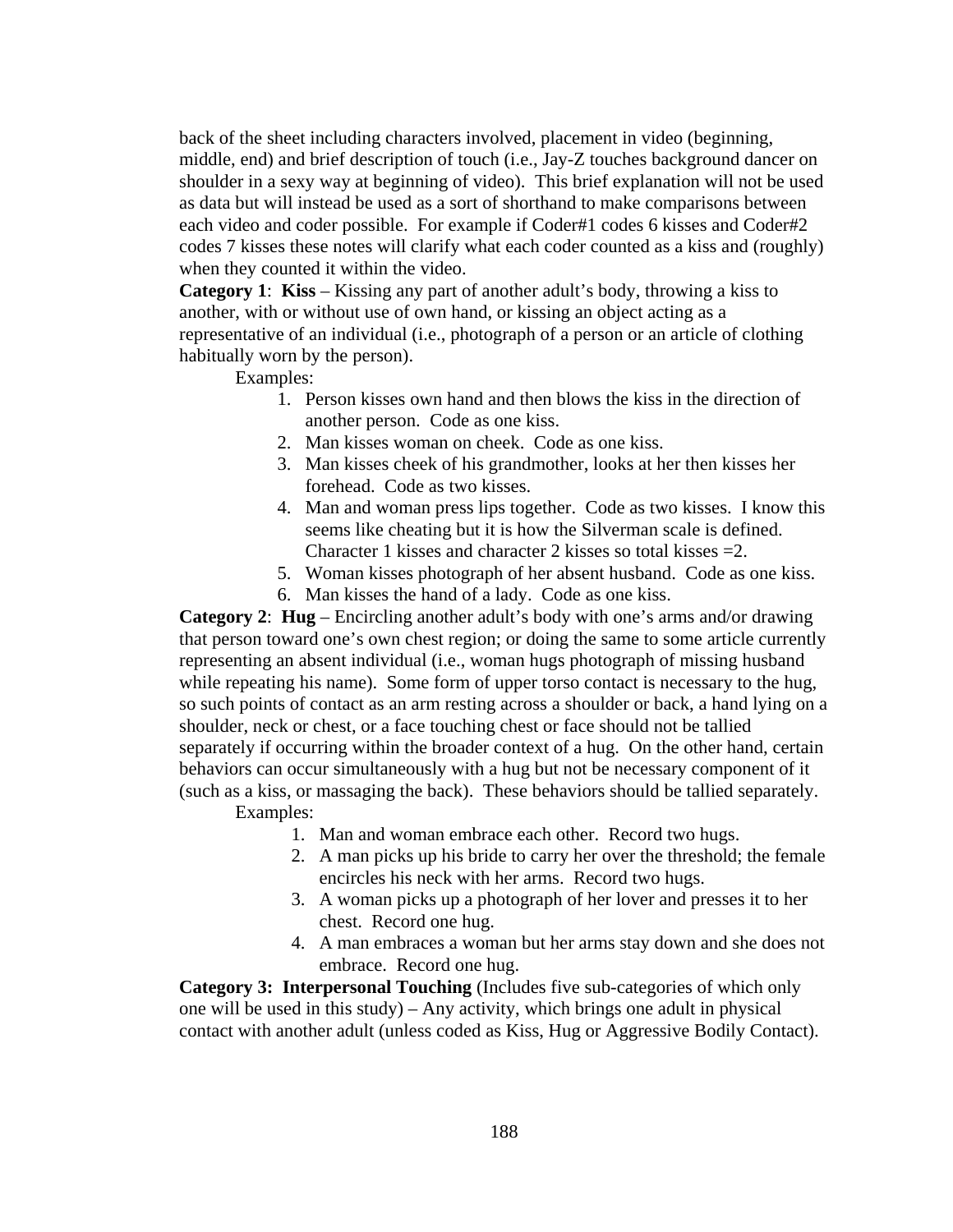The contact may be hand-to-hand, hand to body, or body-to-body contact. The five sub-categories of Interpersonal Touching reflect different contexts in which people make physical contact. Only one sub-category will be coded in this study. The other four sub-categories fall outside the scope of this study but can be seen as a point of reference in the Silverman code book. So category 3, Interpersonal Touching is equal to Affectionate Touching in this study.

**Sub-category 3E (as it is called in Silverman scale**)**: Affectionate Touching** - Includes other touching not codable under Kissing, Hugging, or categories 3A-3D which demonstrates positive feelings for another person. Examples:

- 1. A couple walks along with one of each of their arms across the other's back. Record as two affectionate touches.
- 2. A man caresses any part of his wife's body. Record as one affectionate touch per time his hand leaves her body and returns to touch again.
- 3. A woman massages the back of a man. Record as one affectionate touch.
- 4. A couple embrace, kiss and caress one another's back and arms. Record two instances each under hug, kiss and affectionate touch.
- 5. Two adults get into a tickling match. Code two instances of an affectionate touch.

**Category 4: Suggestiveness and Sexual Innuendo** – This category includes any flirtatious behavior and nonverbal activity signaling sexual interest in or attraction to another individual. The physical instances of this category include all behavioral signs of attraction to another person, to the person himself (flirt with self in mirror), or to the camera including both subjective and objective camera views (i.e., if girl looks at camera and licks lips code here) or to a representation of a person (photograph). Therefore, a character 'leering' at a lady or pornographic pictures would be coded. Also code flirtatious behaviors meant to attract another person – so code sexy walk if it's done to get the attention of another character.

Also code sexy dancing such as striptease, suggestive/sultry signing and dancing, and booty shaking for the purposes of entertaining and/or arousing others (including viewers at home). Make sure if you code a dance move as sexy it has something outside the normal dance move that makes it sexy (a lot of dancing could be construed as sexy these days if our grandmothers were coding). For example if a female character is wearing very little clothing and her dance moves in some way simulate sex or seem flirtatious and enticing code as on instance. If however the character is fully (or almost fully) clothed and she makes a combined hip and shoulder move towards the camera that might seem a little bit sexy but it is not sexual of flirtatious per se do not code. This will be one of the more difficult judgment calls and should be discussed extensively during training.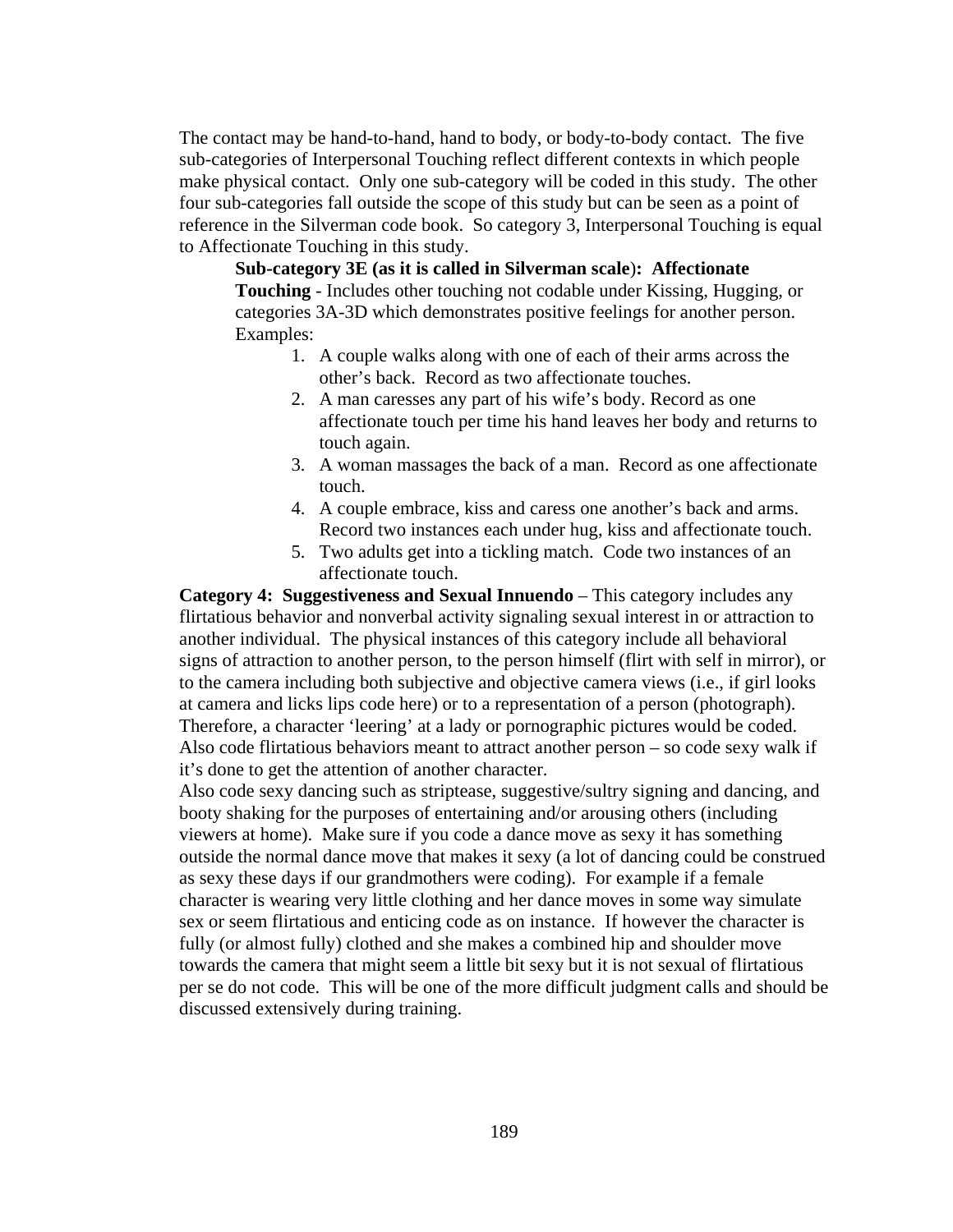If a group of dancers all do the same suggestive dance move code for only one suggestive instance (not equal to the number of dancers) – see Lenny Kravitz video. Sometimes deciding if a touch is affectionate (Cat. 3) or suggestive (Cat. 4) can be difficult. If an instance comes up that, at first seems it could be either, the coder should ask himself/herself is the behavior signaling sexual interest or attraction (code as Cat.4- suggestiveness) or is the behavior signaling friendship, affection, a tender feeling or fondness (code as Cat. 3 - affectionate) Examples:

- 1. batting eyelashes, winking
- 2. tongue on lips, lip puckering
- 3. swaying or seductive dropping of hips
- 4. head and shoulder flirtation movements
- 5. exposure of body parts (unbuttoning blouse or shirt suggestively or dancer lifting part of miniskirt suggestively)
- 6. looking someone up and down
- 7. beckoning seductively
- 8. touching oneself suggestively
- 9. touching partner suggestively (not affectionately), the key here is sexual interest versus friendly interest
- 10. grinding dance between male and female

**Category 5: Heterosexual Intercourse** (Includes two sub-categories) **Sub-category 5A: Explicit**– Explicit portrayals of sexual intercourse between opposite sex partners. Such direct portrayals are not likely to be seen on television.

#### Example

1. Couple gets naked on bed (substantial portions body parts exposed) and motion of sexual intercourse is evident and clear.

**Sub-category 5B: Implied –** Implied portrayals are (in part) clarified by the following example.

## Example

- 1. A couple embraces at the bedroom door. The scene fades and we see a couple leaving the bedroom the next morning.
- **2.** A couple is fooling around in bed together. We don't see motion of intercourse etc. but it is implied that intercourse will or has happened.

**Category 6: Nonsexual Aggressive Bodily Contact** – Any physical contact done with the obvious intent to harm another individual; or any physical contact committed while attempting to defend oneself from the attack of another; or use of force in trying to break up a fight or restraining someone; or mimicked use of force, as in pretending to wring someone's neck. Weapons used in such attempts (i.e., a knife, lead pipe, sword, wiffle bat) should be considered an extension of the attacker unless there is a physical and/or temporal break between contacts with the aggressor and contact with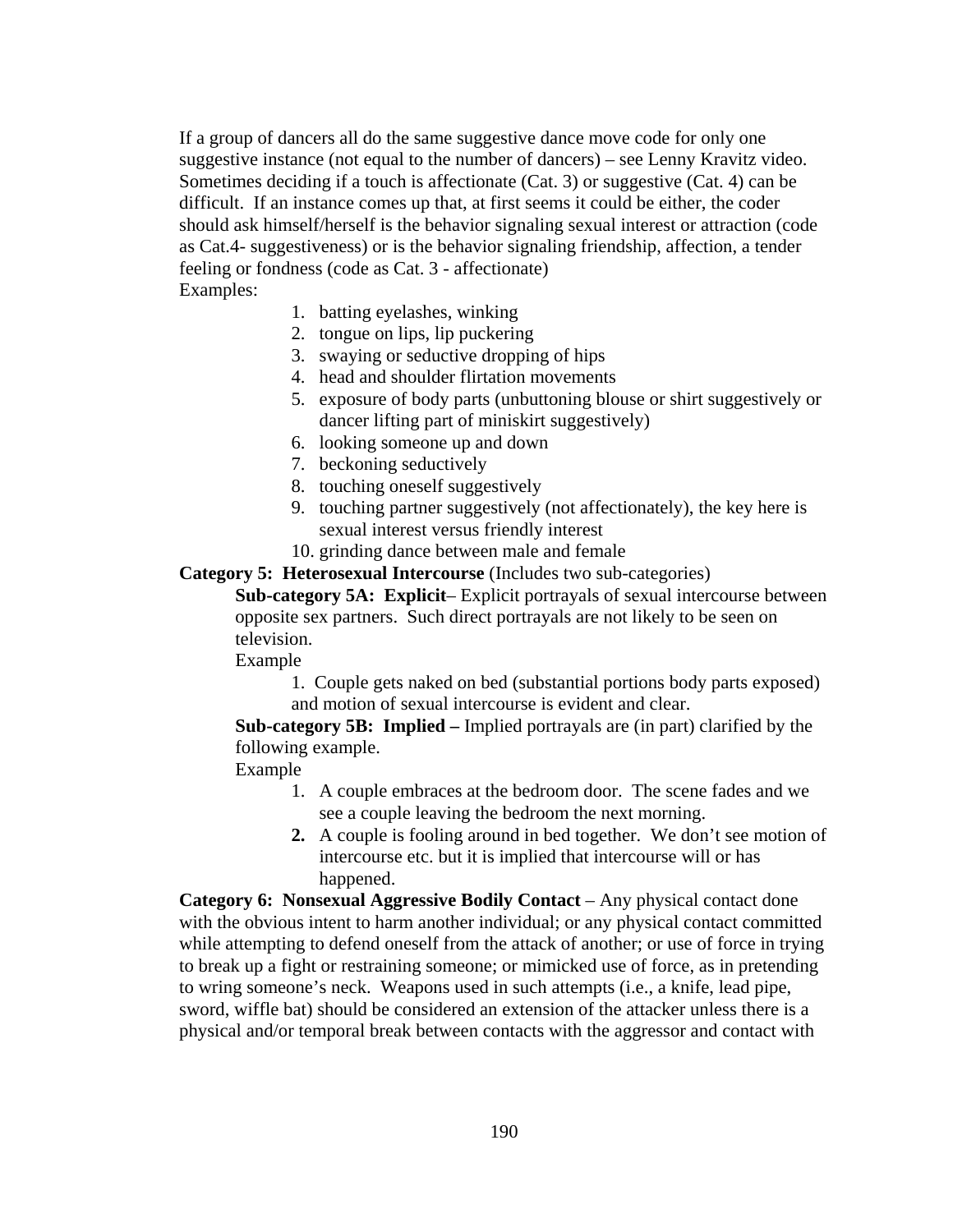the victim. If the aggressive contact has no explicitly sexual motivation it should be coded here; if the contact has an explicitly sexual motivation is should be coded under Part 2 SDSP 5. A knife attack would be coded in Cat. 6 if the aggressor was holding the knife while it was being used to stab the victim but would not be coded at all if the knife was thrown at the victim. Shooting a gun, while undeniably aggressive, would not be coded; using a gun to hit someone over the head would be coded. In other words, this is not intended as a categorization scheme for aggressive behavior but rather as a scheme to tally aggressive behavior, which employs physical contact. A lot of violence in music videos seems very staged and at times quite playful and fun (see Ashlee Simpson and Ludacris video). Judgments will not be made on the seriousness of the fighting and all nonsexual aggressive bodily contact, regardless of humor or playfulness, will be coded here. Self-harmful aggressive bodily contact (i.e., character throws himself down a flight of stairs or violently into a wall as in Jimmy Eat World video) will be coded here.

**Category 7: Physical Contact With Children** (Includes two sub-categories) – Behaviors involving physical contact between an adult (adolescent and older) and a child (pre-pubescent) or between two children should be coded here. The only exceptions to this are pedophilia and incest involving a child, which should be coded under Part 2. If the physical contact is nonaggressive, the behavior should be coded under Category 7A. If the contact is aggressive it should be coded under Category 7B. Behaviors coded under Categories 1-6 when performed by or to children are all coded under Category 7.

**Sub-category 7A: Nonaggressive Child Contact** – This category includes behaviors which involve any nonaggressive contact between a child and either another child or an adult.

Examples

- 1. A physician touches a child while examining him. Code as one instance.
- 2. A child runs to her father and throws her arms around him. Code as one instance unless he clearly hugs back then code as two instances.
- 3. A boy taps his mother on her shoulder to get her attention. Code as one instance.
- 4. A rapper puts his arm around a child to show friendship. Code one instance.
- 5. A politician squeezes a baby's cheek. Code one instance.
- 6. An adult and a child hug. Code two instances.

**Sub-category 7B: Aggressive Child Contact** – This category includes any physical contact done with the obvious intent to harm another individual in which the perpetrator, victim or both are children. All rules that apply to Nonsexual Aggressive Bodily Contact (Cat. 6) should be applied here the only difference is that one or more of the participants are children.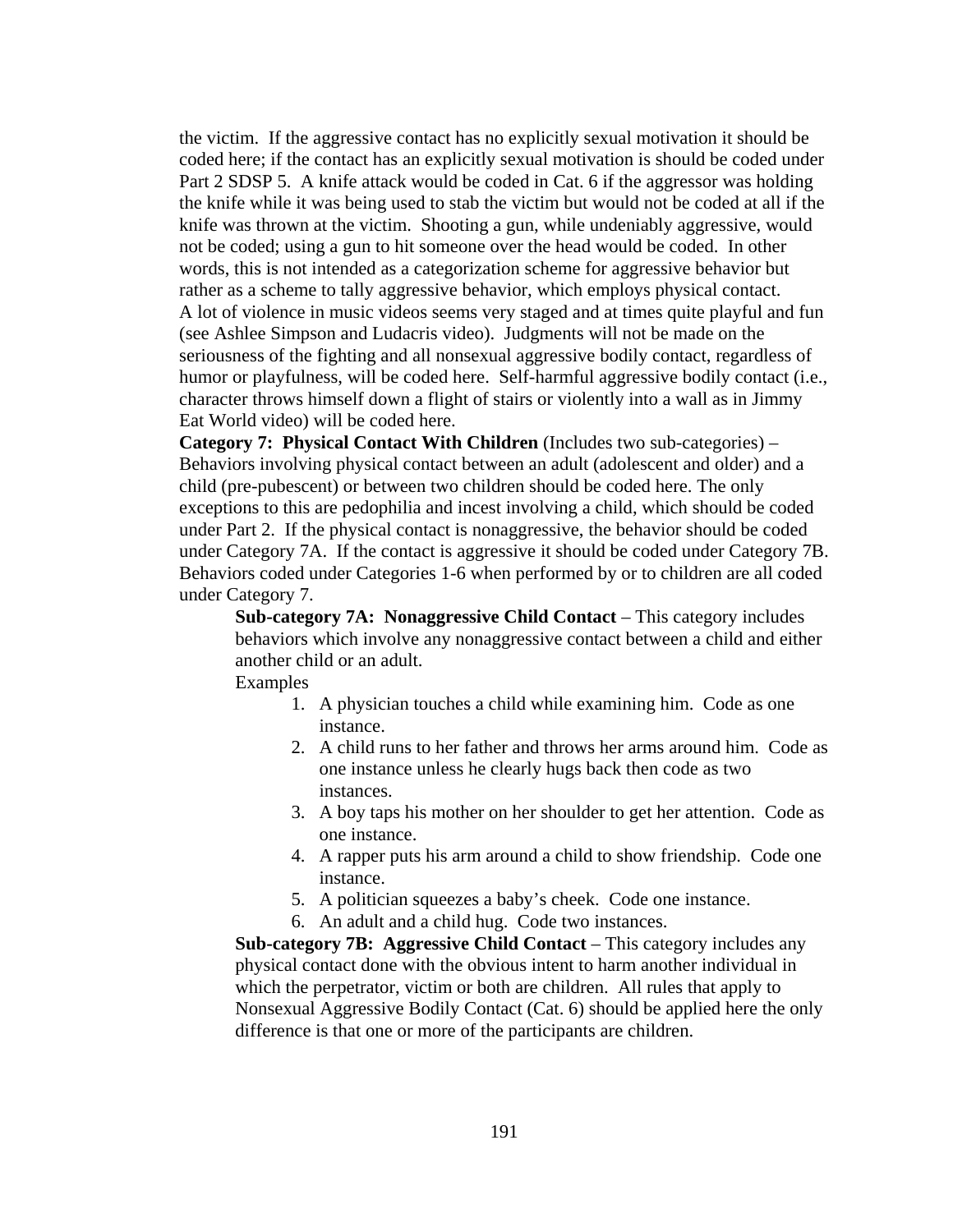#### Examples

- 1. Child hits adult in the head with a wiffle bat. Code as one instance.
- 2. A woman slaps a child across the face and then on his bottom. Code two instances.
- 3. A young girl, clearly angry with her father, smashes a picture of him against the wall. Code as one instance.

#### **13 Socially Discouraged Sexual Practices (SDSP; Silverman Part 2)**

- $1A = \text{homosexuality}$  explicit
- $\rule{1em}{0.15mm}$  yes
- $\frac{1}{\sqrt{1-\frac{1}{2}}}\ln 0$
- \_\_\_\_ unable to code
- $\#$  of instances
- $1B =$  homosexuality implicit
- $\rule{1em}{0.15mm}$  yes
- $\_\_$  no
- \_\_\_\_ unable to code
- \_\_\_\_ # of instances
- $2A =$ incest explicit
- $\rule{1em}{0.15mm}$  yes
- $\frac{1}{\sqrt{1-\frac{1}{2}}}\log \frac{1}{2}$
- \_\_\_\_ unable to code
- \_\_\_\_ # of instances
- $2B =$  incest implicit
- $\rightharpoonup$  yes
- $\frac{1}{\sqrt{1-\frac{1}{n}}}\$ no
- \_\_\_\_ unable to code
- \_\_\_\_ # of instances
- $3A =$  pederosis explicit
- $\rule{1em}{0.15mm}$  yes
- $\frac{1}{\sqrt{1-\frac{1}{2}}}\ln 0$
- \_\_\_\_ unable to code
- \_\_\_\_ # of instances
- $3B =$  pederosis implicit
- \_\_\_\_ yes
- $\frac{1}{\sqrt{1-\frac{1}{2}}}\$
- \_\_\_\_ unable to code
- \_\_\_\_ # of instances
- $4A =$  prostitution explicit
- \_\_\_\_ yes
- $\_\_$  no
- \_\_\_\_ unable to code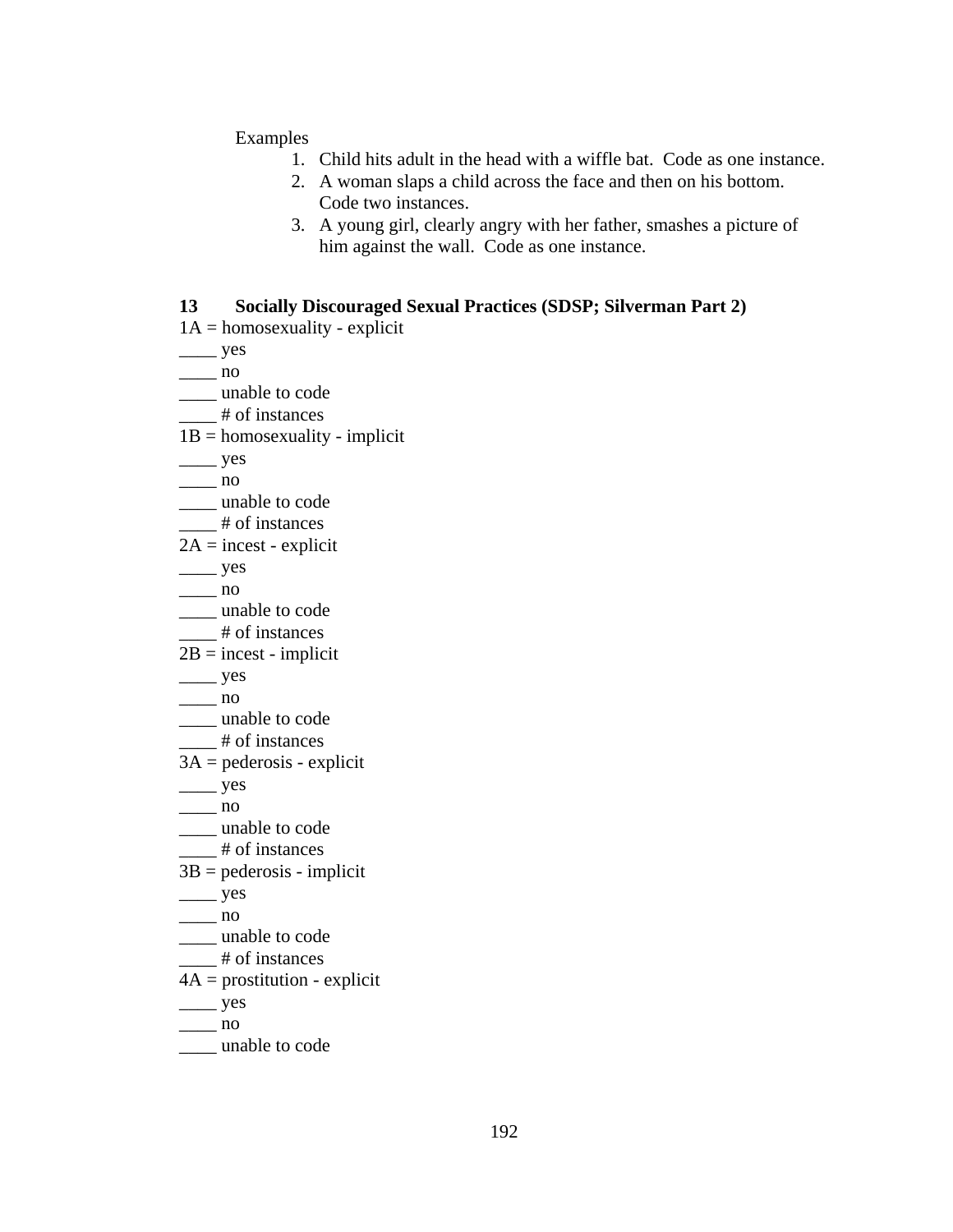- \_\_\_\_ # of instances
- $4B =$  prostitution implicit
- $\frac{\ }{2}$  yes
- $\frac{1}{\sqrt{1-\frac{1}{2}}}\ln 0$
- \_\_\_\_ unable to code
- \_\_\_\_ # of instances
- $5A = \text{aggressive sexual contact}$  explicit
- $\rightharpoonup$  yes
- $\_\_$ no
- \_\_\_\_ unable to code
- \_\_\_\_ # of instances
- $5B = \text{aggressive sexual contact implicit}$
- $\rule{1em}{0.15mm}$  yes
- \_\_\_\_ no
- \_\_\_\_ unable to code
- \_\_\_\_ # of instances

#### **Part 2. Socially Discouraged Sexual Practices (5 types)**

1. The purpose of this part of the coding scheme is to specify televised portrayals of and references to sexual behavior which deviate from the norms of our society. Some of the behaviors grouped under this rubric are legal offenses others are not; some are more widely tolerated while others are universally taboo; but, in general, all are discouraged by current standards of acceptability.

2. All 5 of these categories are broken down further into explicit – the sexual contact (i.e., intercourse between two men) must be explicitly portrayed on the screen to be entered under this category or implicit – any situational cues or scenes which suggest unambiguously that the critical behavior (i.e., intercourse between two men) has taken or will take place.

3. Part 2 should be conceptualized as the eighth category of physical contact in that a behavior coded in Part 2 should never be tallied separately under Part 1 (or Part 3 for that matter). For example, if two homosexuals are seen kissing, their behavior would be noted as two instances of SDSP 1(Homosexuality) for the two kisses. The homosexual kiss would not be recorded in Part 2 under Category 1: Kiss.

**SDSP 1: Homosexuality** – sexual desire for or sexual activity with a partner of one's own sex.

Explicit example – Explicit portrayal of intercourse between two men or two women. Implicit example - A homosexual couple embrace and then duck into a public bathroom.

Implicit example #2 – Two boys in locker room, both naked, one leers longingly at other clearly indicating sexual interest.

**SDSP 2: Incest** – Sexual relations between persons of the opposite sex who are closely connected by blood relationships.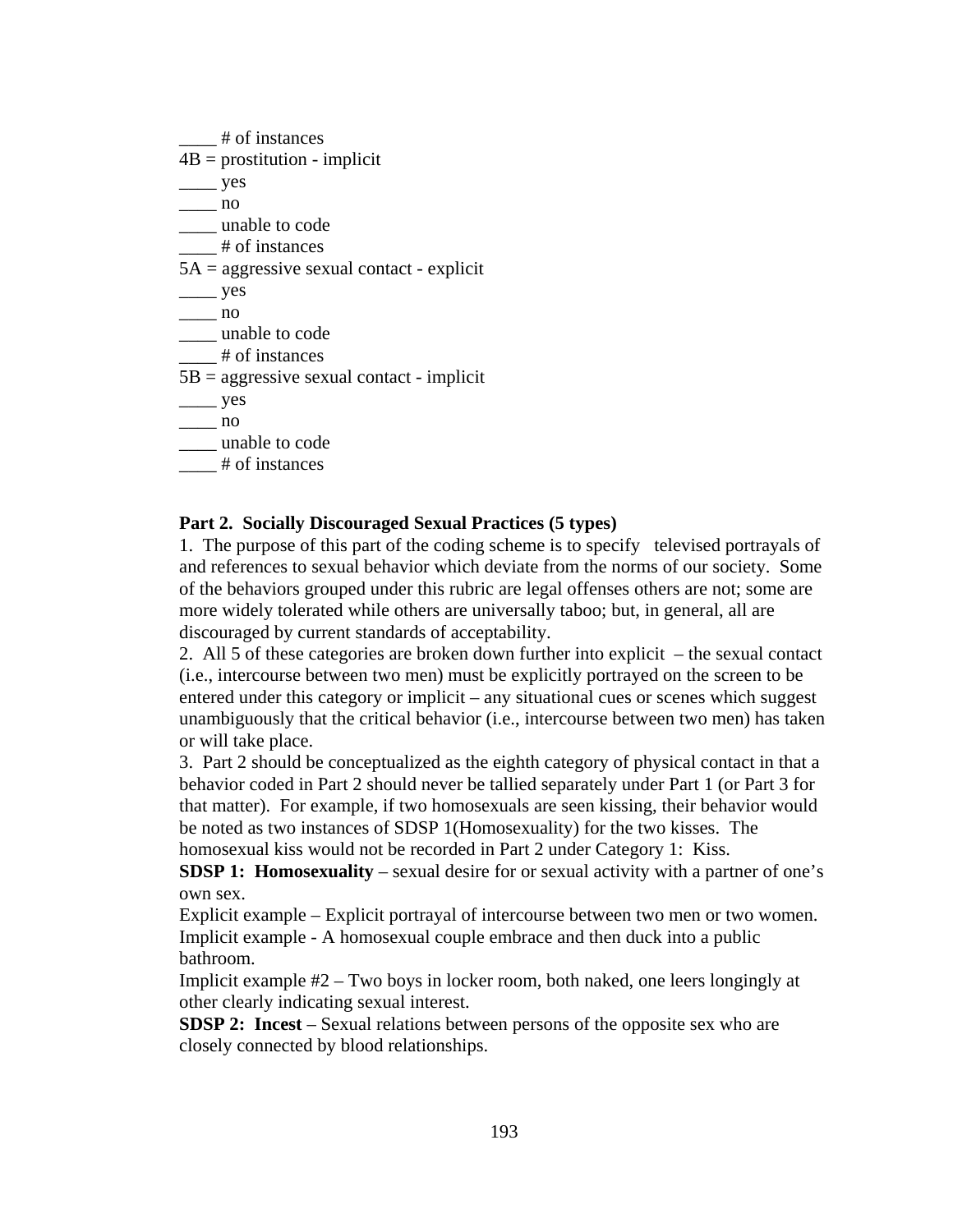Explicit Example - Explicit portrayal of heterosexual intercourse between two related individuals.

**SDSP 3: Pederosis** – Sexual attraction for, and a preference for sexual intercourse with children, whether they be of the same or opposite sex as the adult.

Explicit Example – Explicit portrayal of sexual intercourse with an immature child. Implicit Example – An identified child molester approaches child, says "Come with me and I'll buy you some candy", takes the child's hand and walks off towards a wooded area of a park.

**SDSP 4: Prostitution** – The relatively indiscriminate granting of sexual favors for payment or material reward.

**SDSP 5: Aggressive Sexual Contact** – This category is used to score instances of rape and sexually sadistic behavior. Rape is defined as a forced sexual encounter culminating in intercourse where the victim is an unwilling participant and is under threat of, or may actually be physically harmed. Sexually sadistic behavior is defined as prolonged aggression which is explicitly portrayed as sexually gratifying for the aggressor or where the torture is focused upon the genitals of the victim. In other word, fighting with a partner in an otherwise sexual situation (i.e., in bedroom in lingerie and she slaps him) is not aggressive sexual contact and should instead be coded under Part 1, Category 6 Nonsexual aggressive bodily contact.

# **14 Socially Discouraged Modes of Gratification (DMG; Silverman Part 3)**

- $1A =$  exhibitionism explicit
- $\rule{1em}{0.15mm}$  yes
- $\frac{1}{\sqrt{1-\frac{1}{2}}}\log n$
- \_\_\_\_ unable to code

\_\_\_\_ # of instances

- $1B =$  exhibitionism implicit
- $\frac{\ }{2}$  yes
- $\_\_$ no
- \_\_\_\_ unable to code
- \_\_\_\_ # of instances
- $2A = fetishism explicit$
- $\rule{1em}{0.15mm}$  yes
- $\frac{1}{\sqrt{1-\frac{1}{2}}}\log \frac{1}{2}$
- \_\_\_\_ unable to code
- \_\_\_\_ # of instances
- $2B = fetishism implicit$
- $\rule{1em}{0.15mm}$  yes
- $\frac{1}{\sqrt{1-\frac{1}{2}}}\ln 0$
- \_\_\_\_ unable to code
- \_\_\_\_ # of instances
- 3A= masturbation explicit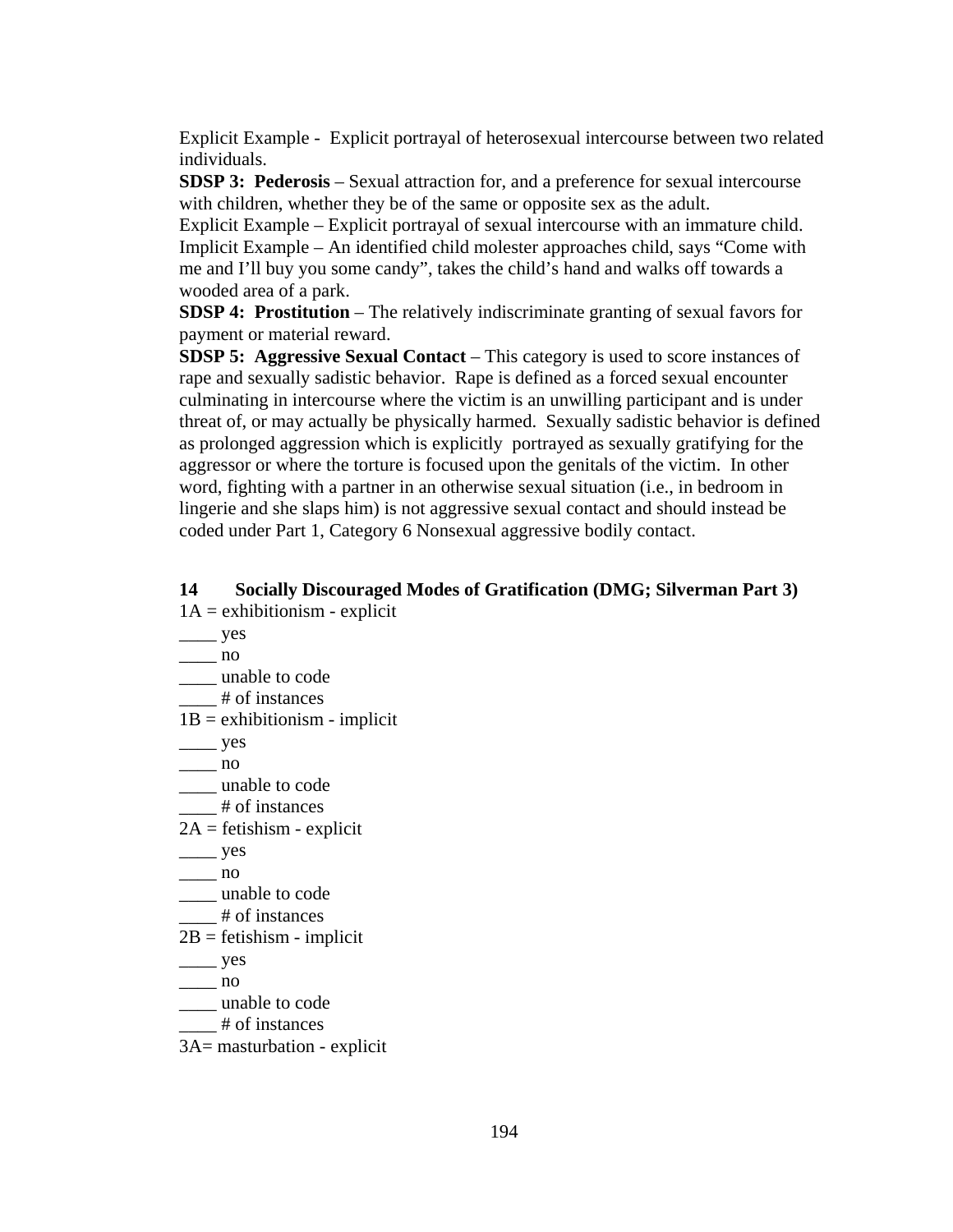$\rule{1em}{0.15mm}$  yes  $\_\_$  no \_\_\_\_ unable to code \_\_\_\_ # of instances 3B= masturbation - implicit  $\rule{1em}{0.15mm}$  yes  $\frac{1}{\sqrt{1-\frac{1}{2}}}\ln 0$ \_\_\_\_ unable to code \_\_\_\_ # of instances  $4A =$ tranvestism/transexualism - explicit \_\_\_\_ yes  $\_\_$  no \_\_\_\_ unable to code \_\_\_\_ # of instances 4B = tranvestism/transexualism - implicit  $\rule{1em}{0.15mm}$  yes  $\frac{1}{\sqrt{1-\frac{1}{2}}}\ln 0$ \_\_\_\_ unable to code \_\_\_\_ # of instances  $5A = voyeurism - explicit$  $\rule{1em}{0.15mm}$  yes  $\_\_$  no \_\_\_\_ unable to code \_\_\_\_ # of instances  $5B = voyeurism - implicit$  $\rule{1em}{0.15mm}$  yes  $\frac{1}{\sqrt{1-\frac{1}{2}}}\log \frac{1}{2}$ \_\_\_\_ unable to code \_\_\_\_ # of instances  $6A =$  other unnatural sexual behavior - explicit please specify \_\_\_\_\_\_\_\_\_\_\_\_\_\_\_\_\_\_\_\_\_\_\_\_\_\_\_  $\rightharpoonup$  yes  $\frac{1}{\sqrt{1-\frac{1}{2}}}\ln 0$ \_\_\_\_ unable to code \_\_\_\_ # of instances  $6B =$  other unnatural sexual behavior - implicit please specify \_\_\_\_\_\_\_\_\_\_\_\_\_\_\_\_\_\_\_\_\_\_\_\_\_\_\_  $\rightharpoonup$  yes  $\_\_$  no \_\_\_\_ unable to code \_\_\_\_ # of instances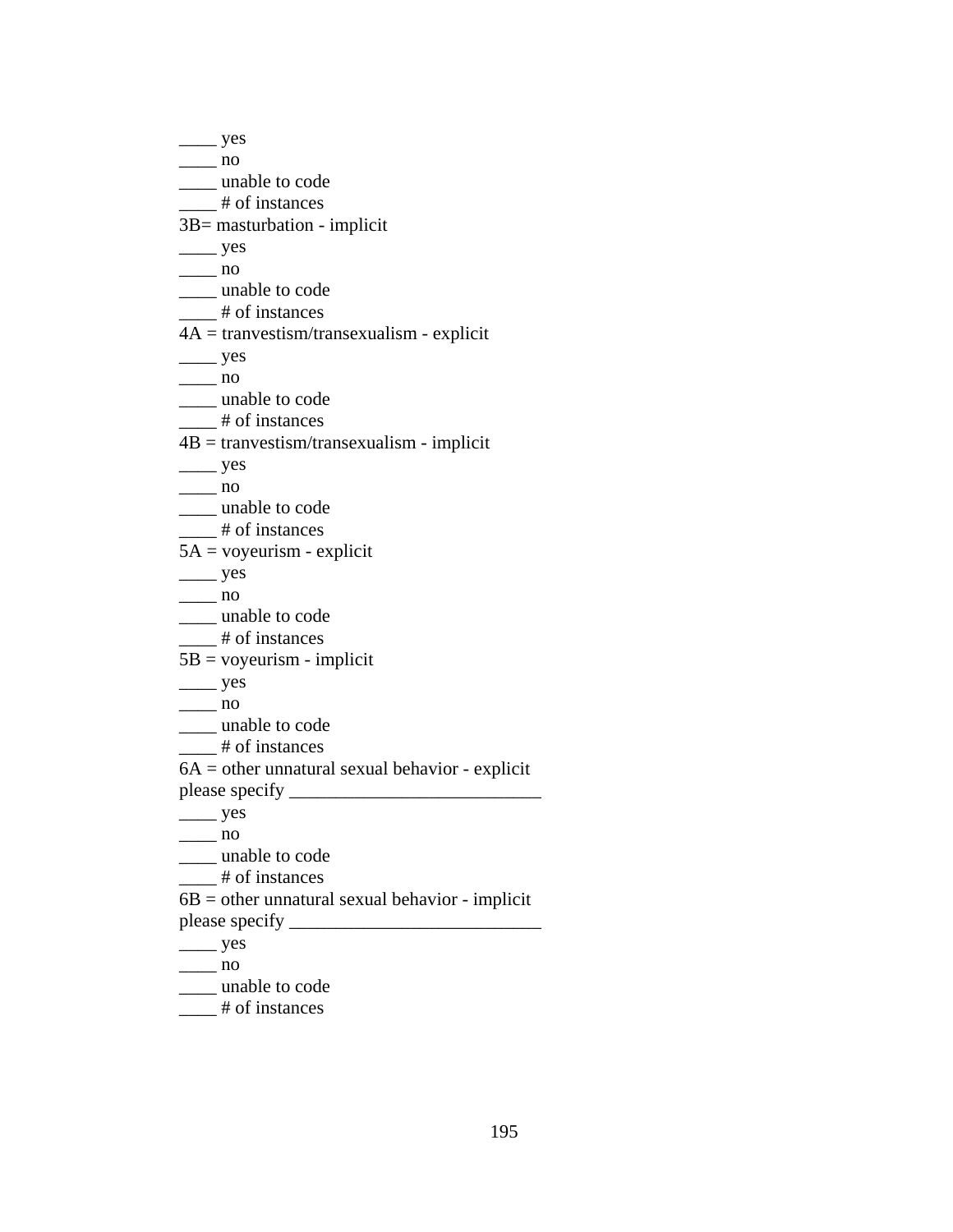#### **Part 3. Socially Discouraged Modes of Gratification (6 types)**

1. Any interpersonal contact(s) of physical intimacy or sexual orientation(s), which are deemed taboo by society because the selected partner is inappropriate. 2. All 6 of these categories are broken down further into **explicit** – the sexual contact (i.e., intercourse) must be explicitly portrayed on the screen to be entered under this category or **implicit** – any situational cues or scenes which suggest unambiguously that the critical behavior (i.e., intercourse with the inappropriate partner) has taken or will take place.

3. Part 3 should be conceptualized as the ninth category of physical contact in that a behavior coded in Part 3 should never be tallied separately under Part 1 (or Part 2 for that matter). For example, if a man is seen masturbating and seen blowing kisses to a photograph of a girlfriend, the behavior would be noted as one instance of DMG 1(Masturbation). The blown kiss at the photograph would not be recorded in Part 2 under Category 1: Kiss.

**DMG 1: Exhibitionism** – A compulsive tendency to expose parts of the body, usually the sex organs, for purpose of one's own sexual excitation. Note that striptease or suggestive singing and dancing for purposes of entertaining others is not included in this category but should be recorded under Category 4: Suggestiveness of Part 1.

**DMG 2: Fetishism** – Sexual arousal and gratification is induced by handling objects, or nonsexual parts of the body belonging to the opposite sex. Fetishes are typically articles of clothing (stockings, lingerie etc) handkerchiefs, the hair or feet.

**DMG 3: Masturbation** – The induction of a state of erection of the genital organs and the achievement of orgasm by manual or mechanical selfstimulation.

**DMG 4: Transvestism (and Transsexualism)** – The wearing of clothes of the opposite sex, particularly if theis tendency is associtated with sexual excitement or an attempt to function psychologically or sexually in the manner of the opposite sex.

**DMG 5: Voyeurism** – Obtaining sexual gratification by watching other undress or engage in sexual activity

**DMG 6: Other Unnatural Sexual Behaviors** – Any kind of illegal or unnatural sexual behavior which cannot be placed in another category. Any reference to a sexual encounter between a human and an animal (bestiality) should be coded here. Any reference to a sexual encounter between more than two sexual participants (group sex, ménage a trios) should be coded here.

## **15 Depiction of Risk or Responsibilities of Sexual Behavior (Kunkel)**

 $1 =$  sexual patience depicted

 $2$  = sexual precaution depicted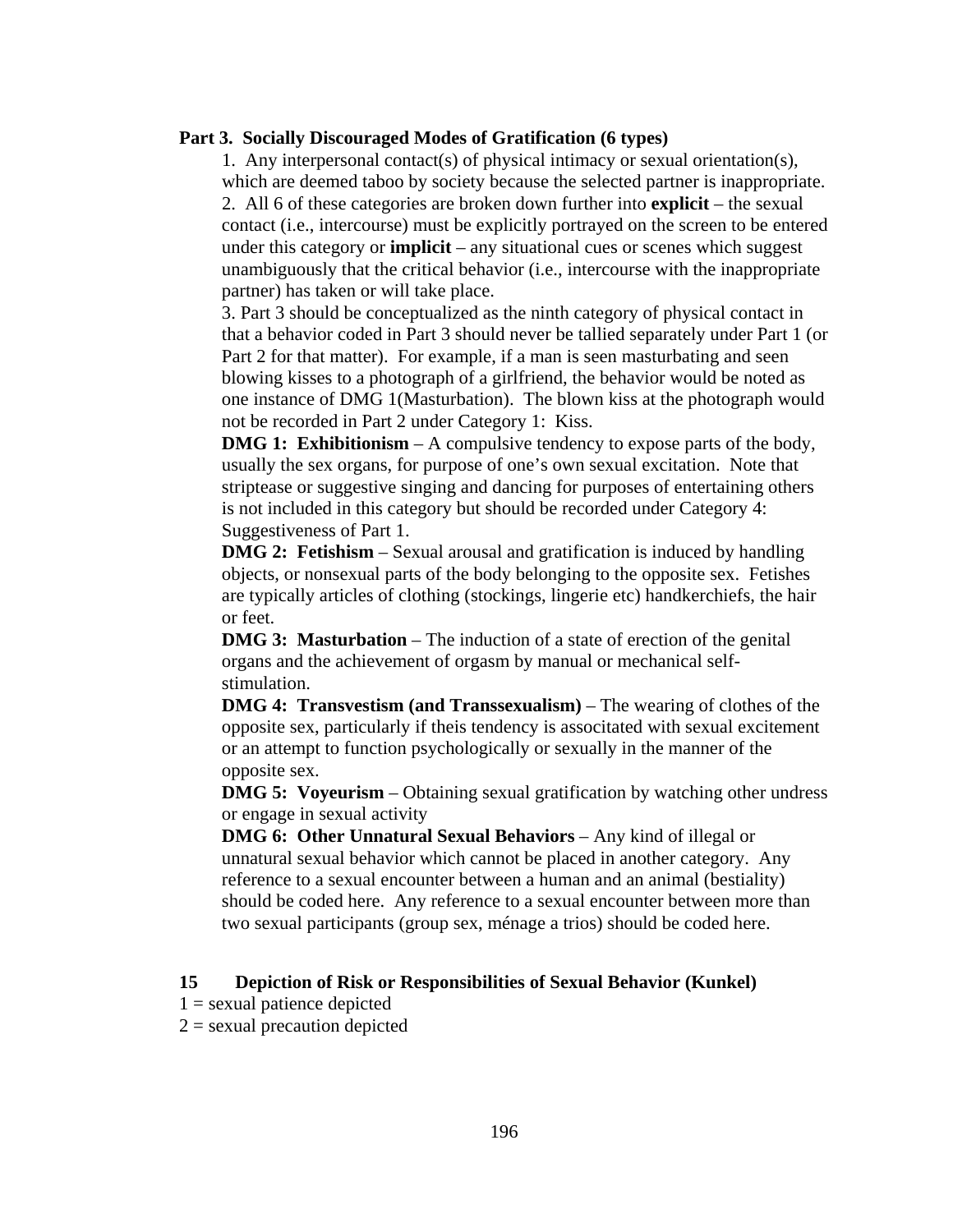- $3 =$  risks and/or negative consequences depicted
- \_\_\_\_ yes
- $\_\_$  no
- $\frac{1}{\sqrt{1-3}}$
- \_\_\_\_ unable to code
- \_\_\_\_ # of instances

#### **Line 15. Kunkel et al. (2003) Risk or Responsibilities of Sexual Behavior**

Note: Normally only need to code in this section if coded "yes" for Category 5 (Heterosexual Intercourse) A (explicit) or B (implicit) in Part 1 of Silverman scale or if coded "yes" for any item in Parts 2 and 3 in Silverman scale. In the rare instance that a symbol of risk or responsibility is shown but a Silverman sexual act was not coded you may still code the symbol of risk and responsibility.

- 1. Sexual Patience waiting until a relationship matures and both people are equally ready to engage in sex; examples in this category should emphasize the virtues of sexual abstinence, virginity, or simply waiting until one is certain s/he is ready to assume the responsibilities associated with a sexual relationship
- 2. Sexual Precaution pursuing efforts to prevent AIDS, STDs, and/or unwanted pregnancy when sexually active; examples in this category might include depiction of the use (or intended use) of a condom; condom use accounted for 40% of sexual precaution codings but it is unclear what made up the other 60%
- 3. Depiction of Risks and/or Negative Consequences visual indications of risk and/or negative consequences of irresponsible sexual behavior; examples include presentation of such serious, life-altering outcomes as unwanted pregnancy and abortion, punitive damages such as trouble with the law, as well as characters who contract AIDS from unprotected sexual intercourse

#### **16 Depiction of Negative Sexual Consequences - - Emotional/Social**

- $1 =$  disappointment
- $2 =$  guilt/anxiety
- $3 =$ humiliation
- $4 =$  rejection
- 5 = other \_\_\_\_\_\_\_\_\_\_\_\_\_\_\_\_\_\_\_\_\_\_\_\_\_\_\_ please specify
- $\rule{1em}{0.15mm}$  yes
- $\frac{1}{\sqrt{1-\frac{1}{2}}}\log \frac{1}{2}$
- type  $(1-5)$
- \_\_\_\_ unable to code
- \_\_\_\_ # of instances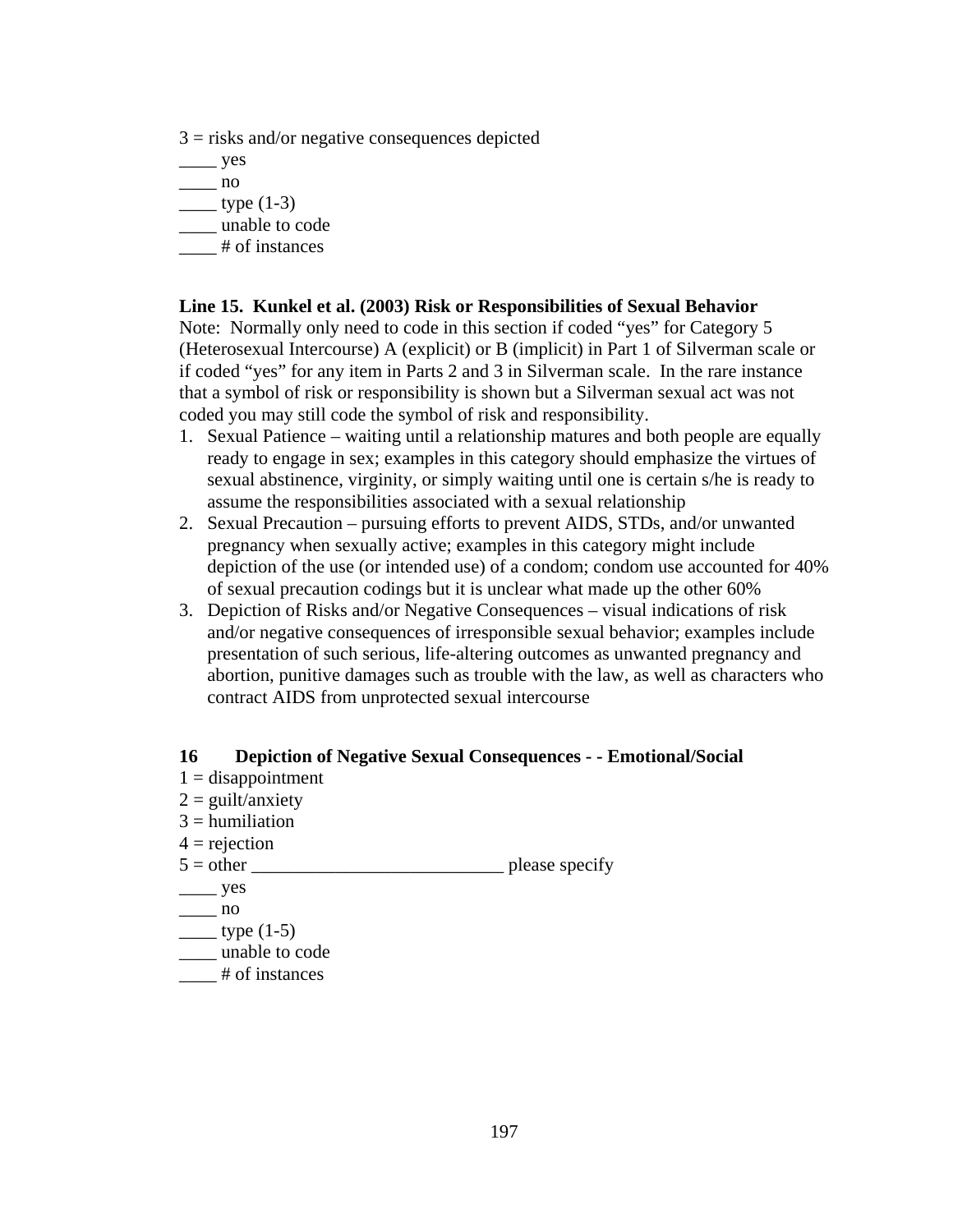#### **17 Depiction of Negative Sexual Consequences - - Physical**

- $1 =$  unwanted pregnancy
- 2 = contraction of STD
- $3$  = physical abuse by a sexual partner
- 4 = other \_\_\_\_\_\_\_\_\_\_\_\_\_\_\_\_\_\_\_\_\_\_\_\_\_\_\_ please specify
- $\frac{\ }{2}$  yes
- $\frac{1}{\sqrt{1-\frac{1}{2}}}\ln 0$
- $\frac{1}{2}$  type (1-4)
- \_\_\_\_ unable to code
- \_\_\_\_ # of instances

#### **18 Depiction of Negative Sexual Consequences - - Punitive**

- $1 =$  punishment by school officials
- $2 =$  punishment by law
- $3 =$  punishment by parents
- 4 = other \_\_\_\_\_\_\_\_\_\_\_\_\_\_\_\_\_\_\_\_\_\_\_\_\_\_\_ please specify
- $\rule{1em}{0.15mm}$  yes
- $\frac{1}{\sqrt{1-\frac{1}{2}}}\log n$
- $\frac{1}{2}$  type (1-4)
- \_\_\_\_ unable to code
- \_\_\_\_ # of instances

#### **19 Depiction of Positive Sexual Consequences - - Emotional/Social**

- $1 =$  an increase in self-esteem or self-worth
- $2 =$  expression of closeness, intimacy, and/or affection
- $3$  = pride in the enhancement of one's reputation among others
- 4 = other \_\_\_\_\_\_\_\_\_\_\_\_\_\_\_\_\_\_\_\_\_\_\_\_\_\_\_ please specify
- $\rule{1em}{0.15mm}$  yes
- $\frac{1}{\sqrt{1-\frac{1}{2}}}\ln 0$
- $\frac{1}{\sqrt{1-4}}$
- \_\_\_\_ unable to code
- \_\_\_\_ # of instances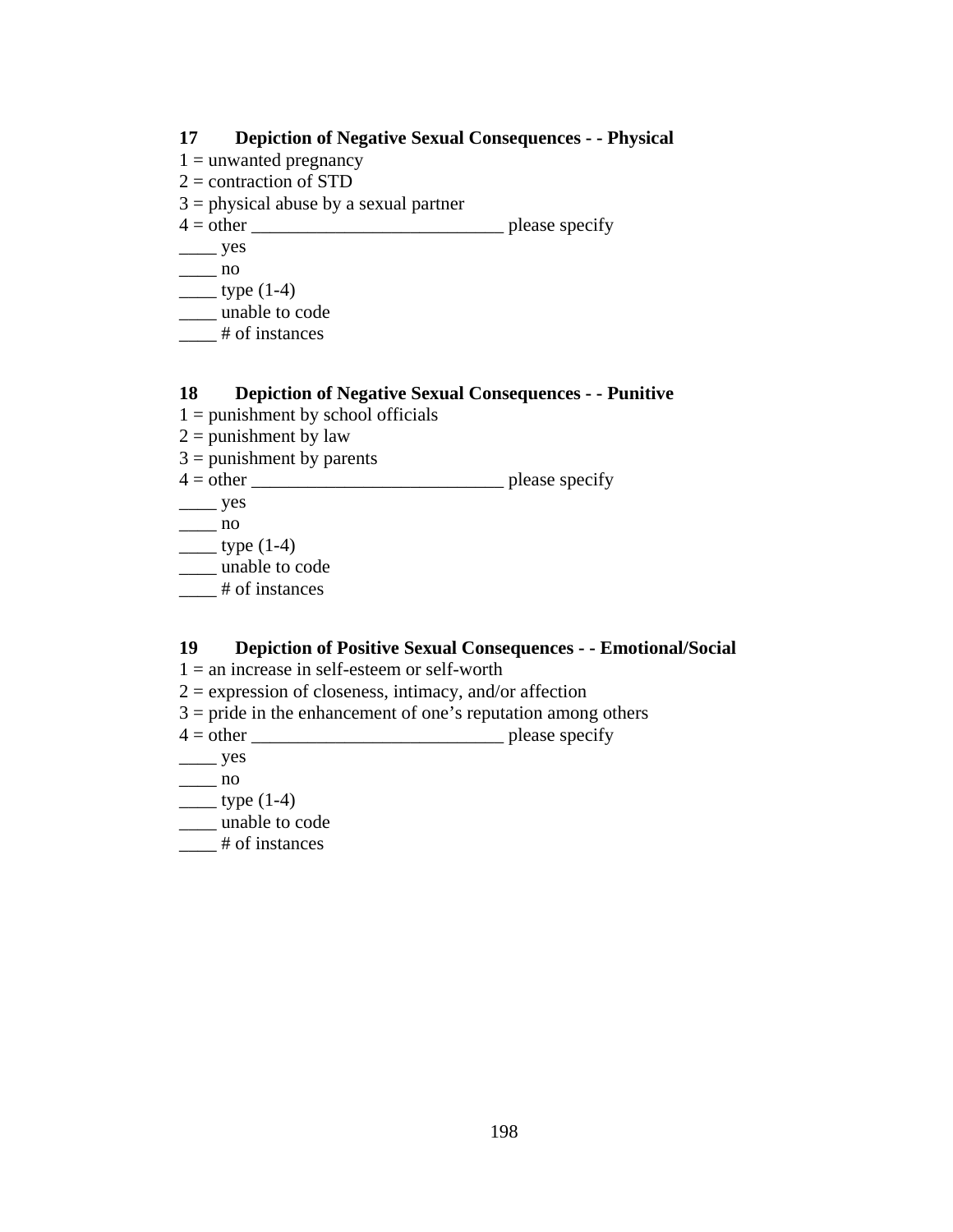### **20 Depiction of Positive Sexual Consequences - - Physical**

- $1 =$  clear expression of physical satisfaction
- $2 =$  intentional pregnancy
- 3 = other \_\_\_\_\_\_\_\_\_\_\_\_\_\_\_\_\_\_\_\_\_\_\_\_\_\_\_ please specify

 $\rule{1em}{0.15mm}$  yes

 $\frac{1}{\sqrt{1-\frac{1}{2}}}\ln 0$ 

 $\frac{1}{\sqrt{1-3}}$ 

\_\_\_\_ unable to code

\_\_\_\_ # of instances

#### **Lines 16-20. Aubrey (2004) Sexual Consequences (Includes two parts)**

Note: Normally only need to code in this section if coded "yes" for Category 5 (Heterosexual Intercourse) A (explicit) or B (implicit) in Part 1 of Silverman scale or if coded "yes" for any item in Parts 2 and 3 in Silverman scale. In the rare instance that a symbol of risk or responsibility is shown but a Silverman sexual act was not coded you may still code the symbol of risk and responsibility.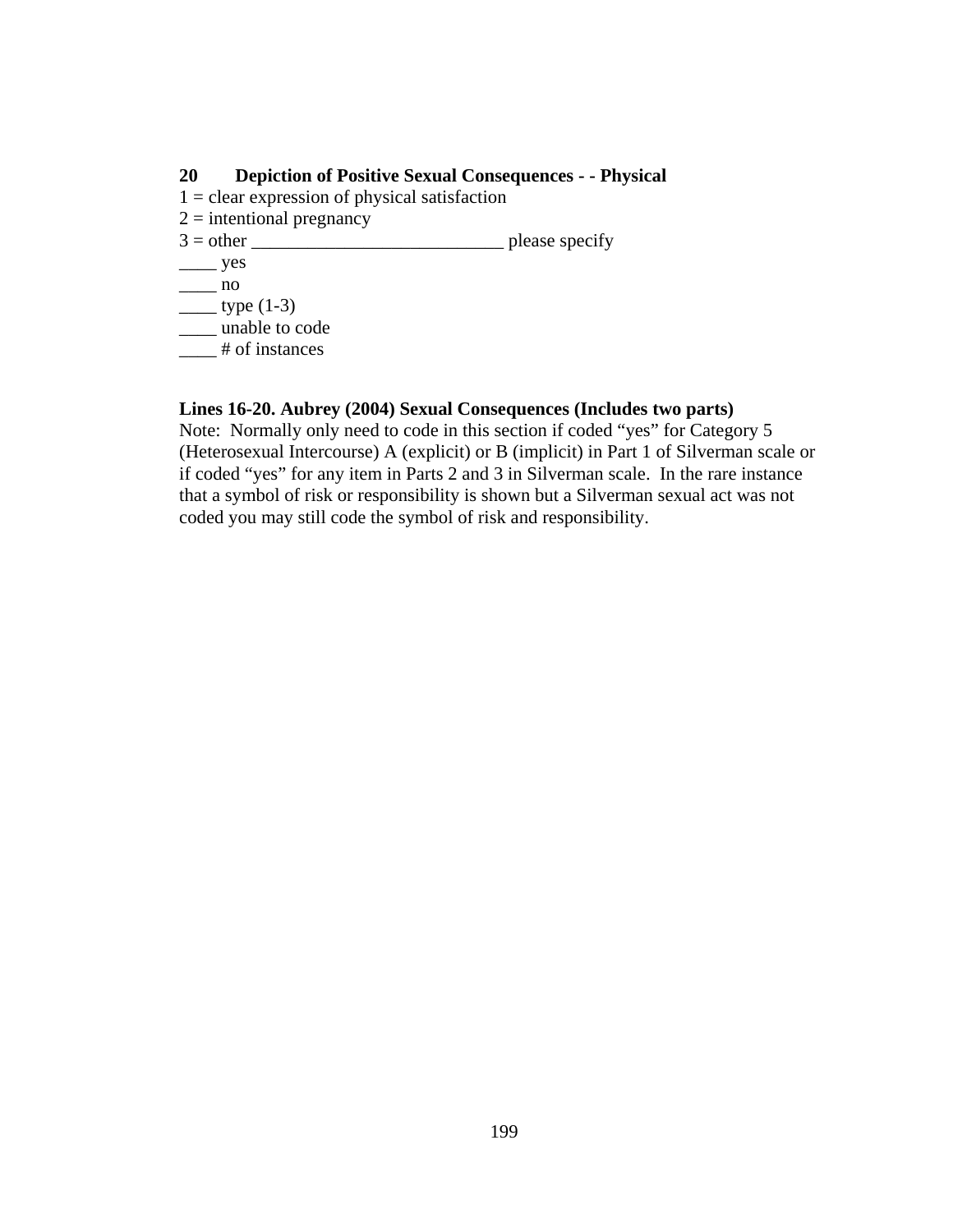#### **Appendix B**

#### **Recording Instrument - - Music Video Content**

#### **Units of Analysis**

The recording instrument is comprised of two separate units of analysis, each with a separate recording instrument. Instrument  $A = The Video; Instrument B =$ The Characters. Code items 1-10 on Instrument A then move to Instrument B to focus on characters. Once characters are established and coded move back to Instrument A and resume coding at Line 11.

#### **Instrument B: The Characters**

 A major character is defined as someone who is central to the action of the video or a role essential to the plot (Healy, 1994; Kahlenberg, 1995). A supporting character is defined as someone with a role essential to the development of the major character's role (Kahlenberg, 1995). Make sure to write enough of a detailed description of the character (including name of individual artist if known) on the form so that he/she can be identified later. Multiple characters can be coded as major characters (up to 4) if indeed both/all roles are equally essential to the plot and the screen time for each character is the same.

A wallpaper character is defined as the group of people who make up the moving and living background, providing a sort of human wallpaper or visual backdrop for the video such as background dancers, a backing band or a group of friends and should be a holistic judgment of the entire video. Videos with multiple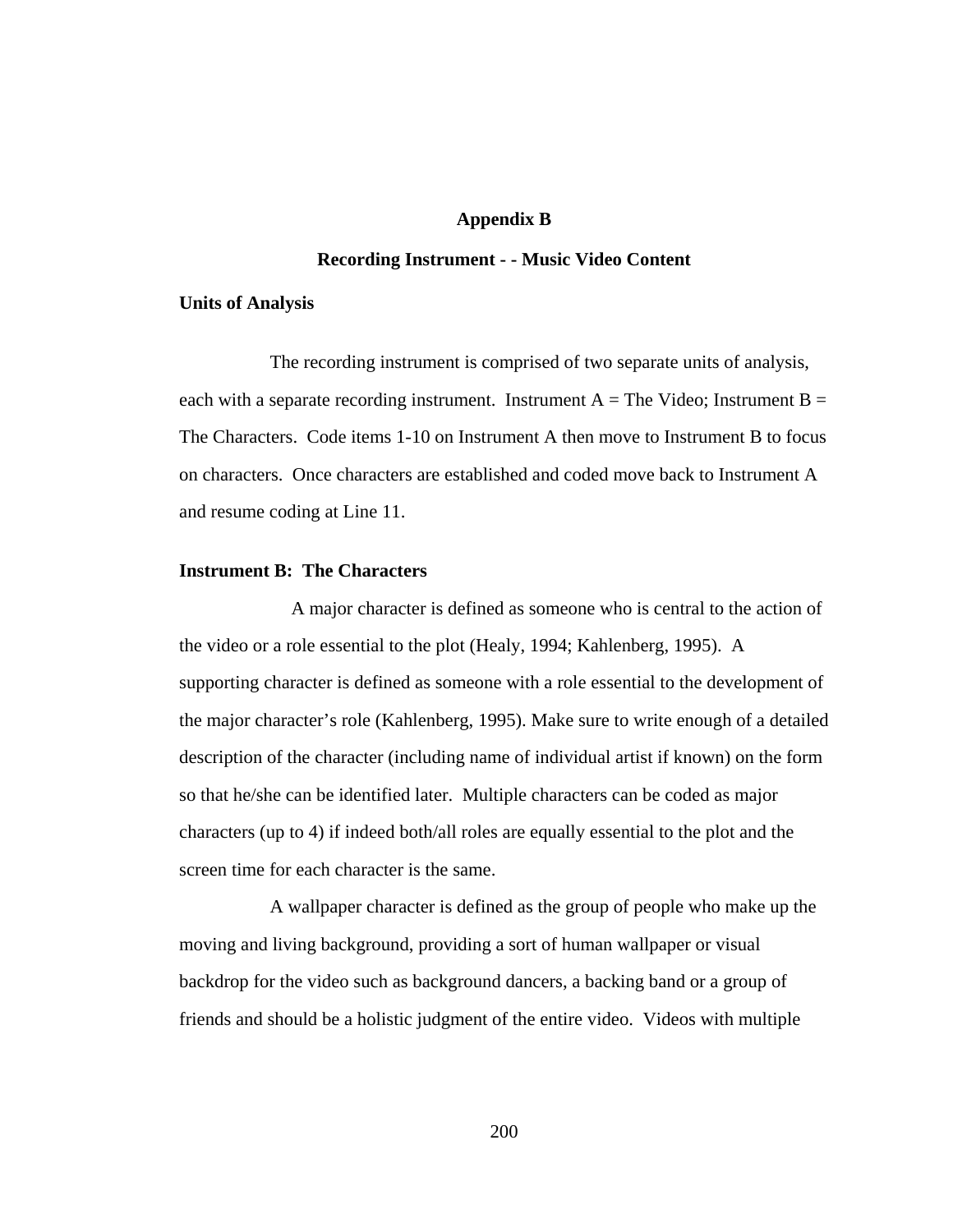characters (more than four) who all appear for approximately the same duration, and are hard to isolate need not be coded as specific characters but should instead be coded as wallpaper characters. Wallpaper characters will only be coded for lines 19-20 (skimpy/sexy clothing and type of nudity or sexy clothing) & lines 22-24 (brief description of character, dominant race and dominant gender). A wallpaper character can be involved in a Silverman behavior, SDSP or SDMG, as long as there are already 4 main or supporting characters. In other words, a character does not have to be identified as a major or supporting character in order to be involved in a sexual act. Wallpaper characters will also be coded for the dominant gender and dominant race represented. For example if the video contains background dancers and they are more than 50% white and more than 50% female than they would be coded as follows: dominant race = white, dominant gender = female. In order to decide whether a group of wallpaper characters are dressed in skimpy or sexy clothing one should first determine dominant race and gender. Once dominant gender is determined look at the characters in that gender grouping and determine if any of them are wearing skimpy or sexy clothing. If yes, then code based on level of that sexy clothing. In other words, here you are not asking yourself "Are a majority of characters wearing skimpy or sexy clothing?" You are instead asking: "Are some of the wallpaper characters that are the dominant gender selected wearing skimpy or sexy clothing?" This will only come up on rare occasion, usually in videos if one background dancer is dressed in sexy clothing then they all are. This rule has been added to make the decision easier. If it seems that a lot of characters or about half of the characters (but you're not sure and you don't have to count wallpaper characters) are dressed in skimpy clothing put it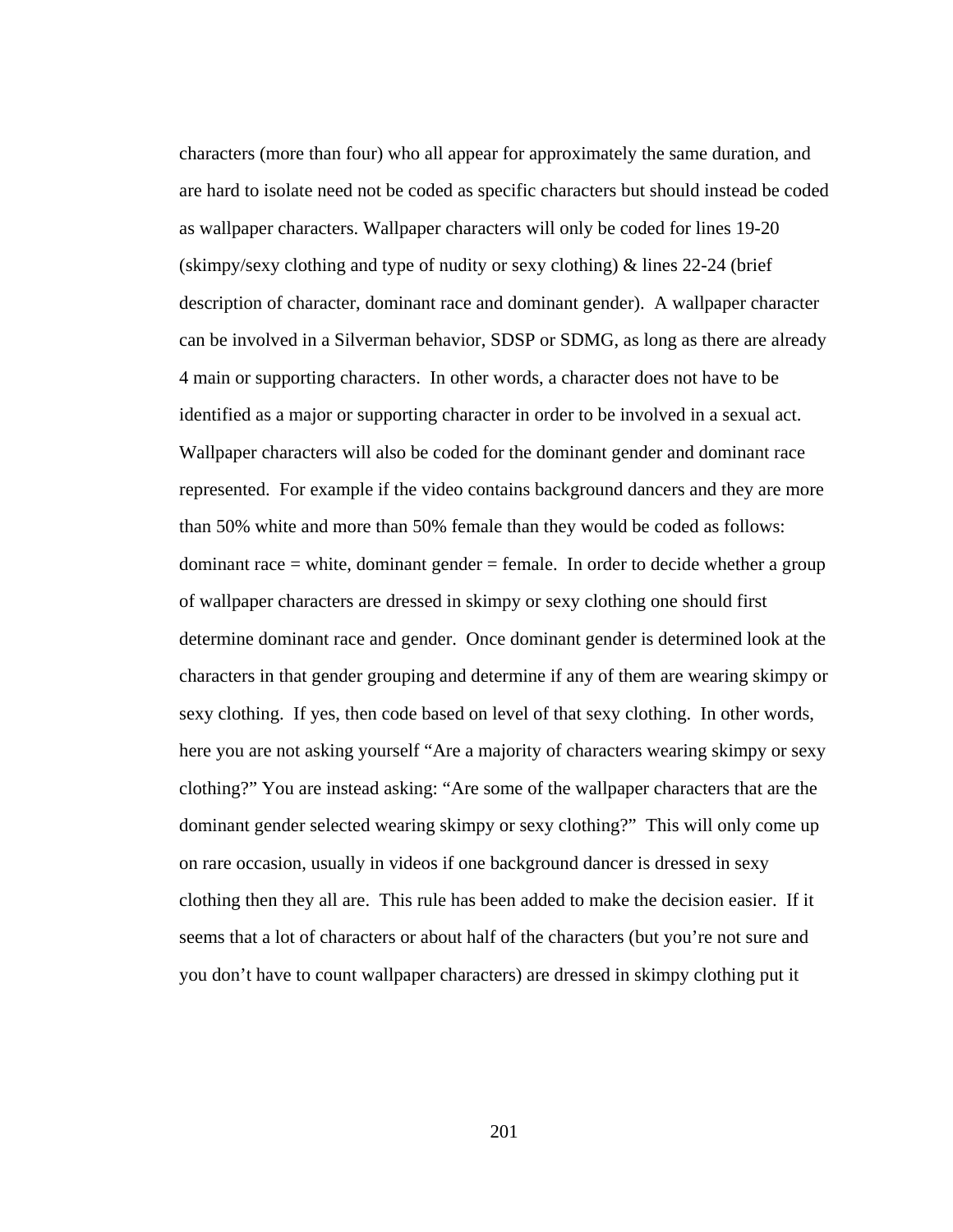down as a 2 or higher. If only one of 20 are dressed in skimpy clothing then the code is  $1$  = neutral clothing.

Major and supporting characters will be coded in exactly the same way. They will each be coded for all of the following items. In Line 20 Type of Nudity or Sexy Clothing the coder should list all types of nudity and sexy clothing that apply to a character or set of characters (wallpaper). Characters will be coded first and then the video will be coded.

FOR QUESTIONS 1-10 SEE INSTRUMENT A

#### **11 Social Age**

- $0 =$  cannot code
- $1 =$ baby
- $2 = child$
- $3 = \text{teenager}, \text{adolescent}$
- $4 =$ young adult
- $5 =$ adult
- $6 =$  elderly

#### **12 Gender**

- $0 =$  cannot code
- $1 = male$
- $2 =$  female

#### **13 Race/Ethnic Group**

- $0 =$  cannot code
- $1 =$  white
- $2 =$ black
- $3 =$ hispanic
- $4 = a$ sian
- 5 = other \_\_\_\_\_\_\_\_\_\_\_\_\_\_\_\_\_\_\_\_\_\_\_\_\_\_\_ please specify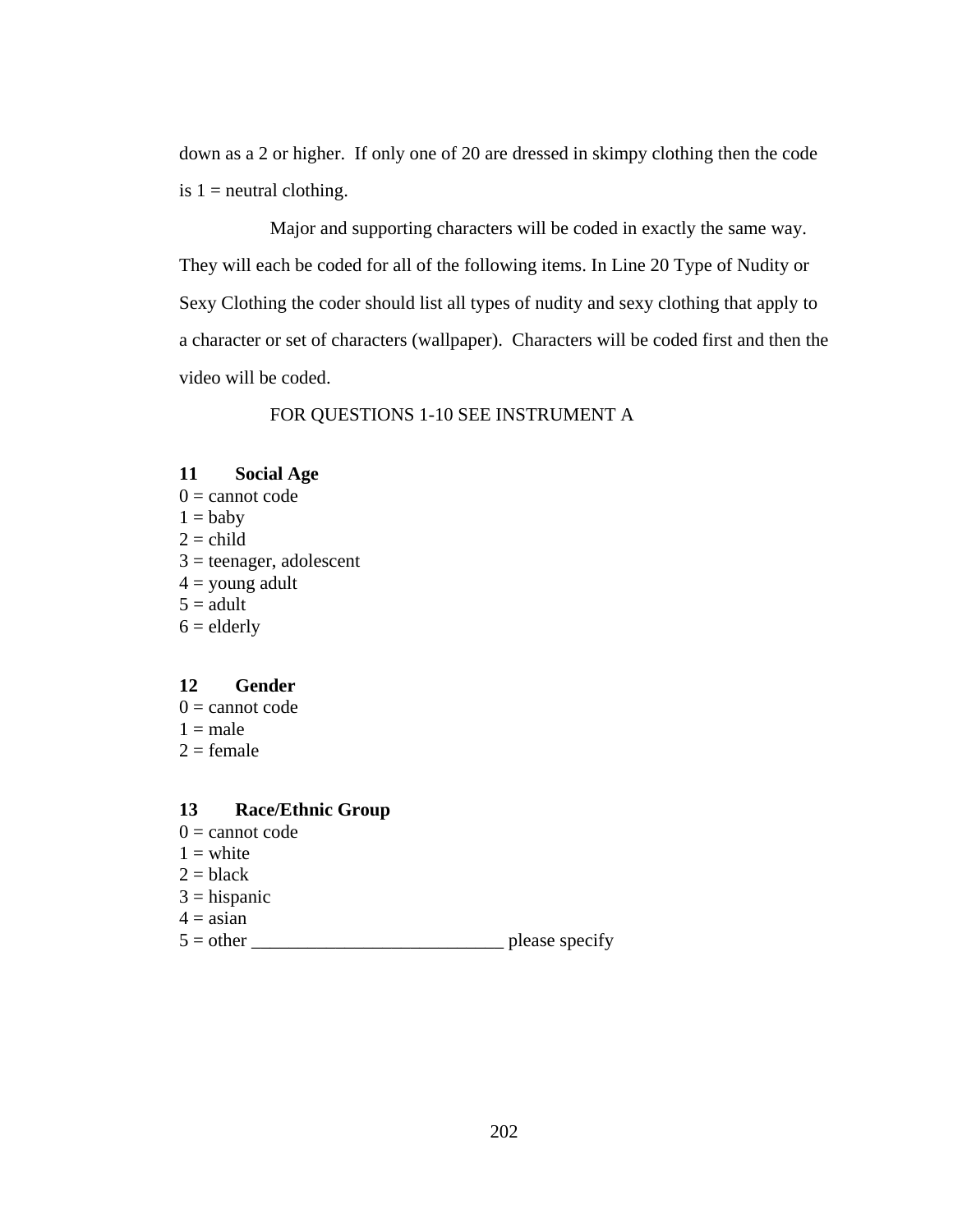## **14 Major/Supporting Character**

- $0 =$  cannot code
- $1 =$  major character
- $2 =$  supporting character

## **15 Weight**

- $0 =$  cannot code
- $1 =$  skinny/abnormally thin (emaciated)
- $2 =$  normal weight (thin, good body)
- $3 =$  slightly overweight (chubby, plump)
- $4 =$  obese (fat)

## **16 Body Type - - Fitness/Muscularity**

- $0 =$  cannot code
- $1 =$  spindly, weak, flabby, soft (out of shape)
- $2 =$  average, little/no focus on muscularity of the body
- $3 = \text{very fit},$  muscular, in shape

## **17 Physical Attractiveness Scale - - Within the context of the video, character is portrayed as:**

- $0 =$  cannot code
- $1 =$ ugly, repulsive
- $2 =$  unattractive, homely
- $3$  = neither attractive nor unattractive (no focus on looks)
- $4 =$  attractive, appealing
- $5 = \text{very attractive}, \text{above average appeal}$  (stunning, gorgeous; strong focus on looks)

## **18 Object of Gaze - - Is the character set up as the object of another person's attention or admiring gaze?**

- $0 =$  cannot code
- $1 =$  gaze does not occur/appear
- $2 =$  gaze occurs/appears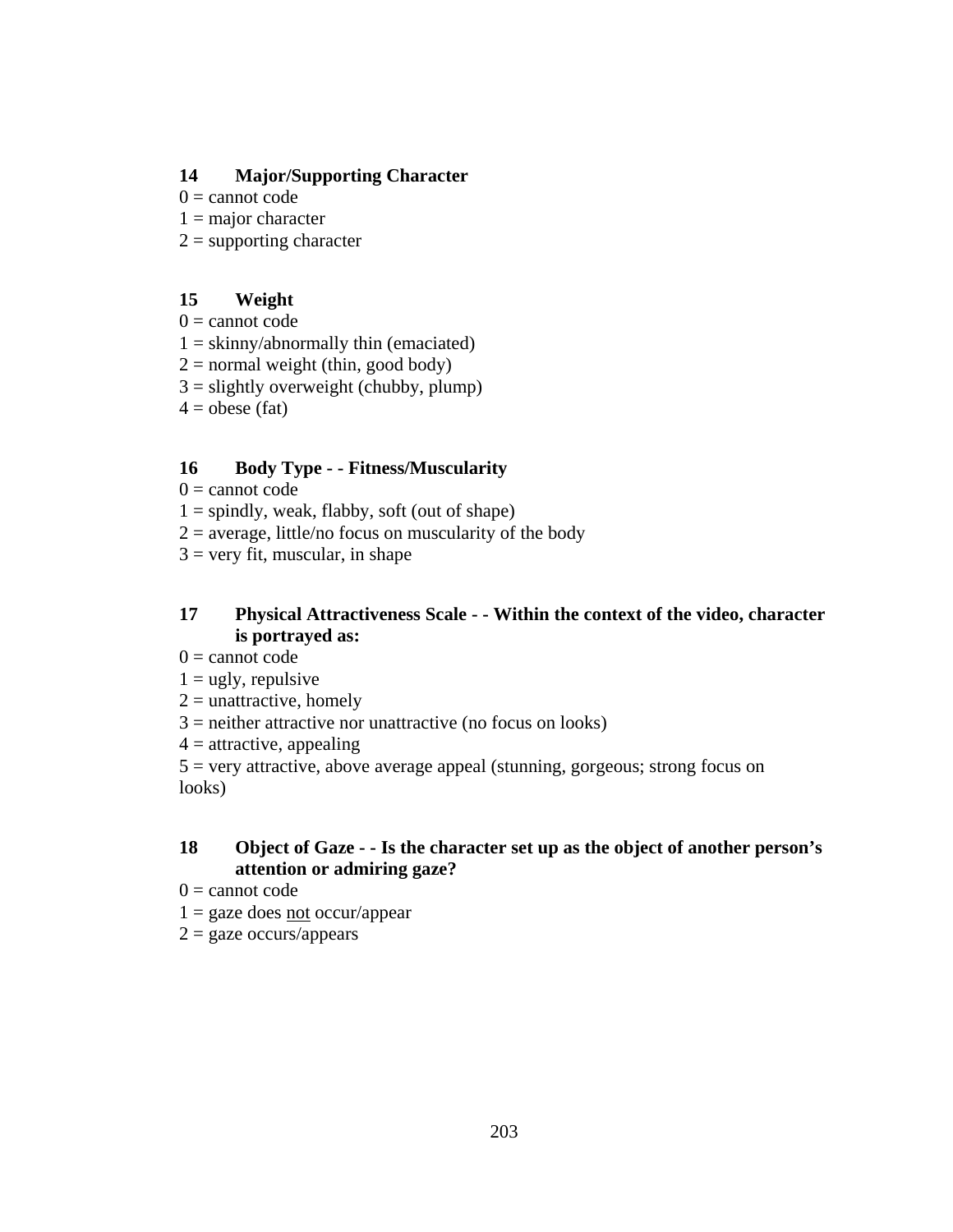## **19 Does Character Wear Skimpy or Sexy Clothing?**

- $0 =$  cannot code
- $1$  = neutral clothing clothing is not sexy (video does not highlight body/clothes)
- $2 =$  somewhat sexy clothing clothing is somewhat skimpy/sexy
- $3 = \text{very}$  sexy clothing clothing is extremely skimpy/sexy
- $4 =$  outright nudity no clothing, character is nude

## **Line 19. Signorielli et al. (1994) Does Character Wear Skimpy or Sexy Clothing (of major and minor characters)**

Note1: Codes 1 and 2 should be thought of as "nonprovocative clothing" and codes 3 and 4 should be thought of as "provocative clothing."

Note2: Code 2 should be thought of as "suggestive nudity" and code 3 should be thought of as "highly seductive clothing."

## **20 Type of Nudity or Sexy Clothing**

Only used if in "19 – Does Character wear skimpy or sexy clothing?" coded clothing with a "2" or higher. Codes 1-5 generally = somewhat sexy clothing, codes  $6-10$  $generally = very$  sexy clothing. List all that apply.

 $0 =$  cannot code

 $00 =$  not applicable (N/A)

- $1 =$  man with open shirt/man in "wife-beater" tank-top
- $2 =$  woman with open shirt/display of heavy cleavage/exposed midriff
- $3 =$ man in "hot pants"
- $4 =$  woman in "hot pants"/woman in (particularly) short skirt
- $5 =$ man in bathing suit/man without shirt
- $6 =$  woman in bathing suit
- $7 =$  man in clothes with undergarments partially or totally exposed
- 8 = woman in clothes with undergarments partially or totally exposed
- $9 =$ man in undergarments
- $10 =$  woman in undergarments
- $11 =$  nudity woman in-between wearing undergarments and being totally nude
- $12$  = total nudity

## **21 Musical Artist**

Is the character the musical artist or a member in the group listed in the credits for this video? To answer simply denote  $yes(Y)$  or no(N)

Musical artist?

Yes/No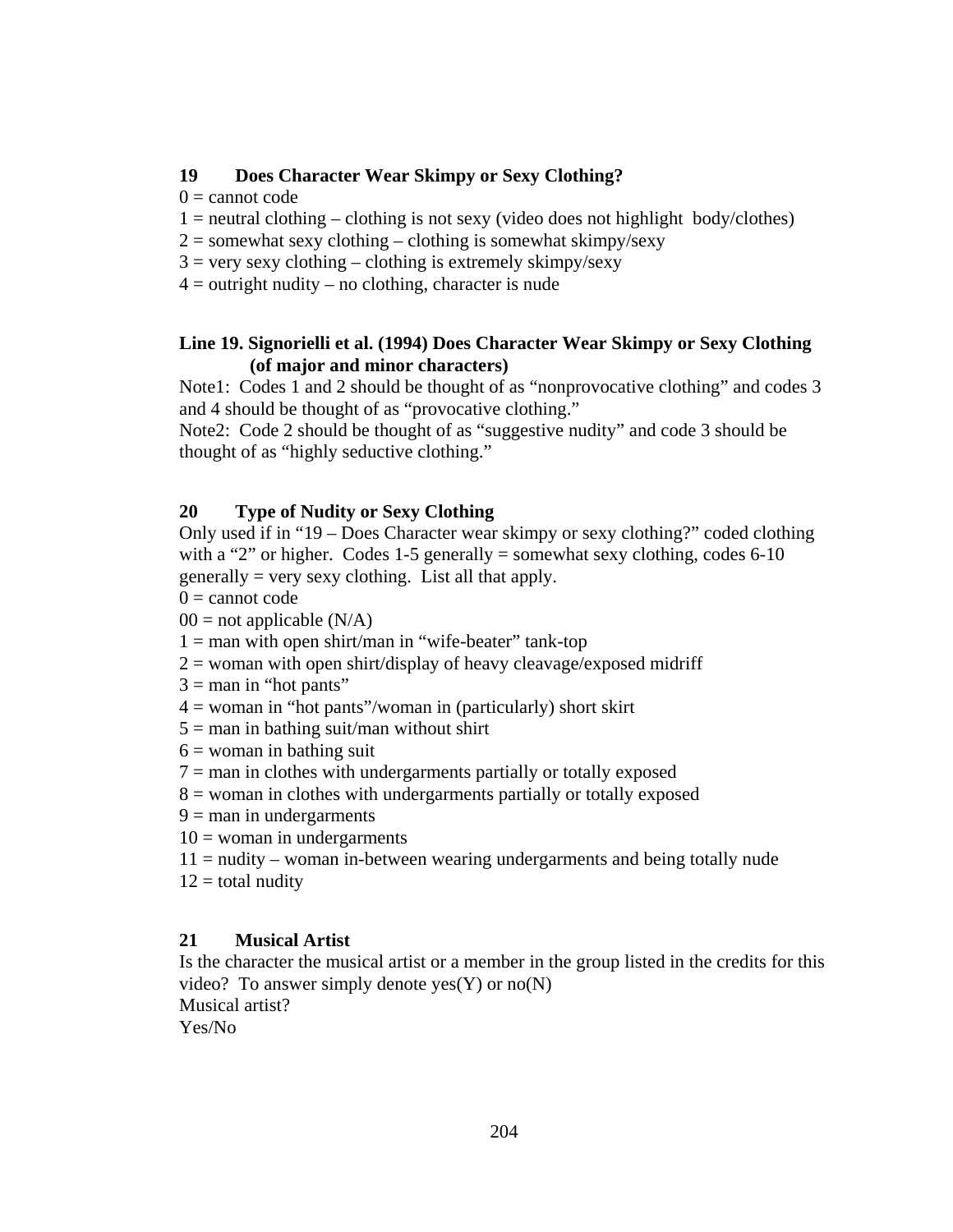## **22 Brief Description of Character**

3 lines provided on code sheet to allow for notes about specifics of character including role the character played in video or any notes that would help understand that character's place in the narrative or plot of the video.

## **23 Dominant Gender (wallpaper character only)**

- $0 =$  cannot code
- $1 = male$
- $2 =$  female
- $3$  = well mixed characters at about a 50/50 ratio gender-wise.

## **24 Dominant Race (wallpaper character only)**

- $0 =$  cannot code
- $1 =$  white
- $2 =$ black
- $3$  = Hispanic
- $4 = \text{Asian}$
- $5 =$  well mixed characters make up a good mix of ethnicities (not just one)

6 = other \_\_\_\_\_\_\_\_\_\_\_\_\_\_\_\_\_\_\_\_\_\_\_\_\_\_\_ please specify

**Note about wallpaper characters**: If dominant gender is determined to be female then only look at the female characters to make judgment about whether a characters are wearing skimpy or sexy clothing (Line 20) and what type (Line 21). If dominant gender is determined to be male then only look at the male characters to make judgment about skimpy or sexy clothing (Line 19) and what type (Line 20). If the gender is well mixed look at both genders and make a determination about the average character for each and list all that apply in Line 20 and use Line 19 to make most appropriate determination.

## **Steps Used to Select Which 4 Characters to Code**

- First thing after coding video specifics (i.e., # of times in sample, Time Block, Artist) that a coder should do is view the video one time all the way through to make assessment about which characters (up to 4) to code. At this time also determine main or supporting status for each character. Sometimes two or three total viewing will be needed to make this assessment. It might be good to draw a bracket at the bottom of the page with 4 options and fill them in, replace and rearrange as necessary until the correct 4 characters are selected.
- When attempting to get to the 4 codable characters for each video ask yourself: Which are the four most visually and contextually important characters to the plot or storyline in this video or (if there is not plot like a video that is mostly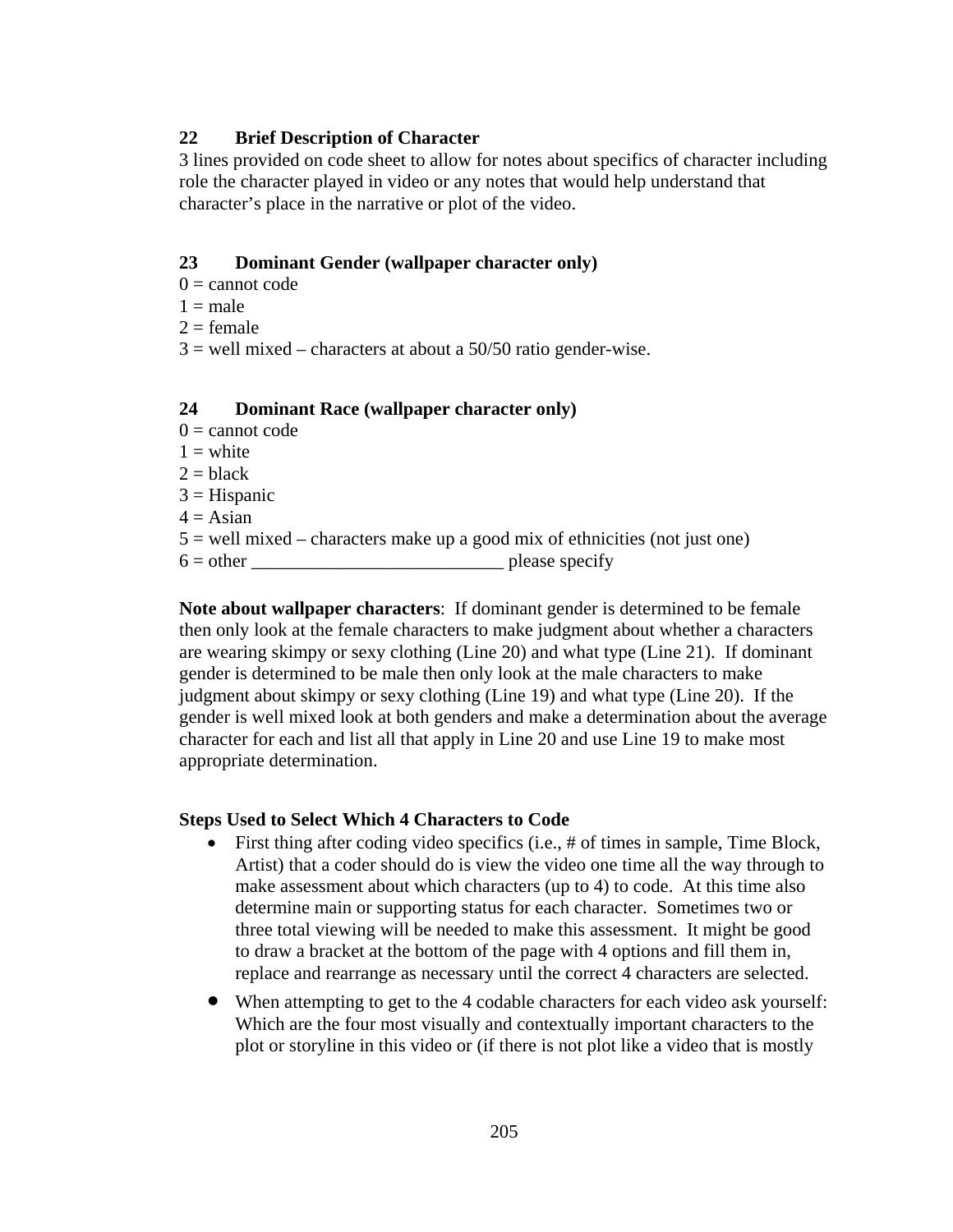performance by the artist or group) which 4 characters best allow me to make a holistic judgment of the look and feel of the video?

- If there are more than 4 characters that meet the above two delineations (i.e., drive the plot or visually assemble the look and feel of the video) you must then go to time spent on screen to pick the 4 characters. For example in a video where there are 5 band members that are clearly the central characters (potentially major or supporting) and 2 are clearly main characters and three are clearly supporting, you must measure the screen time for the last 3 (with stopwatch) to determine the last two codable characters. The 2 of the 3 that engender the longest screen time will be coded as the last two codable characters in this video (in this case as supporting characters).
- Remember, videos with multiple characters (more than four) who all appear for approximately the same duration, and are hard to isolate need not be coded as specific characters but should instead be coded as wallpaper characters. In other words, if a video is mostly a "performance video" (w/out narrative, story or plot), like Chingy's *Balla Baby* video, all characters except Chingy are wallpaper because Chingy is the only character that emerges in any real and measurable way more often than any other character. If you're coding a video performed by a group (i.e., rock band), the group would usually be 4 main characters and rest of the video would be wallpaper. If however, the group is more than 4 members then the 4 with most screen time are the 4 characters selected for analysis in this video. If the group is superceded by the presence of a narrative and the characters in this narrative seem to be driving the plot (despite not being in the group) those characters (up to 4) would be the codable characters and not the band which in this case would then be used to help determine the wallpaper characters in the video. See Jimmy Eat World video.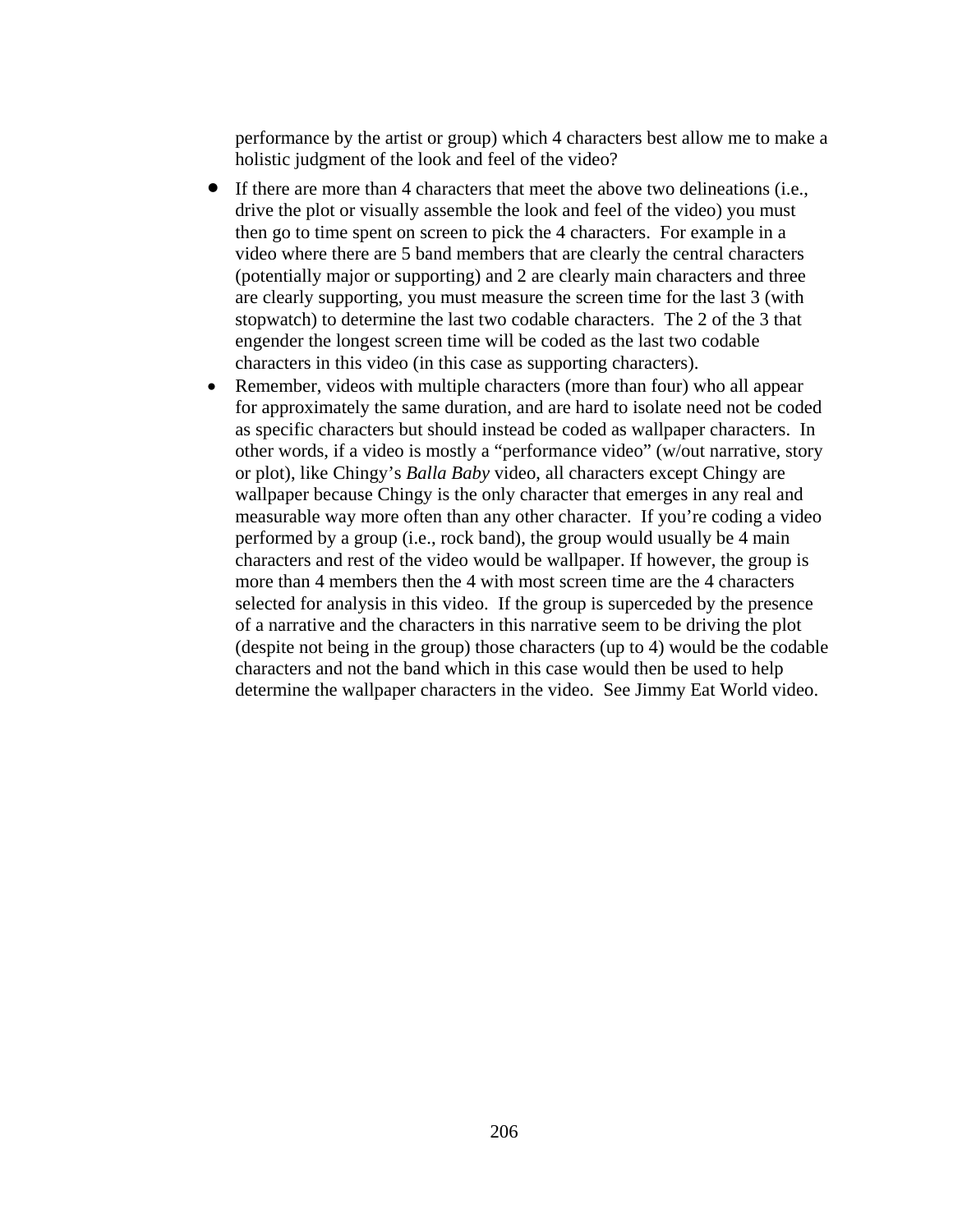## **References**

- Amir, Y., & Sharon, I. (1990). Replication research: A "must" for the scientific advancement of psychology. In J. W. Neuliep (Ed.), *Replication research in the social sciences* (pp. 1- 30). Newbury Park, CA: Sage.
- Arnett, J. J. (2002). The sounds of sex: Sex in teens' music and music videos. In J. D. Brown, J. R. Steele, & K. Walsh-Childers (Eds.), *Sexual teens, sexual media* (pp. 253-264). Mahwah, NJ: Lawrence Erlbaum Associates.
- Aubrey, J. S. (2004). Sex and punishment: an examination of sexual consequences and the sexual double standard in teen programming. *Sex Roles, 50*, 505-514.
- Babbie, E. (2001). *The practice of social research* (9<sup>th</sup> ed.). Belmont, CA: Wadsworth/Thompson Learning.
- Bandura, A. (1972). Modeling theory: Some traditions, trends, and disputes. In R. D. Parke (Ed.), *Recent trends in social learning theory* (pp. 35-61). New York, NY: Academic Press Inc.
- Bandura, A. (1977). Social learning theory of aggression. *Journal of Communication, 28*(3), 12-29.
- Bandura, A. (1986). *Social foundations of thought and action: A social cognitive theory*. Englewood Cliffs, NJ: Prentice Hall.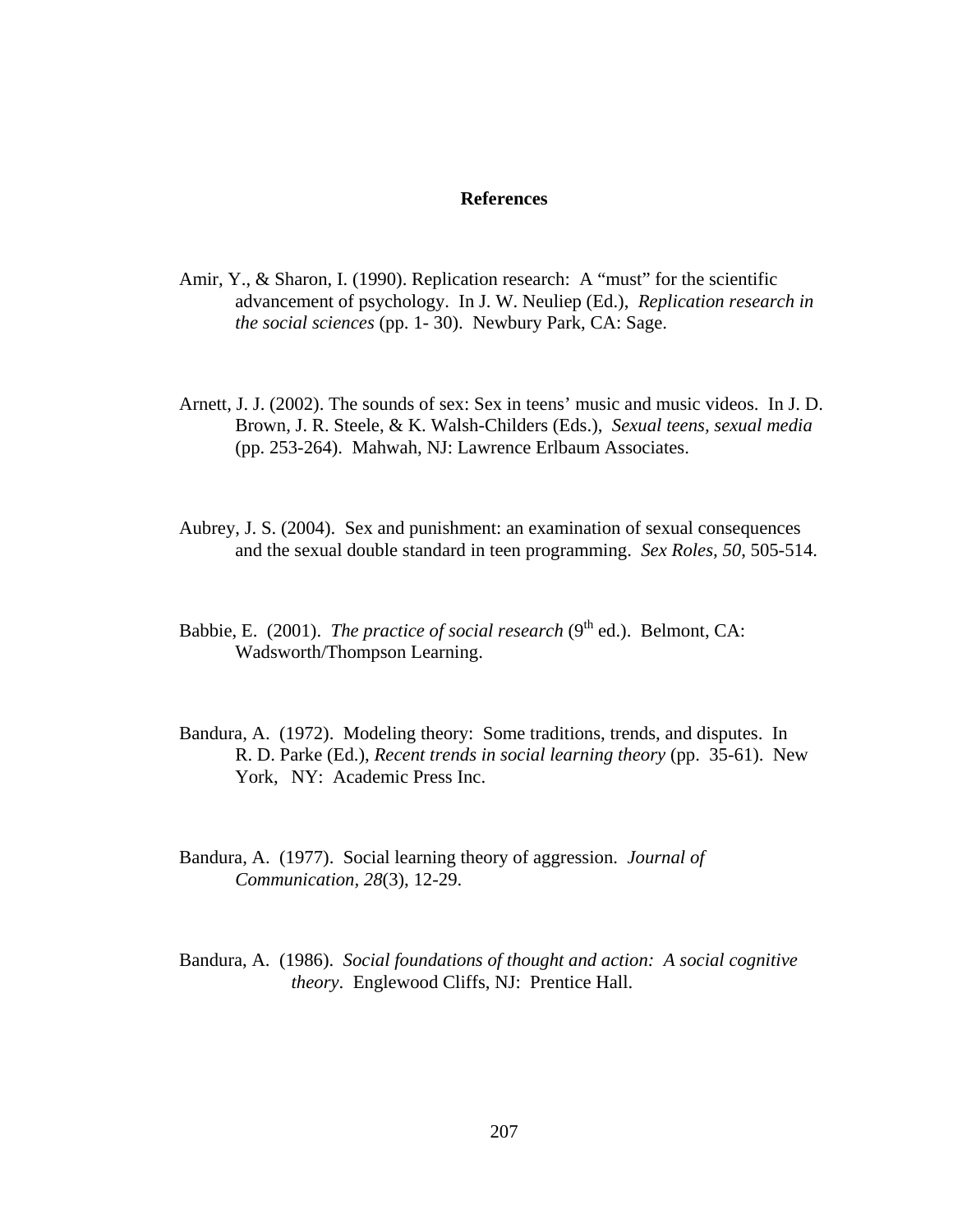- Bandura, A. (2002). Social cognitive theory of mass communication. In J. Bryant & D. Zillmann (Eds.), *Media effects: Advances in theory and research* (2<sup>nd</sup> ed., pp. 215-267). Hilldsdale, NJ: Erlbaum.
- Baxter, R. L., De Riemer, C., Landini, A., Leslie, L., & Singletary, M. W. (1985). A content analysis of music videos. *Journal of Broadcasting & Electronic Media, 29*, 333-340.
- BET Shows: Un:Cut. (n.d.). Retrieved December 12, 2004, from http://www.bet.com/BETShows/Un:Cut.
- Boster, F. J. (2002). On making progress in communication science. *Human Communication Research, 28*, 473-490.
- Brown, J. D. (2002). Mass media influences on sexuality. *The Journal of Sex Research, 39*, 42-45.
- Brown, J. D., & Campbell, K. (1986). Race and gender in music videos: The same beat but a different drummer. *Journal of Communication, 36*(1), 94-106.
- Brown, J. D., & Newcomer, S. F. (1991). Television viewing and adolescents' sexual behavior. *Journal of Homosexuality, 21*, 77-91.
- Brown, J. D., Steele, J. R., & Walsh-Childers, K. (2002). Introduction and overview. In J. D. Brown, J. R. Steele, & K. Walsh-Childers (Eds.), *Sexual teens, sexual media* (pp. 1-24). Mahwah, NJ: Lawrence Erlbaum Associates.
- Bufkin, J., & Eschholz, S. (2000). Images of sex and rape: A content analysis of popular film. *Violence Against Women*, 16, 1317-1344.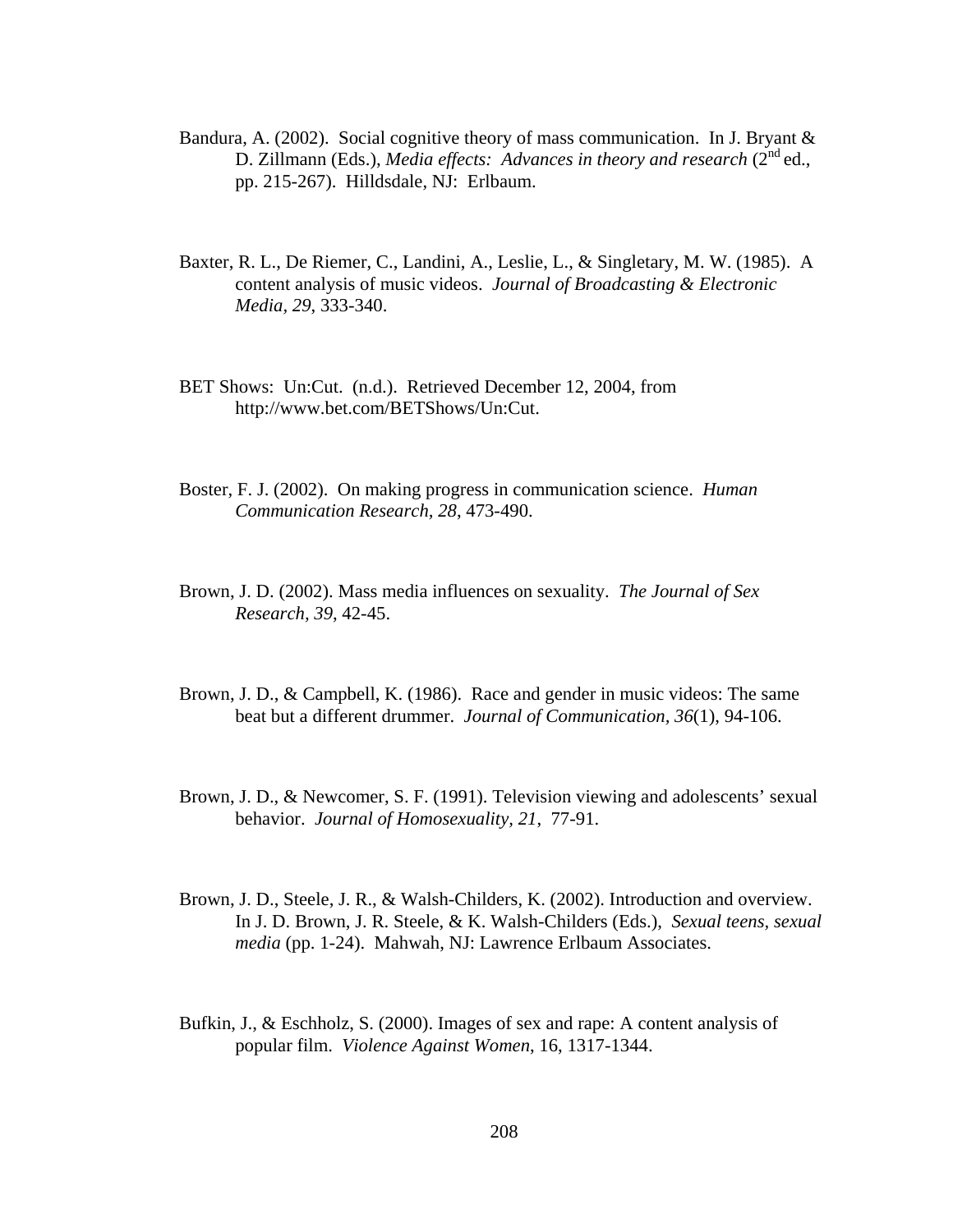- Calfin, M. S., Carroll, J. L., & Shmidt, J. (1993). Viewing music-videotapes before taking a test of premarital sexual attitudes. *Psychological Reports, 72*, 475-481.
- Collins, R. L., Elliott, M. N., Berry, S. H., Kanouse, D. E., Kunkel, D., Hunter, S. B., & Miu, A. (2004). Watching sex on television predicts adolescent initiation of sexual behavior [Electronic Version]. *Pediatrics, 114*(3), 1-18.
- Cope-Farrar, K. M., & Kunkel, D. (2002). Sexual messages in teens' favorite primetime television programs. In J. D. Brown, J. R. Steele, & K. Walsh-Childers (Eds.), *Sexual teens, sexual media* (pp. 59-78). Mahwah, NJ: Lawrence Erlbaum Associates.
- Emerson, R. A. (2002). "Where my girls at?" Negotiating black womanhood in music videos. *Gender & Society, 16*, 115-135.
- Franzblau, S., Sprafkin, J. N., Rubinstein, E. A. (1977). Sex on TV: A content analysis. *Journal of Communication*, 27(3), 164-170.
- Furstenberg, F.F., & Brooks-Gunn, J. (1985). Teenage child-bearing: Causes, consequences and remedies. In L. H. Aiken & D. Mechanic (Eds.), *Applications of social science to clinical medicine and health policy*  (pp. 118-132). New Brunswick, NJ: Rutgers University.
- Gerbner, G., Gross, L., Signorielli, N. (1986). Living with television: The dynamics of the cultivation process. In J. Bryant & D. Zillmann (Eds.), *Perspectives on media effects* (pp. 17-40). Hillsdale, NJ: Lawrence Erlbaum Associates.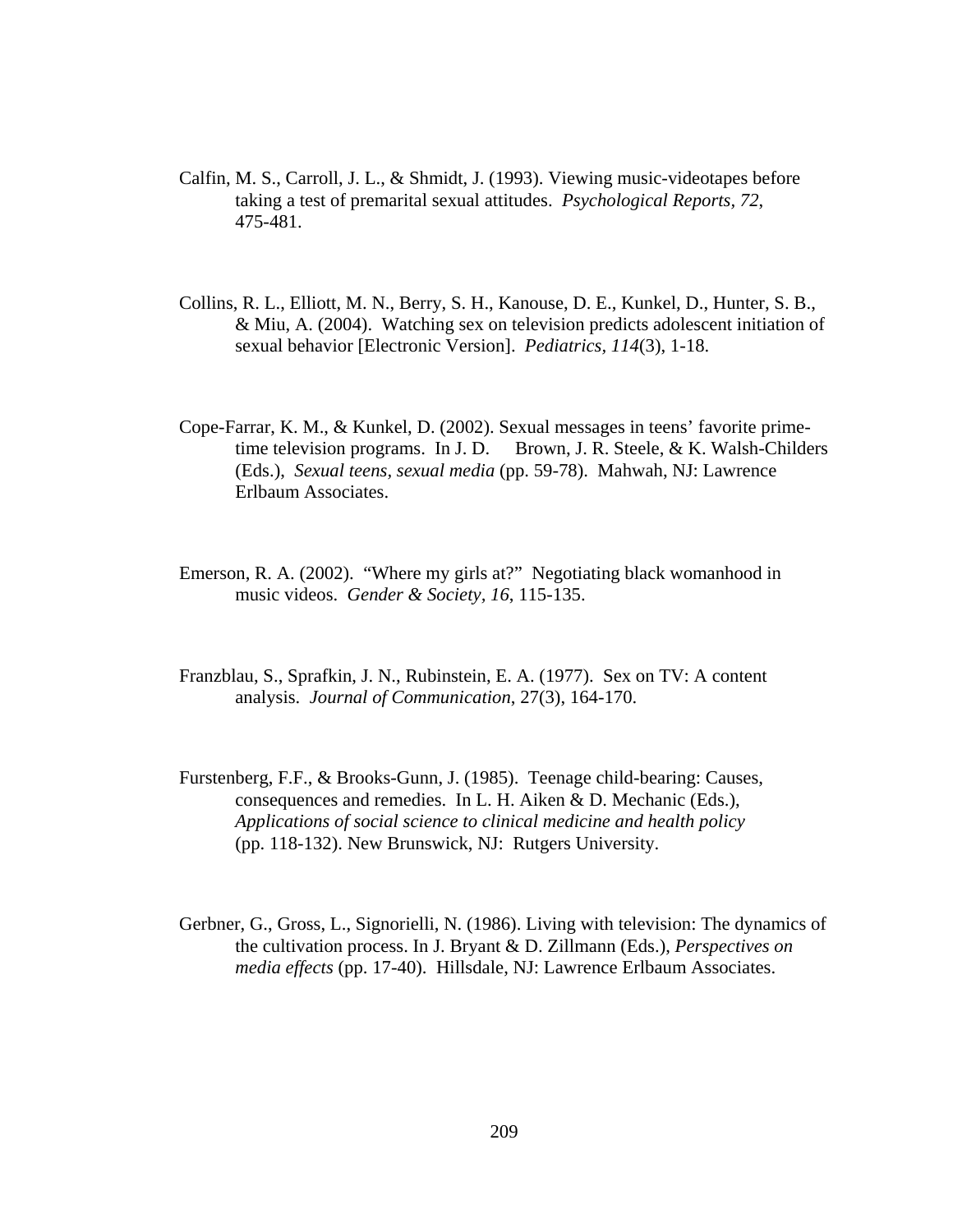- Gow, J. (1990). The relationship between violent and sexual images and the popularity of music videos. *Popular Music and Society, 14*(4), 1-10.
- Gow, J. (1996). Reconsidering gender roles on MTV: Depictions in the most popular music videos of the early 1990s. *Communication Reports, 9*, 151-161.
- Greenberg, B. S. (1994). Content trends in media sex. In D. Zillmann & J. Bryant (Eds.), *Media, children, and the family: Social scientific, psychodynamic, and clinical perspectives* (pp. 165-182). Hillsdale, NJ: Lawrence Erlbaum Associates.
- Greenberg, B. S., Stanley, C., Siemicki, M., Heeter, C., Soderman, A., & Linsangan, R., (1993). Sex content on soaps and prime-time television series most viewed by adolescents. In B. S. Greenberg, J. D. Brown, & N. L. Buerkel-Rothfuss (Eds.), *Media sex and the adolescent* (pp. 29-44). Creeskill, NJ: Hampton Press.
- Harris, R. J., & Scott, C. L. (2002). Effects of sex in the media. In J. Bryant & D. Zillmann (Eds.), *Media effects: Advances in theory and research* (2<sup>nd</sup> ed: pp. 307-331). Hilldsdale, NJ: Erlbaum.
- Heintz-Knowles, K. E. (1996). *Sexual activity on daytime soap operas: A content analysis of five weeks of television programming* [Electronic Version]. Available at www.kff.org.
- Healy, E. J. (1993). *Gender stereotyped selling strategies: Appealing to the mtv generation*. Unpublished master's thesis, University of Delaware, Newark, Delaware.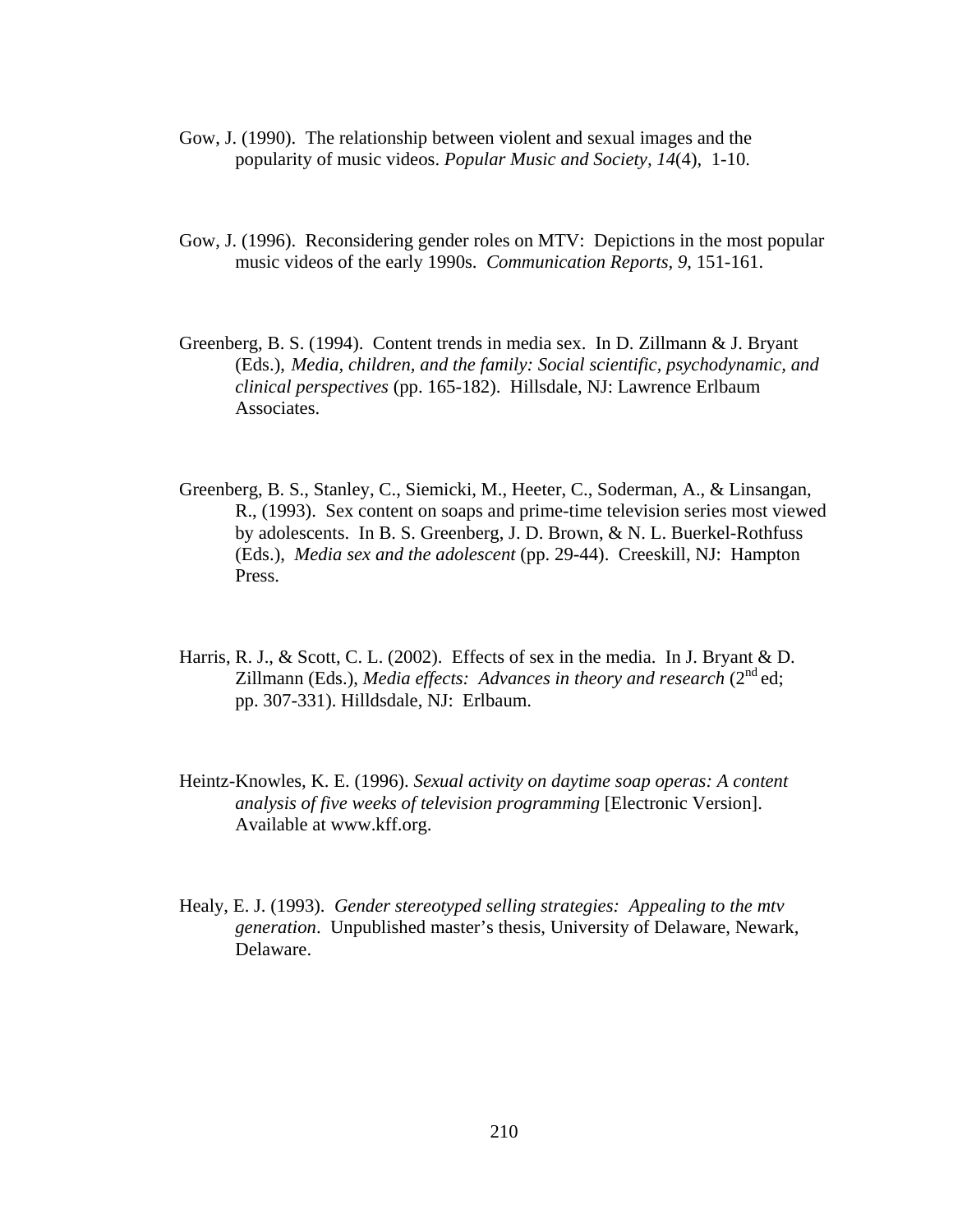- Hendrick, C. (1990). Replications, strict replications, and conceptual replications: Are they important. In J. W. Neuliep (Ed.), *Replication research in the social sciences* (pp. 1- 30). Newbury Park, CA: Sage.
- Hocking, J. E., McDermott, S. T. & Stacks, D. W. (2003). *Communication research*   $(3<sup>rd</sup>$  ed.). Boston: Allyn and Bacon.
- Hogben, M., & Byrne, D. (1998). Using social learning theory to explain individual differences in human sexuality. *The Journal of Sex Research, 35*(1), 58-71.
- Howard, J. A., & Hollander, J. A. (1997). *Gendered situations, gendered selves: A gender lens on social psychology*. Thousand Oaks, CA: Sage.
- Jegerski, J. A. (1990). Replication in behavioral research. In J. W. Neuliep (Ed.). *Replication research in the social sciences* (pp. 1-30). Newbury Park, CA: Sage.
- Jones, K. (1997). Are rap videos more violent? Style differences and the prevalence of sex and violence in the age of MTV. *The Howard Journal of Communications, 8*, 343-356.
- Kahlenberg, S. G. (1995). *Character portrayals on prime-time television: A content analysis.* Unpublished master's thesis, University of Delaware, Newark, Delaware.
- Kalof, L. (1993). Dilemmas of femininity: Gender and the social construction of sexual imagery. *The Sociological Quarterly, 34*, 639-651.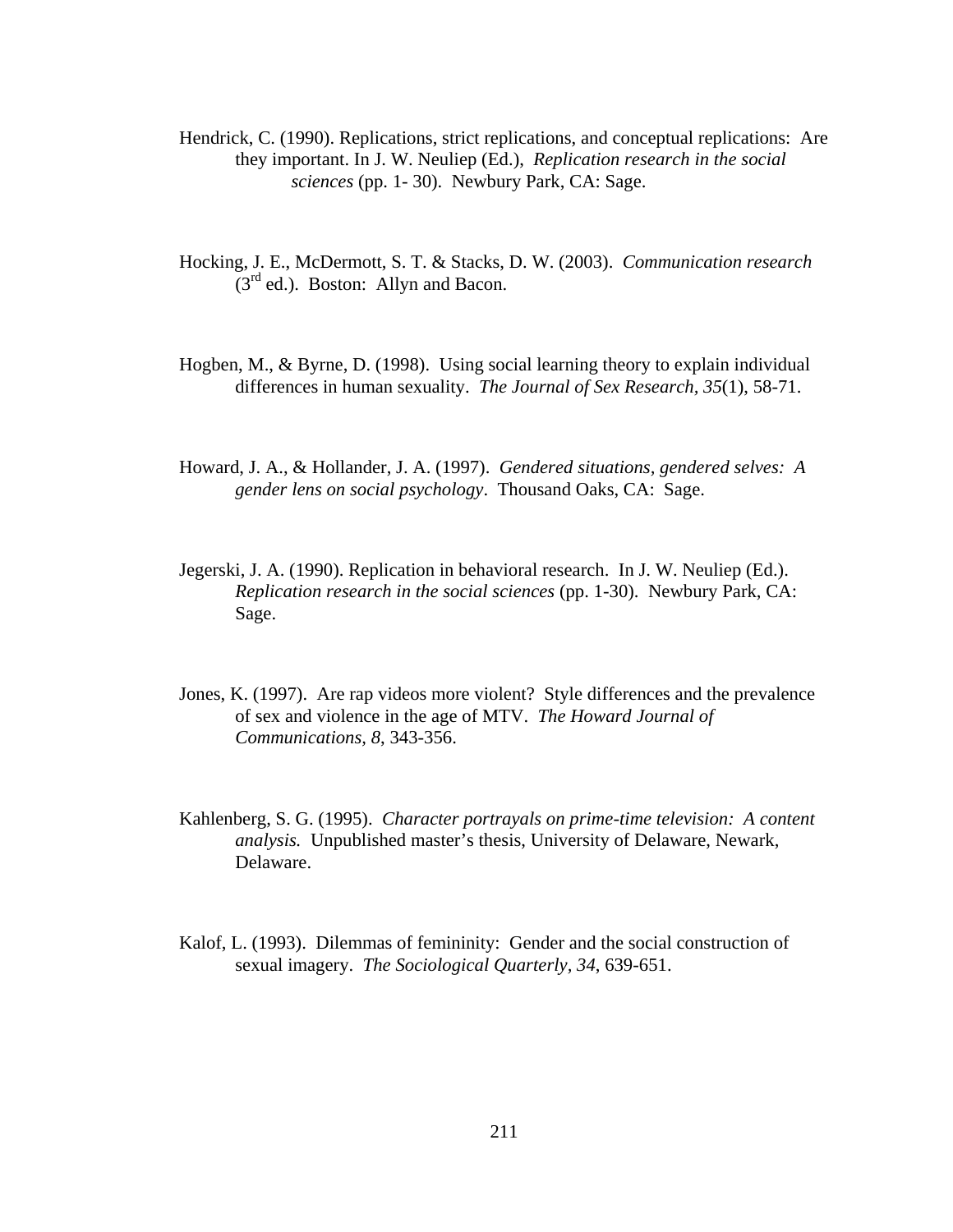- Kalof, L. (1999). The effects of gender and music video imagery on sexual attitudes. *The Journal of Social Psychology, 139*, 378-385.
- Kunkel, D., Eiely, E., Eyal, K., Cope-Farrar, K., Donnerstein, E., & Fandrich, R. (2003). *Sex on TV 2003: A biennieal report to the Kaiser Family Foundation* [Electronic Version]. Available at www.kff.org.
- Kunkel, D. Wilson, B., Donnerstein, E., Linz, D., Smith, S., Gray, T., Blumenthal, E., & Potter, W. J. (1995). Measuring television violence: The importance of context. *Journal of Broadcasting & Electronic Media, 39*, 284-291.
- Lampman, C., Rolfe-Maloney, B., David, E. J., Yan, M., McDermott, N., Winters, S., Davis, J., & Lathrop, R. (2002). Messages about sex in the workplace: A content analysis of primetime television. *Sexuality & Culture: An Interdisciplinary Quarterly, 6*(4), 3-21.
- Lamal, P. A. (1990). On the importance of replication. In J. W. Neuliep (Ed.), *Replication research in the social sciences* (pp. 1-30). Newbury Park, CA: Sage.
- LaRose, R., & Whitten, P. (2000). Re-thinking instructional immediacy for web courses: A social cognitive exploration. *Communication Education, 49*, 320-338.
- Larson, M. S. (1991). Sibling interactions in 1950s versus of 1980s sitcoms: A comparison. *Journalism Quarterly, 68*, 381-387.
- Laurer, R. H., & Handel, W. H. (1983). *Social psychology: The theory and application of symbolic interactionism* (2<sup>nd</sup> ed). Englewood Cliffs, NJ: Prentice-Hall, Inc.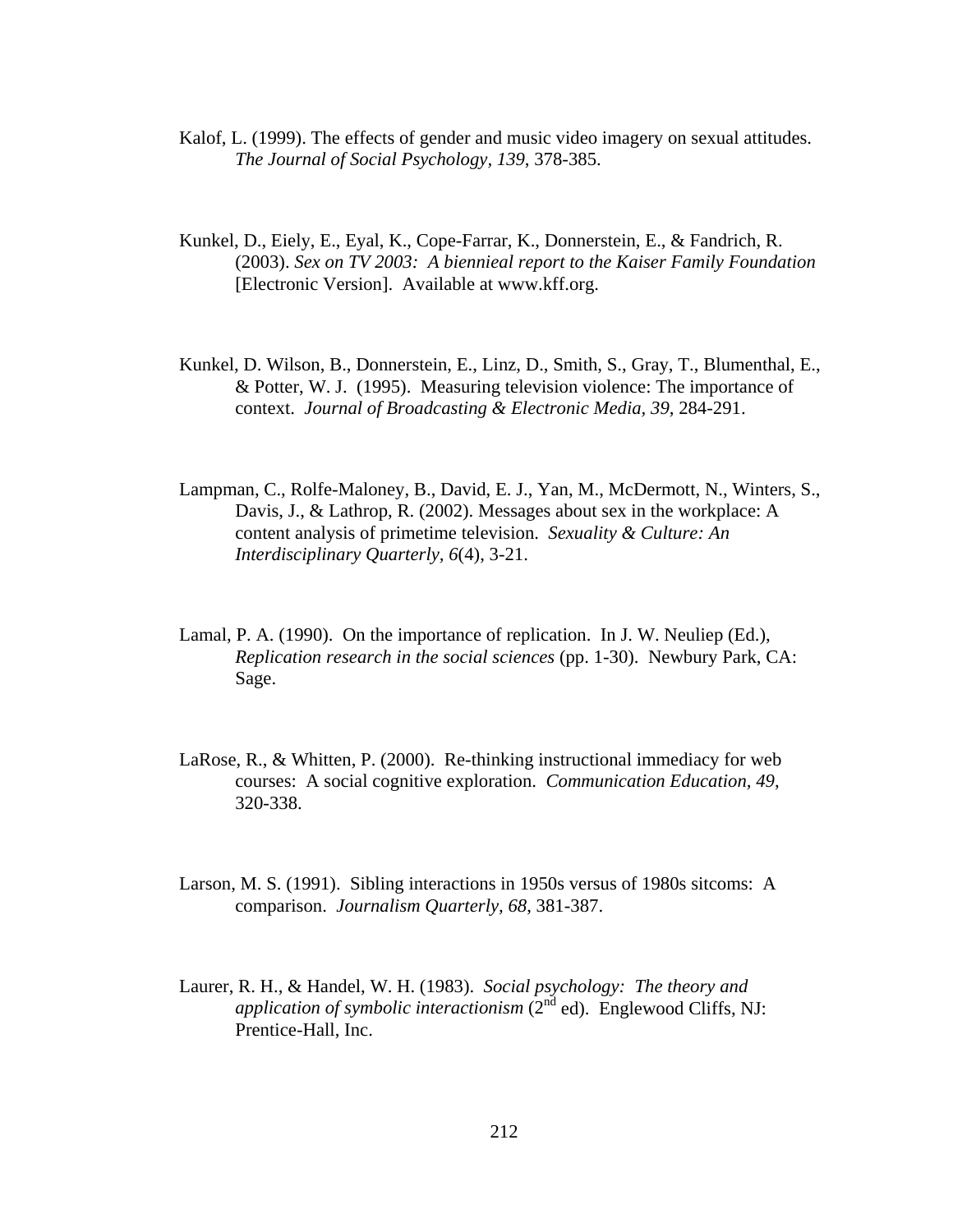- LeVay, S., & Valente, S. M. (2003). *Human sexuality*. Sunderland, MA: Sinauer Associates, Inc.
- Mack, R. W. (1951). The need for replication research in sociology. *American Sociological Review, 16*, 93-94.
- Marlowe, L. (1975). *Social psychology: An interdisciplinary approach to human behavior*. Boston, MA: Holbrook Press, Inc.
- Mastro, D. E., & Atkin, C. (2002). Exposure to alcohol billboards and beliefs and attitudes toward drinking among Mexican American high school students. *The Howard Journal of Communication, 13*, 129-151.
- McKee, K. B., Pardun, C. J. (1996). Mixed messages: The relationship between sexual and religious imagery in rock, country, and Christian videos. *Communication Reports, 9*, 163-171.
- McLeod, D. (1995). Communicating deviance: The effects of television news coverage of social protest. *Journal of Broadcasting & Electronic Media, 39*, 4-19.
- MTV: Music television profile and network contact info. (2005). Retrieved June 3, 2005, from Cable Television Advertising Bureau's website, http://www.onetvworld.org/tmpls/network/05profiles/307.pdf.
- Murray, J. P. (1993). The developing child in a multimedia society. In G. L. Berry, J. Keiko Asamem (Eds.), *Mass communication and public health. Complexities and conflicts* (pp. 114-128). Newbury Park, CA: Sage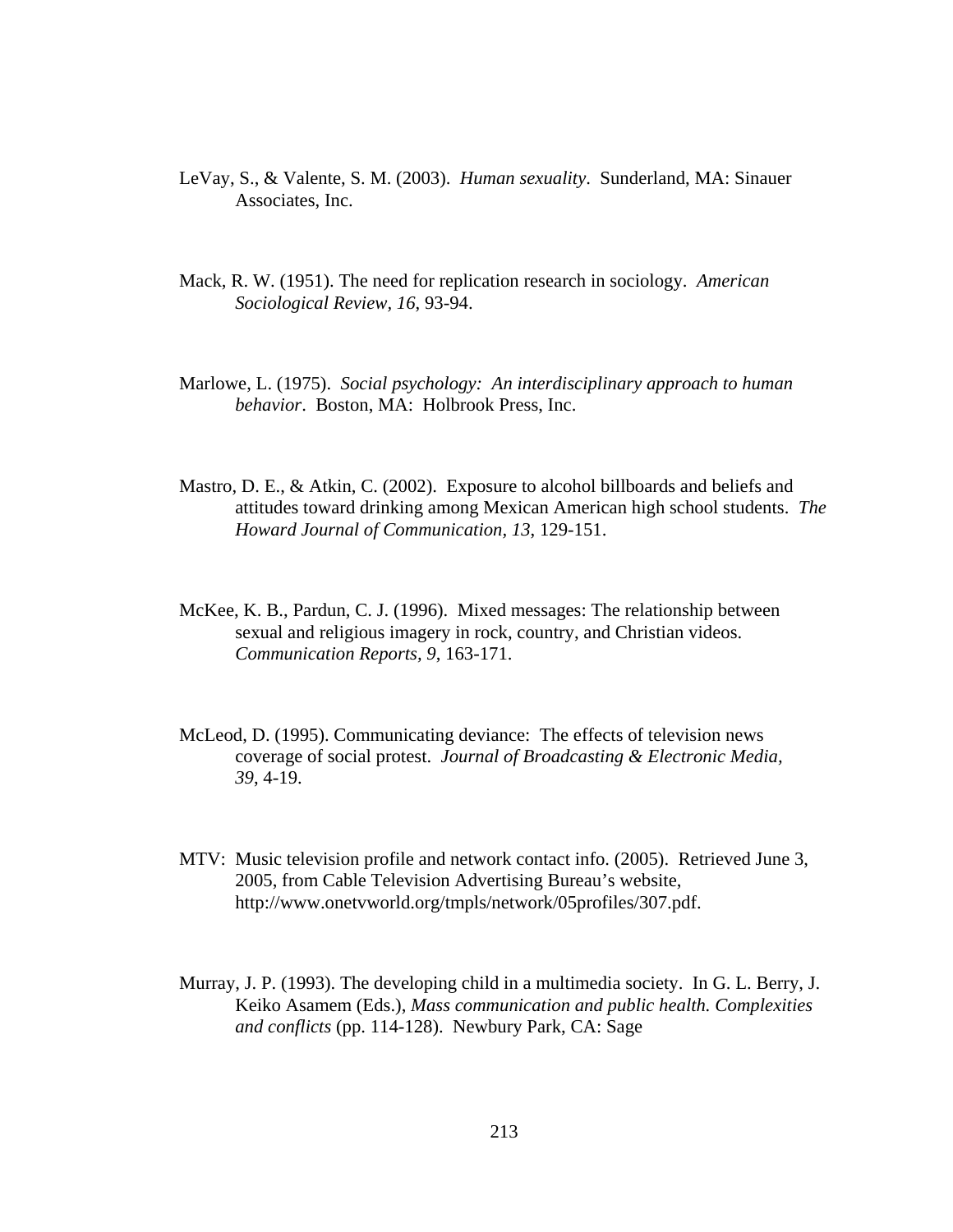- OHHLA.com Favorite Artists: Nas. (n.d.). Retrieved October 13, 2004, from http://www.ohhla.com/YFA\_nas.html.
- Paik, H., & Comstock, G. (1994). The effects of television violence on antisocial behavior: A meta-analysis. *Communication Research, 21*, 516-546.
- Pardun, C. J., L'Engle, K. L., & Brown, J. D. (2005). Linking exposure to outcomes: Early adolescents' consumption of sexual content in six media. Mass Communication & Society, 8(2), 75-91.
- Pavitt, C. (2000). *Philosophy of science and communication theory.* Huntington, NY: Nova Science.
- Perry, D. G., & Bussey, K. (1979). The social learning theory of sex differences: Imitation is alive and well. *Journal of Personality and Social Psychology, 37*, 1699-1712.
- Powell, C. T. (1991). Rap music: An education with a beat from the street. *Journal of Education, 60*, 245-259.
- Reese, H. W. (1999). Strategies for replication research exemplified by replications of the istomina study. *Developmental Review, 19*, 1-30.
- Report on Television: 2000. (2000). Nielsen Media Research. Retrieved July 8, 2004, from http://www.nielsenmedia.com.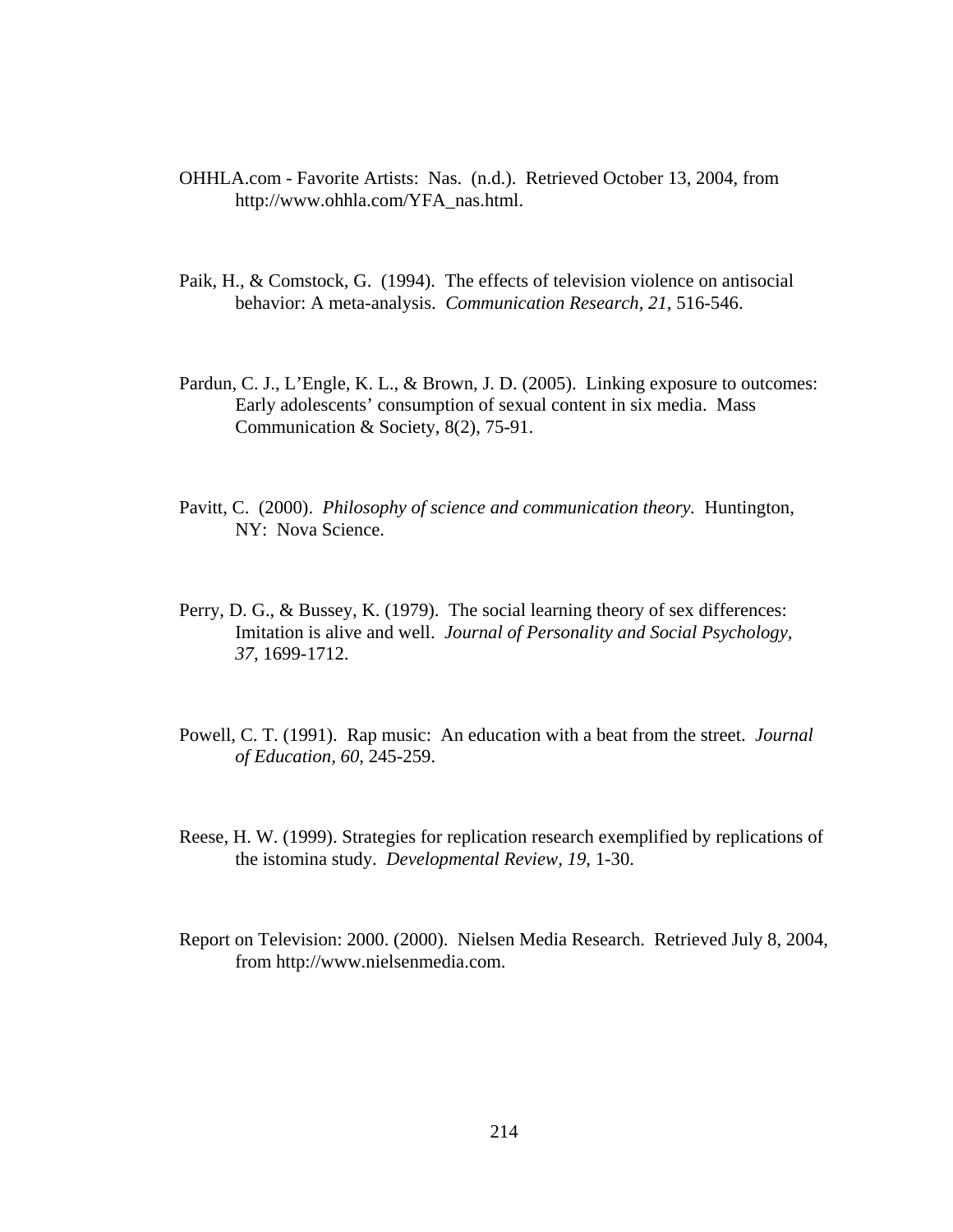Rideout, V. J. (2003). *Reaching the MTV generation: Recent research on the impact of the Kaiser Family Foundation/MTV public education campaign on sexual health* [Electronic Version]. Available at www.kff.org.

- Rosenthal, R. (1990). Replication in behavioral research. In J. W. Neuliep (Ed.), *Replication research in the social sciences* (pp. 1-30). Newbury Park, CA: Sage.
- Sherman, B. L., & Dominick, J. R. (1986). Violence and sex in music videos: TV and rock 'n' roll. *Journal of Communication, 36*(1), 79-93.
- Signorielli, N., McLeod, D., & Healy, E. (1994). Gender stereotypes in MTV commercials: The beat goes on. *Journal of Broadcasting & Electronic Media, 38*, 91-101.
- Silverman, T., Sprafkin, J. N., & Rubinstein, E. A. (1978). Sex on television: A content analysis of the 1977-78 prime-time programs. *Applied Studies in the Mental Health Sciences* (Appendices only, pp. 1-32).
- Silverman, T. (1979). Physical contact and sexual behavior on prime time TV. *Journal of Communication, 29*(1), 33-43.
- Smith, N. C., Jr. (1970). Replication studies: A neglected aspect of psychological research. *American Psychologist, 25*, 970-975.
- Smith, S. L., & Boyson, A R. (2002). Violence in music videos: Examining the prevalence and context of physical aggression. *Journal of Communication, 52*(1), 61-83.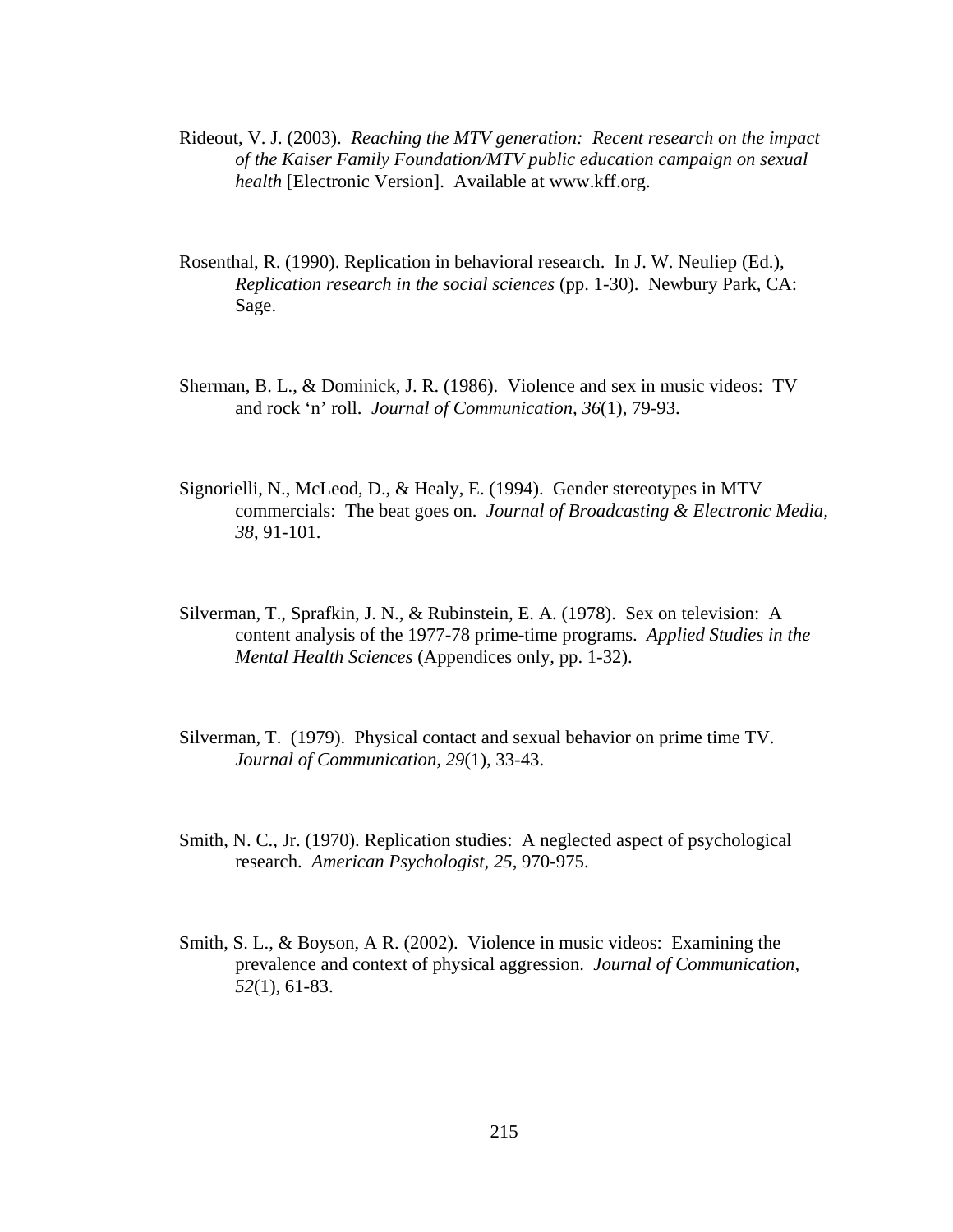- Smith, S. L., Wilson, B. J., Kunkel, D., Linz, D., Potter, W. J., Colvin, C. M., & Donnerstein, E. (1998). *National television violence study, volume 3. Executive summary* [Electronic Version]. Available at www.ccsp.ucsb.edu.
- Sommers-Flanagan, R., Sommers-Flanagan, J., & Davis, B. (1993). What's happening on music television? A gender role content analysis. *Sex Roles, 28*, 745-753.
- Sprafkin, J. N., Silverman, L. T., Rubenstein, E. A. (1980). Reactions to sex on television: An exploratory study. *Public Opinion Quarterly*, 44, 303-315.
- Sprafkin, J. N., Silverman, L. T. (1981). Update: Physically intimate and sexual behaviors on prime-time television. *Journal of Communication, 31*, 34-40.
- Sutton, M. J., Brown, J. D., Wilson, K. M., & Klein, J. D. (2002). Shaking the tree of knowledge for forbidden fruit: Where adolescents learn about sexuality and contraception. In J. D. Brown, J. R. Steele, & K. Walsh-Childers (Eds.), *Sexual teens, sexual media* (pp. 25-55). Mahwah, NJ: Lawrence Erlbaum Associates.
- Tan, A. S. (1986). Social learning of aggression from television. In J. Bryant & D. Zillmann (Eds.), *Perspectives on media effects* (pp. 41-55). Hillsdale, NJ: Erlbaum.
- Tapper, J., Thorson, E., & Black, D. (1994). Variations in music videos as a function of their musical genre. *Journal of Broadcasting & Electronic Media, 38*(1), 103-113.